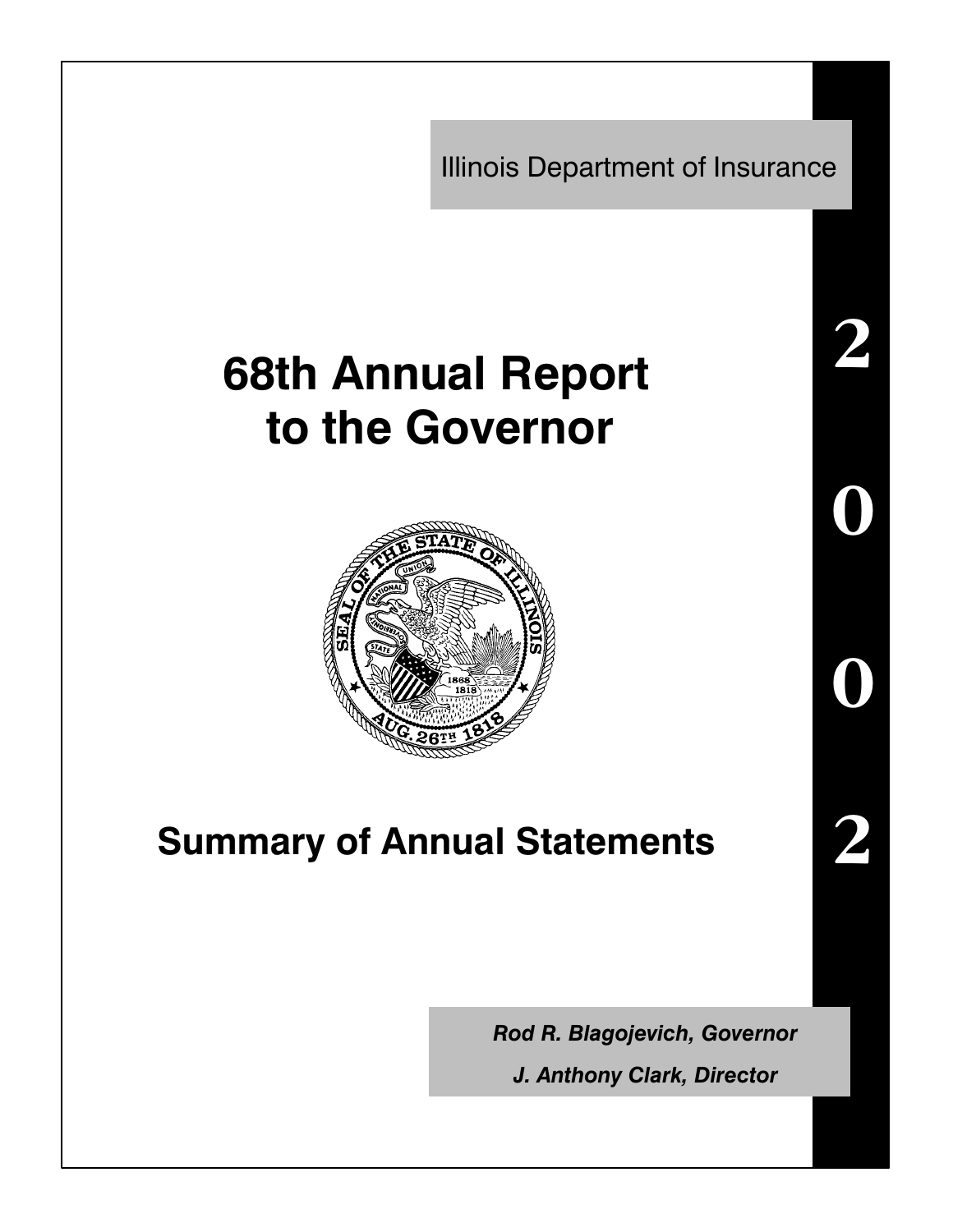

STATE OF ILLINOIS

#### DEPARTMENT OF INSURANCE 320 WEST WASHINGTON STREET SPRINGFIELD, ILLINOIS 62767-0001

**ROD R BLAGOJEVICH GOVERNOR** 

J ANTHONY CLARK **DIRECTOR** 

Honorable Rod R. Blagojevich Governor State of Illinois Springfield, Illinois

Dear Governor Blagojevich:

It gives me great pleasure to submit the Annual Report for the Department of Insurance for 2002. The Report summarizes the Department's activities and fiscal operations for last year.

The Department's responsibility for consumer advocacy was expanded beginning January 1, 2002, with the creation of the Uninsured Ombudsman Program within the Office of Consumer Health Insurance. Created by P.A. 92-0331, the Ombudsman Program staff worked closely with consumers who did not have, or were about to lose, health insurance coverage. The Program polled local governments and community groups to create a database of free, or low-cost, health services around the state. Uninsured consumers now calling the Department's toll-free line for coverage information are provided information on how to access these health services in their area for their immediate needs.

In 2002, the Department continued to streamline its operations. We continued to improve and adapt our ability to handle consumer complaints over the Internet. We also ensured that consumers were able to access important information from our website through the continued development of fact sheets on numerous insurance topics. The Department's effort to increase the efficiency with which it deals with insurance company filings took a giant step forward in 2002 with the incorporation of the System for Electronic Rate and Form Filing (SERFF).

Important legislative initiatives enacted in 2002 included: P.A. 92-0669 which prohibits insurers from canceling, refusing to issue or refusing to renew policies solely on the basis that one or more claims from the preceding 60 months was the result of a hate crime; P.A. 92-0835 which clarifies when a new or used automobile dealer's insurance is primary when allowing consumers to test drive autos; and P.A. 92-0579 to require health insurers to disclose to policyholders the ramifications of using non-network health care providers.

The following report provides additional information on these topics as well as an overview of the Department, a review of all enacted legislation and Department regulatory actions, and a summary of the 2002 financial statements filed by all licensed insurance companies.

Respectfully submitted,

J. Anthony Clark **Director**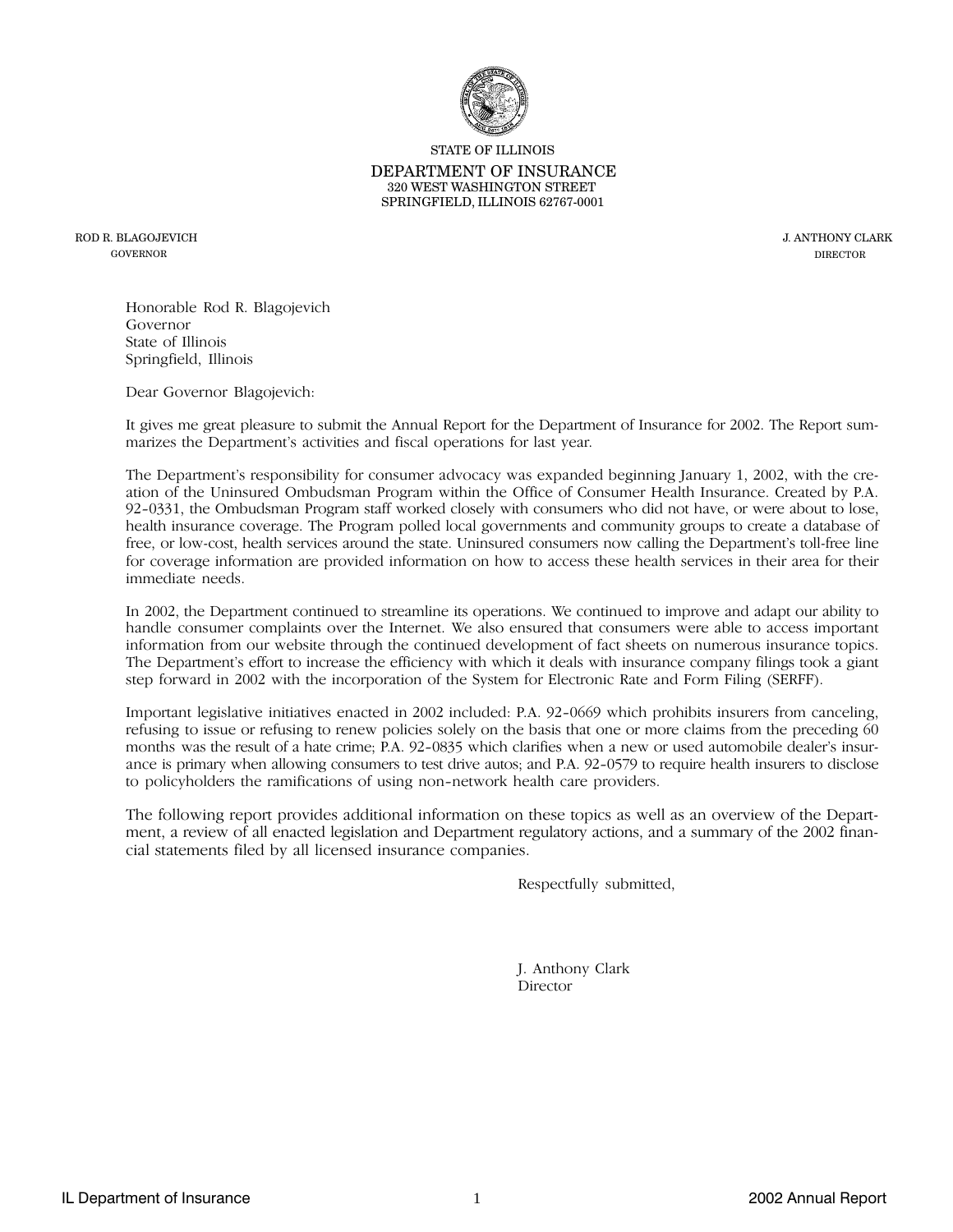**Blank Page**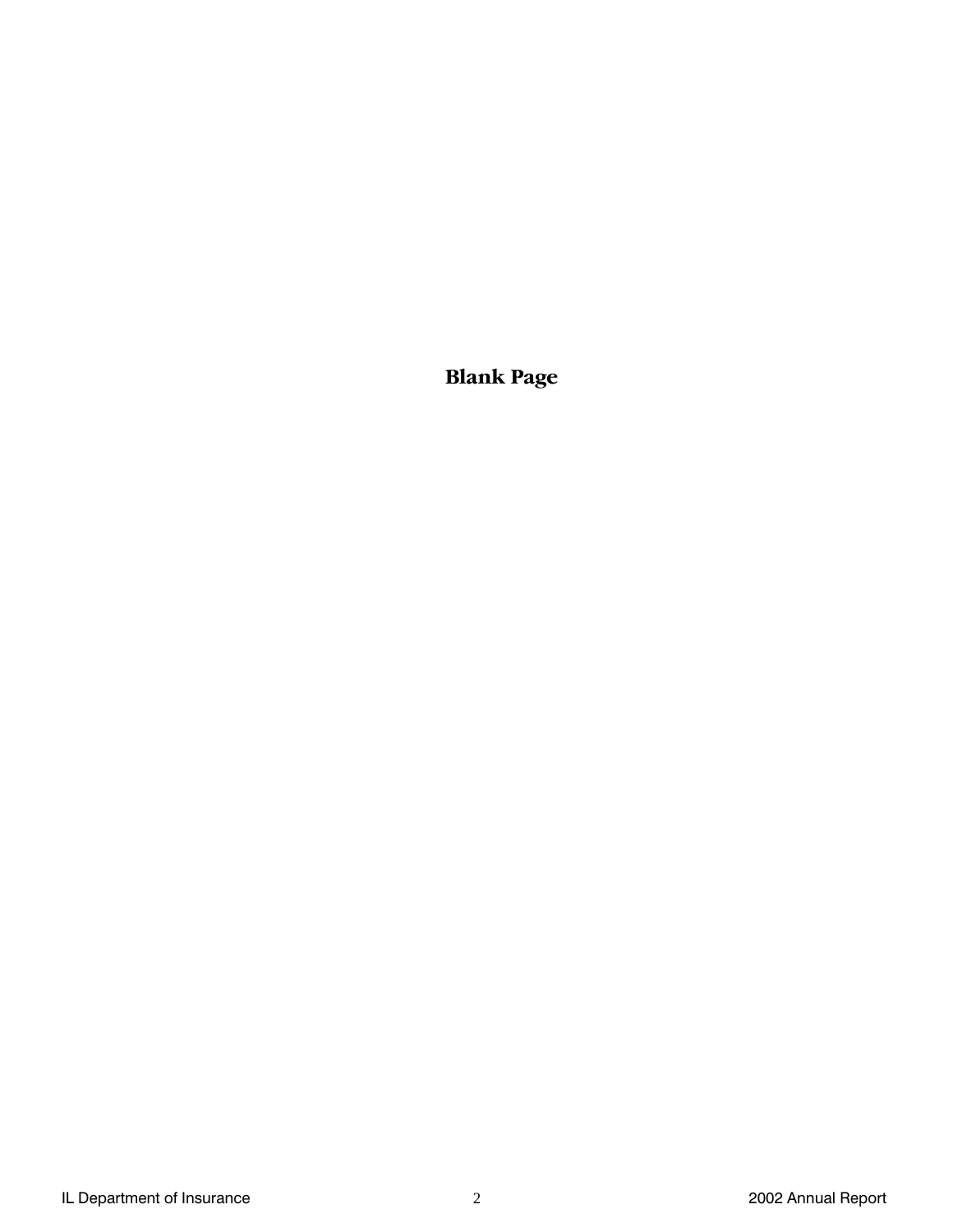# **Table of Contents**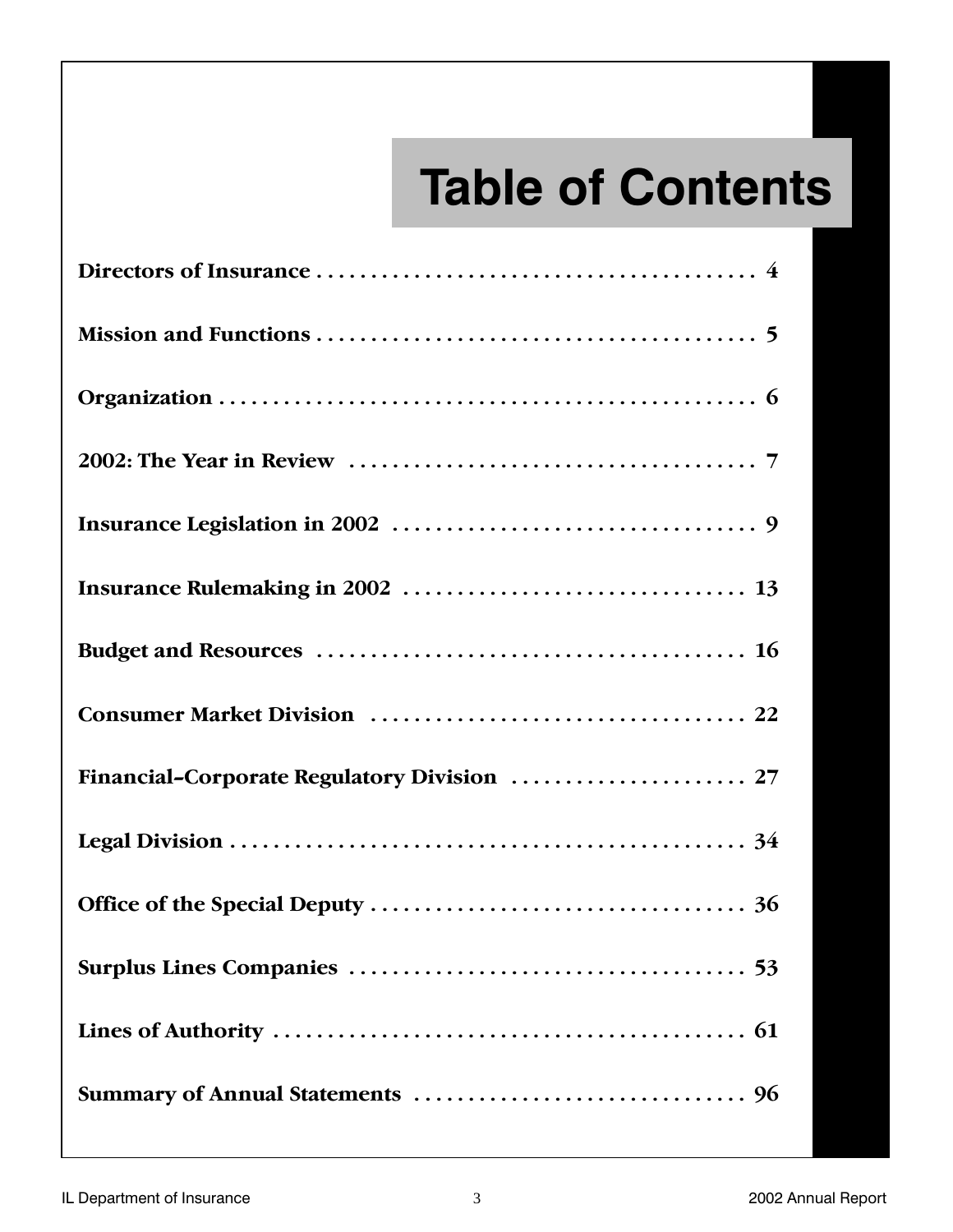# **Directors of Insurance**

J. Anthony Clark Nathaniel S. Shapo Arnold Dutcher (Acting) Mark Boozell James W. Schacht (Acting) Stephen F. Selcke James W. Schacht (Acting) Zack Stamp John E. Washburn James W. Schacht (Acting) Philip R. O'Connor Richard L. Mathias Michael P. Duncan Dennis W. Toivonen (Acting) Robert B. Wilcox Fred A. Mauck James Baylor John E. Bolton, Jr. Richard G. Hershey Joseph S. Gerber

| 2003-present |
|--------------|
| 1999-2003    |
| 1998-1999    |
| 1995-1998    |
| 1994-1995    |
| 1991–1994    |
| 1991         |
| 1989-1991    |
| 1983-1989    |
| 1982-1983    |
| 1979-1982    |
| 1977-1979    |
| 1976-1977    |
| 1976         |
| 1974–1976    |
| 1973-1974    |
| 1969-1973    |
| 1965-1969    |
| 1963-1965    |
| 1957-1963    |
|              |

| Justin T. McCarthy        | 1954–1957 |
|---------------------------|-----------|
| Laddie T. Pelnar (Acting) | 1954      |
| Robert E. Barrett         | 1953-1954 |
| J. Edward Day             | 1950–1953 |
| Harry B. Hershey          | 1949-1950 |
| N. P. Parkinson           | 1944-1949 |
| Paul F. Jones             | 1941-1944 |
| S. Hayden Davis           | 1940-1941 |
| Ernest Palmer             | 1933-1940 |
| Harry Hanson              | 1930–1933 |
| George Huskinson          | 1927-1930 |
| Alex Johnson              | 1923-1927 |
| Thomas J. Houston         | 1921-1923 |
| Fred W. Potter            | 1917-1921 |
| Rufus Potts               | 1913-1917 |
| Fred W. Potter            | 1907-1913 |
| William R. Vredenburgh    | 1903-1907 |
| Henry Yates               | 1901-1903 |
| James R. Van Cleave       | 1897-1901 |
| <b>Bradford Durfee</b>    | 1893-1897 |
|                           |           |



Deirdre K. Manna **Assistant Director** 



J. Anthony Clark Director



**Jack Messmore Acting Chief Deputy Director**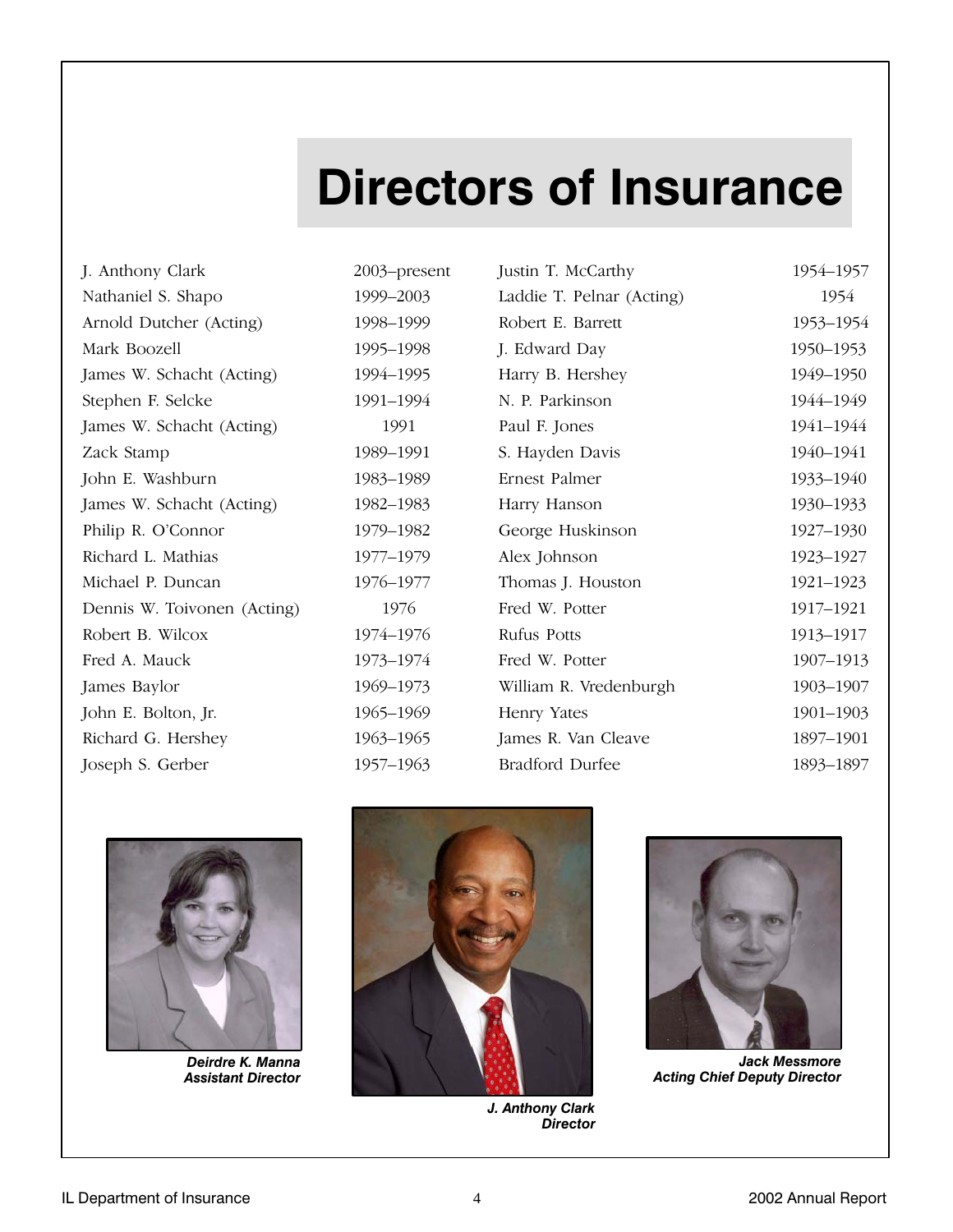# **Mission and Functions**

The mission of the Illinois Department of Insurance is:

To protect consumers by providing assistance and information, by efficiently regulating the insurance industry's market behavior and financial solvency, and by fostering a competitive insurance marketplace.

The Department carries out its mission through effective administration and enforcement of the Illinois Insurance Code (215 ILCS 5/1 to 5/1312), the Illinois Pension Code (40 ILCS  $5/1$ -101 to  $5/24$ -109) and related laws and regulations (Title 50, Illinois Administrative Code.)

The Department has four major operating Divisions: Administrative Services, Consumer-Market, Financial-Corporate Regulatory, and Legal. The Department also sponsors the Senior Health Insurance Program and oversees the operations of the Office of the Special Deputy, which handles the affairs of insurance companies placed in rehabilitation, conservation or liquidation.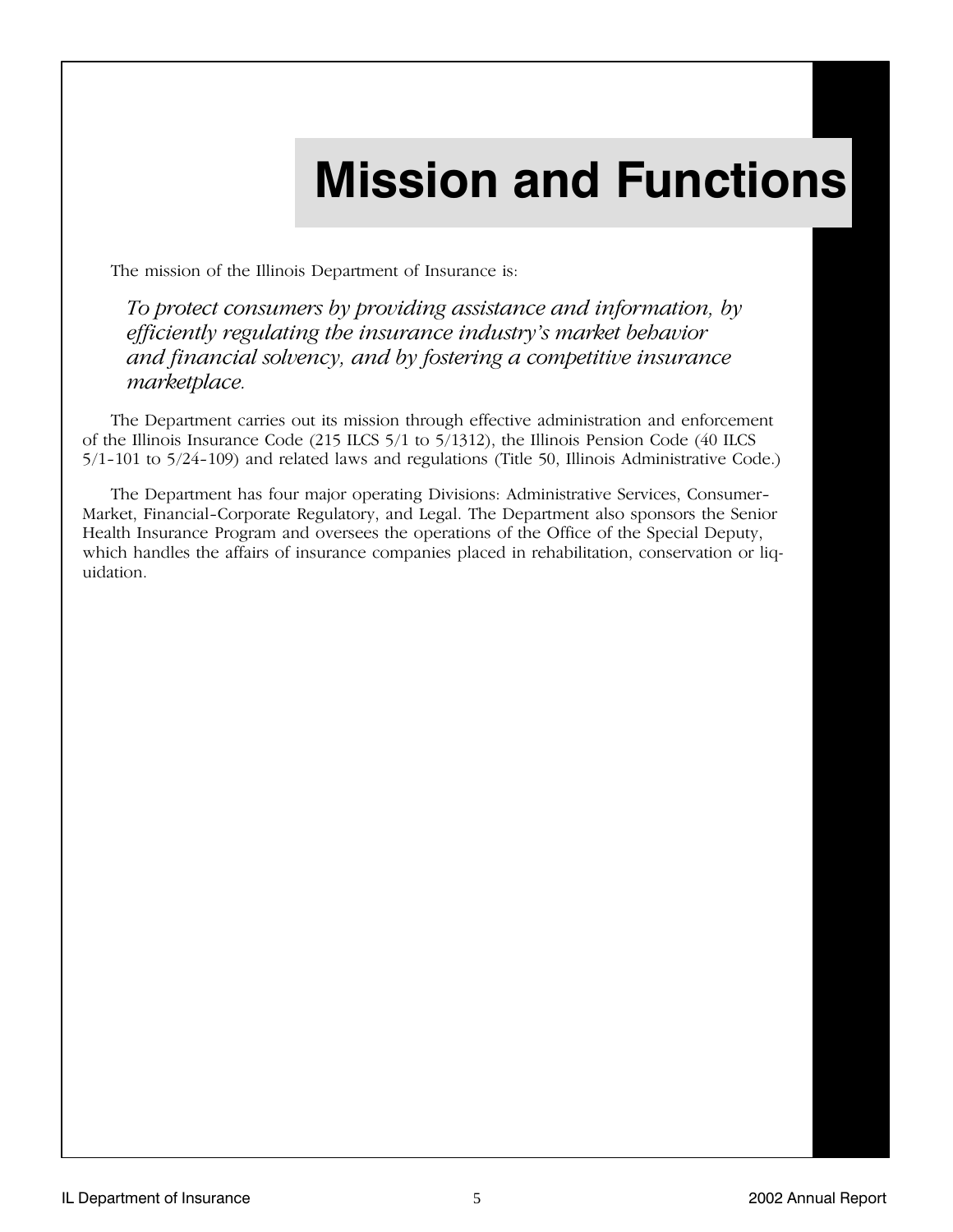# **Department Organization**

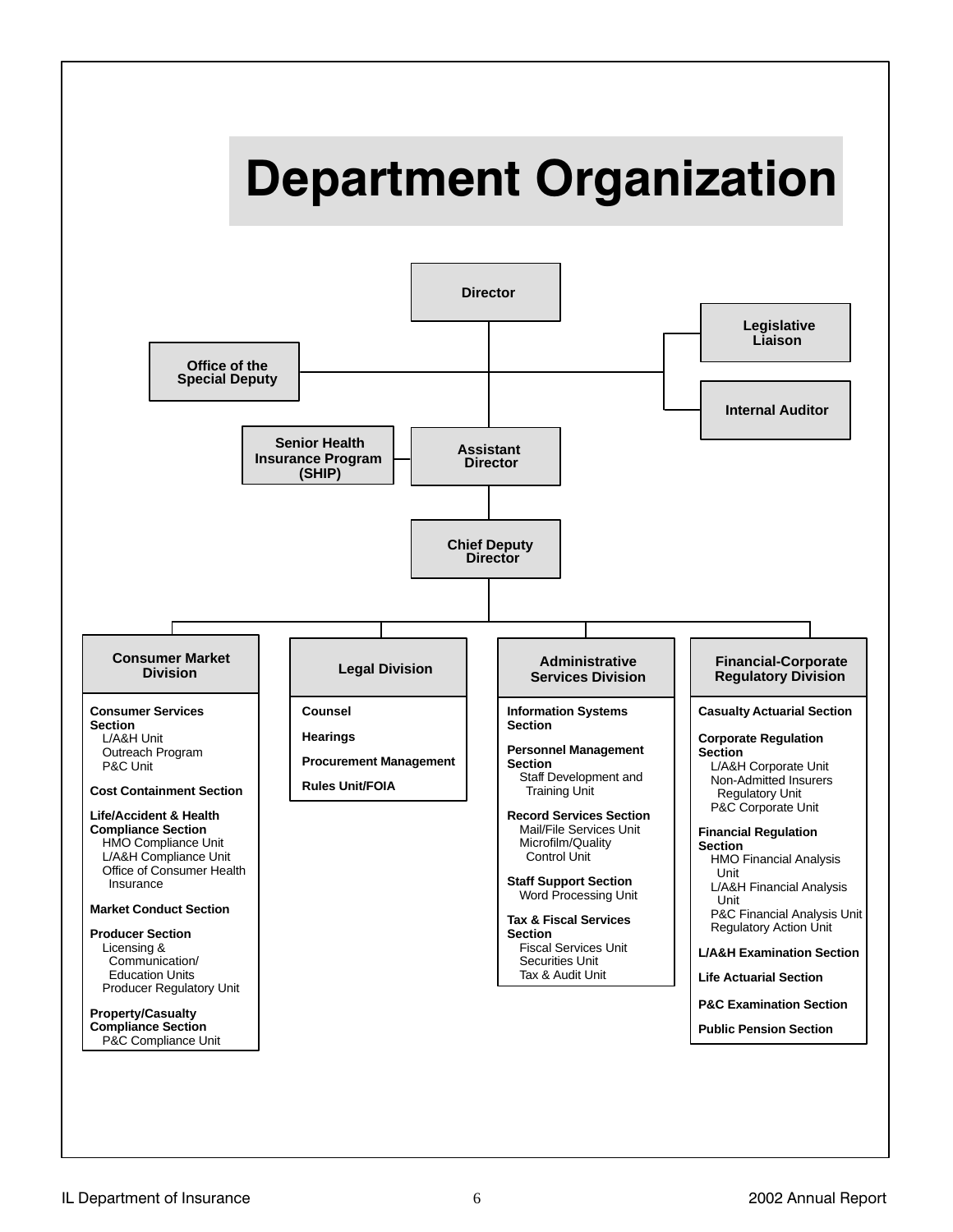# 2002: The Year in Review

Following is a summary of key regulatory events and initiatives that occurred in 2002.

## **NAIC Activities**

The Illinois Department of Insurance was an active member of 39 Committees and Task Forces and countless working groups and subgroups of the National Association of Insurance Commissioners (NAIC). During 2002, Director Nat Shapo served as Secretary-Treasurer and, in December, was elected Vice President. Illinois also chaired the Consumer Protection Working Group, Functional Regulation Working Group, Valuation of Securities Task Force, Insolvency Task Force and the International Holocaust Commission Task Force, and co-chaired the Risk-Based Capital Task Force.

In 2002, the Department finalized incorporation of the System for Electronic Rate and Form Filing (SERFF), allowing companies to electronically submit policy and form filings (often in excess of hundreds of pages) for all lines of insurance business. SERFF has been under development nationwide for years, and the Department's full incorporation of the system marks a significant improvement in ease of filing and turnaround time for Department action on filings. In 2002, there were 100 property and casualty SERFF filings and 379 life, accident, health and HMO SERFF filings.

### **Viatical Settlement Model Act**

Concern relating to the purchase and resale of life insurance policies for investment purposes continued to prompt concerns and regulatory action from insurance departments around the nation. As such, the NAIC adopted revisions to the Viatical Settlement Model Act to place additional regulatory requirements on persons involved in the purchase and resale of these policies. Originally intended as a way to provide liquid assets to the terminally ill, viatical settlements more recently have been used to purchase life insurance policies from healthy individuals. The abuses that accompanied this movement resulted in regulatory and legal action on the part of several states. The amendments to the NAIC Viatical Settlement Model, among other things, incorporated these "life settlements" into the definition of a viatical settlement, thereby providing a roadmap to ensure such transactions are appropriately regulated.

### **Privacy**

**SERFF** 

Privacy issues also continued to be of great concern to the NAIC in 2002. The **Privacy of Consumer Financial and Health Information Model Regulation** was amended to specifically deal with the responsibilities incumbent on workers compensation insurers to appropriately disclose, to either workers compensation policyholders or claimants, how such companies use non-public personal financial information. Additionally, the NAIC adopted a new model regulation entitled Standards for Safeguarding Customer Information Model Regu**lation**. This model provides standards for developing and implementing administrative, technical and physical safeguards to protect the security, confidentiality and integrity of customer information.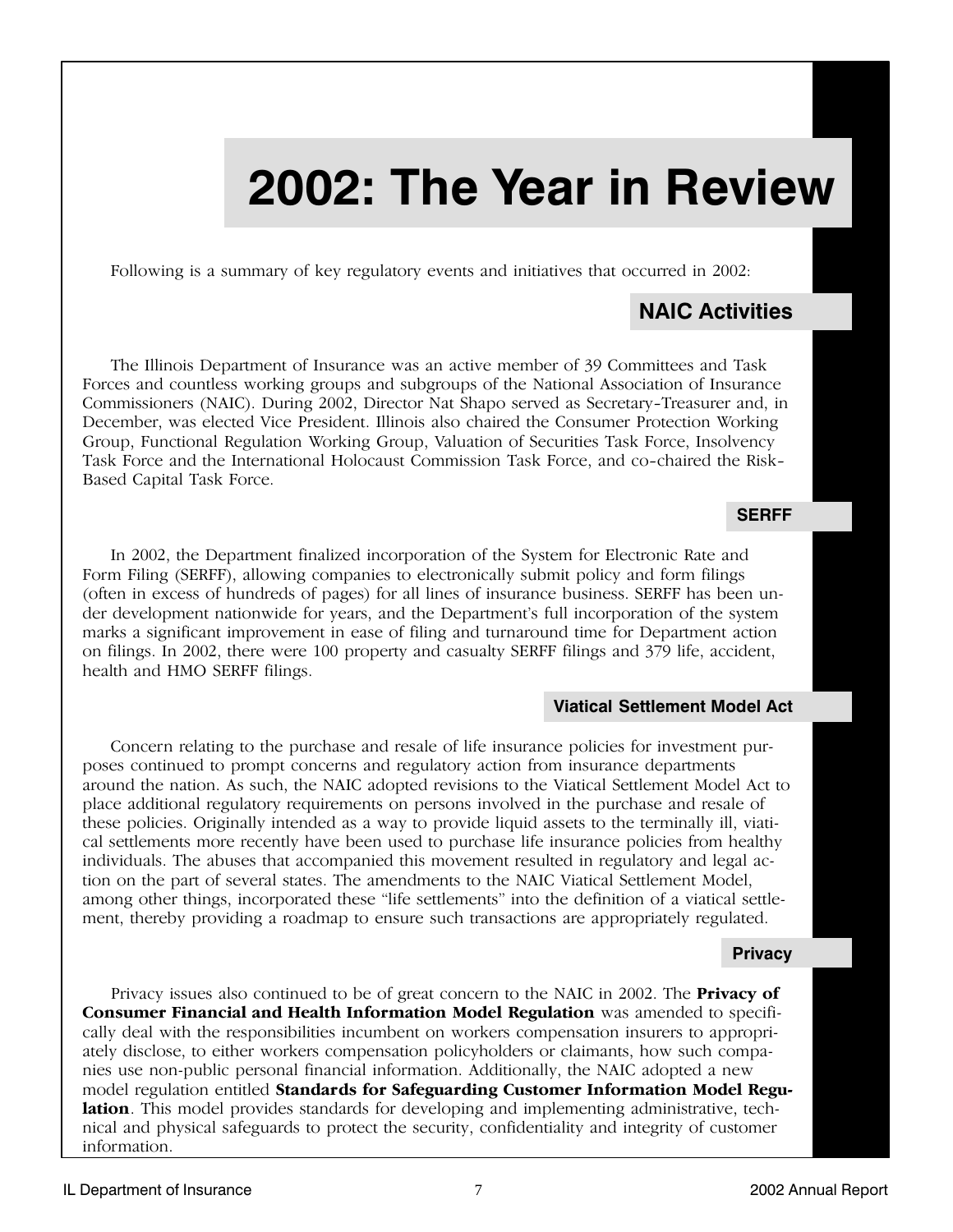# **Office of the Special Deputy**

In 2002, the NAIC's Insolvency Task Force continued updating the Receiver's Handbook and revising the Insurers Receivership Model Act using the current Act and incorporating the Uniform Receivership Law as adopted by the Interstate Insurance Receivership Compact Commission.

# **Financial**

Activities of the Financial Division included the continuing development of the insurance securitization regulation and the development of risk assessment techniques for financial examination and analysis.

### **Consumer**

The Consumer Division participated in activities relating to the federal Terrorism Risk Insurance Act of 2002 and issuing a related bulletin for Illinois-licensed insurers.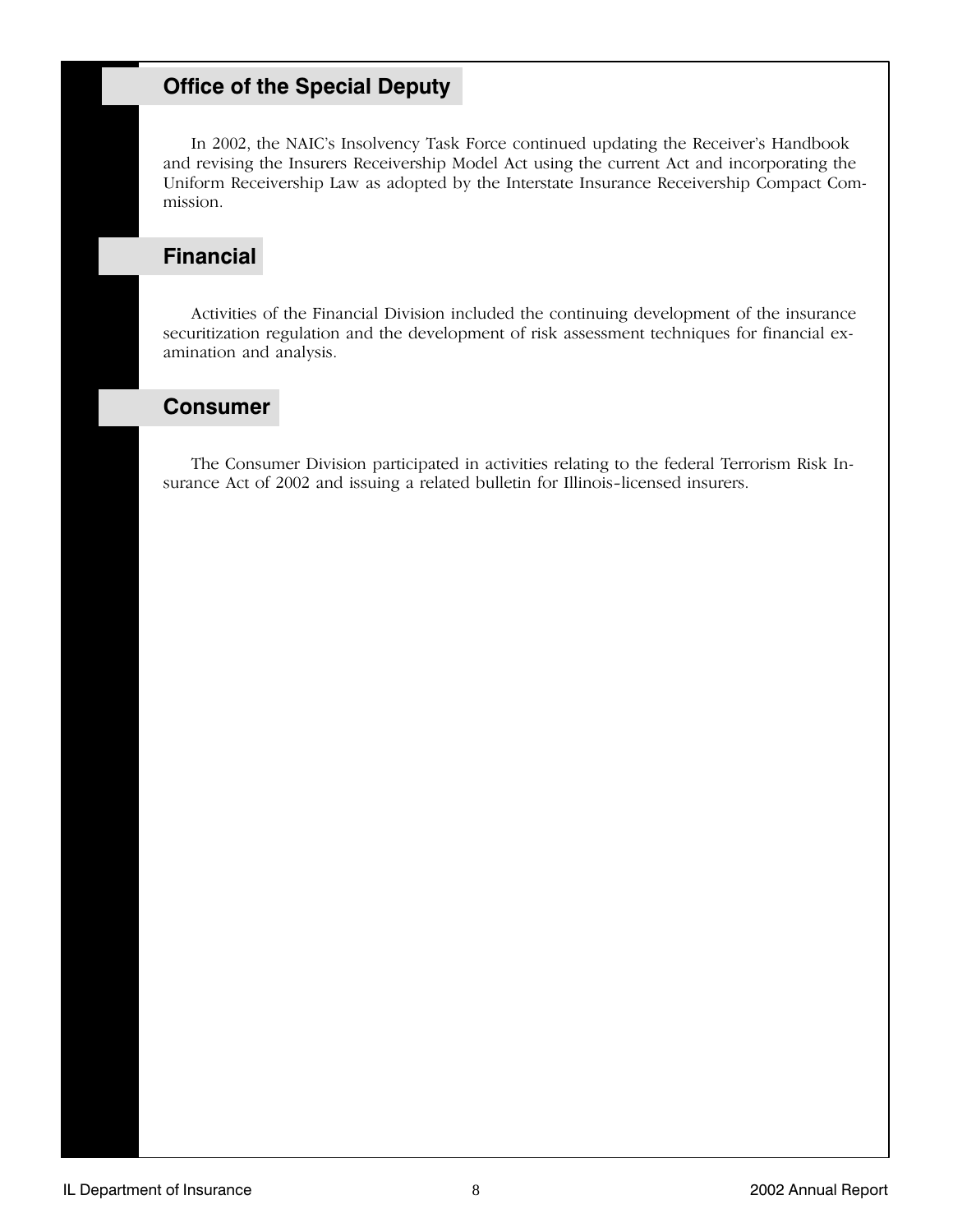# **Insurance Legislation in 2002**

## **House Bills**

House Bill 1889 (PA 92-0764) effective 1/1/03—amends the Illinois Insurance Code, Health Maintenance Organization Act, Voluntary Health Services Plans Act, and the State Employees Group Insurance Act of 1971 to require that policies of individual and group insurance provide coverage for charges incurred for hospital care and anesthetics which are provided in conjunction with dental care provided in a hospital, ambulatory surgical treatment center or by a certified anesthesiologist. The mandated coverage is limited to: 1) children under the age of  $6$ ; 2) individuals with a medical condition that requires hospitalization or general anesthesia for dental care; and 3) disabled individuals.

The coverage established by HB 1889 is subject to any limitations, exclusions or cost sharing generally applicable under the policy of insurance. HB 1889 specifically states that dental services are not required to be covered. HB 1889 also specifies that the requirements are not applicable to dental-only, short-term travel, accident-only, limited, or specified disease insurance policies, nor to policies or contracts designed for issuance to persons eligible for coverage under Title XVIII of the Social Security Act, known as Medicare, or any other similar coverage under state or federal governmental plans.

House Bill  $4220$  (PA  $92-0770$ ) effective  $1/1/03$ —amends the Managed Care Reform **and Patient Rights Act** to prohibit health care plans (HMOs) from requiring enrollees in individual and group contracts to utilize the services of a physician other than their attending physician without the agreement of the enrollee's attending physician.

**House Bill 4371 (PA 92-0669) effective**  $1/1/03$ —amends the Illinois Insurance Code to create a new section (215 ILCS 5/143.24c) which stipulates that an insurer may not cancel, refuse to issue, or refuse to renew a policy solely on the basis that one or more claims have been made during the preceding 60 months for a loss that is the result of a hate crime committed against the person or property insured if the insured provides evidence to the insurer that the act causing the loss is identified as a hate crime on a police report. HB 4371 defines an insured (for purposes of the applicability of the new change) to be an individual, a religious organization (as defined by federal law), an educational organization (as defined by federal law), or a nonprofit organization (as described in federal law) that is operating for religious, charitable or educational purposes.

HB 4371 also provides that a violation of this legislation constitutes an unfair method of competition or deceptive business practice.

House Bill 4407 (PA 92-0751) effective 8/2/02—amends the Illinois Vehicle Code to provide that if an insurance company has paid a total loss claim for hail damage that does not affect the operational safety of a vehicle, the registered owner may retain the vehicle.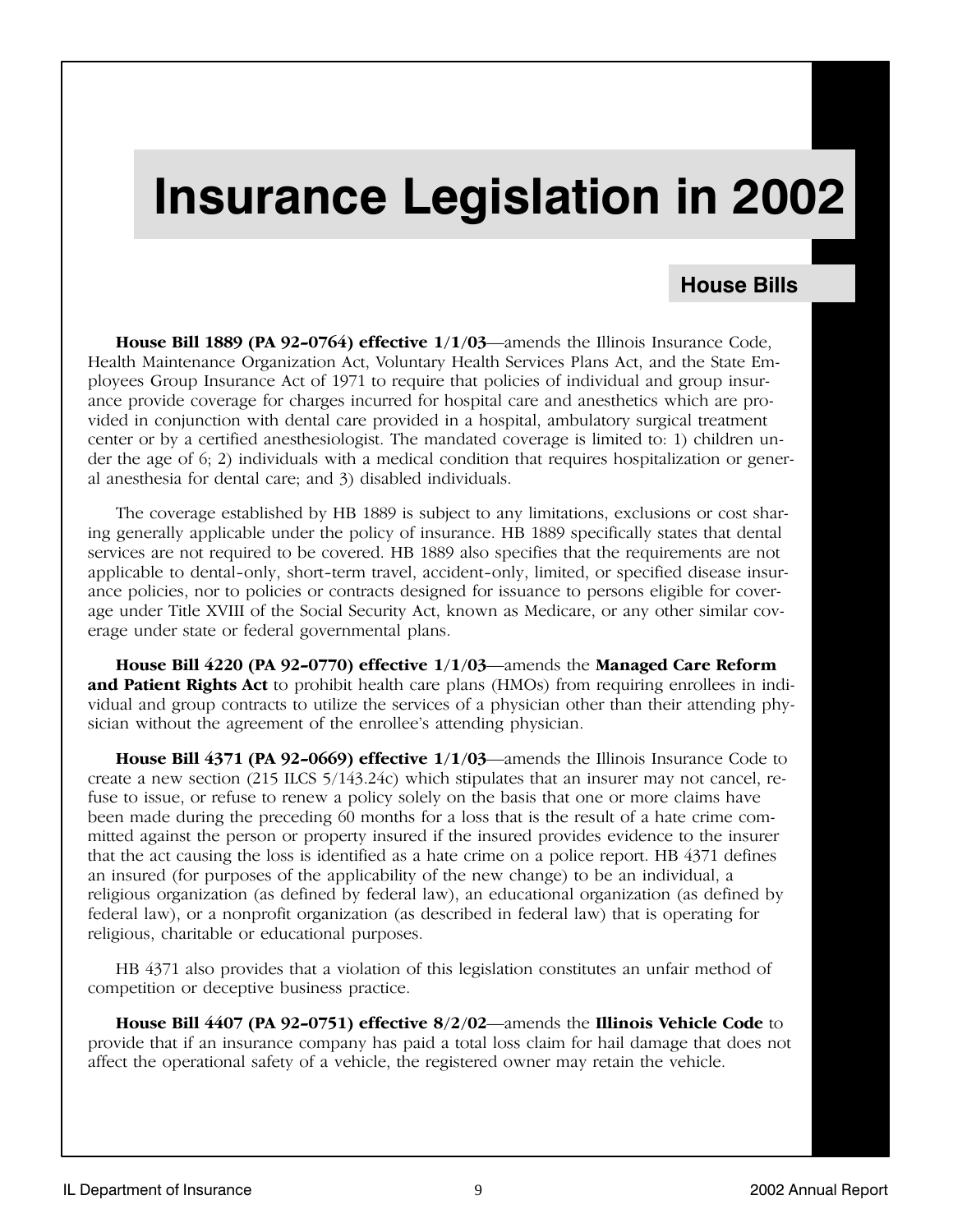**House Bill 4975 (PA 92-0835) effective**  $6/1/03$ —amends the Illinois Vehicle Code to provide that if the permitted user of a new or used vehicle dealer's automobile has a liability insurance policy that provides for liability coverage of at least \$100,000 for bodily injury to, or the death of any person, \$300,000 for bodily injury to, or the death of any two or more persons in any one accident, and \$50,000 for damage to property, then the permitted user's insurer is considered primary and the dealer's insurance policy is secondary. If the permitted user does not have a liability insurance policy that provides for the specified limits or does not have any insurance at all, then the new or used vehicle dealer's insurer is considered the primary insurer and the permitted user's insurer is secondary.

HB 4975 also requires that when a permitted user is "test driving" a new or used vehicle dealer's automobile, the dealer's insurance is to be considered primary and the permitted user's insurance is secondary. HB 4975 defines the term "permitted user" as a person who, with the permission of the new or used vehicle dealer or an employee of the vehicle dealer, drives a vehicle owned and held for sale or lease by the vehicle dealer which the person is considering to purchase or lease, in order to evaluate the performance, reliability, or condition of the vehicle. The term "permitted user" also includes a person who, with the permission of the dealer, drives a vehicle owned or held for sale or lease by the vehicle dealer for "loaner" purposes" while the user's vehicle is being repaired or evaluated.

According to HB 4975, "test driving" occurs when a permitted user, with the permission of the new or used vehicle dealer or an employee of the dealer, drives a vehicle owned and held for sale or lease by a vehicle dealer that the person is considering to purchase or lease in order to evaluate the performance, reliability, or condition of the vehicle. HB 4975 also defines the term "loaner purposes" to mean when a person, with the permission of a new or used vehicle dealer, drives a vehicle owned or held for sale or lease by the vehicle dealer while the user's vehicle is being repaired or evaluated.

House Bill 4989 (PA 92-0556) effective 6/24/02—amends Article XL (Insurance Information and Privacy Protection Act) of the Illinois Insurance Code (215 ILCS 5/1001, et seq.) to authorize the Director to enforce the **privacy provisions** of the federal Gramm-Leach-Bliley Act (GLBA). Specifically, the Director would be authorized to make reasonable rules and regulations as may be necessary to permit enforcement of the privacy provisions of Title V (Privacy Provisions) of the GLBA.

House Bill 5606 (PA  $92-0630$ ) effective  $7/11/02$ —amends the Comprehensive Health **Insurance Plan Act (CHIP)** to extend to 90 days, rather than 63, the requirement for an individual to apply for coverage following the involuntary termination of the individual's health insurance coverage due to the insolvency of an insurance carrier.

**House Bill 5607 (PA 92-0541) effective**  $7/1/02$ —amends the Illinois Insurance Code to modify the minimum interest rate used in calculating nonforfeiture values for individual deferred annuities issued from July 1, 2002 until July 1, 2005. The Act sets the minimum rate at 1.5% per annum, rather than 3% per annum.

**House Bill 5615 (PA 92-0775) effective**  $7/1/03$ —amends the Illinois Vehicle Code to provide that a person convicted of a third or subsequent time for driving without liability insurance must submit proof of financial responsibility to the Illinois Secretary of State for at least one year. This legislation also requires that the Illinois Secretary of State must suspend the license of any person who fails to provide the required proof of financial responsibility.

House Bill 5822 (PA 92-0578) effective 6/26/02—amends the Illinois Insurance Code  $(215$  ILCS  $5/155.32$ ) as well as numerous other Acts to provide that entities and persons regulated under those Acts may conduct transactions in a language other than English through an employee or agent acting as an interpreter or through an interpreter provided by a customer.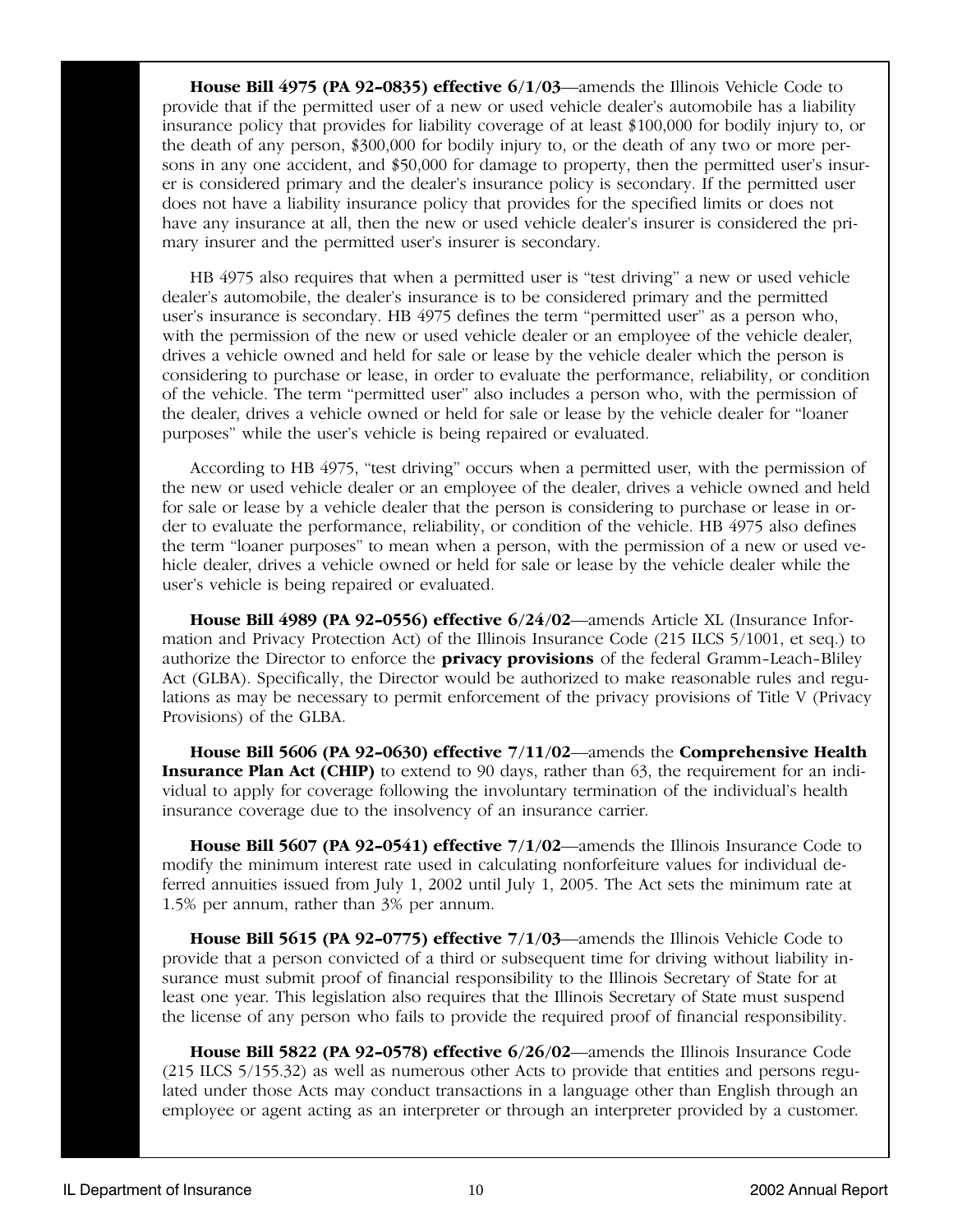**House Bill 5842 (PA 92-0579) effective 1/1/03**—amends 215 ILCS 5/370i and adds 215 ILCS 5/356z.2 to the Illinois Insurance Code and 215 ILCS 125/4.5-1 of the Health Maintenance Organization Act. HB 5842 requires insurance companies to provide prominent disclosure in the policy and certificate that states that when consumers utilize a non-participating provider for a non-emergency covered service, their benefit payments will be reduced by the insurer.

In accordance with HB 5842, insurance companies would be required to provide a disclosure explaining that the basis of the benefit payment will be determined according to the policy fee schedule, usual and customary charge (which is determined by comparing charges for similar services adjusted to the geographical area where the services are performed), or other method as defined in the policy. HB 5842 also requires that consumers be advised that to obtain further information about the participating status of professional providers and information on out-of-pocket expenses, they must call the toll-free telephone number on their identification card provided by the company.

## **Senate Bills**

**Senate Bill 1996 (PA 92-0587) effective 6/26/02—amends the Illinois Insurance Code** to provide that a signed disclosure be obtained by the producer if the producer's compensation or fee exceeds 10% of the premium amount. According to SB 1996, the producer would be required to maintain the requisite fee disclosure for seven years. SB 1996 also provides that if a policy or contract is cancelled for any reason within 90 days following the inception date, the producer or business entity must refund a prorated portion of the fee or compensation within 30 days after receiving proper documentation that the policy or contract has been cancelled. This legislation also stipulates that at no time can a producer or business entity charge the consumer a fee or obtain compensation for cancellation of any insurance policy or contract.

Senate Bill 2098 (PA 92-0594) effective 6/27/02—creates the Senior Pharmaceutical Assistance Act and establishes a Senior Pharmaceutical Assistance Review Committee consisting of 17 members. Each of the four caucus leaders are to appoint two members of the General Assembly and one member of the general public. Other members of the committee include:

- the Director of Aging:
- the Director of Revenue;
- the Director of Public Aid:
- the Secretary of Human Services;
- the Director of Public Health.

SB 2098 requires that the members appointed from the general public must represent. statewide, membership-based, senior advocacy organizations; pharmaceutical manufacturers; pharmacists; dispensing pharmacies; physicians; and providers of services to senior citizens. No single organization may have more than one representative appointed as a member from the general public. The President of the Senate and Speaker of the House each must designate one member to serve as co-chairs. The Committee is required to report to the General Assembly and the Governor annually, or as it deems necessary, regarding proposed or recommended changes to pharmaceutical assistance programs that benefit Illinois seniors and any associated cost of those changes.

SB 2098 creates the Senior Health Assistance Program within the Department on Aging to become operational within 90 days of enactment. The Senior Health Assistance Program will provide outreach and education to senior citizens on available prescription drug coverage and discount programs. The Senior Health Assistance Program will also operate a clearinghouse for all information regarding prescription drug coverage programs available to senior citizens. This entity will also be responsible for maintaining a toll-free telephone number staffed by trained customer service representatives.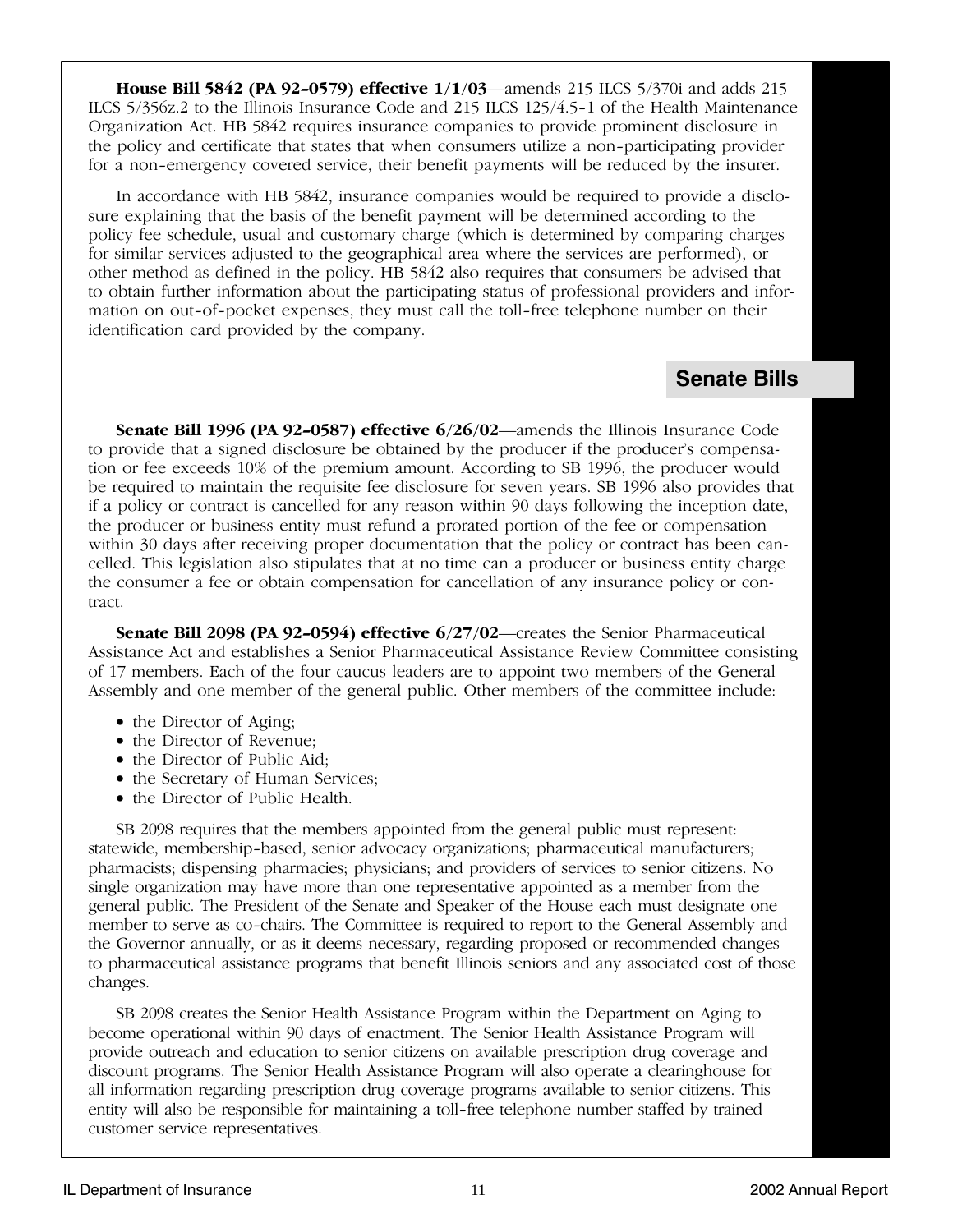SB 2098 required the Illinois Comprehensive Health Insurance Plan (ICHIP) to study a catastrophic pharmaceutical assistance coverage option. The ICHIP study was to estimate the cost of providing a catastrophic pharmaceutical coverage option through ICHIP or another public or private entity. The study was also to recommend ways to create a catastrophic pharmaceutical assistance coverage option. SB 2098 allowed ICHIP to seek private and public funds to be held in trust to conduct the study. ICHIP was required to issue the report with recommendations to the Governor and General Assembly by January 1, 2003.

Senate Bill 2245 (PA 92-0745) effective  $1/1/03$ —amends the prompt pay law of the Illinois Insurance Code (215 ILCS 5/368a) to require Physician Hospital Organizations (PHOs) and Independent Practice Associations (IPAs) to make periodic provider payments (capitation) after the enrollee has selected their health care professional or health care facility in accordance with a monthly periodic schedule. SB 2245 represents a cleanup to the prompt pay statute by deleting the phase-in provisions applicable only to IPAs and PHOs which stated that, "Before January 1, 2001, subsequent periodic payments shall be made in accordance with a 60-day periodic schedule, and after December 31, 2000, subsequent periodic payments shall be made in accordance with a monthly periodic schedule."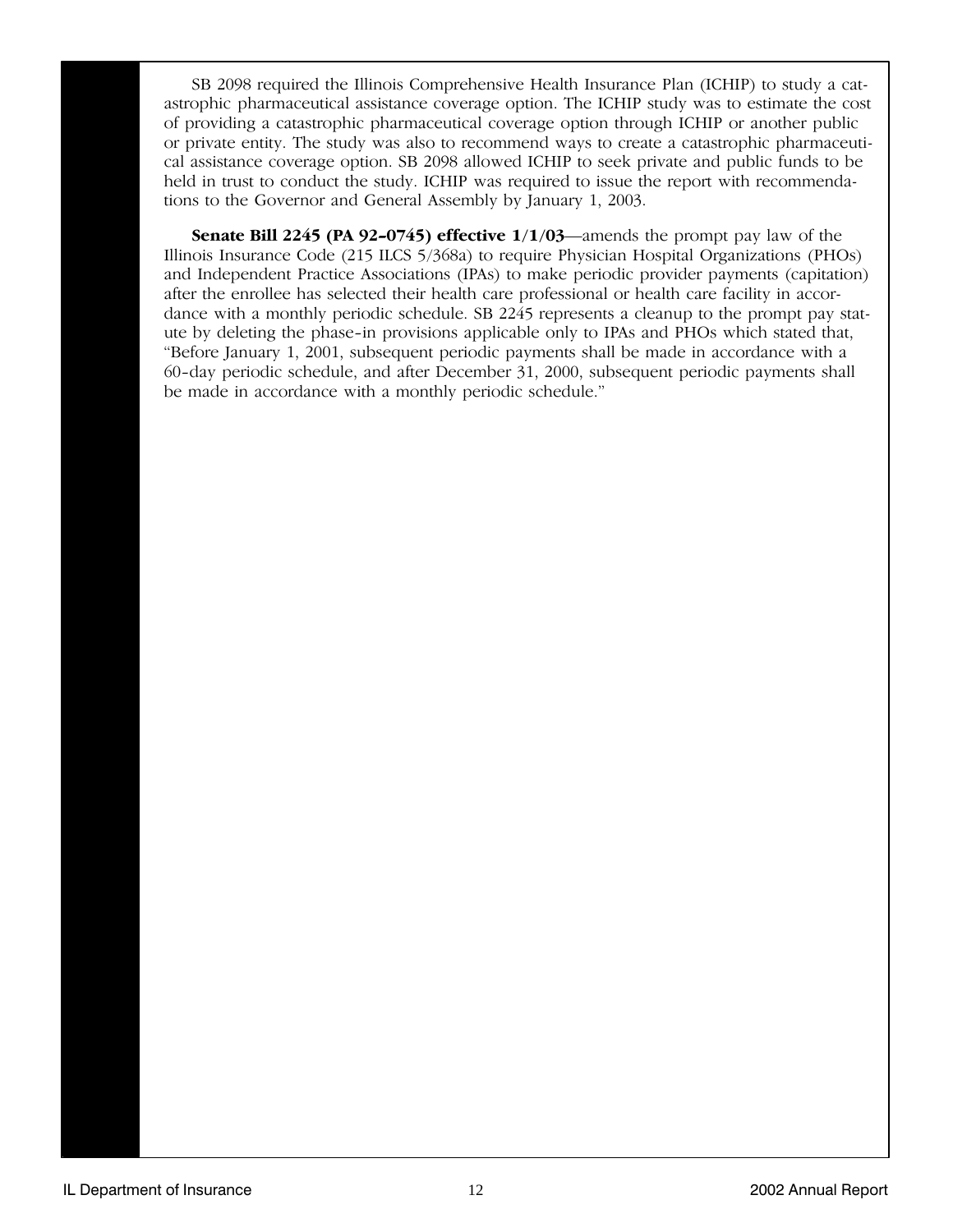# **Insurance Rulemaking in 2002**

**Rule 801** (Valuation of Investments) was repealed effective January 18, 2002, because it was superseded by the addition of Section 126.7, Valuation of Investments, to the Illinois Insurance Code (215 ILCS 5/126.7).

**Rule 802** (Purchasing and Selling Call and Put Options Contracts) was repealed effective January 18, 2002, because it was superseded by the addition of Sections 126.18, Derivative Transactions, and 126.31, Derivative Transactions, to the Illinois Insurance Code (215 ILCS)  $5/126.18$  and  $126.31$ ).

**Rule 803** (Lending of Securities) was repealed effective January 18, 2002, because it was superseded by the addition of Section 126.16, Securities Lending and Repurchase, Reverse Repurchase, and Dollar Roll Transactions, and Section 126.29, Securities Lending and Repurchase, Reverse Repurchase, and Dollar Roll Transactions, to the Illinois Insurance Code (215) ILCS 5/126.16 and 126.29).

**Rule 804** (Repurchase and Reverse Repurchase Agreements) was repealed effective January 18, 2002, because it was superseded by the addition of Section 126.16, Securities Lending and Repurchase, Reverse Repurchase, and Dollar Roll Transactions, and Section 126.29, Securities Lending and Repurchase, Reverse Repurchase, and Dollar Roll Transactions, to the Illinois Insurance Code (215 ILCS 5/126.16 and 126.29).

**Rule 805** (Financial Futures Contracts) was repealed effective January 18, 2002, because it was superseded by the addition of Sections 126.18, Derivative Transactions, and 126.31, Derivative Transactions, to the Illinois Insurance Code (215 ILCS 5/126.18 and 126.31).

**Rule 2004** (Accident and Health Reserves) was amended effective February 19, 2002, because the current rule had not been revised for years and was outmoded. Further, the adoption of the NAIC Statutory Accounting Practices and Procedures Manual incorporated the NAIC Model Law for Minimum Reserve Standards for Individual and Group Health Insurance. The manual is revised yearly and automatically adopts any changes to the model law.

**Rule 2008** (Minimum Standards for Individual and Group Medicare Supplement Insurance) was amended effective March 25, 2002. The NAIC amended its model regulation for Medicare supplement contracts to comply with current federal regulations by adding wording regarding time periods for guaranteed issued products when an individual's contract is being terminated. In addition, changes have been made so that if coverage is terminated, subsequent enrollment with another plan or program shall be deemed to be the initial enrollment.

At the urging of the NAIC, the Department of Insurance amended the Illinois regulation to comply with federal standards. These changes were necessary to ensure the state's regulatory authority over Medicare supplement policies.

**Rule 2016** (Mastectomies) was promulgated on an emergency basis effective March 25, 2002, to avoid federal preemption of, and regulatory jurisdiction over, mastectomy and related coverage in insurance contracts as required by the federal Women's Health and Cancer Rights Act of 1998 (WHCRA) (42 USC 300gg-6, 300gg-52, incorporating 29 USC 1185(b)).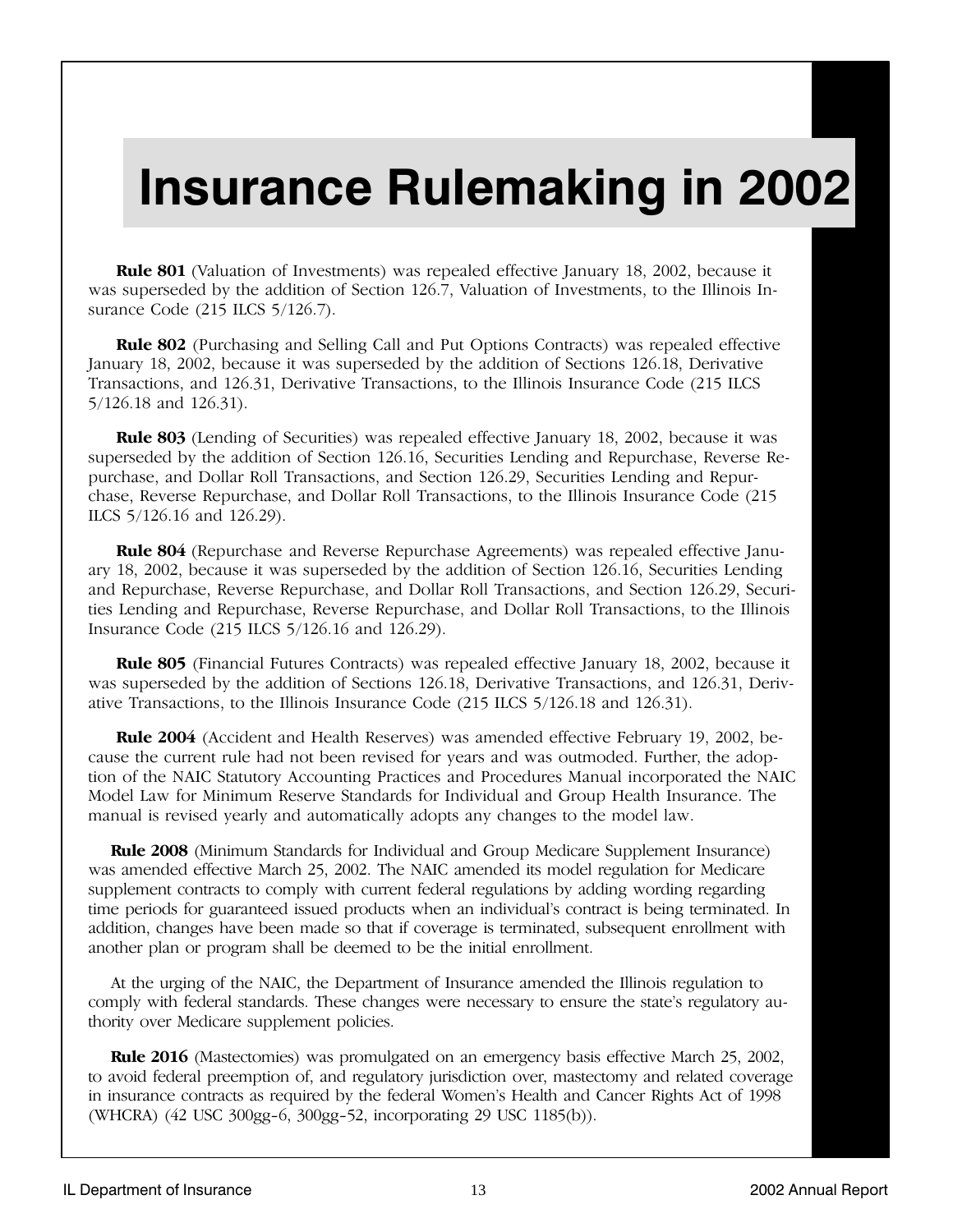**Rule 5421** (Health Maintenance Organization) was promulgated on an emergency basis effective March 25, 2002, to avoid federal preemption of, and regulatory jurisdiction over, mastectomy and related coverage in insurance contracts as required by the federal Women's Health and Cancer Rights Act of 1998 (WHCRA) (42 USC 300gg-6, 300gg-52, incorporating 29 USC 1185(b)).

**Rule 2012** (Traditional Long-Term Care Insurance) was amended July 1, 2002, to conform to changes in the NAIC model and to reflect the inclusion of a "tax-qualified," long-term care insurance product pursuant to the Internal Revenue Code.

Rule 919 (Improper Claims Practices) was amended July 22, 2002, to address the problem of unpaid death benefits when insurance companies issue multiple insurance policies on the same life, but either do not check for multiple policies upon receiving a death claim or lack an effective system to do so. The rule sets forth standards for insurance company record searches to ensure the proper payment of all death claims. The rule will become effective on July 1, 2004, to allow insurance companies adequate time to prepare for and implement the search requirements.

Rule 2016 (Mastectomies) and Rule 5421 (Health Maintenance Organization) were adopted August 19, 2002, to ensure Illinois' compliance with the federal Women's Health and Cancer Rights Act with respect to reconstruction, symmetry and prostheses for policies and plans that provide medical and surgical benefits for mastectomies. These rules replaced emergency Rule 2016 and Rule 5421 cited above.

**Rule 2403** (Producer Felony Review) was adopted effective July 5, 2002, to set forth felony review standards that the Director will consider when determining the appropriate action to take pursuant to Section 500-70 of the Illinois Insurance Code. The 92nd General Assembly enacted Public Act 92-0386, effective January 1, 2002. This Act essentially mirrored the NAIC Producer Licensing Model Act. Because this Act added multiple new sections to the existing Article XXXI of the Code (215 ILCS 5/500-5 through 500-150) while repealing similar sections under the same Article  $(215 \text{ ILCS } 5/490.1 \text{ through } 511.1)$ , the Department was left with a new statutory framework that required regulatory standards.

Previously, Section  $505.1(a)$  (7) of the Code allowed the Director to suspend, revoke or deny an insurance producer's license if the individual had been convicted of a felony within 3 years, unless rehabilitation could be shown. The equivalent new section  $(215 \text{ ILCS } 5/500 - 70(a)(6))$  does not include the "within 3 years" language, nor does it statutorily set discretionary authority permitting the Director to consider whether sufficient rehabilitation has been demonstrated to warrant the public trust when a licensee or applicant has been convicted of a felony.

**Rule 909** (Advertising & Sales Promotion of Life Insurance & Annuities) was amended effective October 28, 2002, to update all statutory references affected by the enactment of Public Act 92-0386 which replaced the current producer licensing law in the Illinois Insurance Code with a new licensing law modeled after the National Association of Insurance Commissioner's (NAIC) model.

**Rule 917** (Life Insurance & Annuity Replacement Regulation) was amended effective October 28, 2002, to update all statutory references affected by the enactment of Public Act 92-0386.

**Rule 3109** (Insurance Producers Doing Business Under an Assumed Name or Firm) was amended effective October 28, 2002, to update all statutory references affected by the enactment of Public Act 92-0386.

**Rule 3113** (Premium Fund Trust Account) was amended effective October 28, 2002, to update all statutory references affected by the enactment of Public Act 92-0386.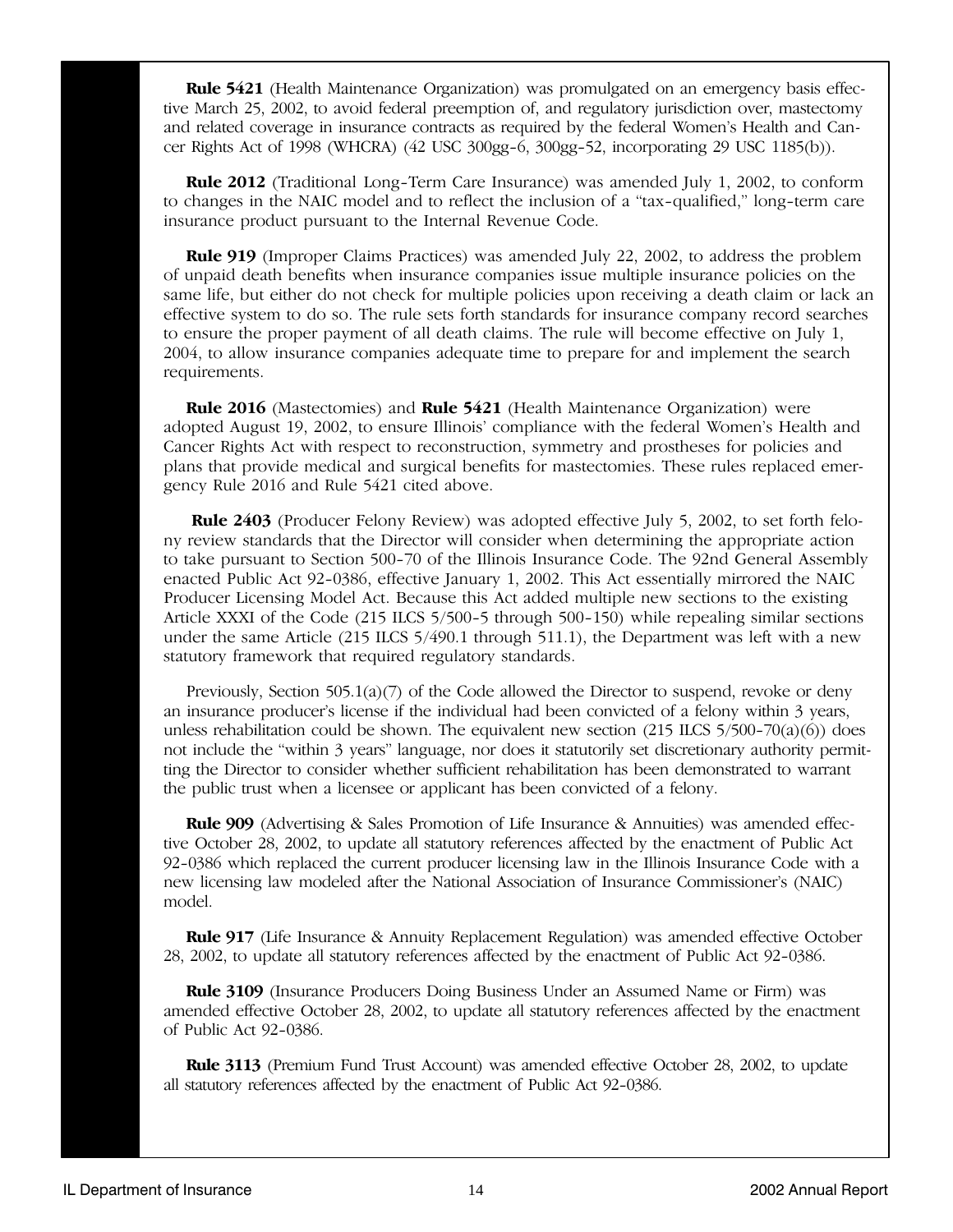**Rule 3119** (Pre-licensing & Continuing Education) was amended effective October 28, 2002, to update all statutory references and terminology affected by the enactment of Public Act 92-0386. In addition, the text of Section 3119.40 of the rule was repealed again formally because the text was inadvertently left intact when the Department filed its official copy with the Index Department following the previous repeal.

**Rule 4415** (Payment of Annual Compliance Fees for Pension Funds) was amended effective October 28, 2002, so that pension funds would no longer be required to utilize the Automated Clearing House (ACH) method for payment of annual compliance fees. The court in *Board of* Trustees of the Chicago Heights Police Pension Fund v. Department of Insurance (1-99-1589) held that the requirement was void, and JCAR identified this as an issue that the Department should address by rulemaking. The changes make the ACH payment method optional and present alternative methods for payment of the annual compliance fees.

2 Ill. Adm. Code, Chapter XI Department of Insurance, Part 951 (Access to Public Records) was amended effective December 16, 2002, to incorporate the Department's policies regarding the determination of confidentiality of certain types of documents and information, and to update the Department's requirements and procedures concerning Freedom of Information requests.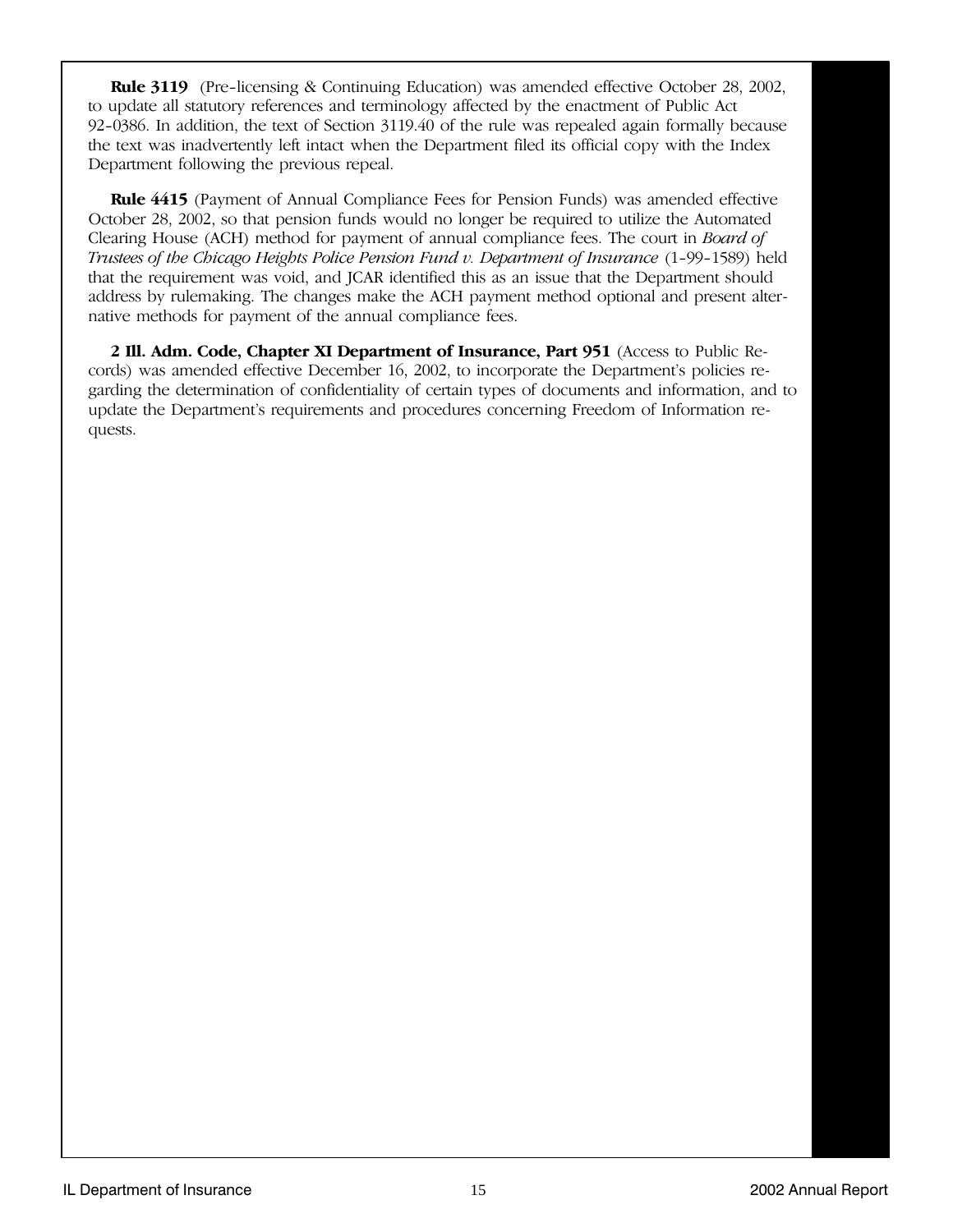# **Budget and Resources**

The Administrative Services Division provides staff support for information technology, personnel management, record and mail services, word processing, and all fiscal operations, including development and administration of the agency's budget. The Department is funded from three sources.

More than 96% of Department appropriations comes from the Insurance Financial Regulation Fund and the Insurance Producer Administration Fund which are funded by various taxes and fees collected from insurance companies and producers. The balance of our appropriation comes from the General Revenue Fund (GRF). In addition, our Senior Health Insurance Program (SHIP) receives funding from a federal grant.

For FY 2002, the Department's appropriation was  $$33,600,000$ . Of that total,  $$492,600$  was allocated from the GRF, while federal funds for SHIP contributed \$700,000. Revenue collections for the year totaled  $$311,949,336$ , of which  $$272,433,109$  was deposited into the General Revenue Fund.

As of June 30, 2002, the Department had \$16,128,037 in net accounts receivable on the books from 2,383 accounts. Of that amount, \$2,199,199 was from privilege tax litigation cases involving the 1997 Supreme Court decision that the tax was unconstitutional. Another  $$11,874,043$  came from annual financial regulation fee billings under 19 days old. Thus, the total of \$2,054,795 more accurately reflects the Department's accounts receivable.

The Department sends a past due letter on accounts receivable over 30 days. After 60 days, the originator of the accounts receivable is requested to assist in the collection. After 75 days, a request is made to initiate regulatory action against the insurance company or individual licensee. If an account is outstanding after 90 days, the account is submitted to the Comptroller's Offset System. After 180 days, the account is reported to the Debt Collection Board and submitted to a collection agency.

### **Department Staff**

| Total:              | 383 |
|---------------------|-----|
| EDP                 | 23  |
| Staff               | 31  |
| Pension             | 13  |
| Financial/Corporate | 139 |
| Consumer            | 134 |
| Administrative      | 43  |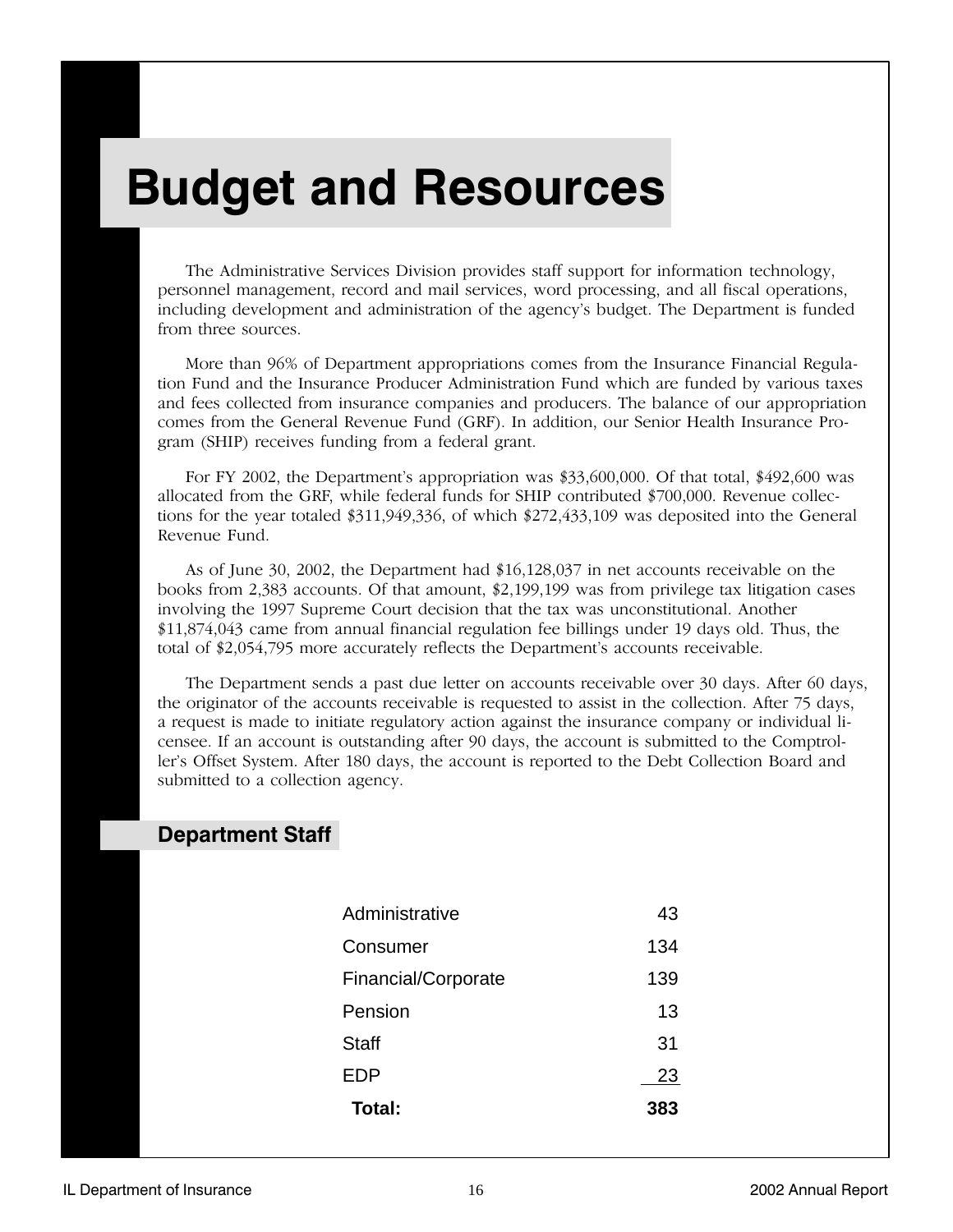# **Securities Deposited by Insurance Companies for FY 2002**

| Domestic Stock Life                         | 77             | \$216,672,000.00   |
|---------------------------------------------|----------------|--------------------|
| (Special Policy Fund)                       | 3              | 970,000.00         |
| <b>Domestic Mutual Life</b>                 | 6              | 11,850,000.00      |
| <b>Domestic Assessment Life</b>             | $\overline{2}$ | 430,000.00         |
| Domestic Stock Property & Casualty          | 176            | 394,575,000.00     |
| Domestic Mutual Property & Casualty         | 17             | 40,817,000.00      |
| Domestic Inter-Insurance Exchange           | 3              | 5,525,000.00       |
| Inex Insurance Exchange                     | 1              | 2,505,000.00       |
| <b>Burials</b>                              | 2              | 16,000.00          |
| <b>Bond Certificates</b>                    | 26             | 1,134,000.00       |
| <b>Health Maintenance Organizations</b>     | 23             | 14,187,000.00      |
| <b>Limited Health Service Organizations</b> | 10             | 882,000.00         |
| Total:                                      | 346            | 689,563,000.00     |
| <b>Foreign Workers Compensation</b>         | 41             | 474,476,000.00     |
| Foreign & Alien                             | 23             | 40,220,000.00      |
| <b>Service Contract Providers</b>           | 10             | 263,000.00         |
| <b>Mutual Trust Holding</b>                 | 2              | 3,050,000.00       |
| Total on Deposit June 30, 2002              | 422            | \$1,207,572,000.00 |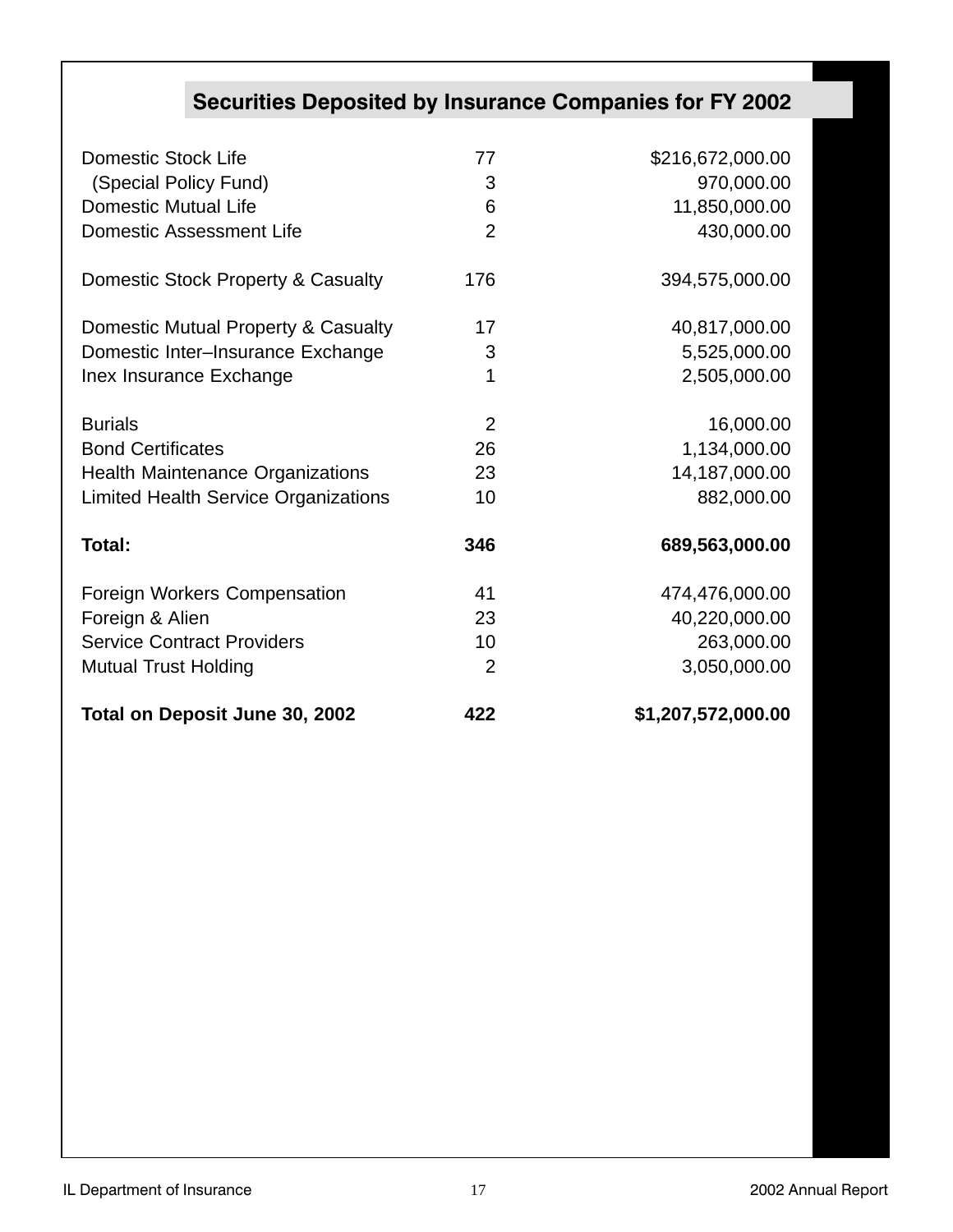### Comparative Statement of Taxes & Fees Collected Period Ending June 30, 2002

| <b>Taxes &amp; Fees</b>                     | FY 2002          | FY 2001           |
|---------------------------------------------|------------------|-------------------|
| 1st Quarter Privilege Tax                   | \$28,358,594.12  | \$26,329,507.41   |
| 2nd Quarter Privilege Tax                   | 30,854,692.76    | 27,398,909.81     |
| 3rd Quarter Privilege Tax                   | 28,001,279.04    | 26,703,511.82     |
| 4th Quarter Privilege Tax                   | 31,502,293.65    | 26,828,306.44     |
| 1st Quarter Retaliatory Tax                 | 22,417,554.76    | 22,280,108.42     |
| 2nd Quarter Retaliatory Tax                 | 24,330,835.48    | 22,994,967.05     |
| 3rd Quarter Retaliatory Tax                 | 23,821,316.19    | 19,798,613.45     |
| 4th Quarter Retaliatory Tax                 | 24,480,976.05    | 19,494,353.52     |
| Final Privilege Tax                         | 32,448,130.74    | 33,084,492.62     |
| <b>Final Retaliatory Tax</b>                | 15,994,247.03    | 21,624,092.21     |
| Surplus Line Tax                            | 9,007,286.62     | 6,910,507.96      |
| Group Privilege Tax                         | 0.00             | 0.00              |
| <b>Fines &amp; Penalties</b>                | 923,500.09       | 1,069,376.59      |
| Interest                                    | 291,914.90       | 229,225.42        |
| Miscellaneous                               | 487.37           | 4,625.76          |
| <b>Subtotal for General Revenue Fund</b>    | \$272,433,108.80 | \$254,750,598.48  |
| <b>Producer Licenses</b>                    | 10,960,792.16    | 12,464,421.09     |
| <b>Producer Reinstatement Fee</b>           | 373,930.00       | 362,285.00        |
| Producer Appointment Fee                    | 479,650.00       | 544,025.00        |
| <b>Producer Provider Education</b>          | 261,405.00       | 273,430.00        |
| <b>Producer Market Conduct Exams</b>        | 607,521.25       | 513,776.25        |
| <b>Producer Fines &amp; Penalty</b>         | 144.75           | 0.00              |
| <b>Producer Market Conduct Travel</b>       | 154,287.91       | 76,487.86         |
| Producer Miscellaneous                      | 47,209.00        | 39,676.99         |
| <b>Subtotal for Insurance Producer Fund</b> | \$12,884,940.07  | \$14,274,102.19   |
| Fire Marshal Tax (Company)                  | 13,531,340.18    | 11,968,129.58     |
| Fire Marshal Tax (Surplus Lines)            | 396,496.00       | 300,797.00        |
| <b>Subtotal for Fire Prevention Fund</b>    | \$13,927,836.18  | \$12,268,926.58   |
| $L/A&H$ :                                   |                  |                   |
| <b>Annual Statement Filing</b>              | 72,000.00        | 74,275.00         |
| <b>Corporate Documents</b>                  | 82,830.00        | 74,451.00         |
| <b>Certificate Fees</b>                     | 129,902.00       | 124,260.00        |
| Policy Form Filings                         | 288,397.00       | 272,050.00        |
| Miscellaneous                               | 35,740.54        | 24,781.00         |
| Domestic Financial Regulation Fee           | 1,111,900.00     | 1,555,700.00      |
| Foreign Financial Regulation Fee            | 2,024,700.00     | 2,581,200.00      |
| <b>P&amp;C:</b>                             |                  |                   |
| <b>Cost Containment</b>                     | 2,000,000.00     | 0.00              |
| <b>Annual Statement Filing</b>              | 105,850.00       | 106,275.00        |
| <b>Surplus Lines Licenses</b>               | 100,400.00       | 98,200.00         |
| <b>Corporate Documents</b>                  | 141,165.00       | 207,120.00        |
| <b>Certificate Fees</b>                     | 199,469.00       | 203,879.00        |
| Policy Form Filings                         | 568,887.24       | 571,624.76        |
| <b>Fines &amp; Penalties</b>                | 0.00             | 0.00              |
| RCPT, etc.                                  | 9,188.88         | 76,237.50         |
| Miscellaneous                               | 15,694.95        | 16,491.06         |
| Domestic Financial Regulation Fee           | 2,092,028.00     | 2,527,900.00      |
| Foreign Financial Regulation Fee            | 2,229,200.00     | 3,361,900.00      |
| <b>Financial Exam Travel</b>                | 601,019.43       | <u>350,121.73</u> |
| <b>Subtotal for Insurance Financial</b>     |                  |                   |
| <b>Regulation Fund</b>                      | \$11,808,372.04  | \$12,226,466.05   |
| <b>Public Pension Fees</b>                  | 523,062.56       | 524,110.52        |
| <b>Public Pension Fines</b>                 | <u>155.55</u>    | 0.00              |
| <b>Subtotal for Public Pension Fund</b>     | \$523,218.11     | \$524,110.52      |
| W.C. Pool Fees                              | 371,860.43       | 0.00              |
| <b>Subtotal for W.C. Pool Fund</b>          | 371,860.43       | 0.00              |
| <b>Total for All Funds</b>                  | \$311,949,335.63 | \$294,044,203.82  |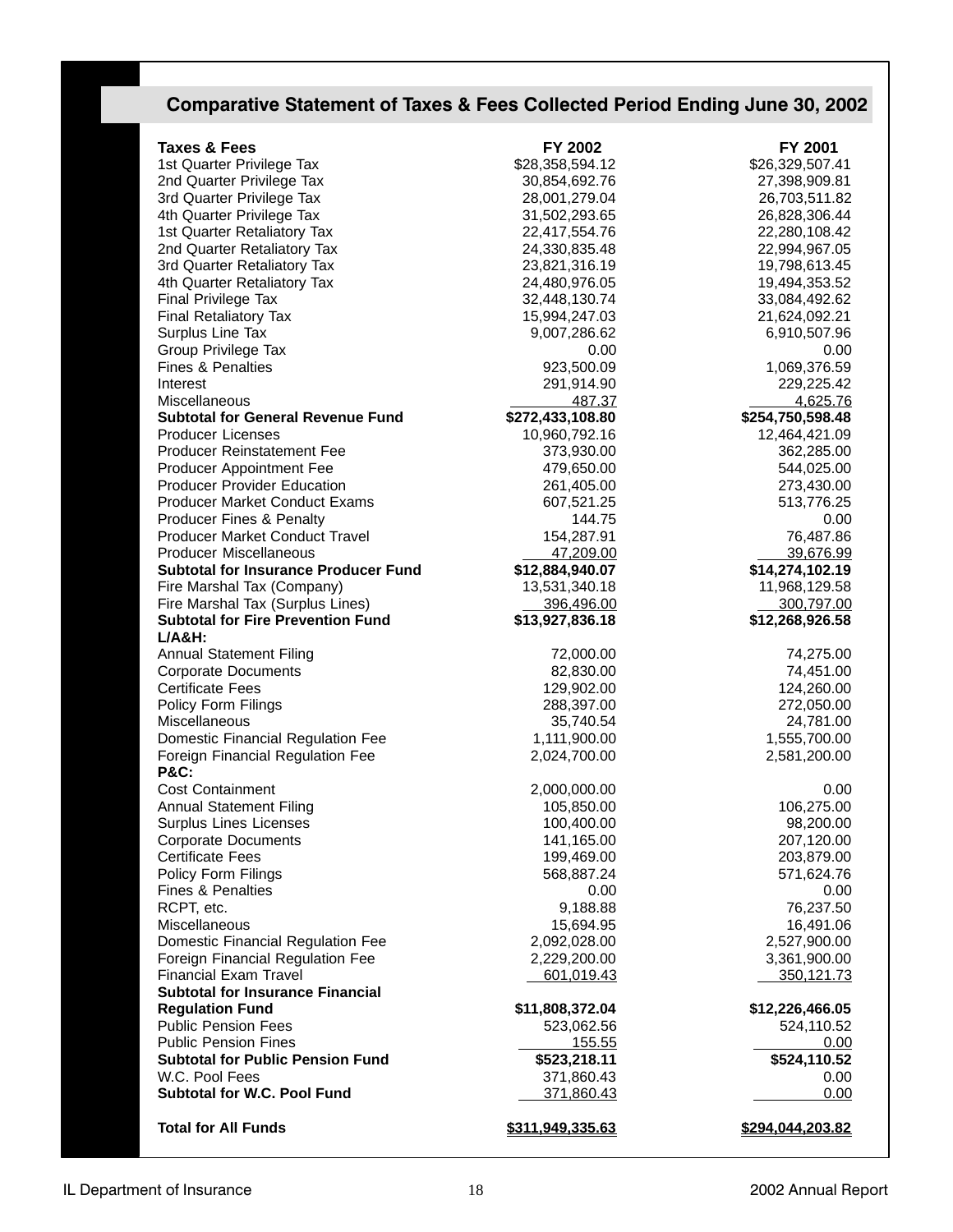# FY 02 Appropriations and Disbursements-July 1, 2001-June 30, 2002

| <b>Standard Accounts:</b> | <b>Appropriations</b> | <b>Reserve</b> | <b>Disbursements</b> | Unexpended<br><b>Appropriations</b> |
|---------------------------|-----------------------|----------------|----------------------|-------------------------------------|
| <b>Personal Services</b>  | \$356,200,00          | \$0.00         | \$292,550.05         | \$63,649.95                         |
| Retirement-Employee       | 14,300.00             | 0.00           | 11.711.13            | 2,588.87                            |
| Retirement                | 37.100.00             | 0.00           | 29.395.35            | 7.704.65                            |
| Social Security           | 27,200.00             | 0.00           | 21.721.99            | 5.478.01                            |
| Travel                    | 34,200.00             | 0.00           | 13,099.56            | 21,100.44                           |
| Printing                  | 10.500.00             | 10.000.00      | 0.00                 | 500.00                              |
| Equipment                 | 5,000.00              | 0.00           | 0.00                 | 5.000.00                            |
| Telecommunications        | 8,100.00              | 0.00           | 6,396.59             | 1,703.41                            |
| <b>Total</b>              | \$492,600.00          | \$10,000.00    | \$374,874.67         | \$107.725.33                        |

## **General Revenue Fund**

# **Public Pension Regulation Fund**

| <b>Standard Accounts:</b> | <b>Appropriations</b> | <b>Reserve</b> | <b>Disbursements</b> | <b>Unexpended</b><br><b>Appropriations</b> |
|---------------------------|-----------------------|----------------|----------------------|--------------------------------------------|
| <b>Personal Services</b>  | \$362,200,00          | \$0.00         | \$304,755.76         | \$57,444.24                                |
| Retirement-Employee       | 14.500.00             | 0.00           | 12.192.44            | 2.307.56                                   |
| Retirement                | 37,700.00             | 0.00           | 30,603.86            | 7,096.14                                   |
| Social Security           | 27.700.00             | 0.00           | 22.584.52            | 5.115.48                                   |
| Group Insurance           | 67.200.00             | 0.00           | 59.798.82            | 7.401.18                                   |
| Contractual               | 23.655.00             | 0.00           | 23.654.27            | .73                                        |
| Travel                    | 19,245.00             | 0.00           | 19,214.86            | 30.14                                      |
| Equipment                 | 7.600.00              | 0.00           | 510.21               | 7.089.79                                   |
| Telecommunications        | 1,000.00              | 0.00           | 974.47               | 25.53                                      |
| Total                     | \$560,800.00          | <u>\$0.00</u>  | \$474.289.21         | \$86,510.79                                |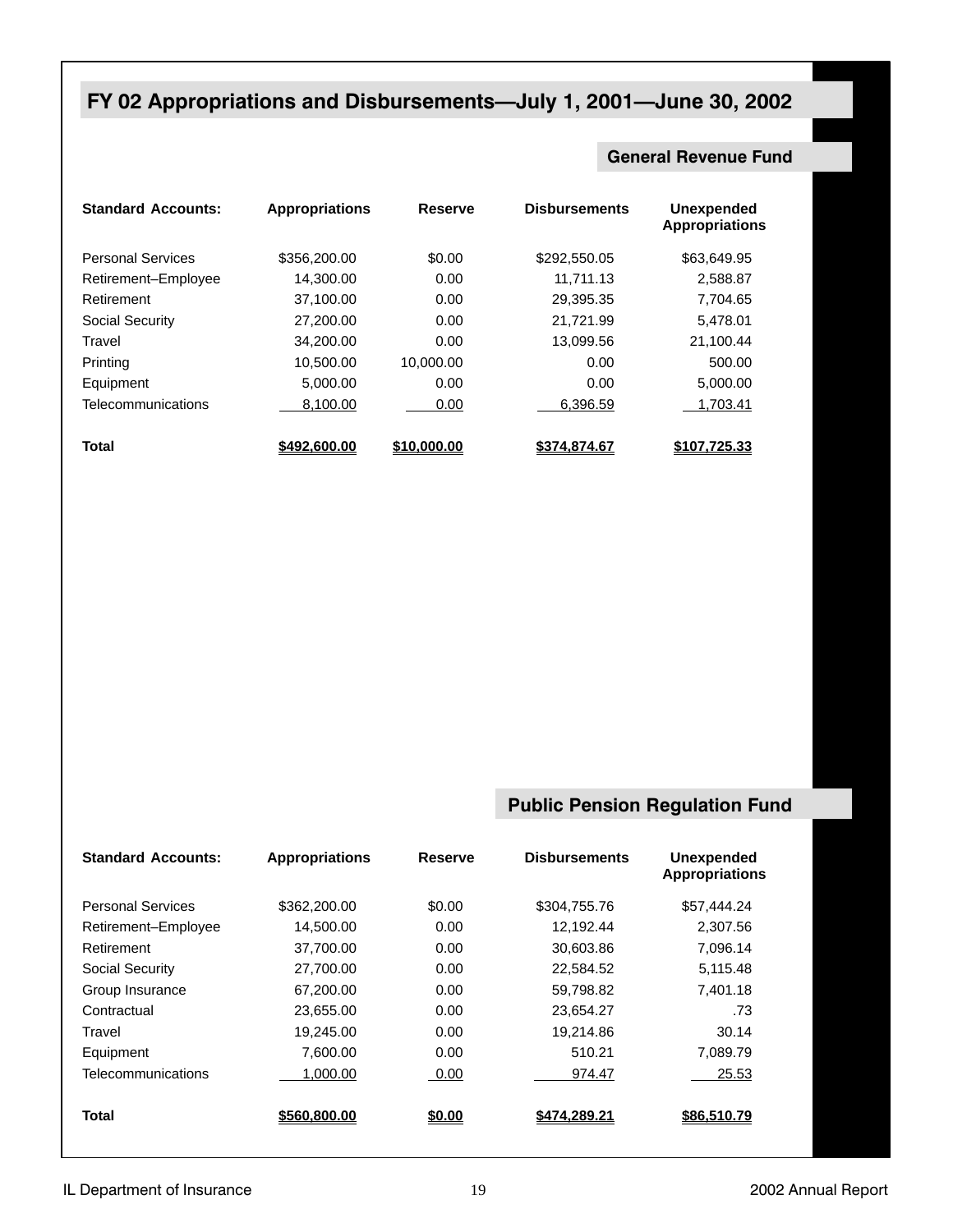# FY 02 Appropriations and Disbursements-July 1, 2001-June 30, 2002

### **Insurance Producers Administration Fund**

| <b>Standard Accounts:</b> | <b>Appropriations</b> | <b>Reserve</b> | <b>Disbursements</b>   | <b>Unexpended</b><br><b>Appropriations</b> |
|---------------------------|-----------------------|----------------|------------------------|--------------------------------------------|
| <b>Personal Services</b>  | \$7,412,600.00        | \$0.00         | \$7,153,021.65         | \$259,578.35                               |
| Retirement-Employee       | 287,600.00            | 0.00           | 279,885.74             | 7,714.26                                   |
| Retirement                | 738,900.00            | 0.00           | 722,138.49             | 16,761.51                                  |
| Social Security           | 537,000.00            | 0.00           | 518,988.54             | 18,011.46                                  |
| Group Insurance           | 1,436,800.00          | 0.00           | 1,378,434.67           | 58,365.33                                  |
| Contractual               | 1,659,900.00          | 0.00           | 1,496,546.10           | 163,353.90                                 |
| Travel                    | 392,300.00            | 0.00           | 328,346.37             | 63,953.63                                  |
| Commodities               | 57,700.00             | 0.00           | 39,145.16              | 18,554.84                                  |
| Printing                  | 119,800.00            | 0.00           | 58,629.00              | 61,171.00                                  |
| Equipment                 | 277,700.00            | 0.00           | 101.146.02             | 176,553.98                                 |
| Telecommunications        | 239,400.00            | 0.00           | 190,054.39             | 49,345.61                                  |
| Automotive Equipment      | 10,900.00             | 0.00           | 10,616.30              | 283.70                                     |
| Lump Sum                  | 323,500.00            | 0.00           | 307,078.91             | 16,421.09                                  |
| Refund                    | 87,300.00             | 0.00           | 84,680.00              | 2,620.00                                   |
| Total                     | \$13,581,400.00       | <u>\$0.00</u>  | <u>\$12,668,711.34</u> | <u>\$912,688.66</u>                        |

### **Insurance Financial Regulation Fund**

| <b>Standard Accounts:</b> | <b>Appropriations</b> | <b>Reserve</b> | <b>Disbursements</b> | <b>Unexpended</b><br><b>Appropriations</b> |
|---------------------------|-----------------------|----------------|----------------------|--------------------------------------------|
| <b>Personal Services</b>  | \$10,575,100.00       | \$0.00         | \$9,883,753.38       | \$691,346.62                               |
| Retirement-Employee       | 422,800.00            | 0.00           | 380,973.55           | 41,826.45                                  |
| Retirement                | 1,096,100.00          | 0.00           | 993,083.15           | 103,016.85                                 |
| Social Security           | 800,500.00            | 0.00           | 722,229.34           | 78,270.66                                  |
| Group Insurance           | 1,856,400.00          | 0.00           | 1,640,824.15         | 215,575.85                                 |
| Contractual               | 2,091,700.00          | 0.00           | 1,668,728.63         | 422,971.37                                 |
| Travel                    | 846,800.00            | 0.00           | 810,293.00           | 36,507.00                                  |
| Commodities               | 40,100.00             | 0.00           | 36,298.21            | 3,801.79                                   |
| Printing                  | 51,500.00             | 0.00           | 19,634.86            | 31,865.14                                  |
| Equipment                 | 243,000.00            | 0.00           | 227,190.66           | 15,809.34                                  |
| Telecommunications        | 171,500.00            | 0.00           | 144,964.60           | 26,535.40                                  |
| Automotive Equipment      | 7,300.00              | 0.00           | 6,929.87             | 370.13                                     |
| Refund                    | 100,000.00            | 0.00           | 468.00               | 99,532.00                                  |
| <b>Total</b>              | \$18,302,800.00       | <u>\$0.00</u>  | \$16,535,371.40      | \$1,767,428.60                             |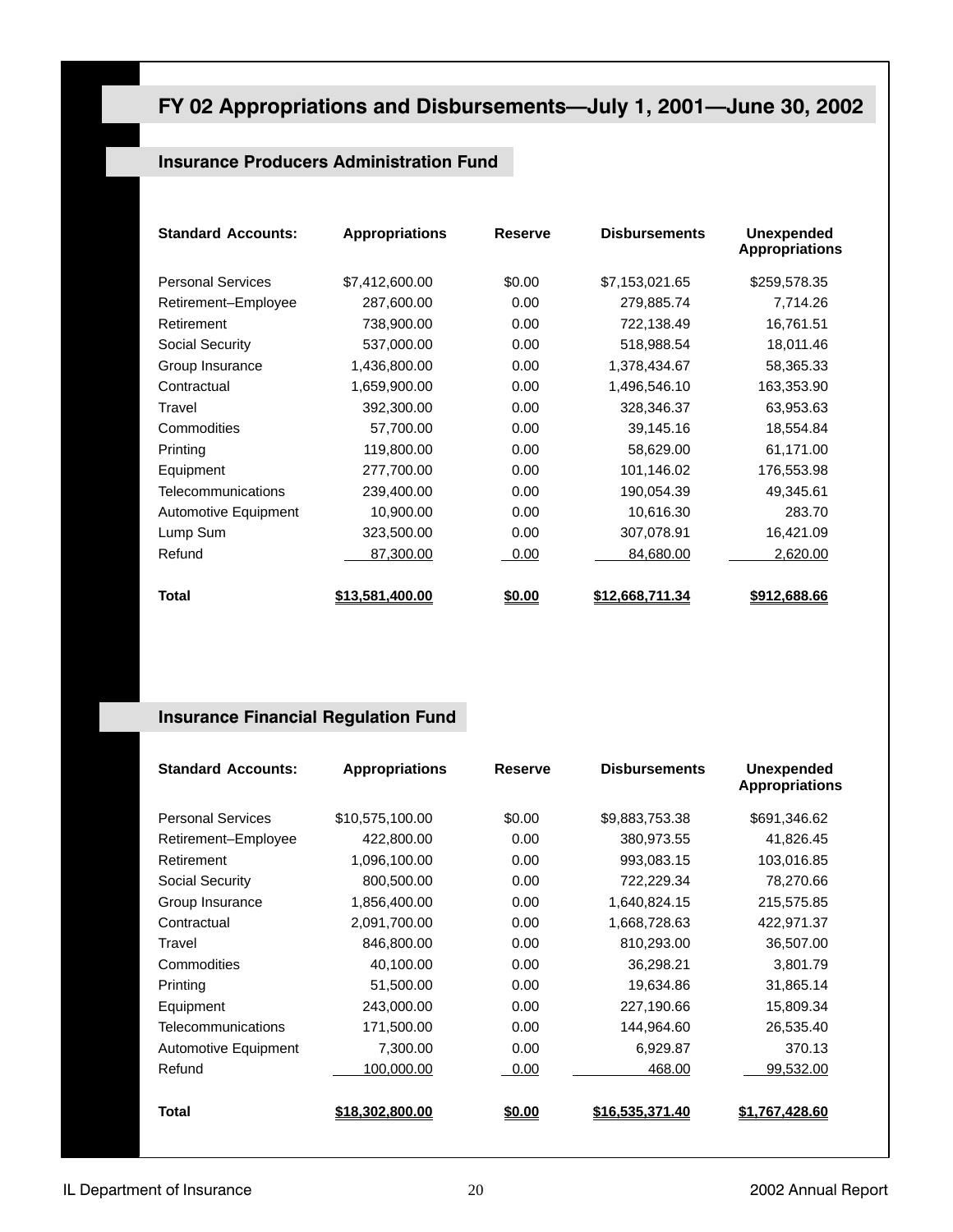# FY 02 Appropriations and Disbursements-July 1, 2001-June 30, 2002

| <b>Unexpended</b><br><b>Appropriations</b>        |
|---------------------------------------------------|
| \$1,072,019.16                                    |
| 54,437.14                                         |
| 134,579.15                                        |
| 106,875.61                                        |
| 281,342.36                                        |
| 586,326.00                                        |
| 121,591.21                                        |
| 22,356.63                                         |
| 93,536.14                                         |
| 204,453.11                                        |
| 77,609.95                                         |
| 653.83                                            |
| 16,421.09                                         |
| 102,152.00                                        |
| \$2,874,353.38                                    |
| <b>Tax Refund Fund</b>                            |
|                                                   |
|                                                   |
|                                                   |
|                                                   |
|                                                   |
| <b>Senior Health Insurance Plan</b>               |
|                                                   |
|                                                   |
|                                                   |
|                                                   |
|                                                   |
| <b>Department of Insurance Federal Trust Fund</b> |
|                                                   |
|                                                   |
|                                                   |
|                                                   |
| <b>Group Self-Insurers Workers' Compensation</b>  |
|                                                   |
|                                                   |
|                                                   |
|                                                   |

## **Combined Funds**

IL Department of Insurance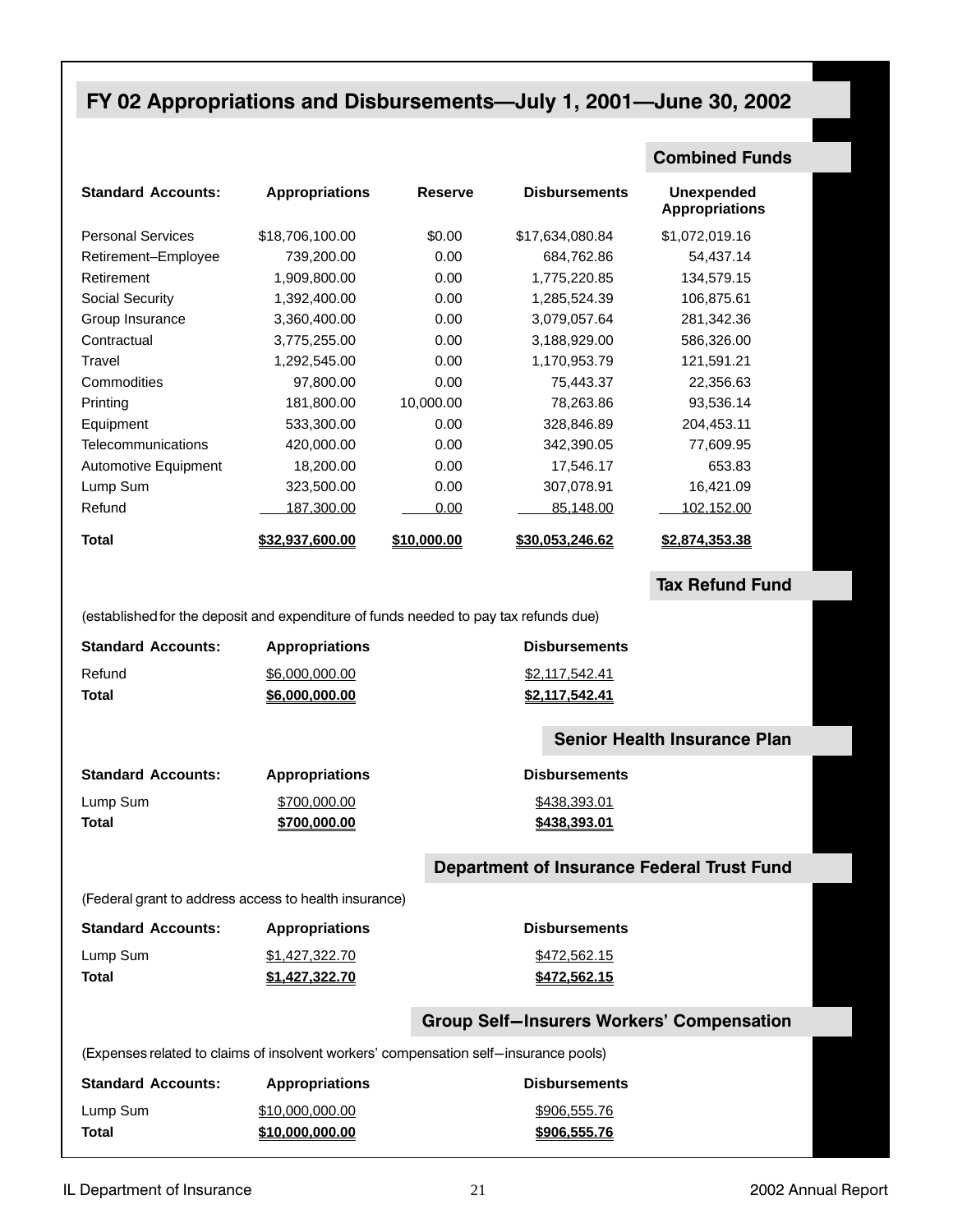# **Consumer Market Division**

The Consumer Market Division oversees the Department's consumer protection and education programs, licenses and regulates the activities of insurance producers, and monitors the marketplace operations of insurance companies through policy analysis, complaint investigation and periodic on-site examinations.

# **Consumer Services and Education Programs**

During 2002, the **Consumer Services Section** made significant technological strides in the way it communicates with consumers and insurers. Our **electronic complaint project** pilot program, in which consumer complaints received via e-mail are electronically transmitted to participating insurers, significantly decreased paperwork and turnaround time to process the complaints. We now operate on a virtually paperless basis, viewing and working complaint files electronically. Staff members estimate that electronic submissions speed up the complaint handling process by at least five days. The Division continues to utilize the electronic group mailbox, which encourages companies to respond to their complaints via e-mail. We are currently working with numerous companies to protect confidential consumer complaint information transmitted via e-mail by utilizing encryption software. We hope to persuade more companies to join us in using encryption in the near future. In addition, we have implemented an electronic reconciliation of complaints program with the insurance companies that will allow for a much more detailed and comprehensive reporting of complaints to the public.

Another facet of the Consumer Market Division's use of technology is our website, in which consumers can easily communicate their complaint to us, or quickly locate information to help assist them regarding insurance. Our **consumer fact sheets** are instrumental in providing needed information to the public. At the click of a button on our website, a consumer can access 53 fact sheets, 43 of which were either created or revised in 2002. These fact sheets educate consumers on a wide range of insurance issues such as health insurance continuation rights (COBRA), health insurance for small employers, how to find help if a consumer is under the age of 65 and losing Medicare HMO coverage, facts about buying insurance, homeowner's insurance, infertility treatment coverage, and many more issues. We now operate a toll-free consumer assistance hotline enabling consumers to easily reach our analysts with questions or complaints about their insurance companies.

| <b>Insurance Companies</b> | HMO's             |
|----------------------------|-------------------|
| 2,141                      | 19                |
| 216                        | 2                 |
| 8,347                      | 1,262             |
| 1,310                      | 16                |
|                            |                   |
| 12,016                     | $\frac{3}{1,302}$ |
|                            | 13,318            |
|                            |                   |

# **Consumer Complaints by Reason**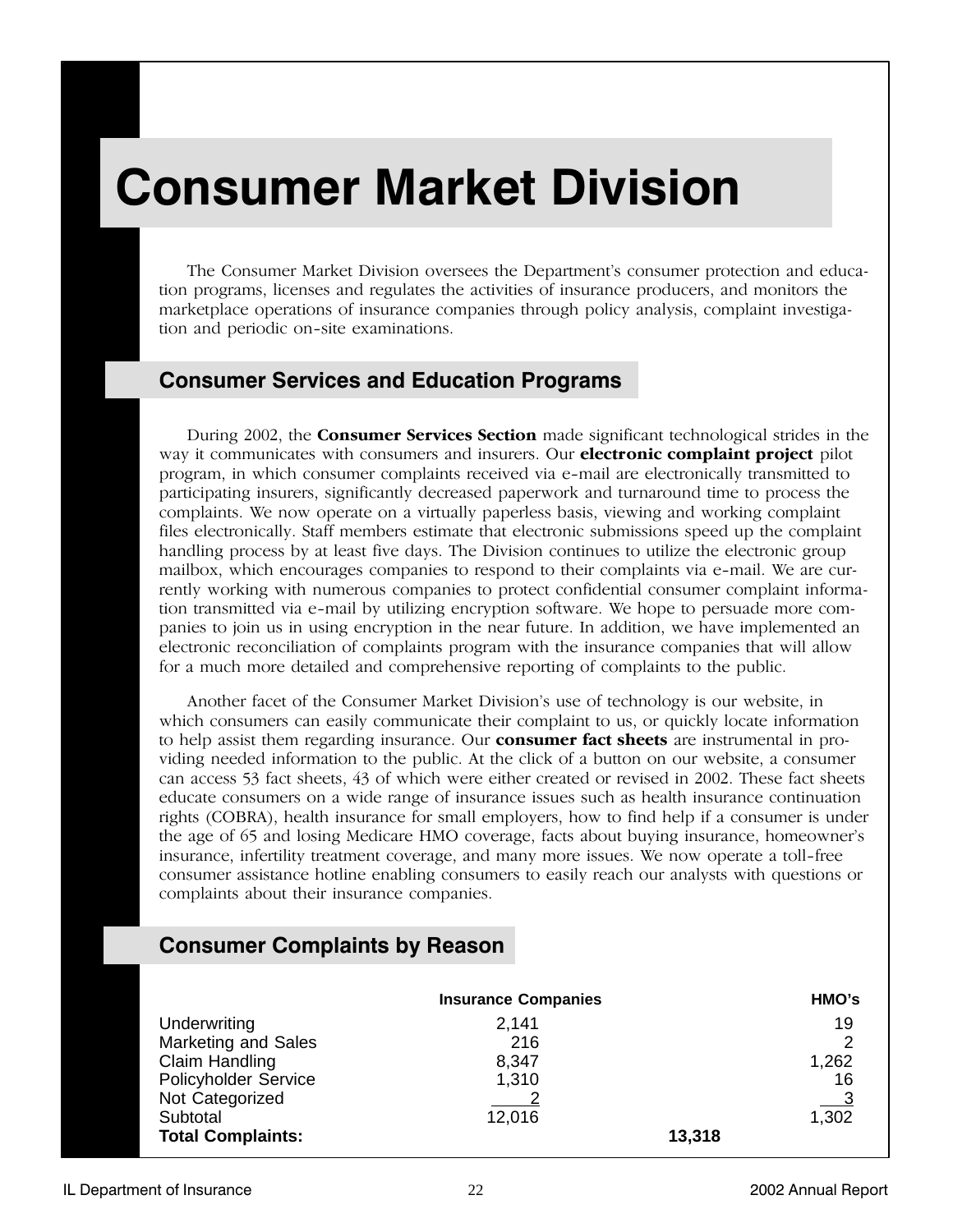# **Consumer Complaints by Line of Coverage**

| Auto                      | 3,885         |
|---------------------------|---------------|
| Group A&H                 | 3,669         |
| Individual A&H            | 1,343         |
| Homeowners                | 1,462         |
| Individual Life           | 813           |
| <b>Individual Annuity</b> | 127           |
| Group Credit A&H          | 53            |
| <b>HMOs</b>               | 1,299         |
| All Other Coverage        | 664           |
| <b>Subtotal</b>           | 13,315        |
| Not Categorized           | <u>3</u>      |
| Total                     | <u>13,318</u> |
|                           |               |

|                                                   | <b>Consumer Outreach Activities</b> |
|---------------------------------------------------|-------------------------------------|
| <b>High School Presentations:</b>                 | 248                                 |
| <b>Senior Center Presentations:</b>               | 361                                 |
| Radio Shows:<br>(estimated audience of 2,301,000) | 199                                 |
| <b>Other Presentations:</b>                       | 10                                  |

## **Market Conduct Programs**

In establishing a schedule of examinations, the **Market Conduct Section** evaluates information gleaned from insurer market conduct annual statements, specifically data regarding automobile claims, homeowner coverages, and zip code tracking of company producers by business address. An analysis of these market conduct annual statements enables us to prioritize personal lines carriers for targeted examinations. This analysis, in conjunction with our review of consumer complaints, gives us the opportunity to respond more quickly to the ever-changing marketplace.

Market conduct examinations directed at health maintenance organizations (HMOs) emphasized both their compliance with rules and regulations, and accurate and timely payment of claims. Market conduct staff continued to be active on various NAIC working groups designed to address uniformity in market conduct examinations with respect to data calls, examiner qualifications and examination procedures. The federal Gramm-Leach-Bliley Act (GLBA) is driving this ongoing effort. Market Conduct staff also participated in the Interagency efforts of the Banking, Insurance, and Securities Regulators, an entity organized under the auspices of GLBA to develop and implement uniform regulatory methods and procedures across the banking, insurance, and securities industries.

|                                                        | <b>Completed Market Conduct Examinations</b> |
|--------------------------------------------------------|----------------------------------------------|
| Examinations                                           | -31                                          |
| Corrective orders issued                               | 22                                           |
| Premium overcharges returned to Illinois policyholders | \$18,164                                     |
| Additional claim payments made                         | \$38,890                                     |
| Civil forfeitures levied (16 insurers)                 | \$615,000                                    |
|                                                        |                                              |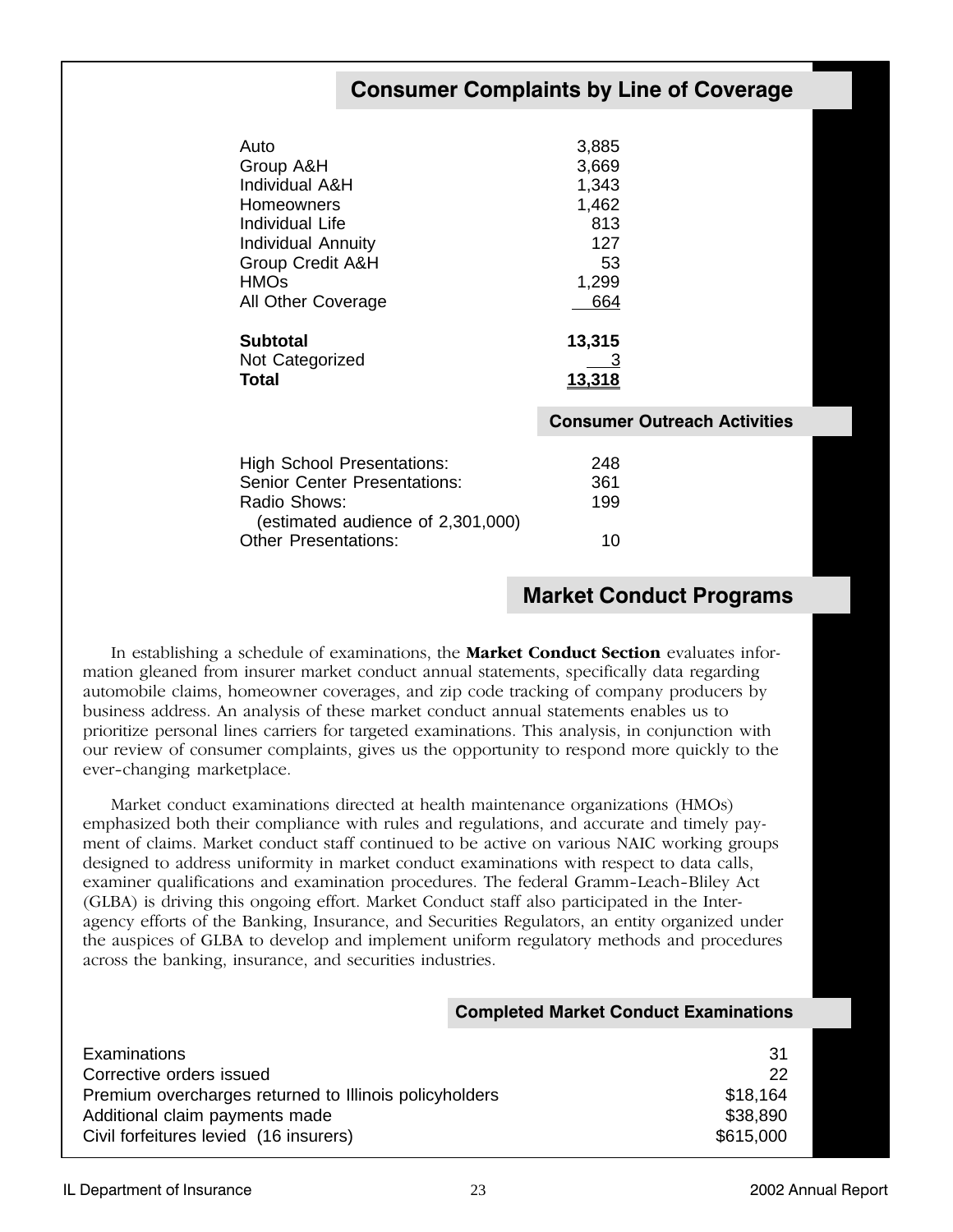# Life, Accident and Health Compliance

During the year 2002, the **Office of Consumer Health Insurance (OCHI)** received 18,191 calls from 1,083 different zip codes in Illinois. The three most frequently addressed topics were: claims  $(2,358)$ , group insurance  $(1,631)$ , and individual insurance  $(1,296)$ . OCHI continued to distribute informational brochures to numerous entities throughout the state that could provide the brochures to their stakeholders.

Beginning January 1, 2002, OCHI's responsibilities were expanded to include incorporation of the new **Uninsured Ombudsman Program** created by P.A. 92-0331. The Program was enacted to provide assistance and education to uninsured individuals regarding health insurance benefits, options and rights under state and federal law. This is done through direct contact with individuals over the OCHI/Ombudsman toll-free line as well as making contact with entities throughout the state that may have contact with the uninsured population, including township officials and county and local health departments. In order to best provide these services to the uninsured population, OCHI began collecting information on resources from around the state that, while not necessarily providing insurance, might be able to provide health care options for persons seeking treatment. The program will continue to collect and store this information in a database, accessible by staff, to help guide uninsured individuals.

On July 1, 2002, the Utilization Review Unit began processing utilization review organization (URO) renewals that became due as the two-year registration cycle for UROs became effective. At year's end, there were 180 UROs registered with the Department.

# **Policy Filing Issues**

During 2002, the Department received hundreds of submissions for mold exclusions or limitations. The Department issued a bulletin advising companies when exclusions or limitations would be accepted and the language that companies must include as a minimum standard for their mold exclusions or limitations. To assist Illinois consumers in becoming better informed about mold issues, the Department also developed and posted on our website a fact sheet entitled "Mold Facts and Homeowners Insurance."

The Department continues to work on initiatives aimed at moving accepted insurance products to market as quickly as possible.

In November, the federal Terrorism Risk Insurance Act of 2002 (TRIA) was passed. The Department of Insurance worked with other regulators and the industry to understand the implications and requirements for the TRIA.

### **Product Filings**

| L/AH forms approved               | 22,793 |
|-----------------------------------|--------|
| L/AH informational filings        | 1,653  |
| L/AH rate filings                 | 848    |
| HMO forms approved                | 964    |
| HMO information filings           | 136    |
| PPA applications approved/renewed | 113    |
| PC forms reviewed                 | 34,749 |
| PC rate filings reviewed          | 4,410  |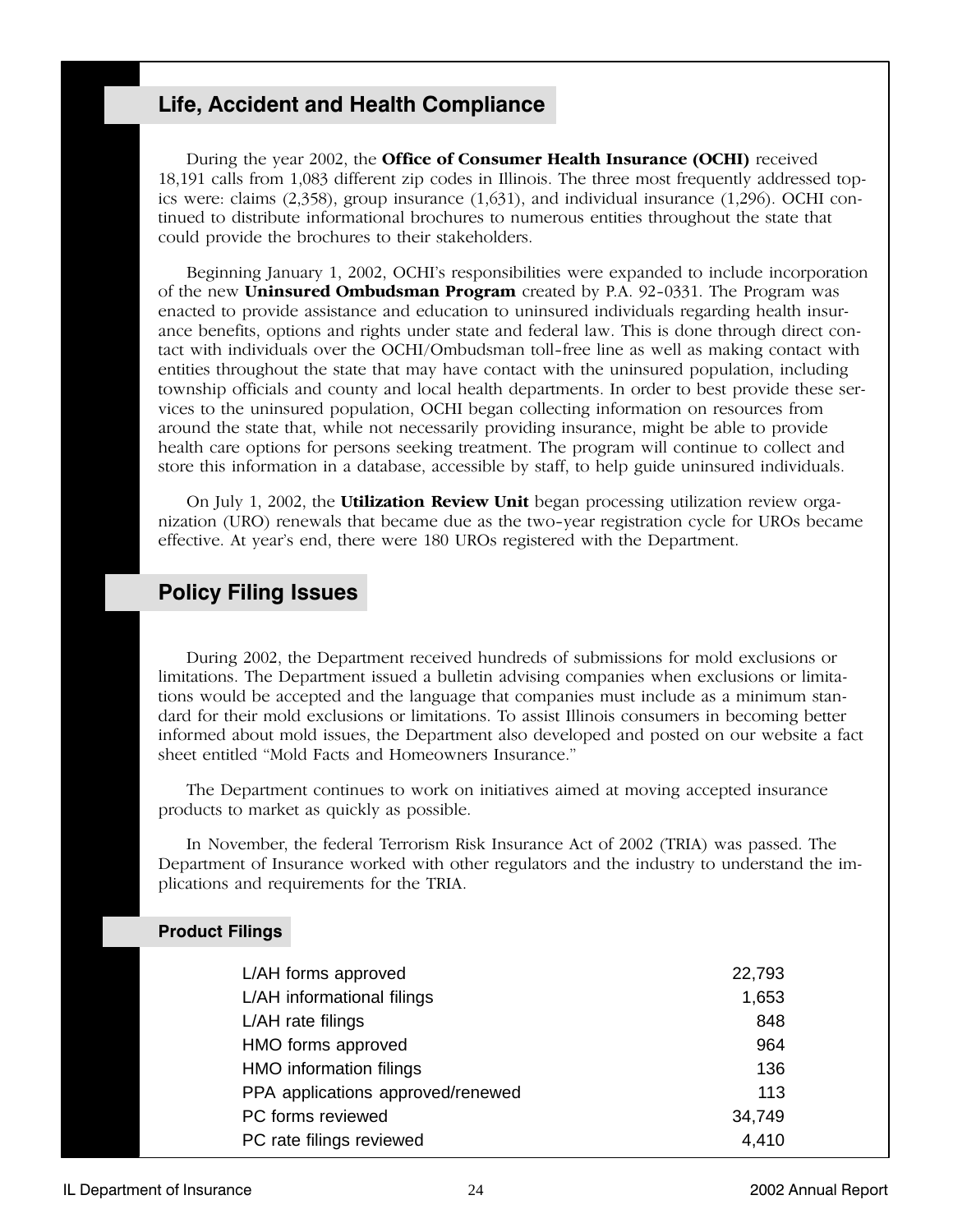# **Producer Licensing and Regulation**

The Producer Licensing Unit is responsible for developing and administering licensing examinations required of prospective insurance producers and public adjusters. This responsibility is performed through a test administrator, which has established test sites throughout the state. The examinations are given by computer and electronically graded immediately upon completion. For candidates who pass the examination, an instant application is provided at the test site.

The Licensing Unit has implemented a project that allows education providers to submit their rosters of students who completed courses to the Department via the Internet. Currently, 90% of the education providers are utilizing this service and have been able to more quickly submit completed courses to the Department, saving everyone involved time and money.

In addition, the licensing staff reviews and processes new and renewal applications and issues licenses online on a daily basis.

In 2002, Illinois was one of 32 states to comply with the federal Gramm-Leach-Bliley requirements for reciprocity and uniformity in the licensing of non-resident insurance producers. Illinois' compliance with this federal law was a key factor in deterring a federal licensing organization that threatened the existence of state licensing of producers.

|                                   | <b>Licenses Issued</b> |
|-----------------------------------|------------------------|
| <b>Producers Licensed</b>         | 64,493                 |
| <b>Business Entities Licensed</b> | 9,629                  |
| Examinations                      | 21,116                 |
| <b>Temporary Licenses</b>         | 1,431                  |
| <b>Limited Representatives</b>    | 13,017                 |
| <b>Premium Finance Licenses</b>   | 248                    |
| <b>Public Adjuster Licenses</b>   | 185                    |
| <b>Third Party Administrators</b> | 479                    |
| Certifications/Clearances         | 44,176                 |
| <b>Education Providers</b>        | 335                    |
| <b>Courses Approved</b>           | 4,434                  |

The Producer Regulatory Unit conducts fiduciary financial examinations of licensed insurance producers and investigates their marketing activities and methods. Such examinations or investigations may result in the issuance of a Director's Order to the producer.

#### **Regulatory Actions**

| Financial examinations | 203 | Results:                                |           |
|------------------------|-----|-----------------------------------------|-----------|
| Investigations         | 191 | Revocations/surrenders                  | 99        |
| Total                  | 394 | <b>Stipulation &amp; Consent orders</b> | 19        |
|                        |     | Civil forfeitures                       | \$118,000 |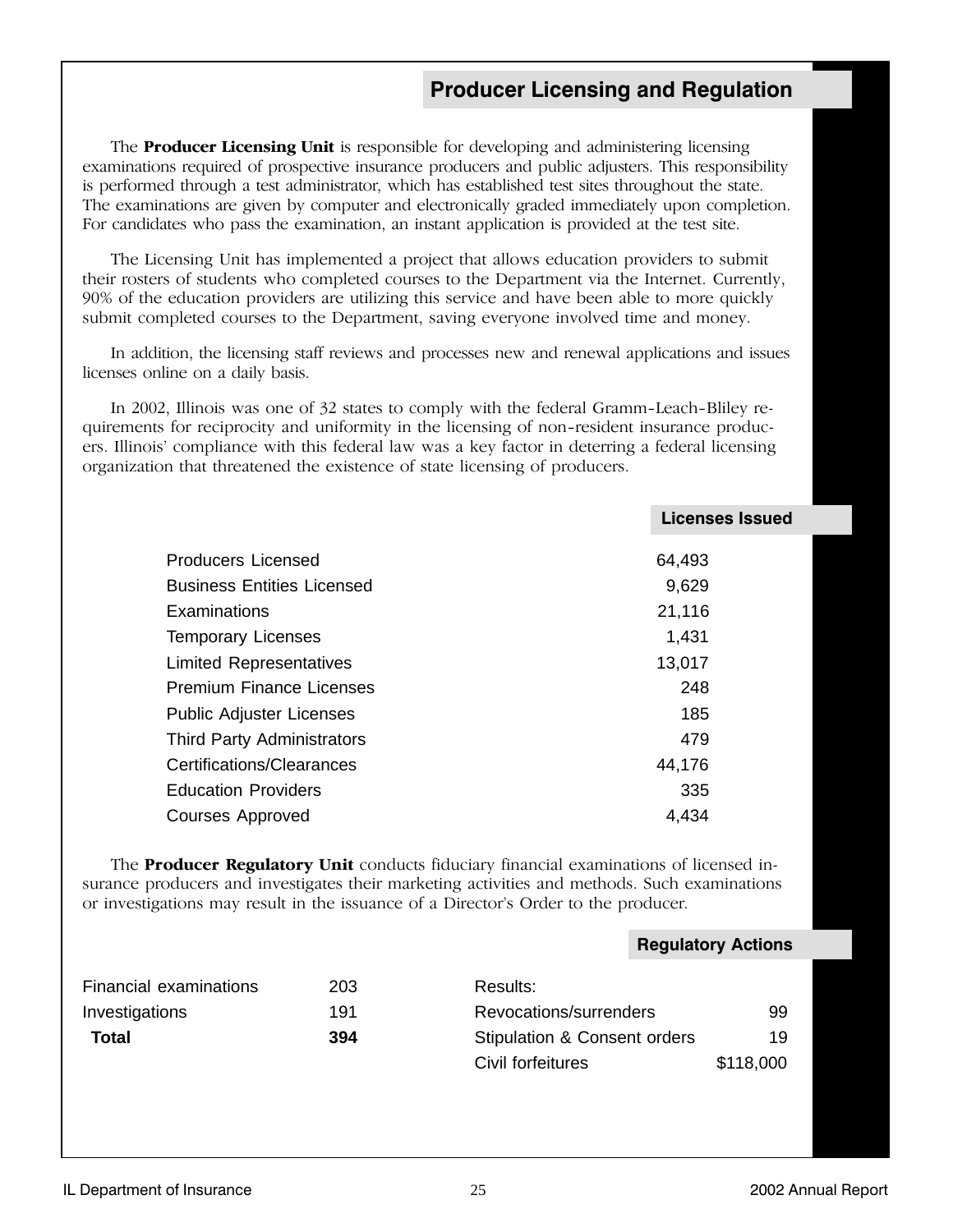# Senior Health Insurance Program

The **Senior Health Insurance Program (SHIP**) is a free counseling program for Medicare beneficiaries and their caregivers who have questions or problems with health insurance issues such as Medicare, Medicare supplement insurance, Medicare health plans and long-term care insurance.

During 2002, SHIP staff and counselors held 25 educational meetings statewide to assist thousands of Medicare beneficiaries affected by the Medicare HMO withdrawals in Illinois. SHIP staff also counseled beneficiaries about their insurance options as large groups of physicians withdrew from Medicare HMOs. Many employers, including some Illinois steel companies that have closed their doors, announced they are dropping their retirees' secondary insurance coverage. SHIP advocated for those retirees through educational seminars and by staffing information booths at health fairs and other state agencies throughout Illinois.

SHIP continued to provide a strong presence in the Hispanic community by counseling and educating the Hispanic population in Cook County on all aspects of Medicare and health insurance. A bilingual operator is on staff to assist Hispanic callers on the SHIP toll-free line. In 2002, a bilingual educational specialist was brought on staff to provide front-line assistance to Hispanic senior groups and other Medicare beneficiaries.

SHIP launched an aggressive outreach effort to libraries statewide to publicize SHIP services and educate library staff and seniors on how to navigate Medicare's website. SHIP also expanded the features and options available through our SHIP website.

Emerging issues impacting Medicare consumers include prescription drug coverage, Medicare supplement rights and guarantees, long-term care insurance, ongoing changes to the Medicare program, and a new Medicare+Choice Preferred Provider Option (PPO). The Medicare PPO, available in early 2003, provides more Medicare health plan coverage choices throughout several counties in Illinois.

SHIP continues to provide updated informational guides to tens of thousands of Medicare beneficiaries and their caregivers. Two of the primary publications are SHIP's Prescription Drug Information Guide, a resource for beneficiaries who need information on purchasing low-cost or no-cost prescription drugs, and SHIP's Medicare Supplement Premium Comparison Guide. Both of these publications are also available online via the Department's website.

#### SHIP Activities in 2002

| Volunteer hours                                                       | 11,789      |
|-----------------------------------------------------------------------|-------------|
| One-on-one counseling sessions                                        | 13,734      |
| Educational presentations                                             | 349         |
| People reached through community, educational and media presentations | 537,970     |
| 800 line calls per month                                              | 1,825       |
| Savings to Medicare beneficiaries                                     | \$1,733,267 |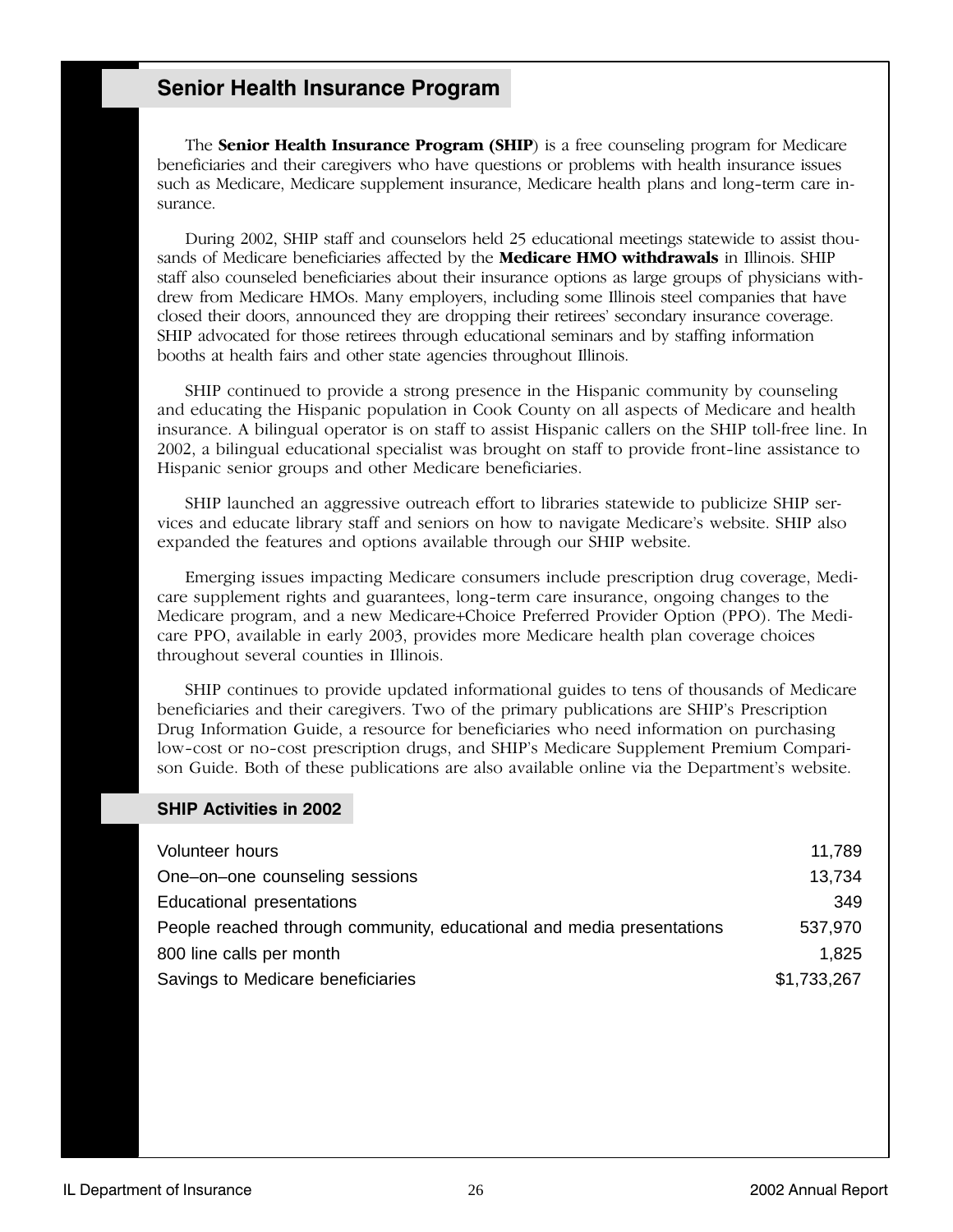# **Financial-Corporate Regulatory Division**

The Financial-Corporate Regulatory Division is responsible for analyzing and monitoring the financial condition of insurance companies, health maintenance organizations, and all other regulated insurance risk bearing entities, conducting on-site financial examinations, and intervening when developing problems are identified. The Division licenses authorized insurers in the state and investigates and takes action against unauthorized companies illegally conducting the business of insurance.

The Division is intricately involved in oversight of the management operations of Illinois insurers because by law many corporate transactions, such as entering reinsurance agreements, paying dividends, and transacting business with affiliates, require the prior approval of the Department.

### **Financial Analysis**

During the year, representatives from the Illinois Department remained active in the **NAIC** Financial Regulation Standards and Accreditation Committee as well as the following NAIC Working Groups: National Treatment & Coordination, Health Entities, Financial Analysis, NAIC/ AICPA, Custodial Assets, Rating Agency, Emerging Accounting Issues, Statutory Accounting Principles, Multistate Surplus Lines Bond, Insurance Securitization, Insurance Holding Company, Risk Assessment, and International Accounting Standards. In each of these groups, representatives from the Financial-Corporate Regulatory Division assumed leadership roles.

Over the last two years, the Financial and Examination Sections have been attempting to develop a risk based approach to financial analysis and examination called the Risk Assess**ment Pilot Program.** An outside advisor, whose services are paid for by the domestic insurer, has been contracted on an engagement-by-engagement basis to assist the Department with the development of this concept. If the pilot program proves to be successful, it could result in process improvements that will focus financial analysis and examination on higher risk conditions that may impact the financial condition of the company, shorten the time period required to complete examinations, and improve the Department's understanding of regulated, domestic insurers. The pilot program is currently set to expire in June of 2004. A report evaluating the potential of this change in procedure will be issued at that date.

The Financial Analysis Section continued to review its procedures in anticipation of the NAIC Accreditation Review scheduled for July of 2003. Our financial analysis procedures have been reviewed to insure that they match up directly with the guidelines provided by the NAIC. In response to the Department's needs and review comments provided in the last Accreditation Review, each company analysis now includes a written narrative. This narrative includes a basic risk assessment and, when fully developed, will include a risk profile for that entity.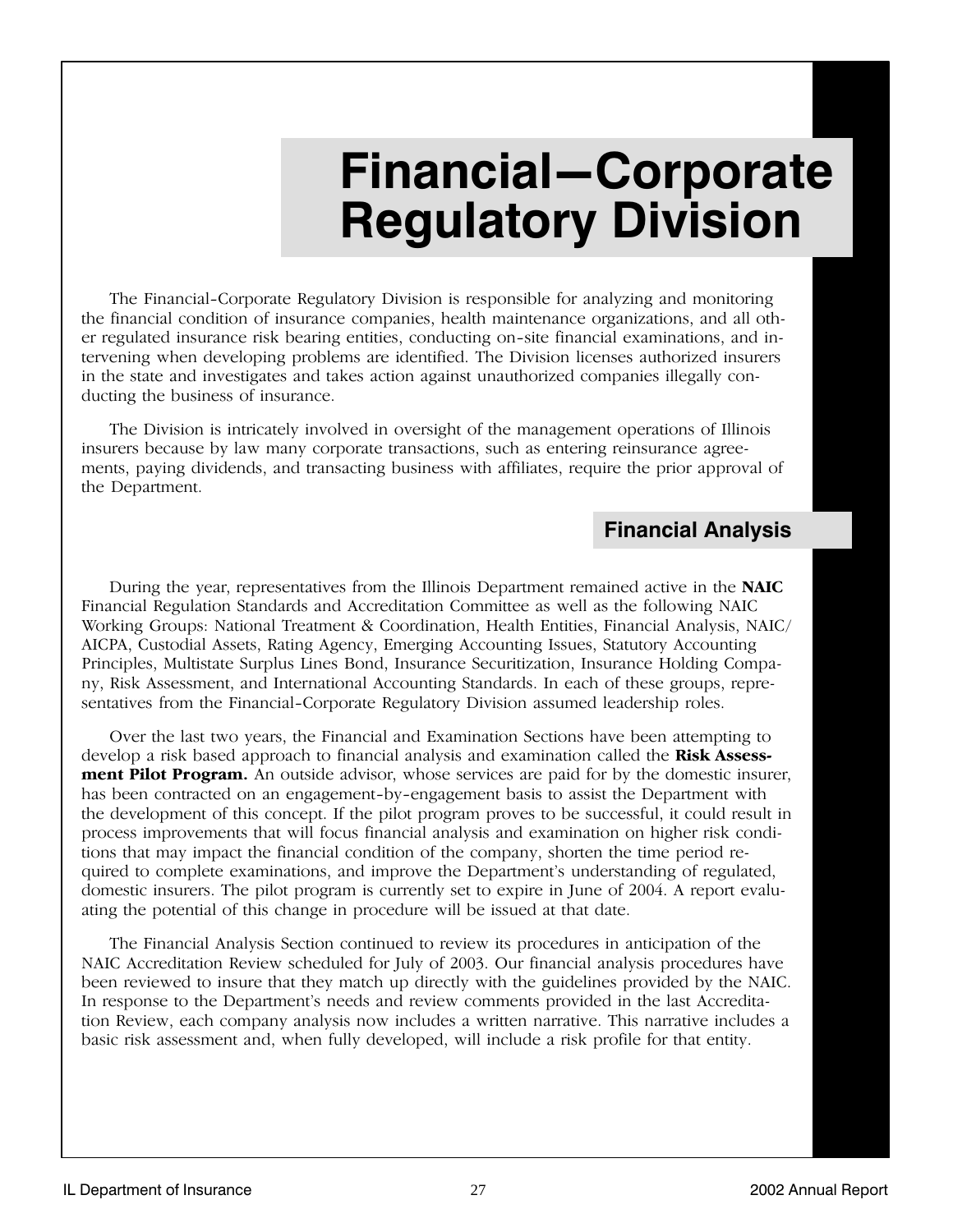During 2002, the Department identified several companies with financial conditions that required greater regulatory oversight. In response, the Department's Financial Regulation staff attended frequent meetings, both in person and by teleconference, with company personnel including legal, financial and actuarial advisors. In addition, Department personnel, in conjunction with the Department's own external advisors, reviewed company analytical data, participated in conference calls with other state regulators, and monitored the companies' daily operations often through on-site visits. The Department took these actions to determine the appropriate regulatory response to a company's financial condition, including the possible suspension or liquidation of the company in question. This level of activity is significantly higher than in recent years and will continue as necessary while the industry recovers from the recent economic slowdown and the effects of the events of September 11, 2001.

## **Actuarial Analysis**

The Life Actuarial Section reviews actuarial opinions dealing with reserve adequacy and, on a sample basis, the actuarial memorandums that document the work supporting the actuarial opinions. X-factor opinions are also reviewed, and testing is done on a sample basis to assess the appropriateness of the X-factors. Used in the calculation of reserves for some types of life insurance products, X-factors are unique in that they allow companies to depart from tabular mortality assumptions if experience supports such a departure. In prior years, the Section had developed an X-factor review process using Monte Carlo Simulation. In 2002 that procedure was improved upon, and an additional Bayesian approach was developed.

The most significant undertaking on the health side in 2002 was the implementation of changes to the Long-Term Care (LTC) regulation, which removed the loss ratio requirements as the basis for regulation and instead made premium rate adequacy the fundamental factor in regulating LTC rates. This required the development of new procedures, criteria, and analytical tools for analyzing LTC rates for policy approval. This process will continue through 2003 and bevond.

In the investment area, credit risk was a major issue in 2002. Several computer programs developed in 2002 have resulted in better monitoring of companies' exposure to credit risk. Examples include monitoring market values of companies' below-investment-grade bond holdings, tracking companies' exposures to specific "at risk" issuers, and updating internal Department databases of companies' portfolios with buy/sell information provided in quarterly filings. Reviewing companies' bond impairment processes was also a focus in 2002.

During 2002, the Life Actuarial Section assisted the Public Pension Division of the Department with its new Internet annual statement filing system. This system will be used by Illinois public pension funds in filing their financial data, with additional data to be filed by the downstate and suburban police and fire pension funds regarding the participants in those funds. The new system will allow the Division to receive the data more efficiently and with greater accuracy. The system will also provide a platform for the Division to produce its Biennial Report to the Illinois Legislature, tax levy reports for the downstate police and fire pension funds, as well as other annual and ad hoc reports, in a more effective, timely manner.

Finally, the Section began a project that will result in improved sharing of information both within the Section and with the Life and Health Financial Regulation Unit. A database was created that will contain much of the Section's future work product. Designated areas of the database will be available to financial analysts, allowing them easy access to reviews, analyses, and conclusions with regard to many actuarial items.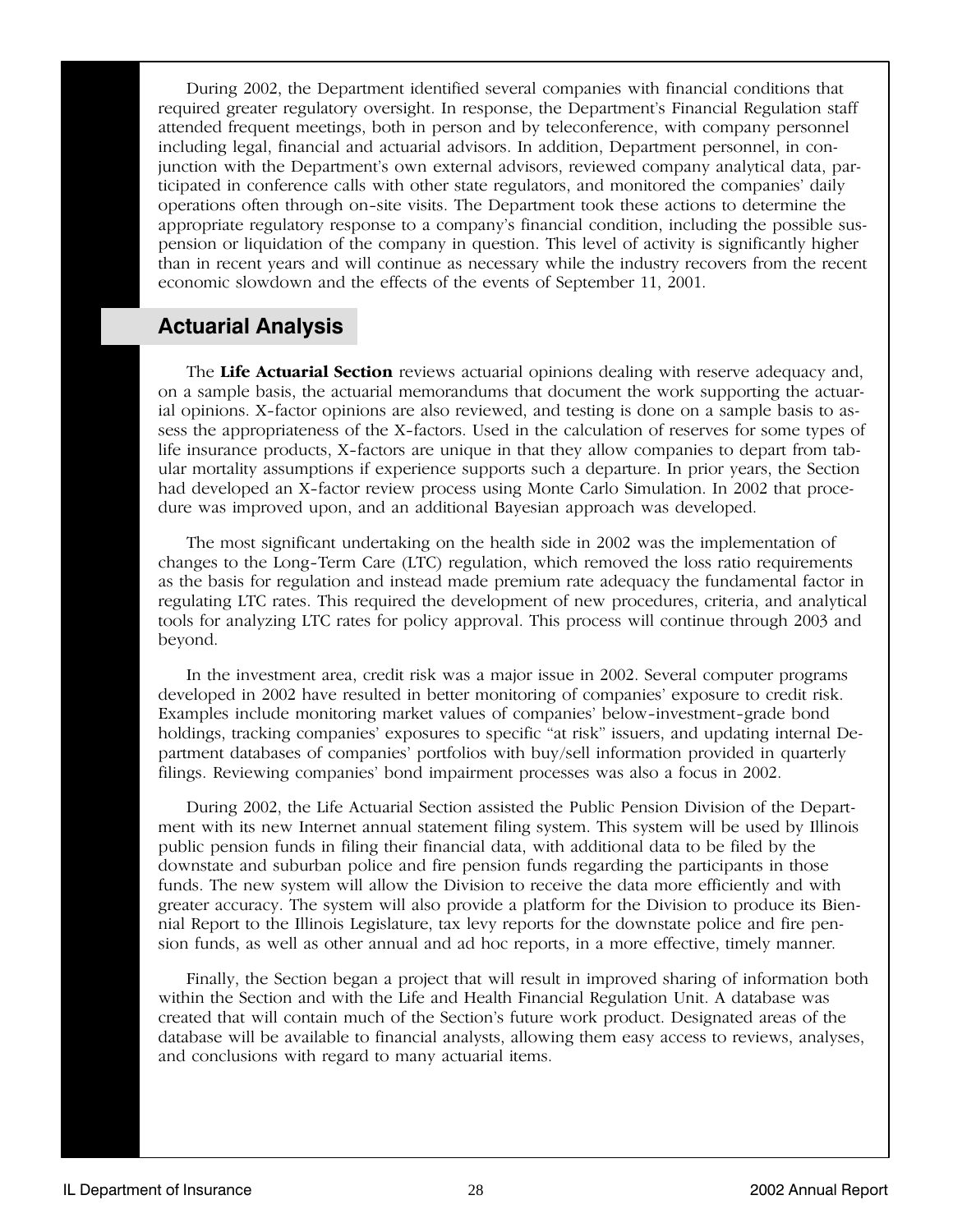|                                                                               | <b>Life Actuarial Reviews-Actuarial Opinions</b> |    |
|-------------------------------------------------------------------------------|--------------------------------------------------|----|
| Valuation (Reserve) Law Compliance                                            | 115                                              |    |
| Mortality Assumption Specific (X factors)                                     | 17                                               |    |
| <b>Equity Indexed Annuity</b>                                                 |                                                  | 5  |
| Small Employee Group Health                                                   | 59                                               |    |
|                                                                               |                                                  |    |
|                                                                               | <b>Actuarial Memorandums</b>                     |    |
| General                                                                       | 14                                               |    |
| <b>Mortality Assumption Specific</b>                                          |                                                  | 6  |
|                                                                               |                                                  |    |
|                                                                               | <b>Other</b>                                     |    |
| Narrative Reports (annual and quarterly)                                      | 100                                              |    |
| Actuarial Balance Sheets and Tax Levies for Public Pension Plans              | 592                                              |    |
| Cost Estimates for Benefit Transfers under the Police Portability Legislation |                                                  | 22 |
| Medicare Supplement, Long Term Care, Credit Life, and HMO Rate Filings        | 499                                              |    |
| A&H Claim Reserve Adequacy Analysis/Expanded Financial Monitoring             | 37                                               |    |

The **Casualty Actuarial Section** contributes to the Department's overall responsibility of maintaining a solvent insurance industry by monitoring the adequacy of loss reserves carried by property and casualty insurance companies. To fully monitor the reserves held by companies, the Section reviews actuarial opinions regarding the adequacy of the companies' carried loss reserves, performs loss reserve analyses on annual statement loss data, reviews work papers supporting the actuarial opinions and participates in on-site financial examinations of insurance companies.

In addition to loss reserve analyses, the Casualty Actuarial staff reviews all rate filings of the Illinois FAIR Plan, the Illinois Automobile Insurance Plan and the Illinois Mine Subsidence Insurance Fund, as well as all medical malpractice rate filings. The staff evaluates all dividend notifications; reviews tabular and non-tabular discounting; performs technical analyses of reinsurance agreements for transfer of risk; and monitors carried asbestos and environmental reserve amounts. This Section also oversees production of the Illinois Property and Casualty Insurance Company Market Share Report. In 2002, the Section spent a considerable amount of time on special projects, such as:

- monitoring medical malpractice insurance issues and medical malpractice closed claims data:
- participating on the Casualty Actuarial Society's Committee on Professionalism Education and Committee on Reserves:
- participating in National Association of Insurance Commissioners' projects dealing with Statement of Actuarial Opinion requirements, implementation of federal Terrorism Risk Insurance Act, and risk-based capital requirements.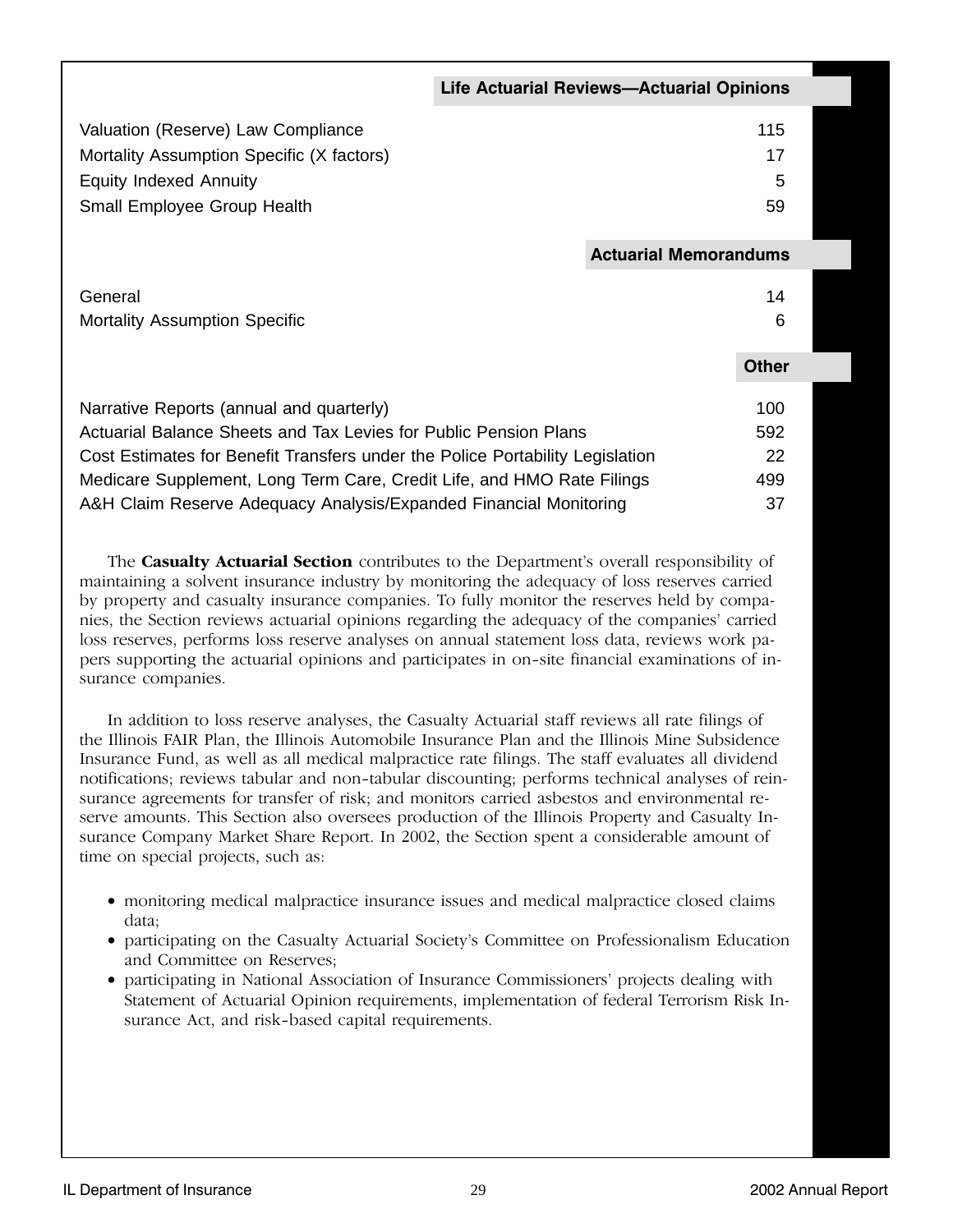### **Casualty Actuarial Reviews**

| <b>Domestic Actuarial Opinions</b>                            | 180              |
|---------------------------------------------------------------|------------------|
| Foreign Actuarial Opinions                                    | 798              |
| <b>Financial Examinations</b>                                 | 23               |
| First Level Loss Reserve Analyses-domestic companies          | 134              |
| Tabular Discounting-domestic companies                        | $\boldsymbol{A}$ |
| Salvage and Subrogation Amounts-domestic companies            | 21               |
| Asbestos and Environmental Reserve Amounts-domestic companies | 25               |

## **Financial Examination**

Illinois law requires the Department to examine the financial condition of insurance companies licensed to do business in Illinois, not less than once every five years. On-site financial examinations of companies provide for a detailed review of: financial condition; compliance with Illinois laws and regulations; and reliability of financial statements filed with the Department. The information obtained in examinations may be the basis for timely, appropriate regulatory action.

During 2002, the Financial Examination Section organized and presented educational seminars in April and October which provided up to 32 hours of continuing education credits for the Department's financial examination staff and staff from other Midwest state insurance departments. Those seminars featured sessions on subjects such as changes to the NAIC Financial Examiners Handbook, NAIC SVO Purposes and Procedures Manual Training, the NAIC Risk Assessment Working Group, the use of special purpose vehicles and other "off balance sheet" financing, Illinois premium tax laws, and implications of the federal Sarbanes–Oxley legislation.

Examiners also participated in and helped plan the National Society of Financial Examiners Career Development Seminar, as well as seminars hosted by the Illinois CPA Society. In a continuing information exchange with international insurance regulators, staff members also participated in a one-day discussion of examination procedures, processes, and programs with insurance regulators from China.

Due to staff shortages and increasing workloads, the Department has sought outside support services to temporarily assist in the financial examination of Illinois domestic companies whose books, records and operations are located outside of Illinois. The Financial Examination Section very actively recruited candidates from Illinois colleges and universities to fill staff vacancies.

The Department continued with targeted examinations and reviews of issues surrounding unpaid death claims on individuals who purchased multiple industrial and monthly debit ordinary insurance policies. The information obtained from those examinations and reviews was considered in drafting language for a new regulation on claim processing standards and methodology.

### **2002 Completed Financial Examinations**

| <b>Property &amp; Casualty</b> |           | Life, Accident & Health      |    |
|--------------------------------|-----------|------------------------------|----|
| Comprehensive                  | 78        | Comprehensive                | 39 |
| Compliance/Target              | <u>_5</u> | Compliance/Target            |    |
| Total                          | 83        | <b>Actuarial Examination</b> | 27 |
|                                |           | <b>Actuarial Valuation</b>   |    |
|                                |           | Total                        | 77 |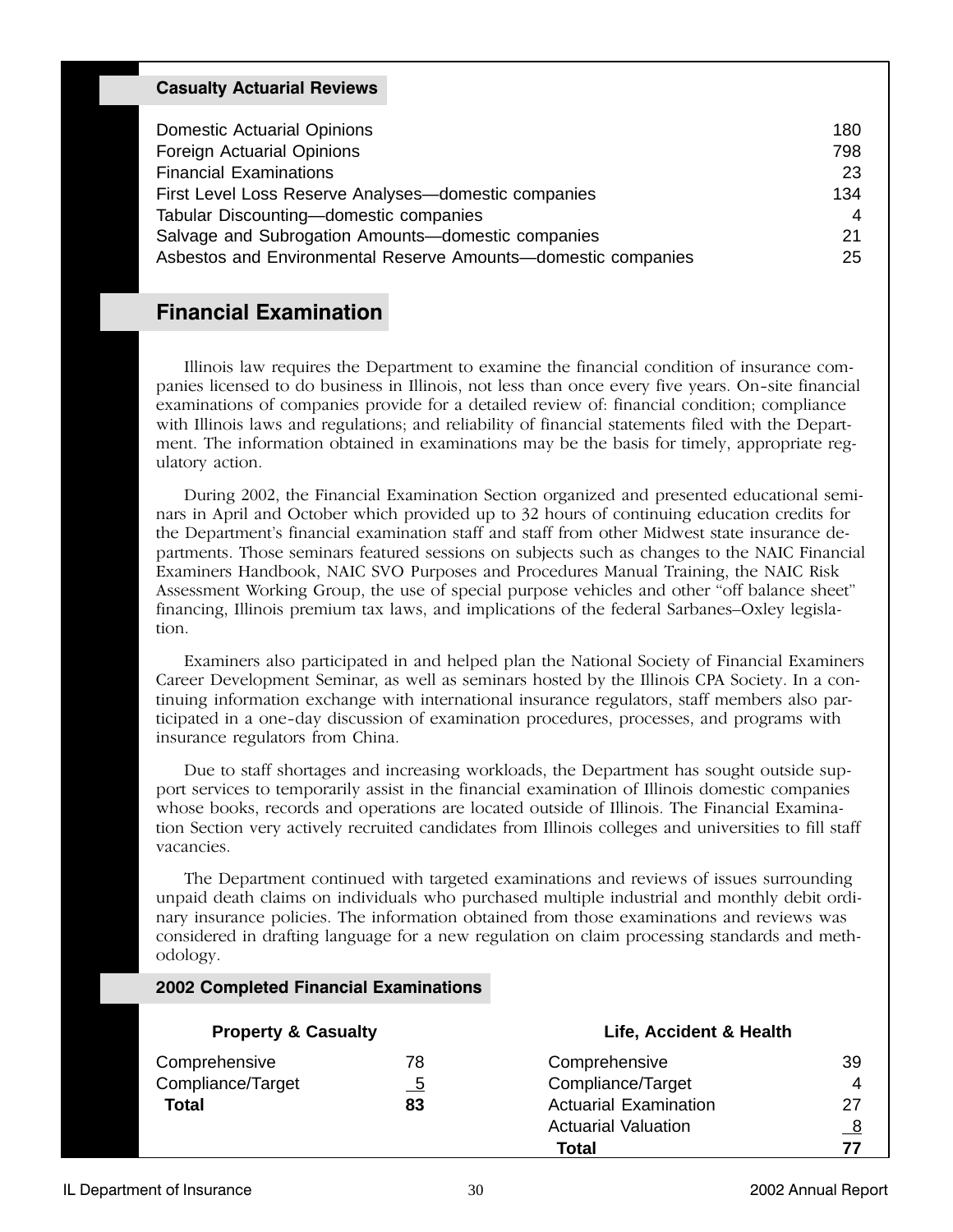# **Corporate Regulation**

The Corporate Regulation Section is responsible for the incorporation, formation, licensing and registration of insurance entities and approval of other corporate transactions. In 2002, 738 life, accident and health and 1,128 property and casualty insurance companies were licensed in Illinois. Other licensed entities include:

- 424 purchasing groups (organized to purchase commercial liability insurance for their members);
- 50 foreign registered risk retention groups (insurance companies organized to write only commercial liability insurance on behalf of their owner-members);
- 37 reinsurance intermediaries;
- 40 self-insured auto fleets; and
- 160 companies registered under the Service Contract Act.

As of December 31, 2002, 535 resident surplus lines producers were licensed. Those individuals may, under limited circumstances, negotiate insurance contracts with unauthorized insurers not protected by the Illinois Insurance Guaranty Fund. Pursuant to statutory authority, the Director declared 113 unauthorized insurers ineligible to use resident surplus lines producers during the year.

Although Illinois law prohibits individuals or organizations from sharing risks without authorization to transact the business of insurance, two types of risk-bearing entities are permitted by statute. At the end of 2002, 9 religious and charitable risk pooling trusts, and 10 group workers compensation pools, were operating in Illinois.

|                                    | <b>Licensed Property and Casualty Insurance Companies</b> |         |              |              |
|------------------------------------|-----------------------------------------------------------|---------|--------------|--------------|
|                                    | <b>Domestic</b>                                           | Foreign | <b>Alien</b> | <b>Total</b> |
| <b>Stock</b>                       | 166                                                       | 706     | 6            | 878          |
| Stock Captive:                     |                                                           |         |              |              |
| Pure                               | 3                                                         | 0       | O            | 3            |
| Association                        |                                                           | O)      |              |              |
| <b>Industrial Insured</b>          |                                                           | 0       |              |              |
| <b>Stock Risk Retention Group</b>  |                                                           |         |              |              |
| <b>Stock Surplus Line</b>          | 5                                                         |         |              | 5            |
| Mutual                             | 17                                                        | 75      |              | 92           |
| <b>Mutual Risk Retention Group</b> |                                                           | O       |              |              |
| Reciprocal                         | 3                                                         | 17      |              | 20           |
| <b>INEX Insurance Exchange:</b>    |                                                           | 0       |              |              |
| Syndicates                         |                                                           |         |              |              |
| <b>Limited Syndicates</b>          |                                                           | O       |              |              |
| Lloyd's                            |                                                           | 0       |              |              |
| <b>Farm Mutuals</b>                | 101                                                       |         |              | 101          |
| <b>Accredited Reinsurers</b>       |                                                           | 14      | <u>_8</u>    | 22           |
| <b>Total</b>                       | <u>301</u>                                                | 812     | 15           | <u>1,128</u> |
|                                    |                                                           |         |              |              |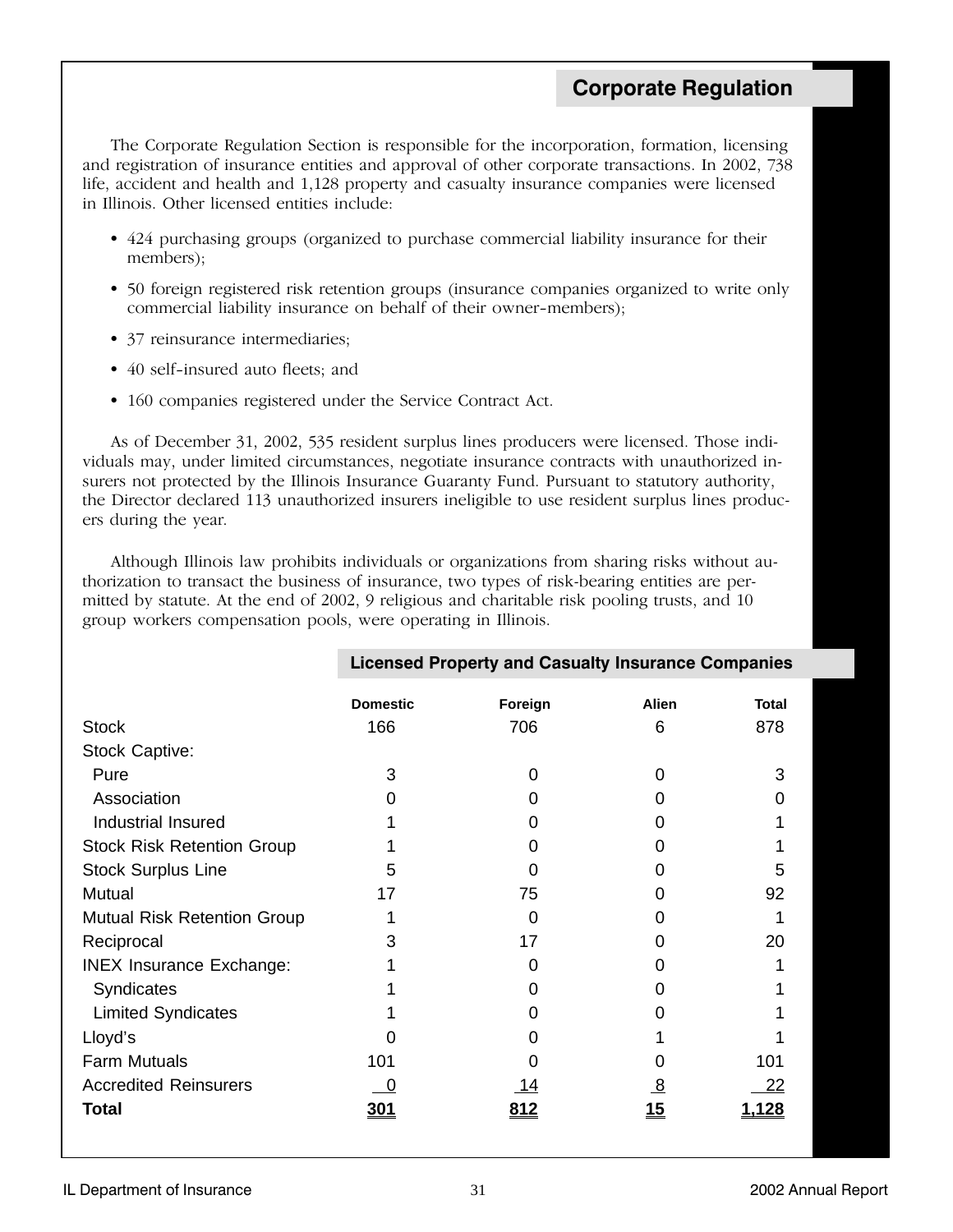| Licensed Life, Accident and Health Insurance Companies |                 |            |              |              |  |
|--------------------------------------------------------|-----------------|------------|--------------|--------------|--|
|                                                        | <b>Domestic</b> | Foreign    | <b>Alien</b> | <b>Total</b> |  |
| Stock Legal Reserve Life                               | 72              | 495        | 6            | 573          |  |
| Mutual Legal Reserve Life                              | 6               | 37         |              | 43           |  |
| Assessment Legal Reserve Life                          | 2               |            |              | 2            |  |
| <b>Mutual Benefit Association</b>                      |                 |            |              |              |  |
| <b>Burial Societies</b>                                | 2               |            |              |              |  |
| <b>Fraternal Benefit Societies</b>                     | 18              | 54         |              | 73           |  |
| <b>Voluntary Health Service Plans</b>                  | 8               |            |              | 8            |  |
| Vision Service Plan                                    |                 |            |              |              |  |
| Dental Service Plan                                    |                 |            |              |              |  |
| Health Maintenance Organizations*                      | 10              | 12         |              | 22           |  |
| Limited Health Service Organizations                   | 8               |            |              | 9            |  |
| <b>Accredited Reinsurer</b>                            |                 |            |              |              |  |
| <b>Mutual Holding Company</b>                          |                 |            |              |              |  |
| Total                                                  | <u> 129</u>     | <u>602</u> |              | <u>738</u>   |  |

\*Includes 21 for–profit corporations, and one (1) voluntary health service plan corporation. Nine (9) legal reserve life companies also offer an HMO plan as a line of business; however, no company is counted more than once in the above classifications.

# **Pension Fund Regulation**

As in the past, the number of public pension funds, as well as pension fund members, trustees, and beneficiaries, increased in 2002. These increases were accompanied by a growth in the number of compliance audits, electronic filings, advisory services, statistical services, and communications with individual pension funds. The Division maintains records documenting the membership, trustees, officers, size and growth of public pension funds within the state of Illinois. The total number of funds as of December 2, 2002, was 625 police, firefighter and large funds with over 3,700 trustees. The total number of fund participants increased to 610,223, and a total of  $$5,785,730,328$  in benefits was paid to  $302,042$  beneficiaries in 2002.

A major responsibility of the Pension Division is to conduct on-site and automated compliance audits. The 610 police and firefighter pension funds range from 1 or 2 participants to over 500 participants. The Pension Division Compliance Section was able to accomplish 52 audits with  $336$  findings in the year  $2002$ .

There were nine workshops and seminars offered to the downstate police and firefighter pension funds and numerous meetings with several pension fund organizations and large pension funds, designed to improve operations for all public pension funds in the state. The Pension Division, in conjunction with the Illinois Municipal League, hosted a seminar for elected, local government officials as well as for the trustees and participants of downstate police and fire pension funds. The Pension Division staff submitted five articles to public pension organization newsletters and sent out a statewide mailing to clarify a frequent miscalculation involving widows' pension increases.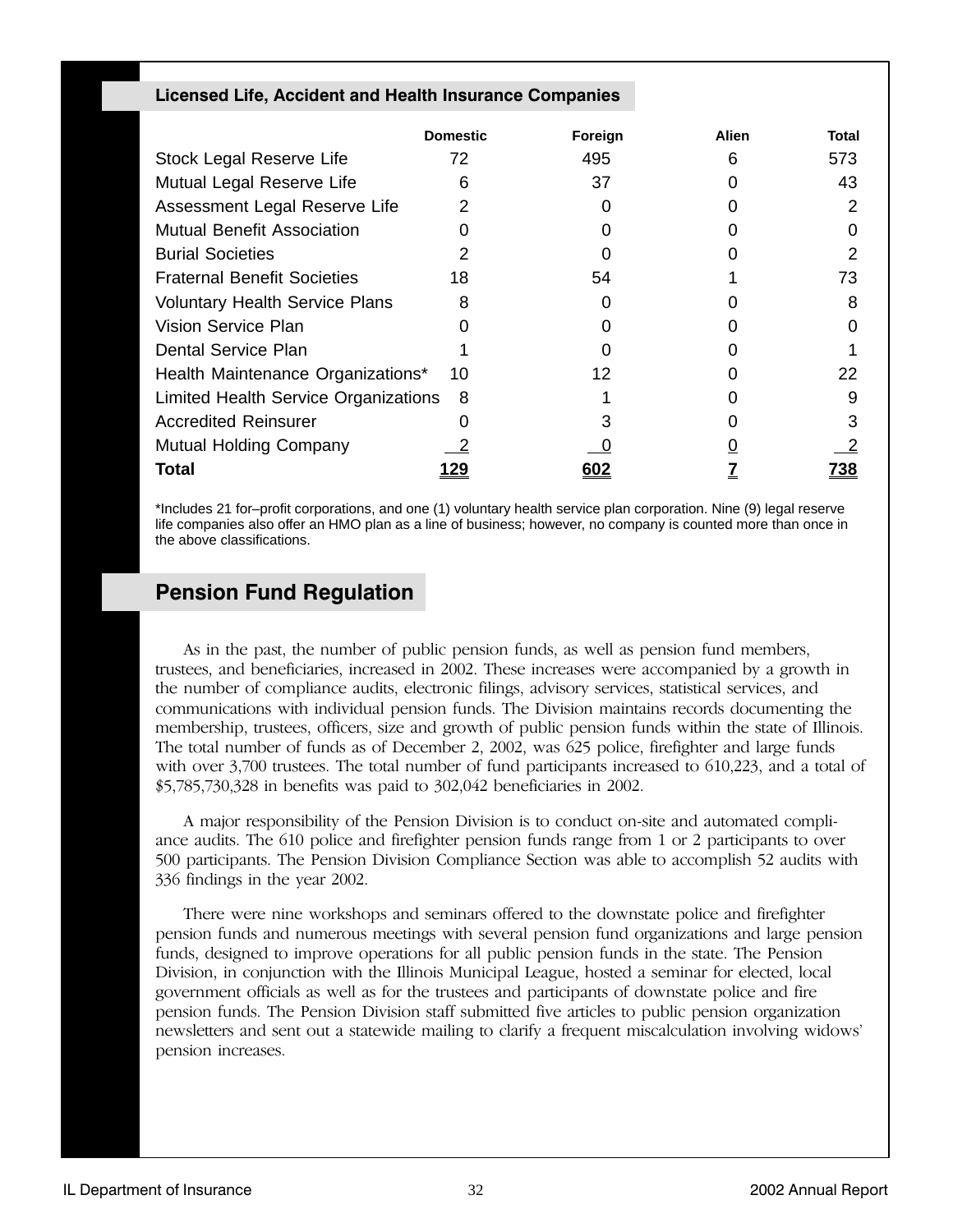In addition to calculating tax levies for the police and firefighter pension funds, the Division performed 15 complicated calculations for police portability and answered numerous questions on this benefit. The Division supplied historical tax levy calculations to local municipalities upon request and provided the Pension Laws Commission and the General Assembly with pension calculations. The Division also prepared 15 calculations for potential new funds to provide the municipalities with real cost data for their future employee pension fund.

The Division handled over 5,000 phone calls including inquiries from police and firefighter pension funds, investment fund managers, professional pension organizations, and members of the state legislature. The Division answered over 90 letters requesting an opinion from the Division to settle questions arising from the operation of pension funds. Staff responded to over 900 written inquiries from different individuals and groups. The Division made 45 pension calculations for small pension funds with retiring members.

This is the fourth year the Pension Division received electronically-filed pension fund annual statements from all 625 public pension funds. This project is currently being updated with a new database and interface application to help serve the public pension funds better. The Division, in conjunction with the Illinois Department of Insurance's EDP Section, continued developing a new Internet filing system that is expected to be used in 2003 by all public pension funds to file their annual statements. A side benefit to this new system was the creation of a Division Internet website. On this site, a new benefit calculator has been posted, available for downloading by the individual funds to help them calculate pension benefits for their members. This site also posted upcoming events the Pension Division attended, news from the Pension Division, references for public pension laws, rules, and legislation along with public pension Frequently Asked Questions.

### **Pension Funds**

| Downstate Police Funds      | 338     | \$4,247,846,406            |
|-----------------------------|---------|----------------------------|
| Downstate Firefighter Funds | 272     | \$3,395,154,498            |
|                             | 610     | Assets of \$7,643,000,904  |
| Large funds                 | -15     | Assets of \$98,043,526,436 |
| Total funds                 | 625     | \$105,686,527,340          |
|                             |         |                            |
| <b>Fund Trustees</b>        | 3752    |                            |
| <b>Fund Participants</b>    | 610,223 |                            |

**Total Benefits Paid to Beneficiaries** 

\$5,785,730,328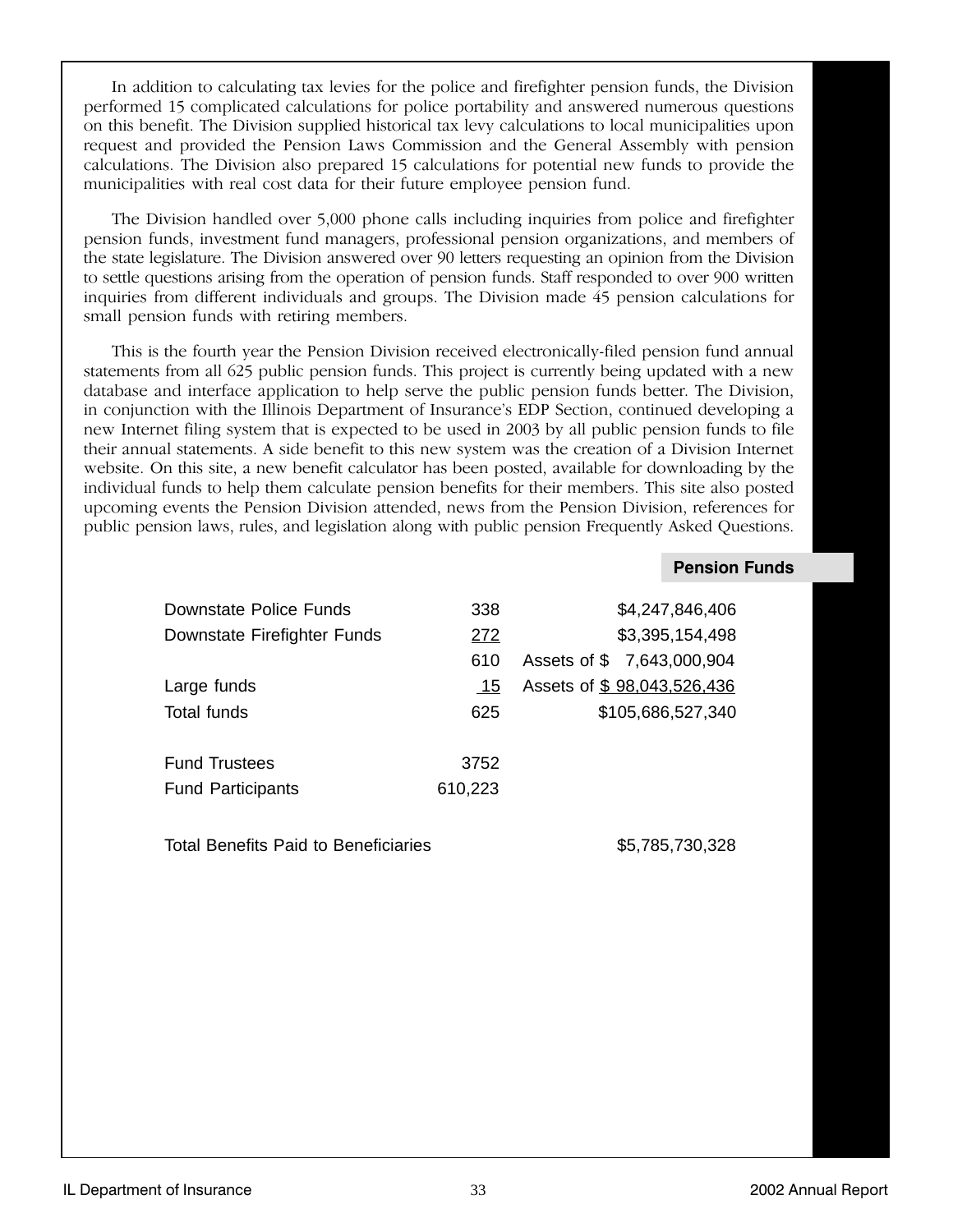# **Legal Division**

A small segment of the insurance marketplace in Illinois is comprised of **Group Workers Compensation Pools**. These entities were originally authorized as self-insurers under the Workers' Compensation and Occupational Disease statutes of the early 1980's. Since January of 2001, they have been subject to regulation under many of the laws applied to mutual insurance, with some notable exceptions such as those mandating surplus requirements. In the event of the insolvency of a pool, the legislation provided for an insolvency fund and assessment mechanism to cover claims obligations of the insolvent pools. Four of these pools were placed in receivership as a result of financial problems and have been ordered liquidated. The insolvency fund was insufficient to cover the estimated \$15 million in unpaid claims. Two suits and 32 administrative hearings have been commenced to resolve disputes arising from the four insolvencies and the resulting assessments.

The Department achieved a significant settlement of certain **tax litigation** in 2002. In 1993 a number of foreign and alien insurers filed tax protest suits to challenge the Illinois Premium Tax and the Illinois Retaliatory Tax as unconstitutional. In the consolidated actions of Milwaukee-Safeguard, et al., v. Selcke, the Illinois Supreme Court, in 1997, struck down the Illinois Premium Tax statute as unconstitutional on its face, under the Classification Clause of the Illinois Constitution. The ruling did not finally effect Retaliatory Tax collections and did not resolve a number of other issues, including the Plaintiffs right to a refund of the protested taxes, which were remanded to the trial court for decision. Based largely upon subsequent favorable rulings on the State's claims under the Illinois Windfall doctrine, the *Milwaukee-Safeguard* plaintiffs and remaining Cook County plaintiffs agreed to a settlement in which the state retained a substantial portion of the approximate \$70 million held in the protest account for the Cook County Plaintiffs.

The \$16.8 million still held in the Protest Account arises from similar suits which were pending in Sangamon County during the course of litigation in *Milwaukee-Safeguard*. Settlement with these Plaintiffs could not be obtained in 2002 and the litigation continues.

Other litigation included the continued defense of a variety of administrative review actions, including the appeal of orders concerning obligations of the Illinois Health Maintenance Organization Guaranty Association for unpaid medical provider claims arising from the insolvency of MedCare HMO.

The year 2002 also saw: a successful resolution of global negotiations for settlement of Holocaust claims against various European insurers having U.S. affiliates; a \$33 million settlement of claims for race-based underwriting against affiliated Illinois, Missouri and Louisiana companies; the continued development of model regulations concerning mold coverage, terrorism coverage, and small face value policies; continued assistance in connection with a major examination of a national brokerage firm; and preparations for the recodification of Department Regulations.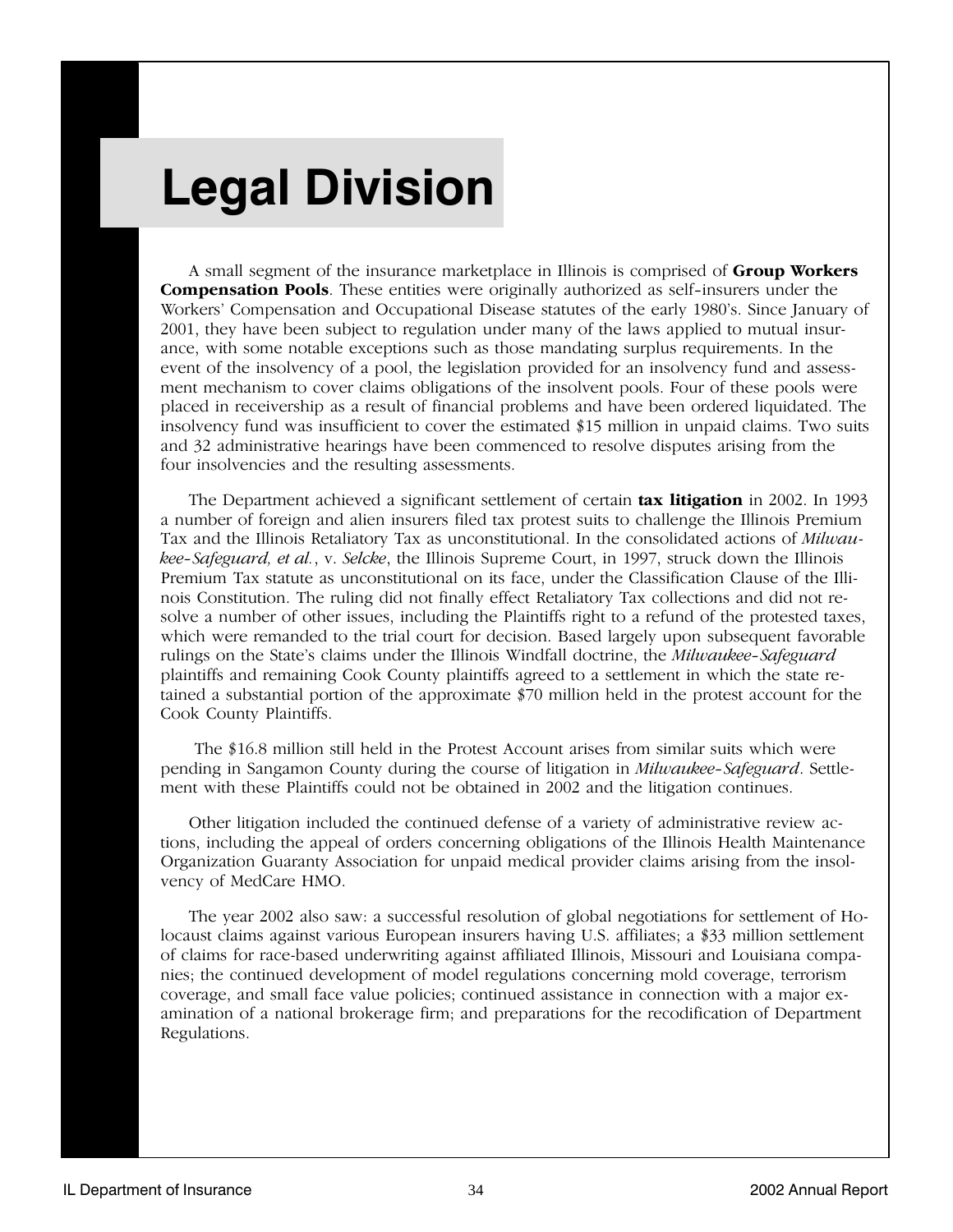|                                                 | <b>Legal Activities</b> |
|-------------------------------------------------|-------------------------|
| Administrative hearings scheduled               | 149                     |
| Freedom of Information Act requests processed   | 293                     |
| Opinions issued                                 | 55                      |
| Legislation reviewed                            | 420                     |
| Regulatory files/miscellaneous matters reviewed | 260                     |
| Rules adopted                                   | 21                      |
| Subpoenas processed                             | 27                      |
| Litigation files opened                         | 4                       |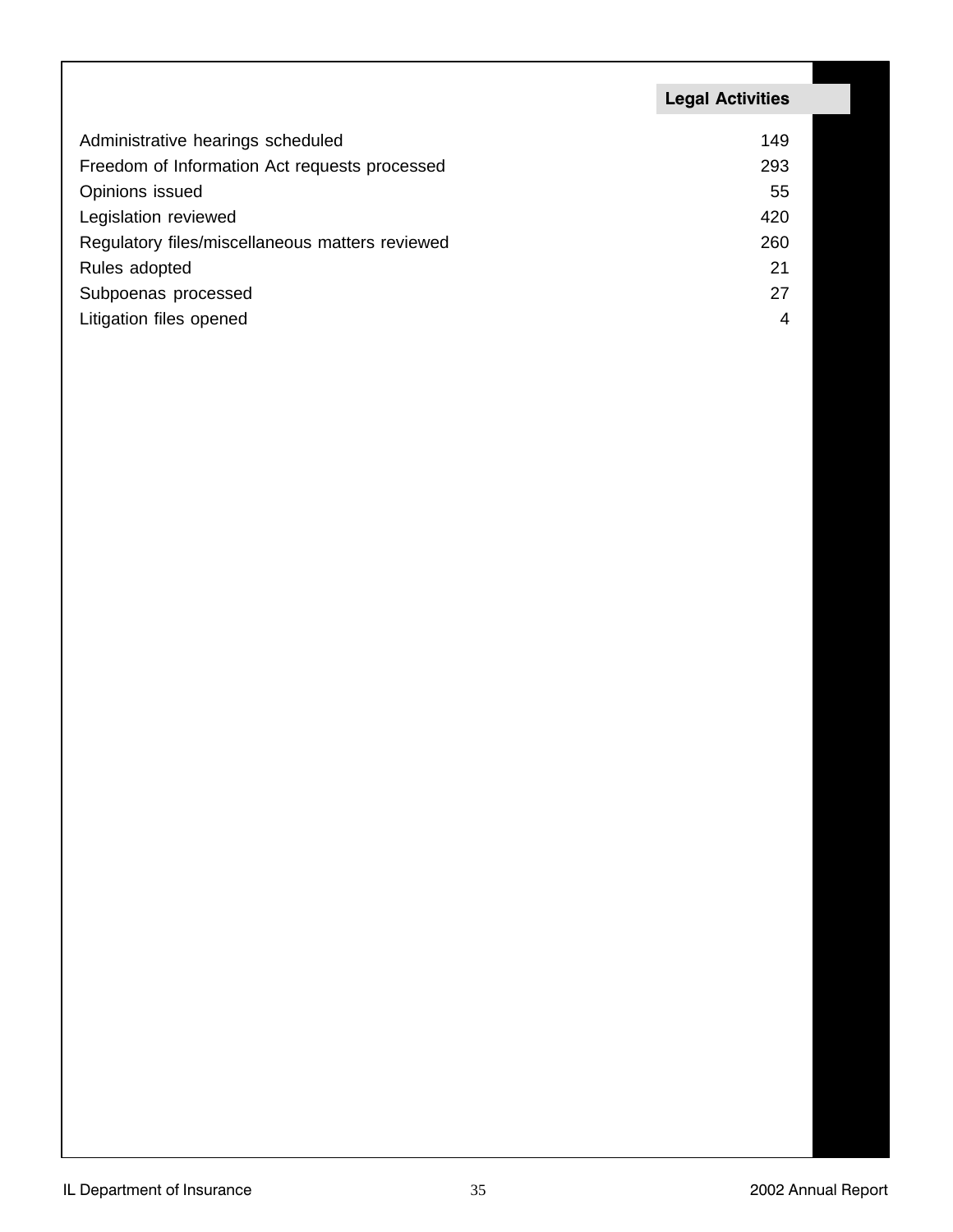# **Office of the Special Deputy**

The Director of Insurance as statutory Conservator, Rehabilitator, or Liquidator of companies subject to the provisions of Articles XIII and XIII  $\frac{1}{2}$  of the Illinois Insurance Code, has appointed, pursuant to the authority in Article XIII, a Special Deputy as agent to direct the affairs of such companies in receivership.

The Director, through the Special Deputy, may take the following alternative courses of action, depending on the type of court order that is issued against a company.

- 1. Pursuant to an Order of Conservation, the Director takes possession of the property, business and affairs of a company to protect the interests of policyholders and other creditors, and proceeds to ascertain the condition and situation of the company.
- 2. Pursuant to an Order of Rehabilitation, the Director is vested with title to all property, contracts and rights of action of the company. The Director conducts the business of the company and takes appropriate steps, if possible, to remove the causes and conditions that made rehabilitation necessary.
- 3. Pursuant to an Order of Liquidation, the Director is also vested with title to all property, contracts and rights of action of the company. Upon entry of the court order, the Director immediately begins to liquidate the property, business and affairs of the company, to marshal assets, and to evaluate the claims asserted against the company in order to make a distribution of assets as soon as possible to policyholders and other creditors.

For Illinois domiciled or licensed insurers placed into Liquidation, the Illinois Insurance Guaranty Fund, the Illinois Life and Health Insurance Guaranty Association, and the Illinois Health Maintenance Organization Guaranty Association are mandated by statute to respond to the covered claims up to certain statutory caps. Similar funds and associations exist in most other states for similar purposes. The claims of policyholders of unauthorized, illegal or unlicensed insurers are not generally afforded this protection.

Following are brief reports of each active company as of December 31, 2002, as well as a combined statement of cash receipts and disbursements for each company.

#### AAI Syndicate #1, Ltd.

An Order of Conservation was obtained against AAI Syndicate #1, Ltd., on February 2, 1999. An Agreed Order of Liquidation was entered on February 9, 1999. A member of the Illinois Insurance Exchange  $(a/k/a \text{ INEX})$ , AAI is a wholly owned subsidiary of AAI Holdings Ltd., which in turn is principally owned by CMA Holdings.

The claims filing deadline was February 9, 2000, with a contingent claim date of February 9, 2001. A total of 11,052 proof-of-claim forms were mailed to potential claimants, and 2,224 of those have been filed with the Liquidator.

The litigation referenced in the "Geneva Assurance Syndicate" section of this report is moving toward resolution. If approved by the court, the Guaranty Fund's available assets will be distributed on a pro rata basis to the insolvent syndicates' policyholders who have covered claims under the Guaranty Fund's plan of operation.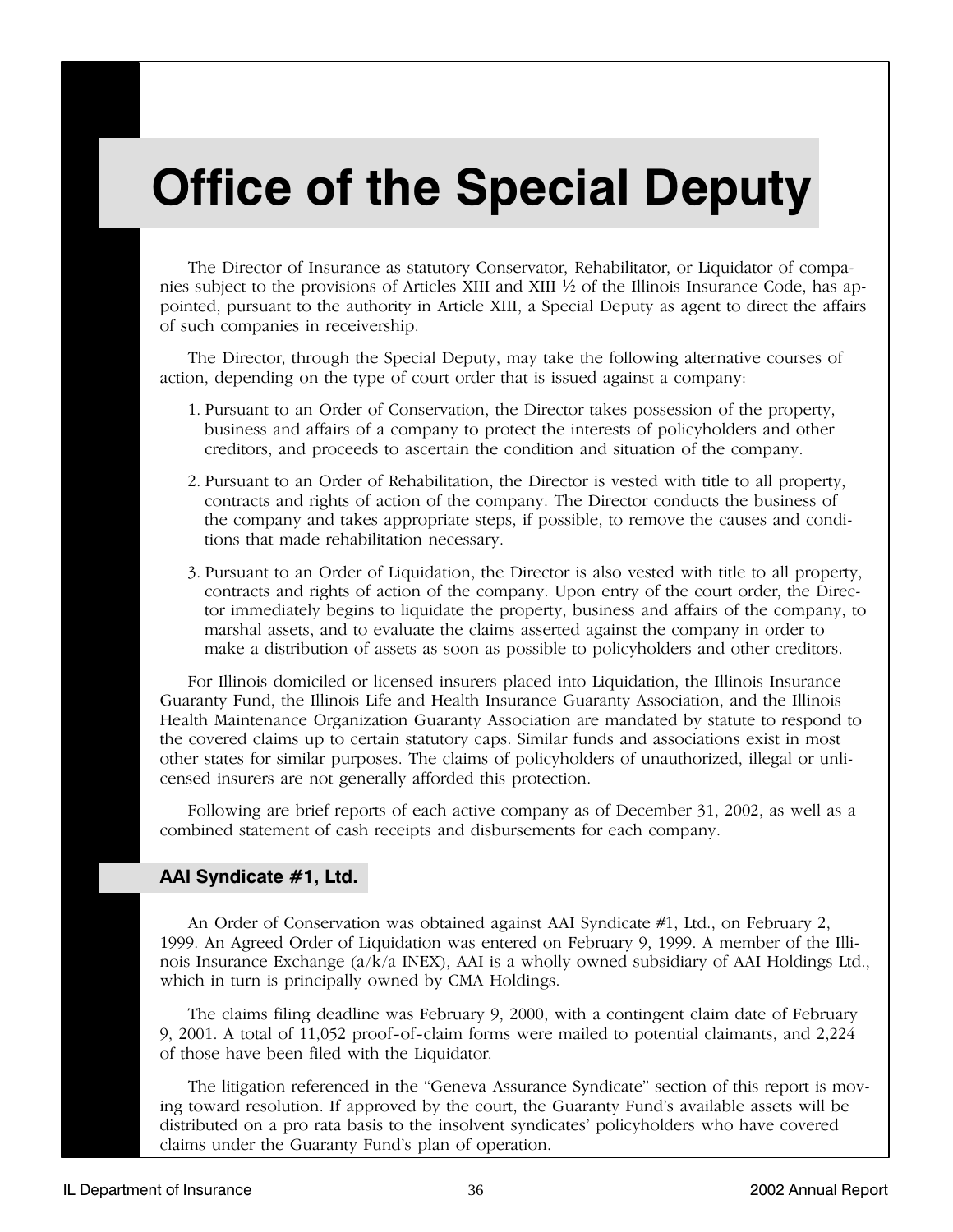#### Agora Syndicate, Inc.

An Order of Conservation was obtained against Agora Syndicate, Inc., on September 14, 2000. An Order of Liquidation was entered on November 15, 2000. A member of the Illinois Insurance Exchange  $(a/k/a \text{ INEX})$ , the company is owned by MARL III, a holding company.

The receivership proceedings were adversarial, with Agora contesting the finding of insolvency and the Complaint for Liquidation. The Order of Liquidation was entered over their objections. The company lost both its appeal to the Illinois Appellate Court and its petition for rehearing. Subsequently, the petition for leave to appeal to the Illinois Supreme Court was denied.

The claims filing deadline was November 15, 2001, with a contingent claim date of November 15, 2002. A total of 2,819 proof-of-claim forms were mailed to potential claimants and 610 have been filed with the Liquidator.

The litigation referenced in the "Geneva Assurance Syndicate" section of this report is moving toward resolution. If approved by the court, the Guaranty Fund's available assets will be distributed on a pro rata basis to the insolvent syndicates' policyholders who have covered claims under the Guaranty Fund's plan of operation.

#### **Alliance General Insurance Company**

An Agreed Order of Liquidation with a Finding of Insolvency was entered against Alliance General Insurance Company on January 7, 2000. This domestic property and casualty company is a wholly-owned subsidiary of Alliance Insurance Group, Inc.

The claims filing deadline was January 8, 2001, with a contingent claim date of January 9, 2002. A total of 13,811 proof-of-claim forms were mailed to potential claimants and 3,697 have been filed with the Liquidator.

In July of 2001, the Liquidator filed a complaint in the Circuit Court of Cook County against certain former officers, directors and owners of Alliance, as well as the outside auditors, alleging fraud and negligence. Discovery has not yet begun. A tentative settlement has been reached with one of the defendants for \$2,750,000. This settlement is subject to supervisory court approval and a "Good Faith Finding" in the trial court.

Early access distributions totaling \$503,843 have been made to the Illinois Insurance Guaranty Fund for administrative expenses.

#### Alpine Holding Company, a/k/a Transco Syndicate #1, Ltd.

On March 18, 1999, Alpine Holding Company  $(a/k/a)$  Transco Syndicate #1, Ltd.) was placed under an Agreed Order of Conservation. Alpine Holding's subsidiary, Alpine Insurance Company, had been placed in Conservation on January 8, 1999. The ultimate parent of both entities is Exstar Financial Corporation.

Alpine Holding was a member of the Illinois Insurance Exchange  $(a/k/a \text{ INEX})$ , but on December 31, 1996, it withdrew from the Exchange and its assets and liabilities were transferred to Alpine Insurance Company. The conservation expressly stays direct actions which name Alpine Holding as a party defendant and accords the Receiver the protection of Section 209 (8) of the Illinois Insurance Code with respect to any judgments which may be taken against insureds under policies issued by Alpine Holding.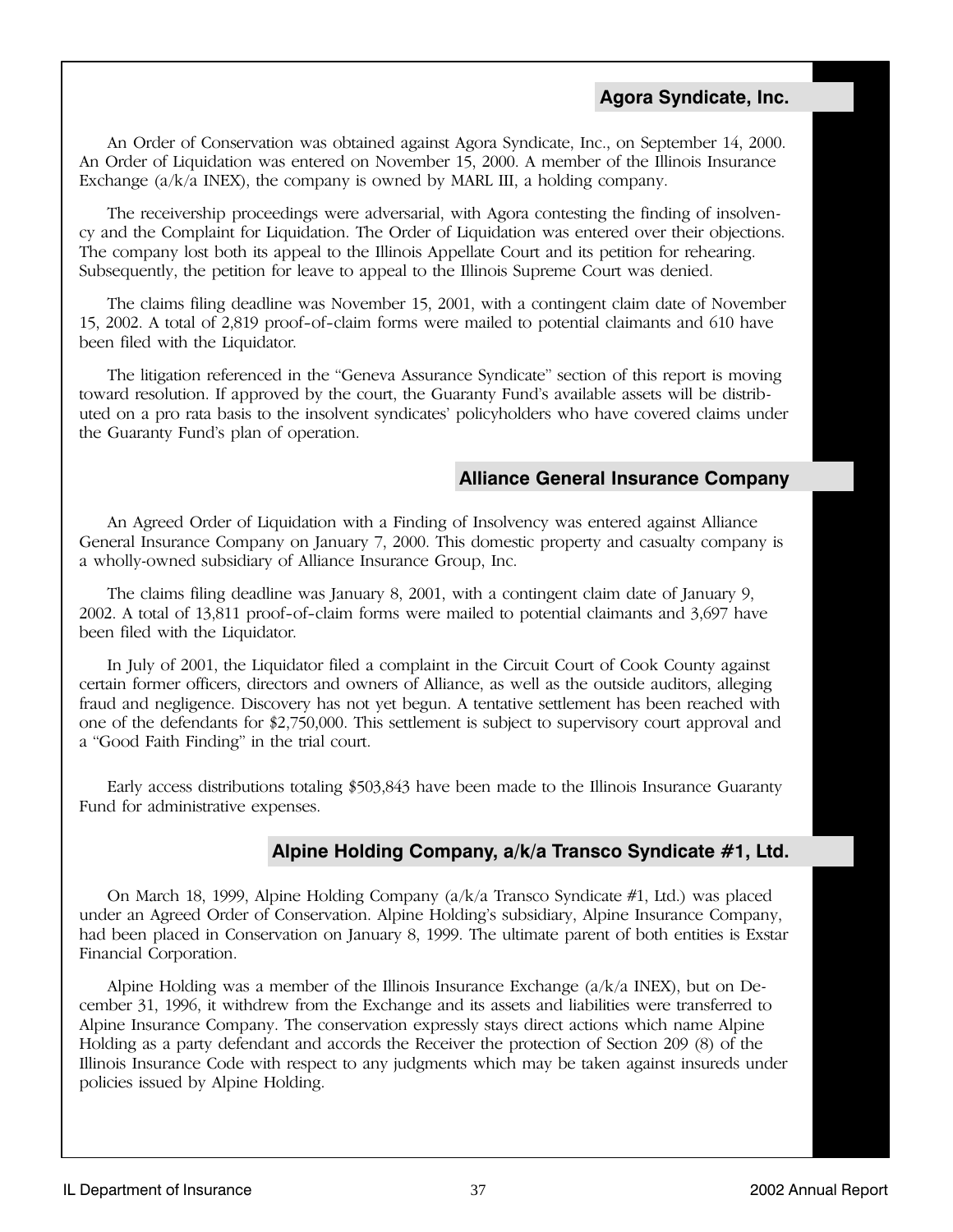#### **Alpine Insurance Company**

On January 8, 1999, Alpine Insurance Company, a domestic property and casualty company, was placed under an Agreed Order of Conservation. The company's direct parent is Transco Syndicate #1, Ltd., while the ultimate parent is Exstar Financial Corporation. Transco, a former member of the Illinois Insurance Exchange  $(a/k/a \text{ INEX})$ , was placed in Conservation on March 18, 1999. On June 28, 2000, an Order of Liquidation with a Finding of Insolvency was entered against Alpine.

This receivership was adversarial. In both the Circuit Court of Cook County, Illinois, and the Illinois Appellate Court, Alpine lost in its attempts to seek review of both the Liquidation order and an earlier order granting summary judgment in favor of the Director with respect to the illegality of Alpine's Proposed Plan of Rehabilitation. These issues were appealed by Alpine to the Illinois Supreme Court. On April 4, 2001, the court denied the petition for leave to appeal filed by Alpine's former management.

The claim filing deadline is May 6, 2002, with a contingent claim date of May 6, 2003. A total of 16,485 proof-of-claim forms have been mailed to potential claimants and 1,130 have been filed with the Liquidator. Early access distributions totaling \$69,555 have been made to the Illinois Insurance Guaranty Fund for administrative expenses.

A complaint was filed in the United States District Court, Northern District of Illinois, alleging breach of fiduciary duty and conversion. Discovery is scheduled for completion in August, 2003.

#### **American Health Care Providers, Inc.**

An Order of Conservation was entered against American Health Care Providers, Inc., and its parent American Unified Life and Health Company on February 12, 2000, by the Circuit Court of Cook County, Illinois. After a series of hearings, adversarial in nature, an Order of Liquidation with a Finding of Insolvency was issued on May 11, 2000. The company was incorporated on October 30, 1982, and certified as a Health Maintenance Organization (HMO) on January 13, 1984. American Health Care Providers is a wholly-owned subsidiary of American Unified Life and Health Company, which is in turn a wholly-owned subsidiary of the First American Group of Companies.

The claim filing deadline was November 12, 2001. A total of 94,686 proof-of-claim forms have been mailed to potential claimants and 3,923 have been filed with the liquidator. Early access distributions totaling \$1,192,078 have been made to the Illinois HMO Guaranty Association for administrative expenses.

A complaint was filed by the Liquidator against the owners of the company alleging breach of fiduciary duty, mismanagement and conversion. A settlement was reached for \$3,000,000, which was divided between the estate and a secured creditor.

#### **American Horizon Insurance Company**

American Horizon Insurance Company, a domestic property and casualty insurer, was placed in Liquidation on July 11, 2002. American Horizon is a wholly-owned subsidiary of American Holdings Incorporated, a Delaware domiciled insurance company.

The claim filing deadline is July 11, 2003, and the contingent claim date is July 12, 2004. A total of 14,854 proof-of-claim forms have been mailed to potential claimants and two have been filed with the Liquidator.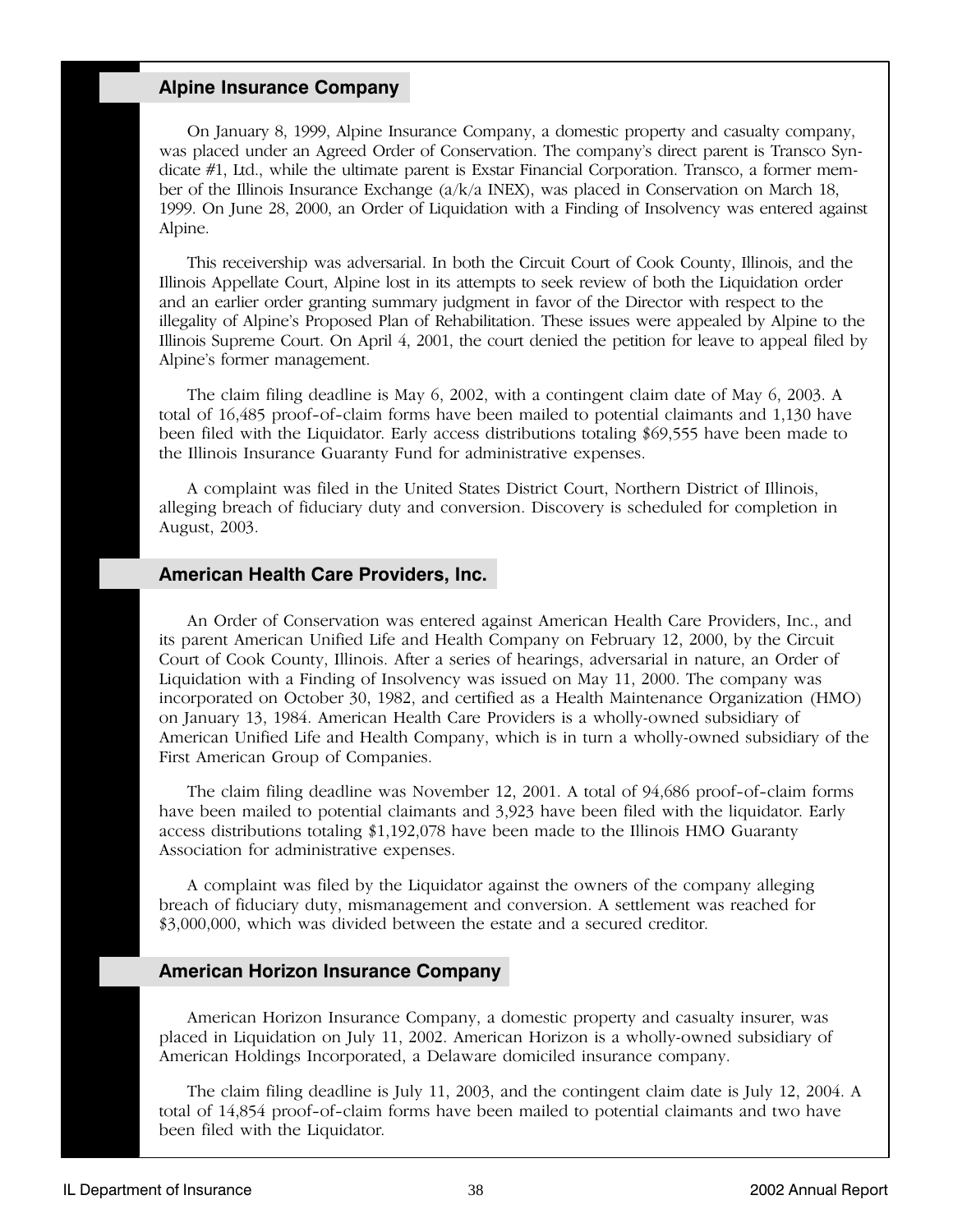#### **American Mutual Reinsurance Company**

American Mutual Reinsurance Company, a domestic mutual insurance company, consented to an Order of Rehabilitation issued by the Circuit Court of Cook County, Illinois, on February 22, 1988. Since its inception in 1941, the company operated exclusively as a professional reinsurer of risks written primarily by other mutual insurance companies. The company is owned by its reinsured treatyholders, many of which are also retrocessionaires in the company's reinsurance pool. The company has no direct policyholders.

The supervising court entered an order on September 6, 1988, approving the Amended Plan of Rehabilitation for American Mutual Reinsurance Company. The Amended Plan contemplated the payment, in cash, of a fixed percentage of all outstanding claims presented in the ordinary course of business and payment of the remainder by interest-bearing surplus drafts. The Amended Plan provided for progressive periodic increases to the cash portion of the payment formula and a corresponding redemption of the surplus drafts.

The first payment under this Amended Plan was made on February 15, 1989. Through 2002, 56 distributions have been made totaling \$243,000,000 in cash and cash offsets, and the remaining \$162,000,000 in surplus drafts.

Consistent with favorable experience to date, the Rehabilitator determined it was in the best interest of all concerned to accelerate the claims and adjudication process and wind up the estate. On December 21, 2001, the Supervisory Court entered an order approving the Second Amended Plan of Rehabilitation for American Mutual Reinsurance Company. The Rehabilitator shall continue making quarterly distributions from general assets on allowed claims pursuant to the formula for payment (presently, 49.25% cash and 50.75% surplus draft), and to issue quarterly billings as was done under the First Amended Plan.

#### **American Unified Life and Health Company**

American Unified Life and Health Company, a domestic life, accident and health company, along with its subsidiary, American Health Care Providers, Inc., was placed under an Order of Conservation by the Circuit Court of Cook County, Illinois, on February 2, 2000. An Agreed Order of Liquidation with a Finding of Insolvency was entered against the company on June 27, 2000. American Unified is owned by the First American Group of Companies.

The claims filing deadline was December 27, 2001. A total of 85,884 proof-of-claim forms have been mailed to potential claimants and 2,260 have been filed with the Liquidator.

#### **Associated Physicians Insurance Company**

An Agreed Order of Liquidation with a Finding of Insolvency was entered against Associated Physicians Insurance Company on August 16, 2001. This domestic property and casualty company is a wholly-owned subsidiary of Associated Physicians Capital, Incorporated.

The claim filing deadline is January 6, 2003, with a contingent claim date of January 6, 2004. A total of 405 proof-of-claim forms were mailed to potential claimants and 21 have been filed with the Liquidator. Early access distributions totaling \$80,585 have been made to the Illinois Insurance Guaranty Fund for administrative expenses.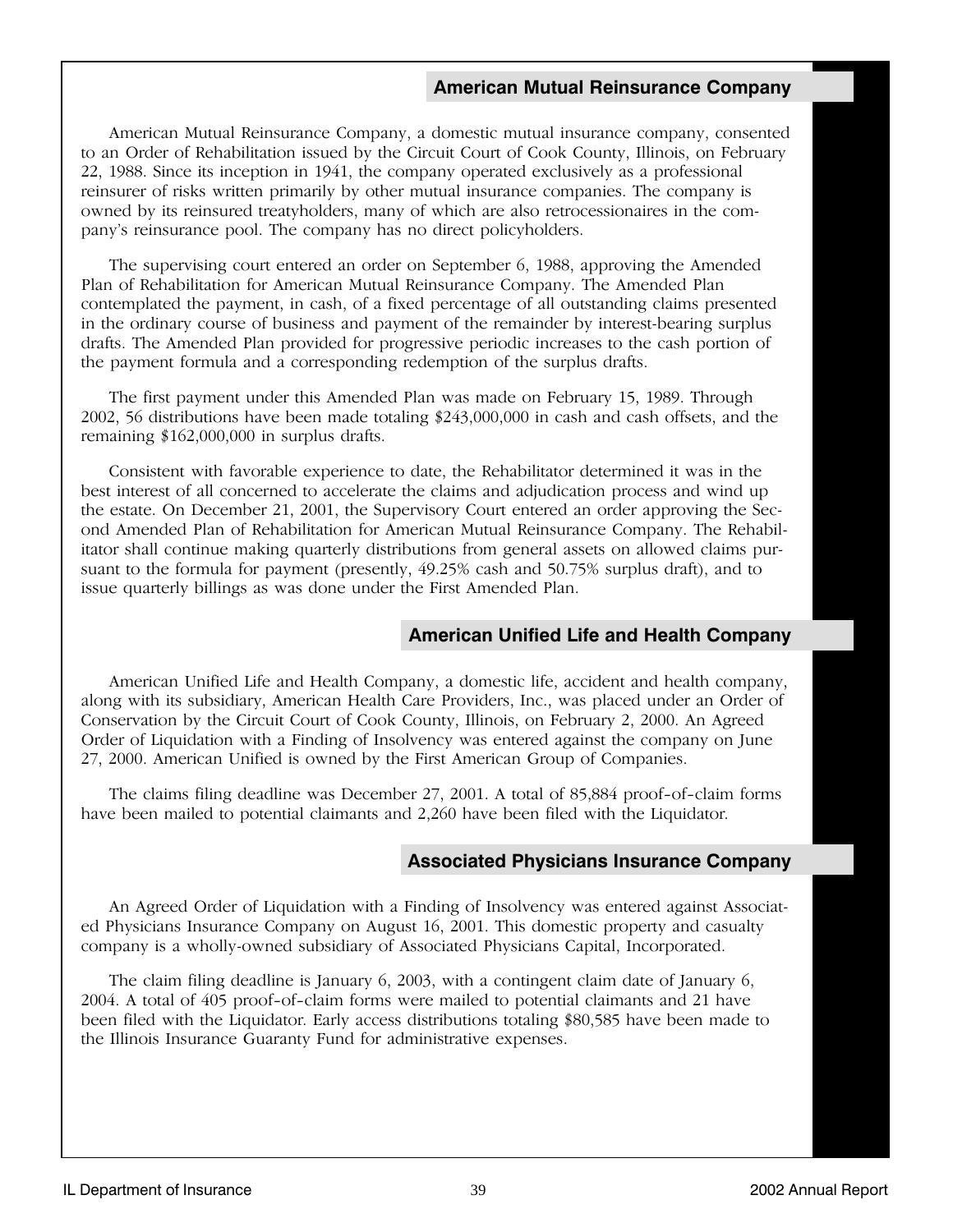#### Back of the Yards Risk Management Association, Inc.

The Back of the Yards Risk Management Association was organized in 1993, pursuant to the Illinois Workers' Compensation Act and Section 305 of the Illinois Insurance Code, for the purpose of administering a program of group self-insurance for workers' compensation loss exposures for selected members of the Back of the Yards Neighborhood Council, Inc. The Association was placed in Conservation by a court order entered April 21, 1999. An Agreed Order of Rehabilitation was entered on December 20, 1999. On January 22, 2001, the Association was placed in Liquidation.

The claim filing deadline is January 22, 2002, with a contingent claim date of January 22, 2003. A total of 3,485 proof-of-claim forms have been mailed to potential creditors and 380 have been filed with the Liquidator.

Contractual assessments have been issued by the Liquidator to all members of the Association in order to fund the Association's outstanding claim and policy obligations. Litigation has been required to collect the assessments from many of the Association's members. That litigation is proceeding in various Illinois state courts.

The State of Illinois has also issued a statutory assessment against members of the Association.

#### **Centaur Insurance Company**

Centaur Insurance Company, a domestic property and casualty insurance company, consented to an Agreed Order of Rehabilitation issued by the Circuit Court of Cook County, Illinois, on September 4, 1987. The Rehabilitator's Revised Plan of Rehabilitation was entered by the Supervising Court on May 13, 1988. The company is a wholly-owned subsidiary of Borg-Warner Securities Corporation.

The Rehabilitator has paid  $$53,331,037$  in direct claims and related loss adjustment expenses. On August 16, 1999, the Supervisory Court approved a plan for the Rehabilitator to pursue policy buy-backs with insureds. The plan is completed; an agreement was reached with 20 insureds for total settlements of  $$12,076,099$ . This resulted in a net savings to Centaur of \$20,102,432.

As part of the plan to wind down the rehabilitation proceedings, a Second Revised Plan of Rehabilitation was developed and approved in court. The court also entered a second order setting claim filing procedures and setting a claim filing deadline of March 30, 2001, with a deadline of October 1, 2001, for proving-up contingent claims. A total of 12,350 proof-ofclaim forms were mailed and 1,987 were timely filed with the Liquidator. The claim filing and update deadline have passed. The resolution of objections and adjudication of claims are ongoing.

#### **Coronet Insurance Company**

On December 10, 1996, an Order of Conservation was obtained against Coronet Insurance Company, as well as two of its subsidiaries, Crown Casualty Company and National Assurance Indemnity Company. On December 24, 1996, Coronet was declared insolvent and an Agreed Order of Liquidation was entered. Coronet, a domestic property and casualty company, is a wholly-owned subsidiary of Normandy Insurance Agency, Inc., of Chicago.

The claim filing deadline was December 24, 1997, with a contingent claim date of December 24, 1998. A total of 104,916 proof-of-claim forms were mailed, of which 18,995 were filed with the Liquidator. Distributions totaling \$1,425,000 have been made to the various guaranty funds for reimbursement of administrative expenses.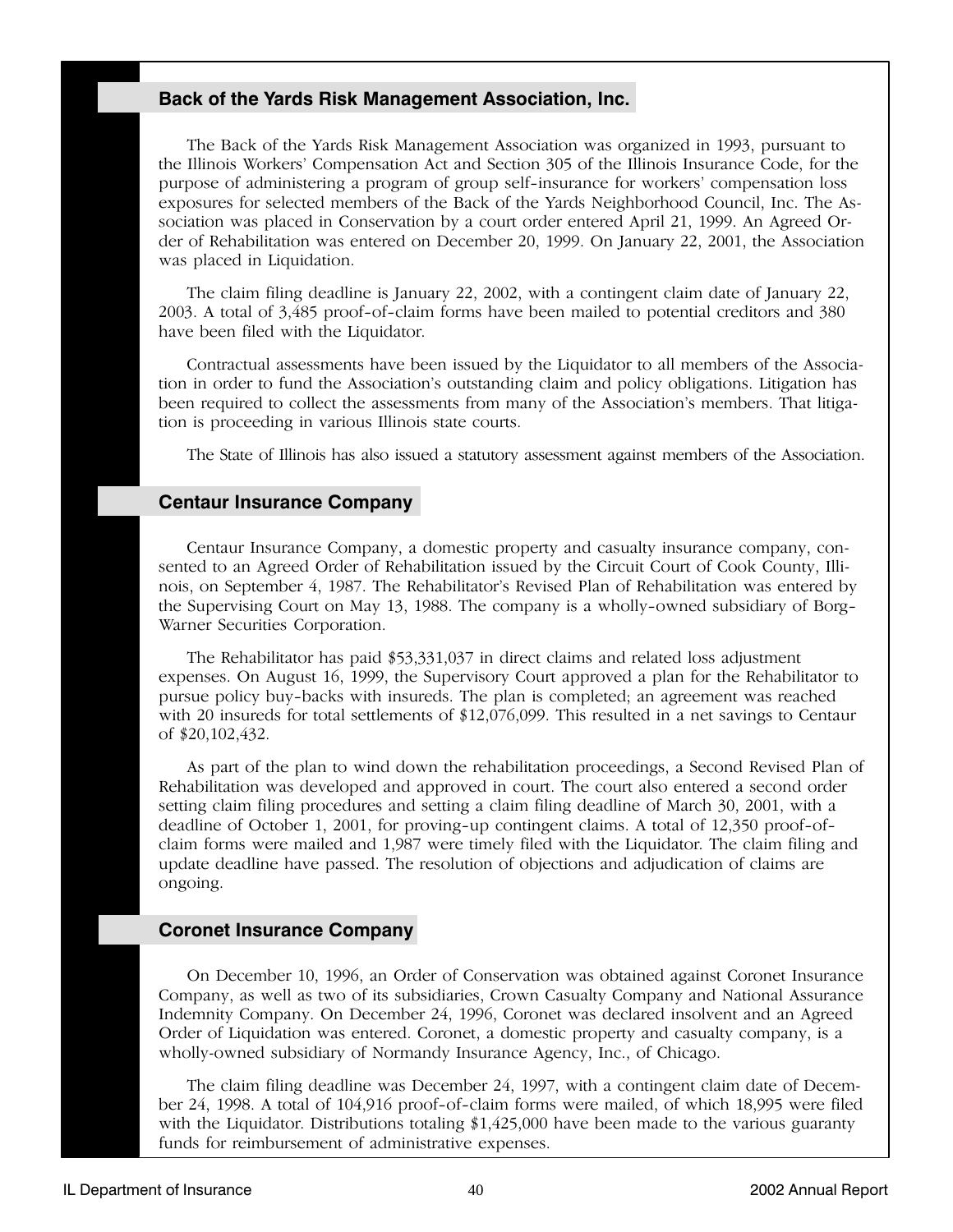On December 8, 1998, the Liquidator filed a federal RICO complaint in the United States District Court, Northern District of Illinois against certain former officers and directors of Coronet. Settlement agreements totaling \$5,200,000 have been reached with five defendants and two additional non-parties. Various settlement negotiations with core defendants have taken place over a period of years without resolution. The litigation is in the expert discovery stage. At this time no trial date has been set.

#### **Crown Casualty Company**

Crown Casualty, a domestic property and casualty company and a member of the Coronet Insurance Group, was ordered into Conservation on December 10, 1996. On January 31, 1997, an Order of Liquidation was entered. This was not an agreed order, but rather a non-contested default. Crown is a wholly-owned subsidiary of National Assurance Indemnity Company, which in turn is owned by Coronet Insurance Company. National Assurance and Coronet were also placed in Conservation on December 10, 1996. Coronet was placed in Liquidation on December 24, 1996, while National Assurance Indemnity Company's Liquidation date was January 3, 1997.

The claim filing deadline was February 2, 1998, with a contingent claim filing date of January 31, 1999. A total of 8,387 proof-of-claim forms were mailed, of which 1,021 were filed with the Liquidator. Early access distributions of  $$56,242$  have been made to the Illinois Insurance Guaranty Fund for administrative expenses.

#### **Delta Casualty Company**

Delta Casualty Company, a domestic property and casualty company, was placed under an Order of Liquidation with a Finding of Insolvency on December 4, 2001, by the Circuit Court of Cook County, Illinois.

The claim filing deadline is December 4, 2002, with a contingent claim date of December 4, 2003. A total of 52,503 proof-of-claim forms were mailed, of which 1,789 have been filed with the Liquidator. An early access distribution totaling \$38,967 has been made to the Illinois Insurance Guaranty Fund for administrative expenses.

#### **Equity General Insurance Company, in Liquidation**

Equity General Insurance Company, a domestic fire and casualty company, was placed under an Order of Conservation by the Circuit Court of Cook County, Illinois, on November 3, 1989. The company is a wholly-owned subsidiary of Vincent Nuccio Holding Company. On November 20, 1989, an Order of Liquidation with a Finding of Insolvency was entered against the company. This was not an agreed order, but rather a non-contested default.

Level A-F claims were paid at 100%, totaling \$11,300,000. A 57% pro rata distribution was made to general creditors in the amount of \$1,680,000. The estate was closed on December 12, 2002.

#### **First Oak Brook Corporation Syndicate**

First Oak Brook Corporation Syndicate was placed in Conservation on September 20, 1996, at the request of the Board of Trustees of the Illinois Insurance Exchange  $(a/k/a \text{ INEX})$  and First Oak Brook. On November 12, 1996, the Circuit Court of Cook County, Illinois, granted the Liquidator's petition for Liquidation of this company, which is a member of INEX. This was not an agreed order, but rather a non-contested default. The Syndicate is a wholly-owned subsidiary of United Financial Holdings, Inc., an Illinois holding company, which in turn is owned by United Financial Group, Inc. of Illinois.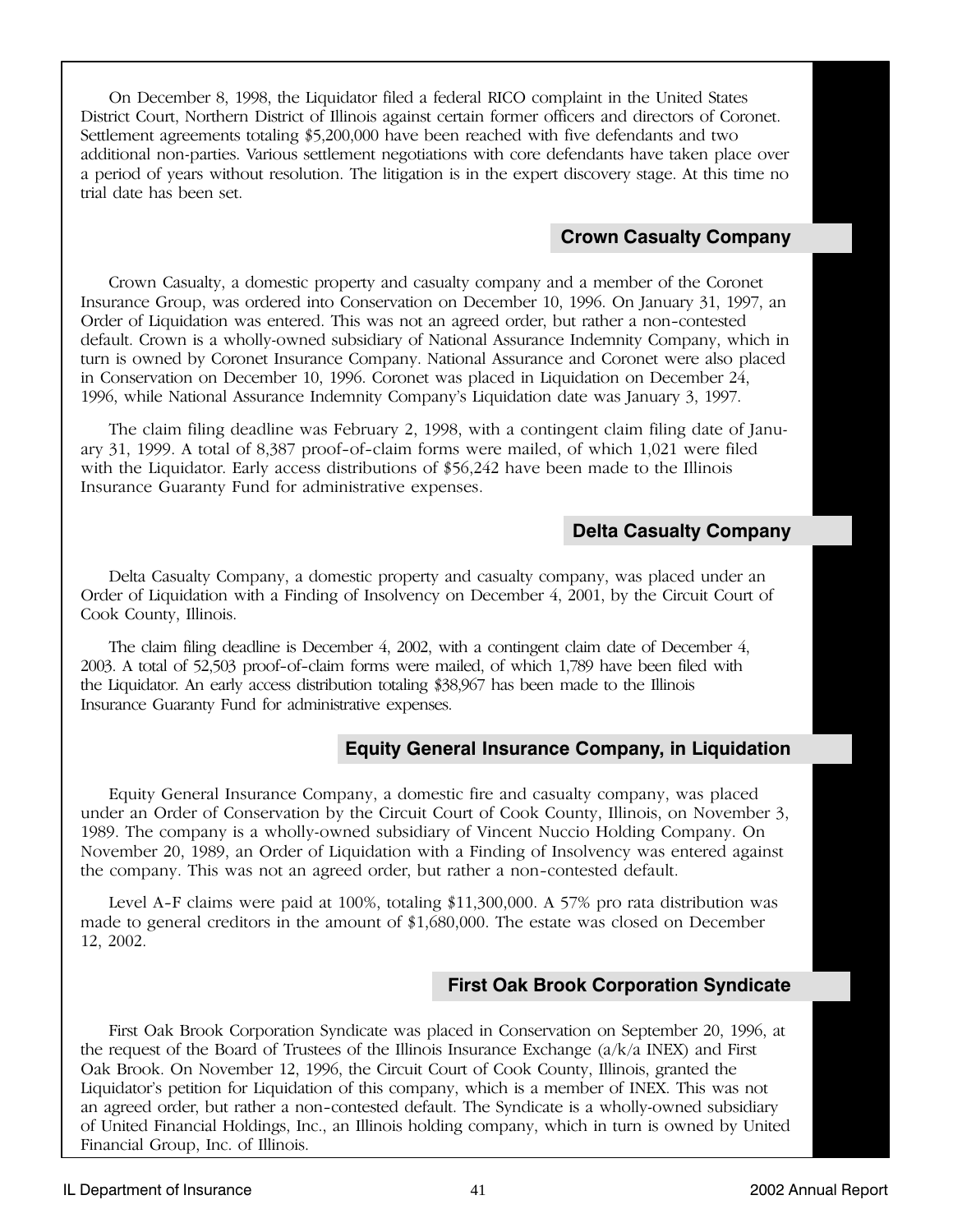The claims filing deadline was November 12, 1997, with a contingent claim date of November 12, 1998. A total of 39,974 proof-of-claim forms were mailed, of which 11,164 were filed with the Liquidator.

The litigation referenced in the "Geneva Assurance Syndicate" section of this report is moving toward resolution. If approved by the court, the Guaranty Fund's available assets will be distributed on a pro rata basis to the insolvent syndicates' policyholders who have covered claims under the Guaranty Fund's plan of operation.

#### **Gallant Insurance Company**

On February 25, 2002, an Order of Conservation was entered against Gallant Insurance Company and its subsidiary, Valor Insurance Company, both domestic property and casualty companies. Gallant is a wholly-owned subsidiary of J and P Holdings Incorporated and a member of the Warrior Insurance Group.

The Director's motion for judgement on the pleadings was granted by the Circuit Court on August 7, 2002, based upon a duly authorized consent to Liquidation executed by Gallant's Board of Directors, which the owner subsequently refused to honor. However, the court declined to enter a Finding of Insolvency on the motion because of disputed facts. An Order of Liquidation against Valor and Gallant was entered by the Circuit Court of Cook County, Illinois, on August 9, 2002, subject to a fourteen-day stay until August 23, 2002. The Order of Liquidation was appealed. Pursuant to a settlement agreement, the Court entered a Finding of Insolvency on March 14, 2003, and the appeal of the Order of Liquidation was dismissed, which triggered the applicable state insurance guaranty funds.

The claim filing deadline is February 23, 2004, with the contingent claim date being August 23, 2004.

#### Geneva Assurance Syndicate, Incorporated

An Order of Conservation was obtained against the Geneva Assurance Syndicate, Inc. on May 17, 1996. A member of the Illinois Insurance Exchange  $(a/k/a \text{ INEX})$ , Geneva was placed into Liquidation on July 11, 1996, by an Agreed Order of Liquidation. Geneva is a whollyowned subsidiary of the United Southern Assurance Company (Melbourne, FL), currently in Liquidation, and JBW and Company, Inc. (Concord, CA).

The claim filing deadline was July 11, 1997, with the contingent claim date being July 13, 1998. Of the 11,733 proof-of-claim forms mailed, 2,040 were filed with the Liquidator.

A civil RICO complaint was filed against certain former directors, officers and affiliated companies. Settlements have been reached with all defendants. The Liquidator has also been involved in litigation with the INEX Guaranty Fund to determine the amount of funds available for distribution to the claimants of not only Geneva, but also the other syndicates in liquidation. This matter has been resolved pending the court's approval of a proposed plan of distribution of the INEX Guaranty Fund's available assets. A hearing on INEX's plan, wherein any objections will be heard, is scheduled for July 21, 2003. If approved, the Guaranty Fund's available assets will be distributed on a pro rata basis to the insolvent syndicates' policyholders who have covered claims under the Guaranty Fund's plan of operation.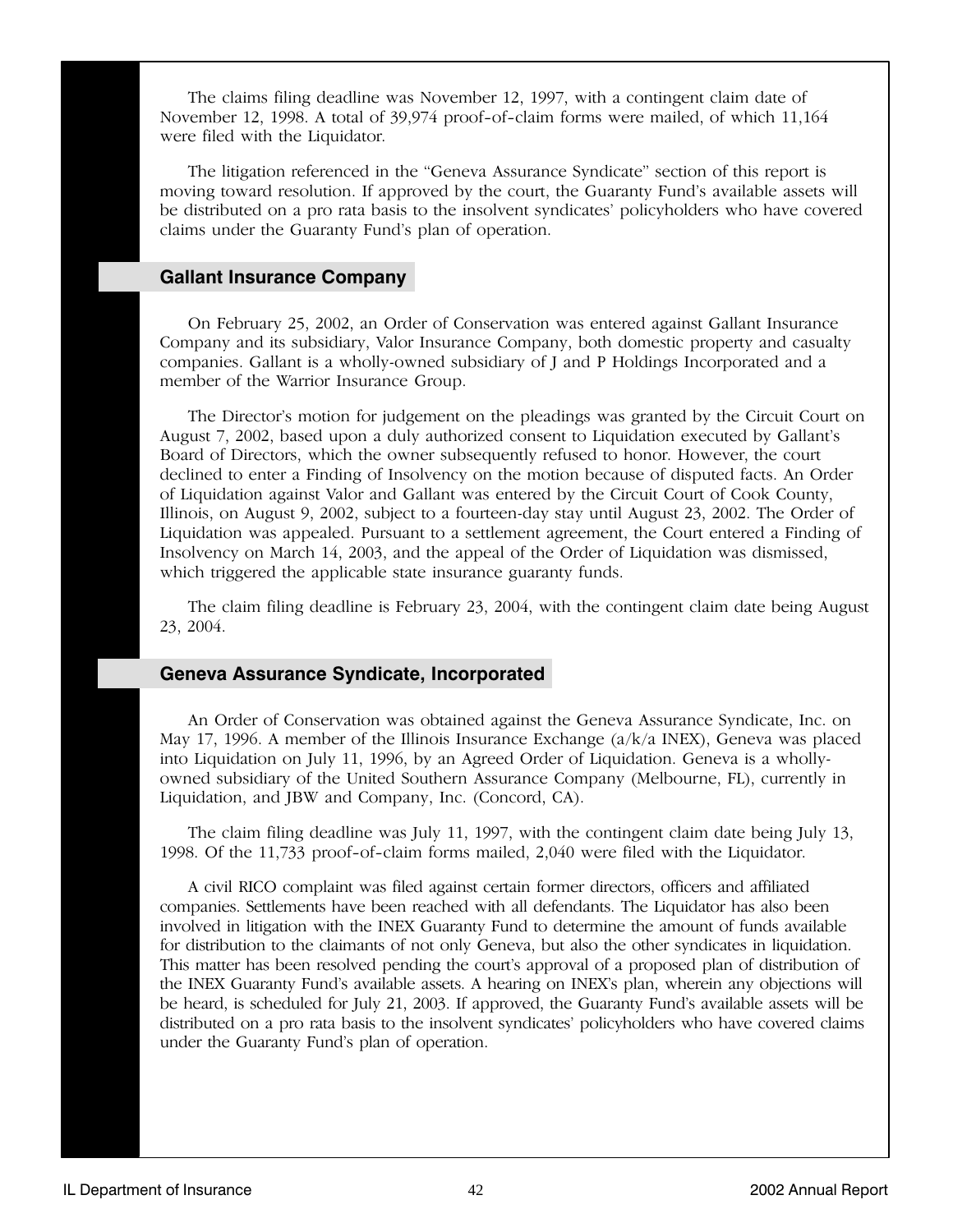#### **Illinois Earth Care Workers Compensation Trust**

The Illinois Earth Care Workers Compensation Trust was organized in December 1992, pursuant to the Illinois Workers' Compensation Act and Section 305 of the Illinois Insurance Code, for the purpose of administering a program of group self-insurance for workers' compensation loss exposures for selected members of the Land Improvement Contractors of America. The Trust was placed in Conservation by a court order entered on August 19, 1999. By an agreed court order entered on October 21, 1999, the Trust was placed in Rehabilitation. On October 26, 2000, an Agreed Order of Liquidation with a Finding of Insolvency was entered against the company.

The claim filing deadline was October 26, 2001, with the contingent claim date being October 28, 2002. A total of 2,370 proof-of-claim forms were mailed to potential claimants, of which 690 have been filed with the Liquidator.

A lawsuit has been filed against the directors and officers for breach of fiduciary duties, negligence and mismanagement, and against the former administrator alleging negligence and mismanagement. Discovery is currently taking place.

Contractual assessments have been issued by the Liquidator to all members of the Trust in order to fund the Trust's outstanding claim and policy obligations. Litigation has been required to collect the assessments from many of the Trust's members. The litigation is proceeding in various Illinois state courts. The State of Illinois has also issued statutory assessments against members of the Trust.

#### Illinois Electrical Employers Workers Compensation Association, Inc.

The Illinois Electrical Employers Workers Compensation Association was organized in 1995, pursuant to the Illinois Workers' Compensation Act and Section 305 of the Illinois Insurance Code, for the purpose of administering a program of group self-insurance for workers' compensation loss exposures for selected members of the Professional Electrical Contractors Association of Chicago. The Association was placed in Rehabilitation by an agreed court order entered on December 20, 1999. On November 3, 2000, an Agreed Order of Liquidation with a Finding of Insolvency was entered against the company.

The claim filing deadline was November 5, 2001, with the contingent claim date being November 4, 2002. A total of 359 proof-of-claim forms were mailed to potential claimants, 110 of which have been filed with the Liquidator.

A lawsuit has been filed against the former administrator alleging negligence and mismanagement. Discovery is currently taking place. Contractual assessments have been issued by the Liquidator to all members of the Association in order to fund the Association's outstanding claim and policy obligations. Litigation has been required to collect the assessments from many of the Association's members. That litigation is proceeding in various Illinois state courts.

#### **Illinois Environmental Service Workers Compensation Trust**

The Illinois Environmental Service Workers Compensation Trust was organized in 1991, pursuant to the Illinois Workers' Compensation Act and Section 305 of the Illinois Insurance Code, for the purpose of administering a program of group self-insurance for workers' compensation loss exposures for selected members of the Illinois Association of Environmental Service Companies. The Trust was placed in Conservation by a court order entered on July 31, 2000. On March 22, 2001, an Order of Liquidation was entered.

The claim deadline was March 22, 2002, with the contingent claim date being March 24, 2003. A total of 2,504 proof-of-claim forms were mailed to potential claimants, of which 358 have been filed with the Liquidator. A lawsuit has been filed against the former administrator alleging negligence and mismanagement. Discovery is currently taking place.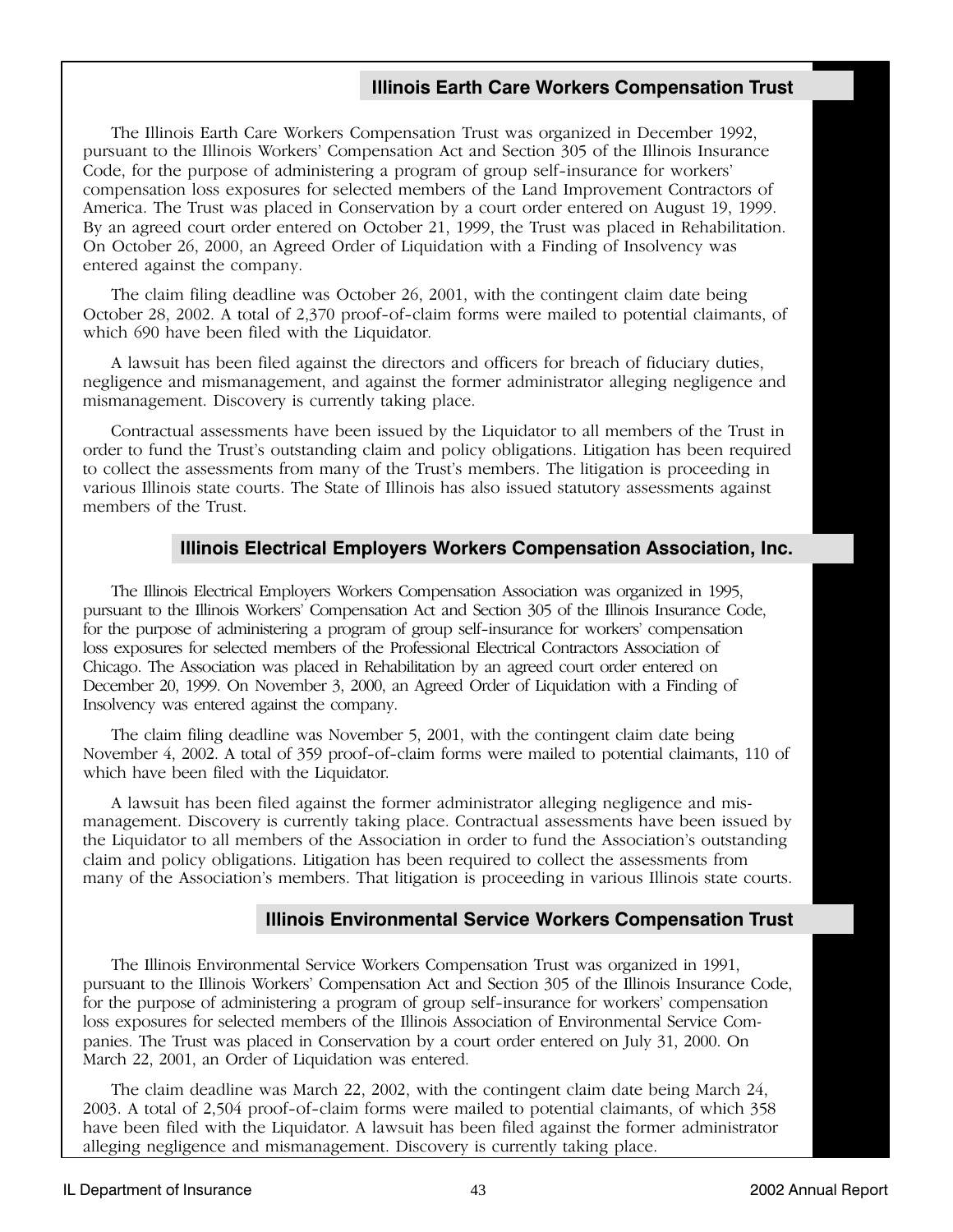Contractual assessments have been issued by the Liquidator in order to fund the Trust's outstanding claim and policy obligations. Litigation has been required to collect the assessments from many of the Trust's members. The litigation is proceeding in various Illinois state courts.

#### Illinois Healthcare Insurance Company

Illinois Healthcare Insurance Company, a domestic life, accident and health company, was placed under an Agreed Order of Liquidation with a Finding of Insolvency on June 30, 2000, by the Circuit Court of Cook County, Illinois.

The claim filing deadline was December 28, 2001. A total of 83,049 proof-of-claim forms were mailed to potential claimants, of which 6,488 have been filed with the Liquidator.

#### **Illinois Insurance Company**

An Agreed Order of Liquidation with Finding of Insolvency was obtained against Illinois Insurance Company on July 9, 1999. The company, a domestic property and casualty company, is owned by North American Holdings, Inc., which acquired the company from North American Warranty Services in 1994. North American Warranty Services acquired the company as essentially a shell from the estate of Millers National Insurance Company (in Liquidation in 1993).

The claims filing deadline was July 10, 2000, with a contingent claim date of July 10, 2001. A total of 12,897 proof-of-claim forms were mailed to potential claimants and 656 have been filed with the Liquidator. Early access distributions of \$1,100,925 have been made to the Illinois Insurance Guaranty Fund for administrative expenses.

#### **Inland American Insurance Company**

On September 11, 1997, Inland American Insurance Company, a domestic property and casualty company, was placed under an Order of Conservation. On September 19, 1997, an Agreed Order of Liquidation with a Finding of Insolvency was entered against the company in the Circuit Court of Cook County, Illinois. All outstanding shares of common stock are owned by Inland Investors, L.P., a limited partnership domiciled in Illinois.

The claims filing deadline was September 21, 1998, with a contingent claim date of September 19, 1999. A total of 4,485 proof-of-claim forms were mailed to potential claimants and 983 were filed with the Liquidator. Early access distributions of \$1,363,911 have been made to the Illinois Guaranty Fund for administrative expenses.

#### Inter-American Insurance Company of Illinois

On December 23, 1991, an Agreed Order of Liquidation with a Finding of Insolvency was entered in the Circuit Court of Cook County, Illinois, against Inter-American Insurance Company of Illinois. The company is a wholly-owned subsidiary of the Beaven/Inter-American Companies, Inc., a Delaware holding company. Inter-American was a domestic life, accident and health insurer and had been under the control of the Illinois Director of Insurance and the State of Illinois since an Order of Conservation was entered on October 25, 1991.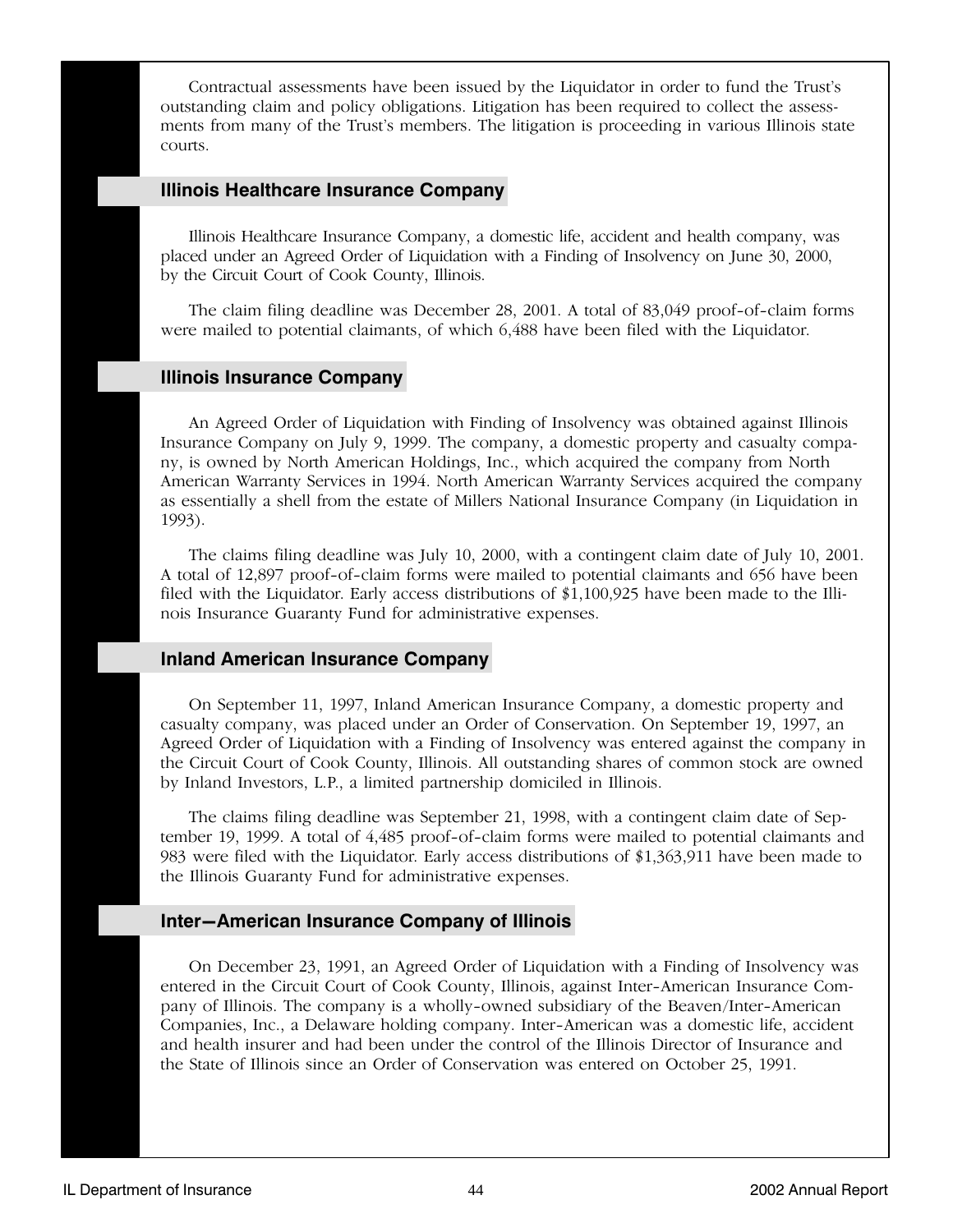The claims filing date was December 23, 1992. A total of 38,414 proof-of-claim forms were mailed, of which 10.933 have been filed with the Liquidator. Early access distributions of  $$44,927,068$  have been made to various guaranty associations for both administrative expenses and claim benefits. In 2001, an interim distribution of \$12,154,494.45 was made to policyholders.

#### **Intercontinental Insurance Company**

On December 12, 1989, Intercontinental Insurance Company, a domestic property and casualty company, was placed under an Order of Conservation. On January 12, 1990, an Agreed Order of Liquidation with a Finding of Insolvency was entered against the company in the Circuit Court of Cook County, Illinois. Intercontinental Insurance Company is a whollyowned subsidiary of Intercontinental Financial Group of North America.

The claims filing date was July 12, 1991, with the contingent claim date being July 13, 1994. A total of 70,125 proof-of-claim forms were mailed, of which 22,717 have been filed with the Liquidator. Early access distributions of \$13,860,726 have been made to various guaranty funds for both administrative expenses and claim benefits.

#### **Legion Indemnity Company**

Legion Indemnity Company, a domestic property and casualty insurer, was placed in Conservation on April 3, 2002. Legion Indemnity is a wholly-owned subsidiary of Legion Financial Corporation, which in turn is owned by Mutual Group, Ltd., of Delaware. The ultimate holding company for all of the insurance operations is Mutual Risk Management, Ltd., a Bermuda corporation.

This is a contested receivership proceeding. The trial is ongoing in the Circuit Court of Cook County, Illinois. A ruling is expected soon from the Pennsylvania court in connection with the liquidation complaint against Legion's two sister companies, Legion Insurance Company and Villanova Insurance Company. In the event that a ruling for liquidation is entered in the proceeding, Legion has agreed to liquidation in Illinois.

#### **Medcare HMO, Inc.**

An Order of Conservation was entered against Medcare HMO, Inc., on December 22, 1992, in the Circuit Court of Cook County, Illinois. Medcare was incorporated on November 16, 1984, and certified as a Health Maintenance Organization (HMO) on October 1, 1985.

On June 3, 1992, Medcare filed a voluntary petition for bankruptcy in the federal courts. The Illinois Director of Insurance moved to dismiss the bankruptcy action, but his motion was rejected. However, an appeal by the Director was upheld and on December 3, 1992, the bankruptcy action was dismissed. The Director then petitioned the state court to seize control of Medcare, resulting in the Order of Conservation. Simultaneously, the Director petitioned the court for liquidation of Medcare. An Order of Liquidation was issued on January 4, 1993. This was not an agreed order, but rather a non-contested default.

Approximately 49,905 claim forms were mailed, of which 2,072 were filed with the Liquidator. The claims filing deadline was January 4, 1994. Early access distributions of  $\frac{1}{2}$ , 162, 415 have been made to the Illinois HMO Guaranty Association for both administrative expenses and claim benefits.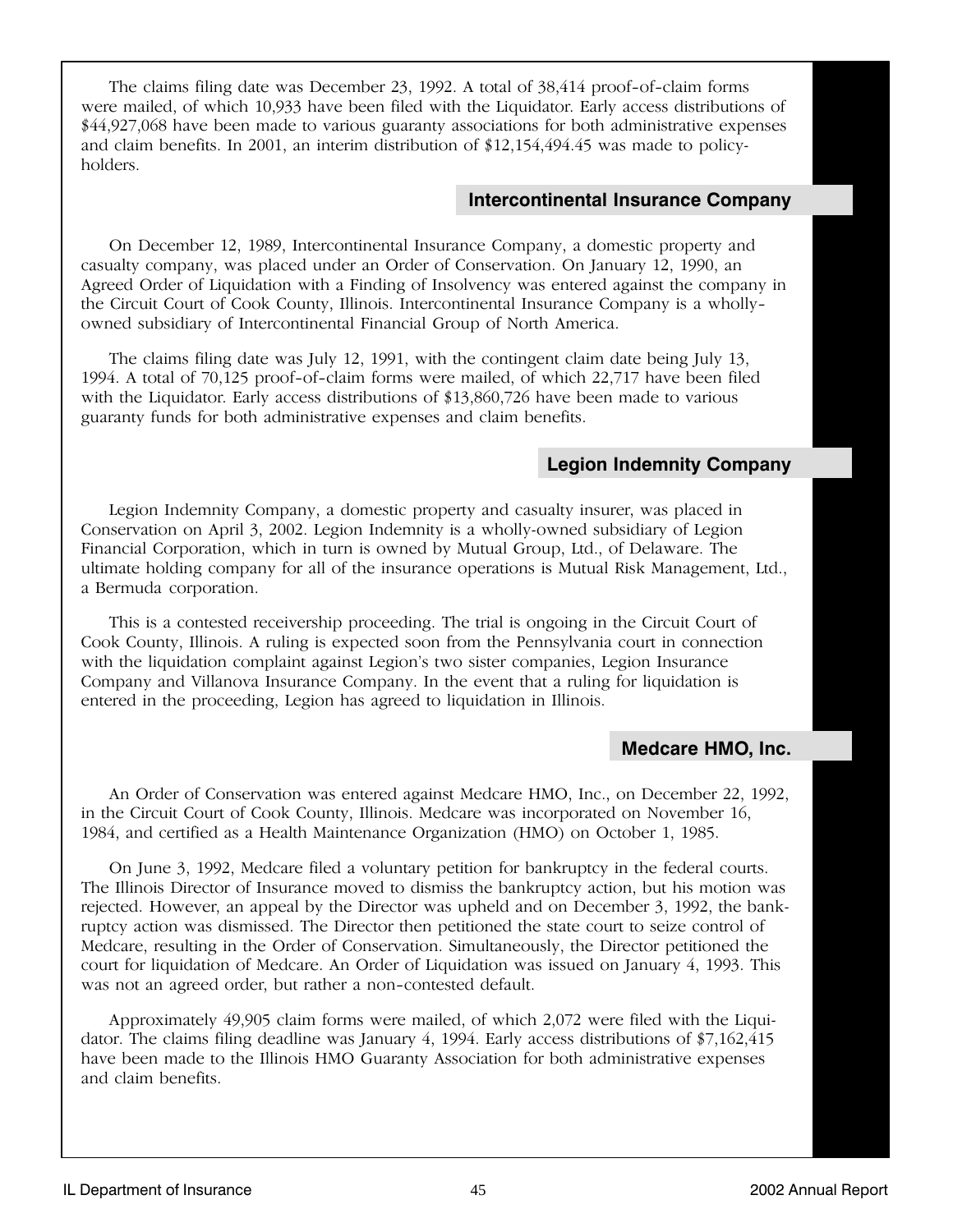#### **Merit Casualty Company**

Merit Casualty Company, a domestic property and casualty insurer, was placed under an Agreed Order of Rehabilitation on December 19, 1994.

The Plan of Rehabilitation contemplated running off Merit's existing business over a sixyear period. To that end, a new Merit Insurance Company was formed. The profits of this company were being used to pay the claims of Merit Casualty Company.

On December 14, 1996, the court approved the Rehabilitator's Amended Plan of Rehabilitation. The Amended Plan contemplated, among other things, the sale by Merit Casualty of all the issued and outstanding common shares of Merit Insurance Company to Pembridge Insurance Services Corporation.

Based upon a subsequent examination of the claim liabilities of the company, the Rehabilitator determined that a successful rehabilitation of Merit Casualty was no longer feasible and that conditions existed that would justify a court order for the liquidation of Merit Casualty. An Agreed Order of Liquidation with a Finding of Insolvency was entered on April 1, 1997.

The claim filing deadline was April 1, 1998, with a contingent claim date of April 1, 1999. Of the 10,863 proof-of-claim forms mailed, 1,663 were filed with the Liquidator. Early access distributions of  $$2,391,229$  have been made to various guaranty funds for both administrative expenses and claim benefits.

#### **Millers National Insurance Company**

An Order of Conservation was entered against Millers National Insurance Company on May 17, 1990. An Agreed Order of Rehabilitation was entered against Millers, a domestic fire, property and casualty company, on February 4, 1992. Subsequently, a petition for an Order of Liquidation was filed February 17, 1993. An Agreed Order of Liquidation with a Finding of Insolvency was issued on May 11, 1993. Millers is owned by Forum Holdings, U.S.A., Inc., an insurance holding company, which in turn is owned by The Group, Inc., of Concord, Massachusetts.

Both Forum Holdings, U.S.A., Inc., and The Group filed petitions under Chapter 11 of the U.S. Bankruptcy Code on June 15, 1990. Two companies affiliated with Millers through common ownership—Oil and Gas Insurance Company (OH) and Petrosurance Casualty Company (OK)—were placed into Liquidation. Subsequently, Petrosurance was sold to outside parties and taken out of Liquidation. Millers' wholly-owned subsidiary, Illinois Insurance Company, was placed into Conservation simultaneously with Millers, and subsequently sold.

The claims filing deadline was set for May 11, 1994. A total of 5,930 proof-of-claim forms were mailed and 836 have been filed with the Liquidator. The contingent claims filing deadline was May 11, 1995. Early access distributions of \$7,551,042 have been made to various guaranty funds for both administrative expenses and claim benefits. A 100% policyholder level distribution of \$2,130,310.74 also was made on September 22, 1999. In addition, a \$25,000 distribution was made to class E claimants in 2001.

#### **National Assurance Indemnity Company**

National Assurance Indemnity Company, a domestic property and casualty company and a member of the Coronet Insurance Group, was ordered into Conservation on December 10, 1996. National Assurance is a wholly-owned subsidiary of Coronet Insurance Company, which was placed in Liquidation on December 24, 1996. National Assurance's subsidiary, Crown Casualty, was also placed in Conservation on December 10, 1996. On January 3 and January 31, 1997, respectively, National Assurance and Crown were placed in Liquidation. The Liquidation orders were not agreed, but rather non-contested defaults.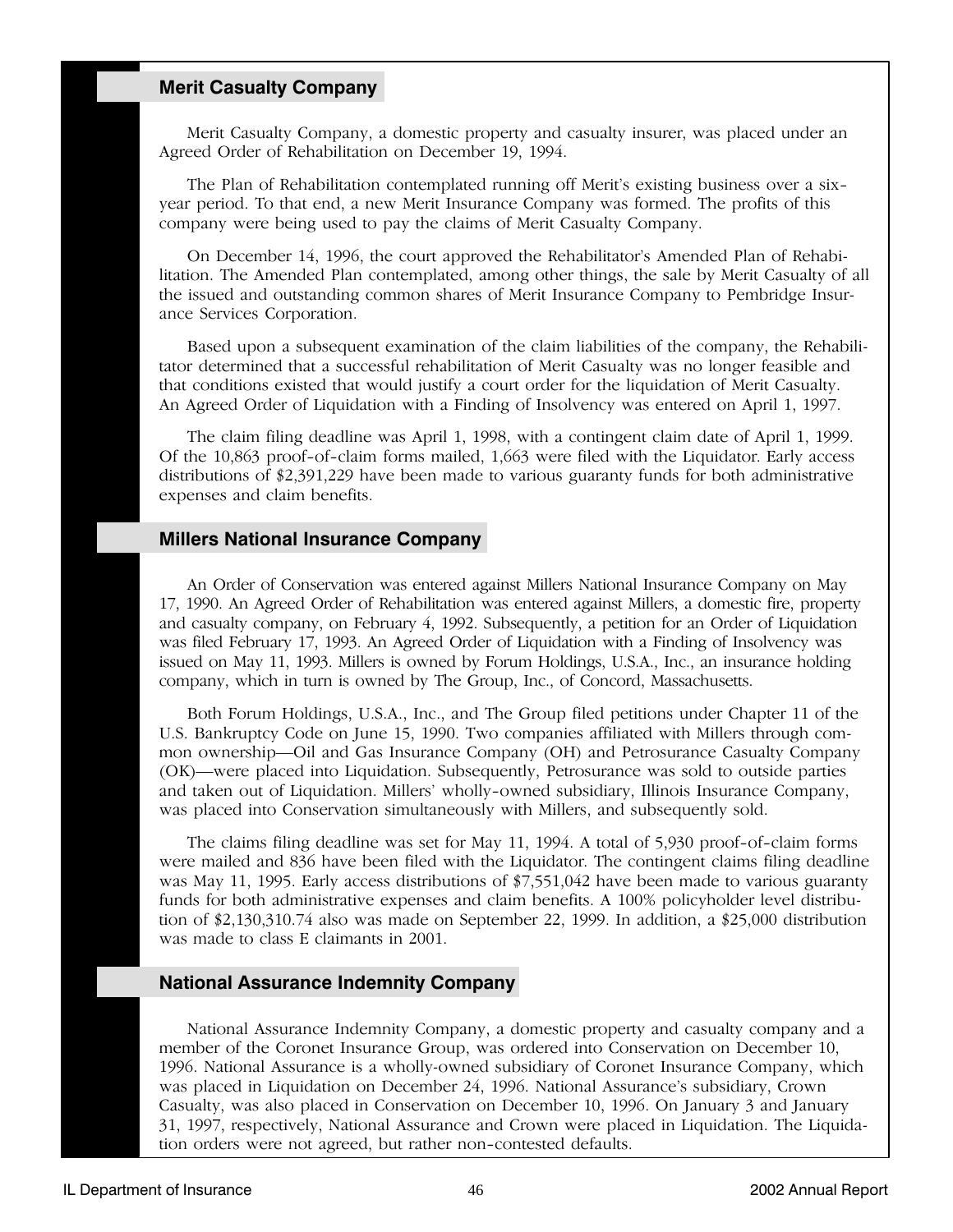The claims filing deadline was January 5, 1998, with a contingent claim date of January 5, 1999. Of the 8,507 proof-of-claim forms mailed, 470 were filed with the Liquidator. Early access distributions of \$56,242 have been made to the Illinois Guaranty Fund for administrative expenses.

#### **Oak Casualty Insurance Company**

Oak Casualty Insurance Company, a domestic property and casualty insurance company, was placed into Liquidation on November 19, 2002. Oak Casualty is a wholly-owned subsidiary of Preferred Casualty Holdings, Inc., a privately held Illinois holding company.

The claim filing deadline is November 19, 2002, with a contingent claim date of November 19, 2004.

#### **Optimum Insurance Company**

Optimum Insurance Company of Illinois, a domestic property and casualty insurance company, was placed in Conservation by court order on December 28, 1984. Optimum was an affiliate of Ideal Mutual Insurance Company, an insurance corporation domiciled in the State of New York. Ideal Mutual Insurance Company was placed in Rehabilitation by court order entered in the State of New York on December 26, 1984, and was placed in Liquidation by court order entered on February 7, 1985.

On January 3, 1985, Optimum Insurance Company of Illinois was placed in Rehabilitation by court order. Following unsuccessful efforts to rehabilitate the company, the Circuit Court of Cook County, Illinois, issued a final Agreed Order of Liquidation with a Finding of Insolvency on May 5, 1986.

A total of 12,524 proof-of-claim forms were mailed, of which 3,978 were filed with the Liquidator. The final date for filing proof-of-claim forms with the Liquidator was May 4, 1987, with the requirement that contingent claims be liquidated by December 29, 1989. Early access distributions of  $$5,223,427$  have been made to the Illinois Insurance Guaranty Fund for administrative expenses.

#### **Pine Top Insurance Company**

Pine Top Insurance Company, a domestic property and casualty insurance company, its sole stockholder being Greyhound Corporation (Dial Corp), was placed in Conservation by a court order entered on June 18, 1986. On June 23, 1986, Pine Top was placed in Rehabilitation by court order. Following unsuccessful efforts to rehabilitate the company, the Circuit Court of Cook County, Illinois, issued a final Agreed Order of Liquidation with a Finding of Insolvency on January 16, 1987.

Of the 107,907 proof-of-claim forms mailed, 22,384 have been filed with the Liquidator. The final date for filing proof of claims with the Liquidator was January 17, 1989. The contingent claims liquidation date was extended to January 17, 1992. Early access distributions of \$6,244,296 have been made to various guaranty funds for administrative expenses and claim benefits.

In 1996, a 50% partial policyholder distribution of approximately \$13 million was made. A second 50% distribution was made on December 30, 1999, in the amount of \$13,415,677.55.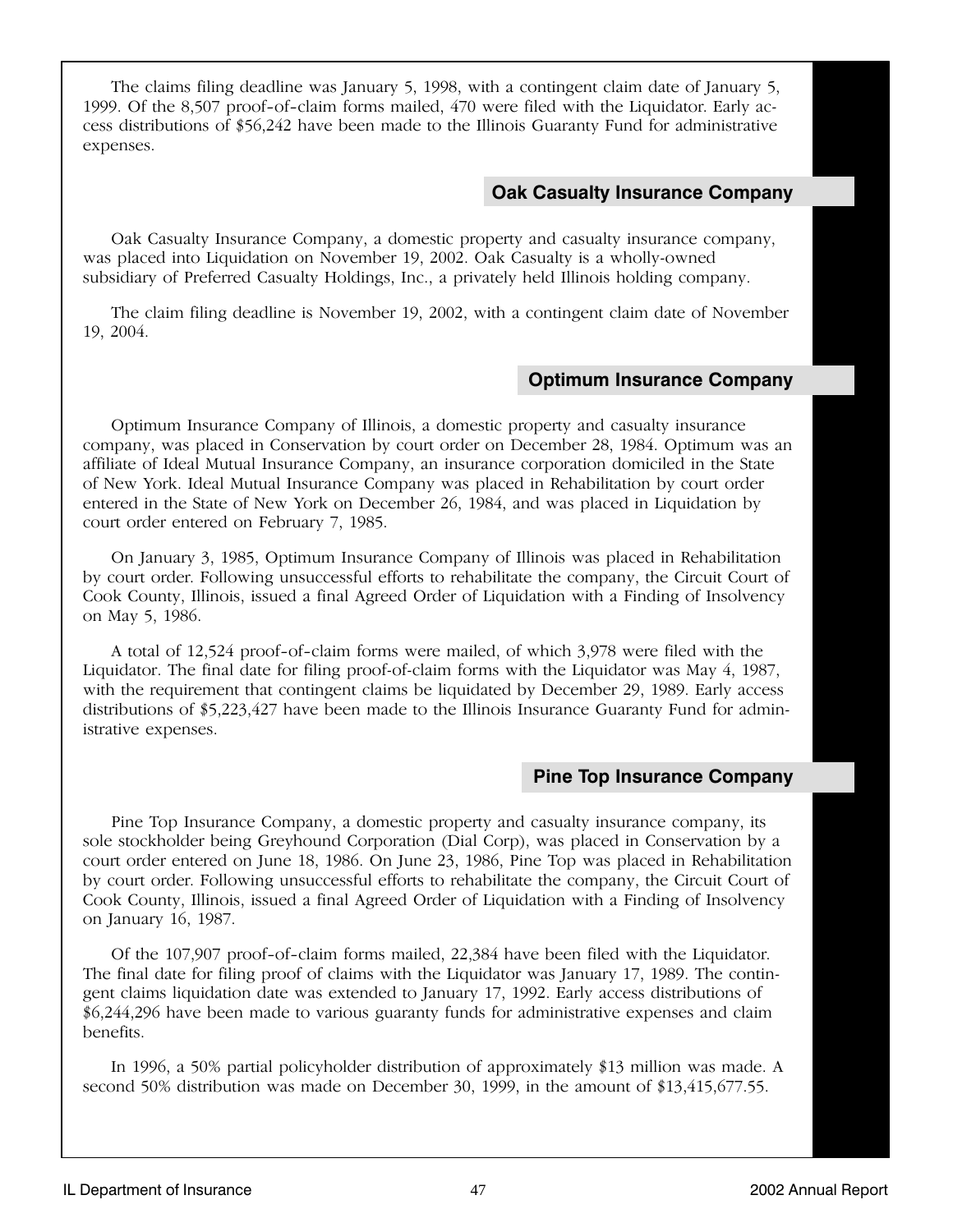#### **Prestige Casualty Company**

An Order of Liquidation with a Finding of Insolvency was entered against Prestige Casualty Company on July 26, 1994, in the Circuit Court of Cook County, Illinois. Prestige had previously been under an Order of Conservation since April 18, 1994. The liquidation proceedings were adversarial. Prestige, a domestic property and casualty company, is a wholly-owned subsidiary of Comet Motor Club, Inc., which in turn is a wholly-owned subsidiary of the Hallmark Holding Group.

A total of 50,602 proof-of-claim forms were mailed, and 10,341 have been filed with the Liquidator. The claims filing deadline was July 26, 1995, and the contingent claims filing deadline was July 26, 1996. Early access distributions of  $\frac{2}{3}$ , 441,038 have been made to various guaranty funds for administrative expenses.

#### RCA Syndicate #1, Ltd.

An Order of Conservation was obtained against RCA Syndicate #1, Ltd., on May 1, 2000. An Order of Liquidation with a Finding of Insolvency was entered on June 5, 2000. A member of the Illinois Insurance Exchange ( $a/k/a$  INEX), RCA is a wholly-owned subsidiary of L&W Holdings, Inc., a Nevada domiciled insurance holding company.

The claims filing deadline was June 5, 2001. A total of 733 proof-of-claim forms were mailed to potential claimants, and 221 have been filed with the Liquidator. The litigation referenced in the "Geneva Assurance Syndicate" section of this report is moving toward resolution. If approved by the court, the Guaranty Fund's available assets will be distributed on a pro rata basis to the insolvent syndicates' policyholders who have covered claims under the Guaranty Fund's plan of operation.

#### Resure, Inc.

Resure Inc., was placed in Conservation on February 18, 1997. On February 27, 1997, the Cook County Circuit Court issued an Agreed Order of Liquidation with a Finding of Insolvency for this company, which is a member of the Illinois Insurance Exchange  $(a/k/a$  INEX). Resure is owned by Talon Re Holdings, Inc., which acquired its ownership on December 31, 1993, through a merger with the former owner, Talon Re, Inc.

A 70% level D distribution in the amount of \$13,030,138 was made to policyholders. The estate was closed on December 19, 2002.

#### **State Security Insurance Company**

On April 29, 1993, an Order of Conservation was entered in the Circuit Court of Cook County, Illinois, against State Security Insurance Company, a domestic property and casualty company. State Security is a wholly-owned subsidiary of W.F. Financial Corporation, an Illinois insurance holding company. On June 16, 1993, an Agreed Order of Liquidation with a Finding of Insolvency was entered against State Security.

The claims filing date was July 16, 1994, and the contingent claims filing deadline was July 16, 1995. A total of 47,120 proof-of-claim forms were mailed, of which 5,176 have been filed with the Liquidator. Early access distributions of \$850,000 have been made to various guaranty funds for administrative expenses.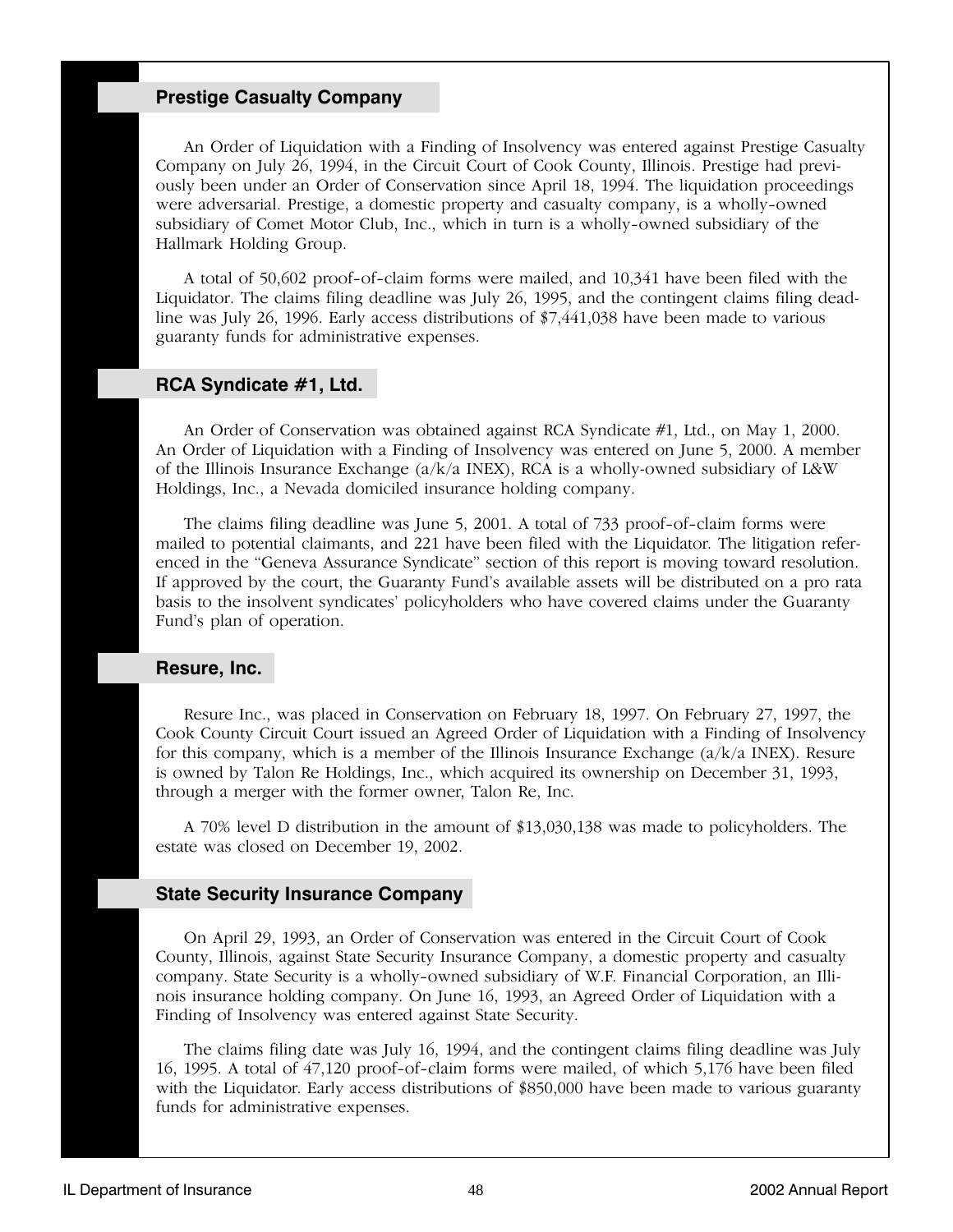#### **United Capitol Insurance Company**

United Capitol Insurance Company, a domestic property and casualty insurer, was placed in Liquidation on November 14, 2001. United Capitol is a wholly-owned subsidiary of United Capitol Holding Company, Incorporated, a Delaware insurance holding corporation, which in turn is wholly-owned by Frontier Insurance Company of Rock Hill, New York. Frontier was placed into Rehabilitation by the New York Department of Insurance on August 27, 2001. All are members of Frontier Insurance Group.

The claims filing deadline is November 14, 2002, and the contingent claim date is November 14, 2003. A total of 25,296 proof-of-claim forms were mailed, and 3,086 of those have been filed with the Liquidator. Early access distributions have been made to various guaranty funds totaling \$215,501 for administrative expenses.

A complaint against the former directors and officers of the company has been filed alleging breach of fiduciary duty and reckless mismanagement. Discovery has not yet begun.

#### **Valor Insurance Company**

On February 25, 2002, an Order of Conservation was entered against the domestic property and casualty companies Valor Insurance Company and its parent, Gallant Insurance Company. Valor is a wholly-owned subsidiary of Gallant, which in turn is owned by J and P Holdings. Valor is a member of the Warrior Insurance Group.

The Director's motion for judgement on the pleadings was granted by the Circuit Court of Cook County, Illinois, on August 7, 2002, based upon a duly authorized consent to liquidation executed by Gallant's Board of Directors, which the owner subsequently refused to honor. However, the court declined to enter a Finding of Insolvency on the motion because of issues of disputed fact. An Order of Liquidation against Valor and Gallant was entered by the Circuit Court of Cook County, Illinois, on August 9, 2002, subject to a fourteen-day stay until August 23, 2002. The Order of Liquidation was appealed. Pursuant to a settlement agreement, the Court entered a finding of insolvency on March 14, 2003, and the appeal of the Order of Liquidation was dismissed, which triggered the applicable state insurance guaranty funds.

The claim filing deadline is February 23, 2004, with the contingent claim date being August 23, 2004.

#### **Western Specialty Insurance Company**

Western Specialty Insurance Company, a domestic property and casualty insurer, was placed in Liquidation on May 6, 2002. Western Specialty is a wholly-owned subsidiary of Western Holdings Incorporated.

The claim filing deadline is May 6, 2003, with a contingent claim date of May 6, 2004. A total of 14,278 proof-of-claim forms were mailed, of which 499 were filed with the Liquidator.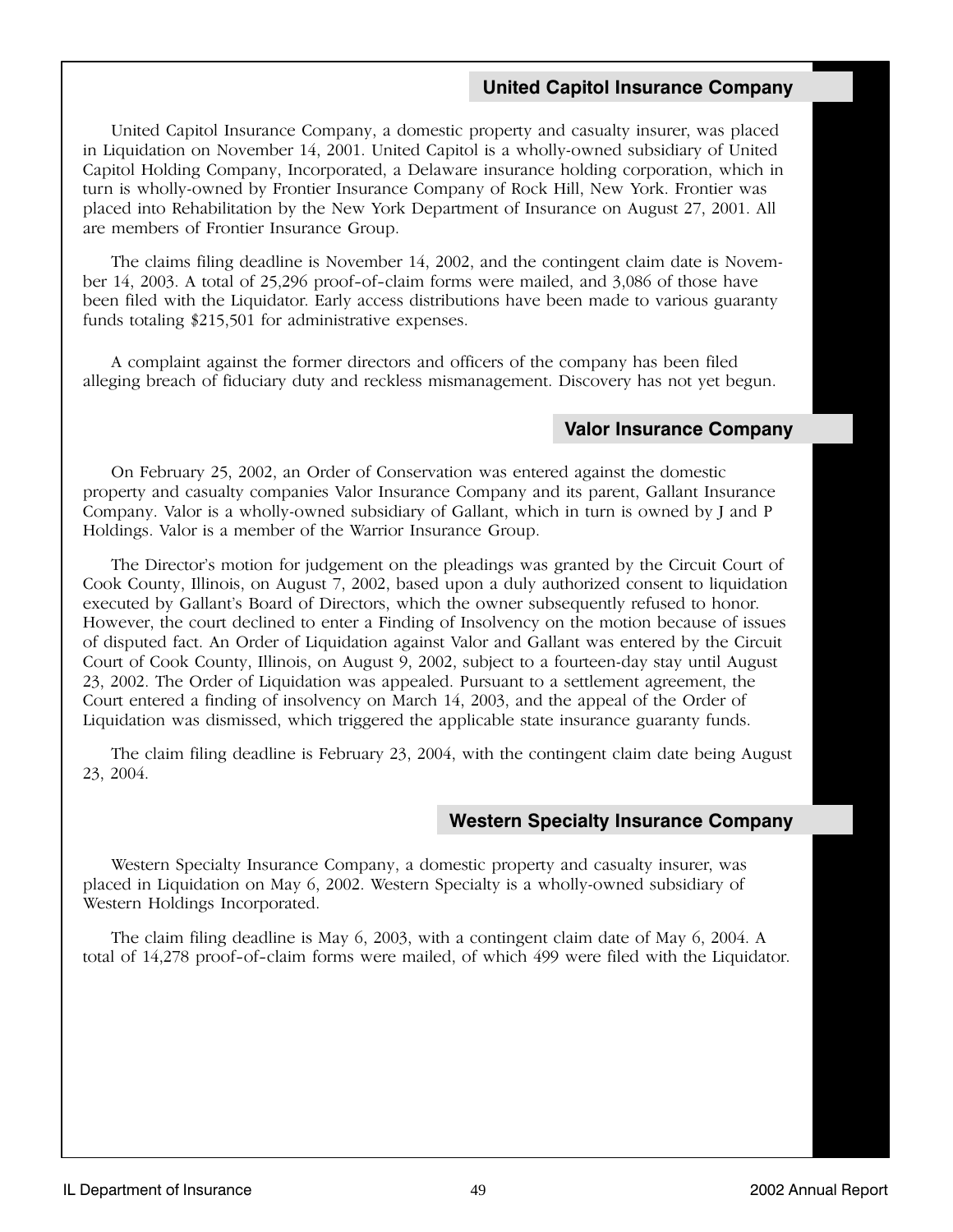## **Closed Companies**

|                                                         | Conservation (C),<br>Liquidation (L),<br>or Ancillary<br>Receivership (A) | <b>Dismissal</b><br><b>Date</b> | <b>Destruction of</b><br><b>Records Date</b> |
|---------------------------------------------------------|---------------------------------------------------------------------------|---------------------------------|----------------------------------------------|
| Amalgamated Labor Life Ins. Co.                         | 07/05/89 (L)                                                              | 12/29/99                        | Dec., 2002                                   |
| American Association<br>of Trauma Specialists           | 12/01/80 (L)                                                              | 10/27/86                        | Feb., 1995                                   |
| American Mutual Liability Ins. Co.                      | 03/09/89 (A)                                                              | 05/18/93                        | No Company<br>Records                        |
| American United Casualty Co., Inc.                      | 12/09/94 (L)                                                              | 12/09/93                        | (N/A)                                        |
| Associated Life Insurance Company                       | 03/03/89 (L)                                                              | 12/07/00                        | Dec., 2001                                   |
| Cadillac Insurance Company                              | 01/02/90 (A)                                                              | 10/29/96                        | No Company<br>Records                        |
| Chicago Care, Inc.                                      | 04/08/87 (L)                                                              | 12/27/89                        | Nov., 1995                                   |
| Complete Health Care Corp.                              | 11/05/90 (L)                                                              | 11/15/97                        | June, 1999                                   |
| Continental Fire/First Chicago Group                    | 10/26/94 (L)                                                              | 03/14/95                        | Oct., 1999                                   |
| Cooperative Health Plan                                 | 03/29/89 (L)                                                              | 08/24/94                        | June, 1999                                   |
| <b>Edison Insurance Company</b>                         | 02/20/91 (L)                                                              | 02/23/02                        | Feb., 2004                                   |
| Equity General Insurance Co.                            | 11/20/89 (L)                                                              | 12/12/02                        | Dec., 2003                                   |
| Equity Funding Life Ins. Co.                            | 10/10/74 (L)                                                              | 10/12/87                        | No Company<br>Records                        |
| Fidelity General Insurance Co.                          | 12/04/70 (L)                                                              | 12/14/89                        | Feb., 1995                                   |
| Georgetown Life Insurance Co.                           | 11/05/90 (L)                                                              | 11/15/97                        | June, 1999                                   |
| Globe Indemnity                                         | 01/27/95 (L)                                                              | 12/09/97                        | Dec., 2000                                   |
| Health Plan of Central Illinois                         | 03/22/91 (L)                                                              | 08/06/98                        | Aug., 2001                                   |
| <b>Heartland Casualty Company</b>                       | 01/24/91 (L)                                                              | 03/30/95                        | May, 1999                                    |
| Heritage Insurance Company                              | 02/25/86 (L)                                                              | 03/14/00                        | Mar., 2003                                   |
| Homeowners Insurance Company                            | 04/07/71 (L)                                                              | 04/24/89                        | Feb., 1995                                   |
| Ideal Mutual Insurance Company                          | 02/07/85 (A)                                                              | 11/24/93                        | No Company<br>Records                        |
| Industrial Fire and Casualty Co.                        | 03/06/91 (L)                                                              | 12/03/97                        | Dec., 2000                                   |
| <b>INEX Insurance Services</b>                          | 02/08/94 (L)                                                              | 08/02/95                        | Aug., 1998                                   |
| Iowa State Travelers Mutual<br><b>Assurance Company</b> | 02/23/83 (A)                                                              | 05/21/91                        | No Company<br>Records                        |
| Kenilworth Insurance Company                            | 04/20/82 (L)                                                              | 02/07/01                        | March, 2002                                  |
| LaSalle Nat'l Insurance Company                         | 04/08/71 (L)                                                              | 10/12/90                        | Feb., 1995                                   |
| Life Assurance Company<br>of Pennsylvania               | 05/09/91 (A)                                                              | 07/06/95                        | No Company<br>Records                        |
| Main Insurance Company                                  | 06/22/82 (L)                                                              | 12/30/86                        | Dec., 1994                                   |
| Market Insurance Company                                | 12/16/80 (L)                                                              | 06/06/95                        | Oct., 1999                                   |
|                                                         |                                                                           |                                 |                                              |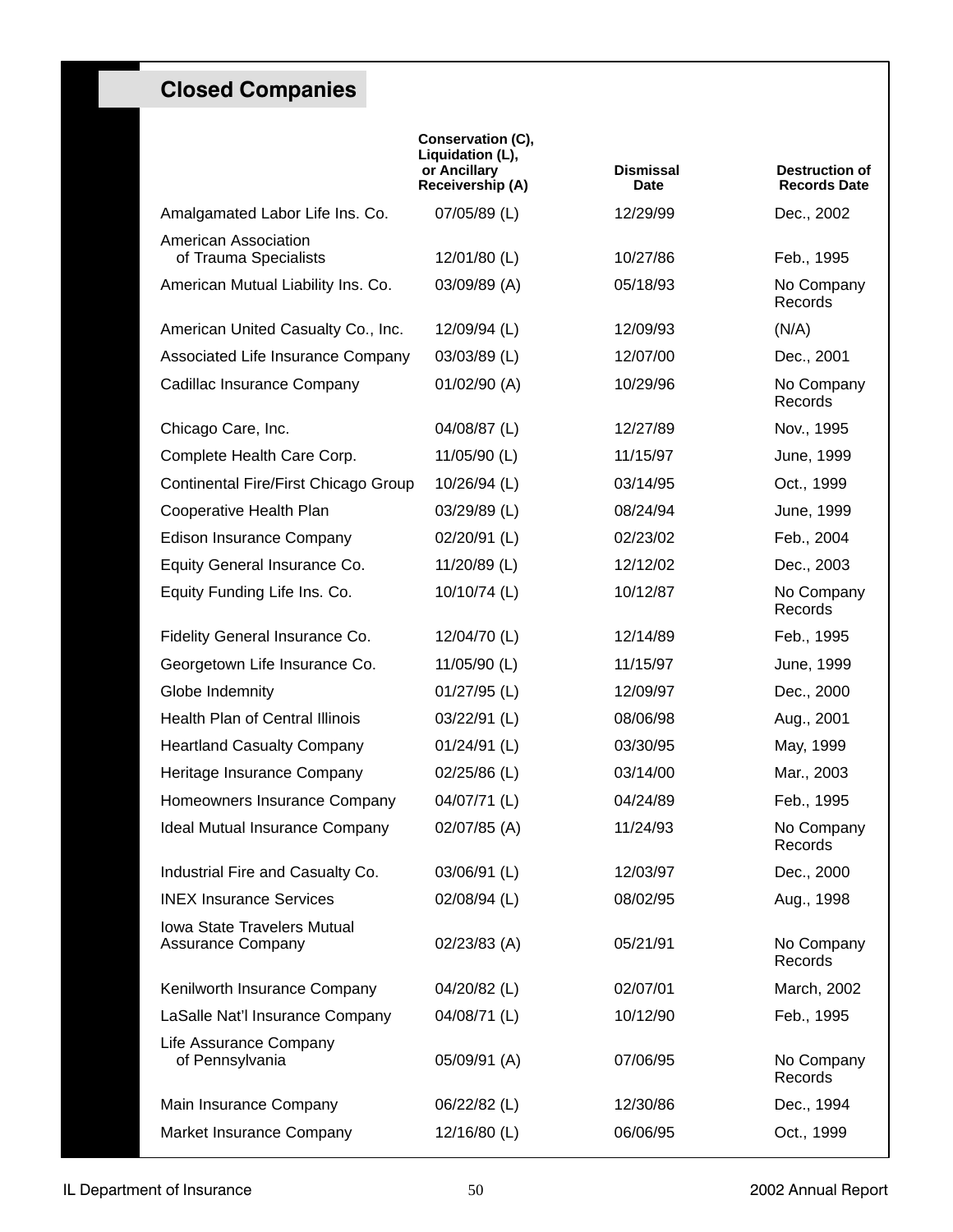|                                       | Conservation (C),<br>Liquidation (L),<br>or Ancillary<br>Receivership (A) | <b>Dismissal</b><br><b>Date</b> | <b>Destruction of</b><br><b>Records Date</b> |
|---------------------------------------|---------------------------------------------------------------------------|---------------------------------|----------------------------------------------|
| Mid-American Insurance Company        | 02/29/96 (L)                                                              | 06/01/97                        | Dec., 2000                                   |
| Mile Square Health Plan of IL         | 01/25/89 (L)                                                              | 09/01/93                        | Nov., 1996                                   |
| Missouri General Insurance Co.        | 09/12/75 (L)                                                              | 02/25/82                        | March, 1995                                  |
| Modern Life Insurance                 | 08/03/83 (L)                                                              | 12/31/86                        | Nov., 1995                                   |
| <b>Multicare HMO</b>                  | 06/19/91 (L)                                                              | 06/10/96                        | Jan., 2000                                   |
| Multi-State Insurance Exchange        | 09/11/64 (L)                                                              | 12/17/81                        | March, 1995                                  |
| <b>National Health Care Trust</b>     | 02/09/82 (L)                                                              | 09/02/93                        | Nov., 1996                                   |
| National Investors Life Ins. Co.      | 09/28/83 (A)                                                              | 02/27/90                        | No Company<br>Records                        |
| North American/Commercial Inland      | 09/23/93 (L)                                                              | 05/19/97                        | May, 2000                                    |
| Patriot Life Insurance Company        | 08/23/89 (L)                                                              | 06/19/95                        | June, 1999                                   |
| Penta-Plan/Share                      | 02/03/88 (L)                                                              | 02/11/92                        | June, 1999                                   |
| Progressive General Ins. Co.          | 03/20/68 (L)                                                              | 03/26/81                        | March, 1995                                  |
| Provident Insurance Company           | 01/09/91 (L)                                                              | 12/28/94                        | June, 1999                                   |
| Prudence Mutual Casualty Co.          | 02/07/70 (L)                                                              | 05/21/91                        | Feb., 1995                                   |
| Reserve Insurance Company             | 05/29/79 (L)                                                              | 10/20/98                        | Mar., 2000                                   |
| Resure, Inc.                          | 02/27/97                                                                  | 12/19/02                        | Dec., 2005                                   |
| <b>River Forest Insurance Company</b> | 03/18/94 (L)                                                              | 12/21/01                        | Nov., 2002                                   |
| Security Casualty Company             | 12/04/81 (L)                                                              | 12/20/00                        | Dec., 2001                                   |
| Standard Burial Insurance Assoc.      | 06/10/87 (L)                                                              | 11/11/91                        | (N/A)                                        |
| Supreme Life Insurance Company        | 07/12/95 (L)                                                              | 05/12/00                        | May, 2001                                    |
| Total Health Care, Inc.               | 06/06/88 (L)                                                              | 09/14/93                        | Nov., 1996                                   |
| Trans-Pacific Insurance Company       | 10/13/94 (A)                                                              | 02/27/97                        | No Company<br>Records                        |
| United Diversified Corporation        | 06/08/92 (L)                                                              | 08/10/98                        | Aug., 2001                                   |
| United Fire Insurance Company         | 03/03/89 (L)                                                              | 06/22/01                        | June, 2002                                   |
| United Equitable Life Ins. Co.        | 12/20/91 (L)                                                              | 12/14/00                        | Dec., 2001                                   |
| United Savings Life Ins. Co.          | 08/27/86 (L)                                                              | 12/28/88                        | Nov., 1995                                   |
| Unity HMO                             | 10/04/91 (L)                                                              | 12/20/94                        | Feb., 1999                                   |
| University Life Insurance Co.         | 09/23/83 (L)                                                              | 08/23/89                        | No Company<br>Records                        |
| Yorktown Indemnity Company            | 02/07/89 (L)                                                              | 09/29/95                        | June, 1999                                   |

The Summary of Cash and Invested Assets represents cash and invested assets of companies in receivership during the calendar year ending December 31, 2002. These tabular listings are presented in accordance with the methods of accounting employed by the Office of the Special Deputy Receiver and are not in accordance with Generally Accepted Accounting Principals (GAAP). Special reports, audited in accordance with Generally Accepted Audited Standards (GAAS), are issued separately on a yearly basis, as provided by Article XIII of the Illinois Insurance Code.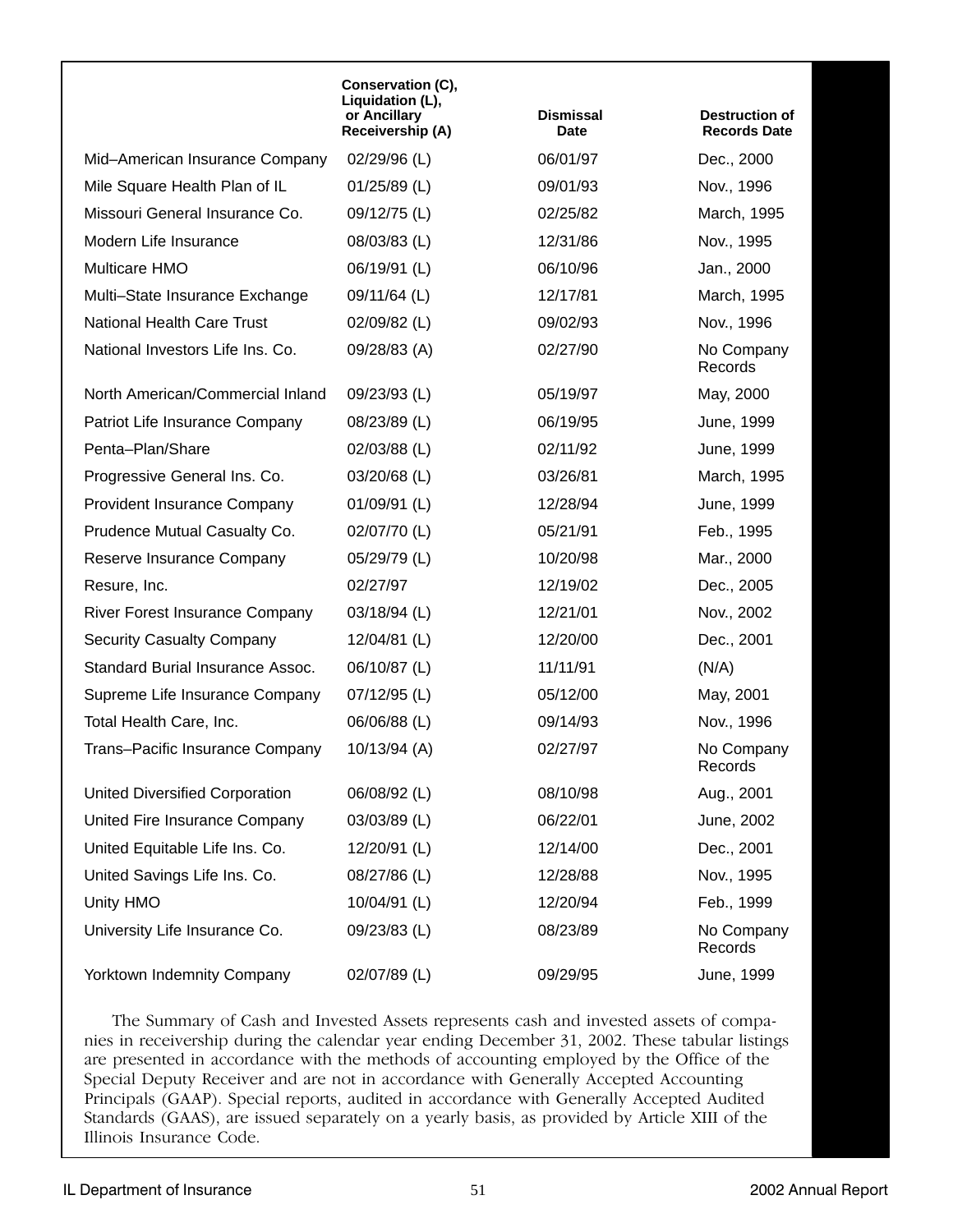**Blank Page**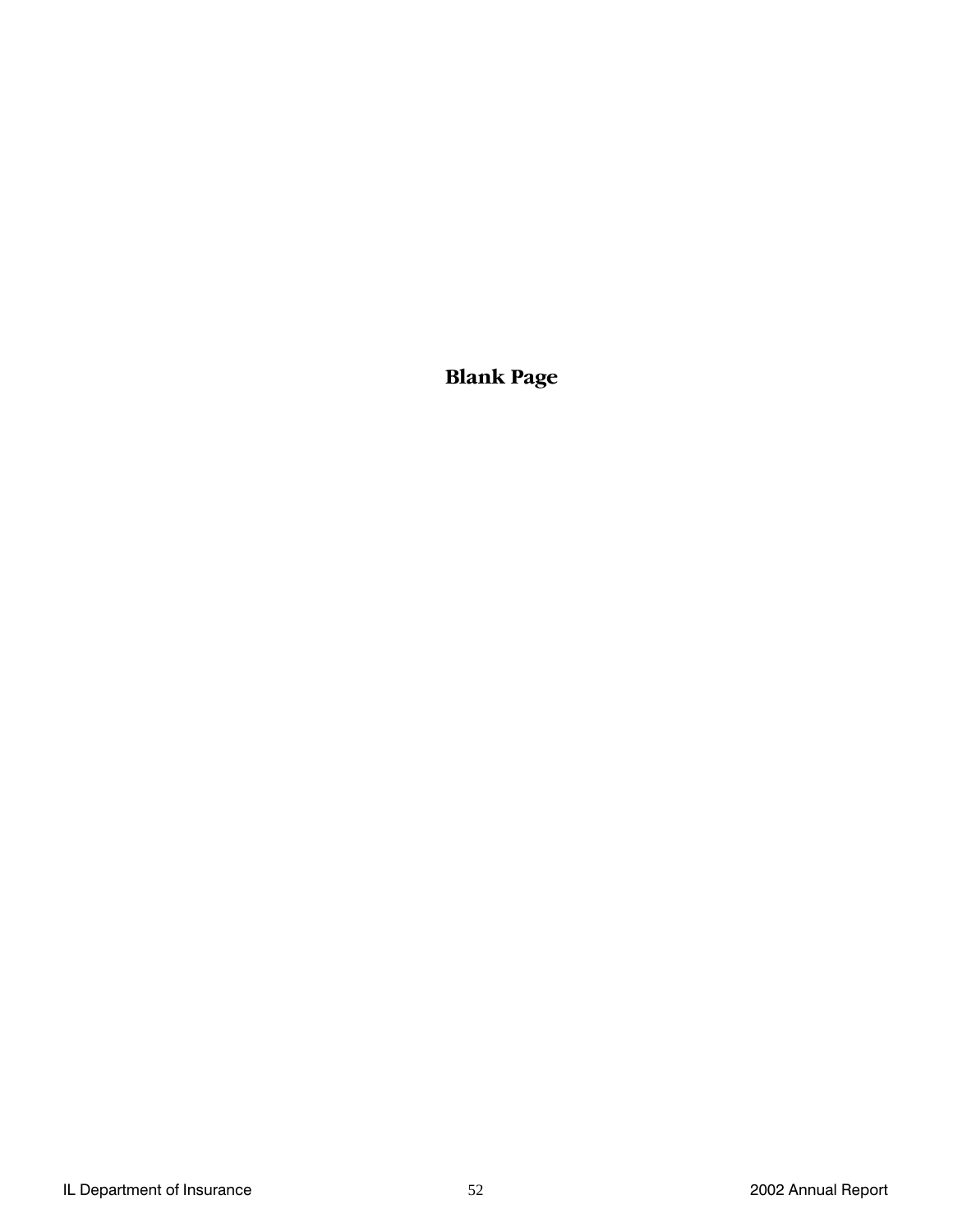# **Surplus Lines Companies**

The Surplus Line Association of Illinois receives, countersigns and records all surplus line insurance contracts which are procured by its member surplus line producers. Following is a list of the unauthorized insurers and domestic surplus lines insurers from whom licensed surplus line producers procured insurance, and the total amount of premium for each company for calendar year 2002:

| Acceptance Indemnity Insurance Co                        | \$161,062  |
|----------------------------------------------------------|------------|
| Admiral Insurance Co                                     | 6,043,833  |
| Adriatic Insurance Co                                    | $-14,070$  |
| Alea London Ltd                                          | 1,688,134  |
| Allianz Underwriters Insurance Co                        | 520,000    |
| Allied World Assurance Co (US) Inc                       | 2,082,901  |
| Allied World Assurance Co Ltd                            | 166,250    |
| American Empire Surplus Lines Insurance Co               | 6,801,811  |
| American Equity Insurance Co                             | 4,474,993  |
| American International Specialty Lines Insurance Co      | 38,992,795 |
| American Safety Indemnity Co                             | 2,094,502  |
| American Safety Risk Retention Group Inc                 | 1,958,169  |
| American Summit Insurance Co                             | 425,951    |
| Andrew Weir Insurance Co Ltd                             | 8,550      |
| Arch Specialty Insurance Co                              | 785,628    |
| Assicurazioni Generali                                   | 20,014     |
| Associated Electric & Gas Insurance Services Ltd (AEGIS) | 21,414     |
| Associated International Insurance Co                    | 1,494,165  |
| <b>Atlantic Casualty Insurance Co</b>                    | 1,155,792  |
| Axa Corporate Solutions                                  | 30,000     |
| <b>AXIS Specialty Insurance Co</b>                       | 189,034    |
| <b>Axis Specialty Ltd</b>                                | 254,000    |
| <b>Burlington Insurance Company</b>                      | 4,480,813  |
|                                                          |            |

IL Departm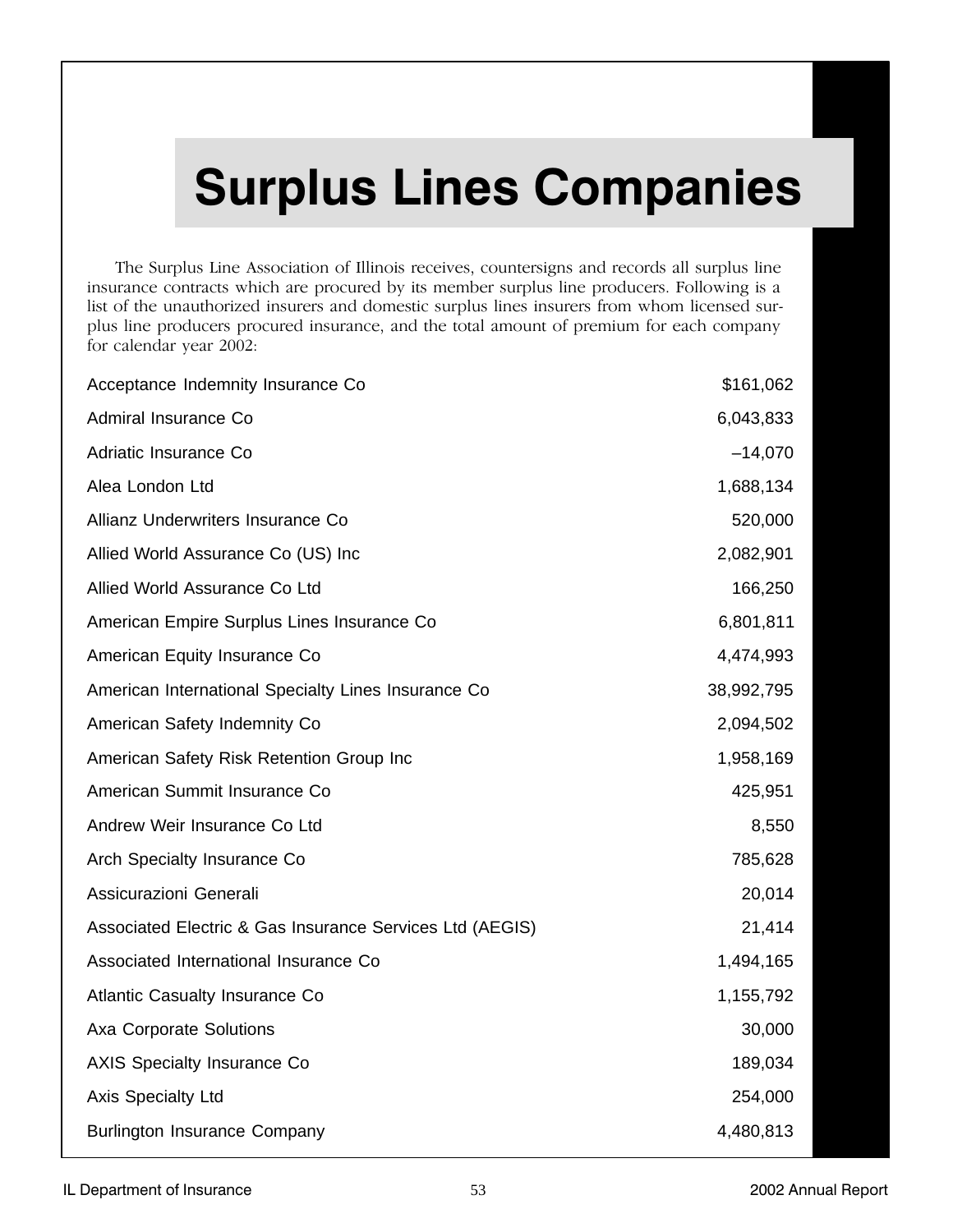| Canal Indemnity Co                                                             | \$85,300               |
|--------------------------------------------------------------------------------|------------------------|
| <b>Century Surety Co</b>                                                       | 2,529,573              |
| Chubb Custom Insurance Co                                                      | 6,846,989              |
| Clarendon America Insurance Co                                                 | 7,799,236              |
| <b>CNA Casualty of California</b>                                              | 6,759,178              |
| Colony Insurance Co                                                            | 5,406,305              |
| Colorado Western Insurance Co                                                  | 255,852                |
| Commercial Casualty Insurance Co of N Carolina                                 | 694,434                |
| Commonwealth Insurance Co                                                      | 10,683,952             |
| Copenhagen Reinsurance Co UK Ltd                                               | 30,183                 |
| Crum & Forster Specialty Insurance Co                                          | 1,756,964              |
| Dakota Fire Insurance Co                                                       | 296,210                |
| Dakota Specialty Insurance Co                                                  | 298,940                |
| Empire Indemnity Insurance Co                                                  | 128,480                |
|                                                                                |                        |
| Essex Insurance Co                                                             | 25,211,876             |
| Everest Indemnity Insurance Co<br><b>Executive Risk Specialty Insurance Co</b> | 1,057,526<br>7,153,618 |
| Fidelity Excess & Surplus Insurance Co                                         | $-4,000$               |
| Fireman's Fund Insurance Co Of Ohio                                            | 230,801                |
| Northfield Insurance Co                                                        | 7,657,470              |
| <b>First Specialty Insurance Corporation</b>                                   | 11,260,507             |
| Fulcrum Insurance Co                                                           | 1,591,809              |
| GE Specialty Inurance (UK) Ltd                                                 | 10,562                 |
| Gemini Insurance Co                                                            | 1,847,117              |
| General Agents Insurance Co of America Inc (GAINSCO)                           | 30,167                 |
| <b>General Star Indemnity Co</b>                                               | 9,319,616              |
| Genesis Indemnity Insurance Co                                                 | 26,026                 |
| Gerling-Konzern Allgemeine Versicherungs-Aktiengesellschaft                    | 520,000                |
| Glencoe Insurance Ltd                                                          | 795                    |
|                                                                                |                        |
| Global Indemnity Assurance Co<br>Gotham Insurance Co                           | 1,518,803              |
| Great American E&S Insurance Co                                                | 3,500                  |
|                                                                                | 2,893,886              |
| Great American Fidelity Insurance Co                                           | $-14,038$              |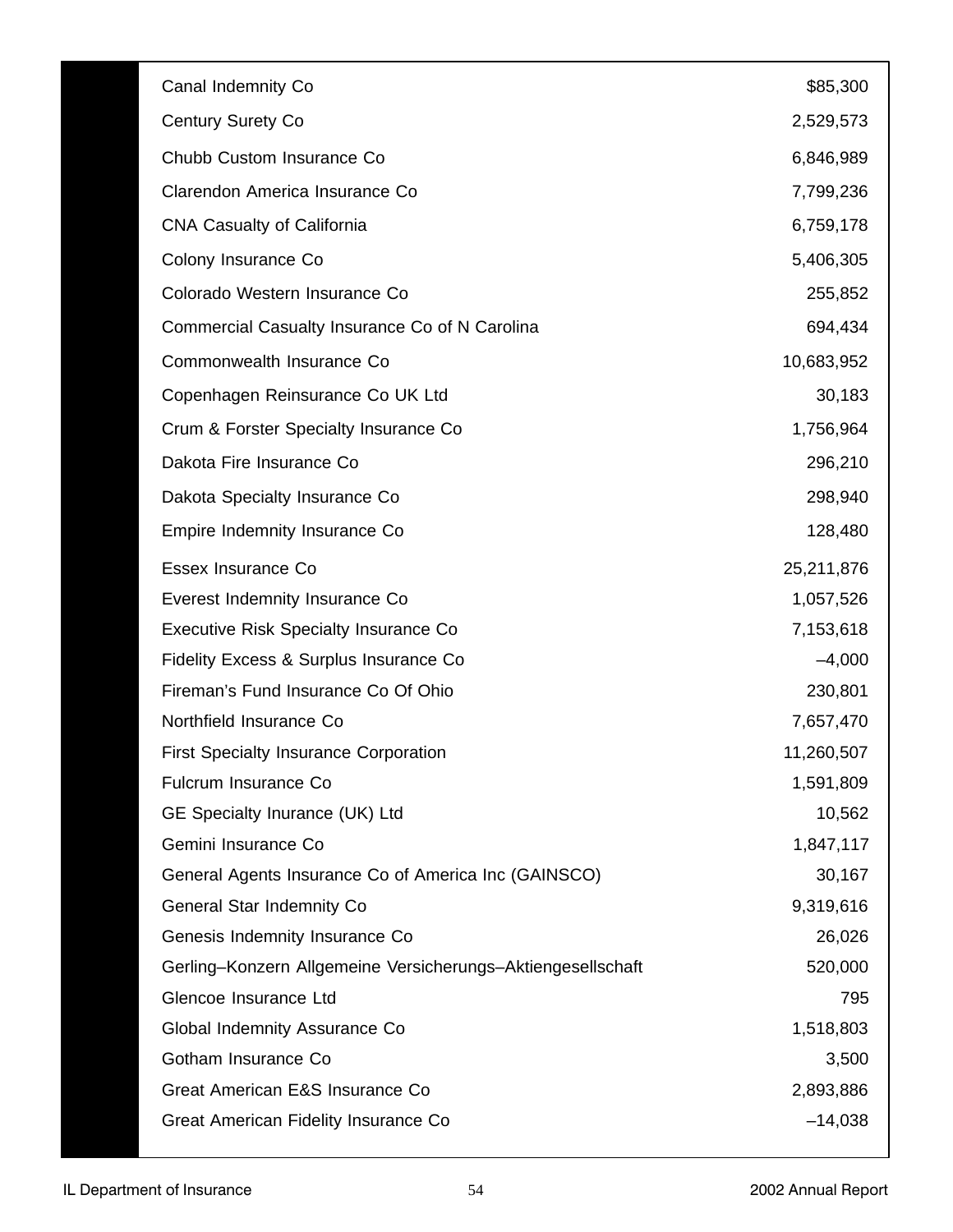| <b>Great Lakes Reinsurance UK</b>             | \$1,159,096  |
|-----------------------------------------------|--------------|
| <b>Grupo Nactional Provincial SA</b>          | 138,705      |
| Guardian Insurance Co                         | 41,726       |
| <b>Gulf Underwriters Insurance Co</b>         | 11, 197, 277 |
| <b>HEMAR Insurance Corporation of America</b> | 582,058      |
| Hermitage Insurance Co                        | 119,343      |
| Home Insurance Co of Wisconsin                | 190,000      |
| Homeland Insurance Co of NY                   | 46,667       |
| Homestead Insurance Co                        | 5,913        |
| <b>Houston Casualty Co</b>                    | 2,903,503    |
| Hudson Insurance Co                           | 65,871       |
| <b>INA Surplus Insurance Co</b>               | 154,583      |
| Indian Harbor Insurance Co                    | 10,274,195   |
| International Insurance Co of Hannover        | 210,000      |
| Kemper Indemnity Casualty Co                  | 68,336       |
| Kemper Indemnity Insurance Co                 | 2,349,057    |
| Kemper Surplus Lines Insurance Co             | 94,651       |
| Landmark American Insurance Co                | 340,666      |
| Lexington Insurance Co                        | 78,703,377   |
| Liberty Mutual Insurance Co (UK) Ltd          | 16,022       |
| Liberty Surplus Insurance Co                  | 2,339,938    |
| Markel International Insurance Co Ltd         | 97,389       |
| Maxum Indemnity Co                            | 2,991,199    |
| Monticello Insurance Co                       | 14,787       |
| Mount Hawley Insurance Co                     | 6,697,836    |
| Mount Vernon Fire Insurance Co                | 3,898,042    |
| Namic Insurance Co Inc                        | 632,400      |
| National Fire & Marine Insurance Co           | 641,032      |
| National Guaranty Insurance Co of Vermont     | 391,367      |
| Nautilus Insurance Co                         | 6,543,404    |
| NIC Insurance Co                              | 71,765       |
| North American Capacity Insurance Co          | 2,991,860    |

IL Departm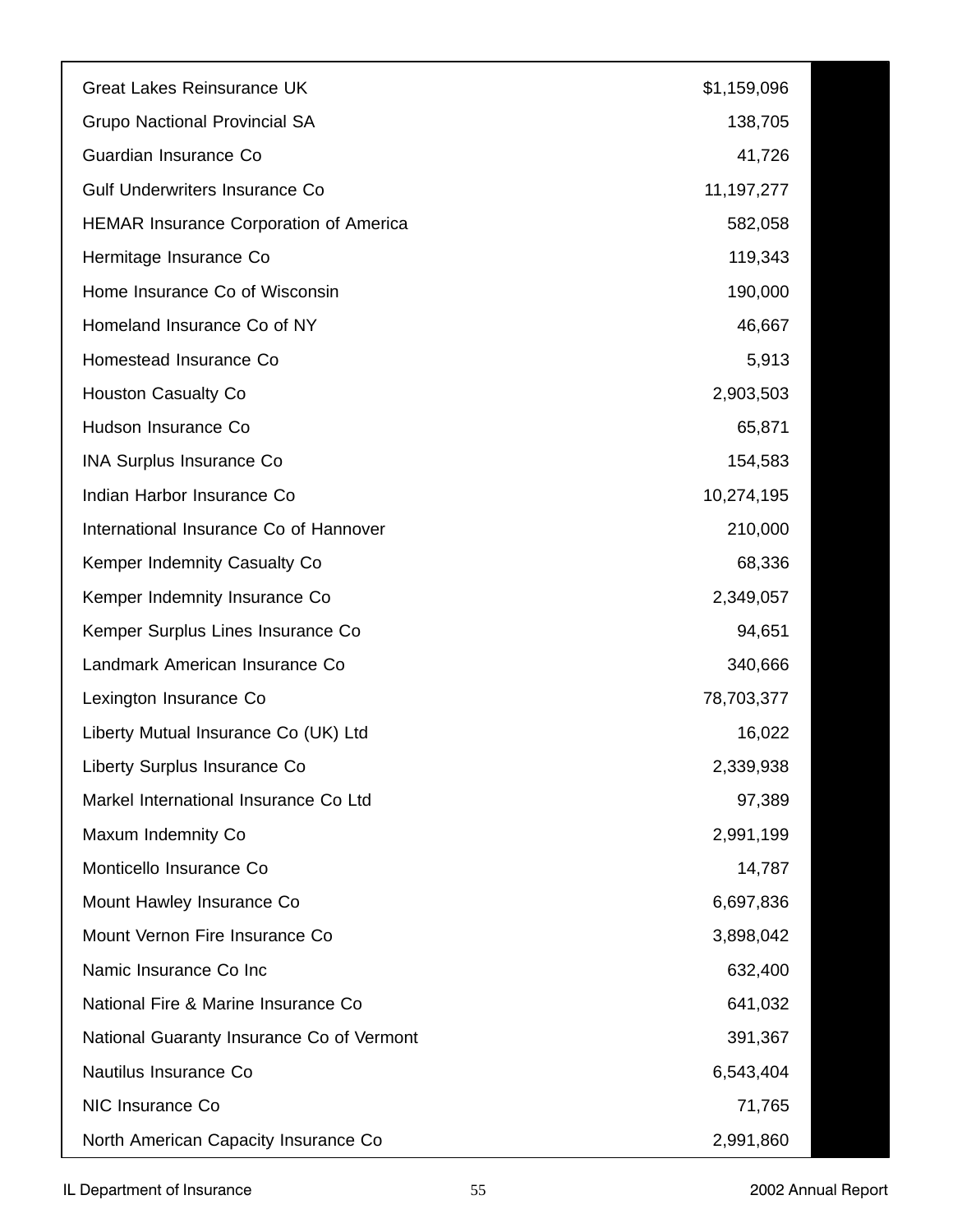| Nutmeg Insurance Co                              | \$3,189,716 |
|--------------------------------------------------|-------------|
| Pacific Insurance Co                             | 1,837,261   |
| Pacific Insurance Co Ltd                         | 3,165,474   |
| Penn-America Insurance Co                        | 49,148      |
| Penn-Star Insurance Co                           | 2,840,103   |
| Professional Underwriters Liability Insurance Co | 2,282,393   |
| QBE International Insurance Co Ltd               | 747,750     |
| Regency Insurance Co Ltd                         | 419         |
| Regis Insurance Co                               | 27,649      |
| Reliance Universal Insurance Co                  | 94,060      |
| Royal & Sunalliance Insurance PLC                | 65,578      |
| Royal Surplus Lines Insurance Co                 | 10,282,029  |
| Safeco Surplus Lines Insurance Co                | 205,665     |
| Saint Paul Reinsurance Co Ltd                    | 376,847     |
| Saint Paul Surplus Lines Insurance Co            | 6,135,096   |
| Scottsdale Insurance Co                          | 25,501,515  |
| Seguros Del Centro SA                            | 13,037      |
| Seguros La Commercial SA                         | 697,088     |
| Seguros Tepeyac SA                               | 670,789     |
| Sirius International Insurance Co                | 155,455     |
| Specialty Risk Insurance Co                      | 266,280     |
| Specialty Surplus Insurance Co                   | 234,859     |
| SR International Business Insurance Co Ltd       | 2,427,067   |
| Starr Excess Liability Insurance Co Ltd          | 1,486,140   |
| Steadfast Insurance Co                           | 40,798,711  |
| Through Transport Mutual Insurance Assn          | 2,500       |
| TIG Insurance Co of Michigan                     | 6,120       |
| TIG Specialty Insurance Co                       | 257,819     |
| Topa Insurance Co                                | 101,599     |
| Travelers Excess & Surplus Line Co               | 2,419,569   |
| Tudor Insurance Co                               | 1,264,387   |
| <b>ULICO Indemnity Co</b>                        | 452,417     |

IL Departm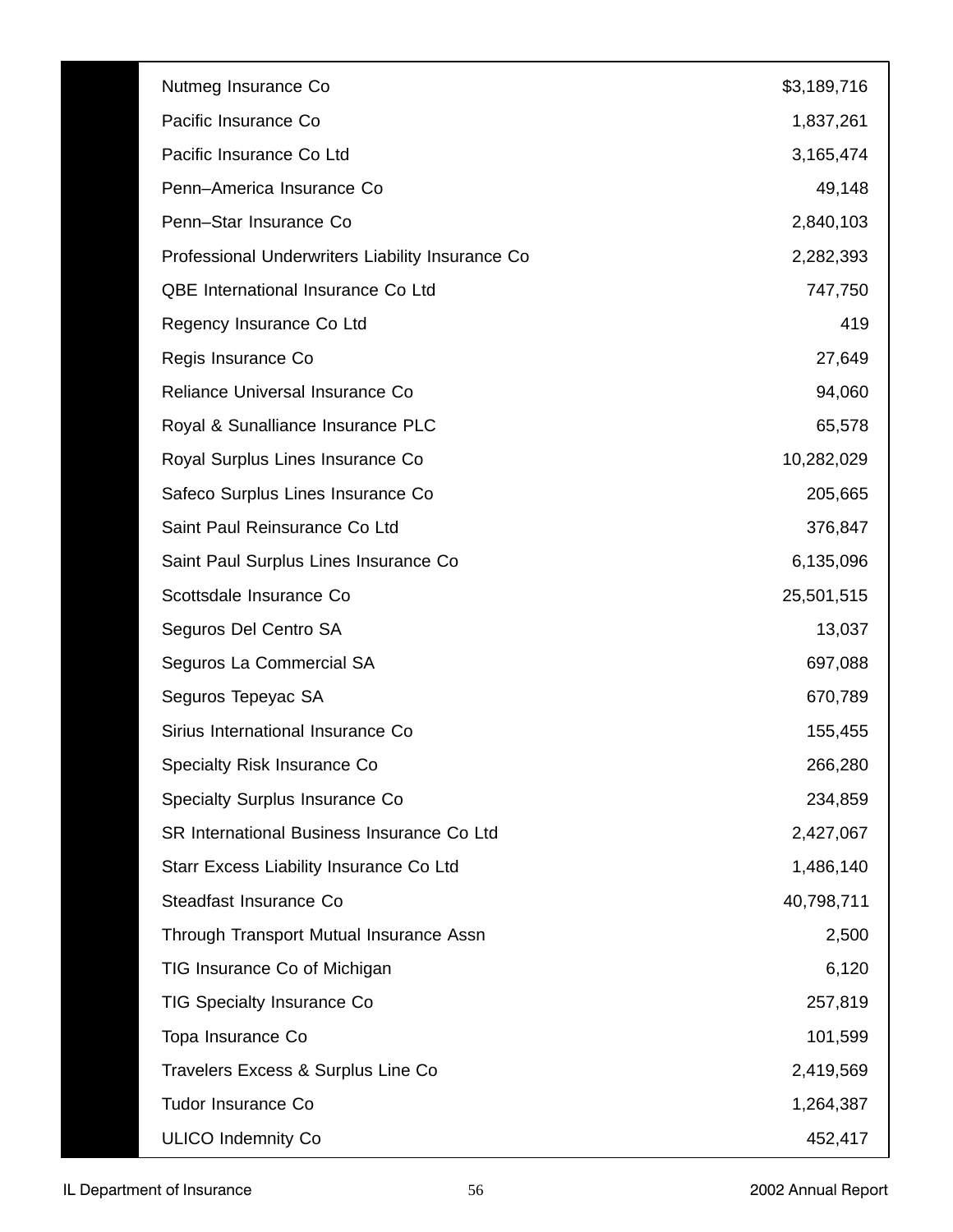| Underwriters at Lloyd's                                    | \$27,356,217 |
|------------------------------------------------------------|--------------|
| Unionamerica Insurance Co Ltd                              | 2,812        |
| United National Insurance Co                               | 16,464,309   |
| <b>USF Insurance Co</b>                                    | 642,384      |
| <b>USF&amp;G Specialty Insurance Co</b>                    | 87,500       |
| Voyager Indemnity Ins Co                                   | 206,756      |
| Westchester Surplus Lines Ins Co                           | 14,849,481   |
| Western Heritage Insurance Co                              | 8,313,290    |
| Western World Insurance Co Inc                             | 1,992,095    |
| Winterthur International America Underwriters Insurance Co | 3,040,239    |
| Winterthur Swiss Insurance Co                              | 1,153,215    |
| XL Insurance Co Ltd                                        | 1,254        |
| <b>ZC Specialty Insurance Co</b>                           | 2,916,437    |
| Zurich International Ltd                                   | 145,853      |
| Zurich Specialties (London) Ltd                            | 2,134,801    |

### **Total 2002 Illinois Surplus Line Premium \$511,056,626**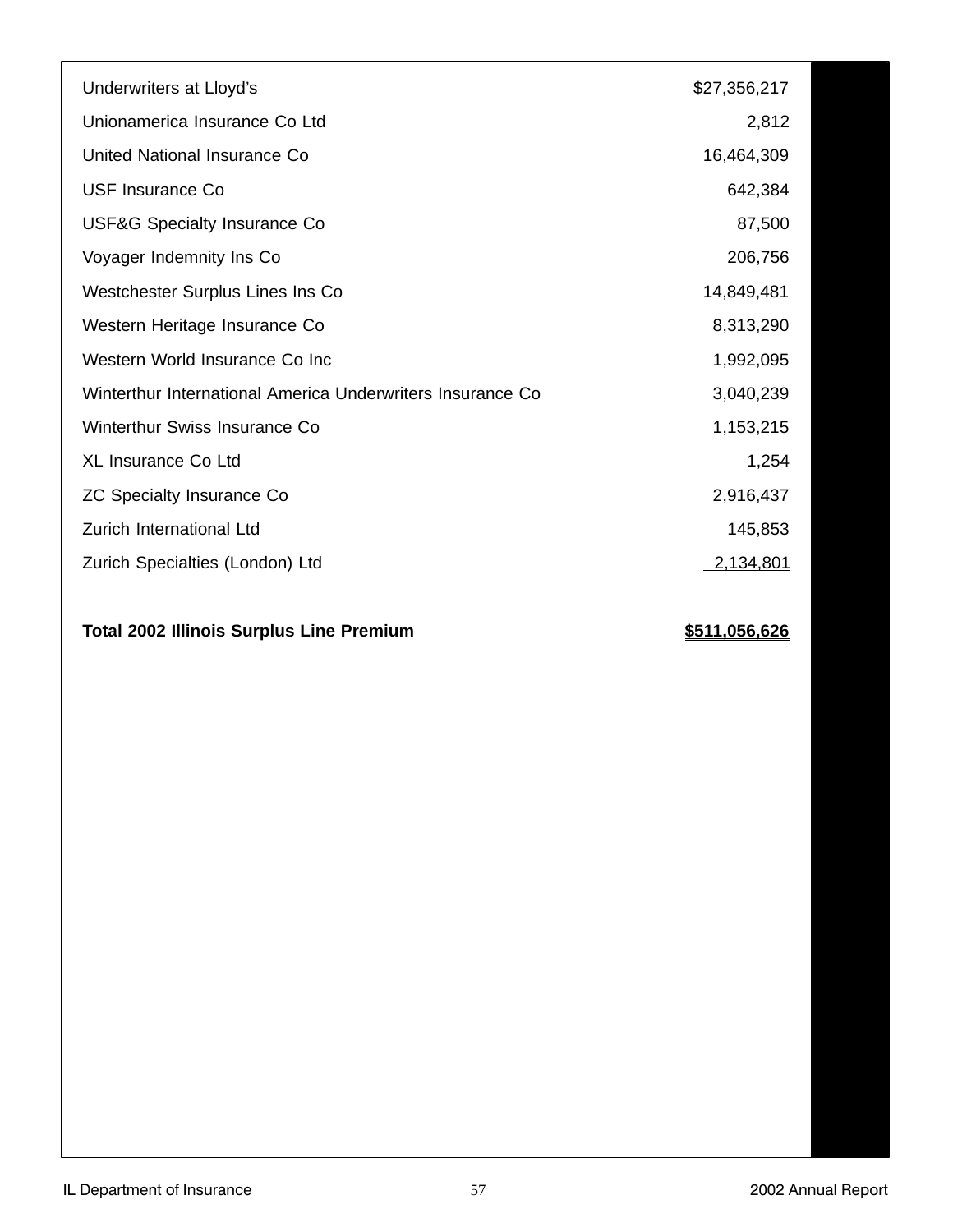### **Ineligible Companies**

The following companies have been declared ineligible for surplus line producers' use pursuant to Section  $445(9)$  of the Illinois Insurance Code  $(215$  ILCS  $5/445(9)$ ).

| <b>Name of Company</b>                               | <b>Ineligible Date</b> |
|------------------------------------------------------|------------------------|
| Alpine Assurance Limited                             | 03/16/92               |
| American Marine and General Ins. Co., Ltd.           | 08/02/88               |
| American National Surety Insurance Company           | 09/09/93               |
| American Trust Insurance Company, Ltd.               | 03/01/88               |
| Removed from list:                                   | 10/31/88               |
| Became Ineligible again:                             | 01/08/90               |
| Anatole Insurance Company, Ltd.                      | 06/02/89               |
| Anglo-American Insurance Company (Louisiana)         | 02/18/87               |
| APEX Placement Insurance Company, Ltd.               | 04/29/91               |
| Atlantic & Pacific International Assurance Co., Inc. | 05/27/92               |
| Atlas Indemnity and Insurance Company, Ltd.          | 12/03/91               |
| Avalon Insurance Company, Ltd.                       | 09/09/92               |
| Beacon Insurance Company (Rehabilitation)            | 07/18/86               |
| Bel-Aire Insurance Company                           | 03/19/90               |
| Brighton Insurance, Ltd.                             | 08/31/88               |
| British American Professional Liab. Ins. Co.         | 08/05/87               |
| Casualty Assurance Risk Ins. Brokerage Co.           | 07/30/87               |
| Central Insurance Company, Ltd.                      | 03/22/90               |
| <b>Chancellor Insurance Company Limited</b>          | 11/23/92               |
| Commercial General Insurance Company (Wyoming)       | 09/05/89               |
| Commercial Indemnity and Assurance Company           | 07/08/93               |
| Commercial Inland & Marine Indemnity Co., Ltd.       | 03/21/88               |
| Commonwealth United Insurance Company                | 10/01/91               |
| Continental Fire and Casualty Ind. Co., Ltd.         | 10/03/89               |
| Desert Insurance Company, Ltd.                       | See Walbrook           |
| Dual Plus Insurance Company, Ltd.                    | 08/12/91               |
| Dyna Span Corporation                                | 04/07/86               |
| El Paso Insurance Company, Ltd.                      | See Walbrook           |
| Euro-American Insurance Company, Ltd.                | 11/16/89               |
| Euro-Ichiban Reinsurance Corporation, Ltd.           | 12/06/91               |
| Euro Reinsurance Company, Limited                    | 03/22/90               |
| Excess Re-Insurance Underwriters, Ltd.               | 02/22/90               |
| Families United For Life Insurance Company Limited   | 02/23/96               |
| Fidelity & Casualty Co., Ltd. (Turks & Caicos)       | 05/01/86               |
| Fiduciary Indemnity Assurance Group, Ltd.            | 10/03/89               |
| Fielding Reinsurance, Ltd.                           | 05/01/86               |
| Financial Services Insurance Ltd.                    | 04/02/93               |
| Firestone Insurance Company, Ltd.                    | 02/22/90               |
| First Assurance & Casualty Company, Ltd.             | 10/07/91               |
| First Indemnity, Ltd.                                | 07/25/91               |
| First Interstate Fire and Casualty Company, Inc.     | 11/06/91               |
| First Reinsurance, Ltd.                              | 07/25/91               |
| Freedom Insurance Company, Ltd.                      | 12/09/91               |
| Frontline Insurance Company                          | 08/28/91               |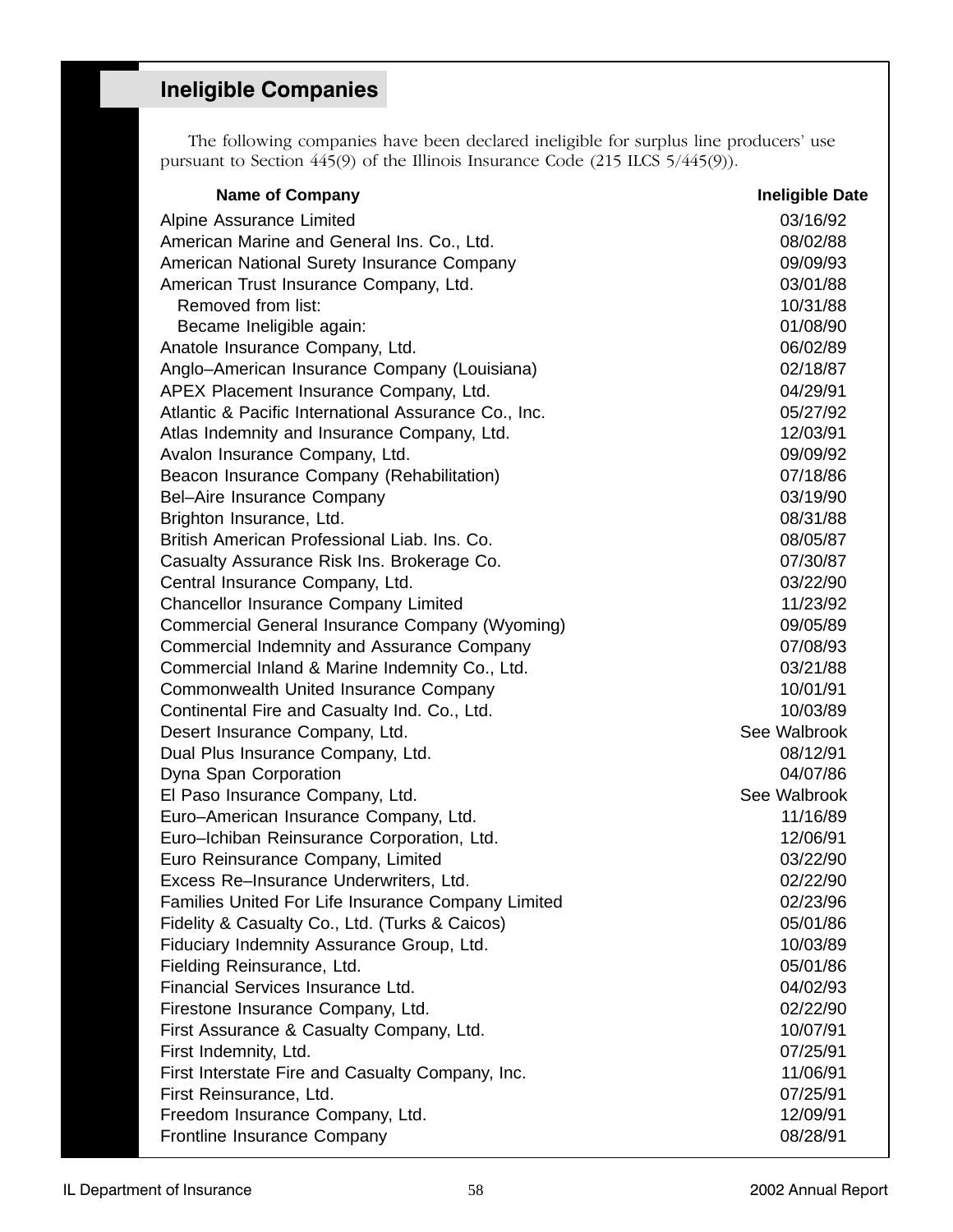| <b>Name of Company</b>                              | <b>Ineligible Date</b> |
|-----------------------------------------------------|------------------------|
| General Insurance Corporation of India              | 04/29/98               |
| General Star Indemnity Company (RESCINDED 1/22/99)  | 01/13/99               |
| Global Insurance Company S.A.                       | 10/28/91               |
| Greater Indemnity Insurance Company dba             |                        |
| Great American Casualty Insurance Co., Ltd.; and/or |                        |
| Greater Indemnity & Casualty Co., Ltd.              | 08/06/93               |
| <b>Heartland Casualty Company</b>                   | 06/02/89               |
| Individual Surety, Inc.                             | 08/18/92               |
| Innkeepers Indemnity Underwriters, Inc.             | 10/03/89               |
| Insurance Corporation of America                    | 09/14/88               |
| Insurance Exchange of the Americas                  | 01/17/87               |
| (The Florida Insurance Exchange)                    |                        |
| Integral Insurance Company                          | 04/24/91               |
| International Bahamian Insurance Company, Ltd.      | 10/24/85               |
| International E & S Carrier, Ltd.                   | 08/12/91               |
| Intrepid Insurance Company                          | 04/29/91               |
| Intrepid Reinsurance Group, Ltd.                    | 04/23/92               |
| Island Group, Ltd.                                  | 08/15/86               |
| Jayhawk Insurance Company, Ltd. (Turks & Caicos)    | 05/01/86               |
| Keyes International Insurance Co., Ltd.             | 06/27/96               |
| Kingscroft Insurance Co., Ltd.                      | See Walbrook           |
| Knightsbridge Insurance Company, Ltd.               | 07/25/91               |
| La Fenix Boliviana S.A. De Seguros Y Reaseguros or  |                        |
| La Fenix Boliviana Insurance & Reinsurance          | 01/14/94               |
| Lime Street Insurance Co., Ltd.                     | See Walbrook           |
| Lloyds U.S., (Dallas, Texas)                        | 08/27/86               |
| London Guarantee & Accident Company, Ltd.           | 03/09/87               |
| London United Reinsurance Co. (Bermuda), Ltd.       | See Walbrook           |
| Macal International, Limited Ins. Co.               | 02/05/87               |
| Meadowlark Insurance Company                        | 02/14/90               |
| Metropolitana Compania de Seguros, S.A. (RESCINDED) | 05/01/97               |
| Mutual Insurance Company, Ltd.                      | See Walbrook           |
| National Warranty Insurance Company                 | 02/07/86               |
| New England International Surety Co., Inc.          | 03/19/86               |
| New England International Surety of America, Inc.   | 12/30/88               |
| New World Financial Trading & Re-Ins. Corp.         | 07/30/87               |
| North American Fire & Casualty Co., Ltd.            | 07/01/87               |
| North American Indemnity Company                    | 08/05/87               |
| North American Insurance Company                    | 09/23/86               |
| Northern Commercial Fire & General Insurance Co.    | 08/30/91               |
| Northwestern Insurance Company, Ltd.                | 03/03/92               |
| Old American Insurance Company, Limited             | 08/02/88               |
| Old Hickory Casualty Insurance Company              | 08/27/91               |
| The Olympian Insurance Company                      | 08/26/93               |
| Oxford Indemnity Insurance Company                  | 12/20/89               |
| Pacific Fire & Marine Insurance Company, Ltd.       | 02/22/90               |
| Pacific International Indemnity Company, Ltd.       | 05/27/92               |
| Palisades National Insurance Company, Ltd.          | 02/22/90               |
| Paradigm Insurance Company (RESCINDED)              | 07/07/88               |
|                                                     |                        |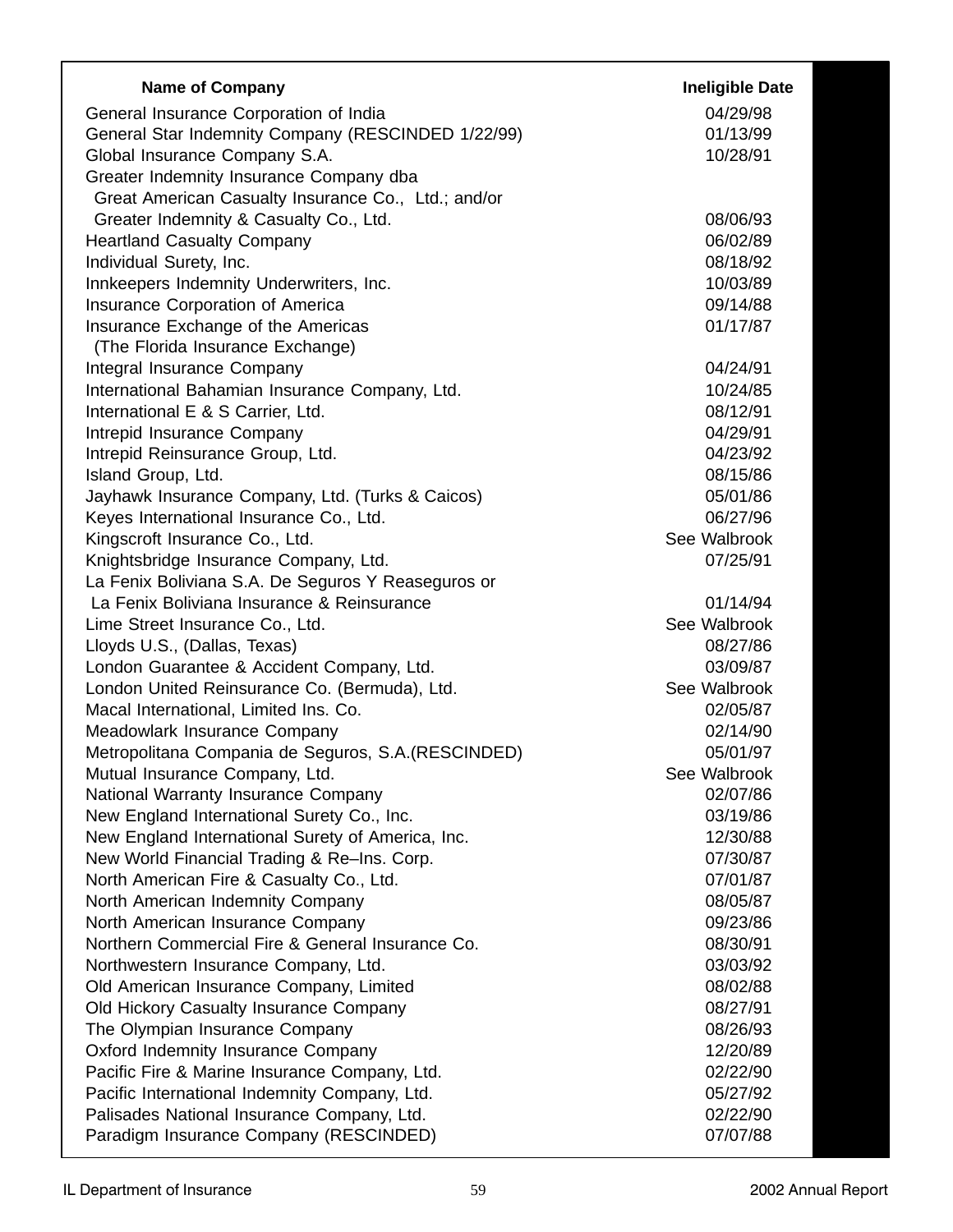| <b>Name of Company</b>                                            | <b>Ineligible Date</b> |
|-------------------------------------------------------------------|------------------------|
| Payless Insurance Company, Ltd.                                   | 02/22/90               |
| Pendleton Insurance Company Limited                               | 07/17/91               |
| Philadelphia Reinsurance Limited                                  | 08/15/91               |
| Polaris Insurance Company, Ltd.                                   | 04/11/91               |
| Premier Assurance & Cas., Ltd. (Turks & Caicos)                   | 10/27/89               |
| Premier Assurance Casualty Company, Inc.                          | 04/06/90               |
| Presidential Fire & Casualty Company                              | 07/23/91               |
| P.R.I.M.E. Company, Ltd.                                          | 10/24/85               |
| PRIME-PI Omega Delta, Ltd.                                        | 10/03/89               |
| Professional Prototype I Insurance Company Limited                | 03/03/92               |
| Removed from list                                                 | 09/04/92               |
| Promed International, Ltd.                                        | 03/26/92               |
| Qatar General Insurance & Reinsurance Co.                         |                        |
| (S.A.Q.) Doha - Qatar (RESCINDED 3/22/94)                         | 09/01/93               |
| Red Sea Group LTD                                                 | 08/18/92               |
| Redwood Insurance Company, Ltd.                                   | 12/26/91               |
| Regency Insurance Company Limited (RESCINDED)                     | 03/05/93               |
| per Stipulation & Consent order                                   | 4/21/93                |
| Regency will do no business in IL                                 |                        |
| Savoy Reinsurance Company, Ltd.                                   | 03/14/89               |
| Scottish Guarantee Insurance Company, Ltd.                        | 12/26/91               |
| Southeastern Reinsurance Company (Florida)                        | 09/05/89               |
| Southern American Insurance Company                               | 03/30/92               |
| Southwestern Indemnity & Casualty Ins. Co.                        | 11/30/90               |
| Southwest Fire & Casualty Insurance Company                       | 11/18/91               |
| St. Louis Fire & Marine Co., Ltd.                                 | 03/05/93               |
| Standard Indemnity Company, Ltd.                                  | 05/07/91               |
| Sterling Marine Casualty and Indemnity Insurance Company, Ltd.    |                        |
| a/k/a Sterling Insurance Corporation, Ltd.                        | 12/06/91               |
| <b>Sterling Reinsurance Corporation Limited</b>                   | 01/28/92               |
| Tri-Hedron International Assurance, Ltd.                          | 02/06/87               |
| Unified Assurance & Casualty, Ltd.                                | 10/27/89               |
| Union Pacific Fire and Marine Ins. Co., Ltd.                      | 10/03/89               |
| Usher Insurance Company, Ltd.                                     | 10/23/91               |
| Victoria Insurance Co., Ltd.                                      | 10/05/88               |
| Walbrook Insurance Company, Limited                               | 04/03/90               |
| And its subsidiaries:                                             |                        |
| Desert Insurance Company, Ltd.                                    |                        |
| El Paso Insurance Company, Ltd.                                   |                        |
| London United Reinsurance Co. (Bermuda), Ltd.                     |                        |
| Kingscroft Insurance Co., Ltd.<br>Lime Street Insurance Co., Ltd. |                        |
| Mutual Insurance Co., Ltd.                                        |                        |
| West Point Insurance Company, Ltd.                                | 08/28/91               |
| Western Star Insurance Company, Ltd.                              | 09/08/93               |
| Winston Hill Assurance Company, Ltd.                              | 01/01/91               |
|                                                                   |                        |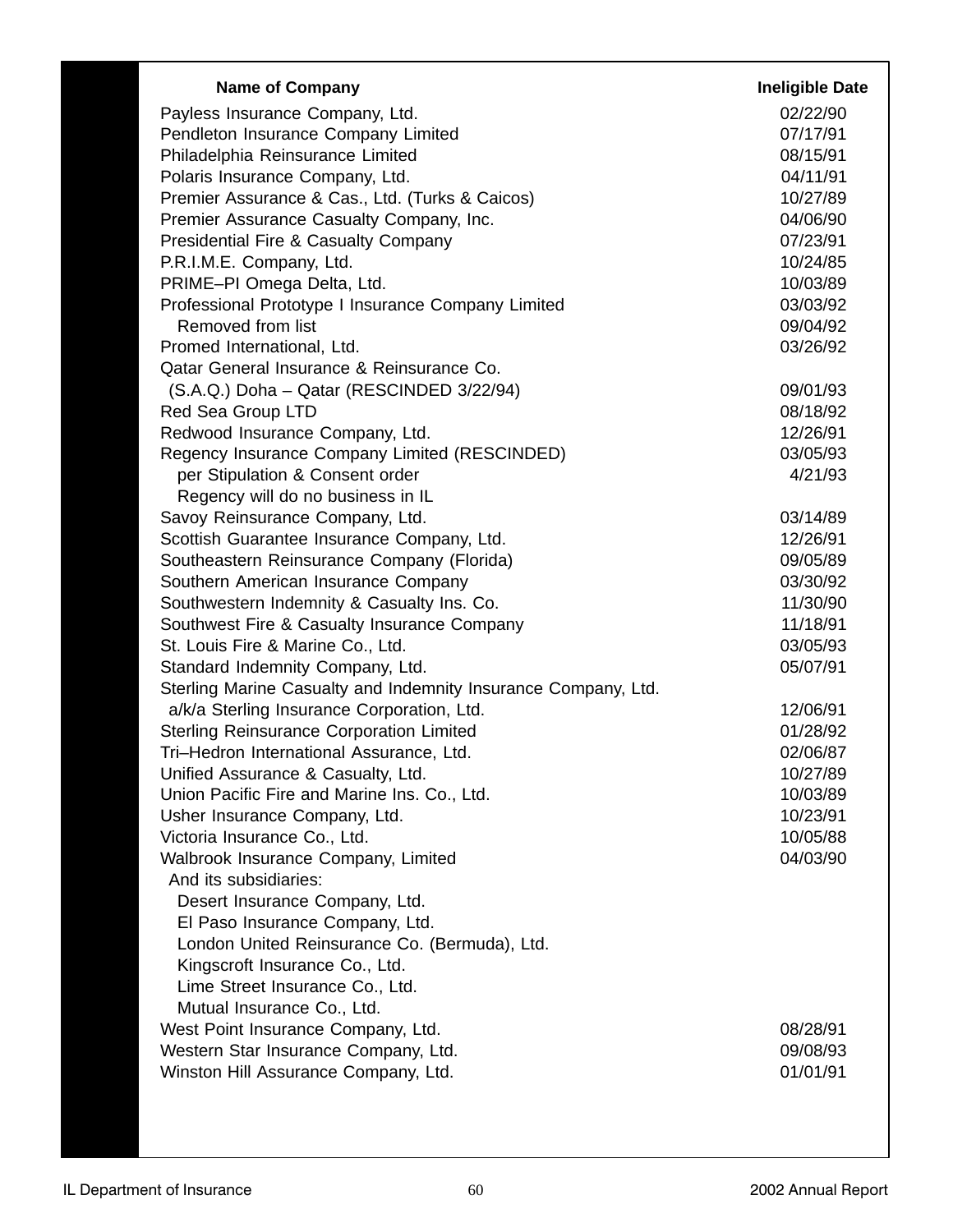# **Lines of Authority**

The pages which follow reflect the lines of authority for the listed companies as of December 31, 2002. Classes and clauses in Section 4 of the Illinois Insurance Code (215 ILCS 5/4) are defined as:

#### $Class 1.$ Life, Accident and Health

- Clauses: Life  $(a)$ 
	- Accident and Health  $(b)$
	- Legal Expense Insurance  $(c)$

#### Class 2. **Casualty, Fidelity and Surety**

- Clauses: Accident and Health  $(a)$ 
	- $(b)$ Vehicle
	- Liability  $(c)$
	- $(d)$ Workers Compensation
	- $(e)$ Burglary and Forgery
	- $(f)$ Glass
	- Fidelity and Surety  $(g)$
	- $(h)$ Miscellaneous
	- $(i)$ Other Casualty Risks
	- Contingent Losses  $(i)$
	- Livestock and Domestic Animals  $(k)$
	- Legal Expense Insurance  $\left( \begin{matrix} 1 \end{matrix} \right)$

#### Class 3. Fire and Marine, etc.

Clauses:  $(a)$ 

- Fire  $(b)$ Elements
- $(c)$ War, Riot and Explosion
- $(d)$ Marine and Transportation
- $(e)$ Vehicle
- Property Damage, Sprinkler Leakage and Crop  $(f)$
- $(g)$ Other Fire and Marine Risks
- $(h)$ Contingent Losses
- $(i)$ Legal Expense Insurance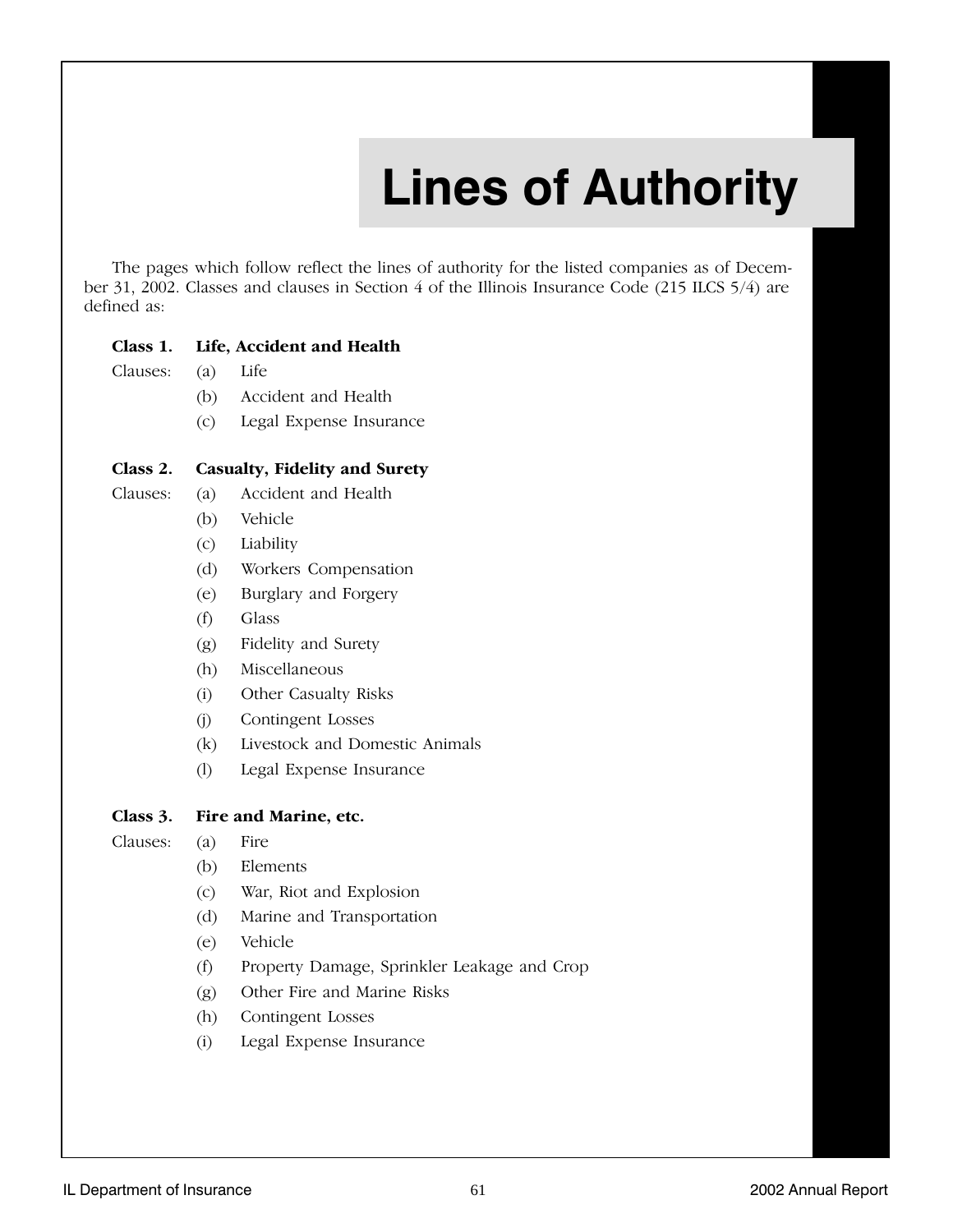### **Property and Casualty Insurance Companies**

#### **Domestic Stock**

| IL<br>ACE INSURANCE COMPANY OF IL<br><b>ABCDEFGHIJK</b><br><b>ABCDEFGH</b><br>ACIG INSURANCE COMPANY<br>IL<br><b>BCDEFGHIJ</b><br><b>ABCDEFGH</b><br><b>ACSTAR INSURANCE COMPANY</b><br>IL<br>ABCDEFGHIJKL<br><b>ABCDEFGHI</b><br>ADDISON INSURANCE COMPANY<br>IL<br><b>ABCDEFGHIJK</b><br><b>ABCDEFGH</b><br>IL<br>AFFIRMATIVE INSURANCE COMPANY<br><b>ABCDEFGHIJKL</b><br><b>ABCDEFGHI</b><br>IL<br>ALAMANCE INSURANCE COMPANY<br><b>ABCDEFGHIJK</b><br><b>ABCDEFGH</b><br>IL<br>ALLSTATE FIRE AND CASUALTY INS CO<br><b>ABCEFGHIJKL</b><br><b>ABCDEFGHI</b><br>IL<br>ALLSTATE FLORIDIAN INDEMNITY CO<br>ABCDEFGHIJKL<br><b>ABCDEFGHI</b><br>IL<br>ALLSTATE FLORIDIAN INSURANCE CO<br>ABCDEFGHIJKL<br><b>ABCDEFGHI</b><br>IL<br>ALLSTATE INDEMNITY COMPANY<br>ABCDEFGHIJKL<br><b>ABCDEFGHI</b><br>ALLSTATE INSURANCE COMPANY<br>IL<br>ABCDEFGHIJKL<br><b>ABCDEFGHI</b><br>ALLSTATE NEW JERSEY INSURANCE CO<br>IL<br>ABCDEFGHIJKL<br><b>ABCDEFGHI</b><br>ALLSTATE NORTH AMERICAN INS CO<br>IL<br><b>ABCEFGHIJKL</b><br><b>ABCDEFGHI</b><br>ALLSTATE PROPERTY & CASUALTY INS CO<br>IL<br><b>ABCDEFGHI</b><br>ABCDEFGHIJKL<br>IL<br>AMERICAN ACCESS CASUALTY COMPANY<br>E<br><b>BCG</b><br>IL<br>AMERICAN AMBASSADOR CASUALTY CO<br><b>ABCDEFGHIJK</b><br><b>ABCDEFGH</b><br>AMERICAN COUNTRY INSURANCE CO<br>IL<br><b>ABCDEFGH</b><br><b>ABCDEFGHIJK</b><br>IL<br>AMERICAN FREEDOM INSURANCE CO<br><b>BCEFGHIJK</b><br>DE<br>AMERICAN FUJI FIRE AND MARINE INS CO<br>IL<br>ABCDEFGHIJKL<br><b>ABCDEFGHI</b><br>IL<br>AMERICAN HEARTLAND INSURANCE CO<br>ABCDEFGHIJKL<br><b>ABCDEFGHI</b><br>AMERICAN LIVE STOCK INSURANCE CO<br>IL<br><b>BCEFHIJK</b><br><b>ABCDEFGH</b><br>AMERICAN MEDICAL ASSURANCE CO<br>IL<br><b>ABCDEFGHIJK</b><br><b>ABCDEFGH</b><br>AMERICAN MOTORISTS INSURANCE CO<br>IL<br><b>ABCDEFGHIL</b><br><b>ABCDEFGHI</b><br>IL<br>AMERICAN PROTECTION INSURANCE CO<br>ABCDEFGHIJKL<br><b>ABCDEFGHI</b><br>IL<br>AMERICAN SERVICE INSURANCE CO INC<br><b>BCEFGHIJK</b><br><b>ABCDEFGH</b><br>IL<br>AMERICAN UNION INSURANCE COMPANY<br>ABCDEFGHIJKL<br><b>ABCDEFGHI</b><br>IL<br>AMERICAN ZURICH INSURANCE COMPANY<br>ABCDEFGHIJKL<br><b>ABCDEFGHI</b><br>IL<br>AMERIN GUARANTY CORPORATION<br>H<br>IL<br>AMERIN RE CORPORATION<br>H<br>AMEX ASSURANCE COMPANY<br>IL<br><b>ABCDEFGHIJK</b><br><b>ABCDEFGH</b><br>APOLLO CASUALTY COMPANY<br>IL<br><b>ABCDEFGHIJK</b><br><b>ABCDEFGH</b><br>ARGONAUT GREAT CENTRAL INS CO<br>IL<br><b>ABCDEFGHIJK</b><br><b>ABCDEFGH</b><br>ARGONAUT MIDWEST INSURANCE CO<br>IL<br><b>ABCDEFGHIJK</b><br><b>ABCDEFGH</b><br>BANKERS MULTIPLE LINE INSURANCE CO<br>IL<br><b>ABCDEFGHIJL</b><br><b>ABCDEFGH</b><br><b>BITUMINOUS CASUALTY CORPORATION</b><br>IL<br><b>ABCDEFGHIJK</b><br><b>ABCDEFGH</b><br>BITUMINOUS FIRE & MARINE INS CO<br><b>ABCDEFGHIJK</b><br><b>ABCDEFGH</b><br>IL<br>BOND SAFEGUARD INSURANCE COMPANY<br>IL<br>G<br>CENTAUR INSURANCE COMPANY<br>IL<br><b>ABCDEFGHIJK</b><br><b>ABCDEFGH</b><br>CHICAGO INSURANCE COMPANY<br>IL<br><b>ABCDEFGHIJK</b><br><b>ABCDEFGH</b><br>CHICAGO MOTOR CLUB INSURANCE CO<br>IL<br><b>ABCEFGHIJKL</b><br><b>ABCDEFGHI</b><br>CITIZENS INSURANCE COMPANY OF IL<br>IL<br><b>ABCDEFGHIJKL</b><br><b>ABCDEFGHI</b><br><b>COLUMBIA CASUALTY COMPANY</b><br>IL<br><b>ABCDEFGHIJK</b><br>ABCDEFGH<br>COMBINED SPECIALTY INSURANCE CO<br>IL<br>ABCDEFGHIJKL<br><b>ABCDEFGHI</b><br>IL<br><b>COMPREHENSIVE ENSURERS MRKT INS CO</b><br>ABCDEFGHIJKL<br><b>ABCDEFGHI</b><br>CONSTITUTIONAL CASUALTY COMPANY<br>IL<br><b>ABCDEFGHIJ</b><br><b>ABCDEFGH</b><br>IL<br>CONTINENTAL CASUALTY COMPANY<br><b>ABCDEFGHIJK</b><br><b>ABCDEFGH</b><br>IL<br>COUNTRY CASUALTY INSURANCE CO<br><b>ABCDEFGHIJK</b><br><b>ABCDEFGH</b><br>COUNTRY PREFERRED INSURANCE CO<br>IL<br><b>ABCDEFGHIJK</b><br><b>ABCDEFGH</b><br>DEERBROOK INSURANCE COMPANY<br>IL<br><b>ABCDEFGHIJK</b><br><b>ABCDEFGH</b> | <b>Company Name</b> | <b>State</b> | Class 2 | Class 3 |
|----------------------------------------------------------------------------------------------------------------------------------------------------------------------------------------------------------------------------------------------------------------------------------------------------------------------------------------------------------------------------------------------------------------------------------------------------------------------------------------------------------------------------------------------------------------------------------------------------------------------------------------------------------------------------------------------------------------------------------------------------------------------------------------------------------------------------------------------------------------------------------------------------------------------------------------------------------------------------------------------------------------------------------------------------------------------------------------------------------------------------------------------------------------------------------------------------------------------------------------------------------------------------------------------------------------------------------------------------------------------------------------------------------------------------------------------------------------------------------------------------------------------------------------------------------------------------------------------------------------------------------------------------------------------------------------------------------------------------------------------------------------------------------------------------------------------------------------------------------------------------------------------------------------------------------------------------------------------------------------------------------------------------------------------------------------------------------------------------------------------------------------------------------------------------------------------------------------------------------------------------------------------------------------------------------------------------------------------------------------------------------------------------------------------------------------------------------------------------------------------------------------------------------------------------------------------------------------------------------------------------------------------------------------------------------------------------------------------------------------------------------------------------------------------------------------------------------------------------------------------------------------------------------------------------------------------------------------------------------------------------------------------------------------------------------------------------------------------------------------------------------------------------------------------------------------------------------------------------------------------------------------------------------------------------------------------------------------------------------------------------------------------------------------------------------------------------------------------------------------------------------------------------------------------------------------------------------------------------------------------------------------------------------------------------------------------------------------------------------------------------------------------------------------------------------------------------------------------------------------------------------------|---------------------|--------------|---------|---------|
|                                                                                                                                                                                                                                                                                                                                                                                                                                                                                                                                                                                                                                                                                                                                                                                                                                                                                                                                                                                                                                                                                                                                                                                                                                                                                                                                                                                                                                                                                                                                                                                                                                                                                                                                                                                                                                                                                                                                                                                                                                                                                                                                                                                                                                                                                                                                                                                                                                                                                                                                                                                                                                                                                                                                                                                                                                                                                                                                                                                                                                                                                                                                                                                                                                                                                                                                                                                                                                                                                                                                                                                                                                                                                                                                                                                                                                                                                        |                     |              |         |         |
|                                                                                                                                                                                                                                                                                                                                                                                                                                                                                                                                                                                                                                                                                                                                                                                                                                                                                                                                                                                                                                                                                                                                                                                                                                                                                                                                                                                                                                                                                                                                                                                                                                                                                                                                                                                                                                                                                                                                                                                                                                                                                                                                                                                                                                                                                                                                                                                                                                                                                                                                                                                                                                                                                                                                                                                                                                                                                                                                                                                                                                                                                                                                                                                                                                                                                                                                                                                                                                                                                                                                                                                                                                                                                                                                                                                                                                                                                        |                     |              |         |         |
|                                                                                                                                                                                                                                                                                                                                                                                                                                                                                                                                                                                                                                                                                                                                                                                                                                                                                                                                                                                                                                                                                                                                                                                                                                                                                                                                                                                                                                                                                                                                                                                                                                                                                                                                                                                                                                                                                                                                                                                                                                                                                                                                                                                                                                                                                                                                                                                                                                                                                                                                                                                                                                                                                                                                                                                                                                                                                                                                                                                                                                                                                                                                                                                                                                                                                                                                                                                                                                                                                                                                                                                                                                                                                                                                                                                                                                                                                        |                     |              |         |         |
|                                                                                                                                                                                                                                                                                                                                                                                                                                                                                                                                                                                                                                                                                                                                                                                                                                                                                                                                                                                                                                                                                                                                                                                                                                                                                                                                                                                                                                                                                                                                                                                                                                                                                                                                                                                                                                                                                                                                                                                                                                                                                                                                                                                                                                                                                                                                                                                                                                                                                                                                                                                                                                                                                                                                                                                                                                                                                                                                                                                                                                                                                                                                                                                                                                                                                                                                                                                                                                                                                                                                                                                                                                                                                                                                                                                                                                                                                        |                     |              |         |         |
|                                                                                                                                                                                                                                                                                                                                                                                                                                                                                                                                                                                                                                                                                                                                                                                                                                                                                                                                                                                                                                                                                                                                                                                                                                                                                                                                                                                                                                                                                                                                                                                                                                                                                                                                                                                                                                                                                                                                                                                                                                                                                                                                                                                                                                                                                                                                                                                                                                                                                                                                                                                                                                                                                                                                                                                                                                                                                                                                                                                                                                                                                                                                                                                                                                                                                                                                                                                                                                                                                                                                                                                                                                                                                                                                                                                                                                                                                        |                     |              |         |         |
|                                                                                                                                                                                                                                                                                                                                                                                                                                                                                                                                                                                                                                                                                                                                                                                                                                                                                                                                                                                                                                                                                                                                                                                                                                                                                                                                                                                                                                                                                                                                                                                                                                                                                                                                                                                                                                                                                                                                                                                                                                                                                                                                                                                                                                                                                                                                                                                                                                                                                                                                                                                                                                                                                                                                                                                                                                                                                                                                                                                                                                                                                                                                                                                                                                                                                                                                                                                                                                                                                                                                                                                                                                                                                                                                                                                                                                                                                        |                     |              |         |         |
|                                                                                                                                                                                                                                                                                                                                                                                                                                                                                                                                                                                                                                                                                                                                                                                                                                                                                                                                                                                                                                                                                                                                                                                                                                                                                                                                                                                                                                                                                                                                                                                                                                                                                                                                                                                                                                                                                                                                                                                                                                                                                                                                                                                                                                                                                                                                                                                                                                                                                                                                                                                                                                                                                                                                                                                                                                                                                                                                                                                                                                                                                                                                                                                                                                                                                                                                                                                                                                                                                                                                                                                                                                                                                                                                                                                                                                                                                        |                     |              |         |         |
|                                                                                                                                                                                                                                                                                                                                                                                                                                                                                                                                                                                                                                                                                                                                                                                                                                                                                                                                                                                                                                                                                                                                                                                                                                                                                                                                                                                                                                                                                                                                                                                                                                                                                                                                                                                                                                                                                                                                                                                                                                                                                                                                                                                                                                                                                                                                                                                                                                                                                                                                                                                                                                                                                                                                                                                                                                                                                                                                                                                                                                                                                                                                                                                                                                                                                                                                                                                                                                                                                                                                                                                                                                                                                                                                                                                                                                                                                        |                     |              |         |         |
|                                                                                                                                                                                                                                                                                                                                                                                                                                                                                                                                                                                                                                                                                                                                                                                                                                                                                                                                                                                                                                                                                                                                                                                                                                                                                                                                                                                                                                                                                                                                                                                                                                                                                                                                                                                                                                                                                                                                                                                                                                                                                                                                                                                                                                                                                                                                                                                                                                                                                                                                                                                                                                                                                                                                                                                                                                                                                                                                                                                                                                                                                                                                                                                                                                                                                                                                                                                                                                                                                                                                                                                                                                                                                                                                                                                                                                                                                        |                     |              |         |         |
|                                                                                                                                                                                                                                                                                                                                                                                                                                                                                                                                                                                                                                                                                                                                                                                                                                                                                                                                                                                                                                                                                                                                                                                                                                                                                                                                                                                                                                                                                                                                                                                                                                                                                                                                                                                                                                                                                                                                                                                                                                                                                                                                                                                                                                                                                                                                                                                                                                                                                                                                                                                                                                                                                                                                                                                                                                                                                                                                                                                                                                                                                                                                                                                                                                                                                                                                                                                                                                                                                                                                                                                                                                                                                                                                                                                                                                                                                        |                     |              |         |         |
|                                                                                                                                                                                                                                                                                                                                                                                                                                                                                                                                                                                                                                                                                                                                                                                                                                                                                                                                                                                                                                                                                                                                                                                                                                                                                                                                                                                                                                                                                                                                                                                                                                                                                                                                                                                                                                                                                                                                                                                                                                                                                                                                                                                                                                                                                                                                                                                                                                                                                                                                                                                                                                                                                                                                                                                                                                                                                                                                                                                                                                                                                                                                                                                                                                                                                                                                                                                                                                                                                                                                                                                                                                                                                                                                                                                                                                                                                        |                     |              |         |         |
|                                                                                                                                                                                                                                                                                                                                                                                                                                                                                                                                                                                                                                                                                                                                                                                                                                                                                                                                                                                                                                                                                                                                                                                                                                                                                                                                                                                                                                                                                                                                                                                                                                                                                                                                                                                                                                                                                                                                                                                                                                                                                                                                                                                                                                                                                                                                                                                                                                                                                                                                                                                                                                                                                                                                                                                                                                                                                                                                                                                                                                                                                                                                                                                                                                                                                                                                                                                                                                                                                                                                                                                                                                                                                                                                                                                                                                                                                        |                     |              |         |         |
|                                                                                                                                                                                                                                                                                                                                                                                                                                                                                                                                                                                                                                                                                                                                                                                                                                                                                                                                                                                                                                                                                                                                                                                                                                                                                                                                                                                                                                                                                                                                                                                                                                                                                                                                                                                                                                                                                                                                                                                                                                                                                                                                                                                                                                                                                                                                                                                                                                                                                                                                                                                                                                                                                                                                                                                                                                                                                                                                                                                                                                                                                                                                                                                                                                                                                                                                                                                                                                                                                                                                                                                                                                                                                                                                                                                                                                                                                        |                     |              |         |         |
|                                                                                                                                                                                                                                                                                                                                                                                                                                                                                                                                                                                                                                                                                                                                                                                                                                                                                                                                                                                                                                                                                                                                                                                                                                                                                                                                                                                                                                                                                                                                                                                                                                                                                                                                                                                                                                                                                                                                                                                                                                                                                                                                                                                                                                                                                                                                                                                                                                                                                                                                                                                                                                                                                                                                                                                                                                                                                                                                                                                                                                                                                                                                                                                                                                                                                                                                                                                                                                                                                                                                                                                                                                                                                                                                                                                                                                                                                        |                     |              |         |         |
|                                                                                                                                                                                                                                                                                                                                                                                                                                                                                                                                                                                                                                                                                                                                                                                                                                                                                                                                                                                                                                                                                                                                                                                                                                                                                                                                                                                                                                                                                                                                                                                                                                                                                                                                                                                                                                                                                                                                                                                                                                                                                                                                                                                                                                                                                                                                                                                                                                                                                                                                                                                                                                                                                                                                                                                                                                                                                                                                                                                                                                                                                                                                                                                                                                                                                                                                                                                                                                                                                                                                                                                                                                                                                                                                                                                                                                                                                        |                     |              |         |         |
|                                                                                                                                                                                                                                                                                                                                                                                                                                                                                                                                                                                                                                                                                                                                                                                                                                                                                                                                                                                                                                                                                                                                                                                                                                                                                                                                                                                                                                                                                                                                                                                                                                                                                                                                                                                                                                                                                                                                                                                                                                                                                                                                                                                                                                                                                                                                                                                                                                                                                                                                                                                                                                                                                                                                                                                                                                                                                                                                                                                                                                                                                                                                                                                                                                                                                                                                                                                                                                                                                                                                                                                                                                                                                                                                                                                                                                                                                        |                     |              |         |         |
|                                                                                                                                                                                                                                                                                                                                                                                                                                                                                                                                                                                                                                                                                                                                                                                                                                                                                                                                                                                                                                                                                                                                                                                                                                                                                                                                                                                                                                                                                                                                                                                                                                                                                                                                                                                                                                                                                                                                                                                                                                                                                                                                                                                                                                                                                                                                                                                                                                                                                                                                                                                                                                                                                                                                                                                                                                                                                                                                                                                                                                                                                                                                                                                                                                                                                                                                                                                                                                                                                                                                                                                                                                                                                                                                                                                                                                                                                        |                     |              |         |         |
|                                                                                                                                                                                                                                                                                                                                                                                                                                                                                                                                                                                                                                                                                                                                                                                                                                                                                                                                                                                                                                                                                                                                                                                                                                                                                                                                                                                                                                                                                                                                                                                                                                                                                                                                                                                                                                                                                                                                                                                                                                                                                                                                                                                                                                                                                                                                                                                                                                                                                                                                                                                                                                                                                                                                                                                                                                                                                                                                                                                                                                                                                                                                                                                                                                                                                                                                                                                                                                                                                                                                                                                                                                                                                                                                                                                                                                                                                        |                     |              |         |         |
|                                                                                                                                                                                                                                                                                                                                                                                                                                                                                                                                                                                                                                                                                                                                                                                                                                                                                                                                                                                                                                                                                                                                                                                                                                                                                                                                                                                                                                                                                                                                                                                                                                                                                                                                                                                                                                                                                                                                                                                                                                                                                                                                                                                                                                                                                                                                                                                                                                                                                                                                                                                                                                                                                                                                                                                                                                                                                                                                                                                                                                                                                                                                                                                                                                                                                                                                                                                                                                                                                                                                                                                                                                                                                                                                                                                                                                                                                        |                     |              |         |         |
|                                                                                                                                                                                                                                                                                                                                                                                                                                                                                                                                                                                                                                                                                                                                                                                                                                                                                                                                                                                                                                                                                                                                                                                                                                                                                                                                                                                                                                                                                                                                                                                                                                                                                                                                                                                                                                                                                                                                                                                                                                                                                                                                                                                                                                                                                                                                                                                                                                                                                                                                                                                                                                                                                                                                                                                                                                                                                                                                                                                                                                                                                                                                                                                                                                                                                                                                                                                                                                                                                                                                                                                                                                                                                                                                                                                                                                                                                        |                     |              |         |         |
|                                                                                                                                                                                                                                                                                                                                                                                                                                                                                                                                                                                                                                                                                                                                                                                                                                                                                                                                                                                                                                                                                                                                                                                                                                                                                                                                                                                                                                                                                                                                                                                                                                                                                                                                                                                                                                                                                                                                                                                                                                                                                                                                                                                                                                                                                                                                                                                                                                                                                                                                                                                                                                                                                                                                                                                                                                                                                                                                                                                                                                                                                                                                                                                                                                                                                                                                                                                                                                                                                                                                                                                                                                                                                                                                                                                                                                                                                        |                     |              |         |         |
|                                                                                                                                                                                                                                                                                                                                                                                                                                                                                                                                                                                                                                                                                                                                                                                                                                                                                                                                                                                                                                                                                                                                                                                                                                                                                                                                                                                                                                                                                                                                                                                                                                                                                                                                                                                                                                                                                                                                                                                                                                                                                                                                                                                                                                                                                                                                                                                                                                                                                                                                                                                                                                                                                                                                                                                                                                                                                                                                                                                                                                                                                                                                                                                                                                                                                                                                                                                                                                                                                                                                                                                                                                                                                                                                                                                                                                                                                        |                     |              |         |         |
|                                                                                                                                                                                                                                                                                                                                                                                                                                                                                                                                                                                                                                                                                                                                                                                                                                                                                                                                                                                                                                                                                                                                                                                                                                                                                                                                                                                                                                                                                                                                                                                                                                                                                                                                                                                                                                                                                                                                                                                                                                                                                                                                                                                                                                                                                                                                                                                                                                                                                                                                                                                                                                                                                                                                                                                                                                                                                                                                                                                                                                                                                                                                                                                                                                                                                                                                                                                                                                                                                                                                                                                                                                                                                                                                                                                                                                                                                        |                     |              |         |         |
|                                                                                                                                                                                                                                                                                                                                                                                                                                                                                                                                                                                                                                                                                                                                                                                                                                                                                                                                                                                                                                                                                                                                                                                                                                                                                                                                                                                                                                                                                                                                                                                                                                                                                                                                                                                                                                                                                                                                                                                                                                                                                                                                                                                                                                                                                                                                                                                                                                                                                                                                                                                                                                                                                                                                                                                                                                                                                                                                                                                                                                                                                                                                                                                                                                                                                                                                                                                                                                                                                                                                                                                                                                                                                                                                                                                                                                                                                        |                     |              |         |         |
|                                                                                                                                                                                                                                                                                                                                                                                                                                                                                                                                                                                                                                                                                                                                                                                                                                                                                                                                                                                                                                                                                                                                                                                                                                                                                                                                                                                                                                                                                                                                                                                                                                                                                                                                                                                                                                                                                                                                                                                                                                                                                                                                                                                                                                                                                                                                                                                                                                                                                                                                                                                                                                                                                                                                                                                                                                                                                                                                                                                                                                                                                                                                                                                                                                                                                                                                                                                                                                                                                                                                                                                                                                                                                                                                                                                                                                                                                        |                     |              |         |         |
|                                                                                                                                                                                                                                                                                                                                                                                                                                                                                                                                                                                                                                                                                                                                                                                                                                                                                                                                                                                                                                                                                                                                                                                                                                                                                                                                                                                                                                                                                                                                                                                                                                                                                                                                                                                                                                                                                                                                                                                                                                                                                                                                                                                                                                                                                                                                                                                                                                                                                                                                                                                                                                                                                                                                                                                                                                                                                                                                                                                                                                                                                                                                                                                                                                                                                                                                                                                                                                                                                                                                                                                                                                                                                                                                                                                                                                                                                        |                     |              |         |         |
|                                                                                                                                                                                                                                                                                                                                                                                                                                                                                                                                                                                                                                                                                                                                                                                                                                                                                                                                                                                                                                                                                                                                                                                                                                                                                                                                                                                                                                                                                                                                                                                                                                                                                                                                                                                                                                                                                                                                                                                                                                                                                                                                                                                                                                                                                                                                                                                                                                                                                                                                                                                                                                                                                                                                                                                                                                                                                                                                                                                                                                                                                                                                                                                                                                                                                                                                                                                                                                                                                                                                                                                                                                                                                                                                                                                                                                                                                        |                     |              |         |         |
|                                                                                                                                                                                                                                                                                                                                                                                                                                                                                                                                                                                                                                                                                                                                                                                                                                                                                                                                                                                                                                                                                                                                                                                                                                                                                                                                                                                                                                                                                                                                                                                                                                                                                                                                                                                                                                                                                                                                                                                                                                                                                                                                                                                                                                                                                                                                                                                                                                                                                                                                                                                                                                                                                                                                                                                                                                                                                                                                                                                                                                                                                                                                                                                                                                                                                                                                                                                                                                                                                                                                                                                                                                                                                                                                                                                                                                                                                        |                     |              |         |         |
|                                                                                                                                                                                                                                                                                                                                                                                                                                                                                                                                                                                                                                                                                                                                                                                                                                                                                                                                                                                                                                                                                                                                                                                                                                                                                                                                                                                                                                                                                                                                                                                                                                                                                                                                                                                                                                                                                                                                                                                                                                                                                                                                                                                                                                                                                                                                                                                                                                                                                                                                                                                                                                                                                                                                                                                                                                                                                                                                                                                                                                                                                                                                                                                                                                                                                                                                                                                                                                                                                                                                                                                                                                                                                                                                                                                                                                                                                        |                     |              |         |         |
|                                                                                                                                                                                                                                                                                                                                                                                                                                                                                                                                                                                                                                                                                                                                                                                                                                                                                                                                                                                                                                                                                                                                                                                                                                                                                                                                                                                                                                                                                                                                                                                                                                                                                                                                                                                                                                                                                                                                                                                                                                                                                                                                                                                                                                                                                                                                                                                                                                                                                                                                                                                                                                                                                                                                                                                                                                                                                                                                                                                                                                                                                                                                                                                                                                                                                                                                                                                                                                                                                                                                                                                                                                                                                                                                                                                                                                                                                        |                     |              |         |         |
|                                                                                                                                                                                                                                                                                                                                                                                                                                                                                                                                                                                                                                                                                                                                                                                                                                                                                                                                                                                                                                                                                                                                                                                                                                                                                                                                                                                                                                                                                                                                                                                                                                                                                                                                                                                                                                                                                                                                                                                                                                                                                                                                                                                                                                                                                                                                                                                                                                                                                                                                                                                                                                                                                                                                                                                                                                                                                                                                                                                                                                                                                                                                                                                                                                                                                                                                                                                                                                                                                                                                                                                                                                                                                                                                                                                                                                                                                        |                     |              |         |         |
|                                                                                                                                                                                                                                                                                                                                                                                                                                                                                                                                                                                                                                                                                                                                                                                                                                                                                                                                                                                                                                                                                                                                                                                                                                                                                                                                                                                                                                                                                                                                                                                                                                                                                                                                                                                                                                                                                                                                                                                                                                                                                                                                                                                                                                                                                                                                                                                                                                                                                                                                                                                                                                                                                                                                                                                                                                                                                                                                                                                                                                                                                                                                                                                                                                                                                                                                                                                                                                                                                                                                                                                                                                                                                                                                                                                                                                                                                        |                     |              |         |         |
|                                                                                                                                                                                                                                                                                                                                                                                                                                                                                                                                                                                                                                                                                                                                                                                                                                                                                                                                                                                                                                                                                                                                                                                                                                                                                                                                                                                                                                                                                                                                                                                                                                                                                                                                                                                                                                                                                                                                                                                                                                                                                                                                                                                                                                                                                                                                                                                                                                                                                                                                                                                                                                                                                                                                                                                                                                                                                                                                                                                                                                                                                                                                                                                                                                                                                                                                                                                                                                                                                                                                                                                                                                                                                                                                                                                                                                                                                        |                     |              |         |         |
|                                                                                                                                                                                                                                                                                                                                                                                                                                                                                                                                                                                                                                                                                                                                                                                                                                                                                                                                                                                                                                                                                                                                                                                                                                                                                                                                                                                                                                                                                                                                                                                                                                                                                                                                                                                                                                                                                                                                                                                                                                                                                                                                                                                                                                                                                                                                                                                                                                                                                                                                                                                                                                                                                                                                                                                                                                                                                                                                                                                                                                                                                                                                                                                                                                                                                                                                                                                                                                                                                                                                                                                                                                                                                                                                                                                                                                                                                        |                     |              |         |         |
|                                                                                                                                                                                                                                                                                                                                                                                                                                                                                                                                                                                                                                                                                                                                                                                                                                                                                                                                                                                                                                                                                                                                                                                                                                                                                                                                                                                                                                                                                                                                                                                                                                                                                                                                                                                                                                                                                                                                                                                                                                                                                                                                                                                                                                                                                                                                                                                                                                                                                                                                                                                                                                                                                                                                                                                                                                                                                                                                                                                                                                                                                                                                                                                                                                                                                                                                                                                                                                                                                                                                                                                                                                                                                                                                                                                                                                                                                        |                     |              |         |         |
|                                                                                                                                                                                                                                                                                                                                                                                                                                                                                                                                                                                                                                                                                                                                                                                                                                                                                                                                                                                                                                                                                                                                                                                                                                                                                                                                                                                                                                                                                                                                                                                                                                                                                                                                                                                                                                                                                                                                                                                                                                                                                                                                                                                                                                                                                                                                                                                                                                                                                                                                                                                                                                                                                                                                                                                                                                                                                                                                                                                                                                                                                                                                                                                                                                                                                                                                                                                                                                                                                                                                                                                                                                                                                                                                                                                                                                                                                        |                     |              |         |         |
|                                                                                                                                                                                                                                                                                                                                                                                                                                                                                                                                                                                                                                                                                                                                                                                                                                                                                                                                                                                                                                                                                                                                                                                                                                                                                                                                                                                                                                                                                                                                                                                                                                                                                                                                                                                                                                                                                                                                                                                                                                                                                                                                                                                                                                                                                                                                                                                                                                                                                                                                                                                                                                                                                                                                                                                                                                                                                                                                                                                                                                                                                                                                                                                                                                                                                                                                                                                                                                                                                                                                                                                                                                                                                                                                                                                                                                                                                        |                     |              |         |         |
|                                                                                                                                                                                                                                                                                                                                                                                                                                                                                                                                                                                                                                                                                                                                                                                                                                                                                                                                                                                                                                                                                                                                                                                                                                                                                                                                                                                                                                                                                                                                                                                                                                                                                                                                                                                                                                                                                                                                                                                                                                                                                                                                                                                                                                                                                                                                                                                                                                                                                                                                                                                                                                                                                                                                                                                                                                                                                                                                                                                                                                                                                                                                                                                                                                                                                                                                                                                                                                                                                                                                                                                                                                                                                                                                                                                                                                                                                        |                     |              |         |         |
|                                                                                                                                                                                                                                                                                                                                                                                                                                                                                                                                                                                                                                                                                                                                                                                                                                                                                                                                                                                                                                                                                                                                                                                                                                                                                                                                                                                                                                                                                                                                                                                                                                                                                                                                                                                                                                                                                                                                                                                                                                                                                                                                                                                                                                                                                                                                                                                                                                                                                                                                                                                                                                                                                                                                                                                                                                                                                                                                                                                                                                                                                                                                                                                                                                                                                                                                                                                                                                                                                                                                                                                                                                                                                                                                                                                                                                                                                        |                     |              |         |         |
|                                                                                                                                                                                                                                                                                                                                                                                                                                                                                                                                                                                                                                                                                                                                                                                                                                                                                                                                                                                                                                                                                                                                                                                                                                                                                                                                                                                                                                                                                                                                                                                                                                                                                                                                                                                                                                                                                                                                                                                                                                                                                                                                                                                                                                                                                                                                                                                                                                                                                                                                                                                                                                                                                                                                                                                                                                                                                                                                                                                                                                                                                                                                                                                                                                                                                                                                                                                                                                                                                                                                                                                                                                                                                                                                                                                                                                                                                        |                     |              |         |         |
|                                                                                                                                                                                                                                                                                                                                                                                                                                                                                                                                                                                                                                                                                                                                                                                                                                                                                                                                                                                                                                                                                                                                                                                                                                                                                                                                                                                                                                                                                                                                                                                                                                                                                                                                                                                                                                                                                                                                                                                                                                                                                                                                                                                                                                                                                                                                                                                                                                                                                                                                                                                                                                                                                                                                                                                                                                                                                                                                                                                                                                                                                                                                                                                                                                                                                                                                                                                                                                                                                                                                                                                                                                                                                                                                                                                                                                                                                        |                     |              |         |         |
|                                                                                                                                                                                                                                                                                                                                                                                                                                                                                                                                                                                                                                                                                                                                                                                                                                                                                                                                                                                                                                                                                                                                                                                                                                                                                                                                                                                                                                                                                                                                                                                                                                                                                                                                                                                                                                                                                                                                                                                                                                                                                                                                                                                                                                                                                                                                                                                                                                                                                                                                                                                                                                                                                                                                                                                                                                                                                                                                                                                                                                                                                                                                                                                                                                                                                                                                                                                                                                                                                                                                                                                                                                                                                                                                                                                                                                                                                        |                     |              |         |         |
|                                                                                                                                                                                                                                                                                                                                                                                                                                                                                                                                                                                                                                                                                                                                                                                                                                                                                                                                                                                                                                                                                                                                                                                                                                                                                                                                                                                                                                                                                                                                                                                                                                                                                                                                                                                                                                                                                                                                                                                                                                                                                                                                                                                                                                                                                                                                                                                                                                                                                                                                                                                                                                                                                                                                                                                                                                                                                                                                                                                                                                                                                                                                                                                                                                                                                                                                                                                                                                                                                                                                                                                                                                                                                                                                                                                                                                                                                        |                     |              |         |         |
|                                                                                                                                                                                                                                                                                                                                                                                                                                                                                                                                                                                                                                                                                                                                                                                                                                                                                                                                                                                                                                                                                                                                                                                                                                                                                                                                                                                                                                                                                                                                                                                                                                                                                                                                                                                                                                                                                                                                                                                                                                                                                                                                                                                                                                                                                                                                                                                                                                                                                                                                                                                                                                                                                                                                                                                                                                                                                                                                                                                                                                                                                                                                                                                                                                                                                                                                                                                                                                                                                                                                                                                                                                                                                                                                                                                                                                                                                        |                     |              |         |         |
|                                                                                                                                                                                                                                                                                                                                                                                                                                                                                                                                                                                                                                                                                                                                                                                                                                                                                                                                                                                                                                                                                                                                                                                                                                                                                                                                                                                                                                                                                                                                                                                                                                                                                                                                                                                                                                                                                                                                                                                                                                                                                                                                                                                                                                                                                                                                                                                                                                                                                                                                                                                                                                                                                                                                                                                                                                                                                                                                                                                                                                                                                                                                                                                                                                                                                                                                                                                                                                                                                                                                                                                                                                                                                                                                                                                                                                                                                        |                     |              |         |         |
|                                                                                                                                                                                                                                                                                                                                                                                                                                                                                                                                                                                                                                                                                                                                                                                                                                                                                                                                                                                                                                                                                                                                                                                                                                                                                                                                                                                                                                                                                                                                                                                                                                                                                                                                                                                                                                                                                                                                                                                                                                                                                                                                                                                                                                                                                                                                                                                                                                                                                                                                                                                                                                                                                                                                                                                                                                                                                                                                                                                                                                                                                                                                                                                                                                                                                                                                                                                                                                                                                                                                                                                                                                                                                                                                                                                                                                                                                        |                     |              |         |         |
|                                                                                                                                                                                                                                                                                                                                                                                                                                                                                                                                                                                                                                                                                                                                                                                                                                                                                                                                                                                                                                                                                                                                                                                                                                                                                                                                                                                                                                                                                                                                                                                                                                                                                                                                                                                                                                                                                                                                                                                                                                                                                                                                                                                                                                                                                                                                                                                                                                                                                                                                                                                                                                                                                                                                                                                                                                                                                                                                                                                                                                                                                                                                                                                                                                                                                                                                                                                                                                                                                                                                                                                                                                                                                                                                                                                                                                                                                        |                     |              |         |         |
|                                                                                                                                                                                                                                                                                                                                                                                                                                                                                                                                                                                                                                                                                                                                                                                                                                                                                                                                                                                                                                                                                                                                                                                                                                                                                                                                                                                                                                                                                                                                                                                                                                                                                                                                                                                                                                                                                                                                                                                                                                                                                                                                                                                                                                                                                                                                                                                                                                                                                                                                                                                                                                                                                                                                                                                                                                                                                                                                                                                                                                                                                                                                                                                                                                                                                                                                                                                                                                                                                                                                                                                                                                                                                                                                                                                                                                                                                        |                     |              |         |         |
|                                                                                                                                                                                                                                                                                                                                                                                                                                                                                                                                                                                                                                                                                                                                                                                                                                                                                                                                                                                                                                                                                                                                                                                                                                                                                                                                                                                                                                                                                                                                                                                                                                                                                                                                                                                                                                                                                                                                                                                                                                                                                                                                                                                                                                                                                                                                                                                                                                                                                                                                                                                                                                                                                                                                                                                                                                                                                                                                                                                                                                                                                                                                                                                                                                                                                                                                                                                                                                                                                                                                                                                                                                                                                                                                                                                                                                                                                        |                     |              |         |         |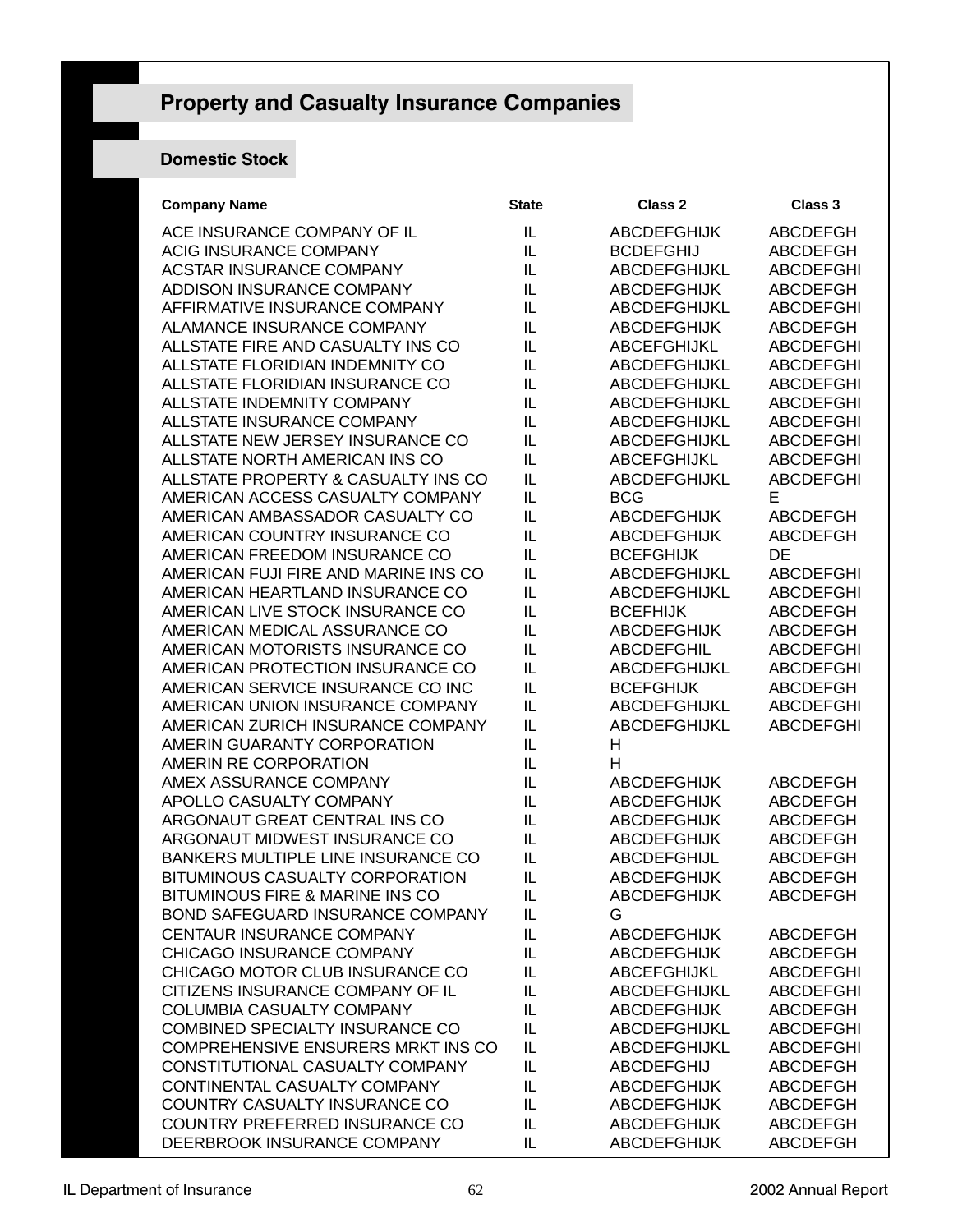#### **Domestic Stock**

| <b>Company Name</b>                           | <b>State</b> | <b>Class 2</b>      | Class 3          |
|-----------------------------------------------|--------------|---------------------|------------------|
| DEERFIELD INSURANCE COMPANY                   | IL           | ABCDEFGHIJKL        | <b>ABCDEFGHI</b> |
| DIAMOND INSURANCE COMPANY                     | IL           | ABCDEFGHIJKL        | <b>ABCDEFGHI</b> |
| DISCOVER PROPERTY & CASUALTY INS CO           | IL           | ABCDEFGHIJKL        | <b>ABCDEFGHI</b> |
| DISCOVER SPECIALTY INSURANCE CO               | IL           | ABCDEFGHIJKL        | <b>ABCDEFGHI</b> |
| ECONOMY FIRE & CASUALTY COMPANY               | IL           | <b>ABCDEFGHIJK</b>  | <b>ABCDEFGH</b>  |
| ECONOMY PREFERRED INSURANCE CO                | IL           | <b>ABCDEFGHIJK</b>  | <b>ABCDEFGH</b>  |
| ECONOMY PREMIER ASSURANCE CO                  | IL           | <b>ABCDEFGHIJK</b>  | <b>ABCDEFGH</b>  |
| ENCOMPASS HOME & AUTO INS CO                  | IL           | ABCDEFGHIJKL        | <b>ABCDEFGHI</b> |
| ENCOMPASS INDEPENDENT INS CO                  | IL           | ABCDEFGHIJKL        | <b>ABCDEFGHI</b> |
| <b>ENCOMPASS INSURANCE COMPANY</b>            | IL           | ABCDEFGHIJKL        | <b>ABCDEFGHI</b> |
| ENCOMPASS INSURANCE CO OF AMERICA             | IL           | <b>ABCDEFGHIJKL</b> | <b>ABCDEFGHI</b> |
| ENCOMPASS PROPERTY AND CAS CO                 | IL           | <b>ABCDEFGHIJKL</b> | <b>ABCDEFGHI</b> |
| <b>EVANSTON INSURANCE COMPANY</b>             | IL           | ABCDEFGHIJKL        | <b>ABCDEFGHI</b> |
| <b>FARMERS NEW CENTURY INS CO</b>             | IL           | ABCDEFGHIJKL        | <b>ABCDEFGHI</b> |
| <b>FINANCIAL BENEFITS INSURANCE CO</b>        | IL           | ABCDEFGHIJKL        | <b>ABCDEFGHI</b> |
| FIRST FINANCIAL INSURANCE COMPANY             | IL           | <b>ABCDEFGHIJK</b>  | <b>ABCDEFGH</b>  |
| FIRST MERCURY INSURANCE COMPANY               | IL           | <b>ABCDEFGHIJK</b>  | <b>ABCDEFGH</b>  |
| FIRST NONPROFIT INSURANCE COMPANY             | IL           | <b>ABCDEFGHIJKL</b> | <b>ABCDEFGHI</b> |
| <b>FLORISTS INSURANCE COMPANY</b>             | IL           | <b>ABCDEFGHIJK</b>  | <b>ABCDEFGH</b>  |
| FORTRESS INSURANCE COMPANY                    | IL           | CI                  |                  |
| FOUNDERS INSURANCE COMPANY                    | IL           | <b>ABCDEFGHIJK</b>  | <b>ABCDEFGH</b>  |
| <b>GE REINSURANCE CORPORATION</b>             | IL           | <b>ABCDEFGHIJK</b>  | <b>ABCDEFGHI</b> |
| GENERAL CASUALTY COMPANY OF IL                | IL           | <b>ABCDEFGHIJK</b>  | <b>ABCDEFGH</b>  |
| <b>GUARANTORS PROTECTION INS CO</b>           | IL           | <b>CGHIJ</b>        |                  |
| <b>GUILFORD INSURANCE COMPANY</b>             | IL           | <b>ABCDEFGHIJK</b>  | <b>ABCDEFGH</b>  |
| HARCO NATIONAL INSURANCE COMPANY              | IL           | <b>BCDEFGHIJ</b>    | <b>ABCDEFGH</b>  |
| HARTFORD INSURANCE COMPANY OF IL              | IL           | <b>ABCDEFGHIJK</b>  | <b>ABCDEFGH</b>  |
| HEARTLAND INSURANCE CO OF AMERICA             | IL           | <b>ABCDEFGHIJK</b>  | <b>ABCDEFGH</b>  |
| HOMESITE INSURANCE COMPANY OF IL              | IL           | ABCDEFGHIJKL        | <b>ABCDEFGHI</b> |
| HORACE MANN INSURANCE COMPANY                 | IL           | <b>ABCDEFGHIJ</b>   | <b>ABCDEFGH</b>  |
| ILLINOIS FARMERS INSURANCE COMPANY            | IL           | <b>ABCDEFGHIJK</b>  | <b>ABCDEFGH</b>  |
| ILLINOIS NATIONAL INSURANCE CO                | IL           | <b>ABCDEFGHIJK</b>  | <b>ABCDEFGH</b>  |
| ILLINOIS UNION INSURANCE COMPANY              | IL           | <b>ABCDEFGHIJK</b>  | <b>ABCDEFGH</b>  |
| INSURA PROPERTY AND CAS INS CO                | IL           | ABCDEFGHIJKL        | <b>ABCDEFGHI</b> |
| <b>INSURANCE COMPANY OF ILLINOIS</b>          | IL           | <b>ABCDEFGHIJK</b>  | <b>ABCDEFGH</b>  |
| INSURANCE CORP OF HANNOVER                    | IL           | ABCDEFGHIJKL        | <b>ABCDEFGHI</b> |
| <b>INTERNATIONAL BUS &amp; MER REASSUR CO</b> | IL           | <b>ABCDEFGHIJK</b>  | <b>ABCDEFGH</b>  |
| <b>INTERSTATE BANKERS CASUALTY COMPANY</b>    | IL           | B                   |                  |
| <b>INTERSTATE FIRE &amp; CASUALTY COMPANY</b> | IL           | <b>ABCDEFGHIJK</b>  | <b>ABCDEFGH</b>  |
| INTERSTATE INDEMNITY COMPANY                  | IL           | <b>ABCDEFGHIJK</b>  | <b>ABCDEFGH</b>  |
| <b>ISMIE INDEMNITY COMPANY</b>                | IL           | ABCDEFGHIJKL        | <b>ABCDEFGHI</b> |
| KEMPER AUTO & HOME INSURANCE CO               | IL           | <b>ABCDEFGHIJKL</b> | <b>ABCDEFGHI</b> |
| KEMPER CASUALTY INSURANCE CO                  | IL           | <b>ABCDEFGHIJKL</b> | <b>ABCDEFGHI</b> |
| KEMPER COMMERCIAL INSURANCE CO                | IL           | ABCDEFGHIJKL        | <b>ABCDEFGHI</b> |
| KEMPER COMPREHENSIVE INS CO                   | IL           | <b>ABCDEFGHIJKL</b> | <b>ABCDEFGHI</b> |
| KEMPER EMPLOYERS INSURANCE CO                 | IL           | ABCDEFGHIJKL        | <b>ABCDEFGHI</b> |
| KEMPER INDEPENDENCE INSURANCE CO              | IL           | <b>ABCDEFGHIJKL</b> | <b>ABCDEFGHI</b> |
| LANCER INSURANCE COMPANY                      | IL           | <b>ABCDEFGHIJ</b>   | ABCDEFGH         |
| <b>LEGION INDEMNITY COMPANY</b>               | IL           | <b>ABCDEFGHIJK</b>  | <b>ABCDEFGH</b>  |
| LIBERTY INSURANCE CO OF AMERICA               | IL           | ABCDEFGHIJKL        | <b>ABCDEFGHI</b> |
| LIBERTY INSURANCE CORPORATION                 | IL           | ABCDEFGHIJKL        | <b>ABCDEFGHI</b> |
| LONE STAR NATIONAL INSURANCE CO               | IL           | ABCDEFGHIJKL        | <b>ABCDEFGHI</b> |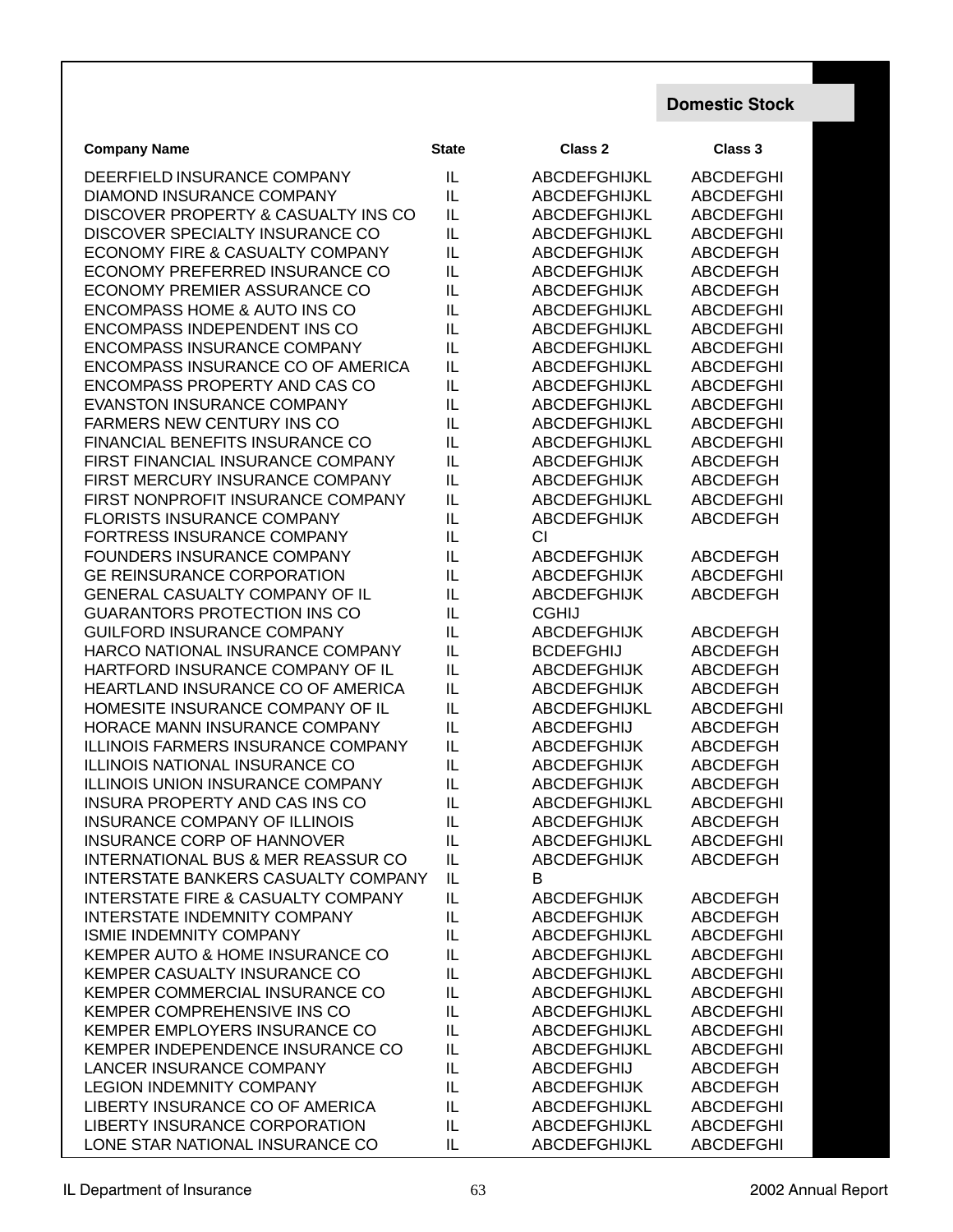#### **Domestic Stock**

| <b>Company Name</b>                 | <b>State</b> | Class 2             | Class 3          |
|-------------------------------------|--------------|---------------------|------------------|
| LONG GROVE INSURANCE COMPANY        | IL           | <b>ABCDEFGHIJKL</b> | <b>ABCDEFGHI</b> |
| <b>MARKEL INSURANCE COMPANY</b>     | IL           | ABCDEFGHIJKL        | ABCDEFGHI        |
| MARTINGALE NATIONAL INSURANCE CO    | IL           | ABCDEFGHIJKL        | <b>ABCDEFGHI</b> |
| MBIA INSURANCE CORP OF ILLINOIS     | IL           | GH                  | GH               |
| MERCURY INDEMNITY COMPANY OF IL     | IL           | <b>ABCDEFGHIJKL</b> | <b>ABCDEFGHI</b> |
| MERCURY INSURANCE COMPANY OF IL     | IL           | ABCDEFGHIJKL        | <b>ABCDEFGHI</b> |
| MERIT HEALTH INSURANCE COMPANY      | IL           | A                   |                  |
| MIDSTATES REINSURANCE CORP          | IL           | <b>ABCDEFGHIJK</b>  | <b>ABCDEFGH</b>  |
| MIDWAY INSURANCE COMPANY OF IL      | IL           | <b>ABCDEFGHIJK</b>  | <b>ABCDEFGH</b>  |
| MIDWEST INSURANCE COMPANY           | IL           | ABCDEFGHIJKL        | <b>ABCDEFGHI</b> |
| MONTGOMERY WARD INSURANCE CO        | IL           | <b>ABCDEFGHIJKL</b> | <b>ABCDEFGHI</b> |
| NATIONAL BEN FRANKLIN INS CO OF IL  | IL           | <b>ABCDEFGHIJKL</b> | <b>ABCDEFGHI</b> |
| NATIONAL BUILDING MATERIAL ASSUR CO | IL           | <b>ABCDEFGHIJKL</b> | <b>ABCDEFGHI</b> |
| NATIONAL FIRE & CASUALTY COMPANY    | IL           | <b>ABCDEFGHIJK</b>  | <b>ABCDEFGH</b>  |
| NATIONAL HERITAGE INSURANCE CO      | IL           | <b>EFKL</b>         |                  |
| NATIONAL SURETY CORPORATION         |              |                     | <b>ABCDEFGHI</b> |
|                                     | IL           | <b>ABCDEFGHIJK</b>  | <b>ABCDEFGH</b>  |
| NORTHBROOK INDEMNITY COMPANY        | IL           | ABCDEFGHIJKL        | <b>ABCDEFGHI</b> |
| NORTHBROOK PROPERTY & CAS INS CO    | IL           | ABCDEFGHIJKL        | <b>ABCDEFGHI</b> |
| OLD REPUBLIC UNION INSURANCE CO     | IL           | <b>ABCDEFGHIJKL</b> | <b>ABCDEFGHI</b> |
| OMNI INDEMNITY COMPANY              | IL           | ABCDEFGHIJKL        | <b>ABCDEFGHI</b> |
| OMNI INSURANCE COMPANY              | IL           | ABCDEFGHIJKL        | <b>ABCDEFGHI</b> |
| PACO ASSURANCE COMPANY INC          | IL           | <b>BCHIJL</b>       | <b>ABHI</b>      |
| PEERLESS INDEMNITY INSURANCE CO     | IL           | <b>ABCDEFGHIJKL</b> | <b>ABCDEFGHI</b> |
| PEKIN INSURANCE COMPANY             | IL           | <b>ABCDEFGHIJK</b>  | <b>ABCDEFGH</b>  |
| PLANET INDEMNITY COMPANY            | IL           | <b>ABCDEFGHIJK</b>  | <b>ABCDEFGH</b>  |
| POTOMAC INSURANCE COMPANY OF IL     | IL           | ABCDEFGHIJKL        | <b>ABCDEFGHI</b> |
| PROGRESSIVE PREMIER INS CO OF IL    | IL           | ABCEFGHIJKL         | <b>ABCDEFGHI</b> |
| PROGRESSIVE UNIVERSAL INS CO OF IL  | IL           | <b>ABCEFGHIJKL</b>  | <b>ABCDEFGHI</b> |
| REINSURANCE COMPANY OF AMERICA INC  | IL           | <b>ABCDEFGHIJK</b>  | <b>ABCDEFGH</b>  |
| RLI INSURANCE COMPANY               | IL           | <b>ABCDEFGHIJK</b>  | <b>ABCDEFGH</b>  |
| ROYAL INSURANCE CO OF AMERICA       | IL           | <b>ABCDEFGHIJK</b>  | <b>ABCDEFGH</b>  |
| SAFECO INSURANCE COMPANY OF IL      | IL           | <b>ABCDEFGHIJK</b>  | <b>ABCDEFGH</b>  |
| SAFETY FIRST INSURANCE COMPANY      | IL           | <b>CD</b>           |                  |
| SAFEWAY INSURANCE COMPANY           | IL           | <b>ABCEFHIJK</b>    |                  |
| SHEFFIELD INSURANCE CORPORATION     | IL           | <b>ABCDEFGHIJKL</b> | <b>ABCDEFGHI</b> |
| SHELBY CASUALTY INSURANCE COMPANY   | IL           | <b>ABCDEFGHIJKL</b> | ABCDEFGHI        |
| SHELBY INSURANCE COMPANY THE        | IL           | ABCDEFGHIJKL        | <b>ABCDEFGHI</b> |
| SPECIALTY NATIONAL INSURANCE CO     | IL           | ABCDEFGHIJKL        | <b>ABCDEFGHI</b> |
| SPECIALTY SURPLUS INSURANCE CO      | IL           | ABCDEFGHIJKL        | <b>ABCDEFGHI</b> |
| SPRINGFIELD FIRE & CASUALTY CO      | IL           | <b>ABCDEFGHIJK</b>  | <b>ABCDEFGH</b>  |
| ST PAUL INSURANCE CO OF IL THE      | IL           | <b>ABCDEFGHIJK</b>  | ABCDEFGH         |
| STATE FARM FIRE & CASUALTY CO       | IL           | ABCDEFGHIJ          | <b>ABCDEFGH</b>  |
| STATE FARM GENERAL INSURANCE CO     | IL           | <b>ABCDEFGHIJ</b>   | <b>ABCDEFGH</b>  |
| STATE FARM INDEMNITY COMPANY        | IL           | ABCDEFGHIJKL        | <b>ABCDEFGHI</b> |
| STATEWIDE INSURANCE COMPANY         | IL           | <b>ABCDEFGHIJK</b>  | <b>ABCDEFGH</b>  |
| TEACHERS INSURANCE COMPANY          | IL           | <b>ABCDEFGHIJ</b>   | <b>ABCDEFGH</b>  |
| THIRD COAST INSURANCE COMPANY       | IL           | CD                  |                  |
| TRANSGUARD INS CO OF AMERICA INC    | IL           | ABCDEFGHIJKL        | <b>ABCDEFGHI</b> |
| TRANSPORTATION INSURANCE COMPANY    | IL           | <b>ABCDEFGHIJK</b>  | <b>ABCDEFGH</b>  |
| TRAVELERS CAS AND SURETY CO OF IL   | IL           | <b>ABCDEFGHIJK</b>  | <b>ABCDEFGH</b>  |
| TRAVELERS INDEMNITY CO OF IL THE    | IL           | <b>ABCDEFGHIJK</b>  | ABCDEFGH         |
| TRAVELERS PROPERTY CAS INS CO OF IL | IL           | <b>BCEFGHIJ</b>     | <b>ABCDEFGH</b>  |
|                                     |              |                     |                  |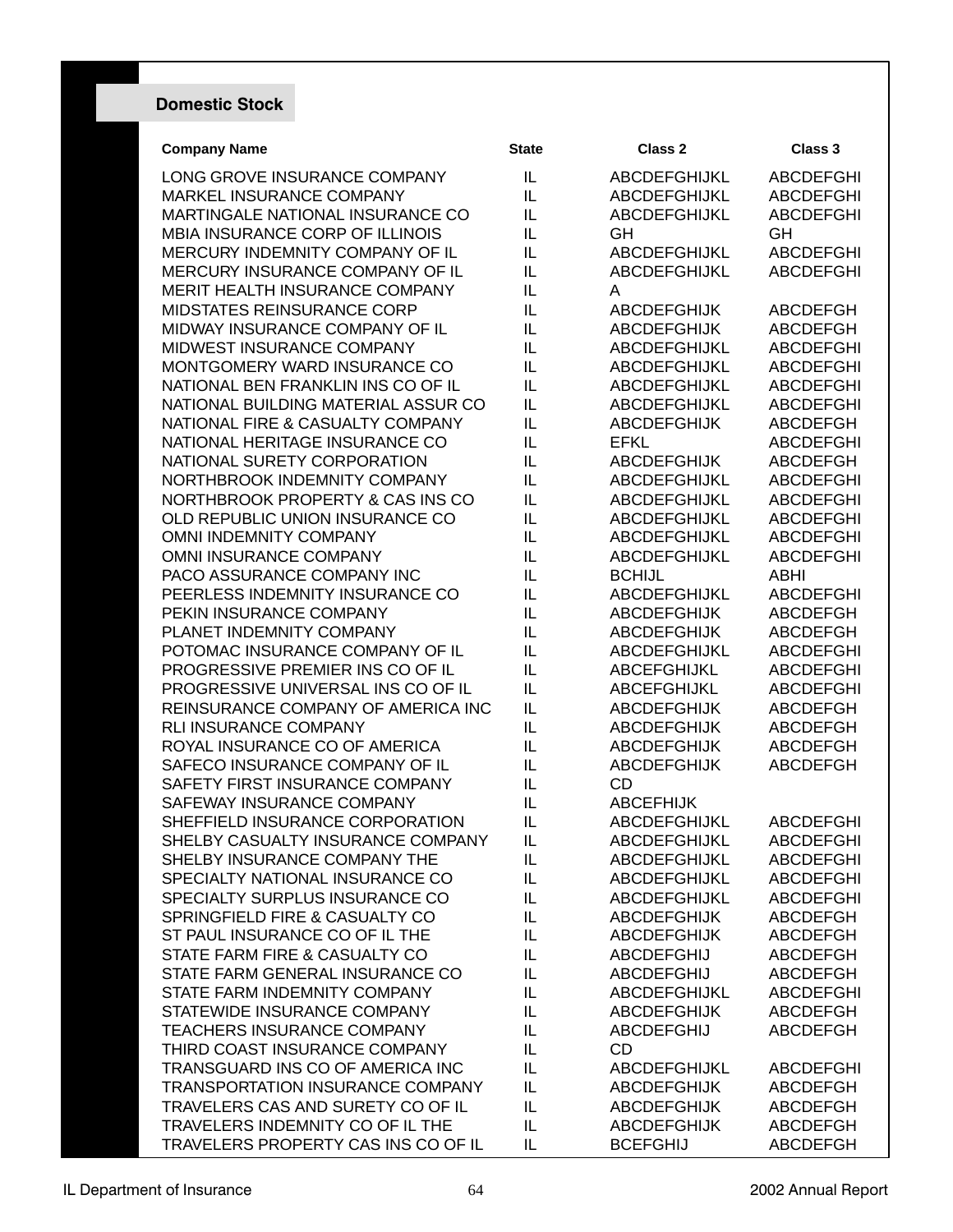#### **Domestic Stock**

| <b>Company Name</b>                | <b>State</b> | Class 2             | Class 3          |
|------------------------------------|--------------|---------------------|------------------|
| TRIAD GUARANTY ASSURANCE CORP      | IL           | н                   |                  |
| TRIAD GUARANTY INSURANCE CORP      | IL           | н                   |                  |
| UNIQUE INSURANCE COMPANY           | IL           | B                   | E                |
| UNITED EQUITABLE INSURANCE CO      | IL           | <b>ABCDEFGHIJKL</b> | <b>ABCDEFGHI</b> |
| UNITRIN DIRECT INSURANCE COMPANY   | IL           | ABCDEFGHIJKL        | ABCDEFGHI        |
| UNIVERSAL CASUALTY COMPANY         | IL           | <b>ABCDEFGHIJKL</b> | <b>ABCDEFGHI</b> |
| USPLATE GLASS INSURANCE COMPANY    | IL           | F                   |                  |
| <b>VESTA FIRE INSURANCE CORP</b>   | IL           | <b>ABCDEFGHIJKL</b> | <b>ABCDEFGHI</b> |
| <b>VESTA INSURANCE CORPORATION</b> | IL           | <b>ABCDEFGHIJKL</b> | <b>ABCDEFGHI</b> |
| <b>WARNER INSURANCE COMPANY</b>    | IL           | <b>ABCDEFGHIJKL</b> | <b>ABCDEFGHI</b> |
| WESTERN STATES INSURANCE COMPANY   | IL           | <b>ABCDEFGHIJK</b>  | ABCDEFGH         |
| YORK INSURANCE COMPANY             | IL           | <b>ABCDEFGHIJ</b>   | ABCDEFGH         |
| ZURICH AMERICAN INSURANCE CO OF IL | IL           | ABCDEFGHIJK         | ABCDEFGH         |

#### **Domestic Mutual**

| <b>Company Name</b>                  | <b>State</b> | Class 2             | Class 3          |
|--------------------------------------|--------------|---------------------|------------------|
| AMERICAN MANUFACTURERS MUT INS CO    | IL           | <b>ABCDEFGHIJKL</b> | <b>ABCDEFGHI</b> |
| AMERICAN MUTUAL REINSURANCE CO       | IL           | <b>ABCDEFGHIJ</b>   | <b>ABCDEFGH</b>  |
| CHICAGO MUTUAL INSURANCE COMPANY     | IL           | <b>ABCDEFGHIJKL</b> | <b>ABCDEFGHI</b> |
| COUNTRY MUTUAL INSURANCE COMPANY     | IL           | <b>ABCDEFGHIJK</b>  | ABCDEFGH         |
| FLORISTS MUTUAL INSURANCE COMPANY    | IL           | <b>ABCDEFGHIJK</b>  | <b>ABCDEFGH</b>  |
| ILLINOIS STATE BAR ASSN MUT IN CO    | IL           | CI                  |                  |
| INDEPENDENT MUTUAL FIRE INS CO       | IL           | <b>ACDEFGHIJK</b>   | ABCEGH           |
| ISMIE MUTUAL INSURANCE COMPANY       | IL           | <b>ABCDEFGHIJKL</b> | <b>ABCDEFGHI</b> |
| LUMBERMENS MUTUAL CASUALTY CO        | IL           | <b>ABCDEFGHIJKL</b> | <b>ABCDEFGHI</b> |
| LUTHERAN MUTUAL FIRE INSURANCE CO    | IL           | <b>ABCDEFGHIJ</b>   | <b>ABCDEFGH</b>  |
| MADISON MUTUAL INSURANCE COMPANY     | IL           | <b>ABCDEFGHIJK</b>  | <b>ABCDEFGH</b>  |
| MILLERS MUTUAL INSURANCE ASSN        | IL           | <b>ABCDEFGHIJKL</b> | <b>ABCDEFGHI</b> |
| MOUNT CARROLL MUTUAL FIRE INS CO THE | IL           |                     | ABCDEFGH         |
| PODIATRY INS CO OF AM (RRG) A MUT    | IL           | C                   |                  |
| ROCKFORD MUTUAL INSURANCE CO         | IL           | <b>BCDEFGHIJK</b>   | ABCDEFGH         |
| STANDARD MUTUAL INSURANCE CO         | IL           | <b>ABCDEFGHIJ</b>   | <b>ABCDEFGH</b>  |
| STATE FARM MUTUAL AUTOMOBILE INS CO  | IL           | <b>ABCDEFGHIJ</b>   | ABCDEFGH         |
|                                      |              |                     |                  |

#### **Domestic Inter-Insurance Exchange**

| <b>Company Name</b>              | <b>State</b> | Class 2             | Class 3  |
|----------------------------------|--------------|---------------------|----------|
| FARMERS AUTOMOBILE INS ASSN THE  |              | <b>ABCDEFGHIJK</b>  | ABCDEFGH |
| GOVERNMENTAL INTERINSURANCE EXCH |              | <b>ABCDEFGHIJKL</b> | ABCDEFGH |
| ILLINOIS CASUALTY COMPANY        |              | <b>CEFGHIJ</b>      | ABCDEFGH |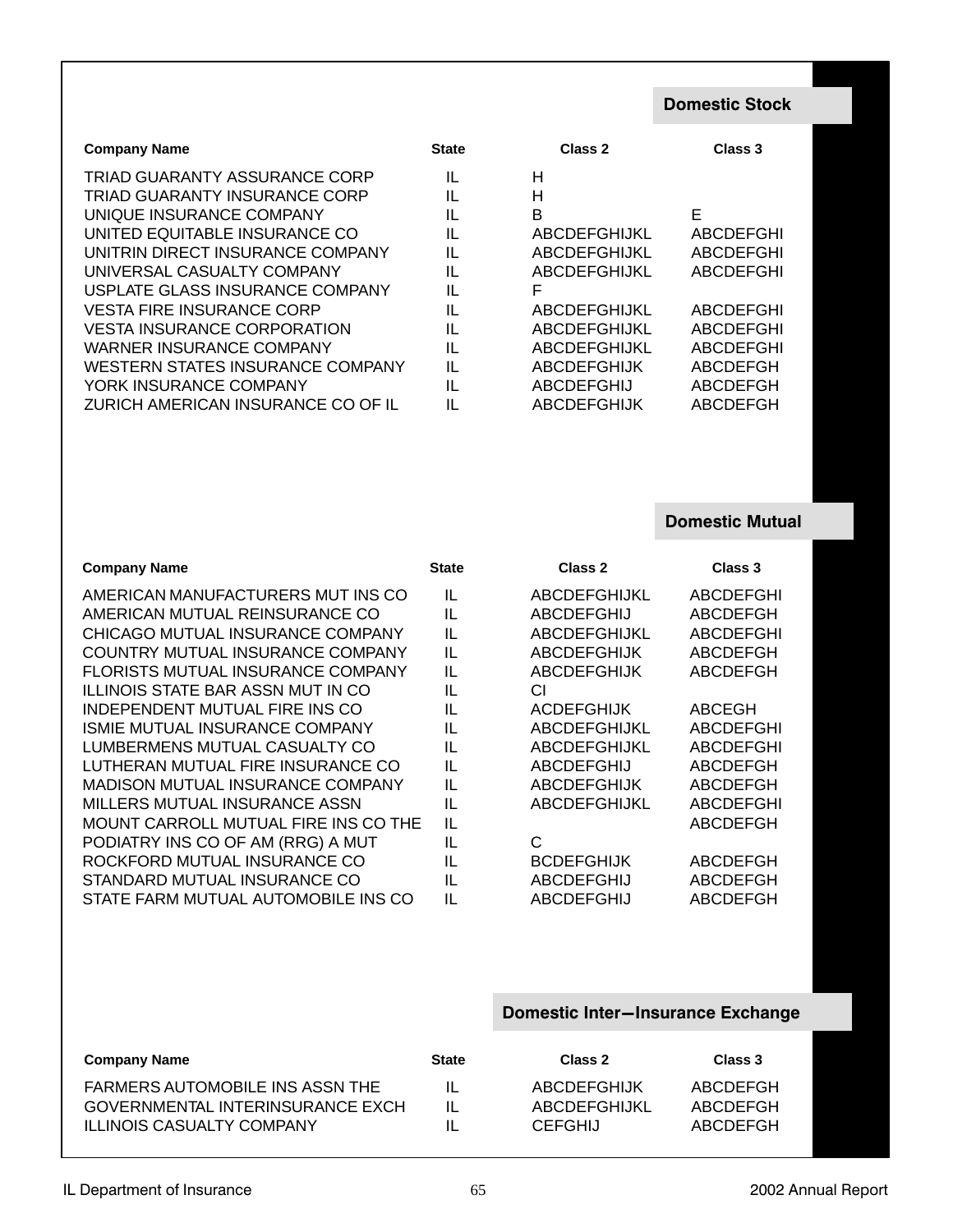| <b>Company Name</b>                   | <b>State</b>   | Class 2             | Class 3          |
|---------------------------------------|----------------|---------------------|------------------|
| ACA FINANCIAL GUARANTY CORPORATION    | <b>MD</b>      | <b>GHI</b>          |                  |
| <b>ACCEPTANCE INSURANCE COMPANY</b>   | <b>NE</b>      | <b>BCDEFGHIJKL</b>  | <b>ABCDEFGHI</b> |
| ACCIDENT FUND COMPANY OF AMERICA      | MI             | <b>CD</b>           |                  |
| ACE AMERICAN INSURANCE COMPANY        | PA             | <b>ABCDEFGHIJKL</b> | <b>ABCDEFGHI</b> |
| ACE AMERICAN REINSURANCE COMPANY      | PA             | <b>ABCDEFGHIJK</b>  | <b>ABCDEFGH</b>  |
| ACE FIRE UNDERWRITERS INS CO          | PA             | <b>ABCDEFGHIJK</b>  | <b>ABCDEFGH</b>  |
| ACE INDEMNITY INSURANCE COMPANY       | PA             | <b>ABCDEFGHIJK</b>  | <b>ABCDEFGH</b>  |
| ACE PROPERTY AND CASUALTY INS CO      | PA             | <b>ABCDEFGHIJ</b>   | <b>ABCDEFGH</b>  |
| ADMIRAL INDEMNITY COMPANY             | DE             | <b>BCEFGH</b>       | <b>ADFGI</b>     |
| ADVANTA INSURANCE COMPANY             | <b>AZ</b>      | <b>ABCEFGHIJ</b>    | <b>ABDEFGH</b>   |
| ADVANTAGE WORKERS COMP INS CO         | IN             | <b>DGHI</b>         |                  |
| AEGIS SECURITY INSURANCE COMPANY      | PA             | <b>ABCEFGHIJ</b>    | <b>ABCDEFGH</b>  |
| AETNA INSURANCE COMPANY OF CT         | <b>CT</b>      | <b>ABC</b>          | E                |
| AF&L INSURANCE COMPANY                | PA             | A                   |                  |
| AFFILIATED F M INSURANCE COMPANY      | R <sub>l</sub> | <b>BCDEFGHIJ</b>    | <b>ABCDEFGH</b>  |
| AGRI GENERAL INSURANCE COMPANY        | IA             | <b>BCEFHIJK</b>     | <b>ABCDEFGH</b>  |
| AIG NATIONAL INSURANCE COMPANY        | <b>NY</b>      | <b>ABCDEFG</b>      | <b>ABCDEFGH</b>  |
| AIOI INSURANCE COMPANY OF AMERICA     | <b>NY</b>      | ABCDEFGHIJKL        | <b>ABCDEFGHI</b> |
| AIU INSURANCE COMPANY                 | <b>NY</b>      | <b>ABCDEFG</b>      | <b>ABCDEFGH</b>  |
| ALASKA NATIONAL INSURANCE COMPANY     | AK             | <b>BCDEFG</b>       | <b>DEF</b>       |
| ALEA NORTH AMERICA INSURANCE CO       | <b>NY</b>      | <b>BCDEFGHIJ</b>    | <b>ABCDEFGH</b>  |
| ALL AMERICA INSURANCE COMPANY         | OH             | <b>BCDEFGHIJ</b>    | <b>ABCDFGH</b>   |
| ALL NATION INSURANCE COMPANY          | <b>MN</b>      | <b>BCDEFHIJKL</b>   | <b>ABCDEFGHI</b> |
| ALLEGHENY CASUALTY COMPANY            | PA             | G                   |                  |
| ALLIANCE ASSURANCE CO OF AMERICA      | <b>NY</b>      | <b>BCD</b>          | <b>ABCDEFGH</b>  |
| ALLIANZ INSURANCE COMPANY             | CA             | <b>BCDEFGHIJK</b>   | <b>ABCDEFGH</b>  |
| ALLIED PROPERTY & CASUALTY INS CO     | IA             | <b>ABCDEFGHIJK</b>  | <b>ABCDEFGH</b>  |
| ALLMERICA FINANCIAL ALLIANCE INS CO   | <b>NH</b>      | <b>BCDEFHIJ</b>     | <b>ABCDEFGH</b>  |
| ALLMERICA FINANCIAL BENEFIT INS CO    | MI             | <b>ABCDEFGHIJKL</b> | <b>ABCDEFGHI</b> |
| ALPHA PROPERTY & CASUALTY INS CO      | WI             | <b>BCEFIJ</b>       | <b>ABCDEFGH</b>  |
| AMBAC ASSURANCE CORPORATION           | WI             | <b>GHI</b>          |                  |
| AMCO INSURANCE COMPANY                | IA             | <b>ABCDEFGHIJK</b>  | <b>ABCDEFGH</b>  |
| AMCOMP ASSURANCE CORPORATION          | FL             | <b>CD</b>           |                  |
| AMERICAN & FOREIGN INSURANCE CO       | DE             | <b>ABCDEFGHIJ</b>   | <b>ABCDEFGH</b>  |
| AMERICAN AGRI BUSINESS INS CO         | IA             | <b>BCDEFGHIJKL</b>  | <b>ABCDEFGHI</b> |
| AMERICAN AGRICULTURAL INSURANCE CO    | IN             | <b>ABCDEFGHIJ</b>   | <b>ABCDEFGH</b>  |
| AMERICAN ALTERNATIVE INS CORP         | DE             | <b>ABCDEFGHI</b>    | <b>ABCDEFGH</b>  |
| AMERICAN AUTOMOBILE INSURANCE CO      | MO             | <b>ABCDEFGHIJK</b>  | <b>ABCDEFGH</b>  |
| AMERICAN BANKERS INSURANCE CO OF FL   | FL             | <b>ABCEFGHIJK</b>   | <b>ABCDEFGH</b>  |
| AMERICAN CASUALTY CO OF READING PA    | PA             | <b>ABCDEFGHIJ</b>   | <b>ABCDEFGH</b>  |
| AMERICAN COMPENSATION INS CO          | ΜN             | D                   |                  |
| AMERICAN ECONOMY INSURANCE CO         | IN             | <b>ABCDEFGHIJ</b>   | <b>ABCDEFGH</b>  |
| AMERICAN EMPIRE INSURANCE CO          | OH             | <b>BCDI</b>         | <b>ABEFGH</b>    |
| AMERICAN EMPLOYERS INSURANCE CO       | МA             | <b>ABCDEFGHIJ</b>   | <b>ABCDFGH</b>   |
| AMERICAN EQUITY SPECIALTY INS CO      | CA             | <b>BCEFGHI</b>      | <b>ABCDEFG</b>   |
| AMERICAN FAMILY HOME INSURANCE CO     | FL.            | <b>ABCEFGHIJK</b>   | <b>ABCDEFGH</b>  |
| AMERICAN FEDERATION INSURANCE CO      | FL.            | <b>BCEFHIJ</b>      | <b>ABCDEFGH</b>  |
| AMERICAN FIRE AND CASUALTY COMPANY    | <b>OH</b>      | <b>BCDEFGHIJ</b>    | <b>ABCDEFG</b>   |
| AMERICAN GENERAL INDEMNITY COMPANY    | <b>NE</b>      | <b>ABCEFGHIJK</b>   | <b>ABCDEFGH</b>  |
| AMERICAN GENERAL PROPERTY INS CO      | <b>TN</b>      | <b>BCDEFGHIJK</b>   | <b>ABCDEFGH</b>  |
| AMERICAN GROWERS INSURANCE CO         | <b>NE</b>      |                     | <b>BF</b>        |
| AMERICAN GUARANTEE & LIABILITY INS CO | NY.            | <b>ABCDEFGHIJ</b>   | <b>ABCDEFGH</b>  |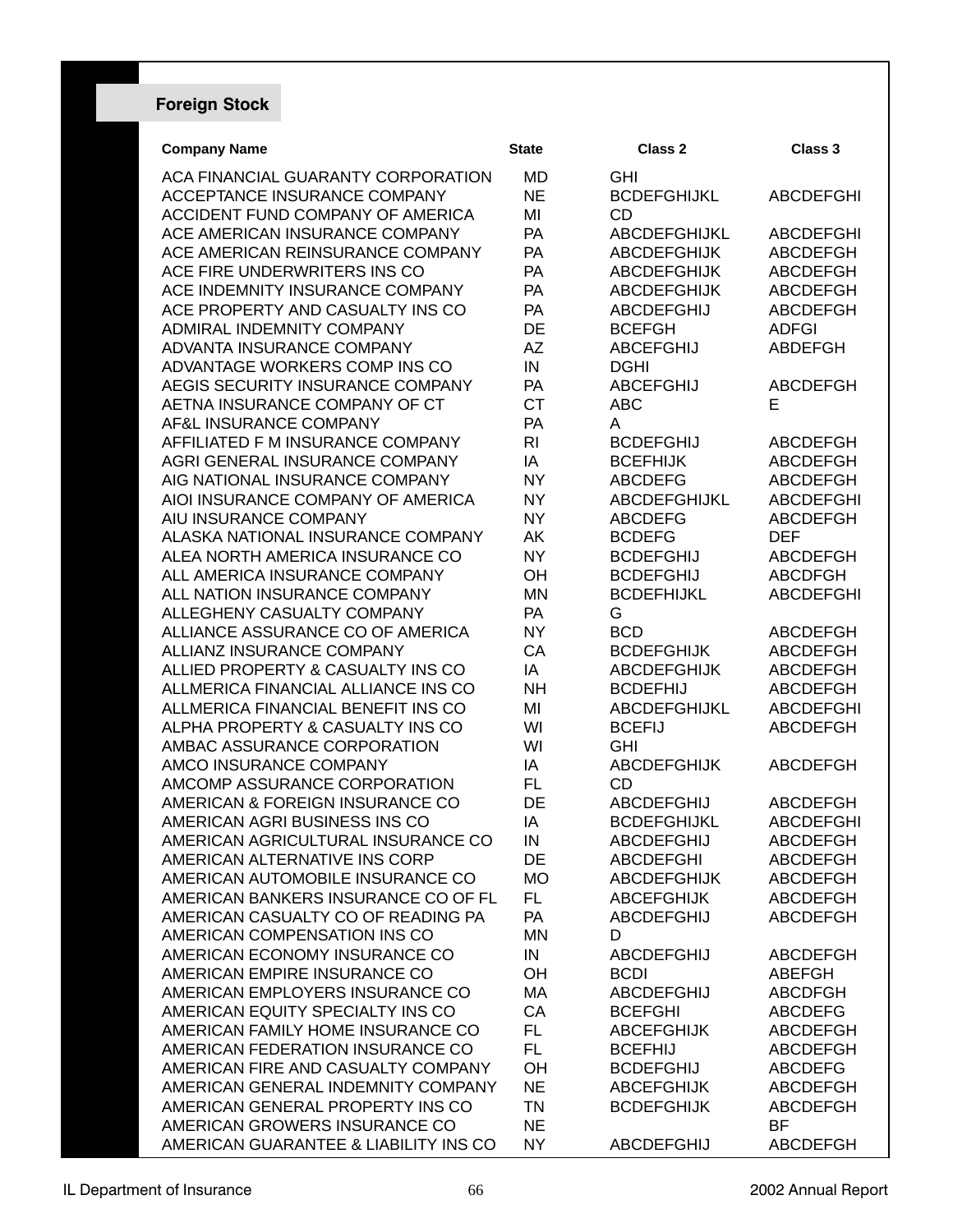| <b>Company Name</b>                 | <b>State</b> | Class 2             | Class 3          |
|-------------------------------------|--------------|---------------------|------------------|
| AMERICAN HEALTHCARE INDEMNITY CO    | DE           | <b>CGHI</b>         | <b>ABCDEFG</b>   |
| AMERICAN HOME ASSURANCE COMPANY     | <b>NY</b>    | <b>ABCDEFGHIJK</b>  | <b>ABCDEFGH</b>  |
| AMERICAN INDEMNITY COMPANY          | <b>TX</b>    | <b>BCDEFGH</b>      | <b>ABCDFGH</b>   |
| AMERICAN INSURANCE COMPANY THE      | <b>NE</b>    | <b>ABCDEFGHIJK</b>  | <b>ABCDEFGH</b>  |
| AMERICAN INTERNATIONAL INS CO THE   | <b>NY</b>    | <b>ABCDEFGHIJK</b>  | <b>ABCDEFGH</b>  |
| AMERICAN INTERNATIONAL SOUTH INS CO | PA           | <b>BCDEFHIJ</b>     | <b>ABCDEFGH</b>  |
| AMERICAN INTERSTATE INSURANCE CO    | LA           | <b>ABCDEFG</b>      | <b>AD</b>        |
| AMERICAN MERCHANTS CASUALTY CO      | OH           | <b>BCDEFGHIJ</b>    | <b>ABCDEFGH</b>  |
| AMERICAN MERCURY INSURANCE CO       | OK           | <b>ABCEFGHIJKL</b>  | <b>ABCDEFGHI</b> |
| AMERICAN MODERN HOME INS CO         | OH           | <b>ABCEFGHIKL</b>   | <b>ABCDEFGH</b>  |
| AMERICAN NATIONAL GENERAL INS CO    | <b>MO</b>    | <b>BE</b>           | <b>ABCDEFH</b>   |
| AMERICAN NATIONAL PROPERTY & CAS CO | <b>MO</b>    | <b>BCEFHIJK</b>     | <b>ABCDEFGH</b>  |
| AMERICAN PHYSICIANS ASSUR CORP      | MI           | <b>ABCDEFGHIJKL</b> | <b>ABCDEFGHI</b> |
| AMERICAN PREMIER INSURANCE CO       | IN           | B                   | E                |
| AMERICAN PROFESSIONALS INS CO       | IN           | <b>BCGHIJ</b>       | <b>ABCDEFGH</b>  |
| AMERICAN RE INSURANCE COMPANY       | DE           | <b>ABCDEFGHIJ</b>   | <b>ABCDEFGH</b>  |
| AMERICAN RELIABLE INSURANCE CO      | AΖ           | <b>ABCEFGHIJK</b>   | <b>ABCDEFGH</b>  |
| AMERICAN ROAD INSURANCE CO THE      | MI           | <b>ABCDEFGHIJK</b>  | <b>ABCDEFGH</b>  |
| AMERICAN SAFETY CASUALTY INS CO     | DE           | <b>ABCDEFGHIJKL</b> | <b>ABCDEFGHI</b> |
| AMERICAN SECURITY INSURANCE CO      | DE           | <b>ABCEFHIJ</b>     | <b>ABCDEFGH</b>  |
| AMERICAN SELECT INSURANCE CO        | OH           | <b>BCEFGHIJK</b>    | <b>ABCDEFGH</b>  |
| AMERICAN SENTINEL INSURANCE CO      | PA           | <b>ACEFGHI</b>      | <b>ABCDFGH</b>   |
| AMERICAN SOUTHERN INSURANCE CO      | KS           | <b>ABCEFGHIJKL</b>  | <b>ABCDEFGHI</b> |
| AMERICAN STANDARD INS CO OF WI      | WI           | <b>BCEFHIJ</b>      |                  |
| AMERICAN STATES INSURANCE CO        | IN           | <b>ABCDEFGHIJ</b>   | <b>ABCDEFGH</b>  |
| AMERICAN STATES PREFERRED INS CO    | IN           | <b>ABCEFHIJ</b>     | <b>ABCDEFGH</b>  |
| AMERICAS INSURANCE COMPANY          | LA           | <b>BCDEFHI</b>      | <b>ABCDEFG</b>   |
| AMERISURE INSURANCE COMPANY         | MI           | <b>ABCDEFGHIJ</b>   | <b>ABCDFGH</b>   |
| ANESTHESIOLOGISTS PROF ASSR CO      | <b>FL</b>    | C                   |                  |
| ANSUR AMERICA INSURANCE COMPANY     | MI           | <b>BCDEFGHIJK</b>   | <b>ABCDEFGH</b>  |
| APSPECIALTY INSURANCE CORPORATION   | MI           | <b>ABCDEFGHIJKL</b> | <b>ABCDEFGHI</b> |
| ARAG INSURANCE COMPANY              | IA           | L                   |                  |
| ARCH INSURANCE COMPANY              | <b>MO</b>    | <b>BCDEFGHIJKL</b>  | <b>ABCDEFGHI</b> |
| ARCH REINSURANCE COMPANY            | <b>NE</b>    | <b>ABCDEFGHIJKL</b> | <b>ABCDEFGHI</b> |
| ARGONAUT INSURANCE COMPANY          | CA           | <b>ABCDEFGHIJK</b>  | <b>ABCDEFGH</b>  |
| ARGUS FIRE AND CASUALTY INS CO      | <b>FL</b>    | <b>CEFHIJK</b>      | ABFH             |
| ARKWRIGHT INSURANCE COMPANY         | МA           | <b>CEFGHIJ</b>      | <b>ABCDFGH</b>   |
| ASSOCIATED INDEMNITY CORPORATION    | CA           | <b>ABCDEFGHIJK</b>  | <b>ABCDEFGH</b>  |
| ASSOCIATED INTERNATIONAL INS CO     | CA           | ABCDEFGHIJKL        | <b>ABCDEFGHI</b> |
| ASSOCIATES INSURANCE COMPANY        | $\sf IN$     | <b>ABCDEFGHIJK</b>  | <b>ABCDEFGH</b>  |
| ASSURANCE COMPANY OF AMERICA        | <b>NY</b>    | <b>ABCDEFGHIJK</b>  | <b>ABCDEFGH</b>  |
| ATHENA ASSURANCE COMPANY            | MN           | <b>BCDEFGHIJKL</b>  | <b>ABCDEFGHI</b> |
| ATLANTA CASUALTY COMPANY            | OH           | ABCDEFGHIJKL        | <b>ABCDEFGHI</b> |
| ATLANTA SPECIALTY INSURANCE CO      | OH           | <b>ABCDEFGHIJK</b>  | <b>ABCDEFGH</b>  |
| ATLANTIC INSURANCE COMPANY          | <b>TX</b>    | <b>ABCDEFGHIJK</b>  | <b>ABCDEFGH</b>  |
| ATLANTIC SPECIALTY INSURANCE CO     | <b>NY</b>    | <b>BCDEFGHIJK</b>   | <b>ABCDEFGH</b>  |
| AUTO CLUB FAMILY INSURANCE CO       | <b>MO</b>    | <b>BCEFHIJL</b>     | <b>ABCDEFGHI</b> |
| AUTOMOBILE INS CO OF HARTFORD THE   | <b>CT</b>    | ABCDEFGHIJ          | <b>ABCDEFGH</b>  |
| AVEMCO INSURANCE COMPANY            | <b>MD</b>    | <b>ABCGH</b>        | <b>BDG</b>       |
| AVOMARK INSURANCE COMPANY           | $\sf IN$     | <b>BCDEFGHIJ</b>    | <b>ABCDEFGH</b>  |
| AXA ART INSURANCE CORPORATION       | <b>NY</b>    |                     | D                |
| AXA CORPORATE SOLUTIONS INS CO      | <b>NY</b>    | <b>ABCDEFGHIJK</b>  | <b>ABCDEFGH</b>  |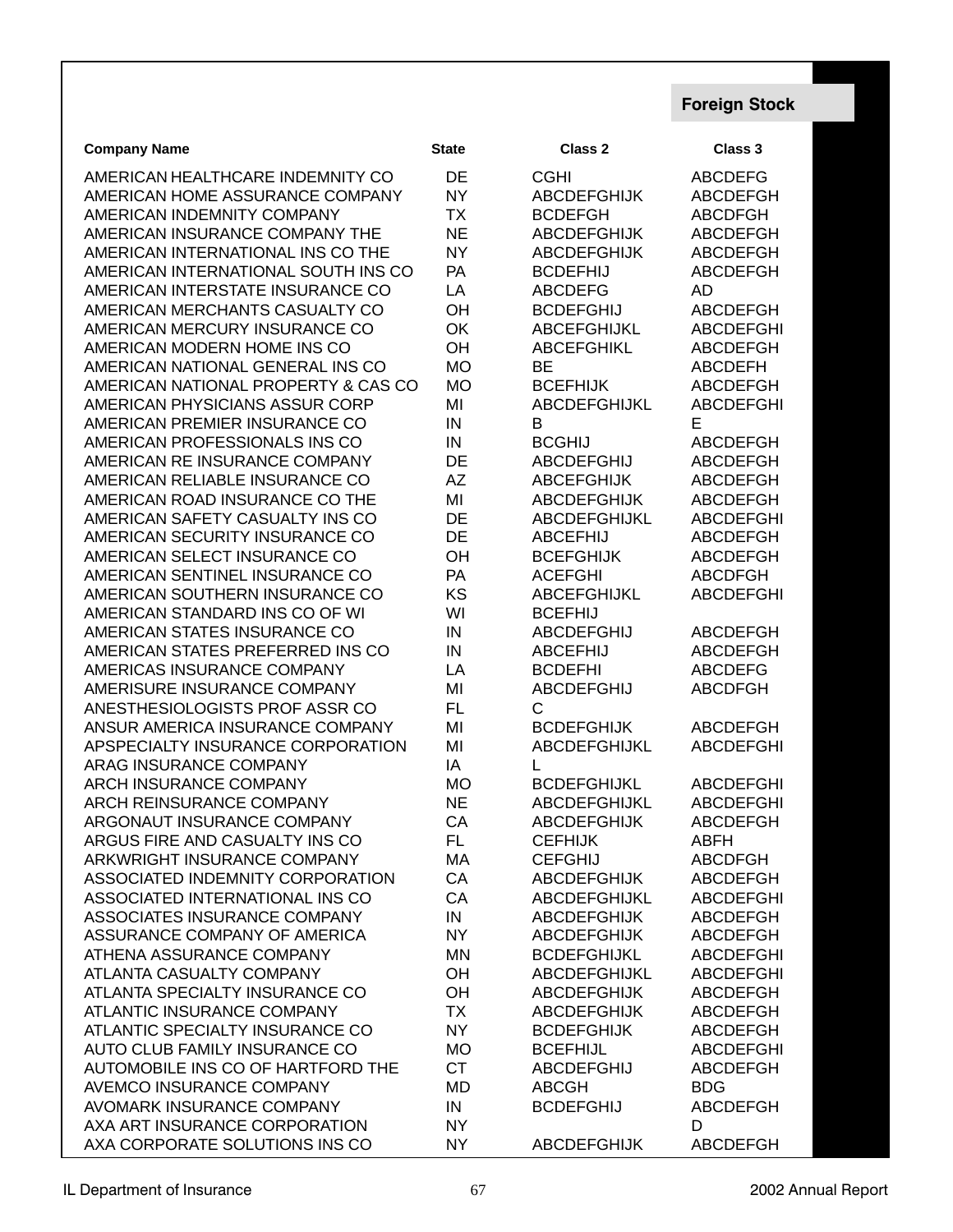| <b>Company Name</b>                     | <b>State</b> | Class 2             | Class 3          |
|-----------------------------------------|--------------|---------------------|------------------|
| AXA CORP SOLUTIONS REINSUR CO           | DE           | <b>ABCDEFGHIJK</b>  | <b>ABCDEFGH</b>  |
| AXA RE AMERICA INSURANCE COMPANY        | <b>DE</b>    | <b>ABCDEFGHIJ</b>   | <b>ABCDEFGH</b>  |
| AXA RE PROPERTY AND CASUALTY INS CO     | DE           | <b>ABCEFHIJK</b>    | <b>ABCDEFGH</b>  |
| <b>BALBOA INSURANCE COMPANY</b>         | CA           | <b>ABCEFGHIJ</b>    | <b>ABCDEFGH</b>  |
| <b>BANCINSURE INC</b>                   | OK           | <b>ABCDEFGHI</b>    | <b>ABCDEF</b>    |
| <b>BANKERS INSURANCE COMPANY</b>        | FL.          | <b>ABCEFGHI</b>     | <b>ABCDEFG</b>   |
| <b>BANKERS STANDARD INSURANCE CO</b>    | PA           | <b>ABCDEFGHIJK</b>  | <b>ABCDEFGH</b>  |
| BAR PLAN SURETY AND FIDELITY CO THE     | <b>MO</b>    | G                   |                  |
| <b>BAY STATE INSURANCE COMPANY</b>      | MA           | <b>CEFGHI</b>       | <b>ABCDEFGH</b>  |
| <b>BCS INSURANCE COMPANY</b>            | OH           | <b>ABCDEFGHIJKL</b> | <b>ABCDEFGHI</b> |
| <b>BENCHMARK INSURANCE COMPANY</b>      | KS           | <b>ABCDEFH</b>      | <b>ABCDEFGH</b>  |
| BERKLEY INSURANCE COMPANY               | DE           | <b>ABCDEFGHIJK</b>  | <b>ABCDEFGH</b>  |
| BERKLEY REGIONAL INSURANCE CO           | DE           | <b>BCDEFGHIJKL</b>  | <b>ABCDEFGHI</b> |
| BIRMINGHAM FIRE INSURANCE CO OF PA      | PA           | <b>ABCDEFGHIJ</b>   | <b>ABCDEFGH</b>  |
| BLUE RIDGE INSURANCE COMPANY            | <b>CT</b>    | <b>ABCEFHIJK</b>    | <b>ABCDEFGH</b>  |
| BOSTON OLD COLONY INSURANCE CO          | MA           | <b>ABCDEFGHIJ</b>   | <b>ABCDEFGH</b>  |
| <b>BRISTOL WEST INSURANCE COMPANY</b>   | PA           | B                   | <b>DE</b>        |
| <b>BUCKEYE UNION INSURANCE CO THE</b>   | OH           | <b>ABCDEFGHIJK</b>  | <b>ABCDEFGH</b>  |
| CALIFORNIA CASUALTY & FIRE INS CO       | CA           | <b>ABCEFHIJ</b>     | <b>ABCDEFGH</b>  |
| CALIFORNIA CASUALTY GENERAL INS CO      | CA           | <b>ABCEFHIJ</b>     | <b>ABCDEFGH</b>  |
| CALIFORNIA CASUALTY INSURANCE CO        | CA           | <b>ABCEFHIJ</b>     | <b>ABCDEFGH</b>  |
| <b>CAMDEN FIRE INSURANCE ASSN THE</b>   | <b>NJ</b>    | <b>BCDEFGHIJ</b>    | <b>ABCDEFGH</b>  |
| CANAL INSURANCE COMPANY                 | <b>SC</b>    | <b>BCEFGHIJ</b>     | <b>ABCDEFGH</b>  |
| CAPITAL CITY INSURANCE COMPANY INC      | <b>SC</b>    | <b>BCDEFGHIJKL</b>  | <b>ABCDEFGHI</b> |
| CAPITAL MARKETS ASSURANCE CORP          | <b>NY</b>    | G                   |                  |
| <b>CAPITOL INDEMNITY CORPORATION</b>    | WI           | <b>ACDEFGHIJK</b>   | <b>ABCDEFGH</b>  |
| CAROLINA CASUALTY INSURANCE CO          | <b>FL</b>    | <b>ABCDEFG</b>      | <b>ABCDEFGH</b>  |
| CATERPILLAR INSURANCE COMPANY           | <b>MO</b>    | <b>BCDEFGHIJKL</b>  | <b>ABCDEFGHI</b> |
| CENTENNIAL INSURANCE COMPANY            | <b>NY</b>    | <b>ABCDEFGHIJL</b>  | <b>ABCDEFGHI</b> |
| CENTRAL NAT INS CO OF OMAHA THE         | <b>NE</b>    | <b>ABCDEFGHIJK</b>  | <b>ABCDEFGH</b>  |
| CENTRAL STATES INDEM CO OF OMAHA        | <b>NE</b>    | <b>ABCEHIJK</b>     | <b>ABCDEFGH</b>  |
| <b>CENTRE INSURANCE COMPANY</b>         | DE           | <b>ABCDEFGHIJ</b>   | <b>ABCDEFGH</b>  |
| <b>CENTRIS INSURANCE COMPANY</b>        | IN           | <b>ACI</b>          |                  |
| <b>CENTURION CASUALTY COMPANY</b>       | ΙA           | A                   |                  |
| <b>CENTURY INDEMNITY COMPANY</b>        | PA           | <b>ABCDEFGHIJK</b>  | <b>ABCDEFGH</b>  |
| CENTURY NATIONAL INSURANCE CO           | СA           | <b>BCEFHIJL</b>     | <b>ABCDEFGH</b>  |
| <b>CHARTER INDEMNITY COMPANY</b>        | TX           | B                   | Е                |
| CHARTER OAK FIRE INSURANCE CO THE       | <b>CT</b>    | <b>ABCDEFGHIJK</b>  | <b>ABCDEFGH</b>  |
| CHUBB INDEMNITY INSURANCE CO            | NY.          | <b>BCDEFGHIJK</b>   | <b>ABCDEFGH</b>  |
| CHUBB NATIONAL INSURANCE COMPANY        | IN           | <b>ABCDEFGHIJK</b>  | <b>ABCDEFGH</b>  |
| CHURCH INSURANCE COMPANY THE            | NY.          | <b>CEFH</b>         | <b>ABCDEFGH</b>  |
| CIM INSURANCE CORPORATION               | MI           | <b>BCDEFGHIJK</b>   | <b>ABCDEFGH</b>  |
| CINCINNATI CASUALTY COMPANY THE         | OН           | <b>ABCDEFGHIJK</b>  | <b>ABCDEFGH</b>  |
| CINCINNATI EQUITABLE INSURANCE CO       | OH           | <b>ABCHIJ</b>       | ABDEFGH          |
| <b>CINCINNATI INDEMNITY COMPANY</b>     | OH           | <b>ABCDEFGHIJK</b>  | <b>ABCDEFGH</b>  |
| <b>CINCINNATI INSURANCE COMPANY THE</b> | OH           | <b>ABCDEFGHIJK</b>  | <b>ABCDEFGH</b>  |
| CITIZENS INSURANCE CO OF AMERICA        | MI           | <b>BCDEFGHIJ</b>    | <b>ABCDEFGH</b>  |
| CLARENDON NATIONAL INSURANCE CO         | <b>NJ</b>    | <b>ABCDEFGHIJK</b>  | <b>ABCDEFGH</b>  |
| CMG MORTGAGE ASSURANCE COMPANY          | WI           | н                   |                  |
| CMG MORTGAGE INSURANCE COMPANY          | WI           | Н                   |                  |
| COLOGNE REINSURANCE CO OF AMERICA       | <b>CT</b>    | <b>ABCDEFGHIJK</b>  | <b>ABCDEFGH</b>  |
| COLONIAL AMERICAN CAS AND SUR CO        | MD           | <b>BCDEFGHIJ</b>    | <b>ABCDEFGHI</b> |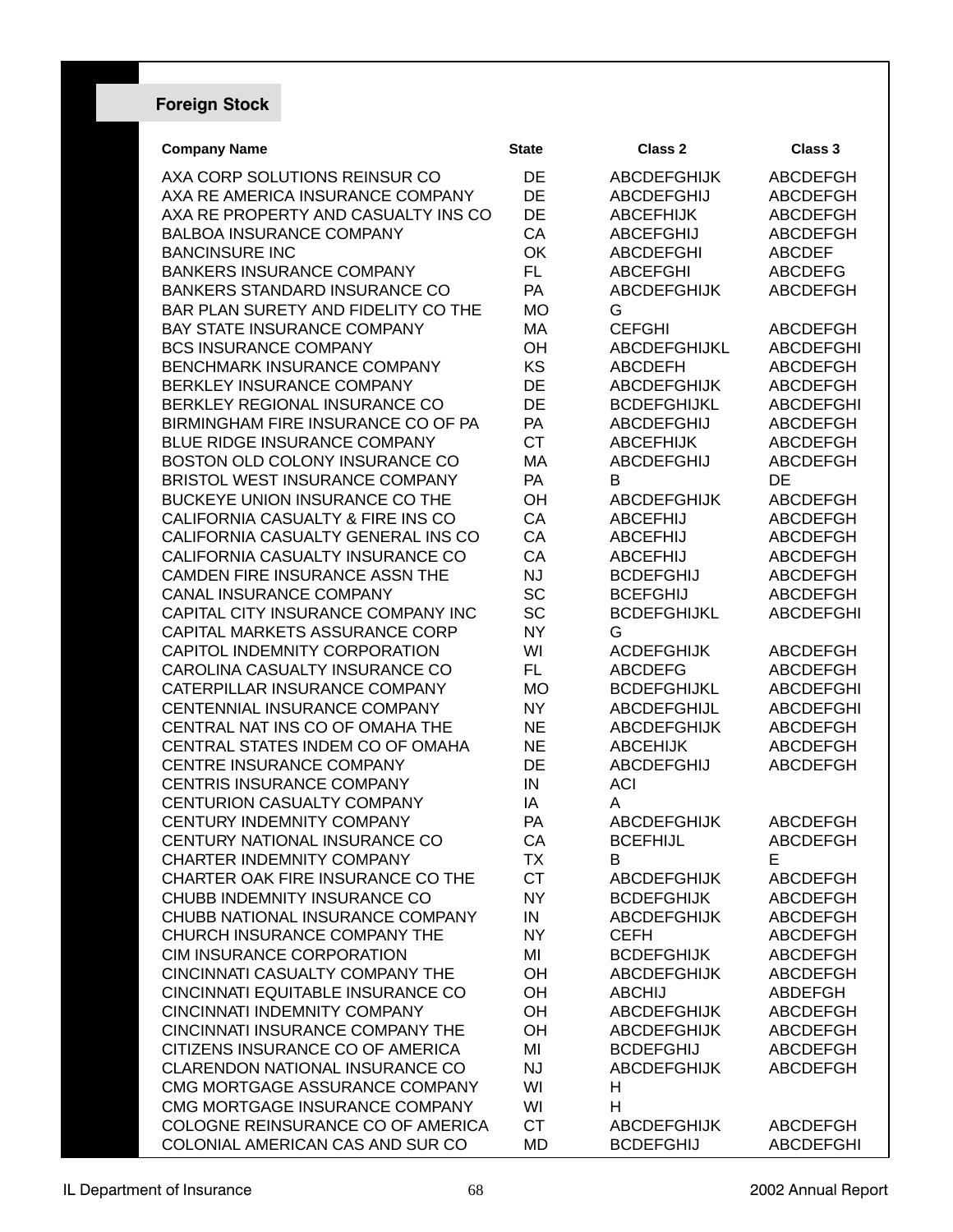| <b>Company Name</b>                          | <b>State</b>   | Class 2             | <b>Class 3</b>   |
|----------------------------------------------|----------------|---------------------|------------------|
| COLONY NATIONAL INSURANCE CO                 | VA             | <b>CEFGHIJ</b>      | <b>ABCDFH</b>    |
| COLORADO CASUALTY INSURANCE CO               | CO             | <b>BCEFGHIJ</b>     | <b>ABDEFGH</b>   |
| <b>COLUMBIA INSURANCE COMPANY</b>            | <b>NE</b>      | <b>BCEFGHIJ</b>     | DE               |
| <b>COLUMBIA NATIONAL INSURANCE CO</b>        | <b>NE</b>      | <b>ABCDEFGHIJK</b>  | <b>ABCDEFGH</b>  |
| <b>COMMERCE &amp; INDUSTRY INSURANCE CO</b>  | <b>NY</b>      | <b>BCDEFGHIJK</b>   | <b>ABCDEFGH</b>  |
| COMMERCIAL CASUALTY INSURANCE CO             | CA             | D                   |                  |
| COMMERCIAL INS CO OF NEWARK                  | <b>NJ</b>      | <b>ABCDEFGHIJK</b>  | <b>ABCDEFGH</b>  |
| COMMERCIAL LOAN INSURANCE CORP               | WI             | Н                   |                  |
| COMMONWEALTH INS CO OF AMERICA               | <b>WA</b>      | <b>BCEFGHIJ</b>     | <b>ABCDEFGHI</b> |
| <b>COMPANION COMMERCIAL INSURANCE CO</b>     | <b>SC</b>      | <b>BCDEFG</b>       | <b>ABCDEFG</b>   |
| <b>COMPANION PROPERTY &amp; CAS INS CO</b>   | <b>SC</b>      | <b>BCDEFG</b>       | <b>ABCDEFG</b>   |
| <b>COMPUTER INSURANCE COMPANY</b>            | R <sub>l</sub> |                     | D                |
| CONNECTICUT INDEMNITY CO THE                 | <b>CT</b>      | <b>ABCDEFGHIJ</b>   | <b>ABCDEFGH</b>  |
| CONNIE LEE INSURANCE COMPANY                 | WI             | GH                  |                  |
| CONSOLIDATED INSURANCE COMPANY               | IN             | <b>ABCDEFGHIJ</b>   | <b>ABCDEFGH</b>  |
| <b>CONSTITUTION INSURANCE COMPANY</b>        | <b>NY</b>      | <b>BCDEFGHIJK</b>   | <b>ABCDEFGH</b>  |
| CONTINENTAL HERITAGE INSURANCE CO            | OH             | CG                  |                  |
| CONTINENTAL INSURANCE CO THE                 | <b>NH</b>      | <b>ABCDEFGHJK</b>   | <b>ABCDEFGH</b>  |
| CONTINENTAL NATIONAL INDEMNITY CO            | OH             | <b>ABCDEFGHIJK</b>  | <b>ABCDEFGH</b>  |
| CONTINENTAL REINSURANCE CORP                 | CA             | <b>ABCDEFGHIJK</b>  | <b>ABCDEFGH</b>  |
| CONTINENTAL WESTERN INSURANCE CO             | IA             | <b>ABCDEFGHIJK</b>  | <b>ABCDEFGH</b>  |
| CONTRACTORS BONDING & INS CO                 | <b>WA</b>      | <b>BCEFGI</b>       | <b>ABDEFG</b>    |
| CONVERIUM INS (NORTH AMERICA) INC            | <b>NJ</b>      | <b>ABCDEFGHIJKL</b> | <b>ABCDEFGHI</b> |
| CONVERIUM REINSURANCE (NA) INC               | <b>CT</b>      | <b>ABCDEFGHIJK</b>  | <b>ABCDEFGH</b>  |
| <b>CORE INSURANCE COMPANY</b>                | VT             | <b>BCDEFGHIJKL</b>  | <b>ABCDEFGHI</b> |
| <b>COREGIS INSURANCE COMPANY</b>             | IN             | <b>ABCDEFGHIJK</b>  | <b>ABCDEFGH</b>  |
| CORPA REINSURANCE COMPANY                    | <b>NY</b>      | <b>ABCDEFGHIJK</b>  | <b>ABCDEFGH</b>  |
| <b>COURTESY INSURANCE COMPANY</b>            | <b>FL</b>      | <b>BGI</b>          |                  |
| <b>CRUM &amp; FORSTER INDEMNITY COMPANY</b>  | <b>NY</b>      | <b>BCDEFGHIJK</b>   | <b>ABCDEFGH</b>  |
| <b>CUMIS INSURANCE SOCIETY INC</b>           | WI             | <b>ABCDEFGHIJ</b>   | <b>ABCDEFGH</b>  |
| DAIMLERCHRYSLER INSURANCE COMPANY            | MI             | <b>BCDEFGHI</b>     | <b>ABCDEF</b>    |
| DAIRYLAND INSURANCE COMPANY                  | WI             | <b>ABCDEFGHIJK</b>  | <b>ABCDEFGH</b>  |
| DEALERS ASSURANCE COMPANY                    | OH             | <b>BC</b>           | Е                |
| <b>DENTISTS INSURANCE COMPANY THE</b>        | CA             | <b>CEFGHI</b>       | <b>ABDEFGH</b>   |
| DEPOSITORS INSURANCE COMPANY                 | IA             | <b>BCDEFHIJ</b>     | <b>ABCDEFGH</b>  |
| DEVELOPERS SURETY AND INDEMNITY CO           | ΙA             | <b>CEGI</b>         |                  |
| DIAMOND STATE INSURANCE COMPANY              | IN             | <b>ABCDEFGHIJK</b>  | <b>ABCDEFGH</b>  |
| DORINCO REINSURANCE COMPANY                  | MI             | <b>ABCDEFGHIJK</b>  | <b>ABCDEFGH</b>  |
| <b>EAGLE PACIFIC INSURANCE COMPANY</b>       | <b>WA</b>      | <b>CD</b>           |                  |
| ELECTRIC INSURANCE COMPANY                   | МA             | <b>ABCDEFGHIJ</b>   | <b>ABCDEFGH</b>  |
| EMC PROPERTY & CASUALTY COMPANY              | IA             | <b>ABCDEFGHIJ</b>   | <b>ABCDEFGH</b>  |
| <b>EMCASCO INSURANCE COMPANY</b>             | ΙA             | <b>BCDEFHI</b>      | <b>ABCDFG</b>    |
| <b>EMPIRE FIRE &amp; MARINE INSURANCE CO</b> | <b>NE</b>      | <b>ABCDEFGHIJK</b>  | <b>ABCDEFGH</b>  |
| <b>EMPLOYERS FIRE INSURANCE CO THE</b>       | MA             | <b>ABCDEFGHIJ</b>   | <b>ABCDEFGH</b>  |
| EMPLOYERS INSURANCE CO OF WAUSAU             | WI             | <b>ABCDEFGHIJ</b>   | <b>ABCDEFGH</b>  |
| <b>EMPLOYERS REINSURANCE CORP</b>            | <b>MO</b>      | <b>ABCDEFGHIJ</b>   | <b>ABCDEFGH</b>  |
| <b>EMPLOYERS SECURITY INSURANCE CO</b>       | IN             | D                   |                  |
| <b>ENCOMPASS INDEMNITY COMPANY</b>           | <b>FL</b>      | <b>BCEFGHIJ</b>     | <b>ABCDEFGH</b>  |
| ERIE INSURANCE COMPANY                       | PA             | ABCDEFGHIJKL        | <b>ABCDEFGHI</b> |
| <b>ESURANCE INSURANCE COMPANY</b>            | OK             | <b>BCDEFGH</b>      | <b>ABCDEFGH</b>  |
| EULER AMERICAN CREDIT INDEMNITY CO           | <b>NY</b>      | H                   | $\mathsf{C}$     |
| EVEREST NATIONAL INSURANCE CO                | AZ             | <b>ABCDEFGHIJK</b>  | <b>ABCDEFGH</b>  |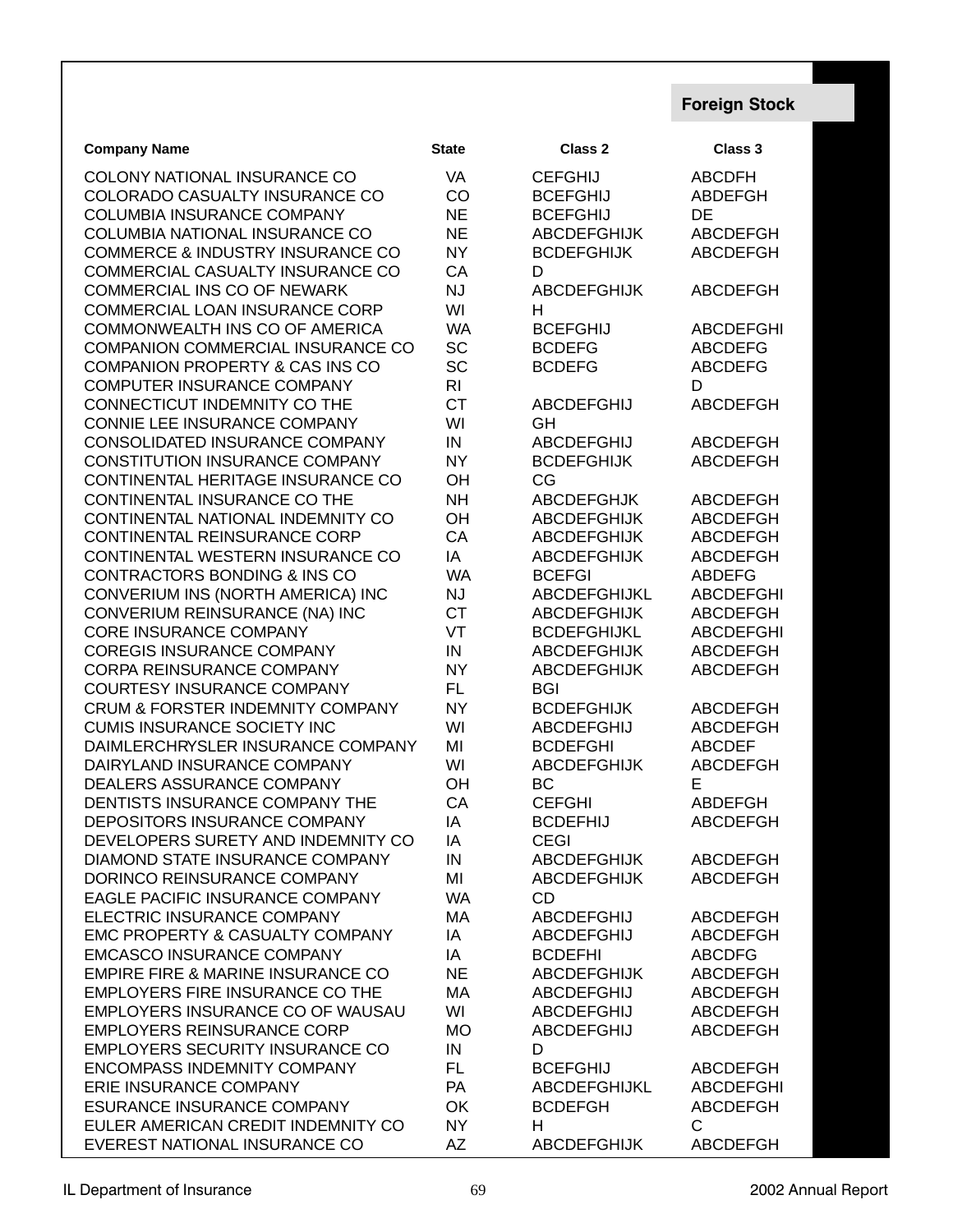| <b>Company Name</b>                          | <b>State</b> | Class <sub>2</sub>  | Class 3          |
|----------------------------------------------|--------------|---------------------|------------------|
| EVEREST REINSURANCE COMPANY                  | DE           | <b>ABCDEFGHIJK</b>  | <b>ABCDEFGH</b>  |
| EVERGREEN NATIONAL INDEMNITY CO              | OH           | <b>ABCDEFGHIJK</b>  | <b>ABCDEFGH</b>  |
| <b>EXCESS REINSURANCE COMPANY</b>            | DE           | <b>ABCDEFHIJK</b>   | <b>ABCDEFGH</b>  |
| <b>EXCESS SHARE INSURANCE CORP</b>           | OH           | GH                  |                  |
| <b>EXECUTIVE RISK INDEMNITY INC</b>          | DE           | <b>ABCDEFGHI</b>    | <b>ABCDEFGHI</b> |
| <b>EXPLORER INSURANCE COMPANY THE</b>        | <b>AZ</b>    | <b>ABCDEFGHI</b>    | <b>ABCDEFGH</b>  |
| <b>FAIRFIELD INSURANCE COMPANY</b>           | <b>CT</b>    | <b>ABCDEFGHIJK</b>  | <b>ABCDEFGH</b>  |
| <b>FAIRMONT INSURANCE COMPANY</b>            | CA           | <b>BCDEFGHIJK</b>   | <b>ABCDEFGH</b>  |
| FARMERS UNION CO OPER INS CO OF NE           | <b>NE</b>    | ABCDEFGHIJKL        | <b>ABCDEFGHI</b> |
| FARMINGTON CASUALTY COMPANY                  | <b>CT</b>    | <b>ABCDEFGHIJK</b>  | <b>ABCDEFGH</b>  |
| FEDERAL INSURANCE COMPANY                    | IN           | <b>ABCDEFGHIJK</b>  | <b>ABCDEFGH</b>  |
| FEDERATED SERVICE INSURANCE CO               | <b>MN</b>    | <b>ABCDEFGHIJ</b>   | <b>ABCDEFGH</b>  |
| FFG INSURANCE COMPANY                        | <b>TX</b>    | $\mathsf{C}$        |                  |
| FIDELITY & CASUALTY CO OF NY THE             | <b>NH</b>    | <b>ABCDEFGHIJ</b>   | <b>ABCDEFGH</b>  |
| FIDELITY & DEPOSIT CO OF MARYLAND            | MD           | <b>BCDEFGHIJ</b>    | <b>ABCDEFGH</b>  |
| FIDELITY & GUARANTY INS UNDRWRTRS INC        | WI           | <b>ABCDEFGHIJK</b>  | <b>ABCDEFGH</b>  |
| <b>FIDELITY &amp; GUARANTY INSURANCE CO</b>  | IA           | <b>BCDEFGHIJK</b>   | <b>ABCDEFGH</b>  |
| FINANCIAL GUARANTY INSURANCE CO              | <b>NY</b>    | <b>GH</b>           |                  |
| FINANCIAL INDEMNITY COMPANY                  | CA           | <b>ABCDEFGHIJKL</b> | <b>ABCDEFGHI</b> |
| FINANCIAL SECURITY ASSURANCE INC             | <b>NY</b>    | <b>GHI</b>          |                  |
| FIRE & CASUALTY INS CO OF CT THE             | <b>CT</b>    | <b>ABCDEFGHIJ</b>   | <b>ABCDEFGH</b>  |
| FIREMANS FUND INSURANCE COMPANY              | CA           | <b>ABCDEFGHIJK</b>  | <b>ABCDEFGH</b>  |
| FIREMANS FUND INSURANCE CO OF WI             | WI           | <b>ABCDEFGHIJK</b>  | <b>ABCDEFGH</b>  |
| FIREMENS INSURANCE CO OF NEWARK NJ           | <b>NJ</b>    | <b>ABCDEFGHIJK</b>  | <b>ABCDEFGH</b>  |
| FIRST AMERICAN PROPERTY & CAS I C            | CA           | <b>BCEFH</b>        | <b>ABCDEFGH</b>  |
| FIRST COLONIAL INSURANCE COMPANY             | FL.          | <b>BCEFHI</b>       | <b>ABCDEFGH</b>  |
| FIRST COMMUNITY INSURANCE COMPANY            | <b>NY</b>    | <b>ABCGI</b>        | <b>ABDEFG</b>    |
| FIRST LIBERTY INSURANCE CORP THE             | IA           | <b>ABCDEFGHIJ</b>   | <b>ABCDEFGH</b>  |
| FIRST MARINE INSURANCE COMPANY               | <b>MO</b>    | C                   | <b>ABCDG</b>     |
| FIRST NATIONAL INSURANCE CO OF AM            | <b>WA</b>    | <b>BCDEFGHIJK</b>   | <b>ABCDEFGH</b>  |
| FIRST PROFESSIONAL INS CO INC                | FL           | <b>ACDEFH</b>       | <b>ABCDEFGH</b>  |
| FIRST STANDARD SECURITY INS CO               | DE           | <b>ACEFGHIJKL</b>   |                  |
| FOLKSAMERICA REINSURANCE COMPANY             | <b>NY</b>    | <b>ABCDEFGHIJK</b>  | <b>ABCDEFGH</b>  |
| FOREMOST INSURANCE COMPANY                   | MI           | <b>ABCEFGHIJK</b>   | <b>ABCDEFGH</b>  |
| FOREMOST PROPERTY & CAS INS CO               | MI           | <b>ABCEFGHIJK</b>   | <b>ABCDEFGH</b>  |
| FOREMOST SIGNATURE INSURANCE CO              | MI           | <b>ABCDEFGHIJK</b>  | <b>ABCDEFGH</b>  |
| FORT WAYNE HEALTH & CASUALTY INS CO          | IN           | <b>ABCDEFGHIJ</b>   | <b>ABCDEFGH</b>  |
| FORTUITY INSURANCE COMPANY                   | MI           | <b>BCDEFGHIJK</b>   | ABCDEFGH         |
| <b>FREMONT INDEMNITY COMPANY</b>             | СA           | ABCDEFGHIJ          | <b>ABCDEFGH</b>  |
| <b>FRONTIER INSURANCE COMPANY</b>            | NY           | <b>ABCDEFGHIJK</b>  | <b>ADEFG</b>     |
| <b>G E AUTO &amp; HOME ASSURANCE COMPANY</b> | <b>PA</b>    | <b>ABCEFGHIJ</b>    | <b>ABCDEFGH</b>  |
| <b>GATEWAY INSURANCE COMPANY</b>             | <b>MO</b>    | <b>BCEFGHIJ</b>     | <b>ABCDEFGH</b>  |
| GE CASUALTY INSURANCE COMPANY                | <b>PA</b>    | <b>ABCEFGHIJKL</b>  | <b>ABCDEFGHI</b> |
| GE PROPERTY & CASUALTY INS CO                | PA           | <b>ABCEFGHIJ</b>    | <b>ABCDEFGH</b>  |
| GE RESIDENTIAL MORT INS CORP OF NC           | <b>NC</b>    | H                   |                  |
| <b>GEICO CASUALTY COMPANY</b>                | MD           | B                   |                  |
| <b>GEICO GENERAL INSURANCE COMPANY</b>       | MD           | <b>BCEFGIJ</b>      | ABCDEFGH         |
| <b>GEICO INDEMNITY COMPANY</b>               | MD           | <b>BCEFHIJ</b>      | <b>ABEFH</b>     |
| <b>GENERAL CASUALTY COMPANY OF WI</b>        | WI           | ABCDEFGHIJ          | <b>ABCDEFGH</b>  |
| GENERAL ELECTRIC MORT INS CORP OF NC         | <b>NC</b>    | H                   |                  |
| GENERAL ELECTRIC MORTGAGE INS CORP           | <b>NC</b>    | H                   |                  |
| <b>GENERAL FIRE &amp; CASUALTY COMPANY</b>   | ID           | <b>BCEFGHIJK</b>    | <b>ABCDEFGH</b>  |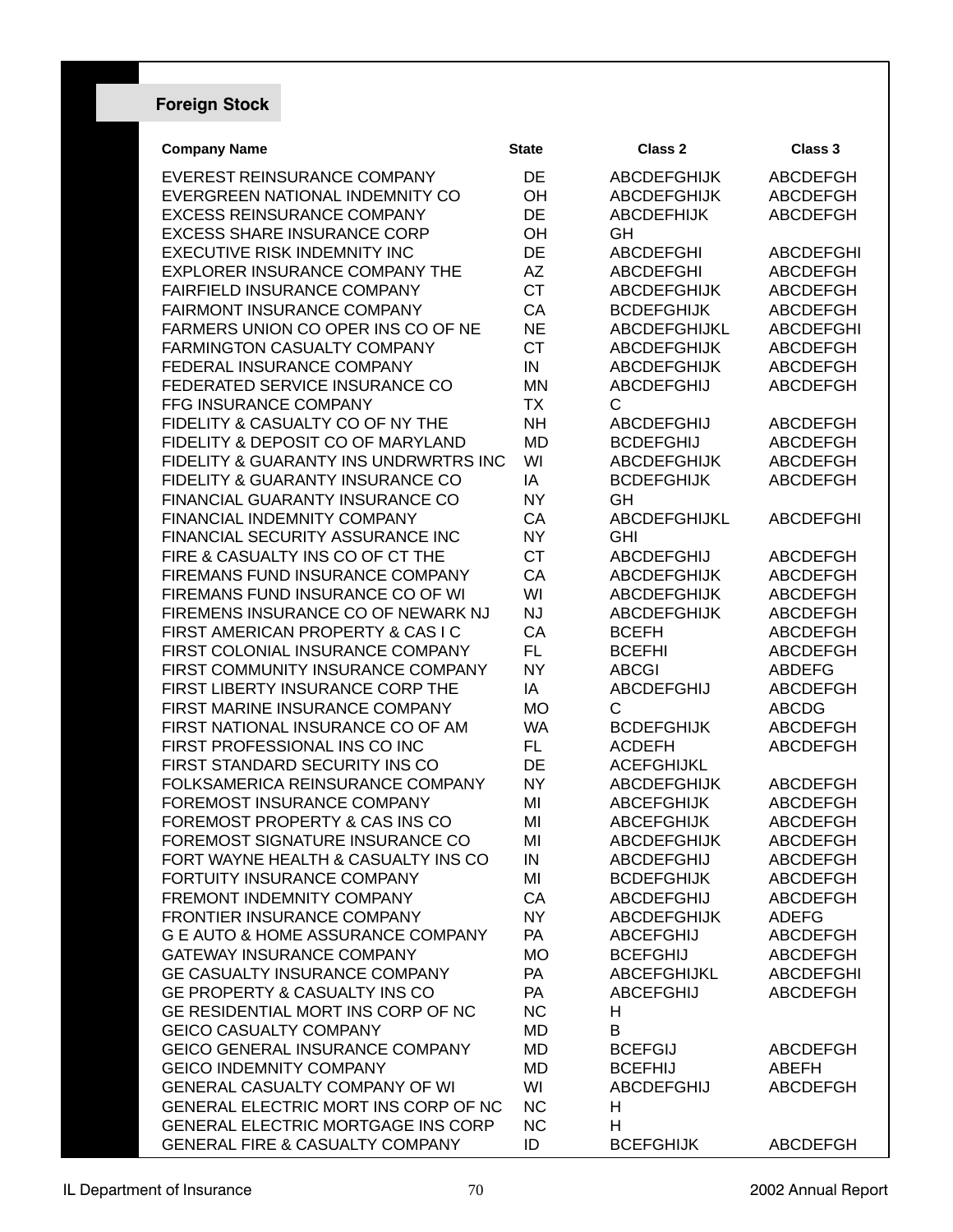| <b>Company Name</b>                                                          | <b>State</b> | Class 2                                  | Class 3                            |
|------------------------------------------------------------------------------|--------------|------------------------------------------|------------------------------------|
| <b>GENERAL INSURANCE CO OF AMERICA</b>                                       | <b>WA</b>    | <b>BCDEFGHIJK</b>                        | <b>ABCDEFGH</b>                    |
| <b>GENERAL REINSURANCE CORP</b>                                              | DE           | <b>ABCDEFGHIJK</b>                       | <b>ABCDEFGH</b>                    |
| <b>GENERAL SECURITY INSURANCE CO</b>                                         | <b>NY</b>    | <b>ABCDEFGHI</b>                         | <b>ABCDEFGH</b>                    |
| <b>GENERAL SECURITY NATIONAL INS CO</b>                                      | <b>NY</b>    | <b>ABCDEFGHIJK</b>                       | <b>ABCDEFGH</b>                    |
| <b>GENERAL SECURITY PROPERTY &amp; CAS CO</b>                                | <b>NY</b>    | <b>ABCDEFGHIJK</b>                       | <b>ABCDEFGH</b>                    |
| <b>GENERAL STAR NATIONAL INS CO</b>                                          | OH           | <b>BCDEFGHIJK</b>                        | <b>ABCDEFGH</b>                    |
| <b>GENESIS INSURANCE COMPANY</b>                                             | <b>CT</b>    | <b>ABCDEFGHIJKL</b>                      | <b>ABCDEFGHI</b>                   |
| <b>GERLING AMERICA INSURANCE COMPANY</b>                                     | <b>NY</b>    | <b>ABCDEFGHIJK</b>                       | <b>ABCDEFGH</b>                    |
| GERLING GLOBAL REINS CORP OF AM                                              | <b>NY</b>    | <b>ABCDEFGHIJK</b>                       | <b>ABCDEFGH</b>                    |
| <b>GERLING NCM CREDIT INSURANCE INC</b>                                      | <b>MD</b>    | HI                                       |                                    |
| <b>GERMANTOWN INSURANCE COMPANY</b>                                          | PA           | A                                        |                                    |
| <b>GLENS FALLS INSURANCE COMPANY THE</b>                                     | DE           | <b>ABCDEFGHIJK</b>                       | <b>ABCDEFGH</b>                    |
| <b>GLOBE AMERICAN CASUALTY COMPANY</b>                                       | OH           | <b>BCDEFGHIJKL</b>                       | <b>ABCDEFGHI</b>                   |
| <b>GLOBE INDEMNITY COMPANY</b>                                               | DE           | <b>ABCDEFGHIJ</b>                        | <b>ABCDEFGH</b>                    |
| <b>GMAC DIRECT INSURANCE COMPANY</b>                                         | <b>MO</b>    | <b>ABCEFGHIJK</b>                        | <b>ABCDEFGH</b>                    |
| GMAC INSURANCE COMPANY ONLINE INC                                            | <b>MO</b>    | <b>ABCDEFGHIJKL</b>                      | <b>ABCDEFGHI</b>                   |
| <b>GOVERNMENT EMPLOYEES INS CO</b>                                           | <b>MD</b>    | <b>ABCEFGH</b>                           | <b>ABCDFG</b>                      |
| <b>GRANGE INDEMNITY INSURANCE CO</b>                                         | OH           | <b>BCEFGHIJK</b>                         | <b>ABCDEFGH</b>                    |
| <b>GRANITE STATE INSURANCE COMPANY</b>                                       | PA           | <b>ABCDEFGHIJ</b>                        | <b>ABCDEFGH</b>                    |
| <b>GRAY INSURANCE COMPANY THE</b>                                            | LA           | <b>ABCDEFGHIJKL</b>                      | <b>ABCDEFGHI</b>                   |
| <b>GREAT AMERICAN ALLIANCE INS CO</b>                                        | OH           | <b>ABCDEFGHIJK</b>                       | <b>ABCDEFGH</b>                    |
| <b>GREAT AMERICAN ASSURANCE COMPANY</b>                                      | OH           | <b>ABCDEFGHIJK</b>                       | <b>ABCDEFGH</b>                    |
| <b>GREAT AMERICAN CONTEMPORARY INS CO</b>                                    | OH           | <b>BCDEFGHIJKL</b>                       | <b>ABDEFGHI</b>                    |
| <b>GREAT AMERICAN INSURANCE CO</b>                                           | OH           | <b>ABCDEFGHIJK</b>                       | <b>ABCDEFGH</b>                    |
| <b>GREAT AMERICAN INSURANCE CO OF NY</b>                                     | <b>NY</b>    | <b>ABCDEFGHIJK</b>                       | <b>ABCDEFGH</b>                    |
| <b>GREAT AMERICAN SECURITY INS CO</b><br><b>GREAT AMERICAN SPIRIT INS CO</b> | OH<br>IN     | <b>ABCDEFGHIJK</b><br><b>ABCDEFGHIJK</b> | <b>ABCDEFGH</b><br><b>ABCDEFGH</b> |
| <b>GREAT DIVIDE INSURANCE COMPANY</b>                                        | <b>ND</b>    | <b>BCDEFGHIJL</b>                        | <b>ABCDEFGHI</b>                   |
| <b>GREAT MIDWEST INSURANCE COMPANY</b>                                       | MI           | <b>ABCDEFGHIJKL</b>                      | <b>ABCDEFGHI</b>                   |
| <b>GREAT NORTHERN INSURANCE COMPANY</b>                                      | <b>MN</b>    | <b>ABCDEFGHIJ</b>                        | <b>ABCDEFGH</b>                    |
| <b>GREAT WEST CASUALTY COMPANY</b>                                           | <b>NE</b>    | <b>ABCDEFGHIJK</b>                       | <b>ABCDEFGH</b>                    |
| <b>GREATWAY INSURANCE COMPANY</b>                                            | WI           | <b>ABCEFGHIJK</b>                        | <b>ABCDEFGH</b>                    |
| <b>GREENWICH INSURANCE COMPANY</b>                                           | CA           | <b>ABCDEFGHIJK</b>                       | <b>ABCDEFGH</b>                    |
| <b>GRINNELL SELECT INSURANCE CO</b>                                          | ΙA           | <b>ABCDEFGIJ</b>                         | <b>ABDEFGH</b>                     |
| <b>GROCERS INSURANCE COMPANY</b>                                             | <b>OR</b>    | <b>ABCDEFHIJ</b>                         | <b>ABCDEFGH</b>                    |
| GUARANTEE CO OF NORTH AMERICA THE                                            | <b>NJ</b>    | G                                        |                                    |
| <b>GUARANTY NATIONAL INSURANCE C</b>                                         | CO           | <b>BCEFHIJK</b>                          | ABCDEFGH                           |
| <b>GUIDEONE AMERICA INSURANCE CO</b>                                         | ΙA           | ABCDEFGHIJKL                             | <b>ABCDEFGHI</b>                   |
| <b>GUIDEONE ELITE INSURANCE COMPANY</b>                                      | ΙA           | <b>ABCEFGHIJ</b>                         | <b>ABCDEFGH</b>                    |
| <b>GULF INSURANCE COMPANY</b>                                                | <b>CT</b>    | <b>ABCDEFGHIJK</b>                       | <b>ABCDEFGH</b>                    |
| HANOVER AMERICAN INSURANCE CO THE                                            | <b>NH</b>    | <b>BCDEGHIJ</b>                          | <b>ABCDEFGH</b>                    |
| HANOVER FIRE AND CASUALTY INS CO                                             | PA           | E                                        | AB                                 |
| HANOVER INSURANCE COMPANY                                                    | <b>NH</b>    | <b>ABCDEFGHIJ</b>                        | <b>ABCDEFGH</b>                    |
| HARLEYSVILLE INSURANCE COMPANY                                               | <b>MN</b>    | <b>BCDEFGHIJ</b>                         | <b>ABCDEFGH</b>                    |
| HARLEYSVILLE LAKE STATES INS CO                                              | MI           | <b>BCDEFGHIJ</b>                         | <b>ABCDEFGH</b>                    |
| HARTFORD ACCIDENT & INDEMNITY CO                                             | <b>CT</b>    | <b>ABCDEFGHIJK</b>                       | <b>ABCDEFGH</b>                    |
| HARTFORD CASUALTY INSURANCE CO                                               | IN           | <b>ABCDEFGHIJK</b>                       | <b>ABCDEFGH</b>                    |
| HARTFORD FIRE INSURANCE COMPANY                                              | <b>CT</b>    | <b>ABCDEFGHIJKL</b>                      | <b>ABCDEFGHI</b>                   |
| HARTFORD INS CO OF THE MIDWEST                                               | IN           | <b>ABCDEFGHI</b>                         | <b>ABCDEFG</b>                     |
| HARTFORD STEAM BOILER INSP & I C OF                                          | <b>CT</b>    | <b>CEFHI</b>                             | <b>ABDFG</b>                       |
| HARTFORD STEAM BOILER INSPECT & IC                                           | <b>CT</b>    | СH                                       | <b>ABCDFGH</b>                     |
| HARTFORD UNDERWRITERS INS CO                                                 | <b>CT</b>    | <b>ABCDEFGHIJK</b>                       | <b>ABCDEFGH</b>                    |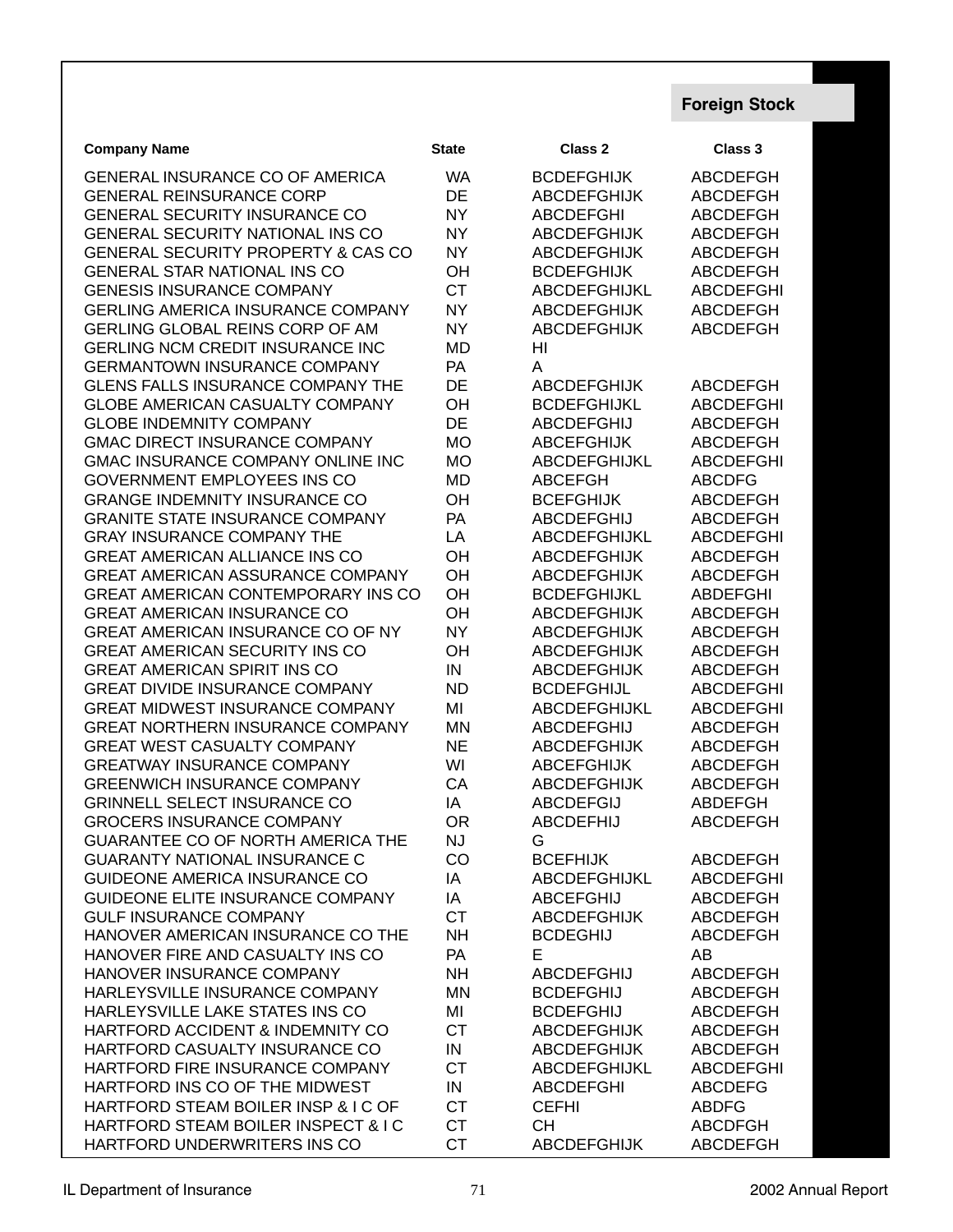| HAWKEYE SECURITY INSURANCE CO<br>WI<br>ABCDEFGH<br><b>BCDEFGHIJK</b><br>HEALTH CARE INDEMNITY INC<br>CO<br><b>ABCDEFGHIJK</b><br><b>ABCDEFGH</b><br>HERITAGE INDEMNITY COMPANY<br>CA<br><b>BC</b><br><b>ADE</b><br><b>HIGHLANDS INSURANCE COMPANY</b><br>TX<br><b>ABCDEFGHIJK</b><br><b>ABCDEFGH</b><br>HIGHMARK CASUALTY INSURANCE CO<br>PA<br><b>ACDL</b><br>HOME INSURANCE COMPANY THE<br><b>NH</b><br><b>ABCDEFGHIJK</b><br><b>ABCDEFGH</b><br>HOME OWNERS INSURANCE COMPANY<br>MI<br><b>BCDEFGHIJK</b><br><b>ABCDEFGH</b><br>HOMELAND CENTRAL INSURANCE CO<br>IA<br><b>ABCDFGH</b><br><b>ABCDEFGHIJ</b><br>HOMEPLUS INSURANCE COMPANY<br>MN<br><b>BCEFGHIJ</b><br><b>ABCDEFGH</b><br>HORACE MANN PROPERTY & CAS INS CO<br>CA<br><b>BCI</b><br>HOUSTON GENERAL INSURANCE CO<br>TX<br><b>BCDEFGHIJ</b><br><b>ABCDEFGH</b><br>HUDSON INSURANCE COMPANY<br><b>DE</b><br><b>ABCDEFGHIJKL</b><br><b>ABCDEFGHI</b><br>WI<br><b>IDS PROPERTY CASUALTY INS CO</b><br><b>ABCEFGHIJK</b><br><b>ABCDEFGHI</b><br><b>IGF INSURANCE COMPANY</b><br>IN<br><b>BEFGH</b><br>B<br>ILLINOIS EMCASCO INSURANCE CO<br><b>ABCDEFGH</b><br>IA<br><b>ABCDEFGHIJK</b><br><b>IMPERIAL CASUALTY &amp; INDEMNITY CO</b><br><b>ABCDEFGH</b><br><b>NE</b><br><b>ACEFGHIJ</b><br>INDEMNITY INS CO OF NORTH AM<br>PA<br><b>BCDEFGHIJK</b><br><b>ABCDEFGH</b><br>INDIANA INSURANCE COMPANY<br>IN<br><b>ABCDEFGHIJK</b><br><b>ABCDEFGH</b><br><b>INFINITY INSURANCE COMPANY</b><br><b>DE</b><br>IN<br>BC<br>INSURANCE CO OF NORTH AMERICA<br>PA<br><b>ABCDEFGHIJK</b><br><b>ABCDEFGH</b><br>INSURANCE CO OF THE STATE OF PA THE<br>PA<br><b>ABCDEFGHIJK</b><br><b>ABCDEFGH</b><br>INSURANCE COMPANY OF THE WEST<br>CA<br><b>ABCDEFGHI</b><br><b>ABCDEFGH</b><br>INSURANCE CORPORATION OF AMERICA<br>MI<br>CD<br>INSURANCE CORP OF NEW YORK THE<br><b>ABCDEFGHIJ</b><br><b>NY</b><br><b>ABCDEFGH</b><br><b>NC</b><br><b>INTEGON CASUALTY INSURANCE CO</b><br>B<br>E<br>E<br><b>NC</b><br><b>INTEGON GENERAL INSURANCE CORP</b><br><b>ABC</b><br>E<br><b>NC</b><br>INTEGON INDEMNITY CORPORATION<br><b>ABC</b><br><b>NC</b><br>INTEGON NATIONAL INSURANCE CO<br><b>ABCDEFG</b><br><b>ABCDEFGH</b><br><b>INTERNATIONAL FIDELITY INS CO</b><br><b>NJ</b><br>G<br>IOWA AMERICAN INSURANCE COMPANY<br>IA<br><b>BCDEFGH</b><br><b>ABCDEFGH</b><br><b>ABCDEFGH</b><br>JEFFERSON INSURANCE COMPANY<br>NY.<br><b>ABCEFHIJK</b><br>K M INSURANCE COMPANY<br>OK<br><b>ABCEFGHIJL</b><br><b>ABCDEFGHI</b><br>KANSAS BANKERS SURETY COMPANY<br><b>KS</b><br>CG<br>KANSAS CITY FIRE & MARINE INS CO<br><b>MO</b><br><b>ABCDEFGHIJK</b><br>ABCDEFGH<br>L M INSURANCE CORPORATION<br>ΙA<br><b>ABCDEFGHIJ</b><br><b>ABCDEFGH</b><br>LAURIER INDEMNITY COMPANY<br>GA<br><b>BCDEFGHIJ</b><br>ABCDEFGH<br><b>LEADER INSURANCE COMPANY</b><br>OH<br>E.<br>В<br>PA<br><b>LEGION INSURANCE COMPANY</b><br><b>ABCDEFGHIJK</b><br><b>ABCDEFGH</b><br>LIBERTY INSURANCE UNDERWRITERS INC<br>NY.<br><b>BCDEFGHIJ</b><br><b>ABCDEFGH</b><br>LIBERTY MUTUAL INSURANCE COMPANY<br>МA<br>ABCDEFGHIJKL<br><b>ABCDEFGHI</b><br>LIBERTY PERSONAL INSURANCE CO<br>MI<br><b>ABCDEFGHI</b><br><b>BCEFHIL</b><br>LINCOLN GENERAL INSURANCE COMPANY<br><b>PA</b><br><b>ABCDEFGHK</b><br>ADEG<br>LYNDON PROPERTY INSURANCE CO<br><b>MO</b><br><b>ABCDEFGHIJ</b><br><b>ABCDEFGH</b><br>MAJESTIC INSURANCE COMPANY<br>CA<br>CD<br>MAPFRE REINSURANCE CORP<br>NJ<br><b>BCDEFGHIJK</b><br><b>ABCDEFGH</b><br>MARINE INDEMNITY INSURANCE CO OF AM<br><b>NY</b><br><b>BCEFGH</b><br><b>ABCDEFGH</b><br>MARKEL AMERICAN INSURANCE CO<br><b>ABCEFGHIJKL</b><br><b>ABCDEFGHI</b><br>VA<br>MARYLAND CASUALTY COMPANY<br><b>ABCDEFGH</b><br>MD<br><b>ABCDEFGHIJK</b><br>MARYLAND INSURANCE COMPANY<br><b>BCDEFGHIJ</b><br><b>ABCDEFGH</b><br>TX<br>MASSACHUSETTS BAY INSURANCE CO<br><b>NH</b><br><b>BCDEFGHIJ</b><br><b>ABCDEFGH</b><br>MAYFLOWER INSURANCE CO LTD THE<br>IN<br><b>ABCDEFGHIJK</b><br><b>ABCDEFGH</b><br>MBIA INSURANCE CORPORATION<br>NY<br>GH | <b>Company Name</b> | <b>State</b> | Class 2 | Class 3 |
|---------------------------------------------------------------------------------------------------------------------------------------------------------------------------------------------------------------------------------------------------------------------------------------------------------------------------------------------------------------------------------------------------------------------------------------------------------------------------------------------------------------------------------------------------------------------------------------------------------------------------------------------------------------------------------------------------------------------------------------------------------------------------------------------------------------------------------------------------------------------------------------------------------------------------------------------------------------------------------------------------------------------------------------------------------------------------------------------------------------------------------------------------------------------------------------------------------------------------------------------------------------------------------------------------------------------------------------------------------------------------------------------------------------------------------------------------------------------------------------------------------------------------------------------------------------------------------------------------------------------------------------------------------------------------------------------------------------------------------------------------------------------------------------------------------------------------------------------------------------------------------------------------------------------------------------------------------------------------------------------------------------------------------------------------------------------------------------------------------------------------------------------------------------------------------------------------------------------------------------------------------------------------------------------------------------------------------------------------------------------------------------------------------------------------------------------------------------------------------------------------------------------------------------------------------------------------------------------------------------------------------------------------------------------------------------------------------------------------------------------------------------------------------------------------------------------------------------------------------------------------------------------------------------------------------------------------------------------------------------------------------------------------------------------------------------------------------------------------------------------------------------------------------------------------------------------------------------------------------------------------------------------------------------------------------------------------------------------------------------------------------------------------------------------------------------------------------------------------------------------------------------------------------------------------------------------------------------------------------------------------------------------------------------------------------------------------------------------------------------------------------------------------------------------------------------------------------------------------------------------------------------------------------------------------------------------------------------------------------|---------------------|--------------|---------|---------|
|                                                                                                                                                                                                                                                                                                                                                                                                                                                                                                                                                                                                                                                                                                                                                                                                                                                                                                                                                                                                                                                                                                                                                                                                                                                                                                                                                                                                                                                                                                                                                                                                                                                                                                                                                                                                                                                                                                                                                                                                                                                                                                                                                                                                                                                                                                                                                                                                                                                                                                                                                                                                                                                                                                                                                                                                                                                                                                                                                                                                                                                                                                                                                                                                                                                                                                                                                                                                                                                                                                                                                                                                                                                                                                                                                                                                                                                                                                                                                                                 |                     |              |         |         |
|                                                                                                                                                                                                                                                                                                                                                                                                                                                                                                                                                                                                                                                                                                                                                                                                                                                                                                                                                                                                                                                                                                                                                                                                                                                                                                                                                                                                                                                                                                                                                                                                                                                                                                                                                                                                                                                                                                                                                                                                                                                                                                                                                                                                                                                                                                                                                                                                                                                                                                                                                                                                                                                                                                                                                                                                                                                                                                                                                                                                                                                                                                                                                                                                                                                                                                                                                                                                                                                                                                                                                                                                                                                                                                                                                                                                                                                                                                                                                                                 |                     |              |         |         |
|                                                                                                                                                                                                                                                                                                                                                                                                                                                                                                                                                                                                                                                                                                                                                                                                                                                                                                                                                                                                                                                                                                                                                                                                                                                                                                                                                                                                                                                                                                                                                                                                                                                                                                                                                                                                                                                                                                                                                                                                                                                                                                                                                                                                                                                                                                                                                                                                                                                                                                                                                                                                                                                                                                                                                                                                                                                                                                                                                                                                                                                                                                                                                                                                                                                                                                                                                                                                                                                                                                                                                                                                                                                                                                                                                                                                                                                                                                                                                                                 |                     |              |         |         |
|                                                                                                                                                                                                                                                                                                                                                                                                                                                                                                                                                                                                                                                                                                                                                                                                                                                                                                                                                                                                                                                                                                                                                                                                                                                                                                                                                                                                                                                                                                                                                                                                                                                                                                                                                                                                                                                                                                                                                                                                                                                                                                                                                                                                                                                                                                                                                                                                                                                                                                                                                                                                                                                                                                                                                                                                                                                                                                                                                                                                                                                                                                                                                                                                                                                                                                                                                                                                                                                                                                                                                                                                                                                                                                                                                                                                                                                                                                                                                                                 |                     |              |         |         |
|                                                                                                                                                                                                                                                                                                                                                                                                                                                                                                                                                                                                                                                                                                                                                                                                                                                                                                                                                                                                                                                                                                                                                                                                                                                                                                                                                                                                                                                                                                                                                                                                                                                                                                                                                                                                                                                                                                                                                                                                                                                                                                                                                                                                                                                                                                                                                                                                                                                                                                                                                                                                                                                                                                                                                                                                                                                                                                                                                                                                                                                                                                                                                                                                                                                                                                                                                                                                                                                                                                                                                                                                                                                                                                                                                                                                                                                                                                                                                                                 |                     |              |         |         |
|                                                                                                                                                                                                                                                                                                                                                                                                                                                                                                                                                                                                                                                                                                                                                                                                                                                                                                                                                                                                                                                                                                                                                                                                                                                                                                                                                                                                                                                                                                                                                                                                                                                                                                                                                                                                                                                                                                                                                                                                                                                                                                                                                                                                                                                                                                                                                                                                                                                                                                                                                                                                                                                                                                                                                                                                                                                                                                                                                                                                                                                                                                                                                                                                                                                                                                                                                                                                                                                                                                                                                                                                                                                                                                                                                                                                                                                                                                                                                                                 |                     |              |         |         |
|                                                                                                                                                                                                                                                                                                                                                                                                                                                                                                                                                                                                                                                                                                                                                                                                                                                                                                                                                                                                                                                                                                                                                                                                                                                                                                                                                                                                                                                                                                                                                                                                                                                                                                                                                                                                                                                                                                                                                                                                                                                                                                                                                                                                                                                                                                                                                                                                                                                                                                                                                                                                                                                                                                                                                                                                                                                                                                                                                                                                                                                                                                                                                                                                                                                                                                                                                                                                                                                                                                                                                                                                                                                                                                                                                                                                                                                                                                                                                                                 |                     |              |         |         |
|                                                                                                                                                                                                                                                                                                                                                                                                                                                                                                                                                                                                                                                                                                                                                                                                                                                                                                                                                                                                                                                                                                                                                                                                                                                                                                                                                                                                                                                                                                                                                                                                                                                                                                                                                                                                                                                                                                                                                                                                                                                                                                                                                                                                                                                                                                                                                                                                                                                                                                                                                                                                                                                                                                                                                                                                                                                                                                                                                                                                                                                                                                                                                                                                                                                                                                                                                                                                                                                                                                                                                                                                                                                                                                                                                                                                                                                                                                                                                                                 |                     |              |         |         |
|                                                                                                                                                                                                                                                                                                                                                                                                                                                                                                                                                                                                                                                                                                                                                                                                                                                                                                                                                                                                                                                                                                                                                                                                                                                                                                                                                                                                                                                                                                                                                                                                                                                                                                                                                                                                                                                                                                                                                                                                                                                                                                                                                                                                                                                                                                                                                                                                                                                                                                                                                                                                                                                                                                                                                                                                                                                                                                                                                                                                                                                                                                                                                                                                                                                                                                                                                                                                                                                                                                                                                                                                                                                                                                                                                                                                                                                                                                                                                                                 |                     |              |         |         |
|                                                                                                                                                                                                                                                                                                                                                                                                                                                                                                                                                                                                                                                                                                                                                                                                                                                                                                                                                                                                                                                                                                                                                                                                                                                                                                                                                                                                                                                                                                                                                                                                                                                                                                                                                                                                                                                                                                                                                                                                                                                                                                                                                                                                                                                                                                                                                                                                                                                                                                                                                                                                                                                                                                                                                                                                                                                                                                                                                                                                                                                                                                                                                                                                                                                                                                                                                                                                                                                                                                                                                                                                                                                                                                                                                                                                                                                                                                                                                                                 |                     |              |         |         |
|                                                                                                                                                                                                                                                                                                                                                                                                                                                                                                                                                                                                                                                                                                                                                                                                                                                                                                                                                                                                                                                                                                                                                                                                                                                                                                                                                                                                                                                                                                                                                                                                                                                                                                                                                                                                                                                                                                                                                                                                                                                                                                                                                                                                                                                                                                                                                                                                                                                                                                                                                                                                                                                                                                                                                                                                                                                                                                                                                                                                                                                                                                                                                                                                                                                                                                                                                                                                                                                                                                                                                                                                                                                                                                                                                                                                                                                                                                                                                                                 |                     |              |         |         |
|                                                                                                                                                                                                                                                                                                                                                                                                                                                                                                                                                                                                                                                                                                                                                                                                                                                                                                                                                                                                                                                                                                                                                                                                                                                                                                                                                                                                                                                                                                                                                                                                                                                                                                                                                                                                                                                                                                                                                                                                                                                                                                                                                                                                                                                                                                                                                                                                                                                                                                                                                                                                                                                                                                                                                                                                                                                                                                                                                                                                                                                                                                                                                                                                                                                                                                                                                                                                                                                                                                                                                                                                                                                                                                                                                                                                                                                                                                                                                                                 |                     |              |         |         |
|                                                                                                                                                                                                                                                                                                                                                                                                                                                                                                                                                                                                                                                                                                                                                                                                                                                                                                                                                                                                                                                                                                                                                                                                                                                                                                                                                                                                                                                                                                                                                                                                                                                                                                                                                                                                                                                                                                                                                                                                                                                                                                                                                                                                                                                                                                                                                                                                                                                                                                                                                                                                                                                                                                                                                                                                                                                                                                                                                                                                                                                                                                                                                                                                                                                                                                                                                                                                                                                                                                                                                                                                                                                                                                                                                                                                                                                                                                                                                                                 |                     |              |         |         |
|                                                                                                                                                                                                                                                                                                                                                                                                                                                                                                                                                                                                                                                                                                                                                                                                                                                                                                                                                                                                                                                                                                                                                                                                                                                                                                                                                                                                                                                                                                                                                                                                                                                                                                                                                                                                                                                                                                                                                                                                                                                                                                                                                                                                                                                                                                                                                                                                                                                                                                                                                                                                                                                                                                                                                                                                                                                                                                                                                                                                                                                                                                                                                                                                                                                                                                                                                                                                                                                                                                                                                                                                                                                                                                                                                                                                                                                                                                                                                                                 |                     |              |         |         |
|                                                                                                                                                                                                                                                                                                                                                                                                                                                                                                                                                                                                                                                                                                                                                                                                                                                                                                                                                                                                                                                                                                                                                                                                                                                                                                                                                                                                                                                                                                                                                                                                                                                                                                                                                                                                                                                                                                                                                                                                                                                                                                                                                                                                                                                                                                                                                                                                                                                                                                                                                                                                                                                                                                                                                                                                                                                                                                                                                                                                                                                                                                                                                                                                                                                                                                                                                                                                                                                                                                                                                                                                                                                                                                                                                                                                                                                                                                                                                                                 |                     |              |         |         |
|                                                                                                                                                                                                                                                                                                                                                                                                                                                                                                                                                                                                                                                                                                                                                                                                                                                                                                                                                                                                                                                                                                                                                                                                                                                                                                                                                                                                                                                                                                                                                                                                                                                                                                                                                                                                                                                                                                                                                                                                                                                                                                                                                                                                                                                                                                                                                                                                                                                                                                                                                                                                                                                                                                                                                                                                                                                                                                                                                                                                                                                                                                                                                                                                                                                                                                                                                                                                                                                                                                                                                                                                                                                                                                                                                                                                                                                                                                                                                                                 |                     |              |         |         |
|                                                                                                                                                                                                                                                                                                                                                                                                                                                                                                                                                                                                                                                                                                                                                                                                                                                                                                                                                                                                                                                                                                                                                                                                                                                                                                                                                                                                                                                                                                                                                                                                                                                                                                                                                                                                                                                                                                                                                                                                                                                                                                                                                                                                                                                                                                                                                                                                                                                                                                                                                                                                                                                                                                                                                                                                                                                                                                                                                                                                                                                                                                                                                                                                                                                                                                                                                                                                                                                                                                                                                                                                                                                                                                                                                                                                                                                                                                                                                                                 |                     |              |         |         |
|                                                                                                                                                                                                                                                                                                                                                                                                                                                                                                                                                                                                                                                                                                                                                                                                                                                                                                                                                                                                                                                                                                                                                                                                                                                                                                                                                                                                                                                                                                                                                                                                                                                                                                                                                                                                                                                                                                                                                                                                                                                                                                                                                                                                                                                                                                                                                                                                                                                                                                                                                                                                                                                                                                                                                                                                                                                                                                                                                                                                                                                                                                                                                                                                                                                                                                                                                                                                                                                                                                                                                                                                                                                                                                                                                                                                                                                                                                                                                                                 |                     |              |         |         |
|                                                                                                                                                                                                                                                                                                                                                                                                                                                                                                                                                                                                                                                                                                                                                                                                                                                                                                                                                                                                                                                                                                                                                                                                                                                                                                                                                                                                                                                                                                                                                                                                                                                                                                                                                                                                                                                                                                                                                                                                                                                                                                                                                                                                                                                                                                                                                                                                                                                                                                                                                                                                                                                                                                                                                                                                                                                                                                                                                                                                                                                                                                                                                                                                                                                                                                                                                                                                                                                                                                                                                                                                                                                                                                                                                                                                                                                                                                                                                                                 |                     |              |         |         |
|                                                                                                                                                                                                                                                                                                                                                                                                                                                                                                                                                                                                                                                                                                                                                                                                                                                                                                                                                                                                                                                                                                                                                                                                                                                                                                                                                                                                                                                                                                                                                                                                                                                                                                                                                                                                                                                                                                                                                                                                                                                                                                                                                                                                                                                                                                                                                                                                                                                                                                                                                                                                                                                                                                                                                                                                                                                                                                                                                                                                                                                                                                                                                                                                                                                                                                                                                                                                                                                                                                                                                                                                                                                                                                                                                                                                                                                                                                                                                                                 |                     |              |         |         |
|                                                                                                                                                                                                                                                                                                                                                                                                                                                                                                                                                                                                                                                                                                                                                                                                                                                                                                                                                                                                                                                                                                                                                                                                                                                                                                                                                                                                                                                                                                                                                                                                                                                                                                                                                                                                                                                                                                                                                                                                                                                                                                                                                                                                                                                                                                                                                                                                                                                                                                                                                                                                                                                                                                                                                                                                                                                                                                                                                                                                                                                                                                                                                                                                                                                                                                                                                                                                                                                                                                                                                                                                                                                                                                                                                                                                                                                                                                                                                                                 |                     |              |         |         |
|                                                                                                                                                                                                                                                                                                                                                                                                                                                                                                                                                                                                                                                                                                                                                                                                                                                                                                                                                                                                                                                                                                                                                                                                                                                                                                                                                                                                                                                                                                                                                                                                                                                                                                                                                                                                                                                                                                                                                                                                                                                                                                                                                                                                                                                                                                                                                                                                                                                                                                                                                                                                                                                                                                                                                                                                                                                                                                                                                                                                                                                                                                                                                                                                                                                                                                                                                                                                                                                                                                                                                                                                                                                                                                                                                                                                                                                                                                                                                                                 |                     |              |         |         |
|                                                                                                                                                                                                                                                                                                                                                                                                                                                                                                                                                                                                                                                                                                                                                                                                                                                                                                                                                                                                                                                                                                                                                                                                                                                                                                                                                                                                                                                                                                                                                                                                                                                                                                                                                                                                                                                                                                                                                                                                                                                                                                                                                                                                                                                                                                                                                                                                                                                                                                                                                                                                                                                                                                                                                                                                                                                                                                                                                                                                                                                                                                                                                                                                                                                                                                                                                                                                                                                                                                                                                                                                                                                                                                                                                                                                                                                                                                                                                                                 |                     |              |         |         |
|                                                                                                                                                                                                                                                                                                                                                                                                                                                                                                                                                                                                                                                                                                                                                                                                                                                                                                                                                                                                                                                                                                                                                                                                                                                                                                                                                                                                                                                                                                                                                                                                                                                                                                                                                                                                                                                                                                                                                                                                                                                                                                                                                                                                                                                                                                                                                                                                                                                                                                                                                                                                                                                                                                                                                                                                                                                                                                                                                                                                                                                                                                                                                                                                                                                                                                                                                                                                                                                                                                                                                                                                                                                                                                                                                                                                                                                                                                                                                                                 |                     |              |         |         |
|                                                                                                                                                                                                                                                                                                                                                                                                                                                                                                                                                                                                                                                                                                                                                                                                                                                                                                                                                                                                                                                                                                                                                                                                                                                                                                                                                                                                                                                                                                                                                                                                                                                                                                                                                                                                                                                                                                                                                                                                                                                                                                                                                                                                                                                                                                                                                                                                                                                                                                                                                                                                                                                                                                                                                                                                                                                                                                                                                                                                                                                                                                                                                                                                                                                                                                                                                                                                                                                                                                                                                                                                                                                                                                                                                                                                                                                                                                                                                                                 |                     |              |         |         |
|                                                                                                                                                                                                                                                                                                                                                                                                                                                                                                                                                                                                                                                                                                                                                                                                                                                                                                                                                                                                                                                                                                                                                                                                                                                                                                                                                                                                                                                                                                                                                                                                                                                                                                                                                                                                                                                                                                                                                                                                                                                                                                                                                                                                                                                                                                                                                                                                                                                                                                                                                                                                                                                                                                                                                                                                                                                                                                                                                                                                                                                                                                                                                                                                                                                                                                                                                                                                                                                                                                                                                                                                                                                                                                                                                                                                                                                                                                                                                                                 |                     |              |         |         |
|                                                                                                                                                                                                                                                                                                                                                                                                                                                                                                                                                                                                                                                                                                                                                                                                                                                                                                                                                                                                                                                                                                                                                                                                                                                                                                                                                                                                                                                                                                                                                                                                                                                                                                                                                                                                                                                                                                                                                                                                                                                                                                                                                                                                                                                                                                                                                                                                                                                                                                                                                                                                                                                                                                                                                                                                                                                                                                                                                                                                                                                                                                                                                                                                                                                                                                                                                                                                                                                                                                                                                                                                                                                                                                                                                                                                                                                                                                                                                                                 |                     |              |         |         |
|                                                                                                                                                                                                                                                                                                                                                                                                                                                                                                                                                                                                                                                                                                                                                                                                                                                                                                                                                                                                                                                                                                                                                                                                                                                                                                                                                                                                                                                                                                                                                                                                                                                                                                                                                                                                                                                                                                                                                                                                                                                                                                                                                                                                                                                                                                                                                                                                                                                                                                                                                                                                                                                                                                                                                                                                                                                                                                                                                                                                                                                                                                                                                                                                                                                                                                                                                                                                                                                                                                                                                                                                                                                                                                                                                                                                                                                                                                                                                                                 |                     |              |         |         |
|                                                                                                                                                                                                                                                                                                                                                                                                                                                                                                                                                                                                                                                                                                                                                                                                                                                                                                                                                                                                                                                                                                                                                                                                                                                                                                                                                                                                                                                                                                                                                                                                                                                                                                                                                                                                                                                                                                                                                                                                                                                                                                                                                                                                                                                                                                                                                                                                                                                                                                                                                                                                                                                                                                                                                                                                                                                                                                                                                                                                                                                                                                                                                                                                                                                                                                                                                                                                                                                                                                                                                                                                                                                                                                                                                                                                                                                                                                                                                                                 |                     |              |         |         |
|                                                                                                                                                                                                                                                                                                                                                                                                                                                                                                                                                                                                                                                                                                                                                                                                                                                                                                                                                                                                                                                                                                                                                                                                                                                                                                                                                                                                                                                                                                                                                                                                                                                                                                                                                                                                                                                                                                                                                                                                                                                                                                                                                                                                                                                                                                                                                                                                                                                                                                                                                                                                                                                                                                                                                                                                                                                                                                                                                                                                                                                                                                                                                                                                                                                                                                                                                                                                                                                                                                                                                                                                                                                                                                                                                                                                                                                                                                                                                                                 |                     |              |         |         |
|                                                                                                                                                                                                                                                                                                                                                                                                                                                                                                                                                                                                                                                                                                                                                                                                                                                                                                                                                                                                                                                                                                                                                                                                                                                                                                                                                                                                                                                                                                                                                                                                                                                                                                                                                                                                                                                                                                                                                                                                                                                                                                                                                                                                                                                                                                                                                                                                                                                                                                                                                                                                                                                                                                                                                                                                                                                                                                                                                                                                                                                                                                                                                                                                                                                                                                                                                                                                                                                                                                                                                                                                                                                                                                                                                                                                                                                                                                                                                                                 |                     |              |         |         |
|                                                                                                                                                                                                                                                                                                                                                                                                                                                                                                                                                                                                                                                                                                                                                                                                                                                                                                                                                                                                                                                                                                                                                                                                                                                                                                                                                                                                                                                                                                                                                                                                                                                                                                                                                                                                                                                                                                                                                                                                                                                                                                                                                                                                                                                                                                                                                                                                                                                                                                                                                                                                                                                                                                                                                                                                                                                                                                                                                                                                                                                                                                                                                                                                                                                                                                                                                                                                                                                                                                                                                                                                                                                                                                                                                                                                                                                                                                                                                                                 |                     |              |         |         |
|                                                                                                                                                                                                                                                                                                                                                                                                                                                                                                                                                                                                                                                                                                                                                                                                                                                                                                                                                                                                                                                                                                                                                                                                                                                                                                                                                                                                                                                                                                                                                                                                                                                                                                                                                                                                                                                                                                                                                                                                                                                                                                                                                                                                                                                                                                                                                                                                                                                                                                                                                                                                                                                                                                                                                                                                                                                                                                                                                                                                                                                                                                                                                                                                                                                                                                                                                                                                                                                                                                                                                                                                                                                                                                                                                                                                                                                                                                                                                                                 |                     |              |         |         |
|                                                                                                                                                                                                                                                                                                                                                                                                                                                                                                                                                                                                                                                                                                                                                                                                                                                                                                                                                                                                                                                                                                                                                                                                                                                                                                                                                                                                                                                                                                                                                                                                                                                                                                                                                                                                                                                                                                                                                                                                                                                                                                                                                                                                                                                                                                                                                                                                                                                                                                                                                                                                                                                                                                                                                                                                                                                                                                                                                                                                                                                                                                                                                                                                                                                                                                                                                                                                                                                                                                                                                                                                                                                                                                                                                                                                                                                                                                                                                                                 |                     |              |         |         |
|                                                                                                                                                                                                                                                                                                                                                                                                                                                                                                                                                                                                                                                                                                                                                                                                                                                                                                                                                                                                                                                                                                                                                                                                                                                                                                                                                                                                                                                                                                                                                                                                                                                                                                                                                                                                                                                                                                                                                                                                                                                                                                                                                                                                                                                                                                                                                                                                                                                                                                                                                                                                                                                                                                                                                                                                                                                                                                                                                                                                                                                                                                                                                                                                                                                                                                                                                                                                                                                                                                                                                                                                                                                                                                                                                                                                                                                                                                                                                                                 |                     |              |         |         |
|                                                                                                                                                                                                                                                                                                                                                                                                                                                                                                                                                                                                                                                                                                                                                                                                                                                                                                                                                                                                                                                                                                                                                                                                                                                                                                                                                                                                                                                                                                                                                                                                                                                                                                                                                                                                                                                                                                                                                                                                                                                                                                                                                                                                                                                                                                                                                                                                                                                                                                                                                                                                                                                                                                                                                                                                                                                                                                                                                                                                                                                                                                                                                                                                                                                                                                                                                                                                                                                                                                                                                                                                                                                                                                                                                                                                                                                                                                                                                                                 |                     |              |         |         |
|                                                                                                                                                                                                                                                                                                                                                                                                                                                                                                                                                                                                                                                                                                                                                                                                                                                                                                                                                                                                                                                                                                                                                                                                                                                                                                                                                                                                                                                                                                                                                                                                                                                                                                                                                                                                                                                                                                                                                                                                                                                                                                                                                                                                                                                                                                                                                                                                                                                                                                                                                                                                                                                                                                                                                                                                                                                                                                                                                                                                                                                                                                                                                                                                                                                                                                                                                                                                                                                                                                                                                                                                                                                                                                                                                                                                                                                                                                                                                                                 |                     |              |         |         |
|                                                                                                                                                                                                                                                                                                                                                                                                                                                                                                                                                                                                                                                                                                                                                                                                                                                                                                                                                                                                                                                                                                                                                                                                                                                                                                                                                                                                                                                                                                                                                                                                                                                                                                                                                                                                                                                                                                                                                                                                                                                                                                                                                                                                                                                                                                                                                                                                                                                                                                                                                                                                                                                                                                                                                                                                                                                                                                                                                                                                                                                                                                                                                                                                                                                                                                                                                                                                                                                                                                                                                                                                                                                                                                                                                                                                                                                                                                                                                                                 |                     |              |         |         |
|                                                                                                                                                                                                                                                                                                                                                                                                                                                                                                                                                                                                                                                                                                                                                                                                                                                                                                                                                                                                                                                                                                                                                                                                                                                                                                                                                                                                                                                                                                                                                                                                                                                                                                                                                                                                                                                                                                                                                                                                                                                                                                                                                                                                                                                                                                                                                                                                                                                                                                                                                                                                                                                                                                                                                                                                                                                                                                                                                                                                                                                                                                                                                                                                                                                                                                                                                                                                                                                                                                                                                                                                                                                                                                                                                                                                                                                                                                                                                                                 |                     |              |         |         |
|                                                                                                                                                                                                                                                                                                                                                                                                                                                                                                                                                                                                                                                                                                                                                                                                                                                                                                                                                                                                                                                                                                                                                                                                                                                                                                                                                                                                                                                                                                                                                                                                                                                                                                                                                                                                                                                                                                                                                                                                                                                                                                                                                                                                                                                                                                                                                                                                                                                                                                                                                                                                                                                                                                                                                                                                                                                                                                                                                                                                                                                                                                                                                                                                                                                                                                                                                                                                                                                                                                                                                                                                                                                                                                                                                                                                                                                                                                                                                                                 |                     |              |         |         |
|                                                                                                                                                                                                                                                                                                                                                                                                                                                                                                                                                                                                                                                                                                                                                                                                                                                                                                                                                                                                                                                                                                                                                                                                                                                                                                                                                                                                                                                                                                                                                                                                                                                                                                                                                                                                                                                                                                                                                                                                                                                                                                                                                                                                                                                                                                                                                                                                                                                                                                                                                                                                                                                                                                                                                                                                                                                                                                                                                                                                                                                                                                                                                                                                                                                                                                                                                                                                                                                                                                                                                                                                                                                                                                                                                                                                                                                                                                                                                                                 |                     |              |         |         |
|                                                                                                                                                                                                                                                                                                                                                                                                                                                                                                                                                                                                                                                                                                                                                                                                                                                                                                                                                                                                                                                                                                                                                                                                                                                                                                                                                                                                                                                                                                                                                                                                                                                                                                                                                                                                                                                                                                                                                                                                                                                                                                                                                                                                                                                                                                                                                                                                                                                                                                                                                                                                                                                                                                                                                                                                                                                                                                                                                                                                                                                                                                                                                                                                                                                                                                                                                                                                                                                                                                                                                                                                                                                                                                                                                                                                                                                                                                                                                                                 |                     |              |         |         |
|                                                                                                                                                                                                                                                                                                                                                                                                                                                                                                                                                                                                                                                                                                                                                                                                                                                                                                                                                                                                                                                                                                                                                                                                                                                                                                                                                                                                                                                                                                                                                                                                                                                                                                                                                                                                                                                                                                                                                                                                                                                                                                                                                                                                                                                                                                                                                                                                                                                                                                                                                                                                                                                                                                                                                                                                                                                                                                                                                                                                                                                                                                                                                                                                                                                                                                                                                                                                                                                                                                                                                                                                                                                                                                                                                                                                                                                                                                                                                                                 |                     |              |         |         |
|                                                                                                                                                                                                                                                                                                                                                                                                                                                                                                                                                                                                                                                                                                                                                                                                                                                                                                                                                                                                                                                                                                                                                                                                                                                                                                                                                                                                                                                                                                                                                                                                                                                                                                                                                                                                                                                                                                                                                                                                                                                                                                                                                                                                                                                                                                                                                                                                                                                                                                                                                                                                                                                                                                                                                                                                                                                                                                                                                                                                                                                                                                                                                                                                                                                                                                                                                                                                                                                                                                                                                                                                                                                                                                                                                                                                                                                                                                                                                                                 |                     |              |         |         |
|                                                                                                                                                                                                                                                                                                                                                                                                                                                                                                                                                                                                                                                                                                                                                                                                                                                                                                                                                                                                                                                                                                                                                                                                                                                                                                                                                                                                                                                                                                                                                                                                                                                                                                                                                                                                                                                                                                                                                                                                                                                                                                                                                                                                                                                                                                                                                                                                                                                                                                                                                                                                                                                                                                                                                                                                                                                                                                                                                                                                                                                                                                                                                                                                                                                                                                                                                                                                                                                                                                                                                                                                                                                                                                                                                                                                                                                                                                                                                                                 |                     |              |         |         |
|                                                                                                                                                                                                                                                                                                                                                                                                                                                                                                                                                                                                                                                                                                                                                                                                                                                                                                                                                                                                                                                                                                                                                                                                                                                                                                                                                                                                                                                                                                                                                                                                                                                                                                                                                                                                                                                                                                                                                                                                                                                                                                                                                                                                                                                                                                                                                                                                                                                                                                                                                                                                                                                                                                                                                                                                                                                                                                                                                                                                                                                                                                                                                                                                                                                                                                                                                                                                                                                                                                                                                                                                                                                                                                                                                                                                                                                                                                                                                                                 |                     |              |         |         |
|                                                                                                                                                                                                                                                                                                                                                                                                                                                                                                                                                                                                                                                                                                                                                                                                                                                                                                                                                                                                                                                                                                                                                                                                                                                                                                                                                                                                                                                                                                                                                                                                                                                                                                                                                                                                                                                                                                                                                                                                                                                                                                                                                                                                                                                                                                                                                                                                                                                                                                                                                                                                                                                                                                                                                                                                                                                                                                                                                                                                                                                                                                                                                                                                                                                                                                                                                                                                                                                                                                                                                                                                                                                                                                                                                                                                                                                                                                                                                                                 |                     |              |         |         |
|                                                                                                                                                                                                                                                                                                                                                                                                                                                                                                                                                                                                                                                                                                                                                                                                                                                                                                                                                                                                                                                                                                                                                                                                                                                                                                                                                                                                                                                                                                                                                                                                                                                                                                                                                                                                                                                                                                                                                                                                                                                                                                                                                                                                                                                                                                                                                                                                                                                                                                                                                                                                                                                                                                                                                                                                                                                                                                                                                                                                                                                                                                                                                                                                                                                                                                                                                                                                                                                                                                                                                                                                                                                                                                                                                                                                                                                                                                                                                                                 |                     |              |         |         |
|                                                                                                                                                                                                                                                                                                                                                                                                                                                                                                                                                                                                                                                                                                                                                                                                                                                                                                                                                                                                                                                                                                                                                                                                                                                                                                                                                                                                                                                                                                                                                                                                                                                                                                                                                                                                                                                                                                                                                                                                                                                                                                                                                                                                                                                                                                                                                                                                                                                                                                                                                                                                                                                                                                                                                                                                                                                                                                                                                                                                                                                                                                                                                                                                                                                                                                                                                                                                                                                                                                                                                                                                                                                                                                                                                                                                                                                                                                                                                                                 |                     |              |         |         |
|                                                                                                                                                                                                                                                                                                                                                                                                                                                                                                                                                                                                                                                                                                                                                                                                                                                                                                                                                                                                                                                                                                                                                                                                                                                                                                                                                                                                                                                                                                                                                                                                                                                                                                                                                                                                                                                                                                                                                                                                                                                                                                                                                                                                                                                                                                                                                                                                                                                                                                                                                                                                                                                                                                                                                                                                                                                                                                                                                                                                                                                                                                                                                                                                                                                                                                                                                                                                                                                                                                                                                                                                                                                                                                                                                                                                                                                                                                                                                                                 |                     |              |         |         |
|                                                                                                                                                                                                                                                                                                                                                                                                                                                                                                                                                                                                                                                                                                                                                                                                                                                                                                                                                                                                                                                                                                                                                                                                                                                                                                                                                                                                                                                                                                                                                                                                                                                                                                                                                                                                                                                                                                                                                                                                                                                                                                                                                                                                                                                                                                                                                                                                                                                                                                                                                                                                                                                                                                                                                                                                                                                                                                                                                                                                                                                                                                                                                                                                                                                                                                                                                                                                                                                                                                                                                                                                                                                                                                                                                                                                                                                                                                                                                                                 |                     |              |         |         |
|                                                                                                                                                                                                                                                                                                                                                                                                                                                                                                                                                                                                                                                                                                                                                                                                                                                                                                                                                                                                                                                                                                                                                                                                                                                                                                                                                                                                                                                                                                                                                                                                                                                                                                                                                                                                                                                                                                                                                                                                                                                                                                                                                                                                                                                                                                                                                                                                                                                                                                                                                                                                                                                                                                                                                                                                                                                                                                                                                                                                                                                                                                                                                                                                                                                                                                                                                                                                                                                                                                                                                                                                                                                                                                                                                                                                                                                                                                                                                                                 |                     |              |         |         |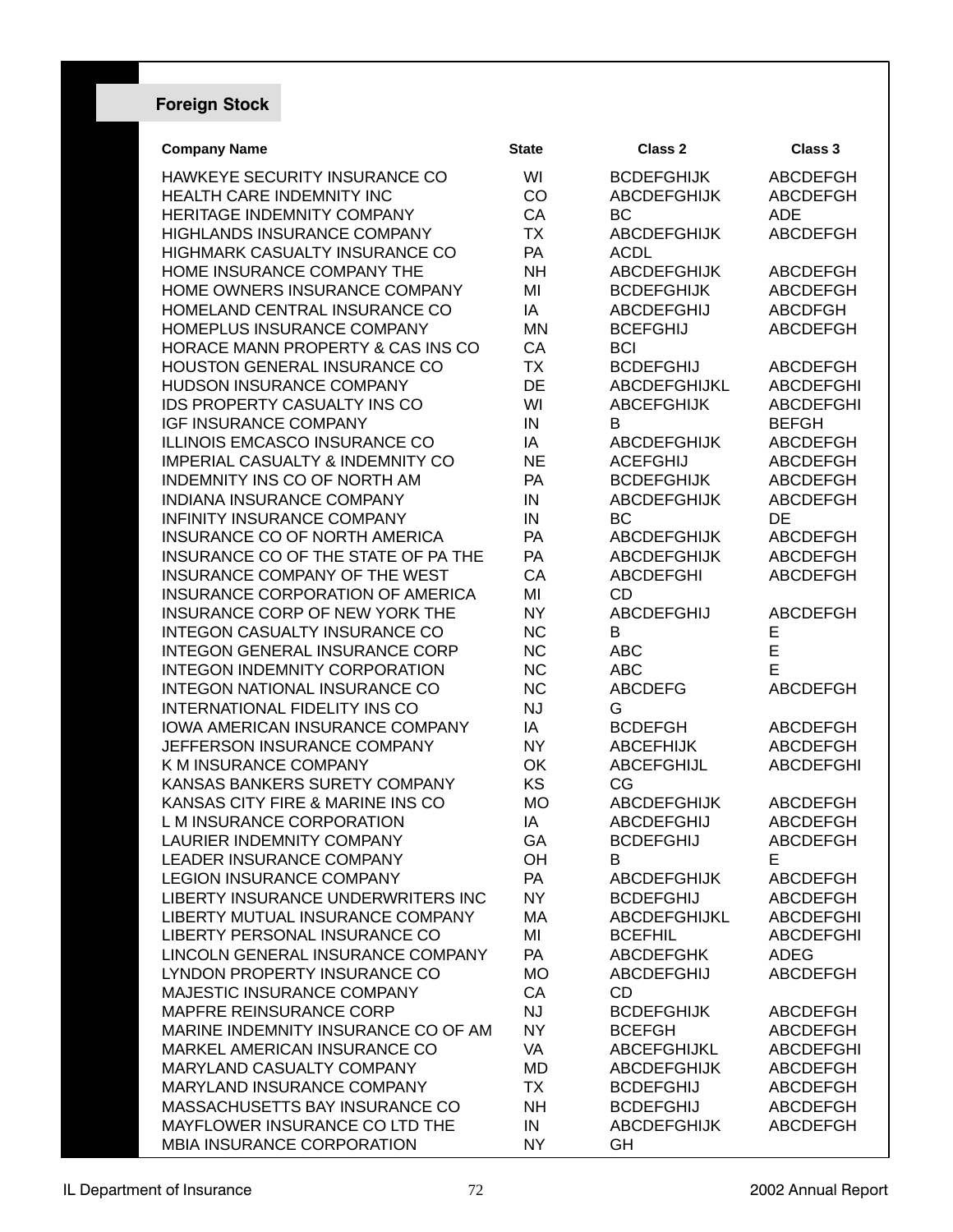| <b>Company Name</b>                                           | <b>State</b>    | Class 2                               | Class 3                            |
|---------------------------------------------------------------|-----------------|---------------------------------------|------------------------------------|
| <b>MEDICAL LIABILITY ALLIANCE</b>                             | <b>MO</b>       | ABCDEFGHIJKL                          | <b>ABCDEFGHI</b>                   |
| MEDICAL PROTECTIVE COMPANY THE                                | IN              | <b>ABCDEFGHIJ</b>                     | <b>ABCDEFGH</b>                    |
| MEDMARC CASUALTY INSURANCE CO                                 | VT              | <b>ABCDEFGHIJK</b>                    | <b>ABCDEFGH</b>                    |
| MEMBERSELECT INSURANCE COMPANY                                | MI              | <b>BCGIL</b>                          | <b>ABCDEGI</b>                     |
| MENDAKOTA INSURANCE COMPANY                                   | <b>MN</b>       | <b>ABCDEFGHIJKL</b>                   | <b>ABCDEFGHI</b>                   |
| <b>MERASTAR INSURANCE COMPANY</b>                             | <b>TN</b>       | <b>ABCEFIJ</b>                        | <b>ABCDEFGH</b>                    |
| MERCHANTS PROPERTY INS CO OF IN THE                           | IN              | <b>CEFH</b>                           | <b>ABCDFGH</b>                     |
| <b>MERIDIAN SECURITY INSURANCE CO</b>                         | IN              | <b>ABCDEFGHIJKL</b>                   | <b>ABCDEFGHI</b>                   |
| METROPOLITAN CASUALTY INS CO                                  | R <sub>l</sub>  | <b>ABCDEFGHIJK</b>                    | <b>ABCDEFGH</b>                    |
| METROPOLITAN DIRECT PROP & CAS I C                            | R <sub>l</sub>  | <b>ABCDEFGK</b>                       | <b>ABCDEFGH</b>                    |
| METROPOLITAN GENERAL INSURANCE CO                             | R <sub>l</sub>  | <b>ABCDEFGHIJK</b>                    | <b>ABCDEFGH</b>                    |
| METROPOLITAN GROUP PROP & CAS I C                             | R <sub>l</sub>  | <b>ABCDEFGHIJK</b>                    | <b>ABCDEFGH</b>                    |
| <b>METROPOLITAN PROPERTY &amp; CAS INS CO</b>                 | R <sub>l</sub>  | <b>ABCDEFGHIJKL</b>                   | <b>ABCDEFGHI</b>                   |
| MGA INSURANCE COMPANY INC                                     | <b>TX</b>       | <b>BCEFGIJ</b>                        | <b>ABDEG</b>                       |
| MGIC ASSURANCE CORPORATION                                    | WI              | <b>GHI</b>                            |                                    |
| MGIC CREDIT ASSURANCE CORPORATION                             | WI              | н                                     |                                    |
| <b>MGIC INDEMNITY CORPORATION</b>                             | WI              | Η                                     |                                    |
| MGIC MORTGAGE REINSURANCE CORP                                | WI              | Н                                     |                                    |
| <b>MGIC REINSURANCE CORPORATION</b>                           | WI              | Η                                     |                                    |
| MGIC RESIDENTIAL REINSURANCE CORP                             | WI              | н                                     |                                    |
| <b>MHA INSURANCE COMPANY</b>                                  | MI              | <b>CEGI</b>                           |                                    |
| MIC GENERAL INSURANCE CORPORATION                             | MI              | <b>ABCDEFGHIJ</b>                     | <b>ABCDEFGH</b>                    |
| MIC PROPERTY AND CASUALTY INS CORP                            | MI              | <b>ABCDEFGHIJK</b>                    | <b>ABCDEFGH</b>                    |
| MID CENTURY INSURANCE COMPANY                                 | CA              | <b>ABCDEFGHIJ</b>                     | <b>ABCDEFGH</b>                    |
| MID CONTINENT CASUALTY COMPANY                                | OK              | <b>BCDEFGHIJK</b>                     |                                    |
| MID STATE SURETY CORPORATION                                  | MI              | G                                     |                                    |
| MIDDLESEX INSURANCE COMPANY                                   | WI              | <b>ABCDEFGHIJK</b>                    | <b>ABCDEFGH</b>                    |
| MIDWEST EMPLOYERS CASUALTY CO                                 | <b>DE</b>       | <b>CDG</b>                            |                                    |
| MIDWEST MEDICAL INSURANCE CO                                  | <b>MN</b>       | <b>CI</b>                             |                                    |
| MIDWESTERN INDEMNITY COMPANY THE<br>MILBANK INSURANCE COMPANY | OH<br><b>SD</b> | <b>BCDEFGHIJK</b><br><b>ABCDEFGHI</b> | <b>ABCDEFGH</b><br><b>ABCDEFGH</b> |
| MILLERS CLASSIFIED INSURANCE CO                               | WI              | <b>ABCDEFGHIJKL</b>                   | <b>ABCDEFGHI</b>                   |
| MILLERS INSURANCE COMPANY THE                                 | <b>TX</b>       | <b>BCDEFGHIJ</b>                      | <b>ABCDEFGH</b>                    |
| MILWAUKEE CASUALTY INSURANCE CO                               | WI              | <b>ABCDEFGHIJK</b>                    | <b>ABCDEFGH</b>                    |
| MILWAUKEE SAFEGUARD INSURANCE CO                              | WI              | <b>ABCDEFGHIJK</b>                    | <b>ABCDEFGH</b>                    |
| MITSUI MARINE AND FIRE INS CO OF AM                           | <b>NY</b>       | <b>BCDEFGHIJ</b>                      | <b>ABCDEFGH</b>                    |
| MONROE GUARANTY INSURANCE CO                                  | IN.             | <b>BCDEFGHIJ</b>                      | <b>ABCDEFGH</b>                    |
| MONUMENTAL GENERAL CASUALTY CO                                | MD              | <b>ADGIK</b>                          | <b>DFG</b>                         |
| MORTGAGE GUARANTY INS CORP                                    | WI              | н                                     |                                    |
| MOTOR CLUB OF IOWA INSURANCE CO                               | IA              | Α                                     |                                    |
| MOTORS INSURANCE CORPORATION                                  | MI              | <b>BCDEFGHIJK</b>                     | <b>ABCDEFGH</b>                    |
| MOUNTBATTEN SURETY CO INC THE                                 | PA              | G                                     |                                    |
| NATIONAL ALLIANCE INSURANCE CO                                | <b>MO</b>       | B                                     |                                    |
| NATIONAL AMERICAN INSURANCE CO                                | <b>OK</b>       | <b>ABCDEFGHIJ</b>                     | <b>ABCDEFGH</b>                    |
| NATIONAL CASUALTY COMPANY                                     | WI              | <b>ABCEFGHIJK</b>                     | <b>ABCDEFGH</b>                    |
| NATIONAL CONTINENTAL INSURANCE CO                             | NY              | <b>BCEFH</b>                          | <b>ABCDEFGH</b>                    |
| NATIONAL FARMERS UNION PROP & CAS CO                          | CO              | <b>ABCDEFGHIJK</b>                    | <b>ABCDEFGH</b>                    |
| NATIONAL FARMERS UNION STANDARD I C                           | CO              | <b>ABCDEFGHIJK</b>                    | <b>ABCDEFGH</b>                    |
| NATIONAL FIRE INSURANCE CO OF HARTF                           | <b>CT</b>       | <b>ABCDEFGHIJ</b>                     | <b>ABCDEFGH</b>                    |
| NATIONAL GENERAL ASSURANCE CO                                 | <b>MO</b>       | <b>BCFIJ</b>                          |                                    |
| NATIONAL GENERAL INSURANCE CO                                 | <b>MO</b>       | <b>BCDEFGHIJ</b>                      | <b>ABCDEFGH</b>                    |
| NATIONAL INDEMNITY COMPANY                                    | <b>NE</b>       | <b>ABCDEFGHIJ</b>                     | <b>ABCDEFGH</b>                    |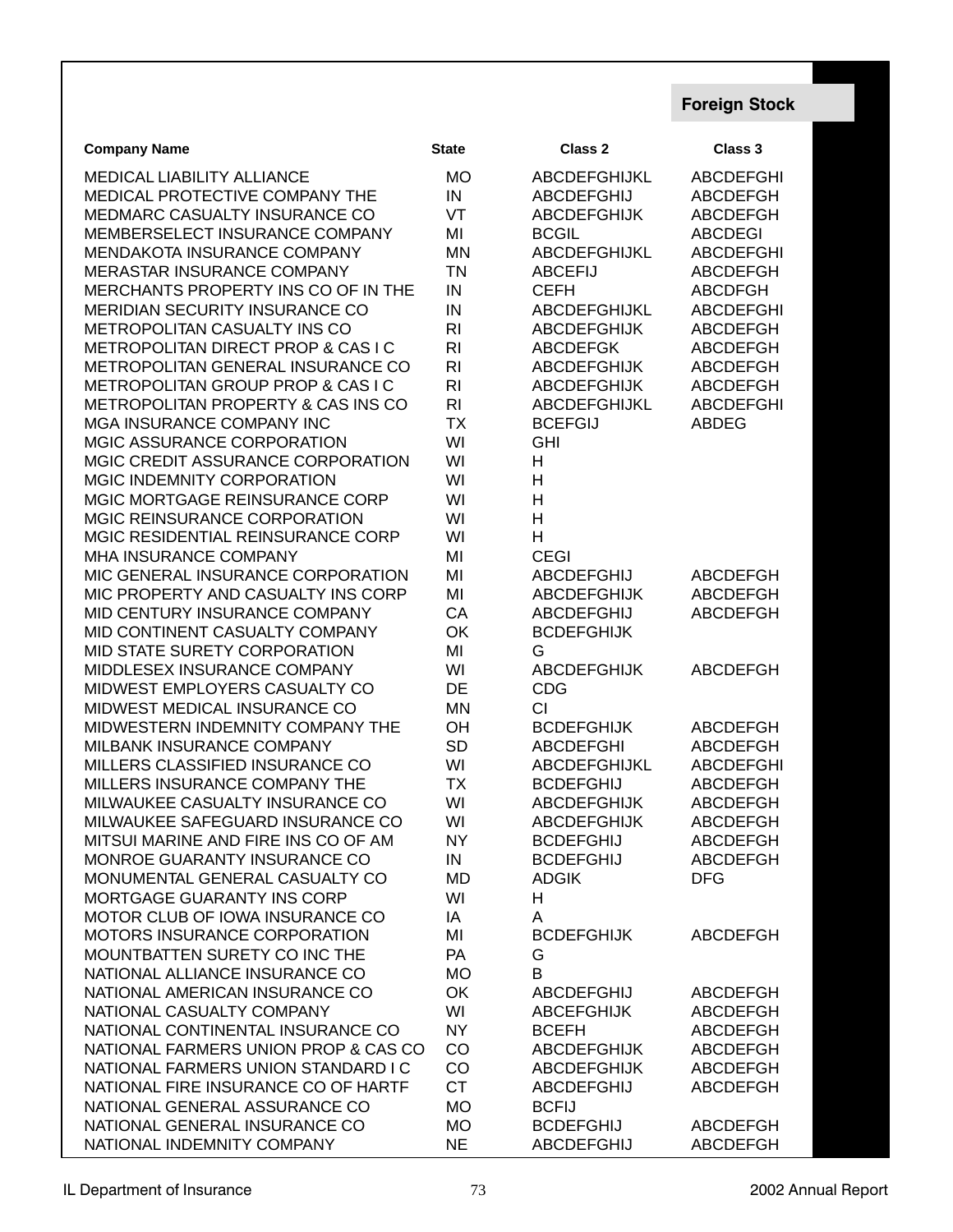| <b>Company Name</b>                  | <b>State</b> | Class 2             | Class 3          |
|--------------------------------------|--------------|---------------------|------------------|
| NATIONAL INSURANCE COMPANY OF WI INC | WI           | AHI                 |                  |
| NATIONAL INSURANCE UNDERWRITERS      | AR           | <b>BCD</b>          |                  |
| NATIONAL INTERSTATE INSURANCE CO     | OH           | <b>ABCDHI</b>       | <b>ABCDEFG</b>   |
| NATIONAL LIABILITY & FIRE INS CO     | <b>CT</b>    | <b>ABCDEFGHIJK</b>  | <b>ABCDEFGH</b>  |
| NATIONAL REINSURANCE CORP            | DE           | <b>ABCDEFGHIJK</b>  | <b>ABCDEFGH</b>  |
| NATIONAL UNION FIRE INS CO OF PITT   | PA           | <b>ABCDEFGHIJK</b>  | <b>ABCDEFGH</b>  |
| NATIONWIDE AFFINITY INS CO OF AM     | KS           | <b>ABCDEFGHIJ</b>   | <b>ABCDEFGH</b>  |
| NATIONWIDE AGRIBUSINESS INS CO       | ΙA           | <b>ABCDEFGHIJ</b>   | <b>ABCDEFGH</b>  |
| NATIONWIDE ASSURANCE COMPANY         | WI           | B                   |                  |
| NATIONWIDE GENERAL INSURANCE CO      | OH           | <b>BCEFHIJ</b>      | <b>ABCDEFGH</b>  |
| NATIONWIDE INS CO OF AMERICA         | WI           | <b>BCEFHIJ</b>      | <b>ABCDEFGH</b>  |
| NATIONWIDE PROPERTY & CAS INS CO     | OH           | <b>ABCDEFGHIJK</b>  | <b>ABCDEFGH</b>  |
| NAU COUNTRY INSURANCE COMPANY        | MN           | <b>ABCDEFGHIJKL</b> | <b>ABCDEFGHI</b> |
| NAVIGATORS INSURANCE COMPANY         | <b>NY</b>    | <b>ABCDEFGHIJK</b>  | <b>ABCDEFGH</b>  |
| <b>NCMIC INSURANCE COMPANY</b>       | IA           | <b>BCEFHIJ</b>      | <b>ABCDEFGH</b>  |
| NETHERLANDS INSURANCE COMPANY THE    | <b>NH</b>    | <b>ABCDEFGHIJKL</b> | <b>ABCDEFGHI</b> |
| NEW ENGLAND INSURANCE COMPANY        | <b>CT</b>    | <b>ABCDEFGHIJK</b>  | <b>ABCDEFGH</b>  |
| <b>NEW ENGLAND REINSURANCE CORP</b>  | <b>CT</b>    | <b>ABCDEFGHIJK</b>  | <b>ABCDEFGH</b>  |
| NEW HAMPSHIRE INSURANCE COMPANY      | PA           | <b>ABCDEFGHIJ</b>   | <b>ABCDEFGH</b>  |
| NEW SOUTH INSURANCE COMPANY          | <b>NC</b>    | <b>BCEFGHIJ</b>     | <b>ABDEFGH</b>   |
| NEW YORK MARINE AND GENERAL INS CO   | <b>NY</b>    | <b>FHI</b>          | <b>BD</b>        |
| NEWARK INSURANCE COMPANY             | <b>NJ</b>    | <b>ABCDEFGHIJ</b>   | <b>ABCDEFGH</b>  |
| NIAGARA FIRE INSURANCE COMPANY       | DE           | <b>ABCDEFGHIJK</b>  | <b>ABCDEFGH</b>  |
| NIPPONKOA INS CO OF AMERICA          | <b>NY</b>    | <b>ABCDEFGHIJ</b>   | <b>ABDEFGH</b>   |
| NONPROFITS INSURANCE COMPANY         | <b>MN</b>    | <b>BCEFGHIJ</b>     | <b>ABCDEFGH</b>  |
| NORTH AMERICAN ELITE INSURANCE CO    | <b>NH</b>    | <b>ABCDEFGHIJK</b>  | <b>ABCDEFGH</b>  |
| NORTH AMERICAN SPECIALTY INS CO      | <b>NH</b>    | <b>ABCDEFGHIJK</b>  | <b>ABCDEFGH</b>  |
| NORTH POINTE INSURANCE COMPANY       | MI           | <b>ABCDEFGHIJKL</b> | <b>ABCDEFGHI</b> |
| NORTH RIVER INSURANCE COMPANY THE    | <b>NJ</b>    | <b>ABCDEFGHIJK</b>  | <b>ABCDEFGH</b>  |
| <b>NORTH STAR REINSURANCE CORP</b>   | DE           | <b>ABCDEFGHIJK</b>  | <b>ABCDEFGH</b>  |
| NORTHERN ASSURANCE CO OF AMERICA     | MA           | <b>ABCDEFGHIJ</b>   | <b>ABCDEFGH</b>  |
| NORTHERN INSURANCE CO OF NEW YORK    | <b>NY</b>    | <b>ABCDEFGHIJK</b>  | <b>ABCDEFGH</b>  |
| NORTHLAND CASUALTY COMPANY           | <b>MN</b>    | <b>BCEFGHIJK</b>    | <b>ABCDEFGH</b>  |
| NORTHLAND INSURANCE COMPANY          | MN           | <b>BCEFGHIJKL</b>   | <b>ABCDEFGH</b>  |
| NORTHWESTERN NATIONAL CAS CO         | WI           | <b>BCDEFGHIJK</b>   | <b>ABCDEFGH</b>  |
| OCCIDENTAL FIRE & CASUALTY CO OF NC  | NC.          | ABCDEFGHIJK         | <b>ABCDEFGH</b>  |
| ODYSSEY AMERICA REINSURANCE CORP     | <b>CT</b>    | <b>ABCDEFGH</b>     | <b>ABDEFG</b>    |
| ODYSSEY REINSURANCE CORPORATION      | DE           | <b>ABCDEFGHIJ</b>   | <b>ABCDEFGH</b>  |
| OHIC INSURANCE COMPANY               | OH           | <b>ABCDEFGHIJ</b>   | <b>ABCDEFGH</b>  |
| OHIO CASUALTY INSURANCE CO THE       | OH           | <b>ABCDEFGHIJ</b>   | <b>ABCDEFGH</b>  |
| OHIO INDEMNITY COMPANY               | OH           | G                   | DE               |
| OHIO SECURITY INSURANCE COMPANY      | OH           | <b>BCDEFGHIJ</b>    | <b>ABCDEFGH</b>  |
| OLD RELIABLE CASUALTY COMPANY        | <b>MO</b>    | <b>ABCEFHIJK</b>    | <b>ABCDEFGH</b>  |
| OLD REPUBLIC INSURANCE COMPANY       | PA           | <b>ABCDEFGHIJ</b>   | <b>ABCDEFGH</b>  |
| OLD REPUBLIC MINNEHOMA INS CO        | AZ           | <b>ABCEFIJ</b>      | <b>ABCDEGH</b>   |
| OLD REPUBLIC SURETY COMPANY          | WI           | G                   |                  |
| OLD UNITED CASUALTY COMPANY          | <b>KS</b>    | <b>BCG</b>          | D                |
| OMAHA PROPERTY & CASUALTY INS CO     | <b>NE</b>    | <b>ABCDEFGHIJK</b>  | <b>ABCDEFGH</b>  |
| ONEBEACON AMERICA INSURANCE CO       | МA           | <b>ABCDEFGHIJK</b>  | <b>ABCDEFGH</b>  |
| ONEBEACON INSURANCE COMPANY          | <b>PA</b>    | <b>ABCDEFGHIJK</b>  | <b>ABCDEFGH</b>  |
| ORION INSURANCE COMPANY              | <b>CT</b>    | ABCDEFGHIJ          | <b>ABCDEFGH</b>  |
| OVERSEAS PARTNERS US REINSUR CO      | DE           | <b>ABCDEFGHIJK</b>  | <b>ABCDEFGH</b>  |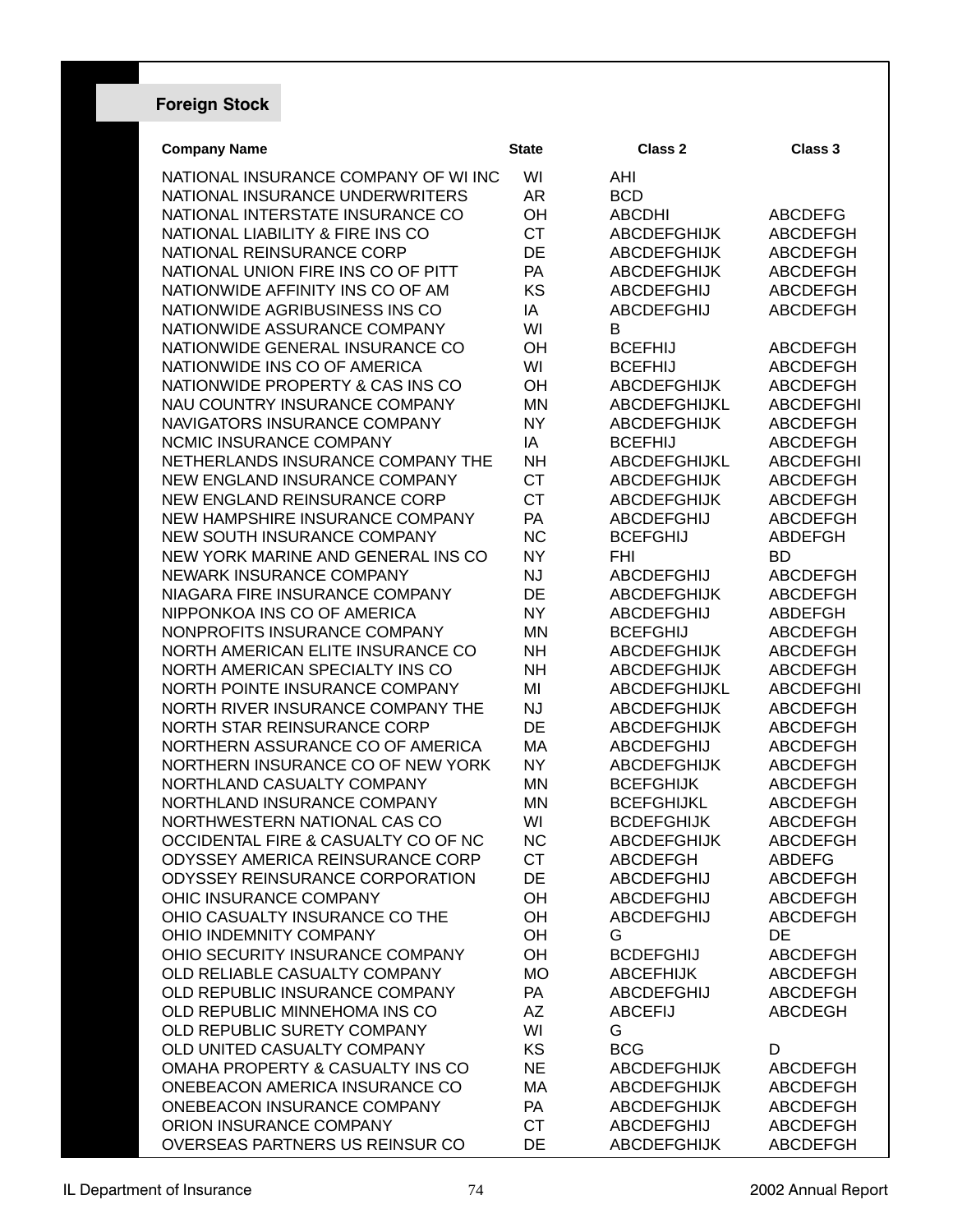| <b>Company Name</b>                                                | <b>State</b>   | Class 2                         | Class 3                          |
|--------------------------------------------------------------------|----------------|---------------------------------|----------------------------------|
| OWNERS INSURANCE COMPANY                                           | OH             | <b>BCDEFGHIJK</b>               | <b>ABCDEFGH</b>                  |
| PACIFIC EMPLOYERS INSURANCE CO                                     | PA             | <b>ABCDEFGHIJK</b>              | <b>ABCDEFGH</b>                  |
| PACIFIC INDEMNITY COMPANY                                          | WI             | <b>ABCDEFGHIJ</b>               | <b>ABCDEGH</b>                   |
| PACIFIC SPECIALTY INSURANCE CO                                     | CA             | <b>BCEFHIJKL</b>                | <b>ABCDEFGHI</b>                 |
| PARTNER REINSURANCE CO OF THE US                                   | <b>NY</b>      | <b>ABCDEFGHIJK</b>              | <b>ABCDEFGH</b>                  |
| PARTNERRE INS CO OF NEW YORK                                       | <b>NY</b>      | <b>ABCDEFGHIJ</b>               | <b>ABCDEFGH</b>                  |
| PATHFINDER INSURANCE COMPANY                                       | CO             | <b>BC</b>                       | E                                |
| PATRIOT GENERAL INSURANCE COMPANY                                  | WI             | <b>ABCDEFGHIJ</b>               | <b>ABCDEFGH</b>                  |
| PEERLESS INSURANCE COMPANY                                         | <b>NH</b>      | <b>ABCDEFGHIJ</b>               | <b>ABCDEFGH</b>                  |
| PENN AMERICA INSURANCE COMPANY                                     | PA             | <b>ABCEFHI</b>                  | <b>ABCDEFG</b>                   |
| PENN MILLERS INSURANCE COMPANY                                     | PA             | <b>CDEFHJ</b>                   | <b>ABCDEFGH</b>                  |
| PENNSYLVANIA GENERAL INS CO                                        | PA             | <b>ABCDEFGHIJ</b>               | <b>ABCDEFGH</b>                  |
| PENNSYLVANIA MANUFACTURERS ASSN I C                                | PA             | <b>ABCDEFGHIJ</b>               | <b>ABCDEFGH</b>                  |
| PERMANENT GENERAL ASSUR CORP                                       | <b>TN</b>      | <b>BCDEFGHIJK</b>               | <b>ABCDEFGH</b>                  |
| PETROLEUM CASUALTY COMPANY                                         | <b>TX</b>      | <b>BCDEFGHIJK</b>               |                                  |
| PHILADELPHIA INDEMNITY INS CO                                      | PA             | <b>ABCEFGHIJ</b>                | <b>ABCDEFGH</b>                  |
| PHOENIX ASSURANCE CO OF NEW YORK                                   | <b>NH</b>      | <b>ABCDEFGHIJ</b>               | <b>ABCDEFGH</b>                  |
| PHOENIX INDEMNITY INSURANCE CO                                     | AΖ             | <b>BCEFGH</b>                   | <b>ABDEFGH</b>                   |
| PHOENIX INSURANCE COMPANY THE                                      | <b>CT</b>      | <b>ABCDEFGHIJK</b>              | <b>ABCDEFGH</b>                  |
| PHYSICIANS INSURANCE CO OF WI INC                                  | WI             | <b>CEFH</b>                     | <b>ABCDF</b>                     |
| PLATINUM UNDERWRITERS REINSUR INC                                  | <b>MD</b>      | <b>ABCDEFGHIJK</b>              | <b>ABCDEFGH</b>                  |
| PLATTE RIVER INSURANCE COMPANY                                     | <b>NE</b>      | <b>ABCDEFGHIJKL</b>             | <b>ABCDEFGHI</b>                 |
| PMA CAPITAL INSURANCE COMPANY                                      | PA             | <b>ABCDEFGHIJK</b>              | <b>ABCDEFGHI</b>                 |
| PMI MORTGAGE INSURANCE CO                                          | <b>AZ</b>      | H                               |                                  |
| PRE PAID LEGAL CASUALTY INC                                        | OK             |                                 |                                  |
| PREFERRED PROFESSIONAL INS CO                                      | <b>NE</b>      | <b>CDEFH</b>                    | <b>ABCEFGH</b>                   |
| PRINCETON INSURANCE COMPANY                                        | <b>NJ</b>      | <b>ACDEFGHIJKL</b>              | <b>ABCDFGHI</b>                  |
| PRIVATE RESIDENTIAL MORT INS CORP                                  | <b>NC</b>      | H                               |                                  |
| PRODUCERS AGRICULTURE INS CO                                       | <b>TX</b>      |                                 | F                                |
| PROFESSIONAL LIABILITY INS CO OF AM                                | <b>NY</b>      | <b>BCEFGH</b>                   | <b>ABCDEFGH</b>                  |
| PROFESSIONALS ADVOCATE INS CO                                      | <b>MD</b>      | <b>ABCDEFGHIJ</b>               | <b>ABCDEFGH</b>                  |
| PROGRESSIVE AMERICAN INS CO                                        | FL.            | <b>BCEFGHI</b>                  | <b>ABCDEFG</b>                   |
| PROGRESSIVE CASUALTY INS CO                                        | OH             | <b>ABCGHIL</b>                  | <b>ABCDEF</b>                    |
| PROGRESSIVE HALCYON INSURANCE CO                                   | OH             | <b>BCEFGHI</b>                  | <b>ABCDEFG</b>                   |
| PROGRESSIVE HOME INSURANCE CO                                      | OH             | <b>BCEFHIJ</b>                  | <b>ABCDEFGH</b>                  |
|                                                                    |                |                                 |                                  |
| PROGRESSIVE MAX INSURANCE CO<br>PROGRESSIVE SPECIALTY INSURANCE CO | OН<br>OH       | <b>BCEFGI</b><br><b>BCEFGHI</b> | <b>ABCDEFG</b><br><b>ABCDEFG</b> |
| PRONATIONAL INSURANCE COMPANY                                      | MI             | <b>ABCDEFGHIJL</b>              | <b>ABCDEFGHI</b>                 |
| PROPERTY & CAS INS CO OF HARTFORD                                  | IN             | <b>ABCDEFGHIJK</b>              | <b>ABCDEFGH</b>                  |
| PROPERTY-OWNERS INSURANCE COMPANY                                  | IN             | <b>BCDEFGHIJK</b>               | <b>ABCDEFGH</b>                  |
| PROTECTIVE INSURANCE COMPANY                                       | IN             | <b>ABCDEFGHIJK</b>              | <b>ABCDEFGH</b>                  |
| PROTECTIVE NAT INS CO OF OMAHA THE                                 | <b>NE</b>      | <b>ABCDEFGHIJK</b>              | <b>ABCDEFGH</b>                  |
| PROVIDENCE WASHINGTON INS CO OF NY                                 | <b>NY</b>      | <b>BCDEFGH</b>                  | <b>ABCDEFGH</b>                  |
| PROVIDENCE WASHINGTON INS CO                                       | R <sub>l</sub> | <b>BCDEFGHIJ</b>                | <b>ABCDEFGH</b>                  |
| PRUDENTIAL COMMERCIAL INS CO                                       | DE             | <b>ABCDEFGHIJK</b>              | <b>ABCDEFGH</b>                  |
| PRUDENTIAL GENERAL INSURANCE CO                                    | DE             | <b>ABCDEFGHIJK</b>              | <b>ABCDEFGH</b>                  |
| PRUDENTIAL PROPERTY & CAS INS CO                                   | IN             | <b>ABCDEFGHIJK</b>              | <b>ABCDEFGH</b>                  |
| PUTNAM REINSURANCE COMPANY                                         | <b>NY</b>      | <b>ABCDEFGHIJK</b>              | <b>ABCDEFGH</b>                  |
| PXRE REINSURANCE COMPANY                                           | <b>CT</b>      | ABCDEFGHIJKL                    | <b>ABCDEFGHI</b>                 |
| QBE INSURANCE CORPORATION                                          | PA             | ABCDEFGHIJKL                    | <b>ABCDEFGH</b>                  |
| <b>QBE REINSURANCE CORPORATION</b>                                 | PA             | <b>ABCDEFGHIJK</b>              | <b>ABCDEFGH</b>                  |
| <b>QUADRANT INDEMNITY COMPANY</b>                                  | <b>CT</b>      | <b>ABCDEFGHI</b>                | <b>ABCDEFGHI</b>                 |
|                                                                    |                |                                 |                                  |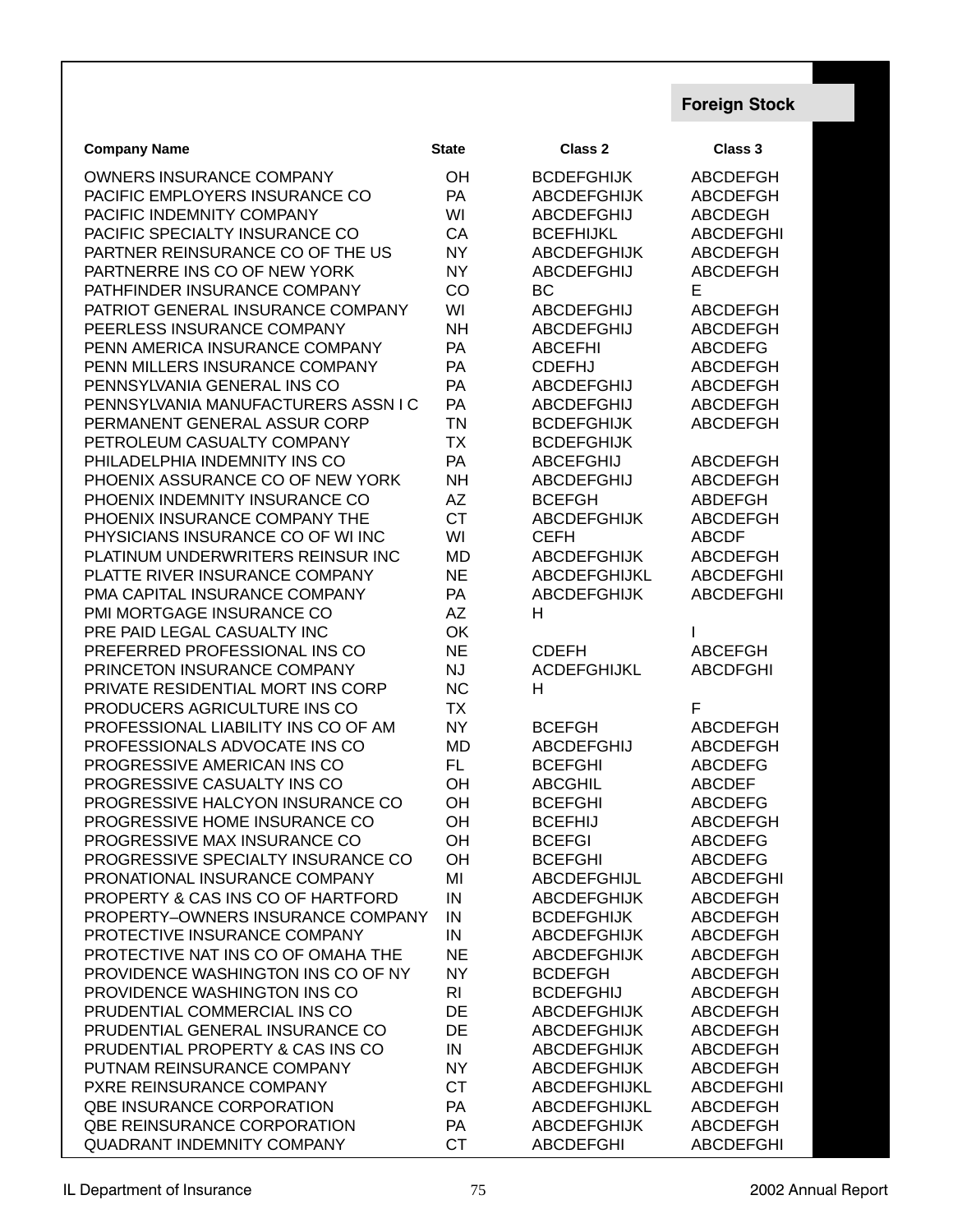| <b>Company Name</b>                                                  | <b>State</b> | Class 2                               | Class 3                           |
|----------------------------------------------------------------------|--------------|---------------------------------------|-----------------------------------|
| R V I AMERICA INSURANCE COMPANY                                      | <b>CT</b>    |                                       | G                                 |
| RADIAN ASSET ASSURANCE INC                                           | <b>NY</b>    | GH                                    |                                   |
| <b>RADIAN GUARANTY INC</b>                                           | <b>PA</b>    | H.                                    |                                   |
| <b>RADIAN REINSURANCE INC</b>                                        | <b>NY</b>    | GH                                    |                                   |
| RAMPART INSURANCE COMPANY                                            | <b>NY</b>    | <b>ABCDEFGHK</b>                      | <b>ABDEFG</b>                     |
| RANGER INSURANCE COMPANY                                             | DE           | <b>ABCDEFGHIJ</b>                     | <b>ABCDEFGH</b>                   |
| REALM NATIONAL INSURANCE COMPANY                                     | <b>NY</b>    | <b>ABCDEFGHIJKL</b>                   | <b>ABCDEFGHI</b>                  |
| REDLAND INSURANCE COMPANY                                            | <b>NJ</b>    | <b>BCDEFGJK</b>                       | <b>ABCDEFGH</b>                   |
| <b>REGAL INSURANCE COMPANY</b>                                       | IN           | B                                     |                                   |
| REGENT INSURANCE COMPANY                                             | WI           | <b>ABCDEFGHIJK</b>                    | <b>ABCDEFGH</b>                   |
| REPUBLIC FRANKLIN INSURANCE CO                                       | OH           | <b>BCDEFGHIJKL</b>                    | <b>ABCDEFGHI</b>                  |
| REPUBLIC INDEMNITY COMPANY OF AM                                     | CA           | <b>BCDEFGHIJ</b>                      | <b>ABCDEF</b>                     |
| REPUBLIC INDEMNITY CO OF CALIFORNIA                                  | CA           | <b>BCDEFGHIJ</b>                      | <b>ABCDEF</b>                     |
| REPUBLIC INSURANCE COMPANY                                           | <b>TX</b>    | <b>ABCDEFG</b>                        | <b>ABCDEFGH</b>                   |
| REPUBLIC MORTGAGE INS CO OF FL                                       | FL.          | н                                     |                                   |
| REPUBLIC MORTGAGE INSURANCE CO                                       | <b>NC</b>    | H                                     |                                   |
| REPUBLIC WESTERN INSURANCE CO                                        | AZ           | <b>ABCDEFGHIJK</b>                    | <b>ABCDEFGH</b>                   |
| <b>RESIDENTIAL GUARANTY CO</b>                                       | <b>AZ</b>    | H                                     |                                   |
| <b>RESPONSE INSURANCE COMPANY</b>                                    | <b>DE</b>    | <b>ABCDEFGHIJK</b>                    | <b>ABCDEFGH</b>                   |
| RISCORP NATIONAL INSURANCE CO                                        | <b>MO</b>    | <b>CEFHIJ</b>                         | <b>ABCDEFGH</b>                   |
| ROYAL & SUNALLIANCE PERSONAL INS CO                                  | <b>NY</b>    | <b>ABCDEFGHIJ</b>                     | <b>ABCDEFGH</b>                   |
| ROYAL INDEMNITY COMPANY                                              | DE           | <b>ABCDEFGHIJ</b>                     | <b>ABCDEFGH</b>                   |
| RURAL COMMUNITY INSURANCE COMPANY                                    | <b>MN</b>    |                                       | <b>BF</b>                         |
| SAFECO INSURANCE CO OF AMERICA                                       | <b>WA</b>    | <b>BCDEFGHIJK</b>                     | <b>ABCDEFGH</b>                   |
| SAFECO INSURANCE COMPANY OF IN                                       | IN           | <b>BCEFHIJK</b>                       | <b>ABCDFGH</b>                    |
| SAFECO NATIONAL INSURANCE COMPANY                                    | <b>MO</b>    | B                                     | E                                 |
| SAFEGUARD INSURANCE COMPANY                                          | <b>CT</b>    | <b>ABCDEFGHIJ</b>                     | <b>ABCDEFGH</b>                   |
| SAFETY NATIONAL CASUALTY CORP                                        | <b>MO</b>    | <b>BCDEFGHIJ</b>                      | <b>ABCDEFGH</b>                   |
| SAGAMORE INSURANCE COMPANY                                           | IN           | <b>ABCDEFGHIJK</b>                    | <b>ABCDEFGH</b>                   |
| SAN FRANCISCO REINSURANCE CO                                         | CA           | <b>ABCDEFGHIJK</b><br><b>ABCEFGHI</b> | <b>ABCDEFGH</b>                   |
| SAVERS PROPERTY & CASUALTY INS CO<br><b>SCOR REINSURANCE COMPANY</b> | <b>MO</b>    |                                       | <b>ABCDEFG</b>                    |
| SCOTTSDALE INDEMNITY COMPANY                                         | NY           | <b>ABCDEFGHIJK</b>                    | <b>ABCDFGH</b>                    |
| SEA INSURANCE CO OF AMERICA THE                                      | OH<br>NY.    | <b>BCEFGHIJ</b><br><b>BCEFGHIJ</b>    | <b>ABDEFGH</b><br><b>ABCDEFGH</b> |
| <b>SEABOARD SURETY COMPANY</b>                                       | <b>NY</b>    | <b>ABCDEFGHIJ</b>                     | <b>ABCDEFGH</b>                   |
| <b>SEATON INSURANCE COMPANY</b>                                      | WA           | <b>ABCDEFGHIJ</b>                     | <b>ABCDEFGH</b>                   |
| SEAWORTHY INSURANCE COMPANY                                          | MD           |                                       | D                                 |
| SECURITY INS CO OF HARTFORD                                          | <b>CT</b>    | ABCDEFGHIJ                            | <b>ABCDEFGH</b>                   |
| SECURITY NATIONAL INSURANCE CO                                       | <b>TX</b>    | <b>ABCDEFGHIJ</b>                     | <b>ABCDEFGH</b>                   |
| SELECT INSURANCE COMPANY                                             | <b>TX</b>    | <b>ABCDEFGHIJK</b>                    | <b>ABCDEFGH</b>                   |
| SELECTIVE INSURANCE CO OF AMERICA                                    | <b>NJ</b>    | ABCDEFGHIJKL                          | <b>ABCDEFGHI</b>                  |
| SELECTIVE INSURANCE COMPANY OF SC                                    | <b>SC</b>    | ABCDEFGHIJKL                          | <b>ABCDEFGHI</b>                  |
| SELECTIVE INSURANCE CO OF THE SE                                     | <b>NC</b>    | <b>ABCDEFGHIJKL</b>                   | <b>ABCDEFGHI</b>                  |
| SENECA INSURANCE COMPANY INC                                         | NY           | <b>BCDEFGHIJ</b>                      | <b>ABCDEFGH</b>                   |
| SENTINEL INSURANCE COMPANY LTD                                       | <b>CT</b>    | <b>BCDEFGHIJL</b>                     | <b>ABCDEFGHI</b>                  |
| SENTRY CASUALTY COMPANY                                              | WI           | <b>ABCDEFGHIJK</b>                    | <b>ABCDEFGH</b>                   |
| SENTRY SELECT INSURANCE COMPANY                                      | WI           | <b>ABCDEFGHIJK</b>                    | <b>ABCDEFGH</b>                   |
| SHELTER GENERAL INSURANCE COMPANY                                    | МO           | <b>ABCEFGHIJ</b>                      | <b>ABCDEFGH</b>                   |
| SIRIUS AMERICA INSURANCE COMPANY                                     | DE           | <b>ABCDEFGHIJK</b>                    | <b>ABCDEFGH</b>                   |
| SOMPO JAPAN FIRE & MARINE I C OF AM                                  | NY           | <b>ABCDEFGHIJKL</b>                   | <b>ABCDEFGHI</b>                  |
| SOMPO JAPAN INS CO OF AMERICA                                        | NY           | <b>BCDEFGHIJK</b>                     | <b>ABCDEFGH</b>                   |
| SOUTH CAROLINA INSURANCE COMPANY                                     | <b>SC</b>    |                                       | В                                 |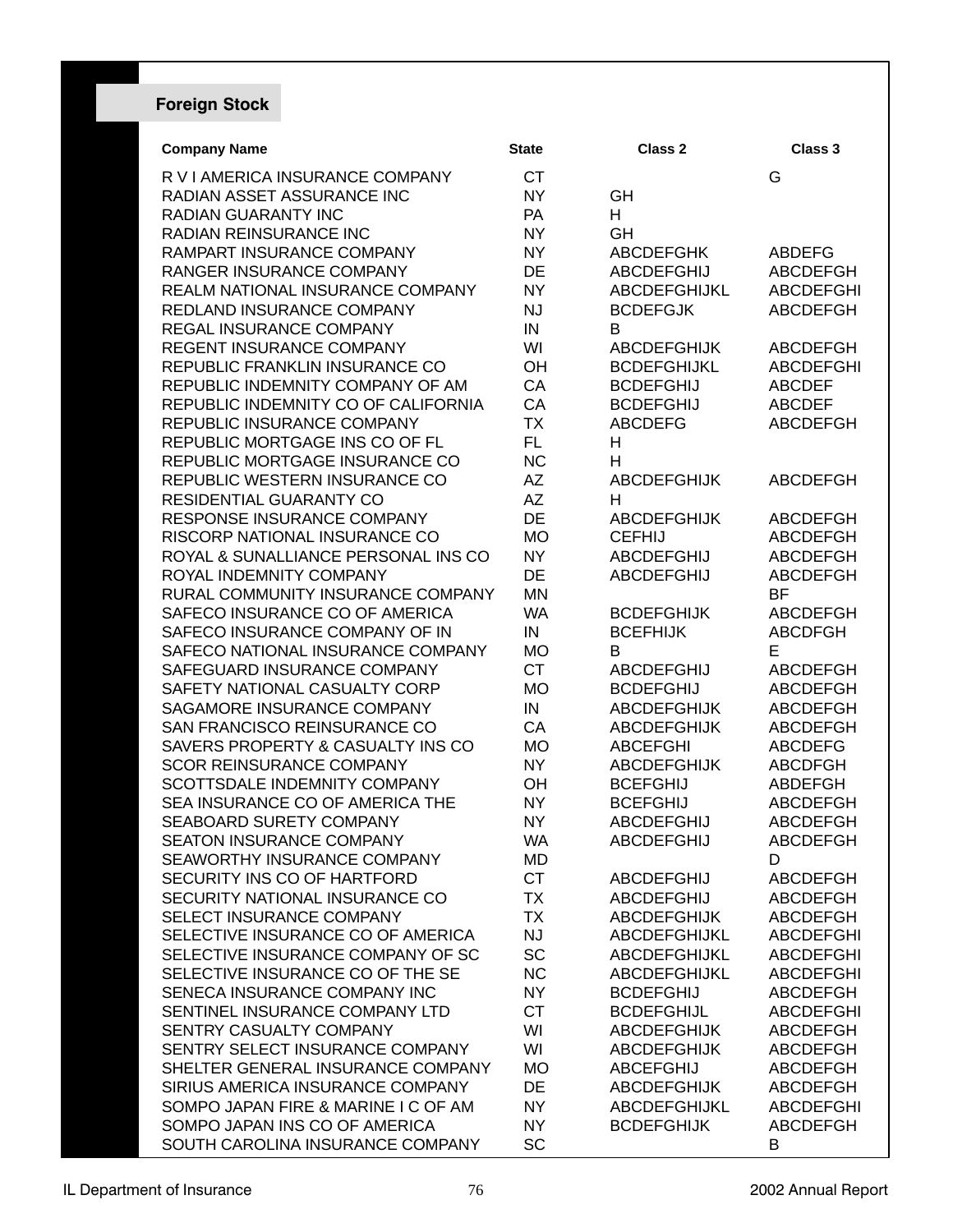| <b>Company Name</b>                                          | <b>State</b>    | Class 2                                 | Class 3                             |
|--------------------------------------------------------------|-----------------|-----------------------------------------|-------------------------------------|
| SOUTHERN GENERAL INSURANCE CO                                | GA              | B                                       |                                     |
| SOUTHERN-OWNERS INSURANCE CO                                 | FL.             | <b>BCDEFGHIJK</b>                       | <b>ABCDEFGH</b>                     |
| ST PAUL FIRE & MARINE INSURANCE CO                           | <b>MN</b>       | <b>ABCDEFGHIJ</b>                       | <b>ABCDEFGH</b>                     |
| ST PAUL GUARDIAN INSURANCE COMPANY                           | <b>MN</b>       | <b>ABCDEFGHIJK</b>                      | <b>ABCDEFGH</b>                     |
| ST PAUL MEDICAL LIABILITY INS CO                             | <b>MN</b>       | <b>BCDEFGHIJKL</b>                      | <b>ABCDEFGHI</b>                    |
| ST PAUL MERCURY INSURANCE COMPANY                            | <b>MN</b>       | <b>ABCDEFGHIJ</b>                       | <b>ABCDEFGH</b>                     |
| STANDARD FIRE INSURANCE CO THE                               | <b>CT</b>       | <b>ABCDEFGHIJ</b>                       | <b>ABCDEFGH</b>                     |
| STANDARD GUARANTY INSURANCE CO                               | DE              | <b>ABCEFHIJ</b>                         | <b>ABCDEFGH</b>                     |
| STAR INSURANCE COMPANY                                       | MI              | <b>ABCDEFGKL</b>                        | <b>ABCDEFGHI</b>                    |
| STARNET INSURANCE COMPANY                                    | DE              | <b>ABCDEFGHIJKL</b>                     | <b>ABCDEFGH</b>                     |
| STATE AUTO INS CO OF WI                                      | WI              | <b>ABCEFHIJ</b>                         | <b>ABEFGH</b>                       |
| STATE AUTO NATIONAL INSURANCE CO                             | OH              | <b>ABCEFGHI</b>                         | <b>ABDEFGH</b>                      |
| STATE AUTO PROP AND CAS INS CO                               | <b>SC</b>       | <b>BCDEFGHIJK</b>                       | <b>ABCDEFGH</b>                     |
| STATE FARM FLORIDA INSURANCE CO                              | <b>FL</b>       | $\mathsf{C}$                            | <b>ABCD</b>                         |
| STATE NATIONAL INSURANCE CO INC                              | <b>TX</b>       | <b>ABCDEFGHIJKL</b>                     | <b>ABCDEFGHI</b>                    |
| STATE NATIONAL SPECIALTY INS CO                              | <b>TX</b>       | <b>CEFGHIJ</b>                          | <b>ABCDEFGH</b>                     |
| STATESMAN INSURANCE CO                                       | IN              | <b>ABCDEFGHIJK</b>                      | <b>ABCDEFGH</b>                     |
| STONEBRIDGE CASUALTY INSURANCE CO                            | OH              | <b>ABCDEFGHIJK</b>                      | <b>ABCDEFGH</b>                     |
| STONEWALL INSURANCE COMPANY                                  | OH              | <b>BCEFHIJ</b>                          | <b>ABCDEFGH</b>                     |
| STONINGTON INSURANCE COMPANY                                 | <b>TX</b>       | ABCDEFGHIJKL                            | <b>ABCDEFGH</b>                     |
| STRATFORD INSURANCE COMPANY                                  | <b>NH</b>       | <b>BCEI</b>                             | <b>AE</b>                           |
| <b>SUECIA INSURANCE COMPANY</b>                              | <b>NY</b>       | <b>ABCDEFGHIJK</b>                      | <b>ABCDEFGH</b>                     |
| SUMITOMO MARINE & FIRE INS CO OF AM                          | <b>NY</b>       | <b>ABCDEFGHIJ</b>                       | <b>ABCDEFGH</b>                     |
| SUPERIOR INSURANCE COMPANY                                   | FL.             | <b>BC</b>                               | <b>AEF</b>                          |
| SURETY BONDING COMPANY OF AMERICA                            | <b>SD</b>       | CG                                      |                                     |
| SWISS REINSURANCE AMERICA CORP                               | <b>NY</b>       | <b>ABCDEFGHIJ</b>                       | <b>ABCDEFGH</b>                     |
| THE INSURANCE COMPANY                                        | LA              | <b>BCDEFGH</b>                          | <b>ABCDEFG</b>                      |
| TECHNOLOGY INSURANCE COMPANY                                 | <b>NH</b>       | <b>CD</b>                               | DE                                  |
| <b>TICO INSURANCE COMPANY</b>                                | OH              | <b>BCDEFGHIJ</b>                        | <b>BCDEFGH</b>                      |
| TIG INDEMNITY COMPANY                                        | CA              | <b>ABCDEFGHIJK</b>                      | <b>ABCDEFGH</b>                     |
| TIG INSURANCE COMPANY                                        | CA              | <b>ABCDEFGHIJK</b>                      | <b>ABCDEFGH</b>                     |
| TIG INSURANCE CORPORATION OF AM                              | MI              | <b>BCDEFGHIJ</b>                        | <b>ABCDEFGH</b>                     |
| TIG PREMIER INSURANCE COMPANY                                | CA              | <b>ABCDEFGHIJK</b>                      | <b>ABCDEFGH</b>                     |
| TITAN INDEMNITY COMPANY<br>TOA REINSURANCE CO OF AMERICA THE | TX              | <b>BCDEFGHIJ</b>                        | <b>ABCDEFGH</b>                     |
| TOYOTA MOTOR INSURANCE COMPANY                               | DE              | <b>ABCDEFGHIJK</b><br><b>BCDEFGHIJK</b> | <b>ABCDEFGH</b><br><b>ABCDEFGHI</b> |
| TRADERS & GENERAL INSURANCE CO                               | ΙA<br><b>TX</b> | <b>BCDEFGHIJ</b>                        | <b>ABCDEFG</b>                      |
| <b>TRANS PACIFIC INSURANCE COMPANY</b>                       | <b>NY</b>       | <b>ABCDEFGHIJ</b>                       | <b>ABCDEFGH</b>                     |
| TRANSATLANTIC REINSURANCE COMPANY                            | <b>NY</b>       | <b>ABCDEFGHIJ</b>                       | <b>ABCDEFGH</b>                     |
| TRANSCONTINENTAL INSURANCE CO                                | <b>NY</b>       | <b>ABCDEFGHIJ</b>                       | <b>ABCDEFGH</b>                     |
| TRANSPORT INSURANCE COMPANY                                  | OH              | <b>BCDEFGHIJ</b>                        | <b>BCDEFGH</b>                      |
| <b>TRAVCO INSURANCE COMPANY</b>                              | <b>CT</b>       | <b>BCEFHIJ</b>                          | <b>ABCDEFGH</b>                     |
| TRAVELERS CAS AND SUR CO OF AM                               | <b>CT</b>       | <b>ABCDEFGHIJ</b>                       | <b>ABCDEFGH</b>                     |
| TRAVELERS CASUALTY AND SURETY CO                             | <b>CT</b>       | <b>ABCDEFGHIJ</b>                       | <b>ABCDEFGH</b>                     |
| TRAVELERS CASUALTY COMPANY OF CT                             | <b>CT</b>       | <b>BCDEFGHIK</b>                        | <b>ABCDEFG</b>                      |
| TRAVELERS COMMERCIAL CASUALTY CO                             | <b>CT</b>       | <b>ABCDEFGHIJKL</b>                     | <b>ABCDEFGHI</b>                    |
| TRAVELERS COMMERCIAL INSURANCE CO                            | <b>CT</b>       | <b>BCDEFGHIK</b>                        | <b>ABCDEFG</b>                      |
| TRAVELERS HOME AND MARINE INS CO THE                         | <b>CT</b>       | <b>BCEFHIJ</b>                          | <b>ABCDEFGH</b>                     |
| TRAVELERS INDEMNITY COMPANY THE                              | <b>CT</b>       | <b>ABCDEFGHIJK</b>                      | <b>ABCDEFGH</b>                     |
| TRAVELERS INDEMNITY CO OF AM THE                             | <b>CT</b>       | <b>ABCDEFGHIJK</b>                      | <b>ABCDEFGH</b>                     |
| TRAVELERS INDEMNITY CO OF CT THE                             | <b>CT</b>       | <b>ABCDEFGHIJK</b>                      | <b>ABCDEFGH</b>                     |
| TRAVELERS PROPERTY CASUALTY INS CO                           | <b>CT</b>       | <b>BCIJ</b>                             | <b>ABCDEFGH</b>                     |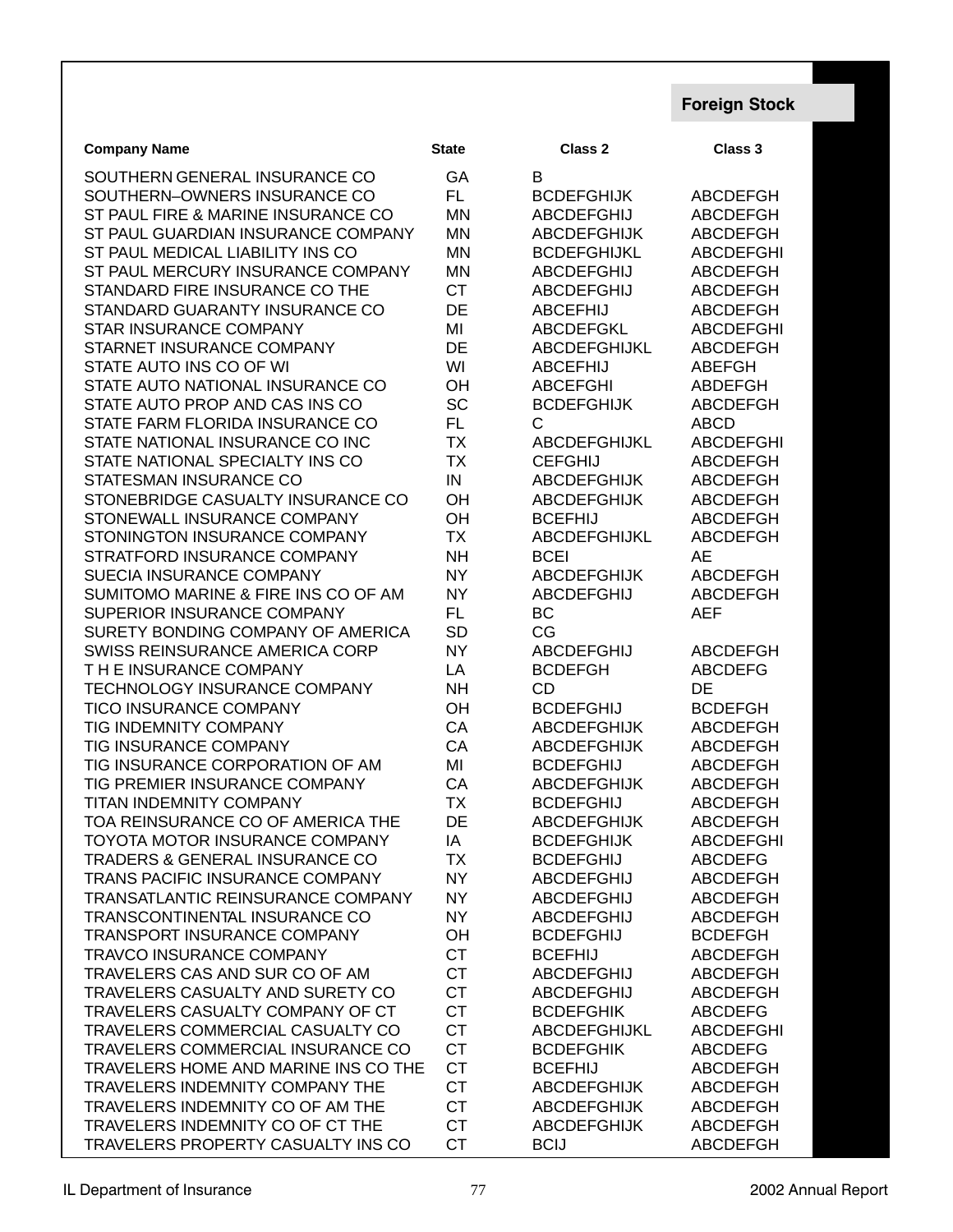| <b>Company Name</b>                         | <b>State</b> | Class <sub>2</sub>  | Class 3          |
|---------------------------------------------|--------------|---------------------|------------------|
| <b>TRENWICK AMERICA REINSUR CORP</b>        | <b>CT</b>    | <b>ABCDEFGHIJK</b>  | <b>ABCDEFGH</b>  |
| TRI STATE INS CO OF MINNESOTA               | <b>MN</b>    | <b>ABCDEFGHIJK</b>  | <b>ABCDEFGH</b>  |
| TRINITY UNIVERSAL INSURANCE CO              | TX           | <b>ABCDEFGHIJ</b>   | <b>ABCDEFGH</b>  |
| TRUMBULL INSURANCE COMPANY                  | <b>CT</b>    | <b>ABCDEFGHIJK</b>  | <b>ABCDEFGH</b>  |
| TRUSTGARD INSURANCE COMPANY                 | OH           | <b>BCDEFGHIJK</b>   | <b>ABCDEFGH</b>  |
| TWIN CITY FIRE INSURANCE COMPANY            | IN           | <b>ABCDEFGHIJK</b>  | <b>ABCDEFGH</b>  |
| U S AEGIS ENERGY INSURANCE COMPANY          | DE           | <b>CEFGHIJ</b>      | <b>ABDFGH</b>    |
| U S SPECIALTY INSURANCE COMPANY             | <b>TX</b>    | <b>ABCDGHI</b>      | <b>BDEG</b>      |
| ULICO CASUALTY COMPANY                      | DE           | <b>ABCDEFGHIJ</b>   | <b>ABCDEFGH</b>  |
| UNDERWRITER FOR THE PROFESSIONS I C         | CO           | C                   |                  |
| UNDERWRITERS INDEMNITY COMPANY              | <b>TX</b>    | <b>ABCDEFGHIJK</b>  | <b>ABCDEFGH</b>  |
| UNDERWRITERS REINSURANCE CO                 | <b>NH</b>    | <b>ABCDEFGHIJK</b>  | <b>ABCDEFGH</b>  |
| UNIGARD INDEMNITY COMPANY                   | <b>WA</b>    | <b>ABCDEFGHIJK</b>  | <b>ABCDEFGH</b>  |
| UNIGARD INSURANCE COMPANY                   | <b>WA</b>    | <b>BCDEFGHIJ</b>    | <b>ABCDEFGH</b>  |
| UNIONE ITALIANA REINSUR CO OF AM INC        | <b>NY</b>    | <b>ABCDEFGHIJK</b>  | <b>ABCDEFGH</b>  |
| UNITED AUTOMOBILE INSURANCE CO              | FL.          | B                   | E                |
| UNITED CASUALTY INSURANCE CO OF AM          | PA           | <b>ABCDEFHIJ</b>    | <b>ABCDEFGH</b>  |
| UNITED FINANCIAL CASUALTY COMPANY           | <b>MO</b>    | <b>BCEFGH</b>       | <b>ABCDEF</b>    |
| UNITED FIRE & CASUALTY COMPANY              | IA           | <b>BCDEFGIJ</b>     | <b>ABCDEFGH</b>  |
| UNITED FIRE & INDEMNITY COMPANY             | ТX           | <b>BCEFHI</b>       | <b>ABCDEFGH</b>  |
| UNITED GUARANTY COMMERCIAL I C OF NC        | <b>NC</b>    | Н                   |                  |
| UNITED GUARANTY CREDIT INS CO               | <b>NC</b>    | Η                   |                  |
| UNITED GUARANTY RESIDENTIAL INS CO          | <b>NC</b>    | Η                   |                  |
| UNITED GUARANTY RES INS CO OF NC            | <b>NC</b>    | H                   |                  |
| UNITED NATIONAL SPECIALTY INS CO            | WI           | <b>ABCDEFHIJK</b>   | <b>ABCDEFG</b>   |
| UNITED SECURITY ASSURANCE CO OF PA          | PA           | A                   |                  |
| UNITED SECURITY INSURANCE COMPANY           | IA           | <b>BCDEFH</b>       | <b>ABCDEFGH</b>  |
| UNITED STATES FIDELITY & GUARANTY CO        | <b>MD</b>    | <b>ABCDEFGHIJ</b>   | <b>ABCDFGH</b>   |
| UNITED STATES FIRE INSURANCE COMPANY        | <b>NY</b>    | <b>ABCDEFGHIJ</b>   | <b>ABCDEFGH</b>  |
| UNITED STATES LIABILITY INSURANCE CO        | PA           | <b>BCDEFGHIJ</b>    | <b>ABCDEFGH</b>  |
| UNITED WISCONSIN INSURANCE COMPANY          | WI           | <b>ACD</b>          |                  |
| UNIVERSAL FIRE & CAS INS CO                 | IN           | <b>ABCDEFGHIJKL</b> | <b>ABCDEFGHI</b> |
| UNIVERSAL SURETY COMPANY                    | <b>NE</b>    | G                   |                  |
| UNIVERSAL UNDERWRITERS INS CO               | KS           | <b>ABCDEFGH</b>     | <b>ABCDEFGH</b>  |
| UNIVERSAL UNDERWRITERS OF TX INS CO         | <b>TX</b>    | <b>ABCD</b>         | <b>ABDE</b>      |
| US INTERNATIONAL REINSURANCE CO             | NH           | <b>ABCDEFGHIJK</b>  | <b>ABCDEFGH</b>  |
| USAA CASUALTY INSURANCE COMPANY             | TX           | <b>BCEFHIJ</b>      | <b>ABCDEFGH</b>  |
| USAA GENERAL INDEMNITY COMPANY              | TX           | <b>BCEFHIJ</b>      | <b>ABCDEFGH</b>  |
| USAGENCIES DIRECT INSURANCE CO              | NY.          | <b>BCDEFHIJKL</b>   | <b>DEFGH</b>     |
| USAUTO INSURANCE COMPANY INC                | <b>TN</b>    | В                   | <b>ABCEFGH</b>   |
| USF&G INSURANCE CO OF MISSISSIPPI           | MS           | <b>BCDEFGHIJK</b>   | <b>ABCDEFGH</b>  |
| <b>VALIANT INSURANCE COMPANY</b>            | IA.          | <b>ABCDEFGHIJK</b>  | <b>ABCDEFGH</b>  |
| <b>VALLEY FORGE INSURANCE COMPANY</b>       | <b>PA</b>    | <b>ABCDEFGHIJ</b>   | <b>ABCDEFGH</b>  |
| VANLINER INSURANCE COMPANY                  | AZ           | <b>BCDE</b>         | <b>ABCDEFGH</b>  |
| <b>VEREX ASSURANCE INC</b>                  | WI           | H                   |                  |
| VICTORIA AUTOMOBILE INSURANCE CO            | IN           | AB                  | DE               |
| <b>VICTORIA FIRE &amp; CASUALTY COMPANY</b> | OH           | <b>ABCEFH</b>       | <b>ABCDEFG</b>   |
| VICTORIA SELECT INSURANCE COMPANY           | OH           | AB                  | DE               |
| VIGILANT INSURANCE COMPANY                  | NY.          | <b>ABCDEFGHIJ</b>   | <b>ABCDEFGH</b>  |
| VIKING INSURANCE COMPANY OF WI              | CO           | <b>BCDEFGHIJ</b>    | <b>ABCDEFGH</b>  |
| VILLANOVA INSURANCE COMPANY                 | <b>PA</b>    | <b>ABCDEFGHIJK</b>  | <b>ABCDEFGH</b>  |
| VISION SERVICE PLAN INSURANCE CO            | <b>CT</b>    | A                   |                  |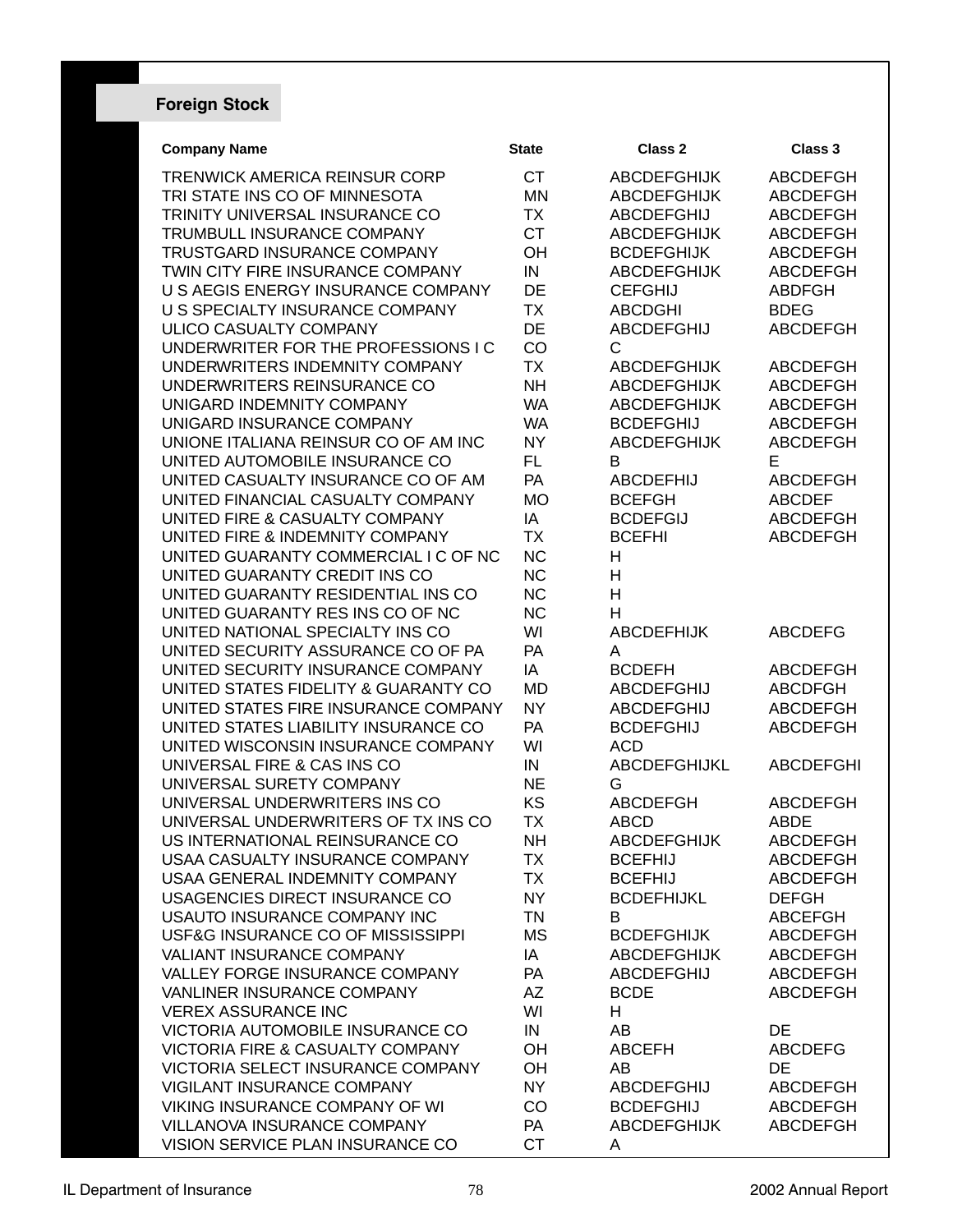| <b>Company Name</b>                           | <b>State</b> | <b>Class 2</b>     | Class 3          |
|-----------------------------------------------|--------------|--------------------|------------------|
| <b>VOYAGER PROPERTY &amp; CASUALTY INS CO</b> | <b>SC</b>    | <b>ACEFG</b>       | <b>ABCDEG</b>    |
| <b>WASHINGTON INTERNATIONAL INS CO</b>        | <b>AZ</b>    | BG                 | DE               |
| <b>WAUSAU BUSINESS INSURANCE CO</b>           | WI           | ABCDEFGHIJKL       | <b>ABCDEFGHI</b> |
| <b>WAUSAU GENERAL INSURANCE CO</b>            | WI           | <b>ABCDEFGHIJK</b> | <b>ABCDEFGH</b>  |
| WAUSAU UNDERWRITERS INSURANCE CO              | WI           | <b>ABCDEFGHIJ</b>  | <b>ABCDEFGH</b>  |
| <b>WESCO INSURANCE COMPANY</b>                | DE           | <b>ABCDEFGHIJK</b> | <b>ABCDEFGH</b>  |
| <b>WEST AMERICAN INSURANCE COMPANY</b>        | IN           | <b>BCDEFGHIJ</b>   | <b>ABCDEFGH</b>  |
| <b>WESTCHESTER FIRE INSURANCE CO</b>          | <b>NY</b>    | <b>ABCDEFGHIJ</b>  | <b>ABCDEFGH</b>  |
| WESTERN CONTINENTAL INSURANCE CO              | TX           | <b>BCDEFH</b>      | <b>ABDEFG</b>    |
| WESTERN DIVERSIFIED CASUALTY INS CO           | WI           | <b>ABCGHIJ</b>     | <b>ABCDEGH</b>   |
| <b>WESTERN SURETY COMPANY</b>                 | <b>SD</b>    | CG                 |                  |
| <b>WESTFIELD INSURANCE COMPANY</b>            | OH           | <b>ABCDEFGHIJ</b>  | <b>ABCDEFGH</b>  |
| <b>WESTFIELD NATIONAL INSURANCE CO</b>        | OH           | <b>ABCDEFGHIJK</b> | <b>ABCDEFGH</b>  |
| <b>WESTPORT INSURANCE CORPORATION</b>         | <b>MO</b>    | <b>ABCDEFGHIJ</b>  | <b>ABCDEFGH</b>  |
| WILLIAMSBURG NATIONAL INSURANCE CO            | CA           | <b>BCDEFGHIJK</b>  | <b>ABCDEFGH</b>  |
| WINDSOR INSURANCE COMPANY                     | IN           | B                  | E                |
| WINTERTHUR INTERNATIONAL AM INS CO            | WI           | <b>ABCDEFGH</b>    | <b>ABCDEFGH</b>  |
| WORKMENS AUTO INSURANCE CO                    | CA           | <b>BCEFHI</b>      | <b>ABDEFG</b>    |
| <b>WORLDWIDE DIRECT AUTO INS CO</b>           | <b>KY</b>    | <b>ABCEFHIJL</b>   | <b>ABCDEFGHI</b> |
| X L INSURANCE CO OF NEW YORK INC              | <b>NY</b>    | <b>BCDEFGHIJK</b>  | <b>ABCDEFGH</b>  |
| <b>XL CAPITAL ASSURANCE INC</b>               | <b>NY</b>    | <b>GHI</b>         | DE               |
| <b>XL REINSURANCE AMERICA INC</b>             | <b>NY</b>    | <b>BCDEFGHIJK</b>  | <b>ABCDEFGH</b>  |
| XL SPECIALTY INSURANCE COMPANY                | DE           | <b>ABCDEFGHIJK</b> | <b>ABCDEFGH</b>  |
| YOSEMITE INSURANCE COMPANY                    | IN           | <b>ABCEFGHIJK</b>  | <b>ABCDEFGH</b>  |
| YOUNG AMERICA INSURANCE COMPANY               | <b>TX</b>    | <b>BCEFHIJ</b>     | <b>ABCDEFGH</b>  |
| ZALE INDEMNITY COMPANY                        | TX           | <b>ABCEFGHIJ</b>   | <b>ABCDEFGH</b>  |
| ZENITH INSURANCE COMPANY                      | CA           | CD                 |                  |
| ZURICH AMERICAN INSURANCE COMPANY             | <b>NY</b>    | <b>ABCDEFGHIJ</b>  | <b>ABCDEFGH</b>  |
| 21ST CENTURY CASUALTY COMPANY                 | CA           | <b>BCEFHIJ</b>     | <b>ABDEFGH</b>   |
| 21ST CENTURY INSURANCE COMPANY                | CА           | <b>BCEFHIJ</b>     | <b>ABDEFGH</b>   |

#### **Foreign Mutual**

| <b>Company Name</b>                      | <b>State</b> | Class 2            | Class 3          |
|------------------------------------------|--------------|--------------------|------------------|
| ACUITY A MUTUAL INSURANCE COMPANY        | WI           | <b>BCDEFGHIJK</b>  | ABCDEFGH         |
| AMERICAN BUS & PERSONAL INS MUT INC      | DE           | <b>ABCDEFGHIJK</b> | ABCDEFGH         |
| AMERICAN FAMILY MUTUAL INS CO            | WI           | <b>ABCDEFGHIJ</b>  | ABCDEFGH         |
| AMERICAN HARDWARE MUTUAL INS CO          | <b>OH</b>    | <b>ABCDEFGHIJ</b>  | <b>ABCDEFGH</b>  |
| AMERISURE MUTUAL INSURANCE CO            | MI           | <b>ABCDEFGHIJ</b>  | <b>ABCDFGH</b>   |
| AMICA MUTUAL INSURANCE COMPANY           | RI           | <b>BCEFHIJ</b>     | ABCDEFGH         |
| ANTHEM INSURANCE COMPANIES INC           | IN           | ABC                | <b>ABCEFG</b>    |
| ATLANTIC MUTUAL INSURANCE COMPANY        | ΝY           | <b>ABCDEFGHIJL</b> | <b>ABCDEFGHI</b> |
| AUTO OWNERS INSURANCE COMPANY            | MI           | <b>BCDEFGHIJ</b>   | ABCDEFGH         |
| BADGER MUTUAL INSURANCE COMPANY          | WI           | <b>BCDEFHIJ</b>    | ABCDEFGH         |
| <b>BAR PLAN MUTUAL INSURANCE CO THE</b>  | <b>MO</b>    | CG                 |                  |
| BROTHERHOOD MUTUAL INSURANCE CO          | IN           | <b>ABCDEFGHIJK</b> | ABCDEFGH         |
| <b>BUCKEYE STATE MUTUAL INSURANCE CO</b> | <b>OH</b>    | <b>BCEFHIJ</b>     | ABCDEFGH         |
| CAMBRIDGE MUTUAL FIRE INSURANCE CO       | МA           | <b>BCEFGHI</b>     | <b>ABCDEFGH</b>  |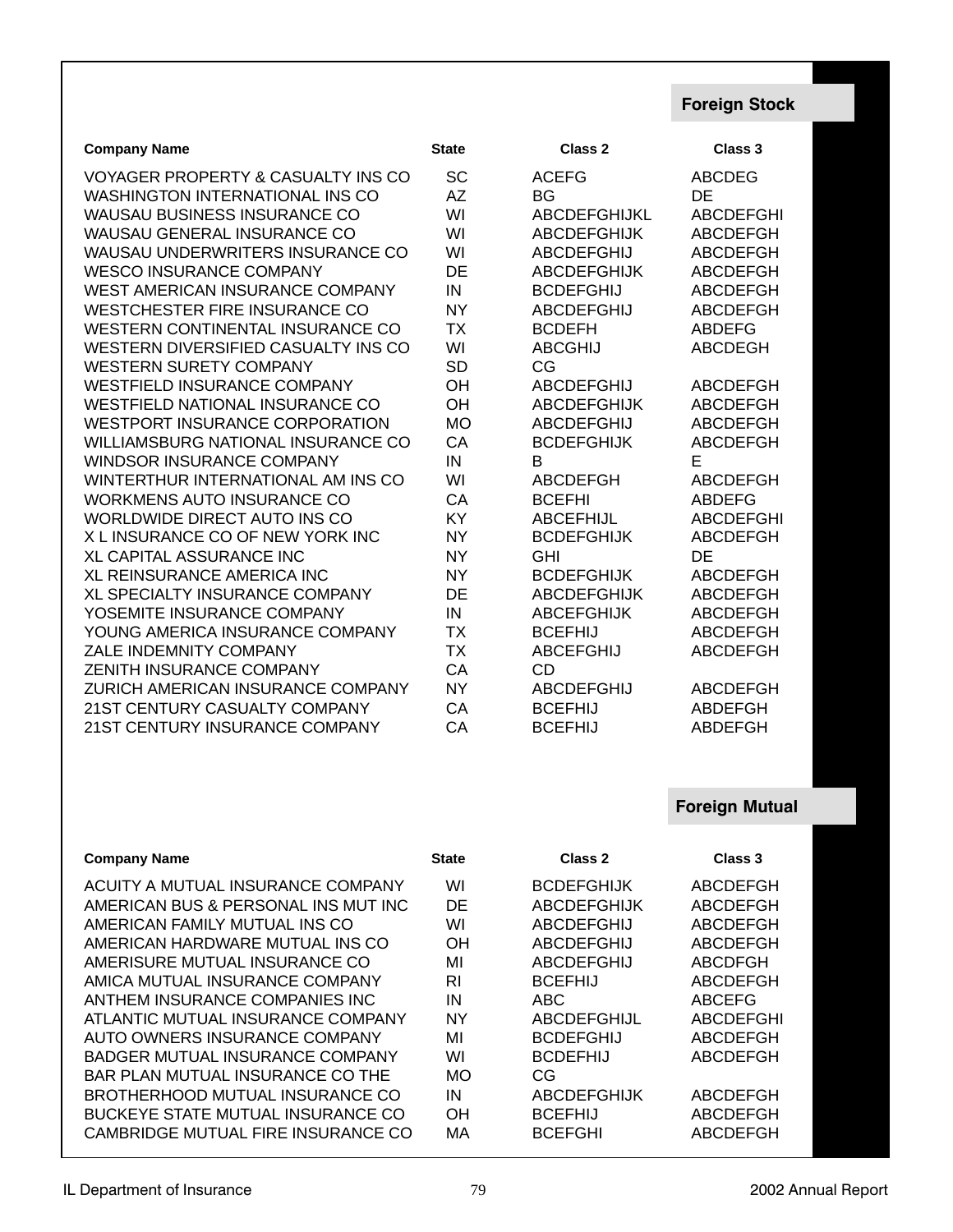#### **Foreign Mutual**

| <b>Company Name</b>                                              | <b>State</b>    | Class <sub>2</sub>                      | Class 3                            |
|------------------------------------------------------------------|-----------------|-----------------------------------------|------------------------------------|
| CAMICO MUTUAL INSURANCE COMPANY                                  | CA              | C                                       |                                    |
| CENTRAL MUTUAL INSURANCE COMPANY                                 | OH              | <b>BCDEFGHIJ</b>                        | <b>ABCDFGH</b>                     |
| CHURCH MUTUAL INSURANCE COMPANY                                  | WI              | <b>ABCDEFGHIJK</b>                      | <b>ABCDEFGH</b>                    |
| COLUMBIA MUTUAL INSURANCE COMPANY                                | <b>MO</b>       | <b>ABCEFGHIJK</b>                       | <b>ABCDEFGH</b>                    |
| DONEGAL MUTUAL INSURANCE COMPANY                                 | PA              | <b>ABCDEFGHIJKL</b>                     | <b>ABCDEFGHI</b>                   |
| <b>EMPLOYERS MUTUAL CASUALTY CO</b>                              | IA              | <b>ABCDEFGHIK</b>                       | <b>ABCDEFGH</b>                    |
| EQUITY MUTUAL INSURANCE COMPANY                                  | <b>MO</b>       | <b>ABCDEFGHIJ</b>                       | <b>ABCDEFGH</b>                    |
| FACTORY MUTUAL INSURANCE COMPANY                                 | R <sub>l</sub>  | <b>CEFGHIJK</b>                         | <b>ABCDEFGH</b>                    |
| <b>FARMERS ALLIANCE MUTUAL INS CO</b>                            | KS              | <b>CEFHIJ</b>                           | <b>ABCDEFGH</b>                    |
| FARMERS MUTUAL HAIL INS CO OF IA                                 | ΙA              | A                                       | <b>ABCDEFGH</b>                    |
| FARMERS MUTUAL INSURANCE CO OF NE                                | <b>NE</b>       | <b>BCDEFGHI</b>                         | <b>ABCDEFG</b>                     |
| FARMLAND MUTUAL INSURANCE COMPANY                                | IA              | <b>ABCDEFGHIJ</b>                       | <b>ABCDEFGH</b>                    |
| FEDERATED MUTUAL INSURANCE CO                                    | <b>MN</b>       | <b>ABCDEFGHIJ</b>                       | <b>ABCDEFGH</b>                    |
| FRANKENMUTH MUTUAL INSURANCE CO                                  | MI              | <b>BCDEFGHIJ</b>                        | <b>ABCDEFGH</b>                    |
| GOODVILLE MUTUAL CASUALTY COMPANY                                | PA              | <b>BCEFHIJ</b>                          | <b>ABCD</b>                        |
| <b>GRAIN DEALERS MUTUAL INSURANCE CO</b>                         | IN              | <b>BCDEFGH</b>                          | <b>ABCDEFGH</b>                    |
| <b>GRANGE MUTUAL CASUALTY COMPANY</b>                            | OH              | <b>BCDEFGHIJK</b>                       | <b>ABCDEFGH</b>                    |
| <b>GRAPHIC ARTS MUTUAL INSURANCE CO</b>                          | <b>NY</b>       | <b>BCDEFGHIJ</b>                        | <b>ABCDEFGH</b>                    |
| <b>GREATER NEW YORK MUTUAL INS CO</b>                            | <b>NY</b>       | <b>ABCDEFGHIJ</b>                       | <b>ABCDEFGH</b>                    |
| <b>GRINNELL MUTUAL REINSURANCE CO</b>                            | ΙA              | <b>ABCDEFGHIJK</b>                      | <b>ABCDEFGH</b>                    |
| <b>GUIDEONE MUTUAL INSURANCE CO</b>                              | ΙA              | <b>ABCDEFGHIJ</b>                       | <b>ABCDEFGH</b>                    |
| <b>GUIDEONE SPECIALTY MUTUAL INS CO</b>                          | IA              | <b>BCEFGHIJKL</b>                       | <b>ABCDEFGHI</b>                   |
| HARLEYSVILLE MUTUAL INSURANCE CO                                 | PA              | <b>BCEFGHIJK</b>                        | <b>ABCDEFGH</b>                    |
| HASTINGS MUTUAL INSURANCE CO                                     | MI              | <b>BCDEFHIJK</b>                        | <b>ABCDEFGH</b>                    |
| IMT INSURANCE COMPANY (MUTUAL)                                   | IA              | <b>BCDEFGHI</b>                         | <b>ABCDEFGH</b>                    |
| <b>INDIANA LUMBERMENS MUTUAL INS CO</b>                          | IN              | <b>BCDEFGHIJK</b>                       | <b>ABCDEFGH</b>                    |
| <b>INLAND MUTUAL INSURANCE COMPANY</b>                           | WV              |                                         | <b>ABCDEFGH</b>                    |
| INTEGRITY MUTUAL INSURANCE COMPANY                               | WI              | <b>BCDEFGHIJKL</b>                      | <b>ABCDEFGHI</b>                   |
| <b>IOWA MUTUAL INSURANCE COMPANY</b>                             | IA              | <b>BCDEFGH</b>                          | <b>ABCDEFGH</b>                    |
| JEWELERS MUTUAL INSURANCE COMPANY                                | WI              | <b>CEFGHIJ</b>                          | <b>ABCDFGH</b>                     |
| LE MARS MUTUAL INSURANCE CO OF IA                                | IA              | <b>BCDEFGI</b>                          | <b>ABDEG</b>                       |
| LIBERTY MUTUAL FIRE INSURANCE CO                                 | МA              | <b>ABCDEFGHIJ</b>                       | <b>ABCDEFGH</b>                    |
| LIGHTNING ROD MUTUAL INSURANCE CO                                | OH              | <b>BCDEFGHIJKL</b>                      | <b>ABCDEFGHI</b>                   |
| MEDICAL ASSURANCE COMPANY INC THE                                | AL              | <b>ACDG</b>                             |                                    |
| MEDMARC MUTUAL INSURANCE CO                                      | VT              | C                                       |                                    |
| MERCHANTS BONDING CO (MUTUAL)                                    | IA              | CG                                      |                                    |
| MERIDIAN CITIZENS MUTUAL INSUR CO                                | IN              | ABCDEFGHIJKL                            | <b>ABCDEFGHI</b>                   |
| MERRIMACK MUTUAL FIRE INSURANCE CO                               | МA              | <b>BCEFGHI</b>                          | <b>ABCDEFGH</b>                    |
| MICHIGAN MILLERS MUTUAL INS CO                                   | MI              | <b>BCDEFGHIJ</b>                        | <b>ABCDEFGH</b>                    |
| MIDWEST FAMILY MUTUAL INSURANCE CO                               | ΜN              | ABCDEFGHIJKL                            | <b>ABCDEFGHI</b>                   |
| MILWAUKEE MUTUAL INSURANCE CO<br>MINNESOTA LAWYERS MUTUAL INS CO | WI              | <b>ABCDEFGHIJ</b>                       | <b>ABCDEFGH</b>                    |
| MUTUAL PROTECTIVE INSURANCE CO                                   | MN              |                                         |                                    |
| MUTUAL SERVICE CASUALTY INS CO                                   | <b>NE</b><br>MN | A                                       |                                    |
| NATIONWIDE MUTUAL FIRE INSURANCE CO                              | OH              | <b>BCDEFGHIJK</b><br><b>ABCDEFGHIJK</b> | <b>ABCDEFGH</b><br><b>ABCDEFGH</b> |
| NATIONWIDE MUTUAL INSURANCE CO                                   | OH              | <b>ABCDEFGHIJK</b>                      | <b>ABCDEFGH</b>                    |
| NORCAL MUTUAL INSURANCE COMPANY                                  | CA              | C                                       |                                    |
| OHIO FARMERS INSURANCE COMPANY                                   | OH              | <b>ABCDEFGHIJ</b>                       | <b>ABCDEFGH</b>                    |
| PENNSYLVANIA LUMBERMENS MUt INS CO                               | <b>PA</b>       | <b>ACDEFHIJ</b>                         | <b>ABCDFGH</b>                     |
| PENNSYLVANIA NATIONAL MUT CAS INS CO                             | PA              | <b>ABCDEFGHI</b>                        | <b>ABCDEFG</b>                     |
| PHARMACISTS MUTUAL INSURANCE CO                                  | IA              | <b>ABCDEFGHIJ</b>                       | <b>ABCDEFGH</b>                    |
| PUBLIC SERVICE MUTUAL INSURANCE CO                               | <b>NY</b>       | <b>BCDEFGHIJK</b>                       | <b>ABCDEFGH</b>                    |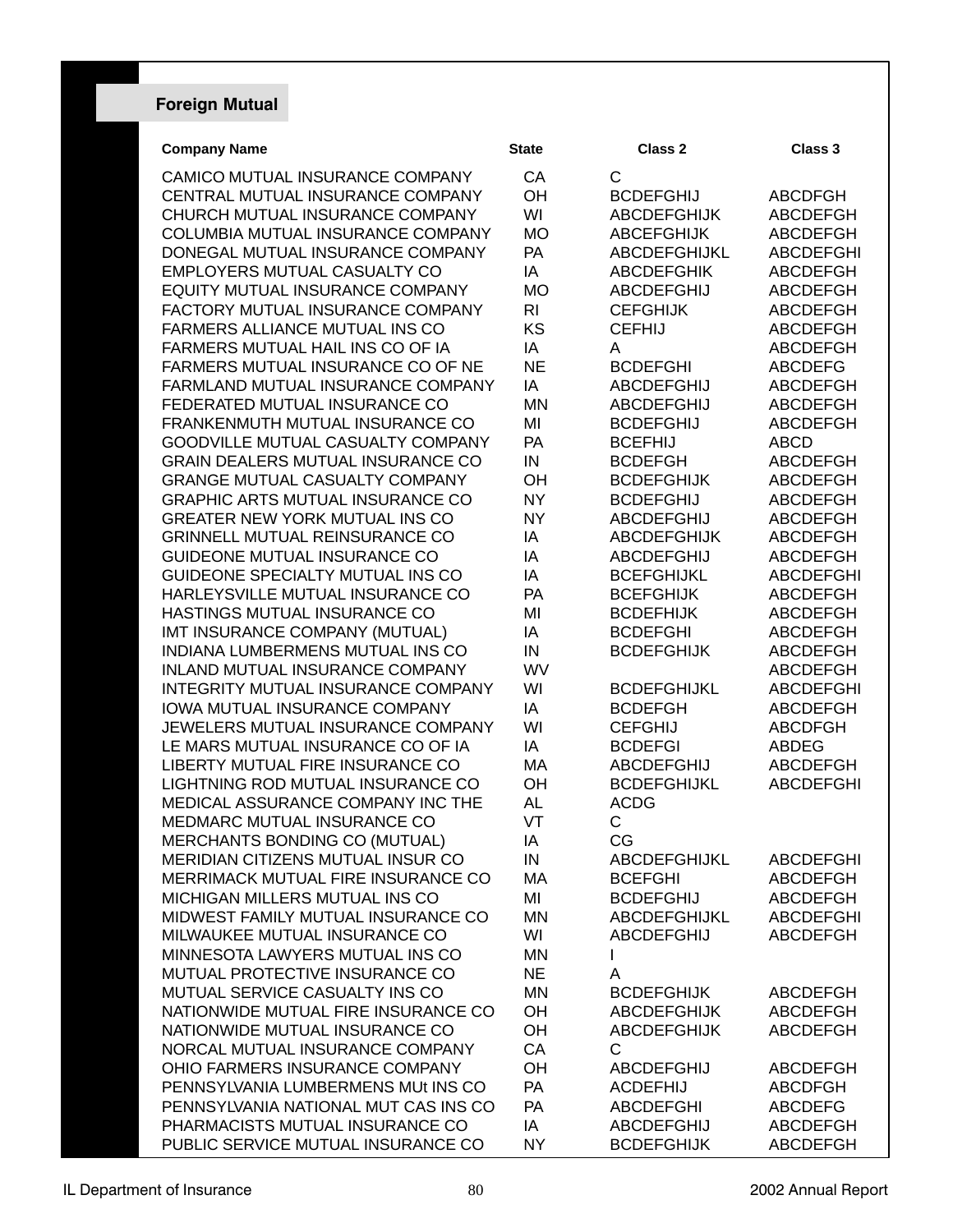#### **Foreign Mutual**

| <b>Company Name</b>                 | <b>State</b> | Class 2            | Class 3          |
|-------------------------------------|--------------|--------------------|------------------|
| SECURA INSURANCE A MUTUAL COMPANY   | WI           | <b>BCDEFGHIJ</b>   | ABCDEFGH         |
| SENIOR CITIZENS MUTUAL INSURANCE CO | FL           | CН                 | ABFG             |
| SENTRY INSURANCE A MUTUAL COMPANY   | WI           | <b>ABCDEFGHIJK</b> | ABCDEFGH         |
| SHELTER MUTUAL INSURANCE COMPANY    | <b>MO</b>    | <b>ABCEFGHIJ</b>   | <b>ABCDFGH</b>   |
| SOCIETY INSURANCE A MUTUAL COMPANY  | WI           | <b>BCDEFGHIJ</b>   | ABCDEFGH         |
| STATE AUTOMOBILE MUTUAL INS CO      | OН           | <b>ABCDEFGHIJK</b> | ABCDEFGH         |
| UTICA MUTUAL INSURANCE COMPANY      | ΝY           | <b>BCDEFGHIJK</b>  | ABCDEFGH         |
| WEST BEND MUTUAL INSURANCE CO       | WI           | <b>BCDEFGHIJ</b>   | ABCDEFGH         |
| WESTERN RESERVE MUTUAL CAS CO       | OН           | <b>BCEFGHIJKL</b>  | <b>ABCDEFGHI</b> |

#### Foreign Inter-Insurance Exchange

| <b>Company Name</b>                 | <b>State</b> | Class 2             | Class 3        |
|-------------------------------------|--------------|---------------------|----------------|
| ARMED FORCES INSURANCE EXCHANGE     | ΚS           | <b>BCEFHI</b>       | ABCDEFGH       |
| AUTOMOBILE CLUB INTERINSURANCE EXCH | <b>MO</b>    | <b>BCEFHIJ</b>      |                |
| CALIFORNIA CASUALTY IND EXCHANGE    | CA           | <b>ABCEFHIJ</b>     | ABCDEFGH       |
| CASUALTY RECIPROCAL EXCHANGE        | <b>MO</b>    | <b>ABCDEFGHIJ</b>   | ABCDEFGH       |
| DAKOTA TRUCK UNDERWRITERS           | <b>SD</b>    | <b>ABCDEIJKL</b>    | DE             |
| DOCTORS' COMPANY THE                | CА           | <b>ABCDEFGHIJKL</b> | ABCDEFGHI      |
| ERIE INSURANCE EXCHANGE             | <b>PA</b>    | <b>BCDEFGHIJ</b>    | ABCDEFGH       |
| <b>FARMERS INSURANCE EXCHANGE</b>   | СA           | <b>ABCDEFGHIJ</b>   | <b>ABCDFG</b>  |
| FEDERATED RURAL ELECTRIC INS EXCH   | ΚS           | <b>ABCDEFGHIJK</b>  | ABDEFGH        |
| <b>FIRE INSURANCE EXCHANGE</b>      | CА           | <b>CEFGHI</b>       | ABCDFGH        |
| GARRISON PROPERTY AND CASUALTY ASSN | ТX           | в                   | ABCDEFGH       |
| LUMBERMENS UNDERWRITING ALLIANCE    | <b>MO</b>    | <b>BCDEFGHIJ</b>    | ABCDEFGH       |
| NATIONAL FIRE & INDEMNITY EXCHANGE  | <b>MO</b>    | <b>CEFGHIJ</b>      | <b>ABCDFGH</b> |
| NATIONAL LLOYDS INSURANCE COMPANY   | ТX           | <b>CEFGHK</b>       | ABDFG          |
| RECIPROCAL OF AMERICA               | VA           | CD                  |                |
| TRUCK INSURANCE EXCHANGE            | CА           | <b>ABCDEFGHIJ</b>   | <b>ABCDFG</b>  |
| UNITED SERVICES AUTOMOBILE ASSN     | ТX           | <b>BCEFHIJ</b>      | ABCDEFGH       |

| Class <sub>2</sub>  | Class 3         |
|---------------------|-----------------|
| <b>BCEFHI</b>       | <b>ABCDEFGH</b> |
| BCEFHIJ             |                 |
| <b>ABCEFHIJ</b>     | ABCDEFGH        |
| <b>ABCDEFGHIJ</b>   | ABCDEFGH        |
| <b>ABCDEIJKL</b>    | DE              |
| <b>ABCDEFGHIJKL</b> | ABCDEFGH        |
| <b>BCDEFGHIJ</b>    | ABCDEFGH        |
| <b>ABCDEFGHIJ</b>   | <b>ABCDFG</b>   |
| <b>ABCDEFGHIJK</b>  | <b>ABDEFGH</b>  |
| <b>CEFGHI</b>       | <b>ABCDFGH</b>  |
| в                   | <b>ABCDEFGH</b> |
| BCDEFGHIJ           | ABCDEFGH        |
| CEFGHIJ             | <b>ABCDFGH</b>  |
| <b>CEFGHK</b>       | <b>ABDFG</b>    |
| CD                  |                 |
| ABCDEFGHIJ          | ABCDFG          |
| BCEFHIJ             | ABCDEFGH        |
|                     |                 |

|                                        |               |                            | <b>Alien Stock</b> |
|----------------------------------------|---------------|----------------------------|--------------------|
| <b>Company Name</b>                    | Country       | Class 2                    | Class 3            |
| <b>GENERALI-US BRANCH</b>              | <b>ITALY</b>  | <b>ABCDEFGHIJK</b>         | ABCDEFGH           |
| <b>GERLING GLOBAL REINSURANCE CORP</b> |               | <b>GERMANY ABCDEFGHIJK</b> | ABCDEFGH           |
| NICHIDO FIRE & MARINE INS CO LTD       | <b>JAPAN</b>  | ABCDEFGHIJ                 | ABCDEFGH           |
| NIPPONKOA INS CO LTD (U S BRANCH)      | <b>JAPAN</b>  | ABCDEFGHIJ                 | ABCDEFGH           |
| TOKIO MARINE & FIRE INS CO LTD THE     | <b>JAPAN</b>  | <b>ABCDEFGHIJK</b>         | ABCDEFGH           |
| TRYGG HANSA INS CO LTD (U S BRANCH)    | <b>SWEDEN</b> | <b>ABCDEFGHIJKL</b>        | <b>ABCDEFGHI</b>   |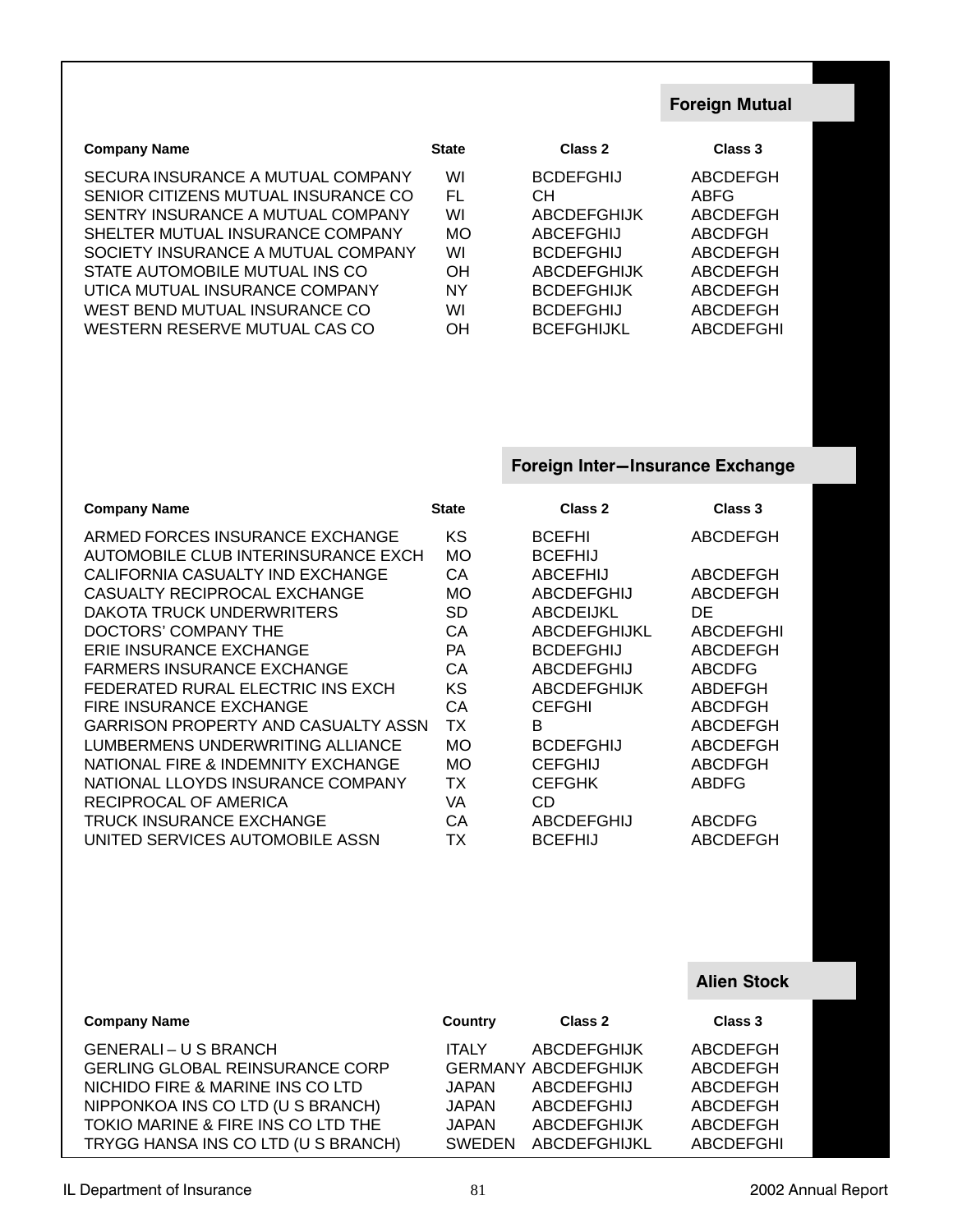#### **Alien Lloyds**

| <b>Company Name</b><br>UNDERWRITERS AT LLOYDS LONDON                                            | <b>Country</b><br><b>ENGLAND</b> | Class 2<br><b>ABCDEFGHIJKL</b> | Class 3<br>ABCDEFGHI                   |
|-------------------------------------------------------------------------------------------------|----------------------------------|--------------------------------|----------------------------------------|
| <b>Domestic Captives/Risk Retention Groups</b>                                                  |                                  |                                |                                        |
| <b>Company Name</b><br>ASSN OF TRIAL LAWYERS ASSR MUTRRG<br>OMS NATIONAL INSURANCE COMPANY, RRG | <b>State</b><br>IL<br>IL         | Class 2<br>С<br>C              | Class 3                                |
| <b>Illinois Insurance Exchange</b>                                                              |                                  |                                |                                        |
| <b>Company Name</b><br><b>INEX INSURANCE EXCHANGE</b><br>NEHI RE LP                             | <b>State</b><br>IL<br>IL         | Class 2<br>ABCDEFGHIJKL        | Class <sub>3</sub><br><b>ABCDEFGHI</b> |

VESTA CAPITAL INSURANCE SYNDICATE INC IL ABCDEFGHIJKL ABCDEFGHI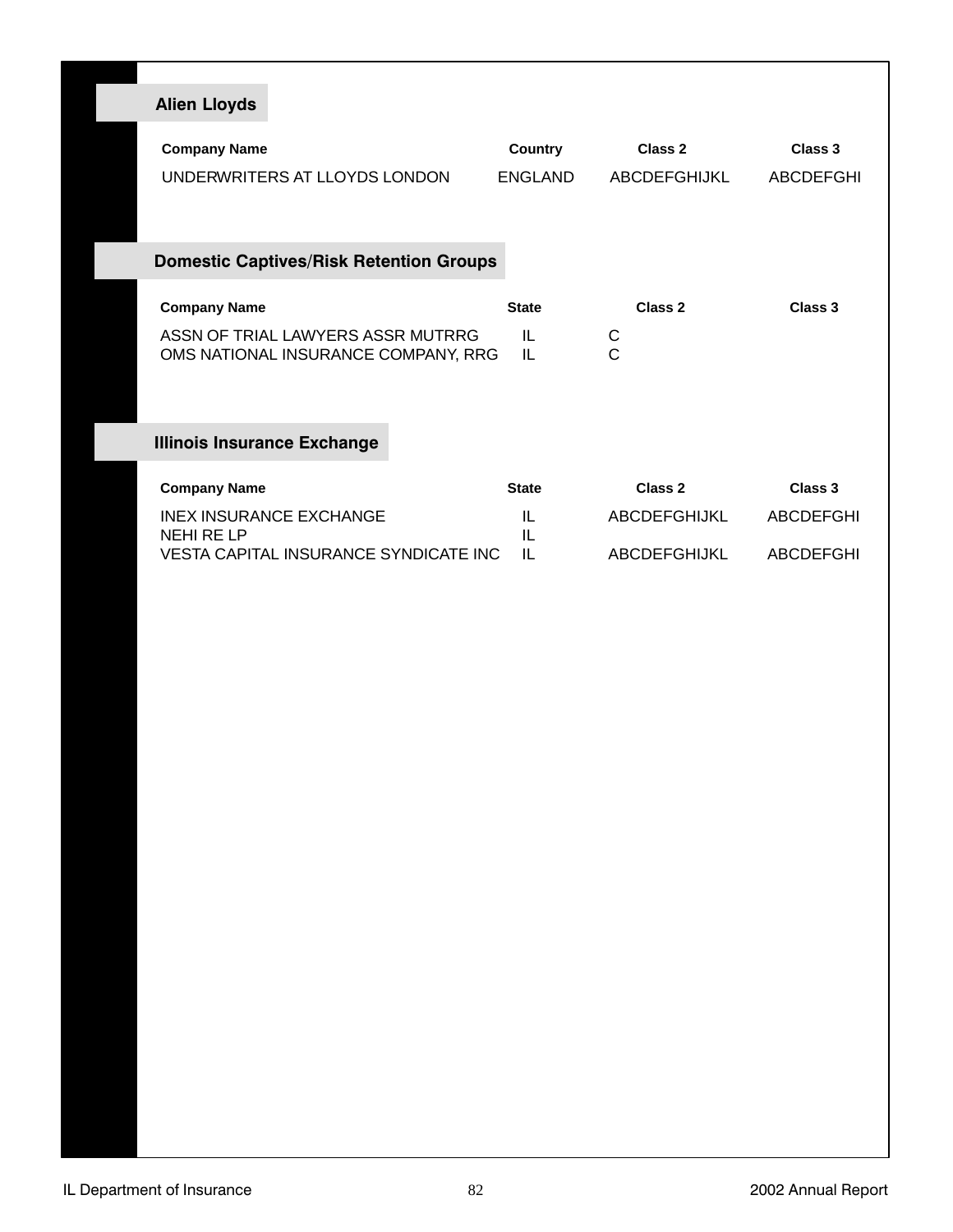### Life and Health Insurance Companies

#### **Domestic Legal Reserve**

| <b>Company Name</b>                        | <b>State</b> | Class 1    |
|--------------------------------------------|--------------|------------|
| ABRAHAM LINCOLN INSURANCE COMPANY          | IL.          | AB         |
| ALLEGIANCE LIFE INSURANCE COMPANY          | IL.          | AB         |
| ALLSTATE ASSURANCE COMPANY                 | IL.          | A          |
| ALLSTATE LIFE INSURANCE COMPANY            | IL.          | <b>ABC</b> |
| AMALGAMATED LIFE & HEALTH INSURANCE CO     | IL.          | AB         |
| AMERICAN GENERAL ASSURANCE COMPANY         | IL.          | AB         |
| <b>BANKERS LIFE &amp; CASUALTY COMPANY</b> | IL.          | <b>ABC</b> |
| BANKERS LIFE INSURANCE COMPANY OF IL       | IL.          | AB         |
| <b>BCS LIFE INSURANCE COMPANY</b>          | IL           | AB         |
| BENCHMARK HEALTH INSURANCE COMPANY         | IL.          | B          |
| CELTIC INSURANCE COMPANY                   | IL.          | AB         |
| CENTRAL INVESTORS LIFE INSURANCE CO IL     | IL           | AB         |
| CHARTER NATIONAL LIFE INSURANCE COMPANY    | IL.          | AB         |
| CNA GROUP LIFE ASSURANCE COMPANY           | IL           | AB         |
| COLUMBIAN LIFE INSURANCE COMPANY           | IL.          | <b>ABC</b> |
| COMBINED INSURANCE COMPANY OF AMERICA      | IL.          | AB         |
| CONCERT HEALTH PLAN INSURANCE COMPANY      | IL.          | AB         |
| CONSECO ANNUITY ASSURANCE COMPANY          | IL.          | AB         |
| CONSECO MEDICAL INSURANCE COMPANY          | IL.          | AB         |
| CONTINENTAL ASSURANCE COMPANY              | IL.          | AB         |
| COUNTRY INVESTORS LIFE ASSURANCE COMPANY   | IL           | <b>ABC</b> |
|                                            |              |            |
| COUNTRY LIFE INSURANCE COMPANY             | IL           | AB         |
| COUNTRY MEDICAL PLANS INC                  | IL.          | <b>ABC</b> |
| DESTINY HEALTH INSURANCE COMPANY           | IL           | AB         |
| <b>EMPLOYEES LIFE COMPANY MUTUAL</b>       | IL           | AB         |
| EXCALIBUR INSURANCE CORPORATION            | IL           | AB         |
| FEDERAL KEMPER LIFE ASSURANCE COMPANY      | IL.          | AB         |
| FEDERAL LIFE INSURANCE COMPANY MUTUAL      | IL.          | AB         |
| FIDELITY LIFE ASSOCIATION MUTUAL LEG RES   | IL.          | <b>AB</b>  |
| FINANCIAL AMERICAN LIFE INSURANCE CO       | IL           | <b>ABC</b> |
| FIRST COMMONWEALTH INSURANCE COMPANY       | IL.          | AB         |
| FORT DEARBORN LIFE INSURANCE COMPANY       | IL.          | AB         |
| <b>GOLDEN RULE INSURANCE COMPANY</b>       | IL           | AB         |
| GUARANTEE TRUST LIFE INSURANCE COMPANY     | IL           | AB         |
| <b>HCSC INSURANCE SERVICES COMPANY</b>     | IL           | AB         |
| <b>HEALTH ALLIANCE MEDICAL PLANS INC</b>   | IL           | B          |
| HEALTH CARE SERVICE CORP MUT LEG RES CO    | IL.          | B          |
| HOME OWNERS LIFE INSURANCE COMPANY         | IL           | AB         |
| HORACE MANN LIFE INSURANCE COMPANY         | IL           | AB         |
| ILLINOIS MUTUAL LIFE INSURANCE COMPANY     | IL.          | AB         |
| INSTITUTIONAL FOUNDERS LIFE INSURANCE CO   | IL           | AB         |
| INTER AMERICAN LIFE INSURANCE COMPANY      | IL.          | AB         |
| KEMPER INVESTORS LIFE INSURANCE COMPANY    | IL           | AB         |
| LIFE ASSURANCE COMPANY OF AMERICA          | IL.          | A          |
| LINCOLN HERITAGE LIFE INSURANCE COMPANY    | IL.          | AB         |
| MANHATTAN NATIONAL LIFE INSURANCE CO       | IL.          | AB         |
| MTL INSURANCE COMPANY                      | IL           | AB         |
| MUNICIPAL INSURANCE COMPANY OF AMERICA     | IL.          | AB         |
| NORTH AMERICAN COMPANY FOR L & H INS       | IL           | AB         |
|                                            |              |            |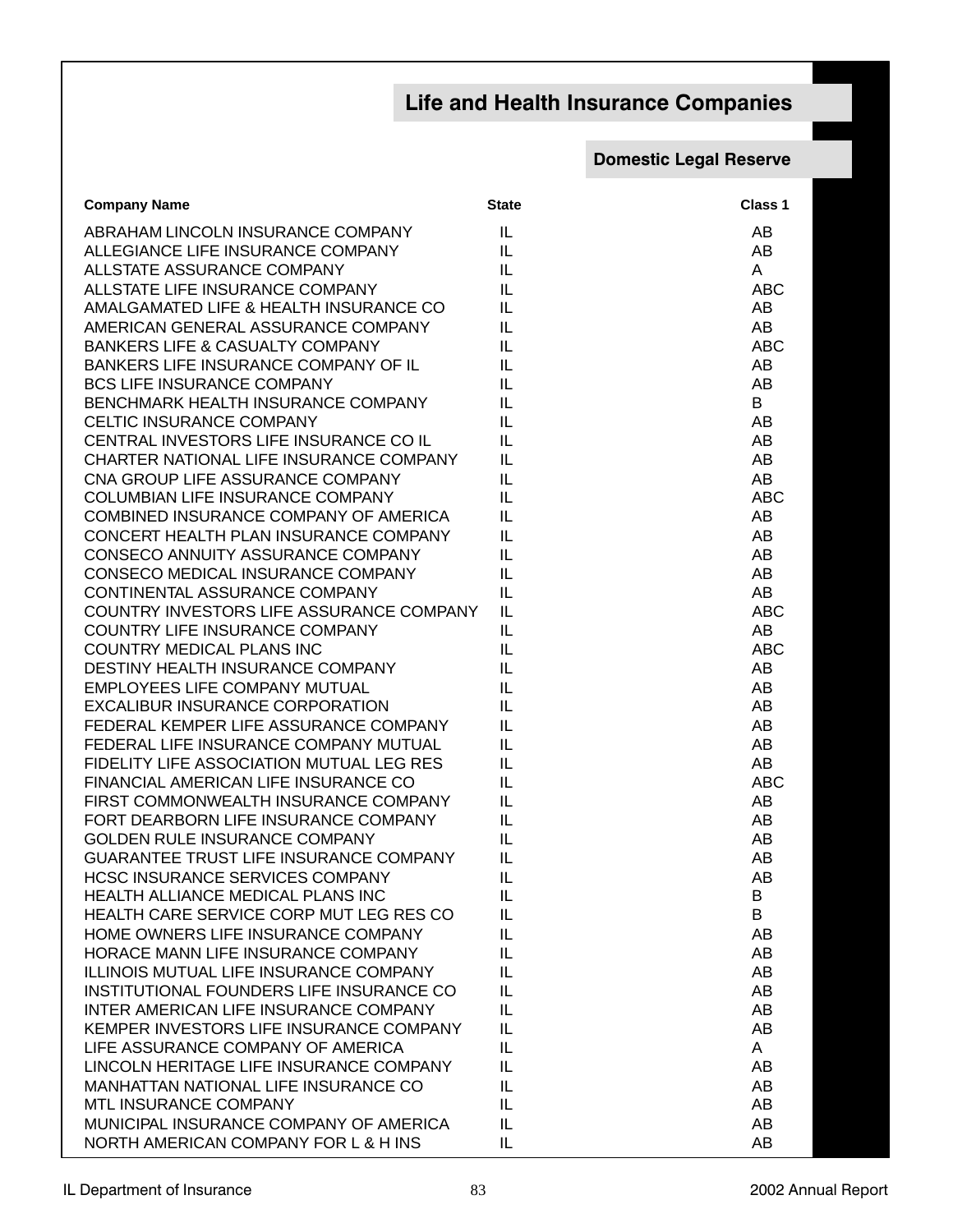#### **Domestic Legal Reserve**

| <b>Company Name</b>                            | <b>State</b> | Class 1    |
|------------------------------------------------|--------------|------------|
| NORTH CENTRAL LIFE INSURANCE COMPANY           | IL           | AB         |
| OLD REPUBLIC LIFE INSURANCE COMPANY            | IL.          | AB         |
| OSF HEALTH PLANS INC                           | IL.          | B          |
| PEKIN LIFE INSURANCE COMPANY                   | IL           | AB         |
| PERSONALCARE INSURANCE OF ILLINOIS INC         | IL           | B          |
| PHYSICIANS BENEFITS TRUST LIFE INS CO          | IL           | AB         |
| PIONEER LIFE INSURANCE COMPANY                 | IL           | AB         |
| PROFESSIONAL LIFE & CASUALTY COMPANY           | IL           | <b>AB</b>  |
| REASSURE AMERICA LIFE INSURANCE COMPANY        | IL           | AB         |
| RELIANCE STANDARD LIFE INSURANCE COMPANY       | IL           | <b>AB</b>  |
| RESOURCE LIFE INSURANCE COMPANY                | IL           | <b>AB</b>  |
| RIGHTCHOICE INSURANCE COMPANY                  | IL           | AB         |
| ROCKFORD HEALTH PLANS                          | IL           | B          |
| SEARS LIFE INSURANCE COMPANY                   | IL           | <b>ABC</b> |
| STATE FARM ANNUITY & LIFE INSURANCE CO         | IL           | AB         |
| STATE FARM LIFE & ACCIDENT ASSURANCE CO        | IL.          | <b>AB</b>  |
| STATE FARM LIFE INSURANCE COMPANY              | IL           | AB         |
| STERLING LIFE INSURANCE COMPANY                | IL           | AB         |
| <b>TRUSTMARK INSURANCE COMPANY</b>             | IL           | AB         |
| TRUSTMARK LIFE INSURANCE COMPANY               | IL           | <b>AB</b>  |
| UNICARE HEALTH INSURANCE CO OF THE MW          | IL           | <b>ABC</b> |
| UNION FIDELITY LIFE INSURANCE COMPANY          | IL           | AB         |
| UNITED HEALTHCARE INSURANCE CO OF IL           | IL.          | <b>AB</b>  |
| UNITED INSURANCE COMPANY OF AMERICA            | IL.          | <b>AB</b>  |
| UNITED NATIONAL LIFE INSURANCE CO OF AM        | IL.          | AB         |
| UNITED SECURITY LIFE INSURANCE CO OF IL        | IL           | AB         |
| <b>VETERANS LIFE INSURANCE COMPANY</b>         | IL           | AB         |
| WASHINGTON NATIONAL INSURANCE COMPANY          | IL           | <b>AB</b>  |
| WESTERN DIVERSIFIED LIFE INSURANCE CO          | IL.          | AB         |
| <b>XL LIFE INSURANCE &amp; ANNUITY COMPANY</b> | IL           | AB         |
| ZURICH LIFE INSURANCE COMPANY OF AMERICA       | IL           | AB         |

| <b>Company Name</b>                    | <b>State</b> | Class 1 |
|----------------------------------------|--------------|---------|
| AAA LIFE INSURANCE COMPANY             | DC           | AB      |
| ACACIA LIFE INSURANCE COMPANY          | DC           | AB      |
| ACACIA NATIONAL LIFE INSURANCE COMPANY | MD           | AB      |
| ACADEMY LIFE INSURANCE COMPANY         | <b>MO</b>    | AB      |
| ACCELERATION LIFE INSURANCE COMPANY    | OН           | AB      |
| ADMIRAL LIFE INSURANCE COMPANY OF AM   | AZ           | AB      |
| ADVANCE INSURANCE COMPANY              | AZ           | AB      |
| AETNA HEALTH & LIFE INSURANCE COMPANY  | CТ           | AB      |
| AETNA LIFE INSURANCE COMPANY           | CТ           | AB      |
| AGL LIFE ASSURANCE COMPANY             | <b>PA</b>    | AB      |
| AIG ANNUITY INSURANCE COMPANY          | ТX           | AB      |
| AIG LIFE INSURANCE COMPANY             | DE           | AB      |
| ALL SAVERS INSURANCE COMPANY           | IN           | AB      |
| ALLIANZ LIFE INSURANCE COMPANY OF N A  | ΜN           | AB      |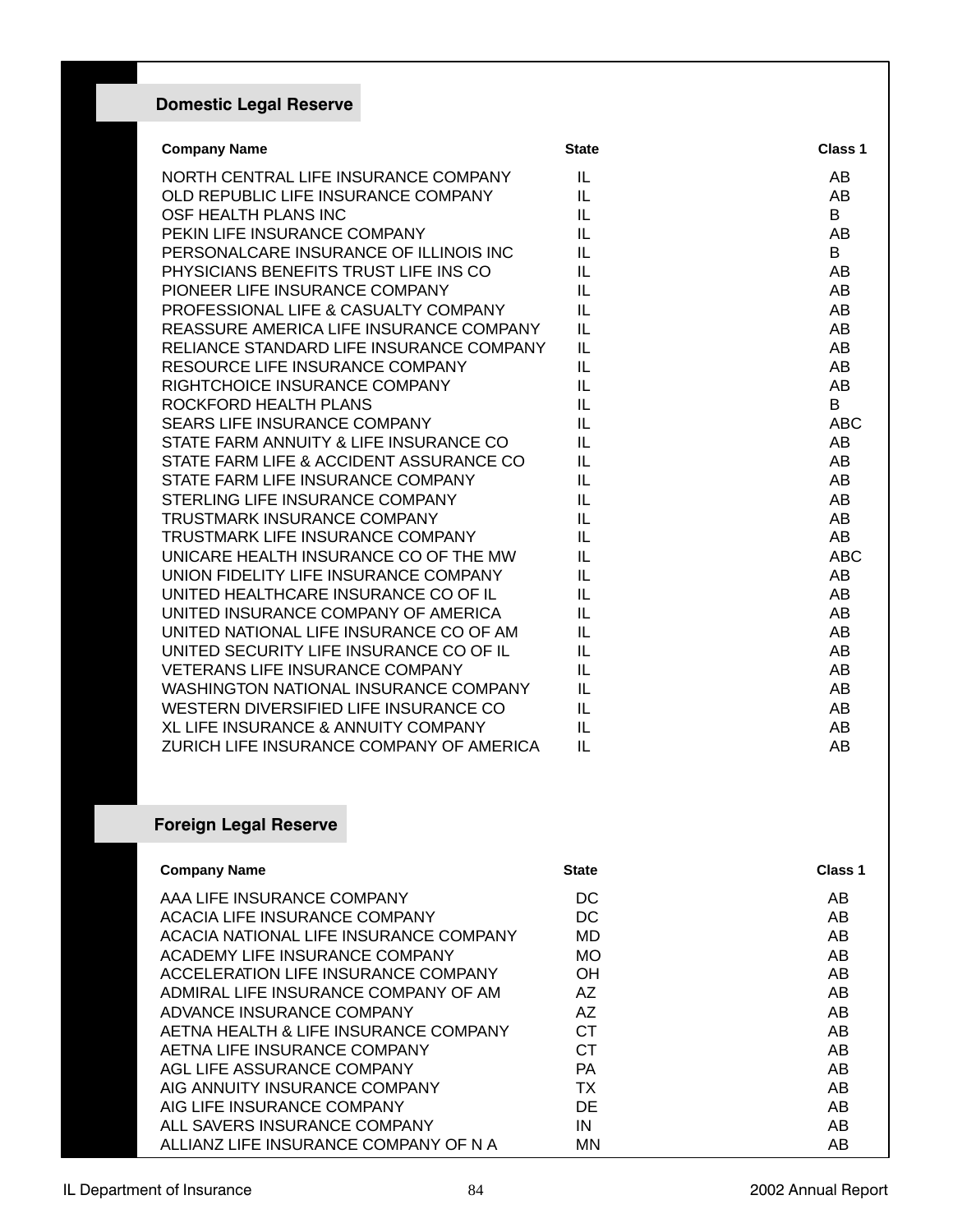|                                          |                | <b>Foreign Legal Reserve</b> |
|------------------------------------------|----------------|------------------------------|
| <b>Company Name</b>                      | <b>State</b>   | Class 1                      |
| ALLMERICA FINANCIAL LIFE INS & ANN CO    | DE             | AB                           |
| ALLSTATE LIFE INSURANCE COMPANY OF NY    | <b>NY</b>      | AB                           |
| ALTA HEALTH & LIFE INSURANCE COMPANY     | IN             | AB                           |
| AMALGAMATED LIFE INSURANCE COMPANY       | <b>NY</b>      | AB                           |
| AMERIBEST LIFE INSURANCE COMPANY         | GA             | AB                           |
| AMERICAN AMICABLE LIFE INS CO OF TX      | <b>TX</b>      | AB                           |
| AMERICAN BANKERS LIFE ASSURANCE CO OF FL | <b>FL</b>      | AB                           |
| AMERICAN CAPITOL INSURANCE COMPANY       | <b>TX</b>      | A                            |
| AMERICAN COMMUNITY MUTUAL INSURANCE CO   | MI             | AB                           |
| AMERICAN CREDITORS LIFE INSURANCE CO     | DE             | AB                           |
| AMERICAN ENTERPRISE LIFE INSURANCE CO    | IN             | AB                           |
| AMERICAN EQUITY INVESTMENT LIFE INS CO   | IA             | AB                           |
| AMERICAN FAMILY LIFE ASSR CO OF COLUMBUS | <b>NE</b>      | AB                           |
| AMERICAN FAMILY LIFE INSURANCE COMPANY   | WI             | A                            |
| AMERICAN FIDELITY ASSURANCE COMPANY      | OK             | AB                           |
| AMERICAN FIDELITY LIFE INSURANCE COMPANY | <b>FL</b>      | AB                           |
| AMERICAN FOUNDERS LIFE INSURANCE COMPANY | <b>TX</b>      | AB                           |
| AMERICAN GENERAL LIFE & ACCIDENT INS CO  | <b>TN</b>      | AB                           |
| AMERICAN GENERAL LIFE INSURANCE COMPANY  | <b>TX</b>      | AB                           |
| AMERICAN HEALTH & LIFE INSURANCE COMPANY | <b>TX</b>      | AB                           |
| AMERICAN HERITAGE LIFE INSURANCE COMPANY | <b>FL</b>      | AB                           |
| AMERICAN HOME LIFE INSURANCE COMPANY     | KS             | A                            |
| AMERICAN INCOME LIFE INSURANCE COMPANY   | IN             | AB                           |
| AMERICAN INTERNATIONAL LIFE ASSR CO NY   | <b>NY</b>      | AB                           |
| AMERICAN INVESTORS LIFE INSURANCE CO INC | <b>KS</b>      | AB                           |
| AMERICAN LIFE & HEALTH INSURANCE COMPANY | <b>MO</b>      | AB                           |
| AMERICAN LIFE INSURANCE COMPANY OF NY    | <b>NY</b>      | AB                           |
| AMERICAN MATURITY LIFE INSURANCE COMPANY | <b>CT</b>      | AB                           |
| AMERICAN MEMORIAL LIFE INSURANCE COMPANY | <b>SD</b>      | AB                           |
| AMERICAN MODERN LIFE INSURANCE COMPANY   | OH             | AB                           |
| AMERICAN NATIONAL INSURANCE COMPANY      | <b>TX</b>      | AB                           |
| AMERICAN NATIONAL LIFE INSURANCE CO TX   | <b>TX</b>      | AB                           |
| AMERICAN NETWORK INSURANCE COMPANY       | PA             | B                            |
| AMERICAN PARTNERS LIFE INSURANCE COMPANY | AΖ             | AB                           |
| AMERICAN PHOENIX LIFE & REASSURANCE CO   | <b>CT</b>      | AB                           |
| AMERICAN PROGRESSIVE LIFE & HEALTH OF NY | <b>NY</b>      | AB                           |
| AMERICAN PUBLIC LIFE INSURANCE COMPANY   | OK             | AB                           |
| AMERICAN REPUBLIC INSURANCE COMPANY      | IA             | AB                           |
| AMERICAN RETIREMENT LIFE INSURANCE CO    | OH             | A                            |
| AMERICAN SKANDIA LIFE ASSURANCE CORP     | <b>CT</b>      | AB                           |
| AMERICAN STATES LIFE INSURANCE COMPANY   | IN.            | AB                           |
| AMERICAN TRANSCONTINENTAL LIFE INS CO    | AΖ             | AB                           |
| AMERICAN TRAVELERS ASSURANCE COMPANY     | IA             | AB                           |
| AMERICAN UNDERWRITERS LIFE INSURANCE CO  | <b>AZ</b>      | AB                           |
| AMERICAN UNITED LIFE INSURANCE COMPANY   | IN             | AB                           |
| AMERICAN VANGUARD LIFE INSURANCE COMPANY | IA             | A                            |
| AMERICO FINANCIAL LIFE & ANNUITY INS CO  | <b>TX</b>      | AB                           |
| AMERICOM LIFE & ANNUITY INSURANCE CO     | <b>TX</b>      | AB                           |
| AMERITAS LIFE INSURANCE CORP             | <b>NE</b>      | AB                           |
| AMERITAS VARIABLE LIFE INSURANCE COMPANY | <b>NE</b>      | A                            |
| AMERUS LIFE INSURANCE COMPANY            | IA             | AB                           |
| AMICA LIFE INSURANCE COMPANY             | R <sub>l</sub> | A                            |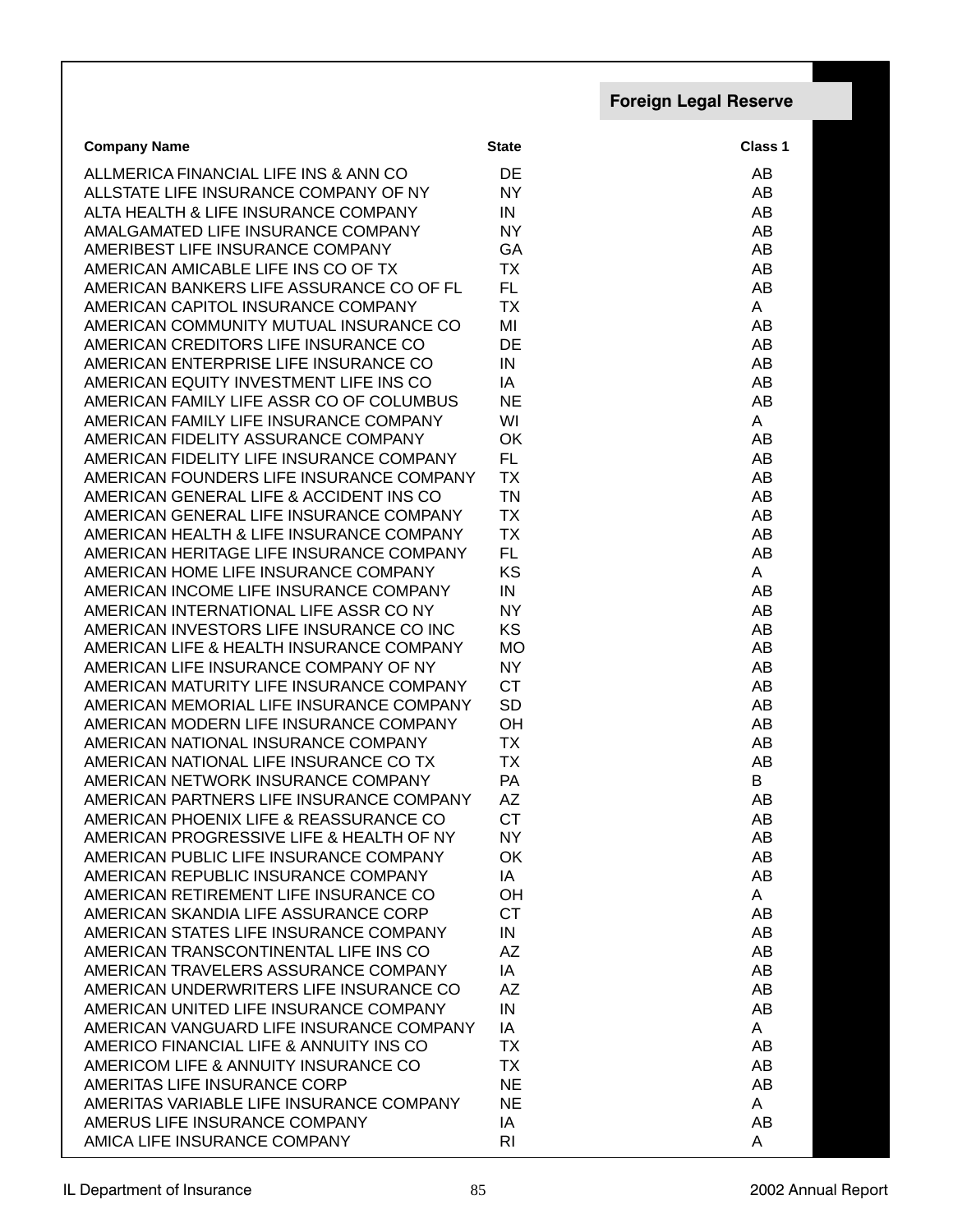| <b>Company Name</b>                             | <b>State</b> | Class 1 |
|-------------------------------------------------|--------------|---------|
| ANCHOR NATIONAL LIFE INSURANCE COMPANY          | AZ           | AB      |
| ANNUITY & LIFE REASSURANCE AMERICA INC          | <b>CT</b>    | A       |
| ANNUITY INVESTORS LIFE INSURANCE COMPANY        | OH           | AB      |
| ANTHEM ALLIANCE HEALTH INSURANCE COMPANY        | <b>TX</b>    | AB      |
| ANTHEM LIFE INSURANCE COMPANY                   | IN           | AB      |
| APPALACHIAN LIFE INSURANCE COMPANY              | OH           | A       |
| ASSOCIATES FINANCIAL LIFE INSURANCE CO          | <b>TN</b>    | AB      |
| ASSURITY LIFE INSURANCE COMPANY                 | <b>NE</b>    | AB      |
| ATLANTA LIFE INSURANCE COMPANY                  | GA           | AB      |
| AURORA NATIONAL LIFE ASSURANCE COMPANY          | CA           | AB      |
| AUSA LIFE INSURANCE COMPANY INC                 | <b>NY</b>    | AB      |
| AUTO CLUB LIFE INSURANCE COMPANY                | MI           | AB      |
| AUTO OWNERS LIFE INSURANCE COMPANY              | MI           | AB      |
| AXA CORPORATE SOLUTIONS LIFE REINS CO           | <b>DE</b>    | AB      |
| <b>BALBOA LIFE INSURANCE COMPANY</b>            | CA           | AB      |
| BALTIMORE LIFE INSURANCE COMPANY THE            | <b>MD</b>    | AB      |
| BANKERS FIDELITY LIFE INSURANCE COMPANY         | GA           | AB      |
| BANKERS LIFE INSURANCE COMPANY OF NY            | NY           | A       |
| BANKERS NATIONAL LIFE INSURANCE COMPANY         | <b>TX</b>    | AB      |
| BANKERS RESERVE LIFE INS CO OF WI               | WI           | AB      |
| <b>BANNER LIFE INSURANCE COMPANY</b>            | <b>MD</b>    | AB      |
| BENEFICIAL LIFE INSURANCE COMPANY               | UT           | AB      |
| BERKSHIRE HATHAWAY LIFE INS CO OF NE            | <b>NE</b>    | A       |
| BERKSHIRE LIFE INSURANCE COMPANY OF AM          | MA.          | AB      |
| <b>BEST LIFE &amp; HEALTH INSURANCE COMPANY</b> | <b>TX</b>    | AB      |
| BOSTON MUTUAL LIFE INSURANCE COMPANY            | МA           | AB      |
| BROKERS NATIONAL LIFE ASSURANCE COMPANY         | AR           | AB      |
| BUSINESS MENS ASSURANCE COMPANY OF AM           | <b>MO</b>    | AB      |
| C M LIFE INSURANCE COMPANY                      | <b>CT</b>    | AB      |
| CANADA LIFE INSURANCE COMPANY OF AMERICA        | MI           | A       |
| CAPITOL LIFE INSURANCE COMPANY THE              | CO           | AB      |
| CENTRAL BENEFITS MUTUAL INSURANCE CO            | <b>DC</b>    | AB      |
| CENTRAL BENEFITS NATIONAL LIFE INS CO           | OH           | AB      |
| CENTRAL NATIONAL LIFE INS CO OF OMAHA           | <b>DE</b>    | AB      |
| CENTRAL RESERVE LIFE INSURANCE COMPANY          | OH           | AB      |
| CENTRAL SECURITY LIFE INSURANCE COMPANY         | TХ           | AВ      |
| CENTRAL STATES HEALTH & LIFE CO OF OMAHA        | <b>NE</b>    | AB      |
| CENTRAL UNITED LIFE INSURANCE COMPANY           | <b>TX</b>    | AB      |
| CENTRE LIFE INSURANCE COMPANY                   | МA           | AB      |
| CENTURION LIFE INSURANCE COMPANY                | <b>MO</b>    | AB      |
| CGU LIFE INSURANCE COMPANY OF AMERICA           | <b>DE</b>    | AB      |
| <b>CHASE LIFE &amp; ANNUITY COMPANY</b>         | <b>DE</b>    | AB      |
| CHESAPEAKE LIFE INSURANCE COMPANY THE           | OK           | AB      |
| CHRISTIAN FIDELITY LIFE INSURANCE CO            | TX           | AB      |
| CIGNA LIFE INSURANCE COMPANY                    | <b>CT</b>    | AB      |
| CINCINNATI LIFE INSURANCE COMPANY THE           | OH           | AB      |
| CITICORP LIFE INSURANCE COMPANY                 | AZ           | AB      |
| CLARICA LIFE INSURANCE COMPANY US               | <b>ND</b>    | AB      |
| CLARICA LIFE REINSURANCE COMPANY                | MI           | AB      |
| CM ASSURANCE COMPANY                            | <b>CT</b>    | A       |
| COLONIAL LIFE & ACCIDENT INSURANCE CO           | <b>SC</b>    | AB      |
| COLONIAL PENN LIFE INSURANCE COMPANY            | PA           | AB      |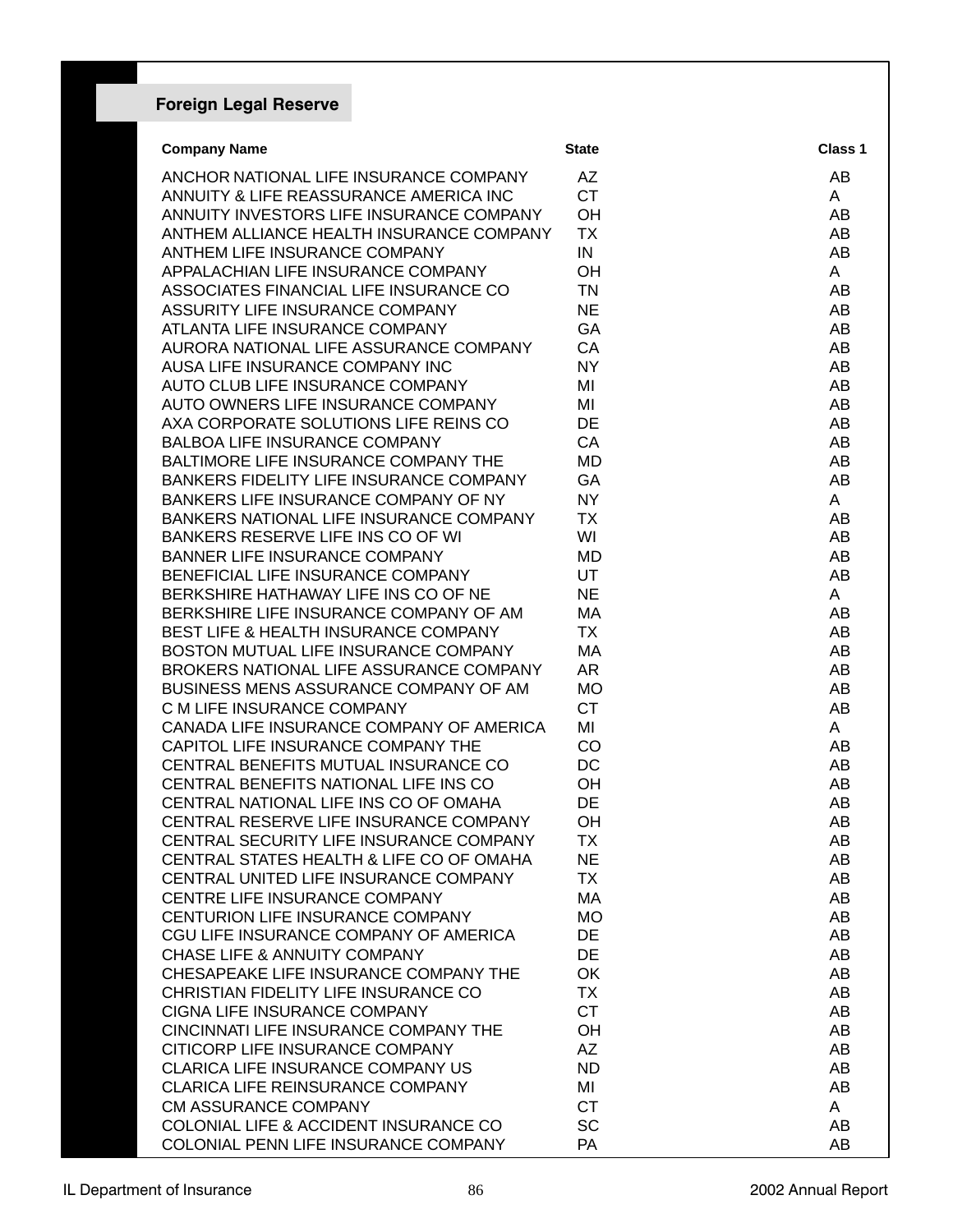|                                                 |              | <b>Foreign Legal Reserve</b> |
|-------------------------------------------------|--------------|------------------------------|
| <b>Company Name</b>                             | <b>State</b> | Class 1                      |
| COLORADO BANKERS LIFE INSURANCE COMPANY         | CO           | AB                           |
| COLUMBIA UNIVERSAL LIFE INSURANCE CO            | <b>TX</b>    | AB                           |
| COLUMBIAN MUTUAL LIFE INSURANCE COMPANY         | <b>NY</b>    | AB                           |
| COLUMBUS LIFE INSURANCE COMPANY THE             | OH           | AB                           |
| COMBINED LIFE INSURANCE COMPANY OF NY           | <b>NY</b>    | AB                           |
| COMMERCIAL TRAVELERS MUTUAL INSURANCE CO        | <b>NY</b>    | B                            |
| COMPANION LIFE INSURANCE COMPANY                | <b>SC</b>    | AB                           |
| <b>COMPBENEFITS INSURANCE COMPANY</b>           | <b>TX</b>    | AB                           |
| CONGRESS LIFE INSURANCE COMPANY                 | <b>AZ</b>    | AB                           |
| CONNECTICUT GENERAL LIFE INSURANCE CO           | <b>CT</b>    | AB                           |
| CONSECO HEALTH INSURANCE COMPANY                | AZ           | AB                           |
| CONSECO LIFE INSURANCE COMPANY                  | IN           | AB                           |
| CONSECO SENIOR HEALTH INSURANCE COMPANY         | PA           | AB                           |
| CONSECO VARIABLE INSURANCE COMPANY              | <b>TX</b>    | AB                           |
| CONSTITUTION LIFE INSURANCE COMPANY             | <b>TX</b>    | AB                           |
| CONTINENTAL AMERICAN INSURANCE COMPANY          | SC           | AB                           |
| CONTINENTAL GENERAL INSURANCE COMPANY           | <b>NE</b>    | AB                           |
| CONTINENTAL LIFE INS CO OF BRENTWOOD TN         | <b>TN</b>    | AB                           |
| CORPORATE HEALTH INSURANCE COMPANY              | PA           | AB                           |
| COVENTRY HEALTH AND LIFE INSURANCE CO           | DE           | AB                           |
| <b>CUNA MUTUAL INSURANCE SOCIETY</b>            | WI           | AB                           |
| CUNA MUTUAL LIFE INSURANCE COMPANY              | IA           | AB                           |
| DELAWARE AMERICAN LIFE INSURANCE COMPANY        | DE           | AB                           |
| DELTA DENTAL INSURANCE COMPANY                  | DE           | B                            |
| DIXIE NATIONAL LIFE INSURANCE COMPANY           | <b>MS</b>    | AB                           |
| EDUCATORS MUTUAL LIFE INSURANCE COMPANY         | PA           | AB                           |
| <b>EMPHESYS INSURANCE COMPANY</b>               | <b>TX</b>    | AB                           |
| EMPIRE GENERAL LIFE ASSURANCE CORP              | <b>TN</b>    | AB                           |
| EMPLOYERS MODERN LIFE COMPANY                   | IA           | AB                           |
| <b>EMPLOYERS REASSURANCE CORPORATION</b>        | KS           | AB                           |
| ENTERPRISE LIFE INSURANCE COMPANY               | <b>TX</b>    | AB                           |
| EPIC LIFE INSURANCE COMPANY THE                 | WI           | AB                           |
| EQUITABLE LIFE & CASUALTY INSURANCE CO          | UT           | AB                           |
| EQUITABLE LIFE ASSURANCE SOCIETY OF U S         | NY.          | AB                           |
| EQUITABLE LIFE INSURANCE COMPANY OF IOWA        | IA           | AB                           |
| EQUITABLE OF COLORADO INC THE                   | CO           | AB                           |
| EQUITRUST LIFE INSURANCE COMPANY                | IA           | A                            |
| ERC LIFE REINSURANCE CORPORATION                | <b>MO</b>    | AB                           |
| ERIE FAMILY LIFE INSURANCE COMPANY              | PA           | AB                           |
| FAMILY FINANCIAL LIFE INSURANCE COMPANY         | IN           | AB                           |
| FAMILY HERITAGE LIFE INSURANCE CO OF AM         | OH           | AB                           |
| FAMILY INSURANCE CORPORATION                    | WI           | AB                           |
| <b>FAMILY LIFE INSURANCE COMPANY</b>            | <b>WA</b>    | AB                           |
| FAMILY SERVICE LIFE INSURANCE COMPANY           | <b>TX</b>    | A                            |
| <b>FARMERS &amp; TRADERS LIFE INSURANCE CO.</b> | <b>NY</b>    | A                            |
| FARMERS NEW WORLD LIFE INSURANCE CO             | <b>WA</b>    | AB                           |
| FEDERAL HOME LIFE INSURANCE COMPANY             | VA           | AB                           |
| FEDERATED LIFE INSURANCE COMPANY                | MN           | AB                           |
| FIDELITY & GUARANTY LIFE INSURANCE CO           | MD           | AB                           |
| FIDELITY INVESTMENTS LIFE INSURANCE CO          | UT           | AB                           |
| FIDELITY LIFE INSURANCE COMPANY                 | PA           | A                            |
| FIDELITY SECURITY LIFE INSURANCE CO             | <b>MO</b>    | AB                           |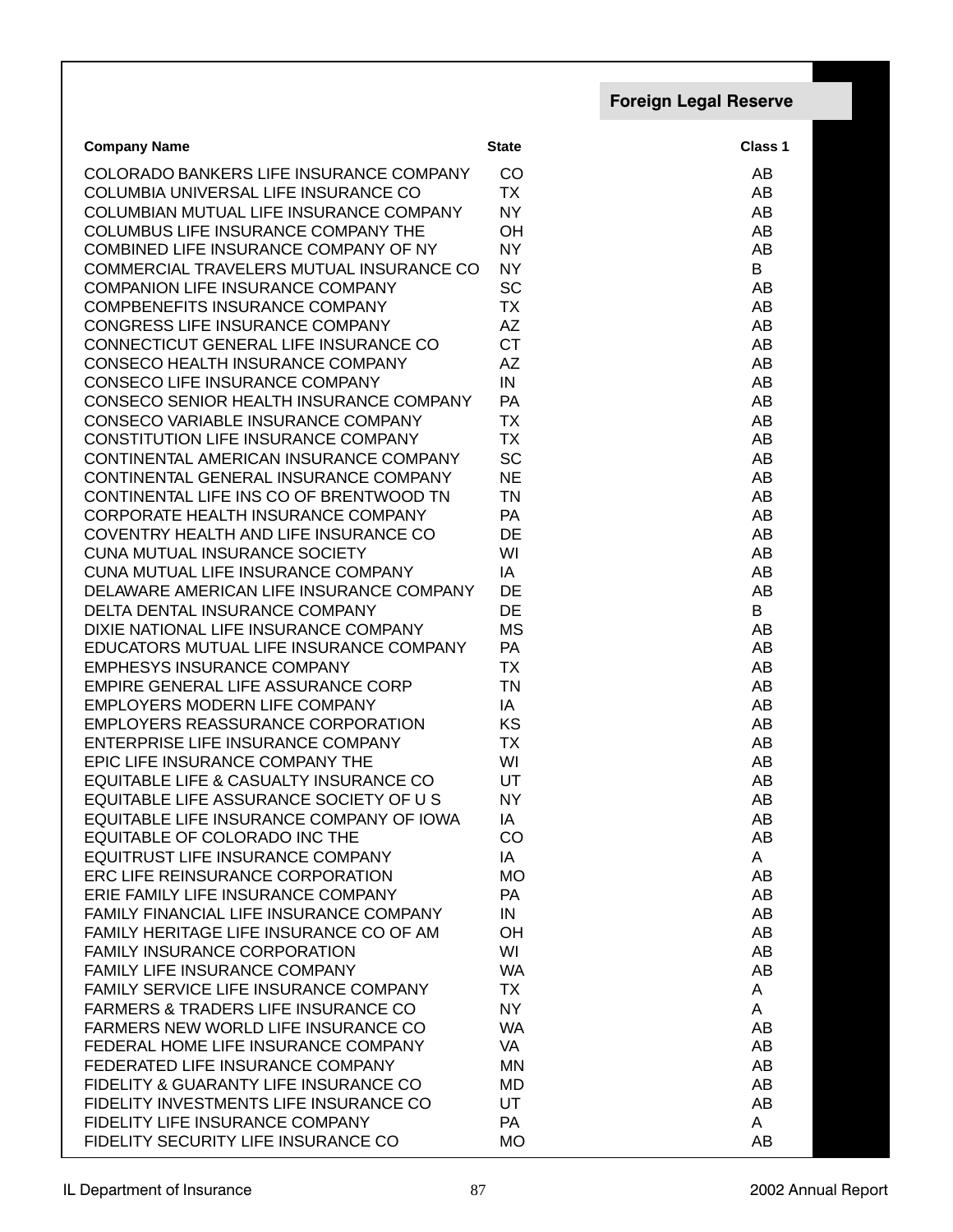| FINANCIAL ASSURANCE LIFE INSURANCE CO<br><b>TX</b><br>A<br><b>KS</b><br>FINANCIAL BENEFIT LIFE INSURANCE COMPANY<br>AB<br>FIRST ALLMERICA FINANCIAL LIFE INS CO<br>МA<br>AB<br>FIRST COLONY LIFE INSURANCE COMPANY<br>VA<br>AB<br>FIRST CONTINENTAL LIFE & ACCIDENT INS CO<br>UT<br>AB<br>FIRST HEALTH LIFE & HEALTH INS CO<br><b>TX</b><br>AB<br>FIRST INVESTORS LIFE INSURANCE COMPANY<br><b>NY</b><br>AB<br>FIRST LIFE AMERICA CORPORATION<br><b>KS</b><br>A<br>FIRST PENN PACIFIC LIFE INSURANCE CO<br>IN<br>AB<br>FIRST PYRAMID LIFE INSURANCE CO OF AM<br><b>AR</b><br>AB<br>FIRST REHABILITATION LIFE INS CO OF AM<br>AB<br><b>NY</b><br>FIRST VARIABLE LIFE INSURANCE COMPANY<br>AB<br><b>AR</b><br>FORETHOUGHT LIFE ASSURANCE COMPANY<br>IN<br>AB<br>FORETHOUGHT LIFE INSURANCE COMPANY<br>AB<br>IN<br>FORTIS BENEFITS INSURANCE COMPANY<br>AB<br>MN<br><b>FORTIS INSURANCE COMPANY</b><br>WI<br>AB<br><b>TX</b><br>AB<br>FREEDOM LIFE INSURANCE COMPANY OF AM<br>FUNERAL DIRECTORS LIFE INSURANCE COMPANY<br>$\mathsf{A}$<br><b>TX</b><br><b>GARDEN STATE LIFE INSURANCE COMPANY</b><br><b>TX</b><br>AB<br><b>CT</b><br>GE GROUP LIFE ASSURANCE COMPANY<br>AB<br><b>GE LIFE &amp; ANNUITY ASSURANCE COMPANY</b><br>AB<br>VA<br><b>GENERAL &amp; COLOGNE LIFE RE OF AMERICA</b><br><b>CT</b><br>AB<br><b>GENERAL AMERICAN LIFE INSURANCE COMPANY</b><br><b>MO</b><br>AB<br>GENERAL ELECTRIC CAPITAL ASSURANCE CO<br>DE<br>AB<br>GENERAL FIDELITY LIFE INSURANCE COMPANY<br>CA<br>AB<br>NY<br>AB<br><b>GERBER LIFE INSURANCE COMPANY</b><br>CA<br>AB<br>GERLING GLOBAL LIFE REINSURANCE COMPANY<br><b>GLENBROOK LIFE &amp; ANNUITY COMPANY</b><br><b>AZ</b><br><b>ABC</b><br><b>GLOBE LIFE &amp; ACCIDENT INSURANCE COMPANY</b><br>DE<br>AB<br>DE<br>AB<br>GOLDEN AMERICAN LIFE INSURANCE COMPANY<br>AB<br>GOLDEN STATE MUTUAL LIFE INSURANCE CO<br>CA<br>AB<br>GOVERNMENT PERSONNEL MUTUAL LIFE INS CO<br>TX<br><b>GRANGE LIFE INSURANCE COMPANY</b><br>OH<br>AB<br><b>GREAT AMERICAN LIFE INSURANCE COMPANY</b><br>OH<br>AB<br>AB<br><b>GREAT SOUTHERN LIFE INSURANCE COMPANY</b><br><b>TX</b><br><b>GREAT WEST LIFE &amp; ANNUITY INSURANCE CO</b><br>CO<br>AB<br><b>GREAT WESTERN INSURANCE COMPANY</b><br>UT<br>A<br><b>GUARANTEE RESERVE LIFE INSURANCE COMPANY</b><br>IN<br>AB<br>GUARANTY INCOME LIFE INSURANCE COMPANY<br>LA<br>AB<br><b>GUARDIAN INSURANCE &amp; ANNUITY COMPANY INC</b><br>DE<br>AB<br>GUARDIAN LIFE INSURANCE COMPANY OF AM<br><b>NY</b><br>AB<br>GUIDEONE LIFE INSURANCE COMPANY<br>AB<br>IA<br>AB<br>HARLEYSVILLE LIFE INSURANCE COMPANY<br><b>PA</b><br><b>CT</b><br>HART LIFE INSURANCE COMPANY<br>A<br><b>CT</b><br>HARTFORD INTERNATIONAL LIFE REASSR CORP<br>A<br>HARTFORD LIFE & ACCIDENT INSURANCE CO<br><b>CT</b><br>AB<br><b>CT</b><br>HARTFORD LIFE & ANNUITY INSURANCE CO<br>AB<br><b>CT</b><br>AB<br>HARTFORD LIFE INSURANCE COMPANY<br><b>HCC LIFE INSURANCE COMPANY</b><br>IN<br>A<br>HEALTH NET LIFE INSURANCE COMPANY<br>CA<br>AB<br>HERITAGE LIFE INSURANCE COMPANY<br>AZ<br>AB<br>HIGHMARK LIFE INSURANCE COMPANY<br><b>CT</b><br>AB | <b>Company Name</b> | <b>State</b> | Class 1 |
|----------------------------------------------------------------------------------------------------------------------------------------------------------------------------------------------------------------------------------------------------------------------------------------------------------------------------------------------------------------------------------------------------------------------------------------------------------------------------------------------------------------------------------------------------------------------------------------------------------------------------------------------------------------------------------------------------------------------------------------------------------------------------------------------------------------------------------------------------------------------------------------------------------------------------------------------------------------------------------------------------------------------------------------------------------------------------------------------------------------------------------------------------------------------------------------------------------------------------------------------------------------------------------------------------------------------------------------------------------------------------------------------------------------------------------------------------------------------------------------------------------------------------------------------------------------------------------------------------------------------------------------------------------------------------------------------------------------------------------------------------------------------------------------------------------------------------------------------------------------------------------------------------------------------------------------------------------------------------------------------------------------------------------------------------------------------------------------------------------------------------------------------------------------------------------------------------------------------------------------------------------------------------------------------------------------------------------------------------------------------------------------------------------------------------------------------------------------------------------------------------------------------------------------------------------------------------------------------------------------------------------------------------------------------------------------------------------------------------------------------------------------------------------------------------------------------------------------------------------------------------------------------------------------------------------------------------------------------------------------------------------------------------------------------------------------------------------------------|---------------------|--------------|---------|
|                                                                                                                                                                                                                                                                                                                                                                                                                                                                                                                                                                                                                                                                                                                                                                                                                                                                                                                                                                                                                                                                                                                                                                                                                                                                                                                                                                                                                                                                                                                                                                                                                                                                                                                                                                                                                                                                                                                                                                                                                                                                                                                                                                                                                                                                                                                                                                                                                                                                                                                                                                                                                                                                                                                                                                                                                                                                                                                                                                                                                                                                                              |                     |              |         |
|                                                                                                                                                                                                                                                                                                                                                                                                                                                                                                                                                                                                                                                                                                                                                                                                                                                                                                                                                                                                                                                                                                                                                                                                                                                                                                                                                                                                                                                                                                                                                                                                                                                                                                                                                                                                                                                                                                                                                                                                                                                                                                                                                                                                                                                                                                                                                                                                                                                                                                                                                                                                                                                                                                                                                                                                                                                                                                                                                                                                                                                                                              |                     |              |         |
|                                                                                                                                                                                                                                                                                                                                                                                                                                                                                                                                                                                                                                                                                                                                                                                                                                                                                                                                                                                                                                                                                                                                                                                                                                                                                                                                                                                                                                                                                                                                                                                                                                                                                                                                                                                                                                                                                                                                                                                                                                                                                                                                                                                                                                                                                                                                                                                                                                                                                                                                                                                                                                                                                                                                                                                                                                                                                                                                                                                                                                                                                              |                     |              |         |
|                                                                                                                                                                                                                                                                                                                                                                                                                                                                                                                                                                                                                                                                                                                                                                                                                                                                                                                                                                                                                                                                                                                                                                                                                                                                                                                                                                                                                                                                                                                                                                                                                                                                                                                                                                                                                                                                                                                                                                                                                                                                                                                                                                                                                                                                                                                                                                                                                                                                                                                                                                                                                                                                                                                                                                                                                                                                                                                                                                                                                                                                                              |                     |              |         |
|                                                                                                                                                                                                                                                                                                                                                                                                                                                                                                                                                                                                                                                                                                                                                                                                                                                                                                                                                                                                                                                                                                                                                                                                                                                                                                                                                                                                                                                                                                                                                                                                                                                                                                                                                                                                                                                                                                                                                                                                                                                                                                                                                                                                                                                                                                                                                                                                                                                                                                                                                                                                                                                                                                                                                                                                                                                                                                                                                                                                                                                                                              |                     |              |         |
|                                                                                                                                                                                                                                                                                                                                                                                                                                                                                                                                                                                                                                                                                                                                                                                                                                                                                                                                                                                                                                                                                                                                                                                                                                                                                                                                                                                                                                                                                                                                                                                                                                                                                                                                                                                                                                                                                                                                                                                                                                                                                                                                                                                                                                                                                                                                                                                                                                                                                                                                                                                                                                                                                                                                                                                                                                                                                                                                                                                                                                                                                              |                     |              |         |
|                                                                                                                                                                                                                                                                                                                                                                                                                                                                                                                                                                                                                                                                                                                                                                                                                                                                                                                                                                                                                                                                                                                                                                                                                                                                                                                                                                                                                                                                                                                                                                                                                                                                                                                                                                                                                                                                                                                                                                                                                                                                                                                                                                                                                                                                                                                                                                                                                                                                                                                                                                                                                                                                                                                                                                                                                                                                                                                                                                                                                                                                                              |                     |              |         |
|                                                                                                                                                                                                                                                                                                                                                                                                                                                                                                                                                                                                                                                                                                                                                                                                                                                                                                                                                                                                                                                                                                                                                                                                                                                                                                                                                                                                                                                                                                                                                                                                                                                                                                                                                                                                                                                                                                                                                                                                                                                                                                                                                                                                                                                                                                                                                                                                                                                                                                                                                                                                                                                                                                                                                                                                                                                                                                                                                                                                                                                                                              |                     |              |         |
|                                                                                                                                                                                                                                                                                                                                                                                                                                                                                                                                                                                                                                                                                                                                                                                                                                                                                                                                                                                                                                                                                                                                                                                                                                                                                                                                                                                                                                                                                                                                                                                                                                                                                                                                                                                                                                                                                                                                                                                                                                                                                                                                                                                                                                                                                                                                                                                                                                                                                                                                                                                                                                                                                                                                                                                                                                                                                                                                                                                                                                                                                              |                     |              |         |
|                                                                                                                                                                                                                                                                                                                                                                                                                                                                                                                                                                                                                                                                                                                                                                                                                                                                                                                                                                                                                                                                                                                                                                                                                                                                                                                                                                                                                                                                                                                                                                                                                                                                                                                                                                                                                                                                                                                                                                                                                                                                                                                                                                                                                                                                                                                                                                                                                                                                                                                                                                                                                                                                                                                                                                                                                                                                                                                                                                                                                                                                                              |                     |              |         |
|                                                                                                                                                                                                                                                                                                                                                                                                                                                                                                                                                                                                                                                                                                                                                                                                                                                                                                                                                                                                                                                                                                                                                                                                                                                                                                                                                                                                                                                                                                                                                                                                                                                                                                                                                                                                                                                                                                                                                                                                                                                                                                                                                                                                                                                                                                                                                                                                                                                                                                                                                                                                                                                                                                                                                                                                                                                                                                                                                                                                                                                                                              |                     |              |         |
|                                                                                                                                                                                                                                                                                                                                                                                                                                                                                                                                                                                                                                                                                                                                                                                                                                                                                                                                                                                                                                                                                                                                                                                                                                                                                                                                                                                                                                                                                                                                                                                                                                                                                                                                                                                                                                                                                                                                                                                                                                                                                                                                                                                                                                                                                                                                                                                                                                                                                                                                                                                                                                                                                                                                                                                                                                                                                                                                                                                                                                                                                              |                     |              |         |
|                                                                                                                                                                                                                                                                                                                                                                                                                                                                                                                                                                                                                                                                                                                                                                                                                                                                                                                                                                                                                                                                                                                                                                                                                                                                                                                                                                                                                                                                                                                                                                                                                                                                                                                                                                                                                                                                                                                                                                                                                                                                                                                                                                                                                                                                                                                                                                                                                                                                                                                                                                                                                                                                                                                                                                                                                                                                                                                                                                                                                                                                                              |                     |              |         |
|                                                                                                                                                                                                                                                                                                                                                                                                                                                                                                                                                                                                                                                                                                                                                                                                                                                                                                                                                                                                                                                                                                                                                                                                                                                                                                                                                                                                                                                                                                                                                                                                                                                                                                                                                                                                                                                                                                                                                                                                                                                                                                                                                                                                                                                                                                                                                                                                                                                                                                                                                                                                                                                                                                                                                                                                                                                                                                                                                                                                                                                                                              |                     |              |         |
|                                                                                                                                                                                                                                                                                                                                                                                                                                                                                                                                                                                                                                                                                                                                                                                                                                                                                                                                                                                                                                                                                                                                                                                                                                                                                                                                                                                                                                                                                                                                                                                                                                                                                                                                                                                                                                                                                                                                                                                                                                                                                                                                                                                                                                                                                                                                                                                                                                                                                                                                                                                                                                                                                                                                                                                                                                                                                                                                                                                                                                                                                              |                     |              |         |
|                                                                                                                                                                                                                                                                                                                                                                                                                                                                                                                                                                                                                                                                                                                                                                                                                                                                                                                                                                                                                                                                                                                                                                                                                                                                                                                                                                                                                                                                                                                                                                                                                                                                                                                                                                                                                                                                                                                                                                                                                                                                                                                                                                                                                                                                                                                                                                                                                                                                                                                                                                                                                                                                                                                                                                                                                                                                                                                                                                                                                                                                                              |                     |              |         |
|                                                                                                                                                                                                                                                                                                                                                                                                                                                                                                                                                                                                                                                                                                                                                                                                                                                                                                                                                                                                                                                                                                                                                                                                                                                                                                                                                                                                                                                                                                                                                                                                                                                                                                                                                                                                                                                                                                                                                                                                                                                                                                                                                                                                                                                                                                                                                                                                                                                                                                                                                                                                                                                                                                                                                                                                                                                                                                                                                                                                                                                                                              |                     |              |         |
|                                                                                                                                                                                                                                                                                                                                                                                                                                                                                                                                                                                                                                                                                                                                                                                                                                                                                                                                                                                                                                                                                                                                                                                                                                                                                                                                                                                                                                                                                                                                                                                                                                                                                                                                                                                                                                                                                                                                                                                                                                                                                                                                                                                                                                                                                                                                                                                                                                                                                                                                                                                                                                                                                                                                                                                                                                                                                                                                                                                                                                                                                              |                     |              |         |
|                                                                                                                                                                                                                                                                                                                                                                                                                                                                                                                                                                                                                                                                                                                                                                                                                                                                                                                                                                                                                                                                                                                                                                                                                                                                                                                                                                                                                                                                                                                                                                                                                                                                                                                                                                                                                                                                                                                                                                                                                                                                                                                                                                                                                                                                                                                                                                                                                                                                                                                                                                                                                                                                                                                                                                                                                                                                                                                                                                                                                                                                                              |                     |              |         |
|                                                                                                                                                                                                                                                                                                                                                                                                                                                                                                                                                                                                                                                                                                                                                                                                                                                                                                                                                                                                                                                                                                                                                                                                                                                                                                                                                                                                                                                                                                                                                                                                                                                                                                                                                                                                                                                                                                                                                                                                                                                                                                                                                                                                                                                                                                                                                                                                                                                                                                                                                                                                                                                                                                                                                                                                                                                                                                                                                                                                                                                                                              |                     |              |         |
|                                                                                                                                                                                                                                                                                                                                                                                                                                                                                                                                                                                                                                                                                                                                                                                                                                                                                                                                                                                                                                                                                                                                                                                                                                                                                                                                                                                                                                                                                                                                                                                                                                                                                                                                                                                                                                                                                                                                                                                                                                                                                                                                                                                                                                                                                                                                                                                                                                                                                                                                                                                                                                                                                                                                                                                                                                                                                                                                                                                                                                                                                              |                     |              |         |
|                                                                                                                                                                                                                                                                                                                                                                                                                                                                                                                                                                                                                                                                                                                                                                                                                                                                                                                                                                                                                                                                                                                                                                                                                                                                                                                                                                                                                                                                                                                                                                                                                                                                                                                                                                                                                                                                                                                                                                                                                                                                                                                                                                                                                                                                                                                                                                                                                                                                                                                                                                                                                                                                                                                                                                                                                                                                                                                                                                                                                                                                                              |                     |              |         |
|                                                                                                                                                                                                                                                                                                                                                                                                                                                                                                                                                                                                                                                                                                                                                                                                                                                                                                                                                                                                                                                                                                                                                                                                                                                                                                                                                                                                                                                                                                                                                                                                                                                                                                                                                                                                                                                                                                                                                                                                                                                                                                                                                                                                                                                                                                                                                                                                                                                                                                                                                                                                                                                                                                                                                                                                                                                                                                                                                                                                                                                                                              |                     |              |         |
|                                                                                                                                                                                                                                                                                                                                                                                                                                                                                                                                                                                                                                                                                                                                                                                                                                                                                                                                                                                                                                                                                                                                                                                                                                                                                                                                                                                                                                                                                                                                                                                                                                                                                                                                                                                                                                                                                                                                                                                                                                                                                                                                                                                                                                                                                                                                                                                                                                                                                                                                                                                                                                                                                                                                                                                                                                                                                                                                                                                                                                                                                              |                     |              |         |
|                                                                                                                                                                                                                                                                                                                                                                                                                                                                                                                                                                                                                                                                                                                                                                                                                                                                                                                                                                                                                                                                                                                                                                                                                                                                                                                                                                                                                                                                                                                                                                                                                                                                                                                                                                                                                                                                                                                                                                                                                                                                                                                                                                                                                                                                                                                                                                                                                                                                                                                                                                                                                                                                                                                                                                                                                                                                                                                                                                                                                                                                                              |                     |              |         |
|                                                                                                                                                                                                                                                                                                                                                                                                                                                                                                                                                                                                                                                                                                                                                                                                                                                                                                                                                                                                                                                                                                                                                                                                                                                                                                                                                                                                                                                                                                                                                                                                                                                                                                                                                                                                                                                                                                                                                                                                                                                                                                                                                                                                                                                                                                                                                                                                                                                                                                                                                                                                                                                                                                                                                                                                                                                                                                                                                                                                                                                                                              |                     |              |         |
|                                                                                                                                                                                                                                                                                                                                                                                                                                                                                                                                                                                                                                                                                                                                                                                                                                                                                                                                                                                                                                                                                                                                                                                                                                                                                                                                                                                                                                                                                                                                                                                                                                                                                                                                                                                                                                                                                                                                                                                                                                                                                                                                                                                                                                                                                                                                                                                                                                                                                                                                                                                                                                                                                                                                                                                                                                                                                                                                                                                                                                                                                              |                     |              |         |
|                                                                                                                                                                                                                                                                                                                                                                                                                                                                                                                                                                                                                                                                                                                                                                                                                                                                                                                                                                                                                                                                                                                                                                                                                                                                                                                                                                                                                                                                                                                                                                                                                                                                                                                                                                                                                                                                                                                                                                                                                                                                                                                                                                                                                                                                                                                                                                                                                                                                                                                                                                                                                                                                                                                                                                                                                                                                                                                                                                                                                                                                                              |                     |              |         |
|                                                                                                                                                                                                                                                                                                                                                                                                                                                                                                                                                                                                                                                                                                                                                                                                                                                                                                                                                                                                                                                                                                                                                                                                                                                                                                                                                                                                                                                                                                                                                                                                                                                                                                                                                                                                                                                                                                                                                                                                                                                                                                                                                                                                                                                                                                                                                                                                                                                                                                                                                                                                                                                                                                                                                                                                                                                                                                                                                                                                                                                                                              |                     |              |         |
|                                                                                                                                                                                                                                                                                                                                                                                                                                                                                                                                                                                                                                                                                                                                                                                                                                                                                                                                                                                                                                                                                                                                                                                                                                                                                                                                                                                                                                                                                                                                                                                                                                                                                                                                                                                                                                                                                                                                                                                                                                                                                                                                                                                                                                                                                                                                                                                                                                                                                                                                                                                                                                                                                                                                                                                                                                                                                                                                                                                                                                                                                              |                     |              |         |
|                                                                                                                                                                                                                                                                                                                                                                                                                                                                                                                                                                                                                                                                                                                                                                                                                                                                                                                                                                                                                                                                                                                                                                                                                                                                                                                                                                                                                                                                                                                                                                                                                                                                                                                                                                                                                                                                                                                                                                                                                                                                                                                                                                                                                                                                                                                                                                                                                                                                                                                                                                                                                                                                                                                                                                                                                                                                                                                                                                                                                                                                                              |                     |              |         |
|                                                                                                                                                                                                                                                                                                                                                                                                                                                                                                                                                                                                                                                                                                                                                                                                                                                                                                                                                                                                                                                                                                                                                                                                                                                                                                                                                                                                                                                                                                                                                                                                                                                                                                                                                                                                                                                                                                                                                                                                                                                                                                                                                                                                                                                                                                                                                                                                                                                                                                                                                                                                                                                                                                                                                                                                                                                                                                                                                                                                                                                                                              |                     |              |         |
|                                                                                                                                                                                                                                                                                                                                                                                                                                                                                                                                                                                                                                                                                                                                                                                                                                                                                                                                                                                                                                                                                                                                                                                                                                                                                                                                                                                                                                                                                                                                                                                                                                                                                                                                                                                                                                                                                                                                                                                                                                                                                                                                                                                                                                                                                                                                                                                                                                                                                                                                                                                                                                                                                                                                                                                                                                                                                                                                                                                                                                                                                              |                     |              |         |
|                                                                                                                                                                                                                                                                                                                                                                                                                                                                                                                                                                                                                                                                                                                                                                                                                                                                                                                                                                                                                                                                                                                                                                                                                                                                                                                                                                                                                                                                                                                                                                                                                                                                                                                                                                                                                                                                                                                                                                                                                                                                                                                                                                                                                                                                                                                                                                                                                                                                                                                                                                                                                                                                                                                                                                                                                                                                                                                                                                                                                                                                                              |                     |              |         |
|                                                                                                                                                                                                                                                                                                                                                                                                                                                                                                                                                                                                                                                                                                                                                                                                                                                                                                                                                                                                                                                                                                                                                                                                                                                                                                                                                                                                                                                                                                                                                                                                                                                                                                                                                                                                                                                                                                                                                                                                                                                                                                                                                                                                                                                                                                                                                                                                                                                                                                                                                                                                                                                                                                                                                                                                                                                                                                                                                                                                                                                                                              |                     |              |         |
|                                                                                                                                                                                                                                                                                                                                                                                                                                                                                                                                                                                                                                                                                                                                                                                                                                                                                                                                                                                                                                                                                                                                                                                                                                                                                                                                                                                                                                                                                                                                                                                                                                                                                                                                                                                                                                                                                                                                                                                                                                                                                                                                                                                                                                                                                                                                                                                                                                                                                                                                                                                                                                                                                                                                                                                                                                                                                                                                                                                                                                                                                              |                     |              |         |
|                                                                                                                                                                                                                                                                                                                                                                                                                                                                                                                                                                                                                                                                                                                                                                                                                                                                                                                                                                                                                                                                                                                                                                                                                                                                                                                                                                                                                                                                                                                                                                                                                                                                                                                                                                                                                                                                                                                                                                                                                                                                                                                                                                                                                                                                                                                                                                                                                                                                                                                                                                                                                                                                                                                                                                                                                                                                                                                                                                                                                                                                                              |                     |              |         |
|                                                                                                                                                                                                                                                                                                                                                                                                                                                                                                                                                                                                                                                                                                                                                                                                                                                                                                                                                                                                                                                                                                                                                                                                                                                                                                                                                                                                                                                                                                                                                                                                                                                                                                                                                                                                                                                                                                                                                                                                                                                                                                                                                                                                                                                                                                                                                                                                                                                                                                                                                                                                                                                                                                                                                                                                                                                                                                                                                                                                                                                                                              |                     |              |         |
|                                                                                                                                                                                                                                                                                                                                                                                                                                                                                                                                                                                                                                                                                                                                                                                                                                                                                                                                                                                                                                                                                                                                                                                                                                                                                                                                                                                                                                                                                                                                                                                                                                                                                                                                                                                                                                                                                                                                                                                                                                                                                                                                                                                                                                                                                                                                                                                                                                                                                                                                                                                                                                                                                                                                                                                                                                                                                                                                                                                                                                                                                              |                     |              |         |
|                                                                                                                                                                                                                                                                                                                                                                                                                                                                                                                                                                                                                                                                                                                                                                                                                                                                                                                                                                                                                                                                                                                                                                                                                                                                                                                                                                                                                                                                                                                                                                                                                                                                                                                                                                                                                                                                                                                                                                                                                                                                                                                                                                                                                                                                                                                                                                                                                                                                                                                                                                                                                                                                                                                                                                                                                                                                                                                                                                                                                                                                                              |                     |              |         |
|                                                                                                                                                                                                                                                                                                                                                                                                                                                                                                                                                                                                                                                                                                                                                                                                                                                                                                                                                                                                                                                                                                                                                                                                                                                                                                                                                                                                                                                                                                                                                                                                                                                                                                                                                                                                                                                                                                                                                                                                                                                                                                                                                                                                                                                                                                                                                                                                                                                                                                                                                                                                                                                                                                                                                                                                                                                                                                                                                                                                                                                                                              |                     |              |         |
|                                                                                                                                                                                                                                                                                                                                                                                                                                                                                                                                                                                                                                                                                                                                                                                                                                                                                                                                                                                                                                                                                                                                                                                                                                                                                                                                                                                                                                                                                                                                                                                                                                                                                                                                                                                                                                                                                                                                                                                                                                                                                                                                                                                                                                                                                                                                                                                                                                                                                                                                                                                                                                                                                                                                                                                                                                                                                                                                                                                                                                                                                              |                     |              |         |
|                                                                                                                                                                                                                                                                                                                                                                                                                                                                                                                                                                                                                                                                                                                                                                                                                                                                                                                                                                                                                                                                                                                                                                                                                                                                                                                                                                                                                                                                                                                                                                                                                                                                                                                                                                                                                                                                                                                                                                                                                                                                                                                                                                                                                                                                                                                                                                                                                                                                                                                                                                                                                                                                                                                                                                                                                                                                                                                                                                                                                                                                                              |                     |              |         |
|                                                                                                                                                                                                                                                                                                                                                                                                                                                                                                                                                                                                                                                                                                                                                                                                                                                                                                                                                                                                                                                                                                                                                                                                                                                                                                                                                                                                                                                                                                                                                                                                                                                                                                                                                                                                                                                                                                                                                                                                                                                                                                                                                                                                                                                                                                                                                                                                                                                                                                                                                                                                                                                                                                                                                                                                                                                                                                                                                                                                                                                                                              |                     |              |         |
|                                                                                                                                                                                                                                                                                                                                                                                                                                                                                                                                                                                                                                                                                                                                                                                                                                                                                                                                                                                                                                                                                                                                                                                                                                                                                                                                                                                                                                                                                                                                                                                                                                                                                                                                                                                                                                                                                                                                                                                                                                                                                                                                                                                                                                                                                                                                                                                                                                                                                                                                                                                                                                                                                                                                                                                                                                                                                                                                                                                                                                                                                              |                     |              |         |
|                                                                                                                                                                                                                                                                                                                                                                                                                                                                                                                                                                                                                                                                                                                                                                                                                                                                                                                                                                                                                                                                                                                                                                                                                                                                                                                                                                                                                                                                                                                                                                                                                                                                                                                                                                                                                                                                                                                                                                                                                                                                                                                                                                                                                                                                                                                                                                                                                                                                                                                                                                                                                                                                                                                                                                                                                                                                                                                                                                                                                                                                                              |                     |              |         |
|                                                                                                                                                                                                                                                                                                                                                                                                                                                                                                                                                                                                                                                                                                                                                                                                                                                                                                                                                                                                                                                                                                                                                                                                                                                                                                                                                                                                                                                                                                                                                                                                                                                                                                                                                                                                                                                                                                                                                                                                                                                                                                                                                                                                                                                                                                                                                                                                                                                                                                                                                                                                                                                                                                                                                                                                                                                                                                                                                                                                                                                                                              |                     |              |         |
|                                                                                                                                                                                                                                                                                                                                                                                                                                                                                                                                                                                                                                                                                                                                                                                                                                                                                                                                                                                                                                                                                                                                                                                                                                                                                                                                                                                                                                                                                                                                                                                                                                                                                                                                                                                                                                                                                                                                                                                                                                                                                                                                                                                                                                                                                                                                                                                                                                                                                                                                                                                                                                                                                                                                                                                                                                                                                                                                                                                                                                                                                              |                     |              |         |
|                                                                                                                                                                                                                                                                                                                                                                                                                                                                                                                                                                                                                                                                                                                                                                                                                                                                                                                                                                                                                                                                                                                                                                                                                                                                                                                                                                                                                                                                                                                                                                                                                                                                                                                                                                                                                                                                                                                                                                                                                                                                                                                                                                                                                                                                                                                                                                                                                                                                                                                                                                                                                                                                                                                                                                                                                                                                                                                                                                                                                                                                                              |                     |              |         |
|                                                                                                                                                                                                                                                                                                                                                                                                                                                                                                                                                                                                                                                                                                                                                                                                                                                                                                                                                                                                                                                                                                                                                                                                                                                                                                                                                                                                                                                                                                                                                                                                                                                                                                                                                                                                                                                                                                                                                                                                                                                                                                                                                                                                                                                                                                                                                                                                                                                                                                                                                                                                                                                                                                                                                                                                                                                                                                                                                                                                                                                                                              |                     |              |         |
|                                                                                                                                                                                                                                                                                                                                                                                                                                                                                                                                                                                                                                                                                                                                                                                                                                                                                                                                                                                                                                                                                                                                                                                                                                                                                                                                                                                                                                                                                                                                                                                                                                                                                                                                                                                                                                                                                                                                                                                                                                                                                                                                                                                                                                                                                                                                                                                                                                                                                                                                                                                                                                                                                                                                                                                                                                                                                                                                                                                                                                                                                              |                     |              |         |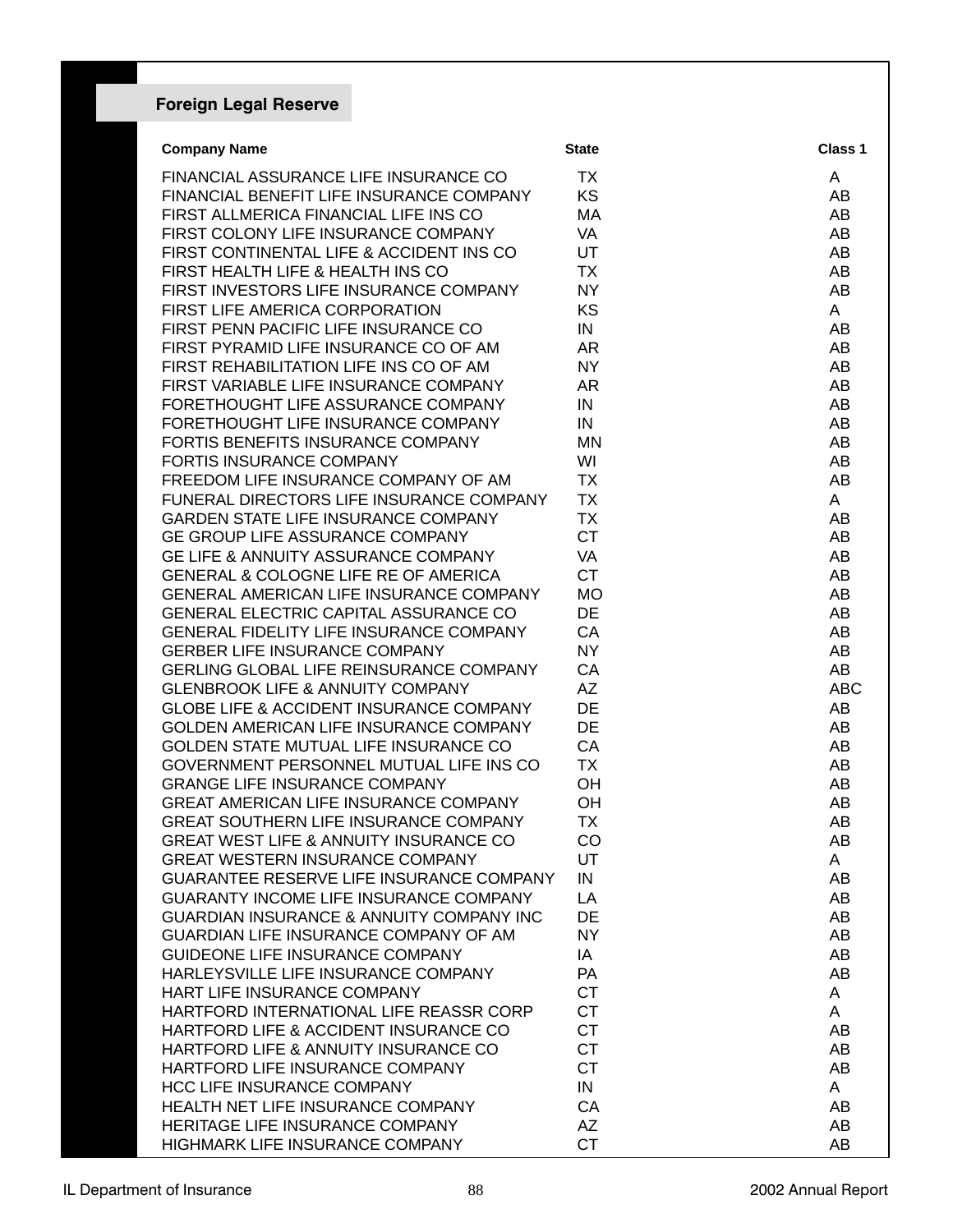| <b>Company Name</b>                             | <b>State</b>   | Class 1    |
|-------------------------------------------------|----------------|------------|
| HOMESHIELD INSURANCE COMPANY                    | OK             | AB         |
| HOMESTEADERS LIFE COMPANY                       | IA             | AB         |
| HOUSEHOLD LIFE INSURANCE COMPANY                | MI             | AB         |
| HUMANA INSURANCE COMPANY                        | WI             | AB         |
| HUMANADENTAL INSURANCE COMPANY                  | WI             | AB         |
| <b>IDEALIFE INSURANCE COMPANY</b>               | <b>CT</b>      | AB         |
| <b>IDS LIFE INSURANCE COMPANY</b>               | <b>MN</b>      | AB         |
| IL ANNUITY AND INSURANCE COMPANY                | KS             | A          |
| INDEPENDENCE LIFE AND ANNUITY COMPANY           | R <sub>1</sub> | AB         |
| INDIANAPOLIS LIFE INSURANCE COMPANY             | IN             | AB         |
| INDIVIDUAL ASSURANCE COMPANY LIFE HTH AC        | <b>MO</b>      | AB         |
| ING INSURANCE COMPANY OF AMERICA                | FL.            | A          |
| ING LIFE INSURANCE & ANNUITY COMPANY            | <b>CT</b>      | AB         |
| INSURANCE INVESTORS LIFE INSURANCE CO           | <b>TX</b>      | AB         |
| <b>INTEGRITY LIFE INSURANCE COMPANY</b>         | OH             | AB         |
| INTRAMERICA LIFE INSURANCE COMPANY              | <b>NY</b>      | A          |
| <b>INVESTORS GUARANTY LIFE INSURANCE CO</b>     | CA             | AB         |
| <b>INVESTORS HERITAGE LIFE INSURANCE CO.</b>    | KY             | AB         |
| <b>INVESTORS INSURANCE CORPORATION</b>          | <b>DE</b>      | AB         |
| <b>INVESTORS LIFE INSURANCE COMPANY OF N A</b>  | <b>WA</b>      | AB         |
| <b>INVESTORS PARTNER LIFE INSURANCE COMPANY</b> | DE             | AB         |
| JACKSON NATIONAL LIFE INSURANCE COMPANY         | MI             | AB         |
| JEFFERSON PILOT FINANCIAL INSURANCE CO          | <b>NE</b>      | AB         |
| JEFFERSON PILOT LIFE INSURANCE COMPANY          | <b>NC</b>      | AB         |
| JEFFERSON PILOT LIFEAMERICA INSURANCE CO        | <b>NJ</b>      | AB         |
| <b>JMIC LIFE INSURANCE COMPANY</b>              | <b>FL</b>      | AB         |
| JOHN ALDEN LIFE INSURANCE COMPANY               | WI             | AB         |
| JOHN HANCOCK LIFE INSURANCE COMPANY             | MA             | <b>ABC</b> |
| JOHN HANCOCK VARIABLE LIFE INSURANCE CO         | МA             | AB         |
| KANAWHA INSURANCE COMPANY                       | <b>SC</b>      | AB         |
| KANSAS CITY LIFE INSURANCE COMPANY              | <b>MO</b>      | AB         |
| KEYPORT LIFE INSURANCE COMPANY                  | R <sub>l</sub> | AB         |
| KEYSTONE STATE LIFE INSURANCE COMPANY           | <b>PA</b>      | A          |
| LAFAYETTE LIFE INSURANCE COMPANY THE            | IN             | AB         |
| LIBERTY BANKERS LIFE INSURANCE COMPANY          | IΑ             | AB         |
| LIBERTY LIFE ASSURANCE COMPANY OF BOSTON        | МA             | AB         |
| <b>LIBERTY LIFE INSURANCE COMPANY</b>           | <b>SC</b>      | AB         |
| LIBERTY NATIONAL LIFE INSURANCE COMPANY         | AL             | AB         |
| LIFE & HEALTH INSURANCE COMPANY OF AM           | <b>PA</b>      | AB         |
| LIFE INSURANCE COMPANY OF GEORGIA               | GA             | AB         |
| LIFE INSURANCE COMPANY OF NORTH AMERICA         | PA             | AB         |
| LIFE INSURANCE COMPANY OF THE SOUTHWEST         | <b>TX</b>      | AB         |
| LIFE INVESTORS INSURANCE COMPANY OF AM          | IA             | AB         |
| LIFE OF MARYLAND INC                            | <b>MD</b>      | AB         |
| LINCOLN BENEFIT LIFE COMPANY                    | <b>NE</b>      | AB         |
| LINCOLN DIRECT LIFE INSURANCE CO                | <b>NE</b>      | AB         |
| LINCOLN MEMORIAL LIFE INSURANCE COMPANY         | <b>TX</b>      | AB         |
| LINCOLN NATIONAL LIFE INSURANCE COMPANY         | IN             | AB         |
| LINCOLN NATIONAL REASSURANCE COMPANY            | IN             | AB         |
| LONDON LIFE REINSURANCE COMPANY                 | <b>PA</b>      | AB         |
| LONDON PACIFIC LIFE & ANNUITY COMPANY           | <b>NC</b>      | AB         |
| LOYAL AMERICAN LIFE INSURANCE COMPANY           | OH             | AB         |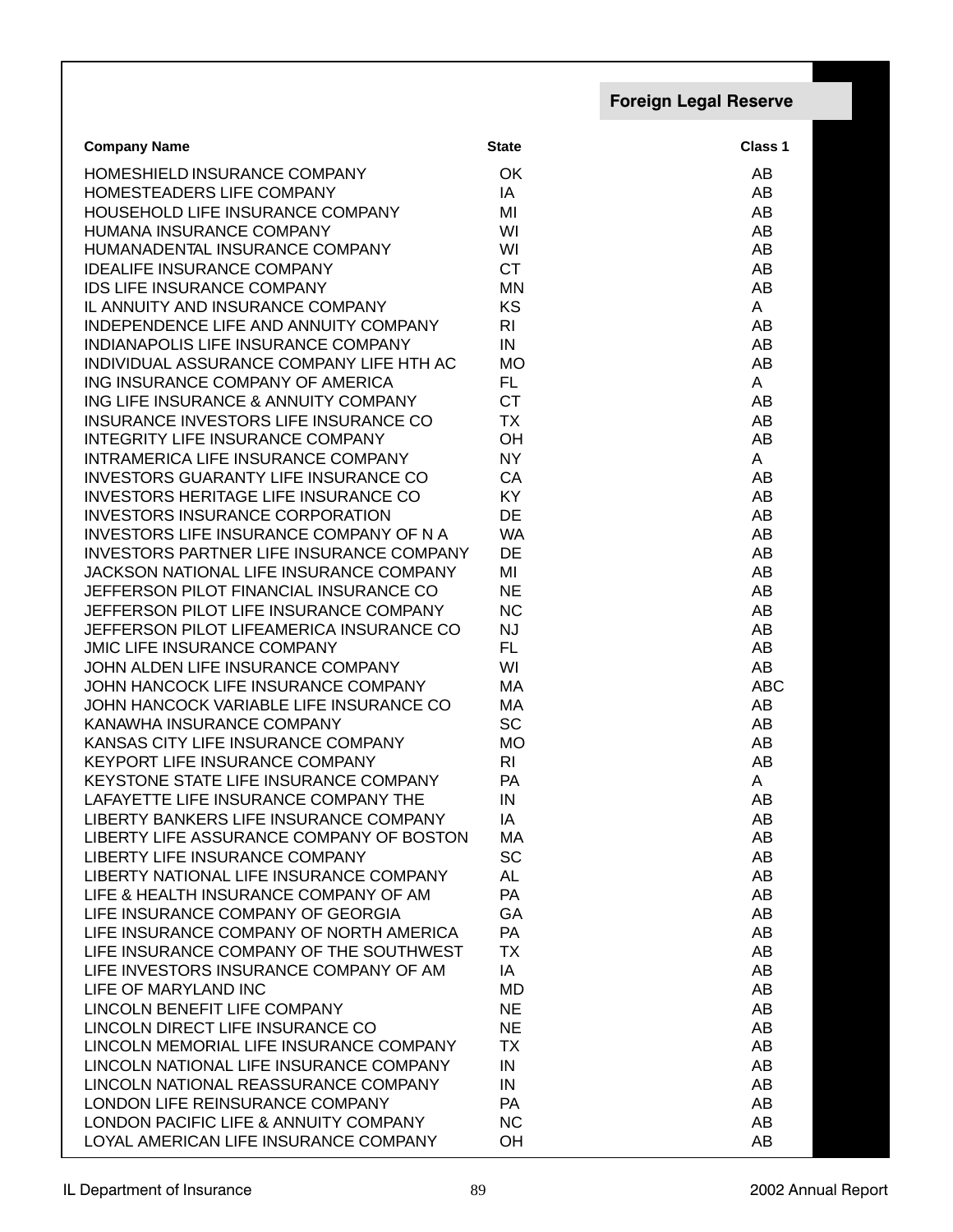| <b>Company Name</b>                         | <b>State</b> |              | Class 1 |
|---------------------------------------------|--------------|--------------|---------|
| LUTHERAN BROTHERHOOD VARIABLE INS PRO CO    | <b>MN</b>    |              | AB      |
| MADISON NATIONAL LIFE INSURANCE COMPANY     | WI           |              | AB      |
| <b>MAGNA INSURANCE COMPANY</b>              | <b>MS</b>    |              | AB      |
| MAMSI LIFE AND HEALTH INSURANCE COMPANY     | MD           |              | AB      |
| <b>MANHATTAN LIFE INSURANCE COMPANY THE</b> | NY.          |              | AB      |
| MANUFACTURERS LIFE INSURANCE CO OF AM       | MI           | $\mathsf{A}$ |         |
| MANUFACTURERS LIFE INSURANCE COMPANY USA    | MI           |              | AB      |
| MARQUETTE INDEMNITY & LIFE INSURANCE CO     | AZ           |              | AB      |
| MASSACHUSETTS MUTUAL LIFE INSURANCE CO      | МA           |              | AB      |
| MAYFLOWER NATIONAL LIFE INSURANCE CO        | IN           |              | AB      |
| MEDAMERICA INSURANCE COMPANY                | <b>PA</b>    |              | AB      |
| MEDCO CONTAINMENT LIFE INSURANCE CO         | PA           |              | AB      |
| MEDICAL BENEFITS MUTUAL LIFE INS CO         | OH           |              | AB      |
| MEDICAL LIFE INSURANCE COMPANY              | OH           |              | AB      |
| MEDICAL SAVINGS INSURANCE COMPANY           | OK           |              | AB      |
| <b>MEDICO LIFE INSURANCE COMPANY</b>        | <b>NE</b>    |              | AB      |
| MEGA LIFE AND HEALTH INSURANCE COMPANY      | OK           |              | AB      |
| MEMBER SERVICE LIFE INSURANCE COMPANY       | OK           |              | AB      |
| MEMBERS LIFE INSURANCE COMPANY              | WI           |              | AB      |
| MERCYCARE INSURANCE COMPANY                 | WI           | B            |         |
| MERIT LIFE INSURANCE CO                     | IN           |              | AB      |
| MERRILL LYNCH LIFE INSURANCE COMPANY        | <b>AR</b>    | A            |         |
| METLIFE INVESTORS INSURANCE COMPANY         | <b>MO</b>    |              | AB      |
| METLIFE INVESTORS USA INSURANCE COMPANY     | DE           |              | AB      |
| METLIFE SECURITY INSURANCE COMPANY OF LA    | LA           |              | AB      |
| METROPOLITAN INSURANCE & ANNUITY COMPANY    | DE           |              | AB      |
| METROPOLITAN LIFE INSURANCE COMPANY         | NY           |              | AB      |
| METROPOLITAN TOWER LIFE INSURANCE CO        | DE           |              | AB      |
| MIC LIFE INSURANCE CORPORATION              | DE           |              | AB      |
| MID CONTINENT LIFE INSURANCE COMPANY        | OK           | $\mathsf{A}$ |         |
| MID SOUTH INSURANCE COMPANY                 | <b>NE</b>    |              | AB      |
| MID WEST NATIONAL LIFE INS CO OF TN         | <b>TN</b>    |              | AB      |
| MIDLAND NATIONAL LIFE INSURANCE COMPANY     | ΙA           |              | AB      |
| MIDWEST SECURITY LIFE INSURANCE COMPANY     | WI           |              | AB      |
| MIDWESTERN UNITED LIFE INSURANCE COMPANY    | IN           |              | AB      |
| MINISTERS LIFE INSURANCE COMPANY THE        | <b>MN</b>    |              | AB      |
| MINNESOTA LIFE INSURANCE COMPANY            | MN           |              | AB      |
| MISSION LIFE INSURANCE COMPANY OF AM        | <b>TX</b>    | A            |         |
| MMA INSURANCE COMPANY                       | IN           |              | AB      |
| MML BAY STATE LIFE INSURANCE COMPANY        | <b>CT</b>    |              | AB      |
| MONARCH LIFE INSURANCE COMPANY              | МA           |              | AB      |
| MONITOR LIFE INSURANCE COMPANY OF NY        | NY           | A            |         |
| MONUMENTAL LIFE INSURANCE COMPANY           | <b>MD</b>    |              | AB      |
| MONY LIFE INSURANCE COMPANY                 | NY.          |              | AB      |
| MONY LIFE INSURANCE COMPANY OF AMERICA      | AZ           |              | AB      |
| MUNICH AMERICAN REASSURANCE COMPANY         | GA           |              | AB      |
| MUTUAL OF AMERICA LIFE INSURANCE COMPANY    | NY           |              | AB      |
| MUTUAL OF DETROIT INSURANCE COMPANY         | ΜI           |              | AB      |
| MUTUAL OF OMAHA INSURANCE COMPANY           | <b>NE</b>    |              | AB      |
| MUTUAL SERVICE LIFE INSURANCE COMPANY       | MN           |              | AB      |
| NATIONAL BENEFIT LIFE INSURANCE COMPANY     | NY           |              | AB      |
| NATIONAL FARMERS UNION LIFE INSURANCE CO    | <b>TX</b>    |              | AB      |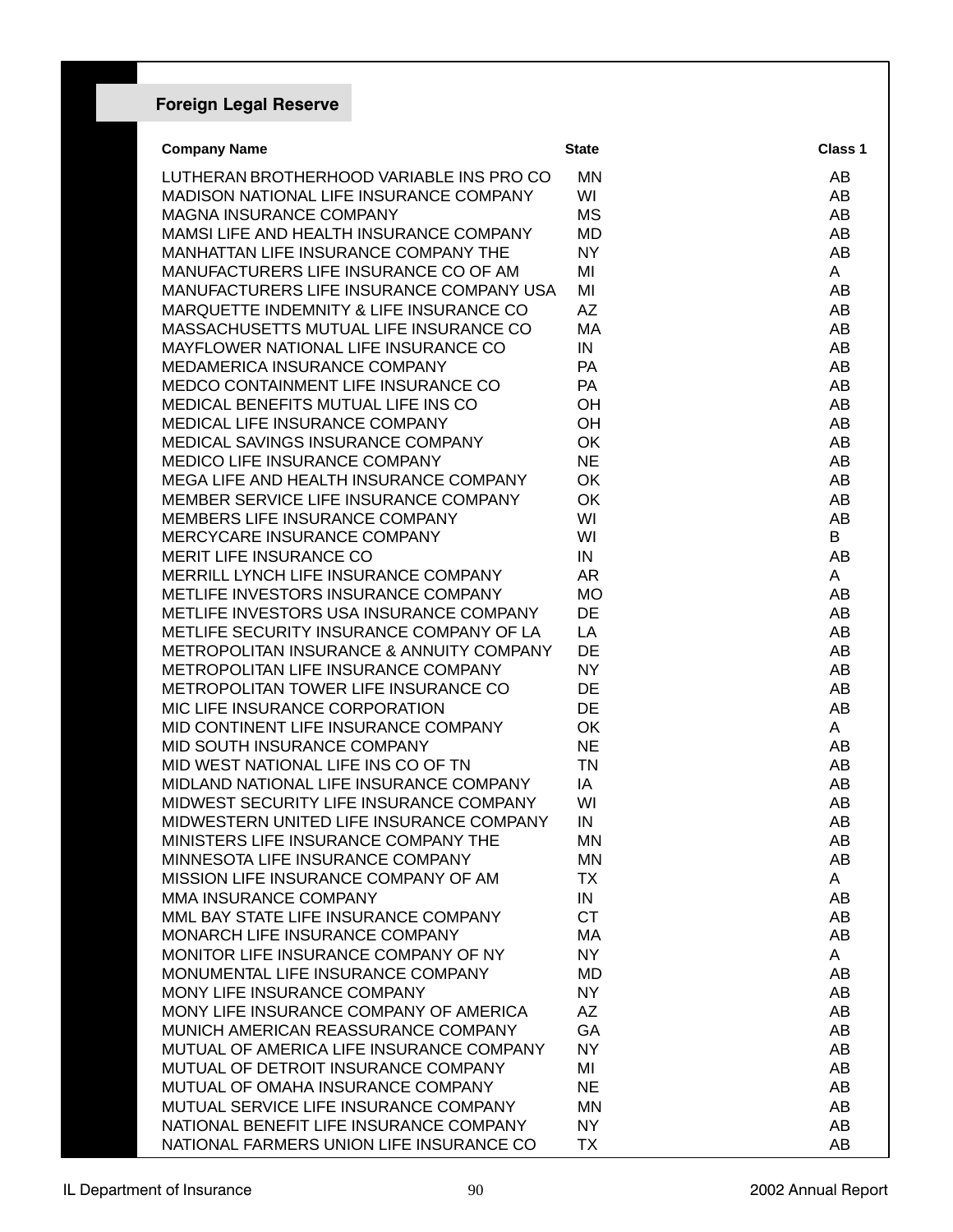|                                          |              | <b>Foreign Legal Reserve</b> |
|------------------------------------------|--------------|------------------------------|
| <b>Company Name</b>                      | <b>State</b> | Class 1                      |
| NATIONAL GUARDIAN LIFE INSURANCE COMPANY | WI           | AB                           |
| NATIONAL HEALTH INSURANCE COMPANY        | <b>TX</b>    | AB                           |
| NATIONAL LIFE INSURANCE COMPANY          | VT           | AB                           |
| NATIONAL SECURITY LIFE & ANNUITY COMPANY | <b>NY</b>    | A                            |
| NATIONAL STATES INSURANCE COMPANY        | <b>MO</b>    | AB                           |
| NATIONAL TEACHERS ASSOCIATES LIFE INS CO | <b>TX</b>    | AB                           |
| NATIONAL TRAVELERS LIFE COMPANY          | IA           | AB                           |
| NATIONAL WESTERN LIFE INSURANCE COMPANY  | CO           | AB                           |
| NATIONSBANC INSURANCE COMPANY INC        | SC           | AB                           |
| NATIONWIDE LIFE & ANNUITY COMPANY OF AM  | DE           | AB                           |
| NATIONWIDE LIFE AND ANNUITY INSURANCE CO | OH           | A                            |
| NATIONWIDE LIFE INSURANCE COMPANY        | OH           | AB                           |
| NATIONWIDE LIFE INSURANCE COMPANY OF AM  | PA           | AB                           |
| NEW ENGLAND LIFE INSURANCE COMPANY       | MA           | AB                           |
| NEW ERA LIFE INSURANCE CO OF THE MIDWEST | IN           | AB                           |
| NEW YORK LIFE & HEALTH INSURANCE COMPANY | DE           | AB                           |
| NEW YORK LIFE INSURANCE & ANNUITY CORP   | DE           | AB                           |
| NEW YORK LIFE INSURANCE COMPANY          | <b>NY</b>    | AB                           |
| NGL AMERICAN LIFE INSURANCE COMPANY      | WI           | A                            |
| NIPPON LIFE INSURANCE COMPANY OF AMERICA | ΙA           | AB                           |
| NORTH AMERICAN COMPANY FOR L & H OF NY   | <b>NY</b>    | AB                           |
| NORTH AMERICAN INSURANCE COMPANY         | WI           | AB                           |
| NORTH CAROLINA MUTUAL LIFE INSURANCE CO  | <b>NC</b>    | AB                           |
| NORTHBROOK LIFE INSURANCE COMPANY        | AZ           | <b>ABC</b>                   |
| NORTHWESTERN LONG TERM CARE INSURANCE CO | WI           | AB                           |
| NORTHWESTERN MUTUAL LIFE INSURANCE CO    | WI           | AB                           |
| NUTMEG LIFE INSURANCE COMPANY            | IA           | AB                           |
| NYLIFE INSURANCE COMPANY OF ARIZONA      | AΖ           | A                            |
| OCCIDENTAL LIFE INSURANCE COMPANY OF NC  | <b>TX</b>    | AB                           |
| OHIO NATIONAL LIFE ASSURANCE CORPORATION | OH           | AB                           |
| OHIO NATIONAL LIFE INSURANCE COMPANY THE | OH           | AB                           |
| OHIO STATE LIFE INSURANCE COMPANY THE    | <b>TX</b>    | AB                           |
| OLD AMERICAN INSURANCE COMPANY           | MO           | AB                           |
| OLD LINE LIFE INSURANCE COMPANY OF AM    | WI           | AB                           |
| OLD RELIANCE INSURANCE COMPANY           | AZ           | AB                           |
| OLD UNITED LIFE INSURANCE COMPANY        | AZ           | AB                           |
| OPTIMUM RE INSURANCE COMPANY             | <b>TX</b>    | AB                           |
| OXFORD LIFE INSURANCE COMPANY            | AZ           | AB                           |
| OZARK NATIONAL LIFE INSURANCE COMPANY    | <b>MO</b>    | AB                           |
| PACIFIC LIFE & ANNUITY COMPANY           | AZ           | AB                           |
| PACIFIC LIFE INSURANCE COMPANY           | CA           | AB                           |
| PACIFICARE LIFE & HEALTH INSURANCE CO    | IN           | AB                           |
| PACIFICARE LIFE ASSURANCE COMPANY        | CO           | AB                           |
| PAN AMERICAN ASSURANCE COMPANY           | LA           | AB                           |
| PAN AMERICAN LIFE INSURANCE COMPANY      | LA           | AB                           |
| PARAGON LIFE INSURANCE COMPANY           | <b>MO</b>    | AB                           |
| PARK AVENUE LIFE INSURANCE COMPANY       | DE           | AB                           |
| PAUL REVERE LIFE INSURANCE COMPANY THE   | МA           | AB                           |
| PAUL REVERE VARIABLE ANNUITY INS CO THE  | МA           | AB                           |
| PENINSULAR LIFE INSURANCE COMPANY        | FL.          |                              |
|                                          |              | AB                           |
| PENN INSURANCE & ANNUITY COMPANY THE     | DE           | AB                           |
| PENN MUTUAL LIFE INSURANCE COMPANY THE   | PA           | AB                           |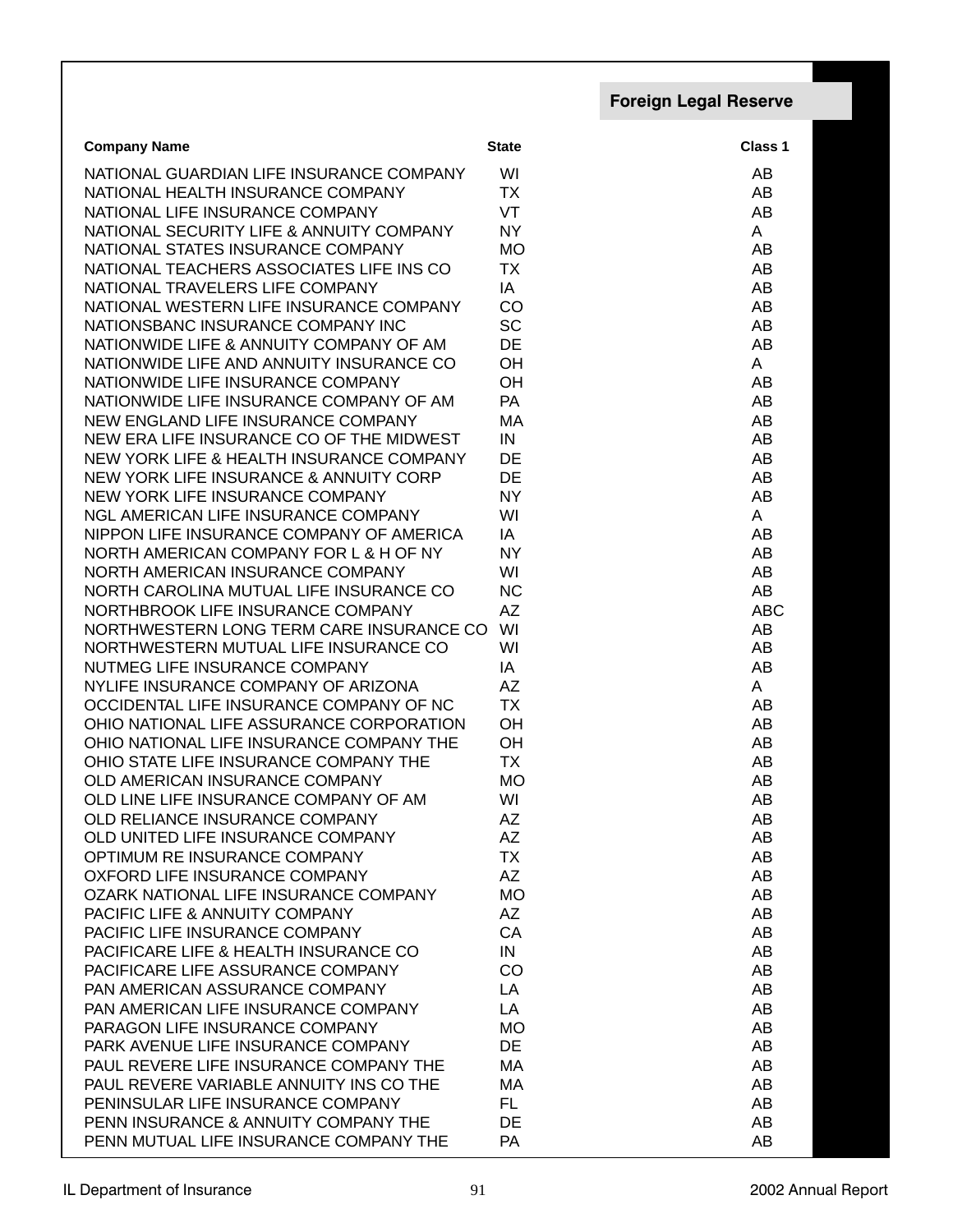| <b>Company Name</b>                      | <b>State</b> | Class 1    |
|------------------------------------------|--------------|------------|
| PENN TREATY NETWORK AMERICA INS CO       | PA           | AB         |
| PENNSYLVANIA LIFE INSURANCE COMPANY      | <b>PA</b>    | AB         |
| PEOPLES BENEFIT LIFE INSURANCE COMPANY   | IA           | AB         |
| PHARMACISTS LIFE INSURANCE COMPANY THE   | IA           | A          |
| PHILADELPHIA AMERICAN LIFE INSURANCE CO  | <b>TX</b>    | AB         |
| PHILADELPHIA UNITED LIFE INSURANCE CO    | PA           | AB         |
| PHL VARIABLE INSURANCE COMPANY           | <b>CT</b>    | AB         |
| PHOENIX LIFE & ANNUITY COMPANY           | <b>CT</b>    | AB         |
| PHOENIX LIFE INSURANCE COMPANY           | <b>NY</b>    | AB         |
| PHOENIX NATIONAL INSURANCE COMPANY       | OH           | AB         |
| PHYSICIANS LIFE INSURANCE COMPANY        | <b>NE</b>    | AB         |
| PHYSICIANS MUTUAL INSURANCE COMPANY      | <b>NE</b>    | B          |
| PIONEER AMERICAN INSURANCE COMPANY       | <b>TX</b>    | AB         |
| PIONEER MUTUAL LIFE INSURANCE COMPANY    | <b>ND</b>    | AB         |
| PIONEER SECURITY LIFE INSURANCE COMPANY  | <b>TX</b>    | AB         |
| PREFERRED LIFE INSURANCE COMPANY OF NY   | <b>NY</b>    | AB         |
| PREMIER MEDICAL INSURANCE GROUP INC      | WI           | B          |
| PRESIDENTIAL LIFE INSURANCE COMPANY      | <b>NY</b>    | AB         |
| PRIMERICA LIFE INSURANCE COMPANY         | MA           | AB         |
| PRINCIPAL LIFE INSURANCE COMPANY         | IA           | AB         |
| PROFESSIONAL INSURANCE COMPANY           | <b>TX</b>    | AB         |
| PROGRESSIVE AMERICAN LIFE INSURANCE CO   | OH           | AB         |
| PROTECTED HOME MUTUAL LIFE INSURANCE CO  | PA           | AB         |
| PROTECTIVE LIFE & ANNUITY INSURANCE CO   | <b>AL</b>    | A          |
| PROTECTIVE LIFE INSURANCE COMPANY        | <b>TN</b>    | AB         |
| PROVANTIS INSURANCE COMPANY              | DE           | AB         |
| PROVIDENT AMERICAN LIFE & HEALTH INS CO  | OH           | AB         |
| PROVIDENT LIFE & ACCIDENT INSURANCE CO   | <b>TN</b>    | AB         |
| PROVIDENT LIFE & CASUALTY INSURANCE CO   | <b>TN</b>    | AB         |
| PRUCO LIFE INSURANCE COMPANY             | AZ           | AB         |
| PRUDENTIAL INSURANCE COMPANY OF AMERICA  | <b>NJ</b>    | <b>ABC</b> |
| PRUDENTIAL SELECT LIFE INS CO OF AM      | <b>MN</b>    | AB         |
| PYRAMID LIFE INSURANCE COMPANY THE       | <b>KS</b>    | AB         |
| RELIABLE LIFE INSURANCE COMPANY THE      | <b>MO</b>    | AB         |
| RELIANCE LIFE INSURANCE COMPANY          | DE           | AB         |
| RELIASTAR LIFE INSURANCE COMPANY         | <b>MN</b>    | AB         |
| RELIASTAR LIFE INSURANCE COMPANY OF NY   | NY           | AВ         |
| RENAISSANCE LIFE & HEALTH INSURANCE CO   | IN           | AB         |
| REPUBLIC VANGUARD LIFE INSURANCE COMPANY | <b>TX</b>    | AB         |
| RESERVE NATIONAL INSURANCE COMPANY       | OK           | AB         |
| <b>RGA REINSURANCE COMPANY</b>           | <b>MO</b>    | AB         |
| ROONEY LIFE INSURANCE COMPANY            | CA           | AB         |
| RUSHMORE NATIONAL LIFE INSURANCE COMPANY | <b>SD</b>    | AB         |
| SUSA LIFE INSURANCE COMPANY INC          | AZ           | AB         |
| SAFECO LIFE INSURANCE COMPANY            | <b>WA</b>    | AB         |
| SAFECO NATIONAL LIFE INSURANCE COMPANY   | <b>WA</b>    | AB         |
| SAFEHEALTH LIFE INSURANCE COMPANY        | CA           | AB         |
| SAGE LIFE ASSURANCE OF AMERICA INC       | <b>DE</b>    | AB         |
| SBLI USA MUTUAL LIFE INS CO INC          | NY           | AB         |
| SCOR LIFE US RE INSURANCE COMPANY        | <b>TX</b>    | AB         |
| SCOTTISH RE U S INC                      | <b>DE</b>    | AB         |
| SECURITY BENEFIT LIFE INSURANCE COMPANY  | <b>KS</b>    | <b>AB</b>  |
|                                          |              |            |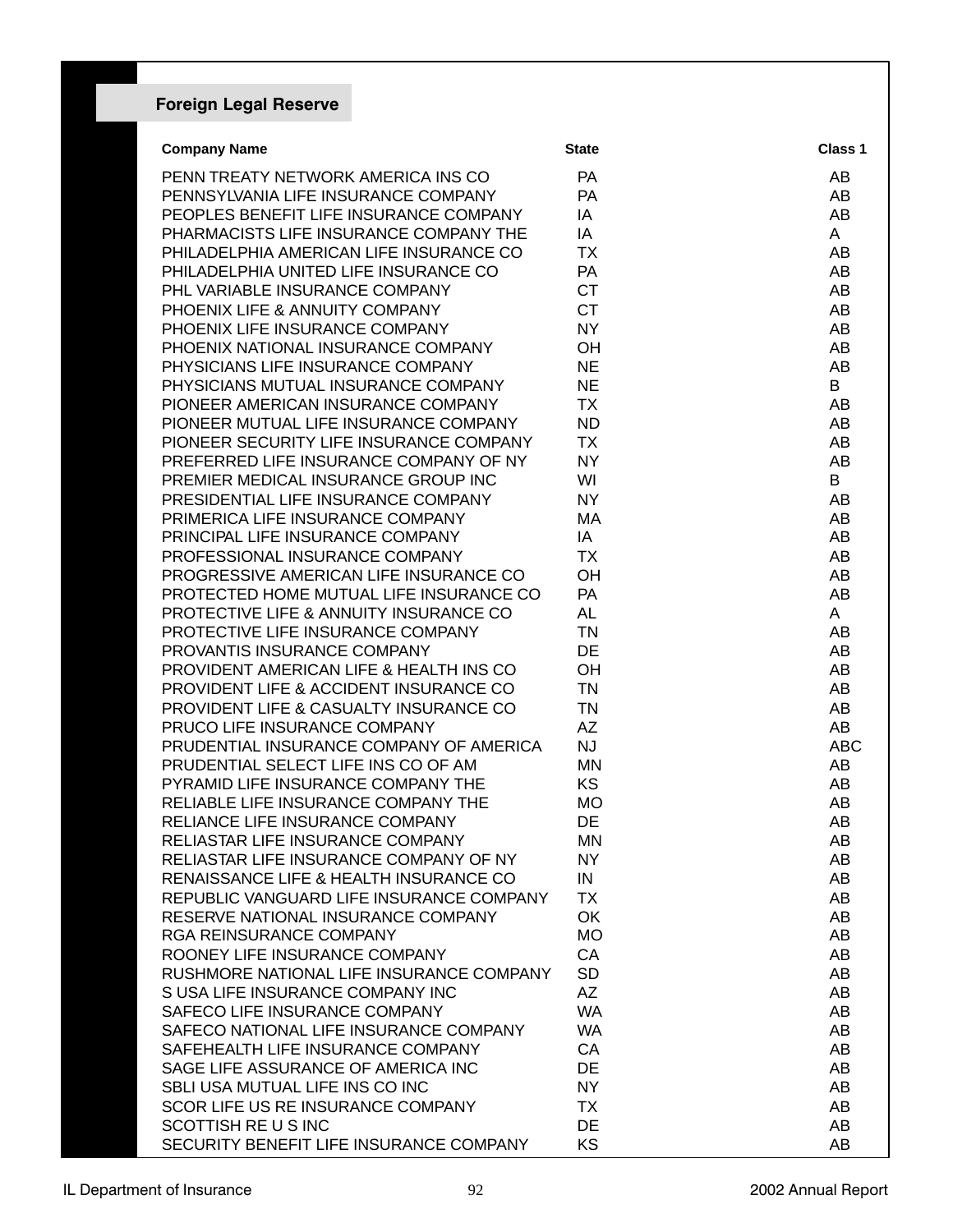|                                          |              | <b>Foreign Legal Reserve</b> |
|------------------------------------------|--------------|------------------------------|
| <b>Company Name</b>                      | <b>State</b> | Class 1                      |
| SECURITY CONNECTICUT LIFE INSURANCE CO   | <b>MN</b>    | AB                           |
| SECURITY CONTINENTAL INSURANCE COMPANY   | DE           | AB                           |
| SECURITY EQUITY LIFE INSURANCE COMPANY   | <b>NY</b>    | A                            |
| SECURITY FINANCIAL LIFE INSURANCE CO     | <b>NE</b>    | AB                           |
| SECURITY GENERAL LIFE INSURANCE COMPANY  | OK           | AB                           |
| SECURITY LIFE INSURANCE COMPANY OF AM    | <b>MN</b>    | AB                           |
| SECURITY LIFE OF DENVER INSURANCE CO     | CO           | AB                           |
| SECURITY MUTUAL LIFE INSURANCE CO OF NY  | <b>NY</b>    | AB                           |
| SECURITY NATIONAL LIFE INSURANCE COMPANY | UT           | AB                           |
| SENTRY LIFE INSURANCE COMPANY            | WI           | AB                           |
| SERVUS LIFE INSURANCE COMPANY            | <b>CT</b>    | AB                           |
| SETTLERS LIFE INSURANCE COMPANY          | VA           | AB                           |
| SHELTER LIFE INSURANCE COMPANY           | <b>MO</b>    | AB                           |
| SHENANDOAH LIFE INSURANCE COMPANY        | VA           | AB                           |
| SIERRA HEALTH & LIFE INS CO INC          | CA           | AB                           |
| SOUTHERN SECURITY LIFE INSURANCE COMPANY | FL.          | AB                           |
| SOUTHLAND LIFE INSURANCE COMPANY         | <b>TX</b>    | AB                           |
| SOUTHWESTERN LIFE INSURANCE COMPANY      | <b>TX</b>    | AB                           |
| STANDARD INSURANCE COMPANY               | <b>OR</b>    | AB                           |
| STANDARD LIFE & ACCIDENT INSURANCE CO    | OK           | AB                           |
| STANDARD LIFE INSURANCE COMPANY OF IN    | IN           | AB                           |
| STANDARD SECURITY LIFE INSURANCE CO NY   | <b>NY</b>    | AB                           |
| STATE LIFE INSURANCE COMPANY THE         | IN           | AB                           |
| STATE MUTUAL INSURANCE COMPANY           | GA           | AB                           |
| STERLING INVESTORS LIFE INSURANCE CO     | FL.          | AB                           |
| STONEBRIDGE LIFE INSURANCE COMPANY       | VT           | AB                           |
| SUN LIFE ASSURANCE COMPANY OF CANADA US  | DE           | A                            |
| SUNAMERICA LIFE INSURANCE COMPANY        | ΑZ           | AB                           |
| SUNSET LIFE INSURANCE COMPANY OF AMERICA | <b>MO</b>    | AB                           |
| SURETY LIFE INSURANCE COMPANY            | <b>NE</b>    | AB                           |
| SWISS AM REASSURANCE COMPANY             | DE           | AB                           |
| SWISS RE LIFE & HEALTH AMERICA INC       | <b>CT</b>    | AB                           |
| TEACHERS INSURANCE & ANNUITY ASSN OF AM  | <b>NY</b>    | AB                           |
| TEMPLETON FUNDS ANNUITY COMPANY          | FL           | A                            |
| <b>TEXAS LIFE INSURANCE COMPANY</b>      | <b>TX</b>    | A                            |
| TIAA-CREF LIFE INSURANCE COMPANY         | NY           | AB                           |
| TOWN & COUNTRY LIFE INSURANCE COMPANY    | UT           | AB                           |
| TRANS WORLD ASSURANCE COMPANY            | CA           | AB                           |
| TRANSAMERICA ASSURANCE COMPANY           | <b>MO</b>    | AB                           |
| TRANSAMERICA LIFE INSURANCE & ANNUITY CO |              | AB                           |
| TRANSAMERICA LIFE INSURANCE COMPANY      | <b>NC</b>    | AB                           |
|                                          | IA           |                              |
| TRANSAMERICA OCCIDENTAL LIFE INS CO      | IA           | AB                           |
| <b>TRAVELERS INSURANCE COMPANY THE</b>   | <b>CT</b>    | AB                           |
| TRAVELERS LIFE & ANNUITY COMPANY THE     | <b>CT</b>    | AB                           |
| TRIGON HEALTH & LIFE INSURANCE COMPANY   | VA           | AB                           |
| U S FINANCIAL LIFE INSURANCE COMPANY     | OH           | AB                           |
| UBS PAINEWEBBER LIFE INSURANCE COMPANY   | CA           | AB                           |
| ULLICO LIFE INSURANCE COMPANY            | TX           | AB                           |
| UNICARE LIFE & HEALTH INSURANCE COMPANY  | DE           | AB                           |
| UNIFIED LIFE INSURANCE COMPANY           | <b>TX</b>    | AB                           |
| UNIMERICA INSURANCE COMPANY              | WI           | AB                           |
| UNION BANKERS INSURANCE COMPANY          | <b>TX</b>    | AB                           |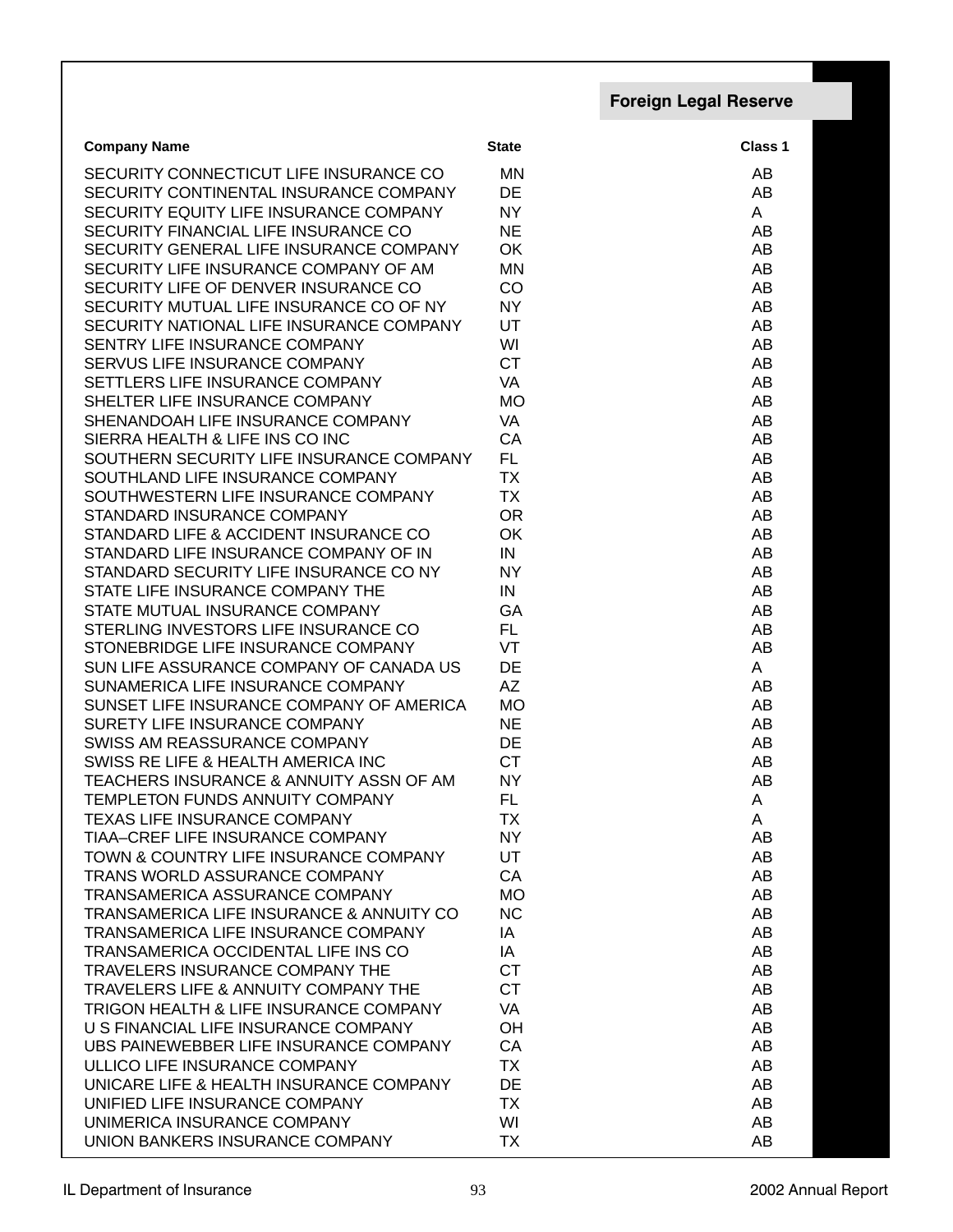| <b>Company Name</b>                      | <b>State</b> | Class 1      |
|------------------------------------------|--------------|--------------|
| UNION CENTRAL LIFE INSURANCE COMPANY THE | OH           | AB           |
| UNION LABOR LIFE INSURANCE COMPANY THE   | MD           | AB           |
| UNION SECURITY LIFE INSURANCE COMPANY    | <b>DE</b>    | AB           |
| UNION STANDARD OF AMERICA LIFE INS CO    | MD           | AB           |
| UNITED AMERICAN INSURANCE COMPANY        | <b>DE</b>    | AB           |
| UNITED BENEFIT LIFE INSURANCE COMPANY    | OH           | AB           |
| UNITED CONCORDIA LIFE & HEALTH INS CO    | PA           | B            |
| UNITED DENTAL CARE INSURANCE COMPANY     | AZ           | B            |
| UNITED FAMILY LIFE INSURANCE COMPANY     | GA           | A            |
| UNITED FIDELITY LIFE INSURANCE COMPANY   | TX           | AB           |
| UNITED HEALTHCARE INSURANCE COMPANY      | <b>CT</b>    | AB           |
| UNITED HEARTLAND LIFE INSURANCE COMPANY  | WI           | AB           |
| UNITED HERITAGE LIFE INSURANCE COMPANY   | ID           | AB           |
| UNITED HOME LIFE INSURANCE COMPANY       | IN           | AB           |
| UNITED INVESTORS LIFE INSURANCE COMPANY  | <b>MO</b>    | $\mathsf{A}$ |
| UNITED LIFE & ANNUITY INSURANCE COMPANY  | IA           | AB           |
| UNITED LIFE INSURANCE COMPANY            | IA.          | AB           |
| UNITED OF OMAHA LIFE INSURANCE COMPANY   | <b>NE</b>    | AB           |
| UNITED STATES LIFE INSURANCE CO OF NY    | NY           | AB           |
| UNITED TEACHER ASSOCIATES INSURANCE CO   | <b>TX</b>    | AB           |
| UNITED WISCONSIN LIFE INSURANCE COMPANY  | WI           | AB           |
| UNITED WORLD LIFE INSURANCE COMPANY      | <b>NE</b>    | AB           |
| UNITY FINANCIAL LIFE INSURANCE COMPANY   | <b>PA</b>    | AB           |
| UNITY MUTUAL LIFE INSURANCE COMPANY      | NY           | AB           |
| UNIVERSAL GUARANTY LIFE INSURANCE CO     | OH           | $\mathsf{A}$ |
| UNIVERSAL UNDERWRITERS LIFE INSURANCE CO | <b>KS</b>    | AB           |
| UNUM LIFE INSURANCE COMPANY OF AMERICA   | ME           | AB           |
| US HEALTH & LIFE INSURANCE COMPANY       | MI           | AB           |
| USA LIFE ONE INSURANCE COMPANY OF IN     | IN           | AB           |
| USAA LIFE INSURANCE COMPANY              | <b>TX</b>    | AB           |
| <b>USABLE LIFE</b>                       | AR           | AB           |
| USG ANNUITY & LIFE COMPANY               | OK           | AB           |
| UTICA NATIONAL LIFE INSURANCE COMPANY    | NY           | AB           |
| VALLEY FORGE LIFE INSURANCE COMPANY      | PA           | AB           |
| VARIABLE ANNUITY LIFE INSURANCE COMPANY  | <b>TX</b>    | A            |
| VISTA LIFE INSURANCE COMPANY             | MI           | AB           |
| <b>VOYAGER LIFE INSURANCE COMPANY</b>    | GA           | AB           |
| WELLCHOICE INSURANCE OF NEW JERSEY INC   | <b>NJ</b>    | AB           |
| WELLMARK COMMUNITY INSURANCE INC         | IA           | AB           |
| WEST COAST LIFE INSURANCE COMPANY        | <b>NE</b>    | AB           |
| WESTERN & SOUTHERN LIFE INSURANCE CO     | OH           | AB           |
| WESTERN HEMISPHERE LIFE INSURANCE CO     | DE           | AB           |
| WESTERN RESERVE LIFE ASSURANCE CO OF OH  | OH           | AB           |
| WESTERN SOUTHERN LIFE ASSURANCE COMPANY  | OH           | AB           |
| WESTWARD LIFE INSURANCE COMPANY          | AΖ           | AB           |
| WOODMEN ACCIDENT & LIFE COMPANY          | <b>NE</b>    | AB           |
| <b>WORLD INSURANCE COMPANY</b>           | <b>NE</b>    | AB           |
| ZALE LIFE INSURANCE COMPANY              | AZ           | AB           |
| 5 STAR LIFE INSURANCE COMPANY            | LA           | AB           |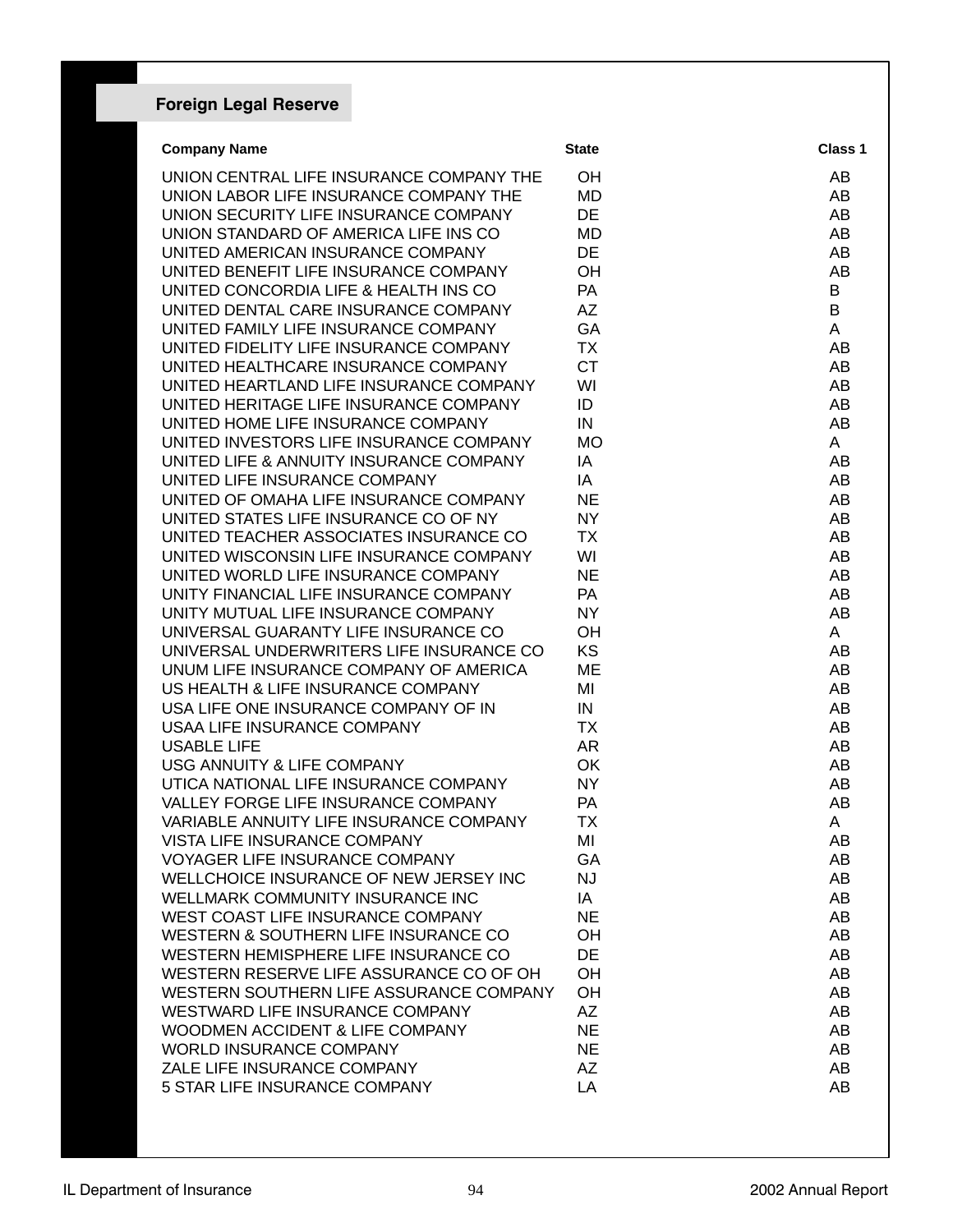#### Alien Legal Reserve

| <b>Company Name</b>                     | Country | Class 1 |
|-----------------------------------------|---------|---------|
| CANADA LIFE ASSURANCE COMPANY THE       | CANADA  | AB      |
| CROWN LIFE INSURANCE COMPANY            | CANADA  | AB      |
| <b>GERLING GLOBAL LIFE INSURANCE CO</b> | CANADA  | AB      |
| <b>GREAT WEST LIFE ASSURANCE CO THE</b> | CANADA  | AB      |
| INDUSTRIAL ALLIANCE PACIFIC LIFE INS CO | CANADA  | AB      |
| SUN LIFE ASSURANCE COMPANY OF CANADA    | CANADA  | AB      |

#### Domestic Assessment Legal Reserve

| Company Name                         | <b>State</b> | Class 1 |
|--------------------------------------|--------------|---------|
| AMERICAN LIFE INSURANCE COMPANY      |              | AB      |
| INTERSTATE BANKERS LIFE INSURANCE CO |              | AВ      |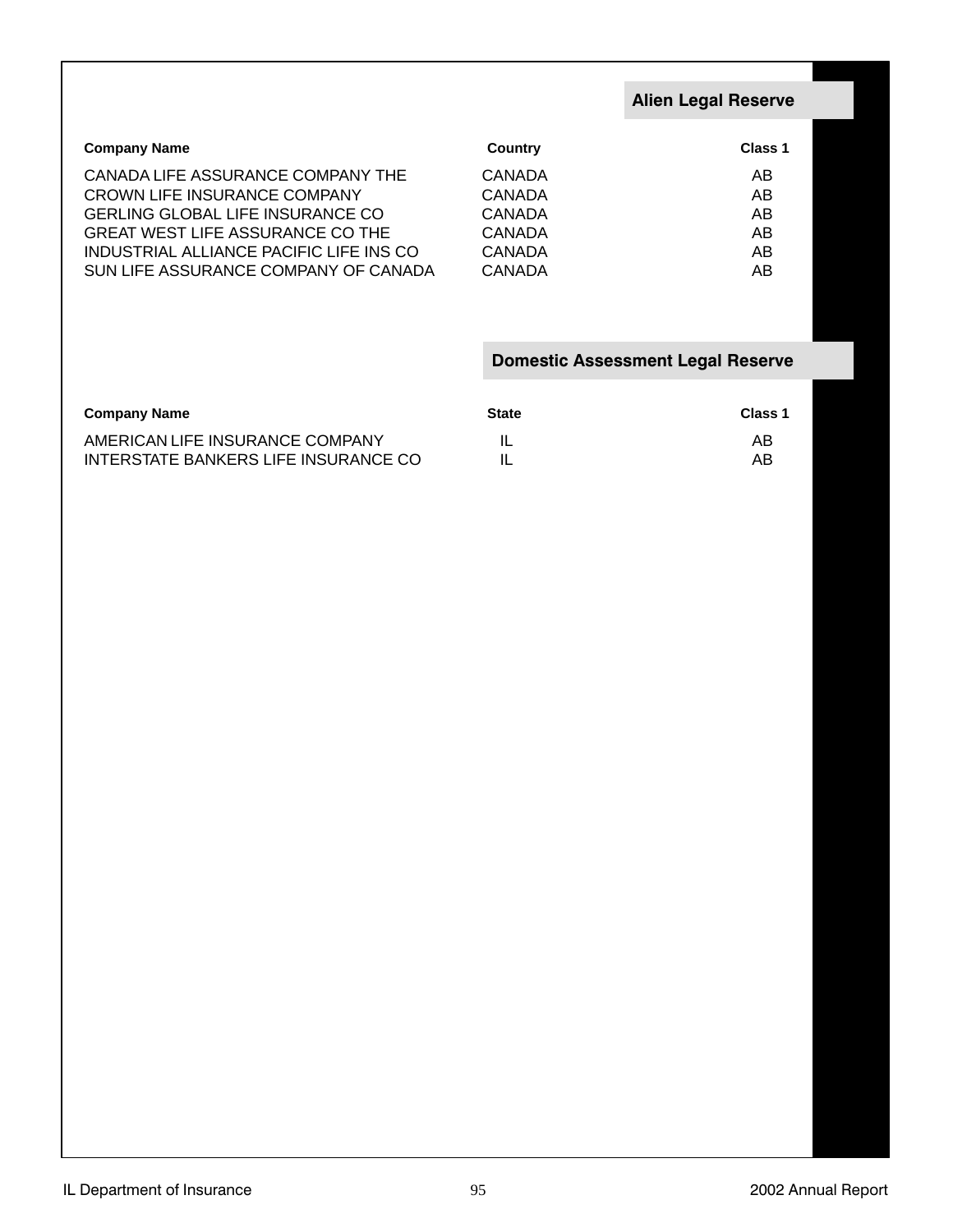# **Summary of Annual Statements**

On or before March 1 of each year, Illinois law requires that all companies, except farm mutuals, authorized to transact the business of insurance in this state file, under oath, an annual statement covering the preceding year ending December 31. Farm mutual insurance companies are required by law to file an annual statement, under oath, on or before January 31 of each year, covering the preceding year ending December 31.

The following schedules present a summary of the financial information contained in these annual statements for the year ending December 31, 2002. The Department of Insurance has not verified this data and does not guarantee its accuracy.

| County Mutual Fire Insurance Companies  97   |     |
|----------------------------------------------|-----|
| Township Mutual Fire Insurance Companies  99 |     |
|                                              |     |
|                                              |     |
| Property & Casualty Insurance Companies  100 |     |
|                                              |     |
|                                              |     |
| Domestic Inter-Insurance Exchanges  103      |     |
| Domestic Risk Retention Groups  103          |     |
| Domestic Surplus Lines Companies  103        |     |
|                                              |     |
|                                              |     |
| Foreign Inter-Insurance Exchanges  117       |     |
|                                              |     |
|                                              |     |
| Foreign Accredited Reinsurers                | 118 |
|                                              | 118 |
| Domestic Mutual Holding Companies  118       |     |
|                                              |     |
|                                              |     |

| Domestic Legal Reserve Life Companies  120         |     |
|----------------------------------------------------|-----|
| Foreign Legal Reserve Life Companies  122          |     |
| Alien Legal Reserve Life Companies  131            |     |
| Domestic Fraternal Benefit Societies  131          |     |
| Foreign Fraternal Benefit Societies  132           |     |
| Alien Fraternal Benefit Societies  133             |     |
|                                                    |     |
|                                                    |     |
| Domestic Health Maintenance Organizations  133     |     |
| Foreign Health Maintenance Organizations  134      |     |
|                                                    |     |
|                                                    | 134 |
| Domestic Limited Health Service Organizations  135 |     |
| Foreign Limited Health Service Organizations  135  |     |
| Foreign Accredited Reinsurer  135                  |     |
|                                                    |     |
|                                                    |     |
|                                                    |     |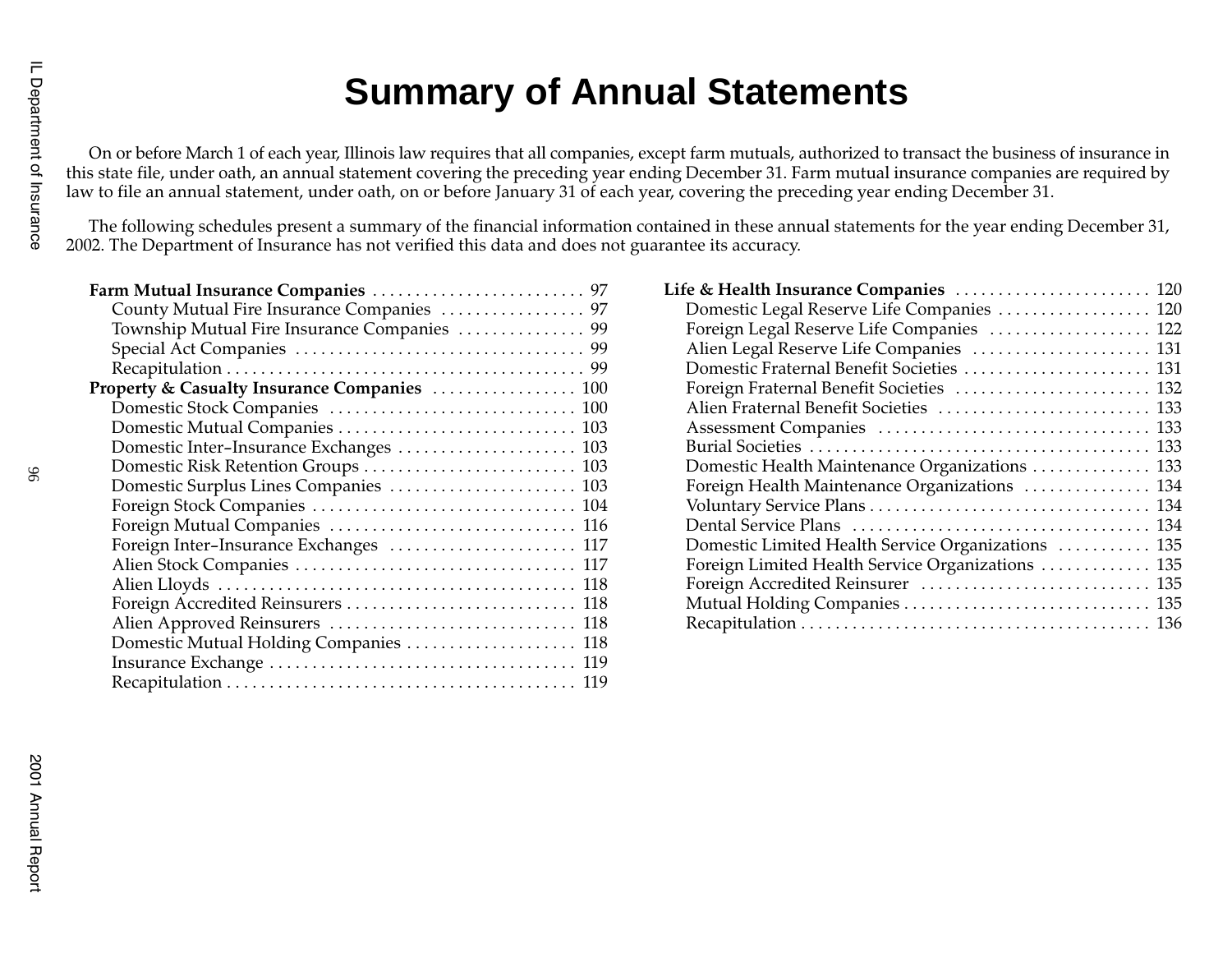## **Farm Mutual Insurance Companies**

## **County Mutual Fire Insurance Companies**

|                                                                             | <b>Total</b><br>Admitted |                        |                        | Gross<br>Premiums      | <b>Net</b><br><b>Premiums</b> | <b>Net</b><br>Losses |
|-----------------------------------------------------------------------------|--------------------------|------------------------|------------------------|------------------------|-------------------------------|----------------------|
| <b>Company Name</b>                                                         | <b>Assets</b>            | Liabilities            | <b>Surplus</b>         | Written                | Written                       | Paid                 |
| ALBION DIST MUT WNDSTRM & CYCL INS CO                                       | 1,836,312                | 235,634                | 1,600,678              | 472,598                | 308,199                       | 380,480              |
| ALLEN & OTTER CREEK MUT INS CO                                              | 383,973                  | 50,575                 | 333,398                | 98,377                 | 74,247                        | 22,611               |
| ASBURY MUTUAL INSURANCE COMPANY                                             | 865,130                  | 333,917                | 531,213                | 535,018                | 348,331                       | 165,853              |
| BANNER MUTUAL INSURANCE COMPANY                                             | 393,969                  | 69,655                 | 324,314                | 121,408                | 80,625                        | 18,308               |
| BELLE PRAIRIE MUTUAL INSURANCE COMPANY                                      | 1,972,246                | 670,481                | 1,301,765              | 954,676                | 630,716                       | 340,114              |
| BELLEVILLE MUTUAL INSURANCE COMPANY<br>BELVIDERE FARMERS MUTUAL INS CO      | 2,130,333<br>442,192     | 655,702<br>193,287     | 1,474,631<br>248,905   | 1,449,708<br>516,252   | 1,132,691<br>326,080          | 563,214<br>228,279   |
| BERLIN MUTUAL INSURANCE COMPANY                                             | 2,136,625                | 81,241                 | 2,055,384              | 193,502                | 69,220                        | 14,247               |
| BIG ROCK COUNTY MUTUAL FIRE INSURANCE CO                                    | 1,022,935                | 147,668                | 875,267                | 224,797                | 69,460                        | 66,090               |
| <b>BISHOP MUTUAL INSURANCE COMPANY</b>                                      | 1.196.464                | 535.615                | 660.849                | 1.018.098              | 804.628                       | 575,130              |
| BLACK HAWK MUTUAL INSURANCE COMPANY THE                                     | 739,514                  | 226,987                | 512,527                | 441,807                | 298,987                       | 178,655              |
| <b>BRADFORD MUTUAL INSURANCE COMPANY</b>                                    | 3.410.116                | 1,795,626              | 1.614.490              | 2,495,321              | 2,025,231                     | 949,442              |
| BREESE CLINTON COUNTY MUTUAL FIRE INS CO                                    | 174,968                  | 24,518                 | 150,450                | 89,897                 | 45,993                        | 71,054               |
| <b>BUCKEYE MUTUAL INSURANCE COMPANY</b><br>BUFFALO MUTUAL INSURANCE COMPANY | 1,118,664<br>163,998     | 311.860<br>39,111      | 806.804<br>124,887     | 619.815<br>67,275      | 487,873<br>46,392             | 269,515<br>2,128     |
| BUREAU COUNTY & WYANET MUTUAL INS CO                                        | 379,169                  | 91,162                 | 288,007                | 308,480                | 134,687                       | 84,190               |
| CALHOUN COUNTY MUTUAL COUNTY FIRE INS CO                                    | 684,833                  | 280,264                | 404,569                | 491,641                | 384,002                       |                      |
| CAMP PT MT STERLING CASS COUNTY MUT I C                                     | 2,091,168                | 1,149,874              | 941,294                | 1,836,421              | 1,335,034                     | 196,530<br>728,615   |
| CARTHAGE MUTUAL INSURANCE COMPANY                                           | 3,674,794                | 1,244,741              | 2,430,053              | 2,548,672              | 1,781,736                     | 753,371              |
| CENTRAL ILLINOIS MUT INS CO                                                 | 5,392,417                | 2,811,716              | 2,580,701              | 5,185,562              | 4,379,745                     | 2,390,957            |
| DELAVAN MUTUAL INSURANCE COMPANY                                            | 1,031,037                | 561,584                | 469,453                | 1,055,675              | 609,548                       | 323,805              |
| DENVER MUTUAL INSURANCE COMPANY                                             | 1,113,333                | 258,108                | 855,225                | 361,154                | 268,352                       | 275,779<br>287,982   |
| DUNHAM & CHEMUNG MUTUAL INS CO<br>ELMIRA MUTUAL INSURANCE COMPANY           | 984,757<br>698,636       | 583,980<br>277,646     | 400,777<br>420,990     | 1,192,387<br>489,048   | 867,123<br>364,026            | 235,054              |
| ENFIELD FARMERS MUT INS CO OF ENFIELD WH                                    | 281,244                  | 121,833                | 159,411                | 425,199                | 248,855                       | 188,330              |
| EVANS MUTUAL INSURANCE COMPANY                                              | 433,867                  | 49,886                 | 383,981                | 111,525                | 86,265                        | 63,140               |
| FARM RIDGE & DEER PARK MUTUAL INS CO                                        | 200.192                  | 47,289                 | 152.903                | 120.076                | 40.482                        | 75,163               |
| FARMERS ALBION MUTUAL COUNTY FIRE INS CO                                    | 1,751,329                | 228,984                | 1,522,345              | 334,336                | 258,607                       | 127,967              |
| FARMERS PIONEER MUTUAL INSURANCE COMPANY                                    | 3,547,580                | 821,262                | 2,726,318              | 1,312,397              | 1,171,513                     | 650,334              |
| FORREST MUTUAL INSURANCE COMPANY                                            | 295,224                  | 58,723                 | 236,501                | 65,549                 | 43,669                        | 12,531               |
| FORRESTON MUTUAL INSURANCE COMPANY<br>FRONTIER MUTUAL INSURANCE COMPANY     | 2,213,349<br>5,590,379   | 1,211,760<br>2,065,901 | 1,001,589<br>3.524.478 | 2,174,171<br>3,616,444 | 1,398,225<br>3,089,885        | 836,048<br>1,733,719 |
| GERMAN RICHLAND COUNTY MUT FIRE INS CO                                      | 619,564                  | 65,979                 | 553,585                | 113,804                | 78,326                        | 37,450               |
| <b>GERMANTOWN MUTUAL INSURANCE COMPANY</b>                                  | 490,286                  | 48,581                 | 441,705                | 106,255                | 81,650                        | 15,864               |
| GREEN GARDEN MUTUAL INSURANCE COMPANY                                       | 1,832,401                | 1,174,931              | 657,470                | 1,706,270              | 1,130,835                     | 371,609              |
| GREENE COUNTY MUTUAL INSURANCE CO                                           | 1,460,799                | 975,459                | 485,340                | 1,486,519              | 1,091,055                     | 821,998              |
| HAMEL MUTUAL INSURANCE COMPANY                                              | 917,238                  | 285,396                | 631,842                | 455,103                | 353,795                       | 246,425<br>329,827   |
| HAMLET MUTUAL INSURANCE COMPANY                                             | 1,821,167                | 548,075                | 1,273,092              | 859,613                | 668,250                       |                      |
| HARVEL MUTUAL INSURANCE COMPANY<br>HOME FARMERS MUTUAL INSURANCE COMPANY    | 256,664<br>1,800,331     | 17,703<br>142,455      | 238,961<br>1,657,876   | 21,578<br>367,042      | 7,309<br>141,031              | 5,131<br>70,529      |
| HORSE PRAIRIE MUTUAL INSURANCE COMPANY                                      | 1,799,428                | 845,598                | 953,830                | 1,394,872              | 975,412                       | 919,596              |
| INDEPENDENT FARMERS MUTUAL INS CO                                           | 907,160                  | 55,584                 | 851,576                | 94,106                 | 26,421                        | 35,586               |
| INDUSTRY MUTUAL INSURANCE COMPANY                                           | 1,089,089                | 209,839                | 879,250                | 440,721                | 270,484                       | 77,777               |
| IUKA MUTUAL INSURANCE COMPANY                                               | 496.065                  | 169,923                | 326.142                | 410,222                | 251.247                       | 86,028               |
| JEFFERSON COUNTY MUTUAL INS CO                                              | 622,262                  | 337,286                | 284,976                | 615,439                | 404,660                       | 198,949              |
| JERSEYVILLE MUTUAL INS CO                                                   | 666,326                  | 232.007                | 434,319                | 490,721                | 377,273                       | 203,745              |
| JO DAVIESS STRONGHURST MUT INS CO                                           | 1,702,345                | 601,375                | 1,100,970              | 1,013,454              | 851,657                       | 348,634              |
| KANE COUNTY MUTUAL INSURANCE CO<br>KASKASKIA MUTUAL INSURANCE COMPANY       | 1,175,557<br>158,121     | 483.936<br>35,760      | 691.621<br>122,361     | 804.551<br>72,902      | 599.936<br>42,027             | 354,445<br>5,345     |
| KINGSTON MUTUAL INSURANCE COMPANY                                           | 3,450,601                | 854,648                | 2,595,953              | 1,393,633              | 1,038,252                     | 405,062              |
| LANARK MUTUAL INSURANCE COMPANY                                             | 418,185                  | 178,825                | 239,360                | 357,919                | 213,723                       | 79,678               |
| LAPRAIRIE MUTUAL INSURANCE COMPANY                                          | 3.665.271                | 1,114,577              | 2.550.694              | 1,716,706              | 1,504,550                     | 421,381              |
| LEWISTOWN MUTUAL INSURANCE COMPANY                                          | 990,489                  | 310,607                | 679,882                | 498,862                | 394,053                       | 95,330               |
| LOOKKINGGLASS MUTUAL INSURANCE COMPANY                                      | 1,030,544                | 148,475                | 882,069                | 286,572                | 216,972                       | 64,540               |
| LORAN MUTUAL INSURANCE COMPANY                                              | 678,175                  | 52.571                 | 625.604                | 108.163                | 63.656                        | 22.086               |
| LOUISVILLE CLAY COUNTY FARMERS MUT F I C                                    | 696,778                  | 183,734                | 513,044                | 307,614                | 196,253                       | 137,255              |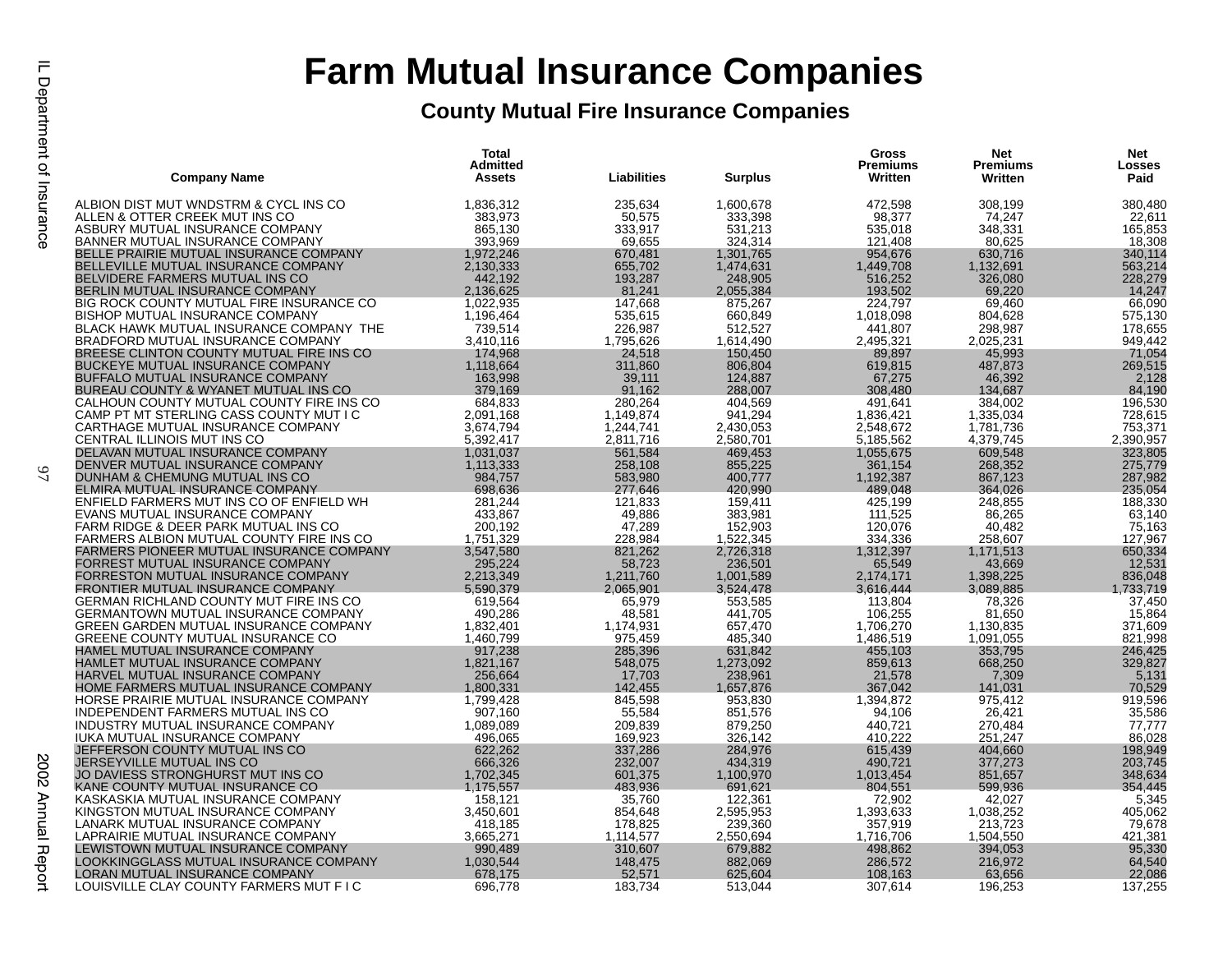### **County Mutual Fire Insurance Companies**

|                                           | <b>Total</b><br><b>Admitted</b> |                    |                | Gross<br><b>Premiums</b> | <b>Net</b><br><b>Premiums</b> | <b>Net</b><br><b>Losses</b> |
|-------------------------------------------|---------------------------------|--------------------|----------------|--------------------------|-------------------------------|-----------------------------|
| <b>Company Name</b>                       | <b>Assets</b>                   | <b>Liabilities</b> | <b>Surplus</b> | Written                  | Written                       | Paid                        |
| MAGNOLIA MUTUAL INSURANCE COMPANY         | 861.399                         | 146.808            | 714.591        | 292.767                  | 235.770                       | 51,633                      |
| MARSHALL MUTUAL INSURANCE COMPANY         | 2,146,557                       | 608,138            | 1,538,419      | 1,865,724                | 982,627                       | 457,714                     |
| MASON COUNTY MUTUAL INSURANCE COMPANY     | 47,947                          | 800                | 47,147         | 200                      | 200                           | 21                          |
| MAZON MUTUAL INSURANCE COMPANY            | 536,306                         | 66,971             | 469.335        | 115,867                  | 67,665                        | 10,607                      |
| MCLEAN COUNTY MUTUAL INSURANCE CO         | 1,156,427                       | 288,979            | 867,448        | 367,171                  | 264,097                       | 41,749                      |
| MENARD COUNTY MUTUAL FIRE I C OF PETERSB  | 320.417                         | 45,302             | 275.115        | 77,733                   | 46,876                        | 17.772                      |
| MENDOTA MUTUAL INSURANCE COMPANY          | 2,240,060                       | 331,751            | 1,908,309      | 500,778                  | 347,434                       | 350,763                     |
| MONTGOMERY MUTUAL INSURANCE COMPANY       | 401,843                         | 249,697            | 152.146        | 334,281                  | 216.022                       | 114,953                     |
| MOSQUITO MUTUAL INSURANCE COMPANY         | 823,153                         | 186,268            | 636,885        | 344,001                  | 233,680                       | 126,509                     |
| NOBLE RICHLAND COUNTY MUTUAL FIRE INS CO  | 342.002                         | 20,600             | 321.402        | 71.021                   | 3,214                         | 8,846                       |
| NOKOMIS FARMERS MUTUAL INSURANCE COMPANY  | 785,465                         | 160,881            | 624,584        | 340,776                  | 261,268                       | 207,872                     |
| NORTHWESTERN ILLINOIS MUTUAL INS CO       | 789.497                         | 496.408            | 293.089        | 770.874                  | 497,673                       | 190.643                     |
| NUNDA ALGONQUIN MUTUAL FIRE INSURANCE CO  | 205,199                         | 19,339             | 185,860        | 44,062                   | 25,516                        | 1,427                       |
| OLNEY TOWNSHIP MUTUAL FIRE INSURANCE CO   | 335,402                         | 30,460             | 304,942        | 54,980                   | 30,448                        | 25,202                      |
| PATRONS MUTUAL INSURANCE CO THE           | 1,453,534                       | 134,310            | 1.319.224      | 235,959                  | 154,308                       | 78,524                      |
| PAYSON FARMERS MUTUAL INSURANCE COMPANY   | 860,505                         | 146,438            | 714,067        | 344,244                  | 227,667                       | 125,906                     |
| PERU WALTHAM MUTUAL INSURANCE COMPANY     | 2,333,950                       | 189,893            | 2.144.057      | 369,257                  | 306.548                       | 100.892                     |
| PINCKNEYVILLE MUTUAL INSURANCE COMPANY    | 681,345                         | 83,569             | 597,776        | 174,576                  | 146,769                       | 64,933                      |
| PLN MUTUAL INSURANCE COMPANY              | 1,760,529                       | 835,692            | 924.837        | 1,635,995                | 1,241,277                     | 768,773                     |
| PONTIAC MUTUAL INSURANCE COMPANY          | 2,136,820                       | 489,585            | 1.647.235      | 916.890                  | 767,934                       | 259,428                     |
| PRAIRIELAND MUTUAL INSURANCE COMPANY      | 1,763,836                       | 620,296            | 1,143,540      | 999,381                  | 826,095                       | 432,447                     |
| PROPHETSTOWN FARMERS MUTUAL INSURANCE CO  | 1,913,313                       | 763,073            | 1.150.240      | 1,086,413                | 837,651                       | 395,334                     |
| SHELBYVILLE MUTUAL INSURANCE COMPANY      | 3,571,770                       | 577,902            | 2,993,867      | 905,653                  | 686,617                       | 424,024                     |
| SIGEL MUTUAL INSURANCE COMPANY            | 1,203,501                       | 120,056            | 1,083,445      | 253,314                  | 194,132                       | 147,112                     |
| SOUTHERN FARMERS MUTUAL INS CO            | 814.963                         | 139,719            | 675.244        | 254,271                  | 17,344                        | 24,203                      |
| STEPHENSON COUNTY MUTUAL INS CO           | 1,409,668                       | 123,786            | 1,285,882      | 286,119                  | 216,898                       | 102,125                     |
| STOCKTON AND WARDS GROVE MUT INS CO       | 286,346                         | 133,872            | 152,474        | 337,041                  | 162,049                       | 79,474                      |
| SVEA MUTUAL INSURANCE COMPANY             | 5,699,223                       | 1,843,488          | 3,855,735      | 3,649,521                | 2,804,257                     | 931,292                     |
| THOMPSON & GUILFORD MUTUAL INS CO         | 440,707                         | 128,791            | 311,916        | 280,230                  | 172,131                       | 85,515                      |
| TOWN & COUNTRY MUTUAL INSURANCE COMPANY   | 584,231                         | 186,375            | 397,856        | 939,984                  | 155,410                       | 106,676                     |
| TOWNSHIP MUTUAL INSURANCE COMPANY OF SPA  | 162,646                         | 51,003             | 111.643        | 99,651                   | 54,169                        | 25,822                      |
| U M L MUTUAL INSURANCE COMPANY            | 395,259                         | 94,943             | 300,316        | 230,009                  | 167,132                       | 107,592                     |
| ULLIN MUTUAL COUNTY FIRE INSURANCE CO     | 386,939                         | 111,592            | 275,347        | 181,218                  | 117,683                       | 66,181                      |
| VANDALIA MUTUAL INSURANCE COMPANY         | 1,607,541                       | 267,009            | 1.340.532      | 536,228                  | 410,703                       | 177,025                     |
| VICTOR ADAMS MUTUAL INSURANCE COMPANY     | 897,650                         | 103,492            | 794,158        | 215,054                  | 102,173                       | 18,271                      |
| WASHINGTON COUNTY MUTUAL FIRE INS CO      | 993.500                         | 332.820            | 660.680        | 679,639                  | 269.943                       | 80,586                      |
| WATSEKA MUTUAL INSURANCE COMPANY THE      | 1,041,409                       | 419,488            | 621,921        | 617,965                  | 423,941                       | 89,849                      |
| WEST POINT MUTUAL INS CO                  | 588,135                         | 106,379            | 481,756        | 443,197                  | 184,784                       | 110,909                     |
| WESTERVELT MUTUAL INSURANCE COMPANY       | 839,732                         | 448,724            | 391,008        | 719,589                  | 484,227                       | 359,330                     |
| <b>WILBERTON MUTUAL INSURANCE COMPANY</b> | 820,508                         | 294.572            | 525,936        | 492,863                  | 370,071                       | 182,991                     |
| WOODFORD COUNTY MUTUAL INSURANCE COMPANY  | 1,639,138                       | 759.424            | 879.714        | 1,275,871                | 949,754                       | 387,511                     |
| <b>Totals</b>                             | 124,373,965                     | 38,468,607         | 85,905,357     | 69,390,294               | 49,853,411                    | 25,501,341                  |

86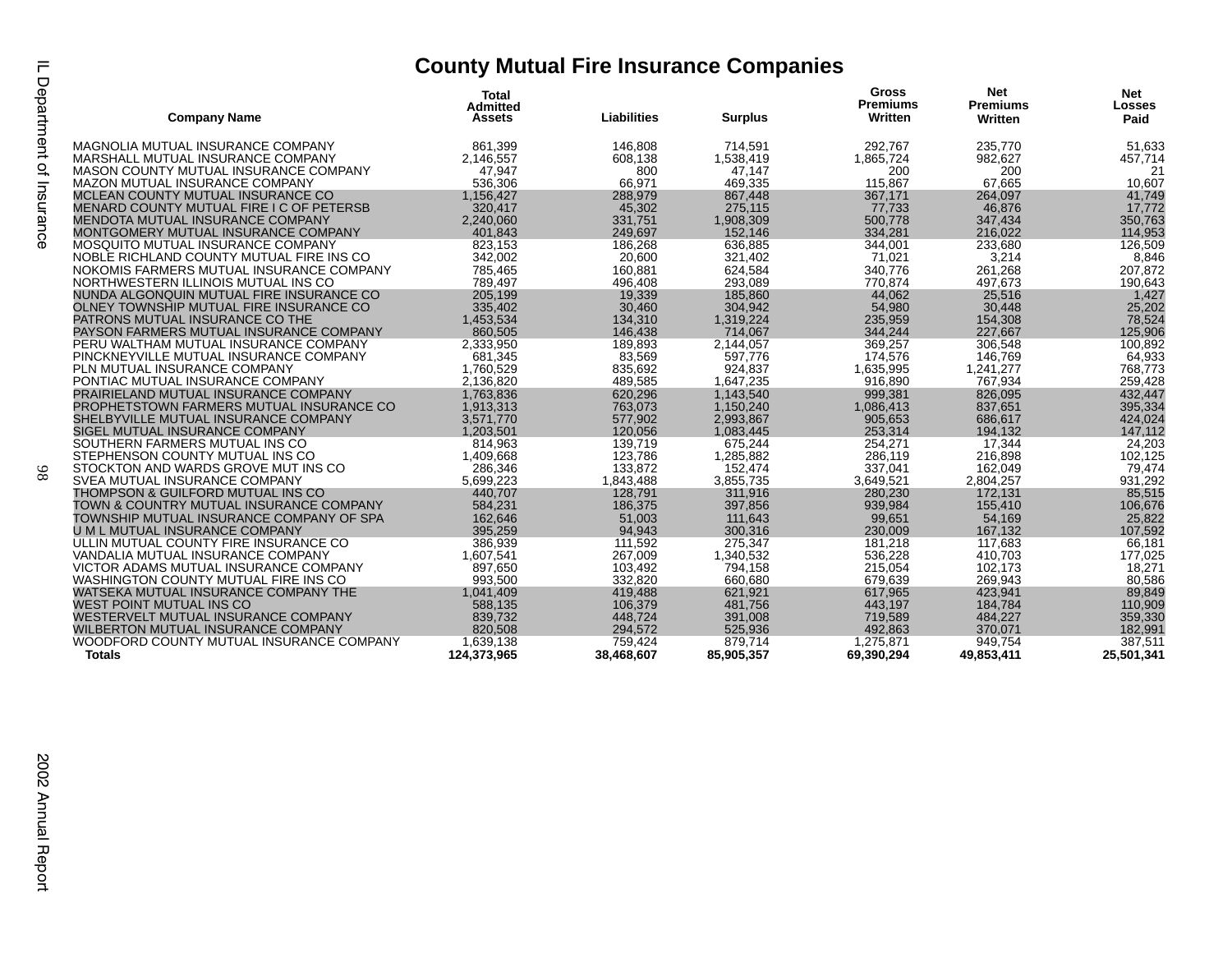### **Township Mutual Fire Insurance Companies**

| Company Name                                             | Total<br>Admitted<br>Assets | Liabilities       | Surplus           | Gross<br>Premiums<br>Written | <b>Net</b><br><b>Premiums</b><br>Written | <b>Net</b><br><b>Losses</b><br>Paid |
|----------------------------------------------------------|-----------------------------|-------------------|-------------------|------------------------------|------------------------------------------|-------------------------------------|
| NORTH PALMYRA FARMERS MUTUAL FIRE INS CO                 | 261.603                     | 76.361            | 185.242           | 132.038                      | 92.178                                   | 44.657                              |
| OSCO & WESTERN FARMERS MUT F & LTG I C                   | 630.207                     | 64.936            | 565.271           | 153.182                      | 84.537                                   | 50.947                              |
| SUGAR CREEK TOWNSHIP MUTUAL FIRE INS CO<br><b>Totals</b> | 66.826<br>958.636           | 17.993<br>159.290 | 48.832<br>799.345 | 28.566<br>313.786            | 10.776<br>187.491                        | 4.053<br>99.657                     |

### **Special Act Companies**

| <b>Company Name</b>                           | <b>Total</b><br>Admitted<br>Assets | Liabilities | Surplus | Gross<br>Premiums<br>Written | Net<br>Premiums<br>Written | <b>Net</b><br>Losses<br>Paid |
|-----------------------------------------------|------------------------------------|-------------|---------|------------------------------|----------------------------|------------------------------|
| <b>GERMAN MUTUAL FIRE INS CO OF N CHICAGO</b> |                                    |             |         |                              |                            |                              |
| RANDOLPH MUTUAL INSURANCE COMPANY THE         | .162.310                           | 840.062     | 322.247 | 1.462.489                    | 948.498                    | 483.210                      |
| Totals                                        | ,162,310                           | 840.062     | 322.247 | 1.462.489                    | 948,498                    | 483.210                      |

### **Recapitulation**

| $\circ$ |                                    | Number<br>οf<br><b>Companies</b> | Total<br>Admitted<br>Assets | Liabilities | Surplus    | Gross<br>Premiums<br>Written | <b>Net</b><br><b>Premiums</b><br>Written | <b>Net</b><br><b>Losses</b><br>Paid |
|---------|------------------------------------|----------------------------------|-----------------------------|-------------|------------|------------------------------|------------------------------------------|-------------------------------------|
| ७       | COUNTY MUTUAL FIRE INSURANCE COS   | 97                               | 124.373.965                 | 38.468.607  | 85.905.357 | 69.390.294                   | 49.853.411                               | 25.501.341                          |
|         | TOWNSHIP MUTUAL FIRE INSURANCE COS |                                  | 958.636                     | 159.290     | 799.345    | 313.786                      | 187.491                                  | 99.657                              |
|         | SPECIAL ACT COMPANIES              |                                  | .162.310                    | 840.062     | 322.247    | .462.489                     | 948.498                                  | 483.210                             |
|         | Totals                             | 102                              | 126.494.911                 | 39.467.959  | 87,026,949 | 71.166.569                   | 50.989.400                               | 26.084.208                          |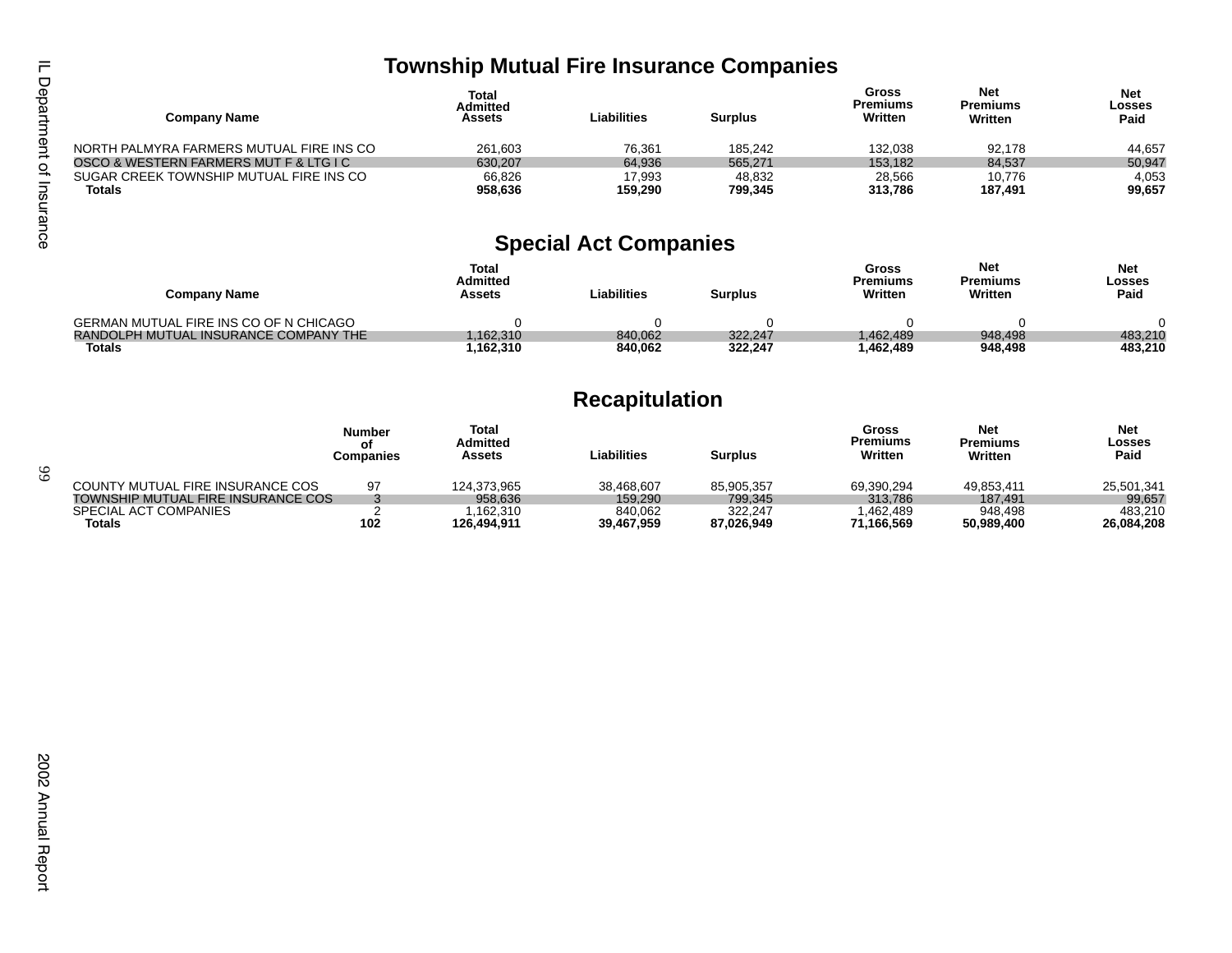ent of Insurance

## **Property & Casualty Insurance Companies**

### **Domestic Stock Companies**

| <b>Company Name/State</b>                                                     | Assets                                   | Liabilities                  | <b>Policy</b><br><b>Holders</b><br><b>Surplus</b> | <b>Nationwide</b><br><b>Net Premiums</b><br>Written | <b>Nationwide</b><br><b>Net Losses</b><br>Paid | <b>Direct</b><br><b>Illinois</b><br>Premiums |
|-------------------------------------------------------------------------------|------------------------------------------|------------------------------|---------------------------------------------------|-----------------------------------------------------|------------------------------------------------|----------------------------------------------|
| ACE INSURANCE COMPANY OF IL                                                   | IL.<br>82,200,150                        | 15,199,384                   | 67,000,757                                        | 647,883                                             | 2,302,049                                      | 15,990,393                                   |
| ACIG INSURANCE COMPANY                                                        | IL.<br>138,489,129                       | 102,555,061                  | 35,934,070                                        | 64,739,763                                          | 8,582,533                                      | 1,189,438                                    |
| <b>ACSTAR INSURANCE COMPANY</b>                                               | IL<br>59,810,107                         | 33,343,911                   | 26,466,196                                        | 4,326,190                                           | 855,115                                        | 45,404                                       |
| ADDISON INSURANCE COMPANY<br>AFFIRMATIVE INSURANCE COMPANY                    | 46,665,393<br>IL.                        | 32,101,757                   | 14,563,636                                        | 20,830,107                                          | 10,002,378                                     | 15,916,315                                   |
| ALAMANCE INSURANCE COMPANY                                                    | IL<br>33,260,351<br>102,141,835<br>IL    | 15,006,624<br>35,870,985     | 18,253,727<br>66,270,850                          | 32,724,588                                          | 6,868,742                                      | 67,973,701                                   |
| ALLSTATE FIRE AND CASUALTY INS CO                                             | IL<br>18,718,555                         | 4,284,896                    | 14,433,659                                        |                                                     |                                                |                                              |
| ALLSTATE FLORIDIAN INDEMNITY COMPANY                                          | 39,209,883<br>$\mathbf{II}$              | 22,538,661                   | 16,671,225                                        | 25,575,477                                          | 6.370.787                                      |                                              |
| ALLSTATE FLORIDIAN INSURANCE COMPANY                                          | 953,844,528<br>IL                        | 393,717,482                  | 560,127,045                                       | 367,109,436                                         | 136,958,550                                    |                                              |
| ALLSTATE INDEMNITY COMPANY                                                    | 128,498,935<br>IL                        | 34,316,710                   | 94,182,224                                        |                                                     |                                                | 94.189.448                                   |
| ALLSTATE INSURANCE COMPANY                                                    | 39,100,282,525<br>IL                     | 25,339,739,625               | 13,760,542,901                                    | 21,906,568,592                                      | 13,420,302,801                                 | 651,465,639                                  |
| ALLSTATE NEW JERSEY INSURANCE COMPANY<br>ALLSTATE NORTH AMERICAN INSURANCE CO | 1,897,896,142<br>IL<br>10.991.682        | 1,330,801,799                | 567,094,343                                       | 1,008,163,115                                       | 445,522,540                                    |                                              |
| ALLSTATE PROPERTY & CASUALTY INS CO                                           | IL<br>IL<br>21,597,026                   | 78,766<br>2,605,513          | 10,912,916<br>18,991,514                          |                                                     |                                                | 134,256,221                                  |
| AMERICAN ACCESS CASUALTY COMPANY                                              | IL<br>32,256,480                         | 24,348,231                   | 7,908,249                                         | 25,106,399                                          | 5,500,985                                      | 25,106,399                                   |
| AMERICAN AMBASSADOR CASUALTY COMPANY                                          | 37,125,899                               | 12,217,232                   | 24,908,667                                        |                                                     |                                                | 43,930,076                                   |
| AMERICAN COUNTRY INSURANCE COMPANY                                            | 169,930,046<br>IL.                       | 153,811,976                  | 16,118,070                                        | $-16,219,734$                                       | 37,251,443                                     | 40,470,372                                   |
| AMERICAN FREEDOM INSURANCE COMPANY                                            | IL<br>16,717,335                         | 12,971,846                   | 3,745,489                                         | 9,123,506                                           | 3,429,040                                      | 9,292,756                                    |
| AMERICAN FUJI FIRE AND MARINE INS CO                                          | IL<br>103,443,915                        | 25,349,925                   | 78,093,990                                        | 3,764,320                                           | 3,102,256                                      |                                              |
| AMERICAN HEARTLAND INSURANCE COMPANY                                          | IL<br>12,298,436                         | 9,849,528                    | 2,448,906                                         | 11,718,063                                          | 2,354,391                                      | 11,280,431                                   |
| AMERICAN LIVE STOCK INSURANCE COMPANY<br>AMERICAN MEDICAL ASSURANCE COMPANY   | IL<br>57,165,370<br>IL<br>11,325,242     | 20,464,506<br>2,033,714      | 36,700,864<br>9,291,528                           | 27,748,614                                          | 16,402,000<br>157,922                          | 1,047,764                                    |
| AMERICAN MOTORISTS INSURANCE COMPANY                                          | IL<br>1,147,232,834                      | 760,864,512                  | 386,368,322                                       | 134,575,771                                         | 203,780,098                                    | 29,431,678                                   |
| AMERICAN PROTECTION INSURANCE COMPANY                                         | 11,559,600<br>IL                         | 213,529                      | 11,346,071                                        |                                                     |                                                | 16,761,649                                   |
| AMERICAN SERVICE INSURANCE COMPANY INC                                        | 60.548.615<br>IL                         | 46,211,276                   | 14,337,339                                        | 33,336,148                                          | 11,787,233                                     | 61,045,078                                   |
| AMERICAN UNION INSURANCE COMPANY                                              | IL<br>14,847,605                         | 479,749                      | 14,367,856                                        | 430,094                                             | 311,255                                        | 3,160                                        |
| AMERICAN ZURICH INSURANCE COMPANY                                             | 94,621,659<br>IL                         |                              | 94,621,659                                        | ∩                                                   | O                                              | 77,388,052                                   |
| AMERIN GUARANTY CORPORATION                                                   | 307,272,355<br>IL                        | 10,826,319                   | 296,446,036                                       | 2,873,062                                           |                                                |                                              |
| AMERIN RE CORPORATION<br>AMEX ASSURANCE COMPANY                               | IL<br>63,888,853<br>IL<br>348,068,214    | 26,350,427<br>171,630,261    | 37,538,426<br>176,437,953                         | 3,740,798<br>197,102,985                            | 1,856,104<br>71,763,792                        | 16,233,573                                   |
| APOLLO CASUALTY COMPANY                                                       | IL<br>42,919,244                         | 34,309,982                   | 8,609,263                                         | 27,747,570                                          | 11,216,335                                     | 27,747,570                                   |
| ARGONAUT GREAT CENTRAL INS CO                                                 | 131,469,963                              | 96,119,219                   | 35,350,744                                        | 60,766,992                                          | 22,458,753                                     | 6,710,547                                    |
| ARGONAUT MIDWEST INSURANCE COMPANY                                            | 98,692,752<br>IL                         | 55,461,243                   | 43,231,509                                        | 8,918,552                                           | 6,778,788                                      | 6,829,653                                    |
| BANKERS MULTIPLE LINE INSURANCE COMPANY                                       | 8,246,751<br>IL.                         | 453,830                      | 7,792,921                                         |                                                     |                                                | 29,159                                       |
| BITUMINOUS CASUALTY CORPORATION                                               | IL<br>575,218,869                        | 384,656,707                  | 190,562,162                                       | 215,044,541                                         | 84,265,011                                     | 31,467,049                                   |
| BITUMINOUS FIRE & MARINE INSURANCE CO                                         | IL<br>245,351,128                        | 174,576,050                  | 70,775,079                                        | 107,438,134                                         | 47,859,426                                     | 3,657,281                                    |
| BOND SAFEGUARD INSURANCE COMPANY<br>CENTAUR INSURANCE COMPANY                 | IL<br>8,303,110<br>IL                    | 3,287,016                    | 5,016,094                                         | 4,078,974                                           | 103,600                                        | 4,151,911                                    |
| CHICAGO INSURANCE COMPANY                                                     | IL<br>224,982,055                        | 144,214,955                  | 80,767,100                                        | 37,398,587                                          | 41,934,804                                     | 30,968,883                                   |
| CHICAGO MOTOR CLUB INSURANCE COMPANY                                          | 80,137,866                               | 60,734,540                   | 19,403,326                                        | 26,209,422                                          | 16,743,435                                     | 31,535,711                                   |
| CITIZENS INSURANCE COMPANY OF ILLINOIS                                        | IL<br>3,734,436                          | ∩                            | 3,734,436                                         | ∩                                                   |                                                | 33,998,386                                   |
| COLUMBIA CASUALTY COMPANY                                                     | 29,554,699<br>IL                         | 10,090,925                   | 19,463,774                                        | $-89,415,845$                                       | 290.879.808                                    | 3,754,974                                    |
| COMBINED SPECIALTY INSURANCE COMPANY                                          | IL<br>1,449,247,022                      | 1,146,260,998                | 302,986,024                                       | 681,949,328                                         | 374,375,956                                    | 541,919,075                                  |
| <b>COMPREHENSIVE ENSURERS MARKET INS CO</b>                                   | IL<br>4,109,594                          | 1,701,868                    | 2,407,726                                         | 966,670                                             | $-732,326$                                     | 201,288                                      |
| CONSTITUTIONAL CASUALTY COMPANY<br>CONTINENTAL CASUALTY COMPANY               | IL<br>27,438,747<br>25,312,119,583<br>IL | 20,657,597<br>20,196,187,101 | 6,781,150<br>5,115,932,482                        | 19,660,813<br>7,073,312,357                         | 9,678,284<br>1,598,592,897                     | 23,760,818<br>219,414,418                    |
| COUNTRY CASUALTY INSURANCE COMPANY                                            | 62,932,408<br>IL                         | 10,765,365                   | 52,167,043                                        | $\Omega$                                            | $\Omega$                                       | 17, 111, 515                                 |
| COUNTRY PREFERRED INSURANCE COMPANY                                           | 32.052.359                               | 18.530.904                   | 13.521.455                                        | $\Omega$                                            |                                                | 45.234.612                                   |
| DEERBROOK INSURANCE COMPANY                                                   | 32,905,033<br>IL                         | 925,232                      | 31,979,801                                        | $\Omega$                                            |                                                | 79,615                                       |
| DEERFIELD INSURANCE COMPANY                                                   | IL<br>105,438,812                        | 73,200,901                   | 32,237,911                                        | 31,280,987                                          | 10,248,942                                     | 392,231                                      |
| DIAMOND INSURANCE COMPANY                                                     | 60,135,240<br>IL                         | 49,054,272                   | 11,080,968                                        | 36,759,098                                          | 16,797,979                                     | 22,310,809                                   |
| DISCOVER PROPERTY & CASUALTY INS CO                                           | 90,795,493                               | 64,042,746                   | 26,752,747                                        | 24,424,220                                          | 17,837,649                                     | 8,231,151                                    |
| DISCOVER SPECIALTY INSURANCE COMPANY<br>ECONOMY FIRE & CASUALTY COMPANY       | 86,173,707<br>IL<br>IL<br>423,960,187    | 63,771,822<br>43,112,910     | 22,401,885<br>380,847,275                         | 24,424,220                                          | 17,837,649                                     | 309,305<br>43,748,734                        |
| ECONOMY PREFERRED INSURANCE COMPANY                                           | IL<br>9,436,232                          | 442,209                      | 8,994,022                                         | $\Omega$                                            |                                                | $-712,959$                                   |
| ECONOMY PREMIER ASSURANCE COMPANY                                             | 34,593,322                               | 701.929                      | 33,891,393                                        | $\Omega$                                            |                                                | 121,745,386                                  |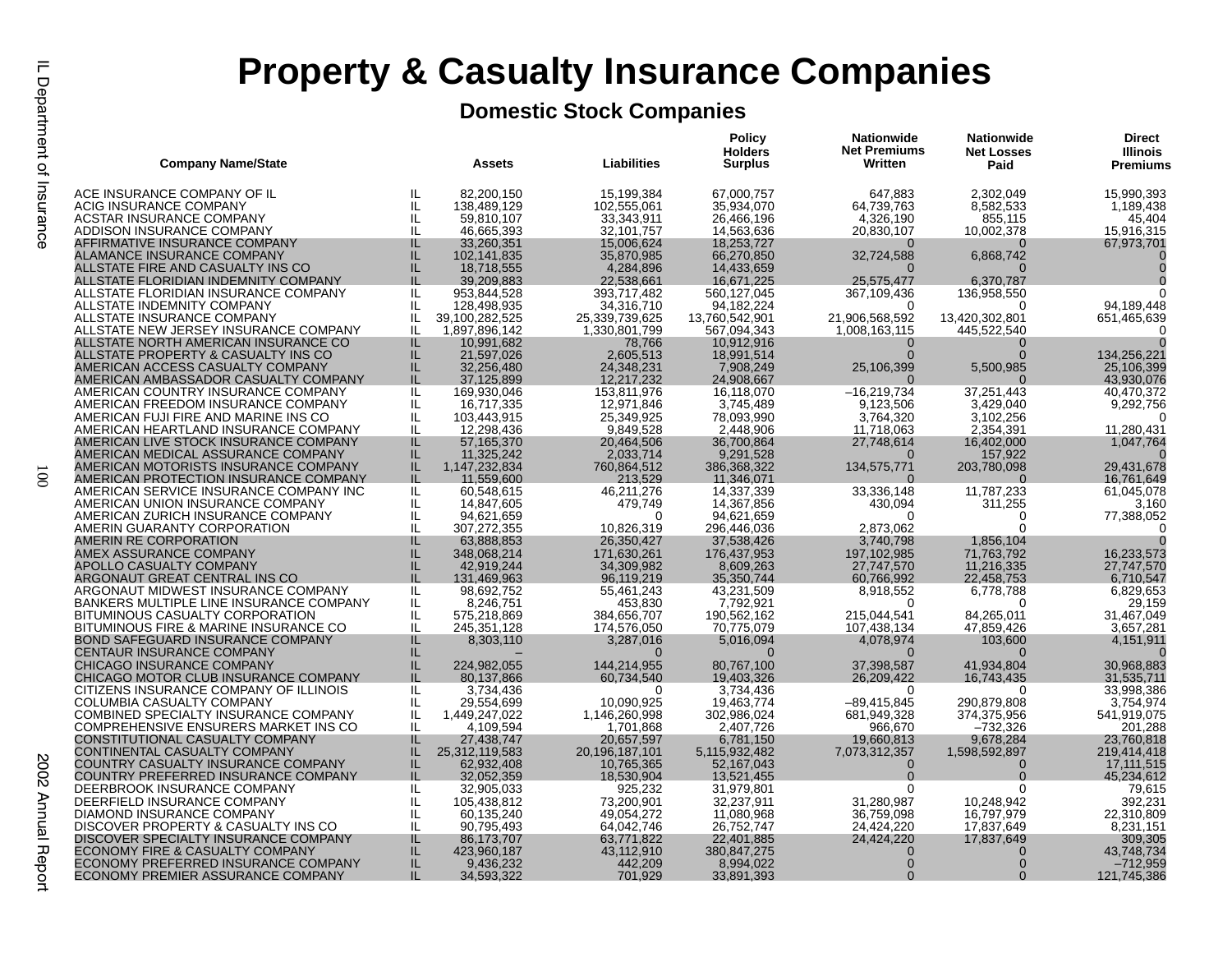### **Domestic Stock Companies**

| <b>Company Name/State</b>                                                         | <b>Assets</b>                                 | Liabilities                 | <b>Policy</b><br><b>Holders</b><br><b>Surplus</b> | Nationwide<br><b>Net Premiums</b><br>Written | <b>Nationwide</b><br><b>Net Losses</b><br>Paid | <b>Direct</b><br><b>Illinois</b><br>Premiums |
|-----------------------------------------------------------------------------------|-----------------------------------------------|-----------------------------|---------------------------------------------------|----------------------------------------------|------------------------------------------------|----------------------------------------------|
| ENCOMPASS HOME & AUTO INSURANCE COMPANY                                           | IL.<br>5,195,484                              | 57,934                      | 5,137,550                                         | 0                                            | 0                                              | 0                                            |
| ENCOMPASS INDEPENDENT INSURANCE COMPANY                                           | IL<br>5,697,473                               | 58,630                      | 5,638,843                                         | 0                                            | $\mathbf 0$                                    | O                                            |
| ENCOMPASS INSURANCE COMPANY                                                       | 10,281,235<br>IL                              | 143,592                     | 10,137,642                                        | 0<br>$\Omega$                                | 0<br>O                                         |                                              |
| ENCOMPASS INSURANCE COMPANY OF AMERICA<br>ENCOMPASS PROPERTY AND CASUALTY COMPANY | IL<br>28,538,926<br>IL<br>14,843,471          | 870,226<br>1,048,201        | 27,668,700<br>13,795,270                          | U                                            | O                                              | 787,494                                      |
| EVANSTON INSURANCE COMPANY                                                        | IL<br>1,313,326,745                           | 999,476,454                 | 313,850,291                                       | 568,962,026                                  | 155,370,689                                    | 10,515,980                                   |
| FARMERS NEW CENTURY INSURANCE COMPANY                                             | IL.<br>134,604,992                            | 98,276,871                  | 36,328,122                                        | 72,549,200                                   | 47,902,490                                     |                                              |
| FINANCIAL BENEFITS INSURANCE COMPANY                                              | $\mathbf{I}$<br>8,654,037                     | 747,052                     | 7,906,985                                         | 406,088                                      | 191,438                                        | 406,088                                      |
| FIRST FINANCIAL INSURANCE COMPANY<br>FIRST MERCURY INSURANCE COMPANY              | IL<br>245,867,731<br>IL<br>94,429,411         | 131,773,686<br>68,127,801   | 114,094,045<br>26,301,610                         | 24,543,438<br>30,807,202                     | 21,075,480<br>7,605,348                        | 7,204,274<br>113,567                         |
| FIRST NONPROFIT INSURANCE COMPANY                                                 | IL<br>31,780,786                              | 20,524,213                  | 11,256,573                                        | 5,242,565                                    | 2,215,024                                      | 22,553,204                                   |
| FLORISTS INSURANCE COMPANY                                                        | IL<br>15,454,722                              | 8,552,156                   | 6,902,566                                         | 3,950,333                                    | 1,260,317                                      | 3                                            |
| FORTRESS INSURANCE COMPANY                                                        | IL<br>16,587,115                              | 6,495,322                   | 10,091,793                                        | 929,597                                      | 53,973                                         | 47,447                                       |
| FOUNDERS INSURANCE COMPANY                                                        | IL<br>146,084,732                             | 101,270,269                 | 44,814,463                                        | 91,524,018                                   | 43,108,042                                     | 47,683,643                                   |
| <b>GE REINSURANCE CORPORATION</b><br>GENERAL CASUALTY COMPANY OF ILLINOIS         | $\mathsf{II}$<br>2,764,925,525<br>155,008,813 | 2,141,512,410<br>98,376,488 | 623,413,115<br>56,632,325                         | 736,102,749<br>72,717,680                    | 752,298,440<br>38,915,053                      |                                              |
| <b>GUARANTORS PROTECTION INSURANCE COMPANY</b>                                    | IL<br>8,365,334                               | 9,058                       | 8,356,276                                         | 2,450                                        | ŋ                                              | 2,450                                        |
| GUILFORD INSURANCE COMPANY                                                        | IL<br>83,690,246                              | 36,469,794                  | 47,220,452                                        | 32,724,589                                   | 6,868,742                                      |                                              |
| HARCO NATIONAL INSURANCE COMPANY                                                  | 252,324,363<br>IL                             | 146,281,607                 | 106,042,756                                       | 111,900,445                                  | 34,209,012                                     | 7,229,662                                    |
| HARTFORD INSURANCE COMPANY OF ILLINOIS                                            | IL<br>2,118,089,136                           | 1,461,764,440               | 656,324,696                                       | 822,315,790                                  | 420,898,526                                    | 23,353,359                                   |
| HEARTLAND INSURANCE COMPANY OF AMERICA<br>HOMESITE INSURANCE COMPANY OF ILLINOIS  | IL<br>2,225,506<br>IL<br>2,868,070            | 73,492<br>339,858           | 2,152,014<br>2,528,212                            | 0<br>178,853                                 | 0<br>47,443                                    | 484,940                                      |
| HORACE MANN INSURANCE COMPANY                                                     | IL<br>398,413,569                             | 288,443,892                 | 109,969,677                                       | 282,970,738                                  | 191,155,611                                    | 4,796,455                                    |
| <b>ILLINOIS FARMERS INSURANCE COMPANY</b>                                         | 161,627,561                                   | 122,105,528                 | 39,522,033                                        | 72,550,315                                   | 48,647,743                                     | 384,458,942                                  |
| ILLINOIS NATIONAL INSURANCE CO                                                    | IL<br>46,643,010                              | 278,944                     | 46,364,066                                        | 0                                            | 0                                              | 503,875,933                                  |
| ILLINOIS UNION INSURANCE COMPANY                                                  | IL<br>237,591,875                             | 113,266,977                 | 124,324,895                                       | -1                                           | 0                                              | 2,526,761                                    |
| INSURA PROPERTY AND CASUALTY INS CO<br>INSURANCE COMPANY OF ILLINOIS              | IL<br>6,544,836<br>IL<br>32,455,608           | 887,071<br>2,295,826        | 5,657,765<br>30,159,782                           | 0<br>0                                       | 0                                              | 3,479,191<br>$\Omega$                        |
| <b>INSURANCE CORPORATION OF HANNOVER</b>                                          | IL<br>718,808,121                             | 571,800,323                 | 147,007,799                                       | 170,171,359                                  | 206,834,337                                    | 16,817,211                                   |
| <b>INTERNATIONAL BUSINESS &amp; MER REASSUR CO</b>                                | IL.<br>403,251,845                            | 299,010,252                 | 104,241,593                                       | 107,947,885                                  | 49,289,617                                     | 9,103                                        |
| INTERSTATE BANKERS CASUALTY COMPANY                                               | IL<br>14,347,370                              | 6,251,494                   | 8,095,876                                         | 9,886,985                                    | 4,699,048                                      | 9,886,985                                    |
| <b>INTERSTATE FIRE &amp; CASUALTY COMPANY</b>                                     | IL.<br>464,115,678                            | 308,215,217                 | 155,900,461                                       | 87,263,570                                   | 97,847,095                                     | 3,203,513                                    |
| INTERSTATE INDEMNITY COMPANY<br>ISMIE INDEMNITY COMPANY                           | IL<br>117, 191, 216<br>IL<br>3,607,645        | 75,290,961<br>1,447,011     | 41,900,255<br>2,160,634                           | 19,945,972<br>∩                              | 22,364,898<br>0                                | 7,096,098<br>5,337,884                       |
| KEMPER AUTO & HOME INSURANCE COMPANY                                              | IL<br>24,848,416                              | 11,700,098                  | 13,148,318                                        | 6,963,872                                    | 6,782,609                                      | 2,435,135                                    |
| KEMPER CASUALTY INSURANCE COMPANY                                                 | IL<br>30,547,117                              | 7,365,152                   | 23,181,965                                        | 3,989,849                                    | 461,420                                        | 881,502                                      |
| KEMPER COMMERCIAL INSURANCE COMPANY                                               | IL<br>1,552,603,305                           | 873,681,592                 | 678,921,713                                       | 1,130,108,653                                | 55,956,402                                     |                                              |
| KEMPER COMPREHENSIVE INSURANCE COMPANY<br>KEMPER EMPLOYERS INSURANCE COMPANY      | IL<br>11,763,519<br>IL.<br>17,715,442         | 258,631<br>8,178,598        | 11,504,888                                        | O                                            |                                                |                                              |
| KEMPER INDEPENDENCE INSURANCE COMPANY                                             | IL<br>13,399,812                              | 2,003,893                   | 9,536,844<br>11,395,919                           | 686,582<br>742,695                           | 1,198,568<br>1,258,522                         | $\Omega$                                     |
| LANCER INSURANCE COMPANY                                                          | IL<br>310,470,460                             | 263,607,170                 | 46,863,290                                        | 46,705,187                                   | 24,997,011                                     | 8,614,513                                    |
| <b>LEGION INDEMNITY COMPANY</b>                                                   | IL                                            | ŋ                           |                                                   | 0                                            | 0                                              |                                              |
| LIBERTY INSURANCE COMPANY OF AMERICA                                              | IL<br>17,301,985                              | 251,228                     | 17,050,757                                        | 0                                            | 0                                              | 97,664,944                                   |
| LIBERTY INSURANCE CORPORATION<br>LONE STAR NATIONAL INSURANCE COMPANY             | IL<br>1,418,988,703<br>IL                     | 1,163,151,083               | 255,837,620<br>2,345,227                          | 505,028,098                                  | 353,890,384<br>5,205                           | 8,886,836                                    |
| LONG GROVE INSURANCE COMPANY                                                      | 3,362,216<br>IL<br>5,135,401                  | 1,016,989<br>107,854        | 5,027,547                                         | 86,674<br>O                                  | $\Omega$                                       |                                              |
| MARKEL INSURANCE COMPANY                                                          | IL<br>358,775,071                             | 280,712,574                 | 78,062,497                                        | 197,129,424                                  | 53,587,479                                     | 4,454,113                                    |
| MARTINGALE NATIONAL INSURANCE COMPANY                                             | 7,756,497                                     | 20,000                      | 7,736,497                                         |                                              |                                                |                                              |
| MBIA INSURANCE CORP OF ILLINOIS                                                   | IL<br>162,523,770                             | 1,173,456                   | 161,350,314                                       | n                                            | O                                              |                                              |
| MERCURY INDEMNITY COMPANY OF ILLINOIS<br>MERCURY INSURANCE COMPANY OF IL          | IL<br>8,296,375<br>21,051,771<br>IL           | 3,831,714<br>7,529,672      | 4,464,661<br>13,522,099                           | 5,803,378<br>9,346,722                       | 2.821.353<br>4,348,906                         | 5.969.622<br>9,602,780                       |
| MERIT HEALTH INSURANCE COMPANY                                                    | IL<br>11,155,777                              | 2,157,612                   | 8,998,165                                         | 6,907,060                                    | 5,122,021                                      | 0                                            |
| <b>MIDSTATES REINSURANCE CORPORATION</b>                                          | IL<br>157,786,166                             | 106,439,691                 | 51,346,472                                        | $-1,062$                                     | 5,743,237                                      | $\Omega$                                     |
| MIDWAY INSURANCE COMPANY OF ILLINOIS                                              | IL<br>5,861,355                               | 113,462                     | 5,747,893                                         |                                              | O                                              | 103,056                                      |
| MIDWEST INSURANCE COMPANY                                                         | IL<br>16,893,293                              | 11,117,641                  | 5,775,652                                         | 9,485,127                                    | 4,559,305                                      | 9,771,750                                    |
| MONTGOMERY WARD INSURANCE COMPANY<br>NATIONAL BEN FRANKLIN INSURANCE CO OF IL     | IL<br>34,110,899<br>33,599,307<br>IL          | 16,329,812<br>457,008       | 17,781,087<br>33,142,299                          | 6,060,711<br>0                               | 4,830,000<br>0                                 | 4,225,690<br>47,697,589                      |
| NATIONAL BUILDING MATERIAL ASSURANCE CO                                           | IL<br>2,376,328                               | 20,636                      | 2,355,692                                         | U                                            | 0                                              | $\Omega$                                     |
| NATIONAL FIRE & CASUALTY COMPANY                                                  | IL<br>8,071,144                               | 2,401,426                   | 5,669,718                                         | 1,146,761                                    | 218,907                                        | 1,156,306                                    |
| NATIONAL HERITAGE INSURANCE COMPANY                                               | IL<br>5,050,016                               | 2,779,465                   | 2,270,551                                         | 4,673,958                                    | 1,933,196                                      | 4,673,958                                    |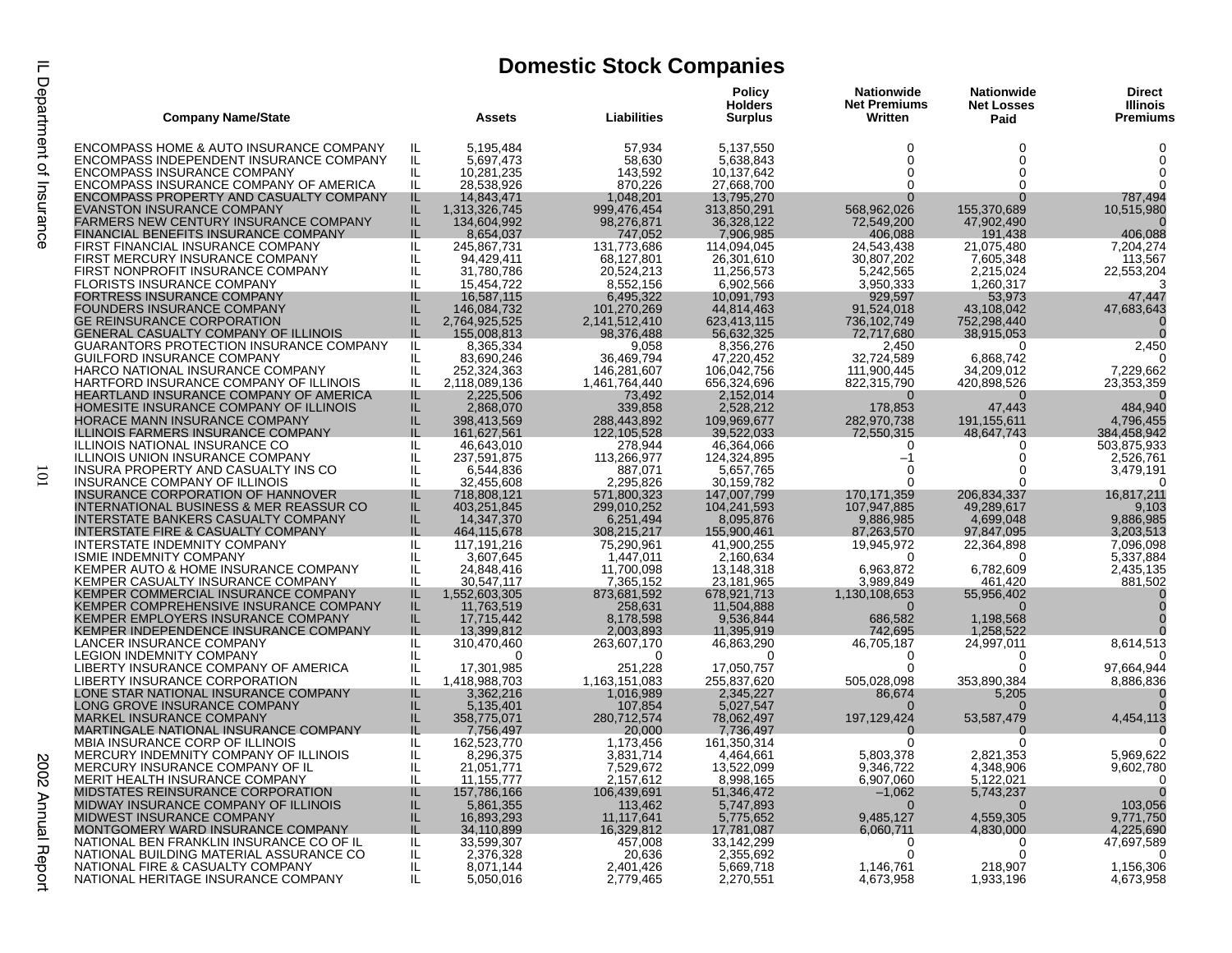### **Domestic Stock Companies**

| <b>Company Name/State</b>                                                         | <b>Assets</b>                            | <b>Liabilities</b>           | <b>Policy</b><br><b>Holders</b><br><b>Surplus</b> | <b>Nationwide</b><br><b>Net Premiums</b><br>Written | <b>Nationwide</b><br><b>Net Losses</b><br>Paid | <b>Direct</b><br><b>Illinois</b><br><b>Premiums</b> |
|-----------------------------------------------------------------------------------|------------------------------------------|------------------------------|---------------------------------------------------|-----------------------------------------------------|------------------------------------------------|-----------------------------------------------------|
| NATIONAL SURETY CORPORATION                                                       | 399.025.349<br>IL.                       | 299.730.274                  | 99.295.075                                        | 99,729,914                                          | 111,824,823                                    | 29,887,308                                          |
| NORTHBROOK INDEMNITY COMPANY                                                      | 89,395,206<br>IL                         | 377,487                      | 89,017,719                                        | 0                                                   |                                                | 343,594                                             |
| NORTHBROOK PROPERTY & CASUALTY INS CO                                             | IL<br>349.315.823                        | 128.991.818                  | 220,324,006                                       | 48.848.383                                          | 35.675.294                                     | 1,394,058                                           |
| OLD REPUBLIC UNION INSURANCE COMPANY                                              | 36,033,012<br>IL                         | 13,340,271                   | 22,692,741                                        | 145,413                                             | 1.511.260                                      | n                                                   |
| <b>OMNI INDEMNITY COMPANY</b>                                                     | 60,243,113<br>IL                         | 31,804,578                   | 28,438,535                                        | 37,096,556                                          | 27,265,805                                     | 1,882,790                                           |
| OMNI INSURANCE COMPANY                                                            | IL<br>332,336,574                        | 217,795,390                  | 114,541,184                                       | 217,088,609                                         | 121,432,971                                    | 369,369                                             |
| PACO ASSURANCE COMPANY INC                                                        | 14,233,196<br>IL                         | 5,389,679                    | 8,843,517                                         | 3,985,811                                           | 799.378                                        | 2,365,759                                           |
| PEERLESS INDEMNITY INSURANCE COMPANY                                              | 1,026,243,051                            | 754.751.249                  | 409,557,560                                       | 520.062.080                                         | 227.465.209                                    |                                                     |
| PEKIN INSURANCE COMPANY                                                           | 112,563,802<br>IL                        | 69,413,170                   | 43,150,633                                        | 63,167,761                                          | 34,348,436                                     | 110,319,359                                         |
| PLANET INDEMNITY COMPANY<br>POTOMAC INSURANCE COMPANY OF ILLINOIS                 | IL<br>32,040,492<br>69,111,803<br>IL     | 1,497,389<br>29,847,310      | 30,543,103<br>39,264,495                          | 697,112<br>11,187,977                               | 111,676<br>11,356,794                          | 4,667<br>1,370,233                                  |
| PROGRESSIVE PREMIER INS CO OF ILLINOIS                                            | 19,578,952<br>IL                         | 8,863,963                    | 10,714,989                                        | 4,718,331                                           | 2,172,307                                      | 47,203,771                                          |
| PROGRESSIVE UNIVERSAL INS CO OF IL                                                | 11,442,234<br>IL                         | 5,882,736                    | 5,559,498                                         | 2,120,081                                           | 677,117                                        | 21,205,261                                          |
| REINSURANCE COMPANY OF AMERICA INC                                                | IL<br>12,955,599                         | 7,870,069                    | 5,085,531                                         | $\Omega$                                            | 187,460                                        |                                                     |
| <b>RLI INSURANCE COMPANY</b>                                                      | 895,084,151<br>IL                        | 493,815,401                  | 401,268,750                                       | 226,450,039                                         | 77,283,762                                     | 15,550,979                                          |
| ROYAL INSURANCE COMPANY OF AMERICA                                                | 2,198,884,446                            | 1,783,139,154                | 415,745,292                                       | 709,909,379                                         | 502,539,798                                    | 58,818,092                                          |
| SAFECO INSURANCE COMPANY OF ILLINOIS                                              | 476,803,878<br>IL                        | 351,299,441                  | 125,504,437                                       | 229,231,634                                         | 138,670,343                                    | 118,802,424                                         |
| SAFETY FIRST INSURANCE COMPANY                                                    | 11,207,766<br>IL                         | 1,335,950                    | 9,871,816                                         | 840,541                                             | 47                                             | 352,809                                             |
| SAFEWAY INSURANCE COMPANY                                                         | 319,509,295                              | 158,865,045                  | 160,644,250                                       | 233,428,943                                         | 106,404,547                                    | 31,042,078                                          |
| SHEFFIELD INSURANCE CORPORATION                                                   | 72,977,088                               | 47,677,704                   | 25,299,384                                        | 2,562,611                                           | 18,888                                         | 1,286,574                                           |
| SHELBY CASUALTY INSURANCE COMPANY                                                 | IL<br>35,842,366                         | 10,779,708                   | 25,062,658                                        | ∩                                                   | 266,203                                        | 35,146                                              |
| SHELBY INSURANCE COMPANY THE                                                      | 55,866,486                               | 3,578,747                    | 52,287,739                                        | ∩                                                   |                                                | 2,367,650                                           |
| SPECIALTY NATIONAL INSURANCE COMPANY                                              | IL<br>75,977,975                         | 56,530,719                   | 19,447,256                                        | 33,646,932                                          | 10,919,544                                     | 5,641,779                                           |
| SPECIALTY SURPLUS INSURANCE COMPANY                                               | 47.015.281                               | 20.659.208                   | 26.356.073                                        | 5.344.387                                           | 1.048.079                                      | 96.714                                              |
| SPRINGFIELD FIRE & CASUALTY COMPANY                                               | 15,831,786<br>IL                         | 6,403,771                    | 9,428,014                                         | 4,486,206                                           | 787.274                                        | 4,959,797                                           |
| ST PAUL INSURANCE COMPANY OF IL THE                                               | 392,262,687<br>IL                        | 190,195,850                  | 202,066,836                                       | 95,095,895                                          | 49,937,516                                     | 1,538,383                                           |
| STATE FARM FIRE & CASUALTY COMPANY                                                | 15,129,137,466                           | 12,018,082,005               | 3,111,055,460                                     | 8,492,187,396                                       | 5,299,780,829                                  | 889,482,606                                         |
| STATE FARM GENERAL INSURANCE COMPANY                                              | 2,675,031,782<br>IL                      | 2,065,417,773                | 609,614,008                                       | 1,419,534,775                                       | 713,779,869                                    | -8,164                                              |
| STATE FARM INDEMNITY COMPANY                                                      | 1,909,839,156<br>IL                      | 1,545,349,360                | 364,489,796                                       | 854,683,413                                         | 571,318,799                                    |                                                     |
| STATEWIDE INSURANCE COMPANY                                                       | 36,853,708<br>IL                         | 31,728,450                   | 5,125,258                                         | 13,093,238                                          | 13,347,293                                     | 15,684,490                                          |
| <b>TEACHERS INSURANCE COMPANY</b>                                                 | IL<br>259.376.991                        | 184, 351, 722                | 75,025,269                                        | 194,128,400                                         | 132.658.299                                    | 9,184,013                                           |
| THIRD COAST INSURANCE COMPANY                                                     | $\mathbf{II}$<br>11,627,464              | 1,207,670                    | 10,419,794                                        | 1,414,721                                           | 5,343,495                                      |                                                     |
| TRANSGUARD INS CO OF AMERICA INC                                                  | 111,401,448<br>IL                        | 75,538,695                   | 35,862,753                                        | 80,643,552                                          | 21,493,699                                     | 51,354,697                                          |
| <b>TRANSPORTATION INSURANCE COMPANY</b><br>TRAVELERS CASUALTY AND SURETY CO OF IL | 76,846,500<br>IL                         | 6,668,748                    | 70,177,752<br>352,325,060                         | $-53,649,508$<br>405,405,514                        | 174,527,883<br>235,702,751                     | 20,419,739                                          |
| TRAVELERS INDEMNITY COMPANY OF IL THE                                             | IL<br>1,668,110,487<br>252,192,587<br>IL | 1,315,785,426<br>177,802,702 | 74.389.885                                        | 52,878,631                                          | 31,324,366                                     | 388,800<br>123,366,548                              |
| TRAVELERS PROPERTY CASUALTY INS CO OF IL                                          | 180,497,111<br>IL                        | 131,128,240                  | 49,368,871                                        | 39,822,674                                          | 22,765,747                                     | 44,381,250                                          |
| TRIAD GUARANTY ASSURANCE CORPORATION                                              | IL<br>16,396,747                         | 6,184,792                    | 10,211,955                                        | 1,481,177                                           | 212,628                                        |                                                     |
| TRIAD GUARANTY INSURANCE CORPORATION                                              | IL<br>405,399,823                        | 292,519,951                  | 112,879,872                                       | 104,387,633                                         | 10.090.462                                     | 13,417,708                                          |
| UNIQUE INSURANCE COMPANY                                                          | 12,534,223                               | 10,345,098                   | 2,189,125                                         | 10,162,078                                          | 4,403,838                                      | 16,223,264                                          |
| UNITED EQUITABLE INSURANCE COMPANY                                                | 11.045.017<br>IL                         | 8.043.799                    | 3,001,216                                         | 12,563,016                                          | 7.104.109                                      | 12,079,759                                          |
| UNITRIN DIRECT INSURANCE COMPANY                                                  | IL<br>20,488,260                         | 2,190,341                    | 18,297,919                                        | 720,390                                             | 115,515                                        | $-400$                                              |
| UNIVERSAL CASUALTY COMPANY                                                        | 50.823.183<br>IL                         | 32.974.050                   | 17.849.133                                        | 27.441.571                                          | 12.019.479                                     | 50.589.260                                          |
| USPLATE GLASS INSURANCE COMPANY                                                   | 8,839,842                                | 3,384,991                    | 5,454,851                                         | 5,190,213                                           | 408,435                                        | 305,581                                             |
| VESTA FIRE INSURANCE CORPORATION                                                  | 682.888.821                              | 482,802,815                  | 200.086.005                                       | 563,434,680                                         | 272,145,596                                    | 148,406                                             |
| VESTA INSURANCE CORPORATION                                                       | 24,045,072                               | 13,965,697                   | 10,079,375                                        | $\Omega$                                            | $\Omega$                                       |                                                     |
| <b>WARNER INSURANCE COMPANY</b>                                                   | 23,837,633                               | 6,505,505                    | 17,332,128                                        | 7,570,950                                           | 7,413,576                                      | 312,464                                             |
| WESTERN STATES INSURANCE COMPANY                                                  | 18,358,533                               | 5,387,930                    | 12,970,603                                        |                                                     |                                                | 16,271,093                                          |
| YORK INSURANCE COMPANY                                                            | 48,545,105<br>IL                         | 35,453,172                   | 13,091,933                                        | 19,331,681                                          | 12,286,348                                     | 4,009,730                                           |
| ZURICH AMERICAN INSURANCE COMPANY OF IL                                           | 31,806,534<br>IL                         | 0                            | 31.806.534                                        |                                                     |                                                | 174,420,017                                         |
| <b>Totals</b>                                                                     | 119,432,448,547                          | 84,323,649,046               | 35,246,865,244                                    | 52,217,678,122                                      | 28,653,859,442                                 | 5,704,492,105                                       |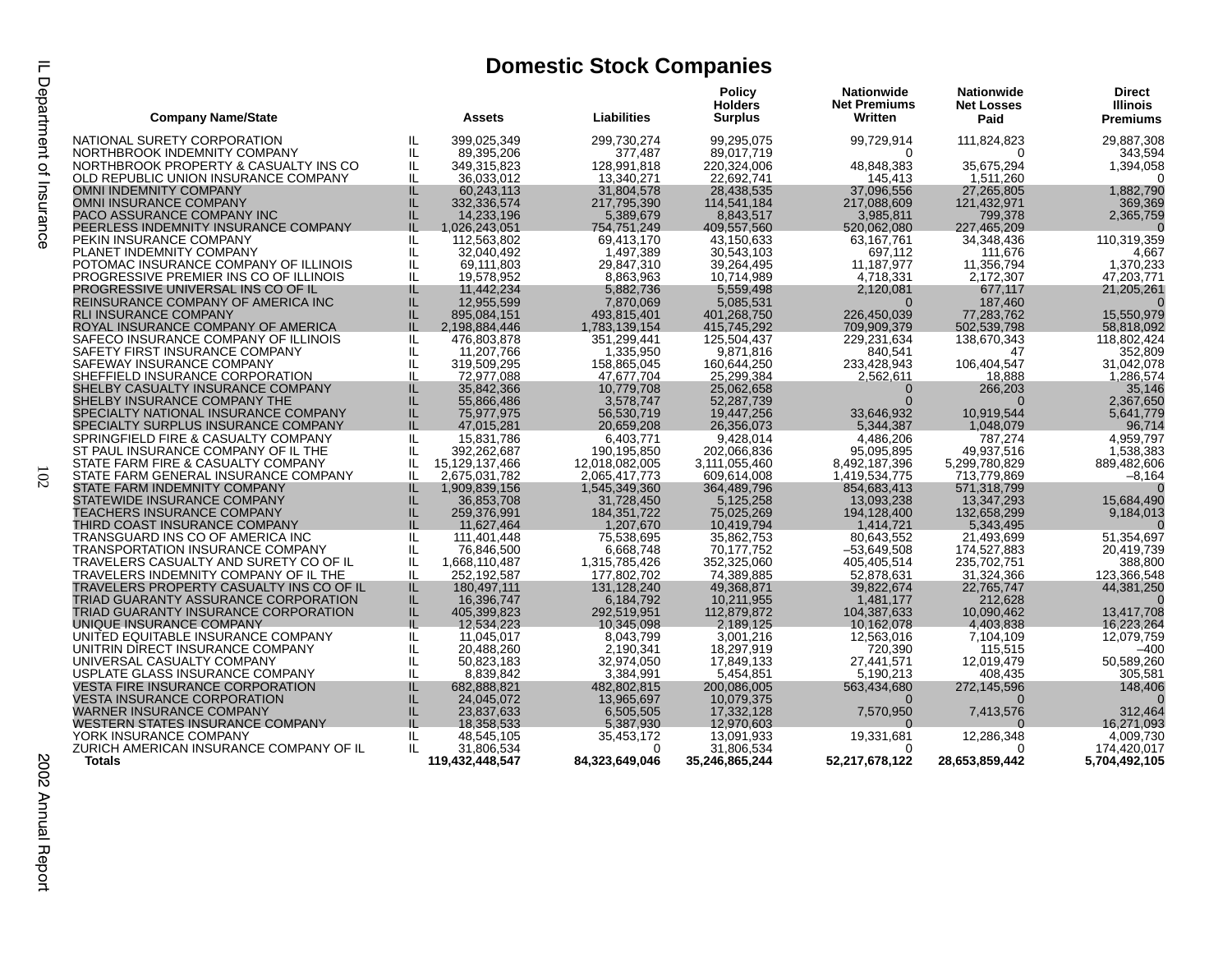### **Domestic Mutual Companies**

|                                          |     |                |                | <b>Policy</b><br><b>Holders</b> | Nationwide<br><b>Net Premiums</b> | <b>Nationwide</b><br><b>Net Losses</b> | Direct<br>Illinois |
|------------------------------------------|-----|----------------|----------------|---------------------------------|-----------------------------------|----------------------------------------|--------------------|
| <b>Company Name/State</b>                |     | <b>Assets</b>  | Liabilities    | <b>Surplus</b>                  | Written                           | Paid                                   | <b>Premiums</b>    |
| AMERICAN MANUFACTURERS MUTUAL INS CO     | IL. | 631.770.615    | 401.031.274    | 230,739,341                     | 71,773,745                        | 127,625,782                            | 34,367,025         |
| AMERICAN MUTUAL REINSURANCE COMPANY      |     |                |                |                                 |                                   |                                        |                    |
| CHICAGO MUTUAL INSURANCE COMPANY         | IL  | 6.928.267      | 4.611.004      | 2.317.263                       | 5,125,282                         | 2.242.681                              | 5,500,249          |
| COUNTRY MUTUAL INSURANCE COMPANY         |     | 2,229,023,622  | 1.275.835.073  | 953.188.549                     | 1.165.853.317                     | 650.173.328                            | 609,150,679        |
| FLORISTS MUTUAL INSURANCE COMPANY        |     | 144.845.732    | 111.986.272    | 32,859,460                      | 65,660,609                        | 33,959,108                             | 5,448,944          |
| ILLINOIS STATE BAR ASSN MUT IN CO        |     | 39.647.403     | 27.350.345     | 12.297.058                      | 8.422.830                         | 1.951.195                              | 11.713.740         |
| INDEPENDENT MUTUAL FIRE INSURANCE CO     |     | 19.892.640     | 2.943.608      | 16.949.032                      | 4.935.453                         | 890.497                                | 1.912.979          |
| ISMIE MUTUAL INSURANCE COMPANY           |     | 1.085.346.500  | 914.829.788    | 170.516.712                     | 217.477.116                       | 119.420.854                            | 261,039,579        |
| LUMBERMENS MUTUAL CASUALTY COMPANY       |     | 6,071,135,836  | 5,374,289,793  | 696,846,043                     | 697,628,262                       | 1,228,600,845                          | 105,306,659        |
| LUTHERAN MUTUAL FIRE INSURANCE COMPANY   | IL  | 7.918.469      | 179.985        | 7.738.484                       | 188.005                           | 36.125                                 | 223,161            |
| MADISON MUTUAL INSURANCE COMPANY         |     | 61.747.343     | 27.211.294     | 34.536.048                      | 31.702.941                        | 23.995.978                             | 33,156,381         |
| MILLERS MUTUAL INSURANCE ASSOCIATION     |     | 54,763,135     | 36,382,259     | 18,380,876                      | 10,128,981                        | 17,525,756                             | 4,615,271          |
| MOUNT CARROLL MUTUAL FIRE INS CO THE     |     | 1,886,560      | 1.005.861      | 880.699                         | 1.714.695                         | 1,055,646                              | 2,201,444          |
| PODIATRY INSURANCE CO OF AM (RRG) A MUT  |     | 132.225.224    | 98.224.270     | 34.000.954                      | 49.220.626                        | 13.576.250                             | 1.621.512          |
| ROCKFORD MUTUAL INSURANCE COMPANY        |     | 40.732.443     | 28.618.104     | 12,114,339                      | 29,086,514                        | 19,885,830                             | 24,968,641         |
| STANDARD MUTUAL INSURANCE COMPANY        |     | 57.017.000     | 39.517.000     | 17.500.000                      | 35.050.521                        | 22.528.433                             | 37,193,694         |
| STATE FARM MUTUAL AUTOMOBILE INSURANCE C | ΙL  | 65,816,451,219 | 34.215.866.233 | 31.600.584.986                  | 29,962,305,448                    | 21,042,646,652                         | 1,754,604,962      |
| Totals                                   |     | 76,401,332,008 | 42,559,882,163 | 33,841,449,844                  | 32,356,274,345                    | 23,306,114,960                         | 2,893,024,920      |

### **Domestic Inter-Insurance Exchanges**

| $\overline{\phantom{0}}$ | <b>Company Name/State</b>             | Assets      | <b>Liabilities</b> | <b>Policy</b><br><b>Holders</b><br><b>Surplus</b> | <b>Nationwide</b><br><b>Net Premiums</b><br>Written | <b>Nationwide</b><br><b>Net Losses</b><br>Paid | <b>Direct</b><br><b>Illinois</b><br>Premiums |
|--------------------------|---------------------------------------|-------------|--------------------|---------------------------------------------------|-----------------------------------------------------|------------------------------------------------|----------------------------------------------|
| ⊂<br>ω                   | FARMERS AUTOMOBILE INSURANCE ASSN THE | 498.795.963 | 303.179.132        | 195.616.830                                       | 252.671.045                                         | 137.393.743                                    | 83.665.510                                   |
|                          | GOVERNMENTAL INTERINSURANCE EXCHANGE  | 53.833.191  | 17.948.361         | 35.884.830                                        | 5.330.982                                           | 1.608.133                                      | 3.723.505                                    |
|                          | <b>ILLINOIS CASUALTY COMPANY</b>      | 44.932.957  | 26.552.476         | 18.380.481                                        | 18.246.000                                          | 2.913.212                                      | 21.071.777                                   |
|                          | Totals                                | 597.562.111 | 347.679.969        | 249.882.141                                       | 276.248.027                                         | 141.915.088                                    | 108.460.792                                  |

### **Domestic Risk Retention Groups**

| <b>Company Name/State</b>                                                       | Assets                  | iabilities             | <b>Policy</b><br><b>Holders</b><br>Surplus | <b>Nationwide</b><br><b>Net Premiums</b><br>Written | <b>Nationwide</b><br><b>Net Losses</b><br>Paid | <b>Direct</b><br><b>Illinois</b><br>Premiums |
|---------------------------------------------------------------------------------|-------------------------|------------------------|--------------------------------------------|-----------------------------------------------------|------------------------------------------------|----------------------------------------------|
| ASSOCIATION OF TRIAL LAWYERS ASSR MUTRRG<br>OMS NATIONAL INSURANCE COMPANY, RRG | .458.416<br>134.271.429 | .011.655<br>90.758.366 | 446.761<br>43.513.063                      | 10.199<br>35.959.004                                | 434.057<br>8.133.197                           | .114.457                                     |
| Totals                                                                          | 135.729.845             | 91.770.021             | 43.959.824                                 | 35.969.203                                          | 8.567.254                                      | .114,457,،                                   |

### **Domestic Surplus Lines Companies**

| <b>Company Name/State</b>              | Assets      | iabilities. | <b>Policy</b><br><b>Holders</b><br>Surplus | <b>Nationwide</b><br><b>Net Premiums</b><br>Written | <b>Nationwide</b><br><b>Net Losses</b><br>Paid | <b>Direct</b><br><b>Illinois</b><br><b>Premiums</b> |
|----------------------------------------|-------------|-------------|--------------------------------------------|-----------------------------------------------------|------------------------------------------------|-----------------------------------------------------|
| KEMPER INDEMNITY INSURANCE COMPANY     | 21.906.615  | 562.372     | 21.344.243                                 |                                                     |                                                | 7.639.447                                           |
| KEMPER SAFEGUARD SURPLUS INS CO        | 23.951.337  | 581.165     | 23.370.172                                 |                                                     |                                                |                                                     |
| KEMPER SURPLUS LINES INSURANCE COMPANY | 23.998.598  | 494.577     | 23.504.021                                 |                                                     |                                                | 260.028                                             |
| MT HAWLEY INSURANCE COMPANY            | 471.669.741 | 284.194.047 | 187.475.694                                | 185.113.872                                         | 28.217.389                                     | 8.259.767                                           |
| NOETIC SPECIALTY INSURANCE COMPANY     | 37.690.792  | 17.656.416  | 20.034.376                                 | 6.930.643                                           | 1.091.872                                      | 103.023                                             |
| Totals                                 | 579.217.083 | 303.488.577 | 275.728.506                                | 192.044.515                                         | 29.309.261                                     | 16.262.265                                          |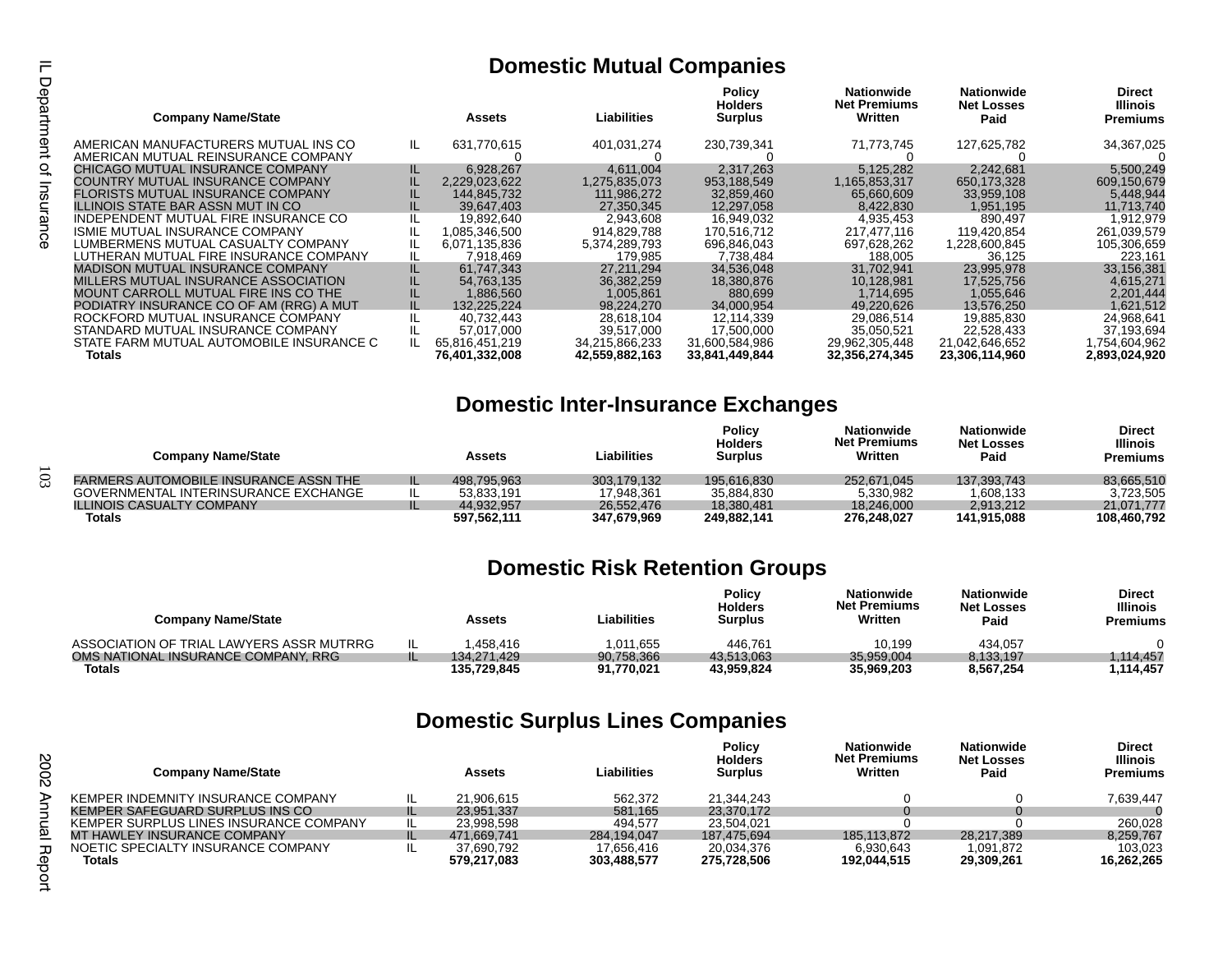| <b>Company Name/State</b>                                                           |                      | <b>Assets</b>               | <b>Liabilities</b>          | <b>Policy</b><br><b>Holders</b><br><b>Surplus</b> | Nationwide<br><b>Net Premiums</b><br>Written | <b>Nationwide</b><br><b>Net Losses</b><br>Paid | <b>Direct</b><br>Illinois<br>Premiums |
|-------------------------------------------------------------------------------------|----------------------|-----------------------------|-----------------------------|---------------------------------------------------|----------------------------------------------|------------------------------------------------|---------------------------------------|
| 21ST CENTURY CASUALTY COMPANY                                                       | CA                   | 10,267,054                  | 874,482                     | 9,392,572                                         | $\Omega$                                     | n                                              |                                       |
| 21ST CENTURY INSURANCE COMPANY                                                      | CA                   | 1,086,321,737               | 700,513,677                 | 385,808,060                                       | 957,652,977                                  | 599,016,103                                    |                                       |
| ACA FINANCIAL GUARANTY CORPORATION<br>ACCEPTANCE INSURANCE COMPANY                  | <b>MD</b><br>NE.     | 304,938,240<br>61.387.090   | 181,303,046<br>136.393.718  | 123,635,194<br>$-75,006,628$                      | 49.487.491<br>9,329,530                      | 2,302,949<br>50,213,289                        | 530,371<br>1,925,893                  |
| <b>ACCIDENT FUND COMPANY OF AMERICA</b>                                             | MI                   | 1,280,074,991               | 936,126,094                 | 343,948,897                                       | 347, 172, 572                                | 139,029,503                                    | 23,422,510                            |
| ACE AMERICAN INSURANCE COMPANY                                                      | PA                   | 2,964,123,425               | 2,488,654,881               | 475,468,544                                       | 790,715,773                                  | 302,084,640                                    | 50,218,199                            |
| ACE AMERICAN REINSURANCE COMPANY                                                    | PA                   | 513,187,747                 | 333, 342, 204               | 179,845,543                                       | 60,221                                       | 7,373,229                                      |                                       |
| ACE FIRE UNDERWRITERS INSURANCE COMPANY                                             | PA                   | 74,446,187                  | 26,386,259                  | 48,059,929                                        | 4,320,850                                    | 1,650,738                                      | 877,208                               |
| ACE INDEMNITY INSURANCE COMPANY                                                     | PA                   | 19,986,844                  | 9,613,841                   | 10,373,003                                        | 4,320,849                                    | 1,650,738                                      | 18,092                                |
| ACE PROPERTY AND CASUALTY INS CO<br>ADMIRAL INDEMNITY COMPANY                       | PA<br>DE             | 2,570,574,410<br>46,987,950 | 2,111,361,808<br>22,949,622 | 459,212,605<br>24,038,328                         | 756,148,965<br>8,125,667                     | 288,878,754<br>1,459,280                       | 3,186,607                             |
| ADVANTA INSURANCE COMPANY                                                           | AZ                   | 16,875,606                  | 1.591.057                   | 15,284,549                                        | 5.585.657                                    | 137,069                                        |                                       |
| ADVANTAGE WORKERS COMPENSATION INS CO                                               | IN                   | 15,217,302                  | 3,048,466                   | 12,168,836                                        | 5,598,063                                    | 4,228,031                                      | 165,988                               |
| AEGIS SECURITY INSURANCE COMPANY                                                    | PA                   | 53,414,818                  | 24,898,049                  | 28,516,769                                        | 42,454,874                                   | 20,073,840                                     | 1,147,497                             |
| AETNA INSURANCE COMPANY OF CONNECTICUT                                              | <b>CT</b>            | 37,887,420                  | 11,619,363                  | 26,268,057                                        | 79,955,086                                   | 57,220,020                                     | 1,990,896                             |
| AF&L INSURANCE COMPANY                                                              | PA                   | 84,640,735                  | 74,445,486                  | 10,195,249                                        | 12,504,989                                   | 3,988,565                                      | 4,010,254                             |
| AFFILIATED F M INSURANCE COMPANY<br>AGRI GENERAL INSURANCE COMPANY                  | R <sub>l</sub><br>IA | 571,149,612<br>172,201,780  | 401,298,587<br>47,420,373   | 169,851,025<br>124,781,407                        | 123,949,285<br>192,780,861                   | $-18,307,046$<br>180,346,115                   | 25,362,520<br>1,790,744               |
| AIG NATIONAL INSURANCE COMPANY                                                      | NY                   | 17,582,344                  | 3,770,524                   | 13,811,820                                        | ∩                                            | n                                              |                                       |
| AIOI INSURANCE COMPANY OF AMERICA                                                   | NY                   | 33,865,233                  | 22,132,703                  | 11,732,530                                        | 8,162,362                                    | 4.662.990                                      |                                       |
| AIU INSURANCE COMPANY                                                               | <b>NY</b>            | 1,752,964,583               | 1,372,619,903               | 380,344,680                                       | 531,091,489                                  | 248,921,031                                    | $-86,375$                             |
| ALASKA NATIONAL INSURANCE COMPANY                                                   | AK                   | 396,533,459                 | 237,610,719                 | 158,922,740                                       | 124,440,472                                  | 49,838,733                                     | 189,138                               |
| ALEA NORTH AMERICA INSURANCE COMPANY                                                | <b>NY</b>            | 236,478,166                 | 130,577,197                 | 105,900,969                                       | 46,504,628                                   | 646,495                                        | 1,079,635                             |
| ALL AMERICA INSURANCE COMPANY<br>ALL NATION INSURANCE COMPANY                       | OH<br><b>MN</b>      | 131,599,974<br>13,872,748   | 77,755,615<br>8,566,531     | 53,844,359<br>5,306,217                           | 60,007,621<br>10,840,614                     | 27,694,960<br>1,336,307                        | 7,681,071<br>65,280                   |
| ALLEGHENY CASUALTY COMPANY                                                          | PA                   | 23,210,908                  | 10,910,680                  | 12,300,228                                        | 19,047,366                                   | 46,318                                         |                                       |
| ALLIANCE ASSURANCE COMPANY OF AMERICA                                               | NY                   | 12,705,820                  | 128                         | 12,705,692                                        |                                              |                                                |                                       |
| ALLIANZ INSURANCE COMPANY                                                           | CA                   | 4,285,379,092               | 1,640,386,360               | 2,644,992,732                                     | 48,966,067                                   | 141,375,979                                    | 30,346,494                            |
| ALLIED PROPERTY & CASUALTY INS CO                                                   | IA                   | 77,876,410                  | 248,337                     | 77,628,072                                        |                                              |                                                | 31,364,833                            |
| ALLMERICA FINANCIAL ALLIANCE INS CO                                                 | <b>NH</b>            | 13,947,575                  | 14,378                      | 13,933,197                                        | $\Omega$                                     | ∩                                              | 28,353                                |
| ALLMERICA FINANCIAL BENEFIT INS CO<br>ALPHA PROPERTY & CASUALTY INSURANCE CO        | MI<br>WI             | 13,316,828<br>12,462,576    | 49,614<br>1,057,992         | 13,267,214<br>11,404,584                          | $-3,543,494$                                 | 271,577                                        | 1,216,091<br>10,375,526               |
| AMBAC ASSURANCE CORPORATION                                                         | WI                   | 6,114,836,743               | 3,887,398,906               | 2,227,437,837                                     | 806,477,210                                  | 7,581,852                                      | 41,939,786                            |
| AMCO INSURANCE COMPANY                                                              | IA                   | 621,340,003                 | 241,784,212                 | 379,555,791                                       |                                              |                                                | 30,957,102                            |
| AMCOMP ASSURANCE CORPORATION                                                        | <b>FL</b>            | 146,638,544                 | 126,936,927                 | 19,701,617                                        | 47,543,321                                   | 13,486,186                                     | 1,926,310                             |
| AMERICAN & FOREIGN INSURANCE COMPANY                                                | DE                   | 413,709,785                 | 362,549,169                 | 51,160,616                                        | 141,981,876                                  | 100,507,960                                    | 7,446,765                             |
| AMERICAN AGRI BUSINESS INSURANCE COMPANY<br>AMERICAN AGRICULTURAL INSURANCE COMPANY | IA<br>IN             | 6,976,043<br>822,698,104    | 192,632<br>547,746,971      | 6,783,411<br>274,951,133                          | 389,400,442                                  | 137,571<br>229,218,480                         | 1,167,287                             |
| AMERICAN ALTERNATIVE INS CORF                                                       | <b>DE</b>            | 378,968,054                 | 269,290,838                 | 109,677,216                                       | 36,253,947                                   | 14,606,676                                     | 11,464,900                            |
| AMERICAN AUTOMOBILE INSURANCE COMPANY                                               | <b>MO</b>            | 268,995,524                 | 187,143,889                 | 81,851,635                                        | 62,331,116                                   | 69,891,126                                     | 16,458,611                            |
| AMERICAN BANKERS INSURANCE COMPANY OF FL                                            | FL                   | 1,081,515,143               | 868,638,002                 | 212,877,140                                       | 496, 157, 402                                | 186,098,889                                    | 29,721,474                            |
| AMERICAN CASUALTY COMPANY OF READING PA                                             | PA                   | 95,626,333                  | 12,766,729                  | 82,859,605                                        | $-168, 101, 787$                             | 546,854,035                                    | 33,331,397                            |
| AMERICAN COMPENSATION INSURANCE COMPANY                                             | <b>MN</b>            | 124,356,753                 | 97,536,356                  | 26,820,397                                        | 60,651,441                                   | 29,063,129                                     | 135,396                               |
| AMERICAN ECONOMY INSURANCE COMPANY<br>AMERICAN EMPIRE INSURANCE COMPANY             | IN<br>OH             | 1,339,782,363<br>47,046,493 | 965,744,076<br>24,650,724   | 374,038,287<br>22,395,769                         | 641,848,576<br>14,170,645                    | 388,276,967<br>$-3,450,590$                    | 21,415,338                            |
| AMERICAN EMPLOYERS INSURANCE COMPANY                                                | <b>MA</b>            | 397,469,605                 | 277,919,208                 | 119,550,397                                       | 93,979,089                                   | 95,397,003                                     | 2,905,537                             |
| AMERICAN EQUITY SPECIALTY INS CO                                                    | <b>CA</b>            | 41.381.030                  | 28,731,359                  | 12,649,671                                        | 16,922,385                                   | 10,480,096                                     | 821,994                               |
| AMERICAN FAMILY HOME INSURANCE COMPANY                                              | <b>FL</b>            | 321,995,840                 | 248,769,304                 | 73,226,536                                        | 168,454,768                                  | 85,973,372                                     | 53,103                                |
| AMERICAN FEDERATION INSURANCE COMPANY                                               | FL                   | 20,065,644                  | 7,749,336                   | 12,316,308                                        | ∩                                            | <sup>n</sup>                                   |                                       |
| AMERICAN FIRE AND CASUALTY COMPANY<br>AMERICAN GENERAL INDEMNITY COMPANY            | OH<br><b>NE</b>      | 308,878,527<br>21,542,645   | 196,443,347<br>10,880,284   | 112,435,180                                       | 71,222,771                                   | 37,835,401                                     | 3,302,952<br>1,678,544                |
| AMERICAN GENERAL PROPERTY INS CO                                                    | TN                   | 90,518,389                  | 19,166,922                  | 10,662,361<br>71,351,467                          | 9,057,739<br>21.594.933                      | 1,845,614<br>9,643,879                         | 86,025                                |
| AMERICAN GROWERS INSURANCE COMPANY                                                  | <b>NE</b>            | 121,744,844                 | 132,355,697                 | $-10,610,853$                                     | 409,044,164                                  | 420,136,441                                    | 35,222,512                            |
| AMERICAN GUARANTEE & LIABILITY INS CO                                               | <b>NY</b>            | 88,402,853                  | 740,985                     | 87,661,868                                        | $\Omega$                                     | $\cap$                                         | 35,785,454                            |
| AMERICAN HEALTHCARE INDEMNITY COMPANY                                               | <b>DE</b>            | 122,749,589                 | 83,233,669                  | 39,515,920                                        | 12,667,584                                   | 9,383,884                                      |                                       |
| AMERICAN HOME ASSURANCE COMPANY                                                     | <b>NY</b>            | 12,988,912,453              | 10,105,606,987              | 2,883,305,466                                     | 4,583,929,993                                | 2,696,731,472                                  | 96,756,613                            |
| AMERICAN INDEMNITY COMPANY<br>AMERICAN INSURANCE COMPANY THE                        | ТX<br><b>NE</b>      | 69,453,586<br>1,157,403,337 | 30,134,914<br>860,989,321   | 39,318,672<br>296,414,016                         | 1,744,732<br>286,723,458                     | 6,324,154<br>321,496,722                       | 20,854,699                            |
| AMERICAN INTERNATIONAL INSURANCE CO THE                                             | ΝY                   | 1,342,672,816               | 1,127,985,487               | 214,687,329                                       | 583,875,837                                  | 291,864,292                                    | 9,282,802                             |
| AMERICAN INTERNATIONAL SOUTH INS CO                                                 | PA                   | 29,929,608                  | 485,960                     | 29,443,648                                        | ∩                                            |                                                | 1,137,579                             |

 $104\,$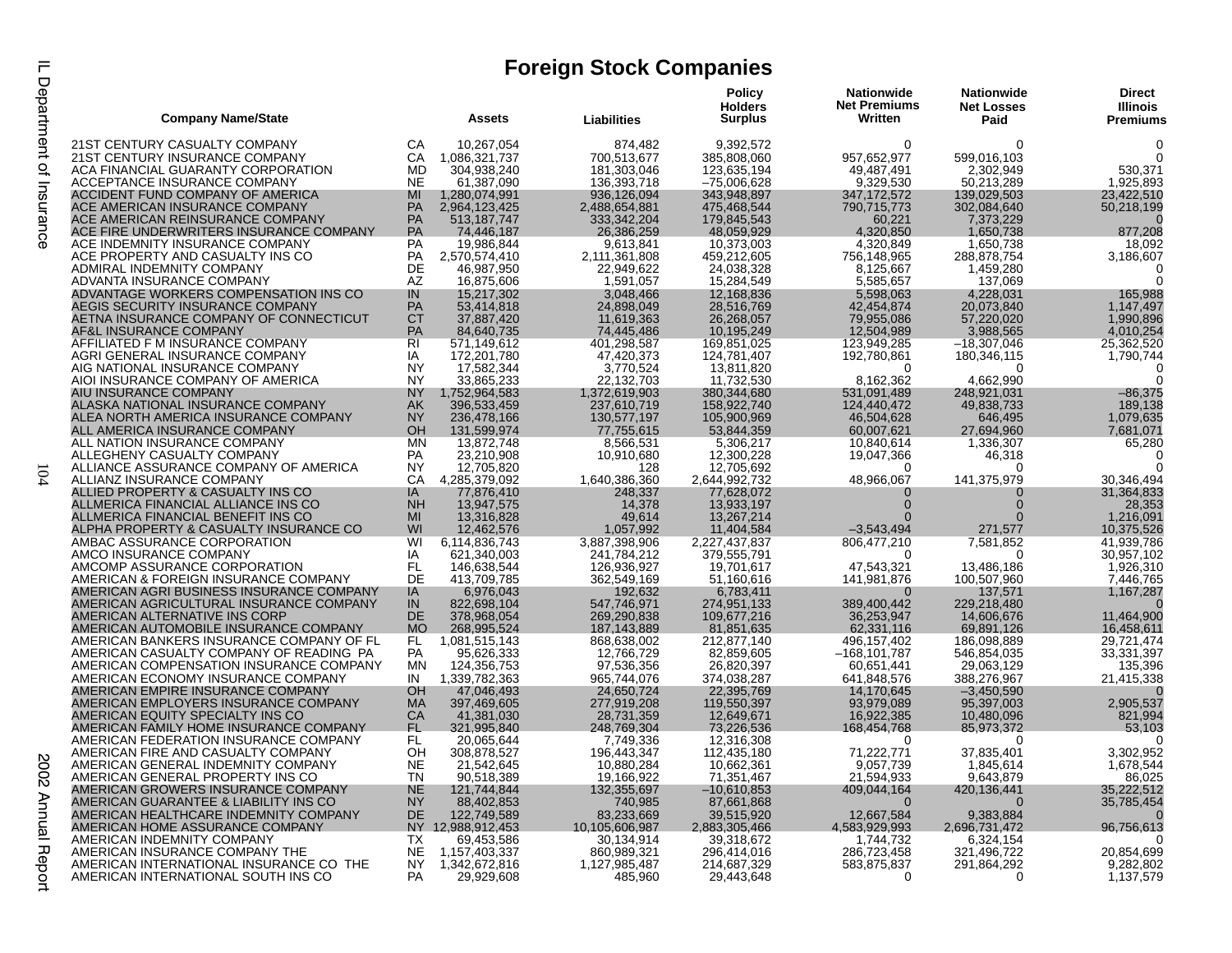| <b>Company Name/State</b>                                                      |                        | <b>Assets</b>                | <b>Liabilities</b>           | <b>Policy</b><br><b>Holders</b><br>Surplus | <b>Nationwide</b><br><b>Net Premiums</b><br>Written | <b>Nationwide</b><br><b>Net Losses</b><br>Paid | <b>Direct</b><br><b>Illinois</b><br>Premiums |
|--------------------------------------------------------------------------------|------------------------|------------------------------|------------------------------|--------------------------------------------|-----------------------------------------------------|------------------------------------------------|----------------------------------------------|
| AMERICAN INTERSTATE INSURANCE COMPANY                                          | LA                     | 355,936,632                  | 269,558,303                  | 86,378,329                                 | 142,019,413                                         | 54,419,707                                     | 6,060,836                                    |
| AMERICAN MERCHANTS CASUALTY COMPANY                                            | OH                     | 28,018,689                   | 17,504,436                   | 10,514,252                                 | 13,880,029                                          | 5,799,805                                      |                                              |
| AMERICAN MERCURY INSURANCE COMPANY<br>AMERICAN MODERN HOME INSURANCE COMPANY   | OK<br>OH               | 155,868,610<br>582,535,036   | 92,452,684<br>441,662,451    | 63,415,925<br>140,872,585                  | 77,917,801<br>348,139,855                           | 48,595,478<br>177,678,453                      | 217,460<br>6,220,341                         |
| AMERICAN NATIONAL GENERAL INSURANCE CO                                         | <b>MO</b>              | 93,521,056                   | 48, 127, 575                 | 45,393,481                                 | 58,063,247                                          | 39,919,500                                     | 1,470,946                                    |
| AMERICAN NATIONAL PROPERTY & CASUALTY CO                                       | <b>MO</b>              | 689,694,060                  | 441,529,446                  | 248,164,614                                | 482,373,386                                         | 302,699,665                                    | 11,467,474                                   |
| AMERICAN PHYSICIANS ASSURANCE CORP                                             | MI                     | 820,633,526                  | 657, 167, 770                | 163,465,756                                | 231,981,485                                         | 140,366,664                                    | 35,550,540                                   |
| AMERICAN PREMIER INSURANCE COMPANY<br>AMERICAN PROFESSIONALS INSURANCE COMPANY | IN<br>IN               | 6,257,972<br>7,131,194       | 196,596<br>535,484           | 6,061,376<br>6,595,709                     | 141,888<br>∩                                        | 120,572<br>$\Omega$                            | 9,534                                        |
| AMERICAN RE INSURANCE COMPANY                                                  | DE                     | 14,342,065,859               | 12,112,033,518               | 2,230,032,341                              | 1,169,424,490                                       | 2,167,814,431                                  |                                              |
| AMERICAN RELIABLE INSURANCE COMPANY                                            | AZ                     | 306,332,340                  | 246,148,128                  | 60,184,213                                 | 111,652,730                                         | 44,319,740                                     | 2,994,210                                    |
| AMERICAN ROAD INSURANCE COMPANY THE                                            | MI                     | 650,926,652                  | 356,969,103                  | 293,957,549                                | 224,433,675                                         | 105,450,749                                    | 2,981,861                                    |
| AMERICAN SAFETY CASUALTY INS CO<br>AMERICAN SECURITY INSURANCE COMPANY         | DE<br>DE               | 96,002,545<br>537,517,622    | 66,477,227<br>360,625,374    | 29,525,318<br>176,892,248                  | 9,059,046<br>327, 195, 291                          | 9,671,572<br>73,855,985                        | 1,830,112<br>29,713,602                      |
| AMERICAN SELECT INSURANCE COMPANY                                              | OH                     | 109,184,095                  | 81,472,668                   | 27,711,427                                 | 62,598,997                                          | 34, 141, 749                                   | 4,884,738                                    |
| AMERICAN SENTINEL INSURANCE COMPANY                                            | PA                     | 15,814,664                   | 7,395,531                    | 8,419,133                                  | 14,151,626                                          | 6,758,009                                      | 6,275                                        |
| AMERICAN SOUTHERN INSURANCE COMPANY                                            | KS                     | 94,592,061                   | 61,854,408                   | 32,737,653                                 | 41,834,806                                          | 21,594,155                                     | 208,001                                      |
| AMERICAN STANDARD INSURANCE CO OF WI<br>AMERICAN STATES INSURANCE COMPANY      | WI<br>IN               | 328,509,935<br>1,838,429,934 | 135,411,773<br>1,368,810,266 | 193,098,162<br>469,619,668                 | 871,080,213                                         | n<br>526,947,311                               | 35,441,137<br>41,075,052                     |
| AMERICAN STATES PREFERRED INS CO                                               | IN                     | 196,778,426                  | 138,589,414                  | 58,189,012                                 | 91,692,654                                          | 55,468,141                                     | 1,042,718                                    |
| AMERICAS INSURANCE COMPANY                                                     | LA                     | 24,072,601                   | 10,391,181                   | 13,681,419                                 | 1,791                                               | 455,041                                        |                                              |
| AMERISURE INSURANCE COMPANY                                                    | MI                     | 429,064,905                  | 316,501,153                  | 112,563,752                                | 145,539,858                                         | 66,989,808                                     | 3,209,911                                    |
| ANESTHESIOLOGISTS PROFESSIONAL ASSR CO                                         | <b>FL</b><br>MI        | 85,285,160                   | 70,673,123                   | 14,612,037                                 | 19,988,321                                          | 7,234,997                                      | 271,089                                      |
| ANSUR AMERICA INSURANCE COMPANY<br>APSPECIALTY INSURANCE CORPORATION           | MI                     | 16,623,697<br>31,067,260     | 6,149,538<br>14,070,191      | 10,474,159<br>16,997,069                   | 4,031,080<br>2,512,213                              | 165,810<br>3,185,685                           | 45,225<br>8,127,087                          |
| ARAG INSURANCE COMPANY                                                         | IA                     | 34,830,439                   | 14,214,266                   | 20,616,173                                 | 35,340,469                                          | 19,824,247                                     | 3,835,699                                    |
| ARCH INSURANCE COMPANY                                                         | <b>MO</b>              | 460,288,344                  | 212,538,287                  | 247,750,057                                | 105,193,434                                         | 14,981,029                                     | 8,847,598                                    |
| ARCH REINSURANCE COMPANY                                                       | <b>NE</b>              | 516,024,454                  | 156,802,198                  | 359,222,257                                | 33,839,765                                          | 1,996,794                                      |                                              |
| ARGONAUT INSURANCE COMPANY<br>ARGUS FIRE AND CASUALTY INS CO                   | CA<br>FL.              | 1,025,994,713<br>19,457,479  | 768,034,919<br>12,015,086    | 257,959,794<br>7,442,393                   | 123,395,879<br>9,979,871                            | 94,492,190<br>4,379,842                        | 1,938,158                                    |
| ARKWRIGHT INSURANCE COMPANY                                                    | <b>MA</b>              | 233,144,686                  | 15,758,691                   | 217,385,995                                | –867                                                | 271,893                                        |                                              |
| ASSOCIATED INDEMNITY CORPORATION                                               | CА                     | 114,989,084                  | 74,857,555                   | 40,131,529                                 | 24,932,458                                          | 27,956,395                                     | 3,501,083                                    |
| ASSOCIATED INTERNATIONAL INSURANCE CO                                          | CА                     | 218,321,919                  | 140,391,955                  | 77,929,964                                 | 3,958,922                                           | 19,418,958                                     | 1,530,739                                    |
| ASSOCIATES INSURANCE COMPANY<br>ASSURANCE COMPANY OF AMERICA                   | IN<br>NY               | 267,077,084<br>16,651,635    | 159,360,765<br>60,793        | 107,716,319<br>16,590,842                  | 86,000,556                                          | 76,919,911<br>∩                                | 3,840,560<br>21,698,838                      |
| ATHENA ASSURANCE COMPANY                                                       | <b>MN</b>              | 174,859,192                  | 127,584,374                  | 47,274,817                                 | 48,848,383                                          | 35,675,294                                     | 2,703,578                                    |
| ATLANTA CASUALTY COMPANY                                                       | OH                     | 268,441,829                  | 193,311,956                  | 75,129,873                                 | 141,462,686                                         | 120,211,167                                    | 36,987                                       |
| ATLANTA SPECIALTY INSURANCE COMPANY                                            | OH                     | 12,112,542                   | 236,874                      | 11,875,667                                 | 141,888                                             | 120,572                                        | 659                                          |
| ATLANTIC INSURANCE COMPANY<br>ATLANTIC SPECIALTY INSURANCE COMPANY             | <b>TX</b><br><b>NY</b> | 64,358,273                   | 44,390,567                   | 19,967,706                                 | 25,913,979                                          | 10,925,047                                     | 12,074                                       |
| AUTO CLUB FAMILY INSURANCE COMPANY                                             | <b>MO</b>              | 78,399,896<br>34,345,882     | 28,789,021<br>19,753,639     | 49,610,875<br>14,592,243                   | 13, 152, 723<br>28,964,511                          | 7,337,703<br>16,307,715                        | $-170$<br>1,739,587                          |
| AUTOMOBILE INSURANCE CO OF HARTFORD THE                                        | СT                     | 875,743,922                  | 660,543,126                  | 215,200,796                                | 203,137,956                                         | 118,136,663                                    | 5,991,822                                    |
| AVEMCO INSURANCE COMPANY                                                       | <b>MD</b>              | 172,854,399                  | 67,175,864                   | 105,678,535                                | 84,238,434                                          | 52,231,039                                     | 19,004,185                                   |
| AVOMARK INSURANCE COMPANY                                                      | IN<br><b>NY</b>        | 21,638,987                   | 13,363,659                   | 8,275,330                                  | 7,122,277                                           | 3,667,312                                      |                                              |
| AXA ART INSURANCE CORPORATION<br>AXA CORPORATE SOLUTIONS INS CO                | <b>NY</b>              | 57,766,575<br>253,617,146    | 38,799,412<br>164,309,899    | 18,967,163<br>89,307,247                   | 19,031,949<br>8,732,501                             | 7,552,322<br>21,924,024                        | 1,159,562<br>233,577                         |
| AXA CORPORATE SOLUTIONS REINSURANCE CO                                         | DE                     | 1,396,442,654                | 1,119,045,952                | 277,396,702                                | 550,039,549                                         | 222,693,635                                    |                                              |
| AXA RE AMERICA INSURANCE COMPANY                                               | DF                     | 83,683,469                   | 45,906,794                   | 37,776,675                                 | 32,563,241                                          | 6,045,715                                      |                                              |
| AXA RE PROPERTY AND CASUALTY INS CO                                            | DE                     | 233,098,156                  | 156,896,943                  | 76,201,213                                 | 101,808,950                                         | 10,995,172                                     | 308,191                                      |
| <b>BALBOA INSURANCE COMPANY</b><br><b>BANCINSURE INC</b>                       | CA<br>OK               | 692,138,501<br>66,482,985    | 385,279,652<br>46,205,425    | 306,858,849<br>20,277,560                  | 498,917,340<br>27,435,693                           | 189,950,926<br>15,420,034                      | 12,961,507<br>1,166,868                      |
| <b>BANKERS INSURANCE COMPANY</b>                                               | <b>FL</b>              | 78,737,256                   | 53,893,469                   | 24,843,788                                 | 40,658,813                                          | 34,559,536                                     | 148,200                                      |
| BANKERS STANDARD INSURANCE COMPANY                                             | PA                     | 118,181,682                  | 96,892,784                   | 21,288,898                                 | 45,368,862                                          | 17,332,724                                     | 745,453                                      |
| BAR PLAN SURETY AND FIDELITY COMPANY THE                                       | <b>MO</b>              | 3,290,705                    | 226,861                      | 3,063,844                                  | 202,405                                             | 70,370                                         | 21,198                                       |
| <b>BAY STATE INSURANCE COMPANY</b><br><b>BCS INSURANCE COMPANY</b>             | <b>MA</b><br>OH        | 187,905,142<br>243,671,535   | 65,017,818<br>134,429,873    | 122,887,324<br>109,241,662                 | 46,871,650<br>157,467,321                           | 17,611,075<br>89,518,368                       | 4,801,189                                    |
| BENCHMARK INSURANCE COMPANY                                                    | KS                     | 57,730,582                   | 38,728,303                   | 19,002,279                                 | 24,780,829                                          | 15,259,456                                     | 1,159,471                                    |
| BERKLEY INSURANCE COMPANY                                                      | DE                     | 2,615,384,210                | 1,858,214,265                | 757,169,945                                | 940,483,988                                         | 312,290,976                                    | ∩                                            |
| BERKLEY REGIONAL INSURANCE COMPANY                                             | DE                     | 1,377,168,270                | 987,435,812                  | 389,732,458                                | 782,906,299                                         | 386,613,545                                    | 173                                          |
| BIRMINGHAM FIRE INSURANCE COMPANY OF PA                                        | PA                     | 2,151,759,015                | 1,630,443,200                | 521,315,815                                | 610,559,483                                         | 367, 165, 745                                  | 1,467,562                                    |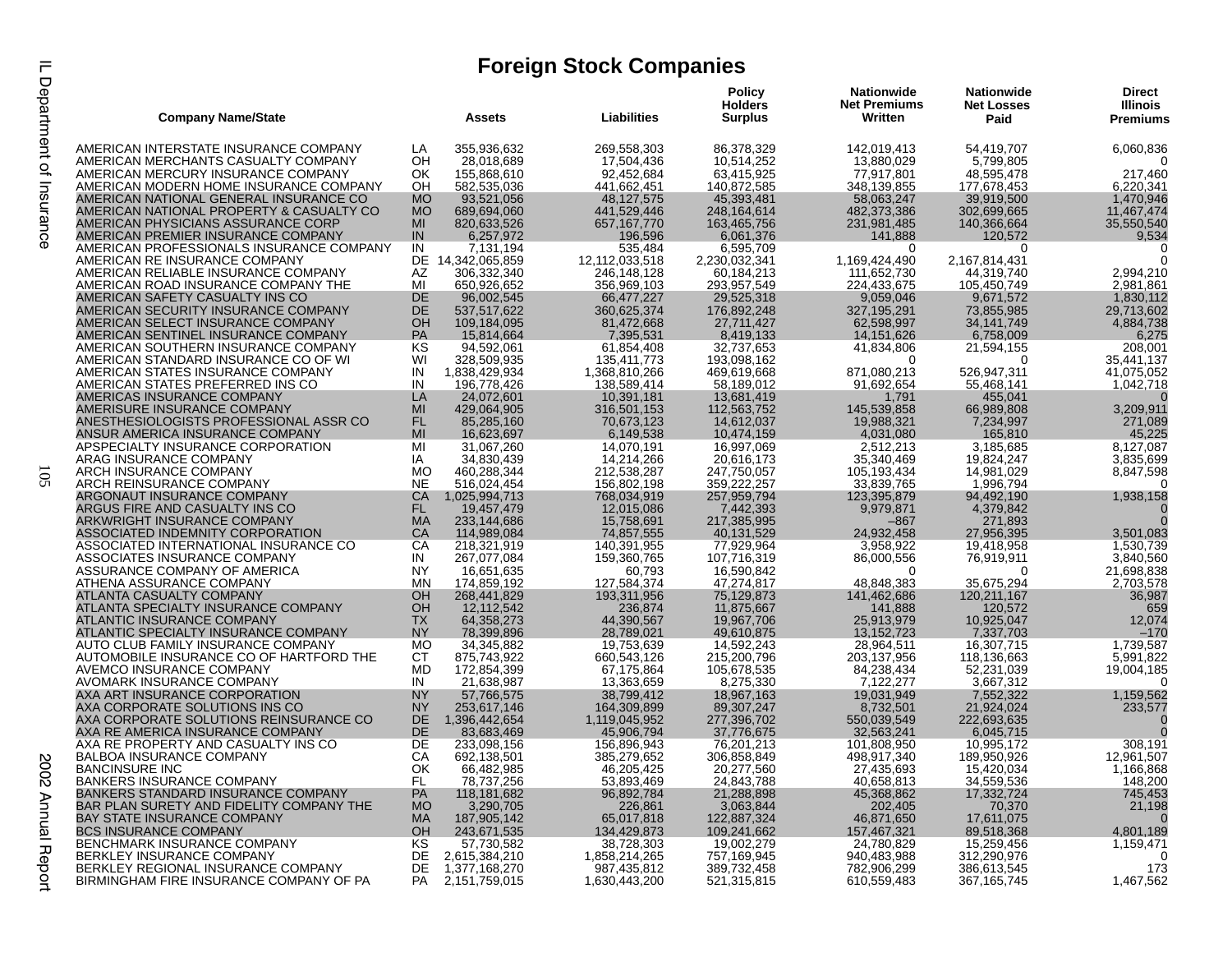| <b>Company Name/State</b>                                                      |                 | <b>Assets</b>                | <b>Liabilities</b>          | Policy<br><b>Holders</b><br><b>Surplus</b> | <b>Nationwide</b><br><b>Net Premiums</b><br>Written | <b>Nationwide</b><br><b>Net Losses</b><br>Paid | <b>Direct</b><br><b>Illinois</b><br>Premiums |
|--------------------------------------------------------------------------------|-----------------|------------------------------|-----------------------------|--------------------------------------------|-----------------------------------------------------|------------------------------------------------|----------------------------------------------|
| BLUE RIDGE INSURANCE COMPANY                                                   | СT              | 148,809,004                  | 98,192,655                  | 50,616,349                                 | 72,717,680                                          | 38,915,053                                     | $\Omega$                                     |
| BOSTON OLD COLONY INSURANCE COMPANY                                            | MA              | 72,949,691                   | 49,463,224                  | 23,486,467                                 | 33,134,527                                          | 40,906,198                                     | 124,061                                      |
| BRISTOL WEST INSURANCE COMPANY                                                 | <b>PA</b>       | 87.491.579                   | 68,897,737                  | 18.593.843                                 | 42,556,008                                          | 4,269,061                                      | 240,736                                      |
| BUCKEYE UNION INSURANCE COMPANY THE<br>CALIFORNIA CASUALTY & FIRE INSURANCE CO | OН<br>CA        | 481,671,636<br>43,671,546    | 269, 161, 249<br>24,428,723 | 212,510,387<br>19,242,823                  | 182,239,898                                         | 224,984,083<br>15,990,516                      | 1,372,638                                    |
| CALIFORNIA CASUALTY GENERAL INSURANCE CO                                       | CA              | 70.372.022                   | 38,744,319                  | 31,627,703                                 | 25,063,100<br>36,455,416                            | 23,258,932                                     |                                              |
| CALIFORNIA CASUALTY INSURANCE COMPANY                                          | CA              | 135,818,779                  | 48,857,445                  | 86,961,334                                 | 50,126,199                                          | 31,981,032                                     |                                              |
| CAMDEN FIRE INSURANCE ASSOCIATION, THE                                         | <b>NJ</b>       | 691,152,064                  | 412,369,338                 | 278,782,730                                | 156,631,813                                         | 158,995,003                                    | 686                                          |
| CANAL INSURANCE COMPANY                                                        | SC              | 775,742,167                  | 390,446,174                 | 385,295,993                                | 353,459,042                                         | 121,697,593                                    | 15,260,778                                   |
| CAPITAL CITY INSURANCE COMPANY INC                                             | SC              | 88,038,412                   | 56,942,300                  | 31,096,110                                 | 55,804,620                                          | 26,755,793                                     | 3,481                                        |
| CAPITAL MARKETS ASSURANCE CORPORATION<br>CAPITOL INDEMNITY CORPORATION         | <b>NY</b><br>WI | 105,419,307                  | 2,326,246                   | 103,093,061                                |                                                     | 0                                              | 399,518                                      |
| CAROLINA CASUALTY INSURANCE COMPANY                                            | FL              | 310,418,267<br>450,460,483   | 183,803,089<br>313,827,978  | 126,615,178<br>136,632,505                 | 119,009,931<br>257,981,727                          | 57,598,768<br>83,621,432                       | 22,178,786<br>6,841,955                      |
| CATERPILLAR INSURANCE COMPANY                                                  | <b>MO</b>       | 27,401,998                   | 17,115,402                  | 10,286,596                                 | 11,691,125                                          | 1,168,824                                      | 26,411,517                                   |
| CENTENNIAL INSURANCE COMPANY                                                   | <b>NY</b>       | 492,989,454                  | 320,123,946                 | 172,865,508                                | 151,256,316                                         | 84,383,522                                     | 12,878,929                                   |
| CENTRAL NATIONAL INS CO OF OMAHA THE                                           | <b>NE</b>       | 44,978,105                   | 32,495,440                  | 12,482,665                                 | $\Omega$                                            | 2,760,506                                      |                                              |
| CENTRAL STATES INDEMNITY CO OF OMAHA                                           | NE              | 241,422,675                  | 72,339,989                  | 169,082,686                                | 74,803,259                                          | 15,860,468                                     | 5,136,497                                    |
| CENTRE INSURANCE COMPANY                                                       | DE              | 811,684,049                  | 727,528,745                 | 84,155,304                                 | 76,746,463                                          | 23,514,904                                     | 1,989,311                                    |
| CENTRIS INSURANCE COMPANY                                                      | IN              | 26,807,384                   | 1,509,093                   | 25,298,291                                 | 90,326                                              | 293,342                                        |                                              |
| <b>CENTURION CASUALTY COMPANY</b><br>CENTURY INDEMNITY COMPANY                 | IA<br>PA        | 263,776,428<br>1,066,580,879 | 46,154,353<br>1,036,201,105 | 217,622,075<br>30,379,773                  | 29,480,305<br>$-181,280$                            | 5,278,637<br>220,631,121                       |                                              |
| CENTURY NATIONAL INSURANCE COMPANY                                             | CA              | 411,354,674                  | 326,838,146                 | 84,516,528                                 | 163,223,427                                         | 83,039,326                                     | 1,889,063                                    |
| CHARTER INDEMNITY COMPANY                                                      | ТX              | 24,682,840                   | 16,824,606                  | 7,858,235                                  | $\Omega$                                            | U                                              |                                              |
| CHARTER OAK FIRE INSURANCE COMPANY THE                                         | <b>CT</b>       | 737,270,514                  | 588,697,360                 | 148,573,155                                | 188,884,200                                         | 110,462,524                                    | 7,775,234                                    |
| CHUBB INDEMNITY INSURANCE COMPANY                                              | NY              | 137,070,378                  | 108,131,937                 | 28,938,441                                 | 37,053,387                                          | 14,837,260                                     | 78,668                                       |
| CHUBB NATIONAL INSURANCE COMPANY                                               | IN              | 110,585,847                  | 81,266,023                  | 29,319,824                                 | 37,053,387                                          | 14,837,260                                     | 12,457,030                                   |
| CHURCH INSURANCE COMPANY THE                                                   | <b>NY</b>       | 68,129,341                   | 49,078,324                  | 19.051.017                                 | 13,214,389                                          | 16,697,105                                     | 201,157                                      |
| CIM INSURANCE CORPORATION<br>CINCINNATI CASUALTY COMPANY THE                   | MI<br>OН        | 39,171,770<br>296,644,627    | 25,234,037<br>62,496,535    | 13,937,733<br>234,148,092                  | $\Omega$                                            | $-1$<br>ი                                      | 22,235<br>53,174,307                         |
| CINCINNATI EQUITABLE INSURANCE COMPANY                                         | OH              | 35,654,383                   | 14,488,315                  | 21,166,068                                 | 17,408,863                                          | 9,402,908                                      |                                              |
| CINCINNATI INDEMNITY COMPANY                                                   | OН              | 62,306,597                   | 9,586,287                   | 52,720,310                                 |                                                     |                                                | 7,399,644                                    |
| CINCINNATI INSURANCE COMPANY THE                                               | OH              | 6,648,219,840                | 4,311,115,269               | 2,337,104,571                              | 2,612,741,899                                       | 1,268,377,062                                  | 219,424,569                                  |
| CITIZENS INSURANCE COMPANY OF AMERICA                                          | MI              | 1,569,614,132                | 1,084,763,952               | 484,850,180                                | 875,093,656                                         | 598,617,590                                    | 6,247,630                                    |
| CLARENDON NATIONAL INSURANCE COMPANY                                           | NJ              | 1,835,784,809                | 1,267,656,426               | 568,128,382                                | 616,411,864                                         | 183,979,949                                    | 20,372,737                                   |
| CMG MORTGAGE ASSURANCE COMPANY<br>CMG MORTGAGE INSURANCE COMPANY               | WI<br>WI        | 9,351,252                    | 1,100,058                   | 8,251,194                                  | 50.639                                              | $\Omega$                                       |                                              |
| COLOGNE REINSURANCE COMPANY OF AMERICA                                         | <b>CT</b>       | 184,768,863<br>82,598,359    | 103,660,251<br>40,865,954   | 81,108,612<br>41,732,405                   | 45,506,938<br>–224,125                              | 1,455,618<br>3,058,766                         | 1,306,512                                    |
| COLONIAL AMERICAN CASUALTY AND SURETY CO                                       | <b>MD</b>       | 18,883,338                   | 40,551                      | 18,842,787                                 |                                                     | O                                              | 662,339                                      |
| COLONY NATIONAL INSURANCE COMPANY                                              | <b>VA</b>       | 149,534,137                  | 117, 174, 205               | 32,359,932                                 | 87,711,607                                          | 15,922,880                                     | 1,930,261                                    |
| COLORADO CASUALTY INSURANCE COMPANY                                            | CO              | 22,023,323                   | 12,365,257                  | 9,658,063                                  |                                                     |                                                |                                              |
| COLUMBIA INSURANCE COMPANY                                                     | <b>NE</b>       | 7,149,673,793                | 3,152,486,768               | 3,997,187,025                              | 215,708,440                                         | 95,189,615                                     | C                                            |
| COLUMBIA NATIONAL INSURANCE COMPANY                                            | NE              | 54,581,135                   | 37,150,867                  | 17,430,268                                 | 35,152,253                                          | 23,186,274                                     | 277,676                                      |
| COMMERCE & INDUSTRY INSURANCE COMPANY<br>COMMERCIAL CASUALTY INSURANCE COMPANY | <b>NY</b><br>СA | 3,923,738,710<br>36,064,734  | 2,960,861,502<br>25,558,005 | 962,877,208<br>10,506,731                  | 1,221,118,965<br>12,347,896                         | 734,331,490<br>5,630,217                       | 91,765,336                                   |
| COMMERCIAL INSURANCE COMPANY OF NEWARK                                         | <b>NJ</b>       | 44,479,299                   | 900,838                     | 43,578,461                                 |                                                     | 0                                              |                                              |
| COMMERCIAL LOAN INSURANCE CORPORATION                                          | WI              | 9,209,756                    | 1,862,554                   | 7,347,202                                  | 89,565                                              | $\Omega$                                       |                                              |
| COMMONWEALTH INSURANCE CO OF AMERICA                                           | WA              | 30,982,653                   | 12,327,968                  | 18,654,685                                 | 3,612,476                                           | 2,452,108                                      |                                              |
| COMPANION COMMERCIAL INSURANCE COMPANY                                         | <b>SC</b>       | 10,810,259                   | 3,332,066                   | 7,478,193                                  | $\Omega$                                            | $\Omega$                                       |                                              |
| COMPANION PROPERTY & CASUALTY INS CO                                           | SC              | 239,334,860                  | 170,661,085                 | 68,673,775                                 | 124,322,690                                         | 49,760,950                                     |                                              |
| COMPUTER INSURANCE COMPANY                                                     | RI              | 51,760,439                   | 8,821,056                   | 42,939,383                                 | 13,282,945                                          | 690,060                                        | 179,347                                      |
| CONNECTICUT INDEMNITY COMPANY THE<br>CONNIE LEE INSURANCE COMPANY              | <b>CT</b><br>WI | 177,049,290<br>197,308,813   | 157,090,685<br>80,659,723   | 19,958,604<br>116,649,090                  | 56,792,750<br>–484.000                              | 40,203,184<br>143,163                          | 1,266,027                                    |
| CONSOLIDATED INSURANCE COMPANY                                                 | IN              | 53,816,769                   | 4,254,099                   | 49,562,670                                 |                                                     | ი                                              | 12,175,882                                   |
| CONSTITUTION INSURANCE COMPANY                                                 | <b>NY</b>       | 94,277,823                   | 51,944,059                  | 42,333,764                                 | 14,073,285                                          | 15,714,465                                     | 11,408,139                                   |
| CONTINENTAL HERITAGE INSURANCE COMPANY                                         | OH              | 10,582,666                   | 4,944,951                   | 5,637,715                                  | 5,442,231                                           | 1,165,784                                      |                                              |
| CONTINENTAL INSURANCE COMPANY THE                                              | <b>NH</b>       | 2,779,774,374                | 2,039,290,347               | 740,484,028                                | 977,468,543                                         | 1,206,732,799                                  | 32,688,174                                   |
| CONTINENTAL NATIONAL INDEMNITY COMPANY                                         | OΗ              | 23,867,292                   | 9,145,351                   | 14,721,941                                 | $-3,280,484$                                        | 8,841,804                                      | $-9,400$                                     |
| CONTINENTAL REINSURANCE CORPORATION<br>CONTINENTAL WESTERN INSURANCE COMPANY   | CА<br>ΙA        | 239,801,189<br>220,000,002   | 168,103,421<br>181,418,325  | 71,697,768<br>38,581,677                   | 99,403,581<br>n                                     | 122,718,591<br>0                               | 16,263,291                                   |
| CONTRACTORS BONDING & INSURANCE COMPANY                                        | <b>WA</b>       | 100,290,166                  | 73,582,603                  | 26,707,563                                 | 42,157,906                                          | 252,105                                        | 134,187                                      |
|                                                                                |                 |                              |                             |                                            |                                                     |                                                |                                              |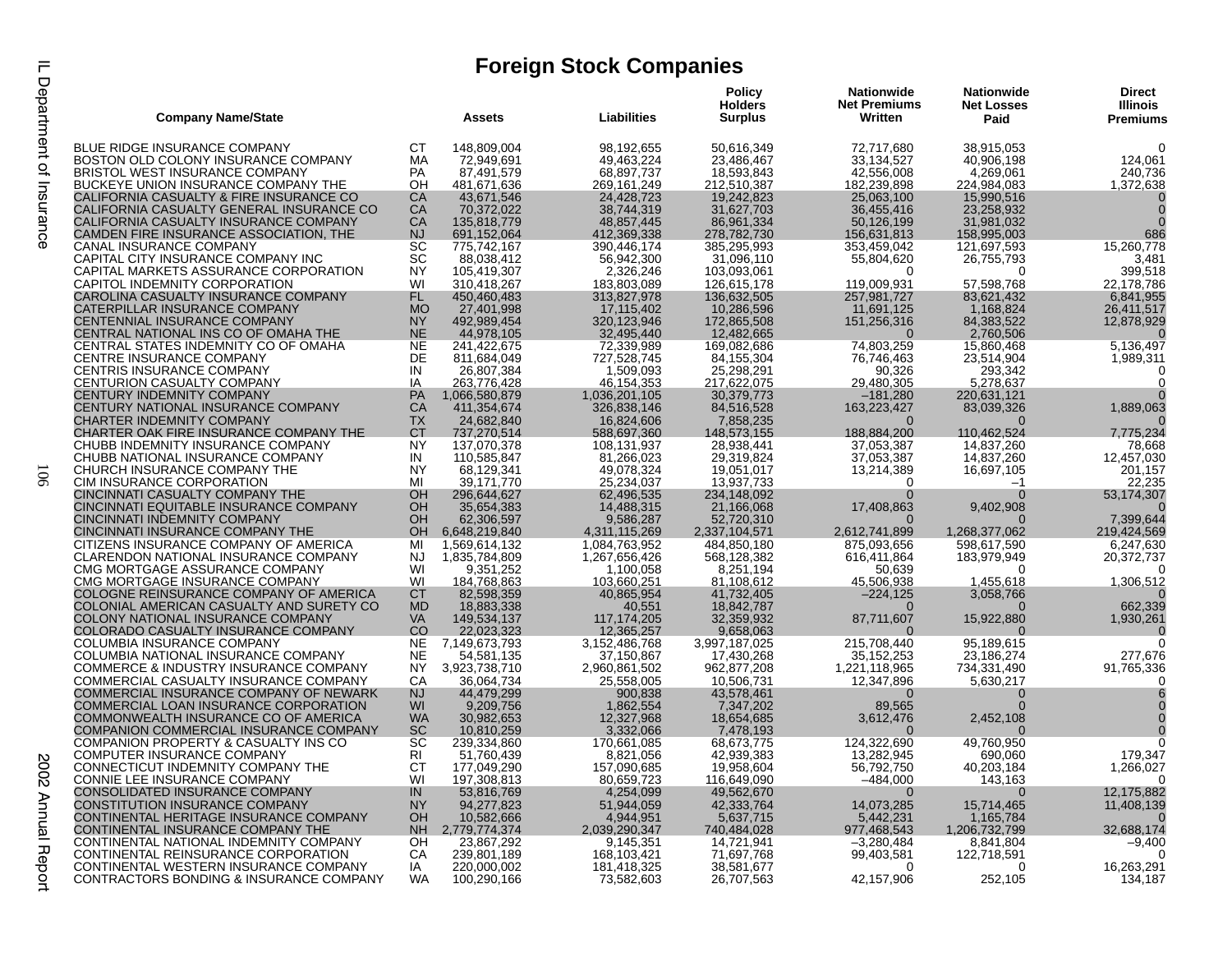**Policy**

**Nationwide**

**Direct**

| - T UCTAI-I-T II SI II SI II G<br>I<br>I |
|------------------------------------------|
|                                          |
|                                          |
|                                          |
|                                          |
|                                          |
|                                          |
|                                          |
| ١                                        |
|                                          |
|                                          |
|                                          |
|                                          |
|                                          |
|                                          |
|                                          |
|                                          |
|                                          |
|                                          |
|                                          |
|                                          |
| l                                        |

 $101\,$ 

| <b>Company Name/State</b>                                                                           |                       | <b>Assets</b>                 | <b>Liabilities</b>          | <b>Policy</b><br><b>Holders</b><br><b>Surplus</b> | <b>Nationwide</b><br><b>Net Premiums</b><br>Written | <b>Nationwide</b><br><b>Net Losses</b><br>Paid | <b>Direct</b><br><b>Illinois</b><br><b>Premiums</b> |
|-----------------------------------------------------------------------------------------------------|-----------------------|-------------------------------|-----------------------------|---------------------------------------------------|-----------------------------------------------------|------------------------------------------------|-----------------------------------------------------|
| CONVERIUM INSURANCE (NORTH AMERICA) INC<br>CONVERIUM REINSURANCE (NA) INC<br>CORE INSURANCE COMPANY | <b>NJ</b><br>СT<br>VT | 115,863,250<br>3,487,963,894  | 55,689,963<br>2,859,107,765 | 60,173,287<br>628,856,129                         | $-288,656$<br>1,064,112,350                         | 200,013<br>645,426,607<br>∩                    | 13,559                                              |
| <b>COREGIS INSURANCE COMPANY</b>                                                                    | IN                    | 72,237,515<br>715,657,449     | 59,106,710<br>536,744,230   | 13,130,805<br>178,913,219                         | ∩<br>106,619,984                                    | 150,668,961                                    | 5,969,652                                           |
| <b>CORPA REINSURANCE COMPANY</b>                                                                    | <b>NY</b>             | 65,549,354                    | 41,297,863                  | 24,251,491                                        | 32,943                                              | 1,683,645                                      | $-7,665$                                            |
| COURTESY INSURANCE COMPANY                                                                          | <b>FL</b>             | 164,608,906                   | 114,250,302                 | 50,358,605                                        | 52,231,369                                          | 25,784,023                                     |                                                     |
| CRUM & FORSTER INDEMNITY COMPANY                                                                    | <b>NY</b>             | 31,009,444                    | 21,482,802                  | 9,526,642                                         | 5,775,429                                           | 3,694,763                                      | 1,260,081                                           |
| <b>CUMIS INSURANCE SOCIETY INC</b>                                                                  | WI                    | 788,536,521                   | 521,712,193                 | 266,824,328                                       | 382,088,078                                         | 190,488,565                                    | 15,184,814                                          |
| DAIMLERCHRYSLER INSURANCE COMPANY                                                                   | MI                    | 449,094,889                   | 301,459,112                 | 147,635,777                                       | 108,027,281                                         | 106,604,193                                    | 4,229,731                                           |
| DAIRYLAND INSURANCE COMPANY                                                                         | WI                    | 871,459,125                   | 604,402,670                 | 267,056,455                                       | 310,579,809                                         | 187,273,675                                    | 12,612,393                                          |
| DEALERS ASSURANCE COMPANY                                                                           | OH                    | 22,313,317                    | 12,973,774                  | 9,339,543                                         | 6,003,259                                           | 2,682,311                                      | 272,788                                             |
| DENTISTS INSURANCE COMPANY THE                                                                      | CA                    | 180,795,927                   | 79,347,906                  | 101,448,021                                       | 26,123,166                                          | 7,969,567                                      | 246,647                                             |
| DEPOSITORS INSURANCE COMPANY                                                                        | IA                    | 38,790,246                    | 161,490                     | 38,628,756                                        | 35,201,058                                          | $\Omega$                                       | 7,624,569                                           |
| DEVELOPERS SURETY AND INDEMNITY COMPANY                                                             | IA                    | 54,747,731                    | 33,533,401                  | 21,214,330                                        |                                                     | 3.702.993                                      | 894,352                                             |
| DIAMOND STATE INSURANCE COMPANY                                                                     | IN                    | 158,703,148                   | 62,999,298                  | 95,703,850                                        | 18,504,909                                          | 6,766,202                                      | 1,798,675                                           |
| DORINCO REINSURANCE COMPANY                                                                         | MI                    | 1,415,933,252                 | 1,171,250,063               | 244,683,189                                       | 293,804,832                                         | 111.618.766                                    |                                                     |
| <b>EAGLE PACIFIC INSURANCE COMPANY</b>                                                              | <b>WA</b>             | 87,281,430                    | 50,527,910                  | 36,753,520                                        | 15,872,526                                          | 5,477,567                                      | 438                                                 |
| ELECTRIC INSURANCE COMPANY                                                                          | MA                    | 1,006,918,207                 | 761,980,134                 | 244,938,072                                       | 379,459,277                                         | 265,040,524                                    | 10,123,368                                          |
| EMC PROPERTY & CASUALTY COMPANY                                                                     | IA                    | 90,344,720                    | 52,579,102                  | 37,765,618                                        | 35,392,240                                          | 17,975,118                                     | 5,754,684                                           |
| <b>EMCASCO INSURANCE COMPANY</b>                                                                    | IA                    | 171,829,966                   | 133,613,557                 | 38,216,409                                        | 91,008,614                                          | 46,221,729                                     |                                                     |
| <b>EMPIRE FIRE &amp; MARINE INSURANCE COMPANY</b>                                                   | <b>NE</b>             | 173,950,761                   | 59,549,146                  | 114,401,615                                       | $\Omega$                                            |                                                | 14,388,747                                          |
| EMPLOYERS FIRE INSURANCE COMPANY THE                                                                | <b>MA</b>             | 135,870,803                   | 86,475,510                  | 49,395,294                                        | 33,563,951                                          | 34,070,368                                     | 1,027,355                                           |
| EMPLOYERS INSURANCE COMPANY OF WAUSAU                                                               | WI                    | 3,694,167,088                 | 2,993,474,130               | 700,692,958                                       | 1,346,741,520                                       | 943,707,701                                    | 37,571,279                                          |
| EMPLOYERS REINSURANCE CORPORATION                                                                   | <b>MO</b>             | 15,568,767,076                | 10,692,640,068              | 4,876,127,008                                     | 2,853,169,865                                       | 1,786,365,100                                  | 14,220,247                                          |
| <b>EMPLOYERS SECURITY INSURANCE COMPANY</b>                                                         | IN                    | 21,841,269                    | 19.301.074                  | 2,540,195                                         | 6,251,483                                           | 9,997,308                                      | 1,873,958                                           |
| <b>ENCOMPASS INDEMNITY COMPANY</b>                                                                  | <b>FL</b>             | 22,888,783                    | 5,738,097                   | 17,150,687                                        | ∩                                                   | $-38,531$                                      | 8,932,752                                           |
| ERIE INSURANCE COMPANY                                                                              | PA                    | 457,736,972                   | 382,852,560                 | 74,884,413                                        | 164,557,132                                         | 95,327,962                                     |                                                     |
| ESURANCE INSURANCE COMPANY                                                                          | OK                    | 36,511,996                    | 10,579,750                  | 25,932,245                                        | ∩                                                   | 17,462,884                                     | 1,216,683                                           |
| EULER AMERICAN CREDIT INDEMNITY COMPANY                                                             | <b>NY</b>             | 237,790,420                   | 134,532,376                 | 103,258,044                                       | 63,747,932                                          |                                                | 7,217,107                                           |
| EVEREST NATIONAL INSURANCE COMPANY                                                                  | <b>AZ</b>             | 427,432,624                   | 357,428,023                 | 70,004,602                                        | 100,783,200                                         | 18,420,804                                     | 2,712,335                                           |
| EVEREST REINSURANCE COMPANY                                                                         | <b>DE</b>             | 5,953,259,586                 | 4,459,250,437               | 1,494,009,149                                     | 2,119,175,440                                       | 1,075,211,590                                  |                                                     |
| EVERGREEN NATIONAL INDEMNITY COMPANY                                                                | OH                    | 37,473,262                    | 15,159,982                  | 22,313,280                                        | 16,331,669                                          | 3,497,346                                      | 551,318                                             |
| EXCESS REINSURANCE COMPANY                                                                          | DE                    | 76,914,227                    | 45,549,879                  | 31,364,346                                        | 14,031,173                                          | 9.900.969                                      |                                                     |
| <b>EXCESS SHARE INSURANCE CORPORATION</b>                                                           | OH                    | 29,261,352                    | 19,820,260                  | 9,441,092                                         | 1,449,425                                           | $\Omega$                                       | 131,471                                             |
| EXECUTIVE RISK INDEMNITY INC                                                                        | DE                    | 1,699,533,908                 | 1,294,729,705               | 404,804,203                                       | 592,858,947                                         | 237,403,896                                    | 19,662,930                                          |
| EXPLORER INSURANCE COMPANY THE                                                                      | AZ                    | 87,195,922                    | 69,849,451                  | 17,346,471                                        | 31,024,851                                          | 18,332,097                                     | 6,334,243                                           |
| FAIRFIELD INSURANCE COMPANY                                                                         | <b>CT</b>             | 72,115,594                    | 49.245.722                  | 22,869,872                                        | 550                                                 | 458,576                                        |                                                     |
| <b>FAIRMONT INSURANCE COMPANY</b>                                                                   | CA                    | 22,967,030                    | 2,100                       | 22,964,930                                        | $\Omega$                                            | 6,581,892                                      | 1,941,585                                           |
| FARMERS UNION CO OPERATIVE INS CO OF NE                                                             | <b>NE</b>             | 13,546,164                    | 8,019,264                   | 5,526,900                                         | 2,252,714                                           |                                                | 3,973,709                                           |
| <b>FARMINGTON CASUALTY COMPANY</b>                                                                  | <b>CT</b>             | 1,053,766,825                 | 880,281,682                 | 173,485,143                                       | 220,889,300                                         | 128,093,100                                    | 54,283                                              |
| FEDERAL INSURANCE COMPANY                                                                           | IN                    | 16,178,030,587                | 11,727,014,321              | 4,451,016,266                                     | 5,428,102,233                                       | 2,097,938,295                                  | 257,951,293                                         |
| FEDERATED SERVICE INSURANCE COMPANY                                                                 | <b>MN</b>             | 271,911,761                   | 200,405,868                 | 71,505,892                                        | 115,739,924                                         | 70,364,811                                     | 962,106                                             |
| FFG INSURANCE COMPANY                                                                               | TX                    | 37,731,463                    | 15,868,818                  | 21,862,645                                        | 9,084,784                                           | 1,923,317                                      | 1,082,123                                           |
| FIDELITY & CASUALTY COMPANY OF NY THE                                                               | <b>NH</b>             | 253,215,837                   | 145,799,900                 | 107,415,937                                       | 99,403,581                                          | 122,718,591                                    | 5,749,017                                           |
| FIDELITY & DEPOSIT COMPANY OF MARYLAND                                                              | <b>MD</b>             | 158,401,089                   | 252,996                     | 158,148,093                                       | ∩                                                   |                                                | 30,174,855                                          |
| FIDELITY & GUARANTY INS UNDERWRITERS INC                                                            | WI                    | 46,708,506                    | 7,450                       | 46,701,056                                        | $\Omega$                                            |                                                | 2,393,983                                           |
| FIDELITY & GUARANTY INSURANCE COMPANY                                                               | IA                    | 14,749,013                    | 2,980                       | 14,746,033                                        | ∩                                                   |                                                | 6,273,374                                           |
| FINANCIAL GUARANTY INSURANCE COMPANY                                                                | <b>NY</b>             | 2,932,832,726                 | 1,955,259,647               | 977,573,079                                       | 205,977,093                                         | 218,772                                        | 85,212                                              |
| FINANCIAL INDEMNITY COMPANY                                                                         | CA                    | 53,286,204                    | 26,200,124                  | 27,086,080                                        | 30,945,842                                          | 16,470,178                                     |                                                     |
| FINANCIAL SECURITY ASSURANCE INC                                                                    | <b>NY</b>             | 2,853,682,828                 | 1,713,855,722               | 1,139,827,106                                     | 349,816,712                                         | 2,376,971                                      | 11,786,222                                          |
| FIRE & CASUALTY INSURANCE CO OF CT THE                                                              | <b>CT</b>             | 200,451,930<br>10,268,592,890 | 148,089,779                 | 52,362,152                                        | 56,792,750                                          | 40,203,184                                     | 4,720,966                                           |
| FIREMANS FUND INSURANCE COMPANY                                                                     | СA                    | 25,829,040                    | 8,029,102,775               | 2,239,490,115                                     | 1,867,442,883                                       | 2,093,916,289                                  | 55,183,518                                          |
| FIREMANS FUND INSURANCE COMPANY OF WI                                                               | WI                    |                               | 8,782,405                   | 17,046,635                                        | 2,493,231                                           | 2,795,879                                      | 91,253                                              |
| FIREMENS INSURANCE COMPANY OF NEWARK NJ                                                             | <b>NJ</b>             | 673,166,745                   | 294,382,932                 | 378,783,812                                       | 198,807,162                                         | 245,437,181                                    | 3,888,927<br>152,659                                |
| FIRST AMERICAN PROPERTY & CASUALTY I C                                                              | CA                    | 58,849,673                    | 35,990,969                  | 22,858,703                                        | 41,999,112                                          | 10,141,610                                     |                                                     |
| FIRST COLONIAL INSURANCE COMPANY                                                                    | <b>FL</b>             | 77,753,765                    | 44,463,856                  | 33,289,909                                        | 34,660,232                                          | 4,089,714                                      | 693,522                                             |
| FIRST COMMUNITY INSURANCE COMPANY                                                                   | <b>NY</b>             | 19,068,149                    | 10,614,873                  | 8,453,276                                         | 15,869,281                                          | 7,912,614                                      | 538,477                                             |
| FIRST LIBERTY INSURANCE CORPORATION THE                                                             | IA                    | 39,594,632                    | 20,932,305                  | 18,662,327                                        | 8,417,135                                           | 5,898,173                                      | 1,664,678                                           |
| FIRST MARINE INSURANCE COMPANY                                                                      | <b>MO</b>             | 6,001,026                     | 1,044,233                   | 4,956,793                                         | 1,280,535                                           | 466,774                                        | 38,718                                              |
| FIRST NATIONAL INSURANCE COMPANY OF AM                                                              | <b>WA</b>             | 215,752,445                   | 158,314,029                 | 57,438,416                                        | 91,692,655                                          | 55,468,140                                     | 8,241,582                                           |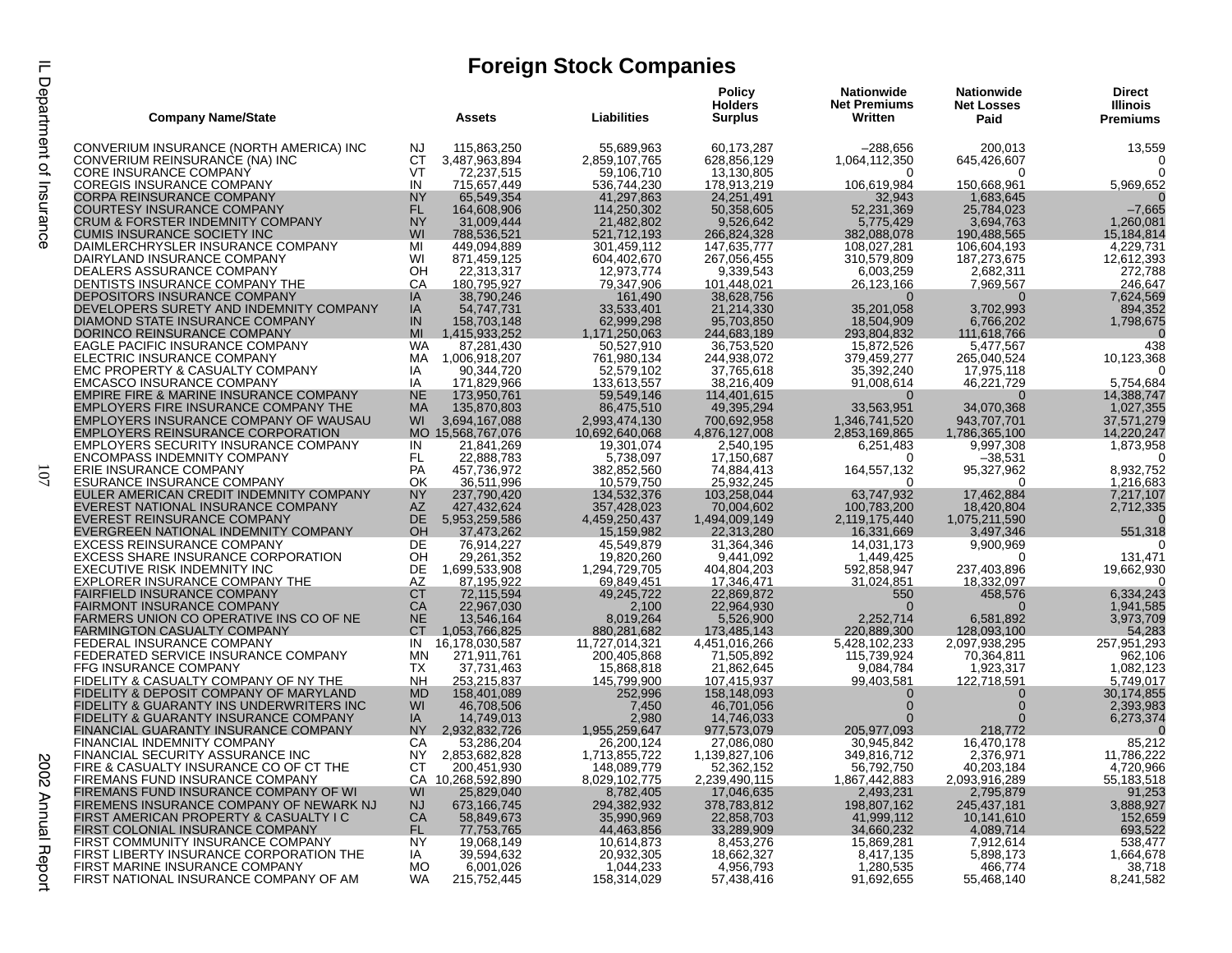| i<br>I                                                                   |
|--------------------------------------------------------------------------|
| )<br>i                                                                   |
|                                                                          |
| קמות והפוור חו וו וסחומו והפלי<br>;<br>3)<br>3<br>)                      |
|                                                                          |
|                                                                          |
| ĵ<br>$\overline{\phantom{a}}$<br>١<br>×<br>$\overline{\phantom{a}}$<br>J |

| <b>Company Name/State</b>                                                           |                 | <b>Assets</b>                | <b>Liabilities</b>          | <b>Policy</b><br><b>Holders</b><br><b>Surplus</b> | <b>Nationwide</b><br><b>Net Premiums</b><br>Written | <b>Nationwide</b><br><b>Net Losses</b><br>Paid | <b>Direct</b><br><b>Illinois</b><br>Premiums |
|-------------------------------------------------------------------------------------|-----------------|------------------------------|-----------------------------|---------------------------------------------------|-----------------------------------------------------|------------------------------------------------|----------------------------------------------|
| FIRST PROFESSIONAL INS CO INC                                                       | FL              | 525.346.220                  | 414.488.079                 | 110,858,141                                       | 94,011,355                                          | 48,130,056                                     | $\mathbf C$                                  |
| FIRST STANDARD SECURITY INS CO                                                      | FL              | 26,694,125                   | 4,286,410                   | 22,407,715                                        | 6,876,057                                           | 1,375,336                                      | 29,912                                       |
| FOLKSAMERICA REINSURANCE COMPANY                                                    | NY              | 2,211,878,082                | 1,354,823,920               | 857,054,163                                       | 678,728,380                                         | 202,243,842                                    | 370,839                                      |
| FOREMOST INSURANCE COMPANY                                                          | MI              | 982,317,425                  | 635,947,424                 | 346,370,001                                       | 663,036,349                                         | 288,249,089<br>O                               | 10,524,545                                   |
| FOREMOST PROPERTY & CASUALTY INS CO                                                 | MI<br>MI        | 28,790,075<br>56,087,651     | 15,770,063<br>41,095,848    | 13,020,012<br>14,991,803                          | 0<br>$\Omega$                                       | ∩                                              | 939,831<br>6,328,342                         |
| FOREMOST SIGNATURE INSURANCE COMPANY<br>FORT WAYNE HEALTH & CASUALTY INS CO         | IN              | 480,547,148                  | 319,259,400                 | 161,287,748                                       | $-93,000,227$                                       | 1,731,841                                      | 9,502,291                                    |
| FORTUITY INSURANCE COMPANY                                                          | MI              | 11,652,027                   | 346,551                     | 11,305,477                                        |                                                     |                                                |                                              |
| FREMONT INDEMNITY COMPANY                                                           | CA              | 821,631,072                  | 1,112,240,806               | $-209,609,734$                                    | 9,391,406                                           | 471,483,258                                    | –1,007,695                                   |
| FRONTIER INSURANCE COMPANY<br><b>G E AUTO &amp; HOME ASSURANCE COMPANY</b>          | NY<br>PA        | C<br>91.167.831              | C<br>73.409.903             | 17.757.928                                        | $\Omega$<br>∩                                       |                                                | 1,356,213                                    |
| GATEWAY INSURANCE COMPANY                                                           | <b>MO</b>       | 36,883,499                   | 29,119,063                  | 7,764,436                                         | 23,091,124                                          | 12,461,404                                     | 214,546                                      |
| <b>GE CASUALTY INSURANCE COMPANY</b>                                                | PA              | 687,509,298                  | 322,404,562                 | 365,104,736                                       | 180,415,345                                         | 127,046,803                                    | 4,974,991                                    |
| GE PROPERTY & CASUALTY INS CO                                                       | PA              | 1,133,823,781                | 521,044,271                 | 612,779,510                                       | 294,126,697                                         | 232,497,489                                    | 2,038,233                                    |
| GE RESIDENTIAL MORT INS CORP OF NC                                                  | <b>NC</b>       | 132,725,850                  | 33,666,125                  | 99,059,725                                        | 3,171,335                                           | 1,311,777                                      | 2,576                                        |
| <b>GEICO CASUALTY COMPANY</b><br>GEICO GENERAL INSURANCE COMPANY                    | <b>MD</b><br>MD | 228,192,442<br>119,364,473   | 164,931,294<br>61,762,551   | 63,261,147<br>57,601,922                          | 67,962,363<br>$\Omega$                              | 37,172,550<br>$\Omega$                         | O                                            |
| <b>GEICO INDEMNITY COMPANY</b>                                                      | <b>MD</b>       | 2.266.994.946                | 1,319,370,099               | 947.624.847                                       | 1,557,786,912                                       | 842.756.579                                    |                                              |
| GENERAL CASUALTY COMPANY OF WISCONSIN                                               | WI              | 1,237,734,729                | 890, 381, 083               | 347,353,646                                       | 630,219,888                                         | 337,263,797                                    |                                              |
| GENERAL ELECTRIC MORT INS CORP OF NC                                                | <b>NC</b>       | 303,683,530                  | 94,554,303                  | 209,129,227                                       | 16,071,483                                          | 6,529,109                                      | 13,558                                       |
| GENERAL ELECTRIC MORTGAGE INSURANCE CORP                                            | <b>NC</b>       | 3,650,416,735                | 3,347,732,190               | 302,684,545                                       | 507,872,214                                         | 78,034,763                                     | 30.129.444                                   |
| GENERAL FIRE & CASUALTY COMPANY<br>GENERAL INSURANCE COMPANY OF AMERICA             | ID<br><b>WA</b> | 28,314,870<br>2,206,764,061  | 18,419,142<br>1,653,562,728 | 9,895,728<br>553,201,333                          | 18,745,518<br>1,054,465,518                         | 5,289,433<br>637,883,585                       | 114,271<br>12,783,290                        |
| <b>GENERAL REINSURANCE CORPORATION</b>                                              | <b>DE</b>       | 18,731,990,353               | 14,636,863,662              | 4,095,126,689                                     | 3,631,594,785                                       | 2,303,469,323                                  | 658,545                                      |
| GENERAL SECURITY INSURANCE COMPANY                                                  | NY              | 25,594,407                   | ∩                           | 25,594,407                                        | 3,965,129                                           | 8,716,195                                      | 1,398,468                                    |
| GENERAL SECURITY NATIONAL INS CO                                                    | NY              | 563,915,919                  | 471,347,411                 | 92,568,508                                        | 83,051,648                                          | 122,103,804                                    | 44,185                                       |
| GENERAL SECURITY PROPERTY & CASUALTY CO                                             | NY              | 10,613,210                   | C                           | 10,613,210                                        | 1,772,405                                           | 1,268,974                                      | O                                            |
| GENERAL STAR NATIONAL INSURANCE COMPANY<br><b>GENESIS INSURANCE COMPANY</b>         | OH<br><b>CT</b> | 455,405,833<br>219,660,386   | 312,463,254<br>127,619,772  | 142,942,579<br>92,040,614                         | 53,417,486<br>30,803,350                            | 25,893,819<br>14,496,389                       | 945,431<br>6,216,446                         |
| GERLING AMERICA INSURANCE COMPANY                                                   | <b>NY</b>       | 201,991,978                  | 127,911,254                 | 74,080,724                                        | 2,775,195                                           | 30,128,268                                     | 1,143,144                                    |
| GERLING GLOBAL REINSURANCE CORP OF AM                                               | <b>NY</b>       | 2,049,734,361                | 1,761,227,180               | 288,507,181                                       | 465,228,921                                         | 598,411,479                                    |                                              |
| GERLING NCM CREDIT INSURANCE INC                                                    | <b>MD</b>       | 65,478,350                   | 30,530,723                  | 34,947,627                                        | 9,418,819                                           | 4,048,923                                      | 2,389,308                                    |
| <b>GERMANTOWN INSURANCE COMPANY</b>                                                 | <b>PA</b>       | 39,236,968                   | 15,702,398                  | 23,534,570                                        | 16,798,150                                          | 6,444,798                                      |                                              |
| GLENS FALLS INSURANCE COMPANY THE<br>GLOBE AMERICAN CASUALTY COMPANY                | DE<br>OH        | 159,033,247<br>20,549,486    | 26,623,176                  | 132,410,072<br>15,180,955                         | $\Omega$<br>$\Omega$                                | ∩<br>∩                                         | 4,646,253<br>1,178,187                       |
| <b>GLOBE INDEMNITY COMPANY</b>                                                      | DE              | 450,181,754                  | 5,368,531<br>382,445,028    | 67,736,726                                        | 141,981,876                                         | 100,507,960                                    | 13,677,069                                   |
| <b>GMAC DIRECT INSURANCE COMPANY</b>                                                | <b>MO</b>       | 8,827,136                    | 391,287                     | 8,435,849                                         |                                                     |                                                |                                              |
| GMAC INSURANCE COMPANY ONLINE INC                                                   | <b>MO</b>       | 16,399,275                   | 5,975,061                   | 10,424,214                                        | 1,311,108                                           | 312,134                                        | 259,093                                      |
| GOVERNMENT EMPLOYEES INSURANCE COMPANY                                              | <b>MD</b>       | 9,101,981,918                | 4,955,412,689               | 4,146,569,230                                     | 5,225,809,624                                       | 3,368,801,055                                  |                                              |
| <b>GRANGE INDEMNITY INSURANCE COMPANY</b><br><b>GRANITE STATE INSURANCE COMPANY</b> | OH<br><b>PA</b> | 32,557,209<br>27,466,690     | 16,511,041<br>127,808       | 16,046,168<br>27,338,882                          | 17.780.677<br>$\Omega$                              | 9,297,180<br>0                                 | 1,698,112<br>9,815,423                       |
| <b>GRAY INSURANCE COMPANY THE</b>                                                   | LA              | 166,454,801                  | 112,969,421                 | 53,485,380                                        | 51,917,299                                          | 14,456,475                                     | 41,394                                       |
| GREAT AMERICAN ALLIANCE INS CO                                                      | OH              | 20,011,349                   | 44,200                      | 19,967,149                                        | ∩                                                   | ∩                                              | 5,053,203                                    |
| <b>GREAT AMERICAN ASSURANCE COMPANY</b>                                             | OH              | 11,824,143                   | 33,262                      | 11,790,881                                        | $\Omega$                                            | ∩                                              | 21,280,681                                   |
| GREAT AMERICAN CONTEMPORARY INS CO                                                  | OH              | 9,206,480                    | 104,966                     | 9,101,514                                         | $\Omega$                                            |                                                | 74,344                                       |
| GREAT AMERICAN INSURANCE COMPANY<br>GREAT AMERICAN INSURANCE COMPANY OF NY          | OH<br><b>NY</b> | 4,514,994,485<br>46,134,383  | 3,313,748,256<br>695,130    | 1,201,246,230<br>45,439,254                       | 1,118,863,702                                       | 675,444,585                                    | 33,388,220<br>45,198,405                     |
| GREAT AMERICAN SECURITY INS CO                                                      | OH              | 11,173,555                   | 67,371                      | 11,106,184                                        | $\Omega$                                            |                                                | 136,267                                      |
| <b>GREAT AMERICAN SPIRIT INSURANCE COMPANY</b>                                      | IN              | 16,836,559                   | 109,296                     | 16,727,262                                        | $\Omega$                                            | 0                                              | 371,268                                      |
| <b>GREAT DIVIDE INSURANCE COMPANY</b>                                               | <b>ND</b>       | 57,002,353                   | 28,605,243                  | 28,397,111                                        | 17,233,676                                          | 4,611,562                                      | $-395$                                       |
| GREAT MIDWEST INSURANCE COMPANY                                                     | MI              | 28,552,005                   | 16,933,326                  | 11,618,679                                        | 10,559,175                                          | 5,495,353                                      | 116,274                                      |
| <b>GREAT NORTHERN INSURANCE COMPANY</b><br><b>GREAT WEST CASUALTY COMPANY</b>       | MN<br><b>NE</b> | 1,016,339,800<br>961,668,493 | 821,337,270<br>684,076,938  | 195,002,530<br>277,591,558                        | 296,429,526<br>365,517,595                          | 118,701,724<br>194,148,407                     | 37,407,293<br>41,244,095                     |
| GREATWAY INSURANCE COMPANY                                                          | WI              | 11,122,754                   | 216,877                     | 10,905,877                                        | $\cap$                                              | ∩                                              | $\Omega$                                     |
| <b>GREENWICH INSURANCE COMPANY</b>                                                  | CA              | 344.529.739                  | 286,391,831                 | 58,137,908                                        | 24,348,752                                          | 22,735,926                                     | 71,930,358                                   |
| GRINNELL SELECT INSURANCE COMPANY                                                   | IA              | 38,420,019                   | 21,320,207                  | 17,099,812                                        | 30,237,430                                          | 16,035,445                                     | 8,365,628                                    |
| <b>GROCERS INSURANCE COMPANY</b>                                                    | <b>OR</b>       | 56,600,515                   | 14,844,924                  | 41,755,591                                        | $-12,896,360$                                       | 59,384,832                                     | $-365,754$                                   |
| GUARANTEE COMPANY OF NORTH AMERICA THE<br>GUARANTY NATIONAL INSURANCE COMPANY       | <b>NJ</b><br>CO | 10,533,923<br>511,914,476    | 4,328,897<br>366,066,506    | 6,205,026<br>145,847,970                          | 3,602,402<br>141,981,876                            | 287,669<br>100,507,960                         | O<br>169,054                                 |
| GUIDEONE AMERICA INSURANCE COMPANY                                                  | IA              | 7,467,604                    | 362,946                     | 7,104,658                                         | ∩                                                   | ∩                                              | 3,194,411                                    |
|                                                                                     |                 |                              |                             |                                                   |                                                     |                                                |                                              |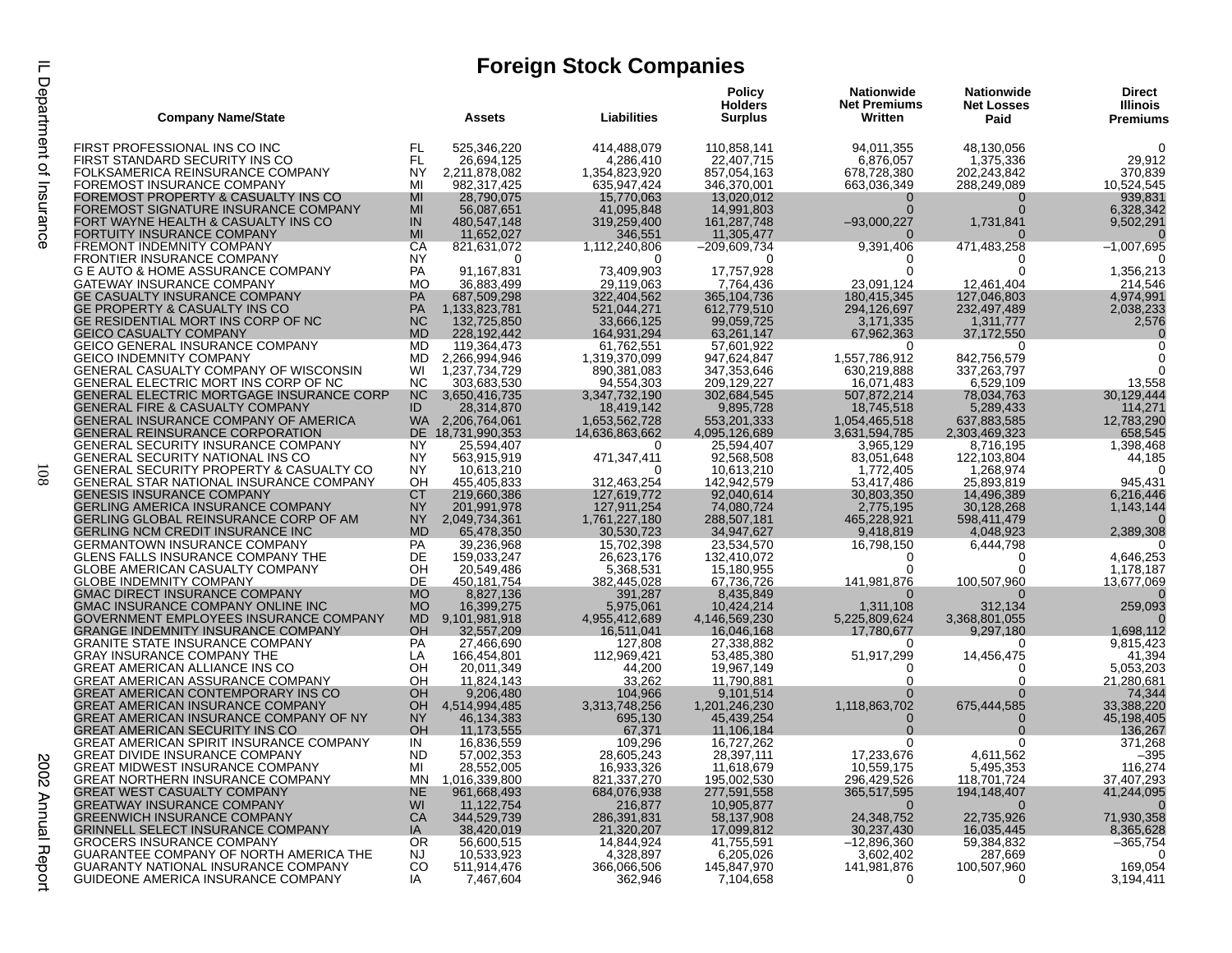| <b>Company Name/State</b>                                                         |                        | Assets                          | <b>Liabilities</b>           | <b>Policy</b><br><b>Holders</b><br><b>Surplus</b> | Nationwide<br><b>Net Premiums</b><br>Written | Nationwide<br><b>Net Losses</b><br>Paid | <b>Direct</b><br><b>Illinois</b><br>Premiums |
|-----------------------------------------------------------------------------------|------------------------|---------------------------------|------------------------------|---------------------------------------------------|----------------------------------------------|-----------------------------------------|----------------------------------------------|
| GUIDEONE ELITE INSURANCE COMPANY                                                  | IA                     | 16,340,252                      | 1,136,007                    | 15,204,245                                        | 0                                            |                                         | 6,205,673                                    |
| GULF INSURANCE COMPANY                                                            | <b>CT</b>              | 1.629.660.668                   | 1.138.676.379                | 490.984.289                                       | 521,226,152                                  | 205,405,442                             | 45,871,671                                   |
| HANOVER AMERICAN INSURANCE COMPANY THE<br>HANOVER FIRE AND CASUALTY INS CO        | NH<br><b>PA</b>        | 14,358,763<br>2,454,418         | 16,975<br>348.120            | 14,341,788<br>2,106,299                           | 2.459.087                                    | 217.352                                 | 270,433                                      |
| HANOVER INSURANCE COMPANY                                                         | <b>NH</b>              | 3, 150, 121, 291                | 2,319,815,141                | 830,306,150                                       | 1,394,117,164                                | 875,373,116                             | 25,657,995                                   |
| HARLEYSVILLE INSURANCE COMPANY                                                    | <b>MN</b>              | 81,285,990                      | 56,791,383                   | 24,494,607                                        | 33,243,757                                   | 15,730,902                              | 297,731                                      |
| HARLEYSVILLE LAKE STATES INS CO                                                   | MI                     | 226,116,076                     | 172,918,260                  | 53,197,816                                        | 88,650,016                                   | 41,949,072                              | 22,677,027                                   |
| HARTFORD ACCIDENT & INDEMNITY COMPANY<br>HARTFORD CASUALTY INSURANCE COMPANY      | <b>CT</b><br>IN        | 6,436,872,733                   | 4,921,608,238                | 1,515,264,495                                     | 2,661,534,975                                | 1,362,294,335                           | 7,085,599                                    |
| HARTFORD FIRE INSURANCE COMPANY                                                   | <b>CT</b>              | 1,459,811,559<br>14,902,354,572 | 793,342,975<br>8,577,564,445 | 666,468,584<br>6,324,790,127                      | 447,795,728<br>3,378,822,314                 | 229,202,166<br>1,729,434,533            | 48,883,905<br>105,943,066                    |
| HARTFORD INSURANCE CO OF THE MIDWEST                                              | IN                     | 183,800,704                     | 72,585,161                   | 111,215,543                                       | 40,708,703                                   | 20,836,558                              | 61,718,049                                   |
| HARTFORD STEAM BOILER INSP & INS CO OF CT                                         | СT                     | 46,577,822                      | 25,104,730                   | 21,473,093                                        | 27,772,507                                   | 1,900,948                               |                                              |
| HARTFORD STEAM BOILER INSPECT & INS CO<br>HARTFORD UNDERWRITERS INSURANCE COMPANY | <b>CT</b><br><b>CT</b> | 981,011,771<br>1,027,710,463    | 524,044,376<br>577,154,888   | 456,967,395<br>450, 555, 575                      | 461,321,111<br>325,669,622                   | 126,859,036<br>166,692,483              | 10,599,054<br>39,872,187                     |
| HAWKEYE SECURITY INSURANCE COMPANY                                                | WI                     | 31,549,056                      | 2,567,889                    | 28,981,167                                        | $\Omega$                                     |                                         |                                              |
| HEALTH CARE INDEMNITY INC                                                         | CO                     | 1,750,603,703                   | 1,268,067,574                | 482,536,129                                       | 318,633,296                                  | 182,698,799                             | 11,928                                       |
| HERITAGE INDEMNITY COMPANY                                                        | CA                     | 230,572,935                     | 106,517,752                  | 124,055,183                                       | 25,081,051                                   | 22,790,244                              | 1,764,733                                    |
| <b>HIGHLANDS INSURANCE COMPANY</b><br>HIGHMARK CASUALTY INSURANCE COMPANY         | <b>TX</b><br><b>PA</b> | 614,619,971<br>74,762,386       | 593,830,472<br>46,458,776    | 20,789,499<br>28,303,610                          | 40,824,920<br>50,728,250                     | 142,374,350<br>19,466,303               | 827,093                                      |
| HOME INSURANCE COMPANY THE                                                        | <b>NH</b>              | $\Omega$                        | $\Omega$                     | 0                                                 | 0                                            |                                         |                                              |
| HOME OWNERS INSURANCE COMPANY                                                     | MI                     | 490,681,057                     | 324.253.195                  | 166,427,863                                       | 236,709,861                                  | 104,994,280                             |                                              |
| HOMELAND CENTRAL INSURANCE COMPANY                                                | IA                     | 68,137,239                      | 60,253                       | 68,076,985                                        | $\Omega$                                     |                                         | 246,448                                      |
| HOMEPLUS INSURANCE COMPANY<br>HORACE MANN PROPERTY & CASUALTY INS CO              | <b>MN</b><br>CA        | 8,799,239<br>55,323,805         | 370,621<br>36,478,678        | 8,428,618<br>18,845,127                           | 46,032,355                                   | 11,995<br>25,419,137                    | 546,870                                      |
| HOUSTON GENERAL INSURANCE COMPANY                                                 | TX                     | 42,537,011                      | 22,531,302                   | 20,005,709                                        | 62,046                                       | 1,060,586                               |                                              |
| HUDSON INSURANCE COMPANY                                                          | DE                     | 81,768,825                      | 60,942,506                   | 20,826,319                                        | 35,297,325                                   | 8,177,461                               | 1,254,784                                    |
| <b>IDS PROPERTY CASUALTY INSURANCE COMPANY</b>                                    | WI                     | 470,166,024                     | 205,391,851                  | 264,774,173                                       | 250,200,576                                  | 149,506,027                             |                                              |
| IGF INSURANCE COMPANY<br>ILLINOIS EMCASCO INSURANCE COMPANY                       | IN<br>IA               | 9,380,799<br>155,837,773        | 8,751,895<br>121,035,486     | 628,904<br>34,802,287                             | 73,621<br>80,896,544                         | 6,682,870<br>41,085,980                 | –15.645<br>31,997,511                        |
| IMPERIAL CASUALTY & INDEMNITY COMPANY                                             | <b>NE</b>              | 7,041,496                       | 2,810,576                    | 4,230,921                                         |                                              | 10,697,948                              |                                              |
| INDEMNITY INSURANCE COMPANY OF NORTH AM                                           | PA                     | 152,115,909                     | 129,160,185                  | 22,955,724                                        | 43,208,513                                   | 16,507,360                              | 2,687,569                                    |
| <b>INDIANA INSURANCE COMPANY</b>                                                  | IN                     | 934,349,511                     | 715,365,207                  | 218,984,304                                       | 528,045,490                                  | 230,957,000                             | 94,219,512                                   |
| <b>INFINITY INSURANCE COMPANY</b>                                                 | IN<br>PA               | 480,190,794                     | 349,841,239                  | 130,349,555                                       | 219,167,067                                  | 112,715,117                             |                                              |
| INSURANCE COMPANY OF NORTH AMERICA<br>INSURANCE COMPANY OF THE STATE OF PA THE    | PA                     | 286,544,739<br>2,210,185,534    | 248,410,576<br>1,519,883,178 | 38,134,163<br>690,302,356                         | 108,021,275<br>610,559,483                   | 41,268,396<br>367, 165, 745             | 7,595,654<br>16,054,000                      |
| INSURANCE COMPANY OF THE WEST                                                     | CA                     | 495,688,949                     | 307,058,165                  | 188,630,783                                       | 172,705,005                                  | 102,048,677                             | 2,259,579                                    |
| <b>INSURANCE CORPORATION OF AMERICA</b>                                           | MI                     | 16,784,492                      | 8,995,455                    | 7,789,037                                         | 3,923,749                                    | 540,426                                 | 855,064                                      |
| INSURANCE CORPORATION OF NEW YORK THE<br>INTEGON CASUALTY INSURANCE COMPANY       | <b>NY</b><br><b>NC</b> | 524,279,739                     | 505,981,337                  | 18,298,402<br>12,290,612                          | 165,889,763<br>$\Omega$                      | 59,129,848                              |                                              |
| <b>INTEGON GENERAL INSURANCE CORPORATION</b>                                      | <b>NC</b>              | 19,424,800<br>80,502,234        | 7,134,189<br>43,470,134      | 37,032,100                                        | $\Omega$                                     |                                         | 113,407                                      |
| INTEGON INDEMNITY CORPORATION                                                     | <b>NC</b>              | 145,525,543                     | 106,976,440                  | 38,549,103                                        | 0                                            |                                         | 187,700                                      |
| INTEGON NATIONAL INSURANCE COMPANY                                                | <b>NC</b>              | 203,915,514                     | 124,886,604                  | 79,028,910                                        |                                              |                                         | 470,548                                      |
| INTERNATIONAL FIDELITY INSURANCE COMPANY<br>IOWA AMERICAN INSURANCE COMPANY       | NJ<br>IA               | 64,358,208<br>5,311,753         | 33,146,668<br>1,450,452      | 31,211,541                                        | 48,809,404<br>863,745                        | 6,170,515<br>494.522                    | 2,346,262                                    |
| JEFFERSON INSURANCE COMPANY                                                       | <b>NY</b>              | 213,317,307                     | 142, 172, 753                | 3,861,301<br>71,144,554                           | 14,912,778                                   | 53,805,180                              | 173,129<br>36,053                            |
| K M INSURANCE COMPANY                                                             | OK                     | 15,681,354                      | 426,312                      | 15,255,042                                        | 108,026                                      | 89,808                                  | 1,381                                        |
| KANSAS BANKERS SURETY COMPANY                                                     | KS                     | 119,334,771                     | 24,509,179                   | 94,825,591                                        | 20,656,320                                   | 8,171,126                               | 1,903,348                                    |
| KANSAS CITY FIRE & MARINE INSURANCE CO                                            | <b>MO</b><br>IA        | 24,657,127                      | 3,682,103                    | 20,975,024                                        |                                              |                                         | 2,718,382                                    |
| L M INSURANCE CORPORATION<br>LAURIER INDEMNITY COMPANY                            | GA                     | 52,532,098<br>18,632,422        | 36,155,954<br>8,161,497      | 16,376,144<br>10,470,925                          | 16,834,267<br>1,706,954                      | 11,796,346<br>444,165                   |                                              |
| LEADER INSURANCE COMPANY                                                          | OH                     | 187,928,947                     | 144,046,976                  | 43,881,971                                        | 90,562,851                                   | 57,764,278                              |                                              |
| <b>LEGION INSURANCE COMPANY</b>                                                   | PA                     | $\Omega$                        | $\Omega$                     | ∩                                                 | $\Omega$                                     |                                         |                                              |
| LIBERTY INSURANCE UNDERWRITERS INC                                                | <b>NY</b>              | 69,537,555                      | 63,045,917                   | 6,491,638                                         |                                              |                                         | 8,015,793                                    |
| LIBERTY MUTUAL INSURANCE COMPANY<br>LIBERTY PERSONAL INSURANCE COMPANY            | MA<br>MI               | 19,296,498,887<br>43,526,225    | 15,288,749,667<br>277,222    | 4,007,749,220<br>43,249,003                       | 5,302,795,020                                | 3,715,849,077                           | 60,935,389                                   |
| LINCOLN GENERAL INSURANCE COMPANY                                                 | PA                     | 459,774,969                     | 371,265,820                  | 88,509,149                                        | 171,992,958                                  | 53,213,378                              | 19,653,865                                   |
| LYNDON PROPERTY INSURANCE COMPANY                                                 | MO                     | 394,071,159                     | 250,310,113                  | 143,761,046                                       | 68,653,728                                   | 69,132,650                              | 4,314,498                                    |
| MAJESTIC INSURANCE COMPANY<br>MAPFRE REINSURANCE CORPORATION                      | CA<br>NJ               | 115,842,556<br>173,168,902      | 89,443,746<br>63,227,497     | 26,398,810<br>109,941,405                         | 56,556,473<br>37,919,939                     | 32,732,503<br>21,600,642                |                                              |
| MARINE INDEMNITY INSURANCE COMPANY OF AM                                          | ΝY                     | 19,752,528                      | 338,206                      | 19,414,322                                        | $-192,161$                                   | 1,513,535                               |                                              |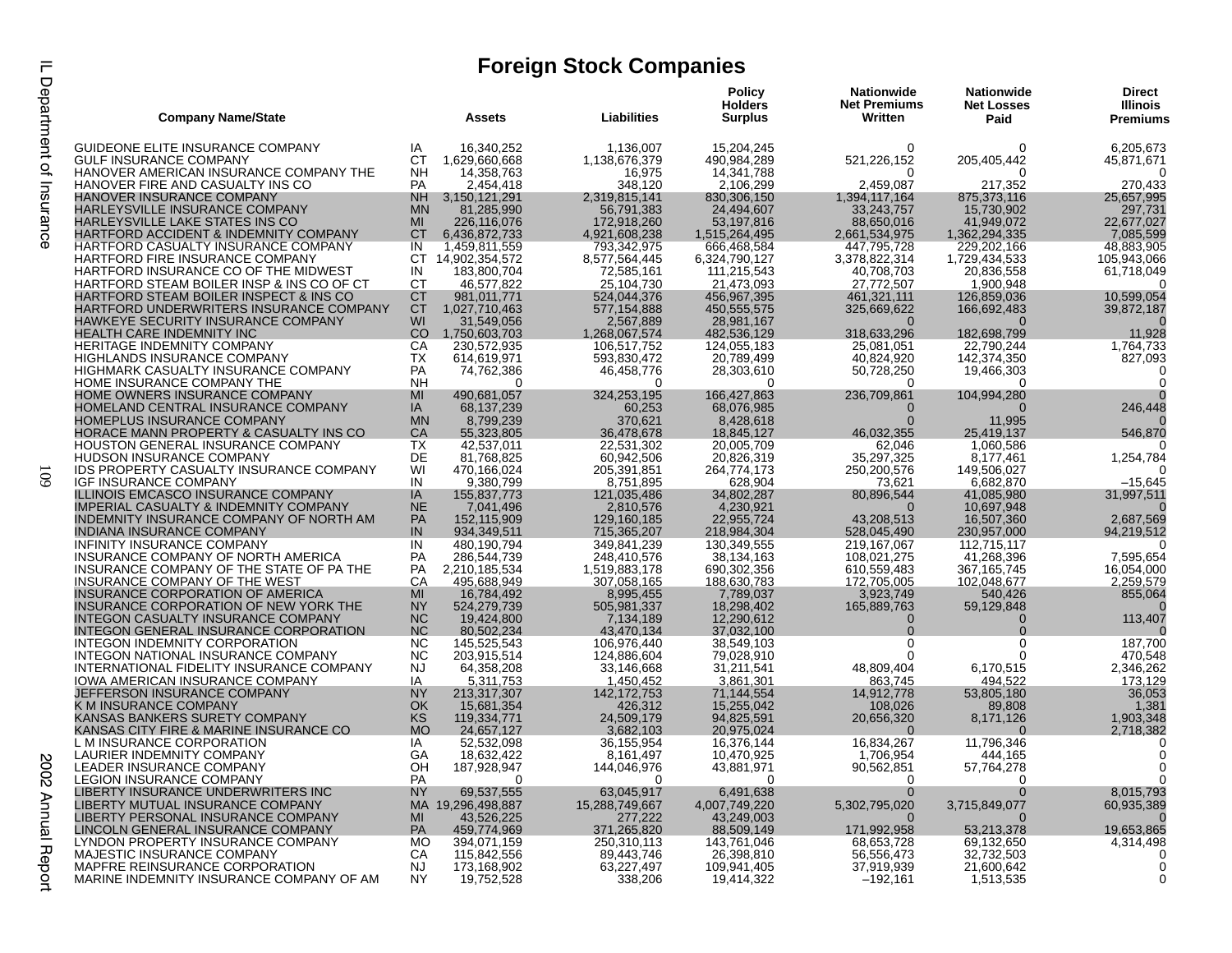| <b>Company Name/State</b>                                                       |                             | <b>Assets</b>                | Liabilities                  | <b>Policy</b><br><b>Holders</b><br><b>Surplus</b> | <b>Nationwide</b><br><b>Net Premiums</b><br>Written | <b>Nationwide</b><br><b>Net Losses</b><br>Paid | <b>Direct</b><br>Illinois<br><b>Premiums</b> |
|---------------------------------------------------------------------------------|-----------------------------|------------------------------|------------------------------|---------------------------------------------------|-----------------------------------------------------|------------------------------------------------|----------------------------------------------|
| MARKEL AMERICAN INSURANCE COMPANY                                               | <b>VA</b>                   | 221, 211, 124                | 170,989,382                  | 50,221,742                                        | 100,085,259                                         | 23,925,905                                     | 1,504,016                                    |
| MARYLAND CASUALTY COMPANY                                                       | MD                          | 328,344,940                  | 4,559,730                    | 323,785,210                                       | ი                                                   | ∩                                              | 36,063,186                                   |
| MARYLAND INSURANCE COMPANY                                                      | <b>TX</b><br>NΗ             | 20.040.361                   | 361.520<br>42.090            | 19.678.841                                        | $\Omega$<br>O                                       | $\Omega$<br>∩                                  |                                              |
| MASSACHUSETTS BAY INSURANCE COMPANY<br>MAYFLOWER INSURANCE COMPANY LTD THE      | IN                          | 21,149,272<br>22,988,210     | 43,324                       | 21,107,182<br>22,944,886                          | O                                                   |                                                | 9,083,198<br>-ĥ                              |
| <b>MBIA INSURANCE CORPORATION</b>                                               | <b>NY</b>                   | 9,211,579,304                | 6.053.570.589                | 3,158,008,715                                     | 706.848.310                                         | 10.119.684                                     | 25,321,766                                   |
| <b>MEDICAL LIABILITY ALLIANCE</b>                                               | <b>MO</b>                   | 7,010,667                    | 3,216,487                    | 3,794,180                                         | 465,901                                             | 52,250                                         |                                              |
| MEDICAL PROTECTIVE COMPANY THE<br>MEDMARC CASUALTY INSURANCE COMPANY            | IN<br>VT                    | 1,747,668,038                | 1,345,941,715                | 401,726,323                                       | 538,435,916                                         | 190,370,776                                    | 14,968,053                                   |
| MEMBERSELECT INSURANCE COMPANY                                                  | MI                          | 108,108,439<br>138,090,990   | 82,805,271<br>76,990,069     | 25,303,168<br>61,100,921                          | 27,722,565<br>65,559,514                            | 8,074,100<br>41,898,510                        | 19,752,572                                   |
| MENDAKOTA INSURANCE COMPANY                                                     | MN                          | 18,656,920                   | 12,476,064                   | 6,180,856                                         | 8,492,576                                           | 3,903,797                                      | 3,221,993                                    |
| MERASTAR INSURANCE COMPANY                                                      | <b>TN</b>                   | 64,229,813                   | 43,302,471                   | 20,927,342                                        | 5,031,729                                           | 3,101,950                                      | 1,867,449                                    |
| MERCHANTS PROPERTY INSURANCE C OF IN THE<br>MERIDIAN SECURITY INSURANCE COMPANY | IN<br>IN                    | 40,903,366<br>119,650,946    | 8,478,731<br>58,974,911      | 32,424,635<br>60,676,035                          | 508,215                                             | 396,062                                        | 10,259<br>2,095,166                          |
| METROPOLITAN CASUALTY INSURANCE COMPANY                                         | R <sub>1</sub>              | 67,171,611                   | 770,137                      | 66,401,474                                        | 34,402,140<br>$\Omega$                              | 25,735,337<br>$\Omega$                         | 15,634,935                                   |
| METROPOLITAN DIRECT PROP & CAS INS CO                                           | R <sub>l</sub>              | 41,206,364                   | 1.698.623                    | 39,507,741                                        | $\Omega$                                            | $\Omega$                                       | 37,761                                       |
| METROPOLITAN GENERAL INSURANCE COMPANY                                          | RI                          | 40,956,513                   | 677,166                      | 40,279,346                                        | 0                                                   | ∩                                              | 1,390,514                                    |
| METROPOLITAN GROUP PROP & CAS INS CO<br>METROPOLITAN PROPERTY & CASUALTY INS CO | R <sub>l</sub><br><b>RI</b> | 536,055,954<br>4,718,447,447 | 158,522,335                  | 377,533,619                                       | n<br>2,876,471,437                                  | 10,275,636<br>1,692,401,220                    | 17,612,554<br>23,934,189                     |
| MGA INSURANCE COMPANY INC                                                       | TX                          | 45,892,192                   | 2,754,331,747<br>29,092,334  | 1,964,115,700<br>16,799,857                       | 11,327,549                                          | 12,996,244                                     | 9,124                                        |
| <b>MGIC ASSURANCE CORPORATION</b>                                               | WI                          | 35,284,592                   | 12,516,380                   | 22,768,212                                        | $\Omega$                                            | ∩                                              |                                              |
| MGIC CREDIT ASSURANCE CORPORATION                                               | WI                          | 36,120,251                   | 14,915,547                   | 21,204,704                                        | 11,505,215                                          | 20,003,836                                     | 1,659                                        |
| <b>MGIC INDEMNITY CORPORATION</b><br>MGIC MORTGAGE REINSURANCE CORPORATION      | WI<br>WI                    | 20,154,586                   | 273,834                      | 19,880,752                                        | $-56,887$                                           | 11,989                                         | 37,327                                       |
| MGIC REINSURANCE CORPORATION                                                    | WI                          | 16,101,360<br>167,387,887    | 2,088,409<br>108.714.843     | 14,012,951<br>58.673.044                          | 3,231,055<br>60.639.237                             | 7,157<br>5.605.362                             |                                              |
| MGIC RESIDENTIAL REINSURANCE CORPORATION                                        | WI                          | 15,925,334                   | 2,070,188                    | 13,855,146                                        | 3,231,055                                           | 7,157                                          |                                              |
| MHA INSURANCE COMPANY                                                           | MI                          | 184,245,278                  | 133,196,960                  | 51,048,318                                        | 36,349,976                                          | 17,720,414                                     |                                              |
| MIC GENERAL INSURANCE CORPORATION                                               | MI                          | 79,440,962                   | 66.714.012                   | 12,726,951                                        | $\Omega$                                            | $\Omega$                                       | 1.338.044                                    |
| MIC PROPERTY AND CASUALTY INS CORP<br>MID CENTURY INSURANCE COMPANY             | MI<br>CA                    | 492,585,305<br>2,634,516,276 | 444,683,750<br>2,120,921,567 | 47,901,555<br>513,594,708                         | 0<br>1,547,650,911                                  | 1,281,754,034                                  | 3,118,714<br>72,778,978                      |
| MID CONTINENT CASUALTY COMPANY                                                  | OK                          | 388,774,920                  | 277,354,617                  | 111,420,303                                       | 219,814,802                                         | 52,994,103                                     | 862,751                                      |
| <b>MID STATE SURETY CORPORATION</b>                                             | MI                          | 21,065,834                   | 7,261,450                    | 13,804,384                                        | 6,215,533                                           | 9,671,913                                      | 588,149                                      |
| MIDDLESEX INSURANCE COMPANY                                                     | WI                          | 444,443,471                  | 307,962,299                  | 136,481,173                                       | 155,289,904                                         | 93,636,837                                     |                                              |
| MIDWEST EMPLOYERS CASUALTY COMPANY<br>MIDWEST MEDICAL INSURANCE COMPANY         | DE<br>MN                    | 192.321.620<br>268,467,630   | 97,787,673<br>165,786,464    | 94.533.947<br>102,681,166                         | n                                                   | O                                              | 6,083,483<br>142,572                         |
| MIDWESTERN INDEMNITY COMPANY THE                                                | OH                          | 28,329,077                   | 2,914,410                    | 25,414,667                                        | 72,373,150<br>0                                     | 31,806,284                                     |                                              |
| MILBANK INSURANCE COMPANY                                                       | <b>SD</b>                   | 276,580,419                  | 200,667,985                  | 75,912,434                                        | 183, 184, 975                                       | 96,356,859                                     |                                              |
| MILLERS CLASSIFIED INSURANCE COMPANY                                            | WI                          | 21,749,715                   | 13,624,357                   | 8,125,358                                         | 15,278,813                                          | 10,537,462                                     | 4,579,314                                    |
| MILLERS INSURANCE COMPANY THE                                                   | <b>TX</b>                   | n                            | <sup>0</sup>                 | ∩                                                 |                                                     |                                                |                                              |
| MILWAUKEE CASUALTY INSURANCE CO<br>MILWAUKEE SAFEGUARD INSURANCE COMPANY        | WI<br>WI                    | 11,680,451<br>11,794,009     | 994,702<br>953,631           | 10,685,749<br>10,840,378                          | $\Omega$<br>0                                       | $\Omega$<br>$\Omega$                           | 1,876,636<br>$-2,969$                        |
| MITSUI MARINE AND FIRE INS CO OF AM                                             | NY                          | 355,520,822                  | 291,946,702                  | 63,574,120                                        | 87,205,584                                          | 26,409,253                                     | 293,099                                      |
| MONROE GUARANTY INSURANCE COMPANY                                               | IN                          | 120,687,741                  | 99,625,815                   | 21,061,926                                        | 9,440,359                                           | 27,556,160                                     | 10,294,866                                   |
| MONUMENTAL GENERAL CASUALTY COMPANY                                             | <b>MD</b>                   | 42,318,428                   | 16,692,534                   | 25,625,894                                        | 26,940,644                                          | 15,719,448                                     | 1,372,069                                    |
| MORTGAGE GUARANTY INSURANCE CORPORATION<br>MOTOR CLUB OF IOWA INSURANCE COMPANY | WI<br>ΙA                    | 5,748,861,544<br>16,744,632  | 4,200,854,153<br>1,902,123   | 1,548,007,391<br>14,842,509                       | 1,038,504,890<br>2,279,456                          | 179,320,272<br>723,074                         | 62,599,243<br>117,216                        |
| <b>MOTORS INSURANCE CORPORATION</b>                                             | MI                          | 5,814,245,278                | 4,681,899,188                | 1,132,346,090                                     | 2,557,427,892                                       | 1,517,231,415                                  | 6,742,746                                    |
| MOUNTBATTEN SURETY COMPANY INC THE                                              | <b>PA</b>                   | 12,494,154                   |                              | 12,494,154                                        |                                                     |                                                | 643,367                                      |
| NATIONAL ALLIANCE INSURANCE COMPANY                                             | <b>MO</b>                   | 49,566,143                   | 35,939,705                   | 13,626,438                                        | 48,704,880                                          | 35,107,259                                     | 643,863                                      |
| NATIONAL AMERICAN INSURANCE COMPANY<br>NATIONAL CASUALTY COMPANY                | OK<br>WI                    | 114,294,374<br>91,677,060    | 70.221.422<br>6,437,665      | 44,072,952<br>85,239,395                          | 67,667,454<br>∩                                     | 36,179,265<br>38,573                           | 238,571<br>19,673,874                        |
| NATIONAL CONTINENTAL INSURANCE COMPANY                                          | NY                          | 95,956,836                   | 57,733,112                   | 38,223,724                                        | 802,531                                             | $-18,724$                                      |                                              |
| NATIONAL FARMERS UNION PROPERTY & CAS CO                                        | CO                          | 246,266,212                  | 169,342,103                  | 76,924,109                                        | 141,000,831                                         | 81,928,852                                     | 3,355,638                                    |
| NATIONAL FARMERS UNION STANDARD INS CO                                          | CO                          | 59,760,316                   | 30,353,623                   | 29,406,693                                        | 24,519,753                                          | 9,983,845                                      | 1,868,005                                    |
| NATIONAL FIRE INSURANCE COMPANY OF HARTF                                        | <b>CT</b><br><b>MO</b>      | 217, 173, 764                | 74,169,994<br>26,159,518     | 143,003,770                                       | –286,130,700                                        | 930,815,380                                    | 11,481,127                                   |
| NATIONAL GENERAL ASSURANCE COMPANY<br>NATIONAL GENERAL INSURANCE COMPANY        | <b>MO</b>                   | 34,677,680<br>144,608,581    | 114,035,397                  | 8,518,161<br>30,573,185                           | 27,030,227                                          | 17,117,201                                     | 3,460,227<br>2,162,550                       |
| NATIONAL INDEMNITY COMPANY                                                      | NE                          | 36, 192, 654, 148            | 20,460,580,963               | 15,732,073,185                                    | 2,666,258,676                                       | 458,795,516                                    | 1,508,511                                    |
| NATIONAL INSURANCE COMPANY OF WI INC                                            | WI                          | 24,545,803                   | 13,065,494                   | 11,480,308                                        | 6,918,600                                           | 2,458,976                                      | 40,076                                       |
| NATIONAL INSURANCE UNDERWRITERS                                                 | AR                          | 6,104,256                    | 494,059                      | 5,610,197                                         | 0                                                   | $-424$                                         |                                              |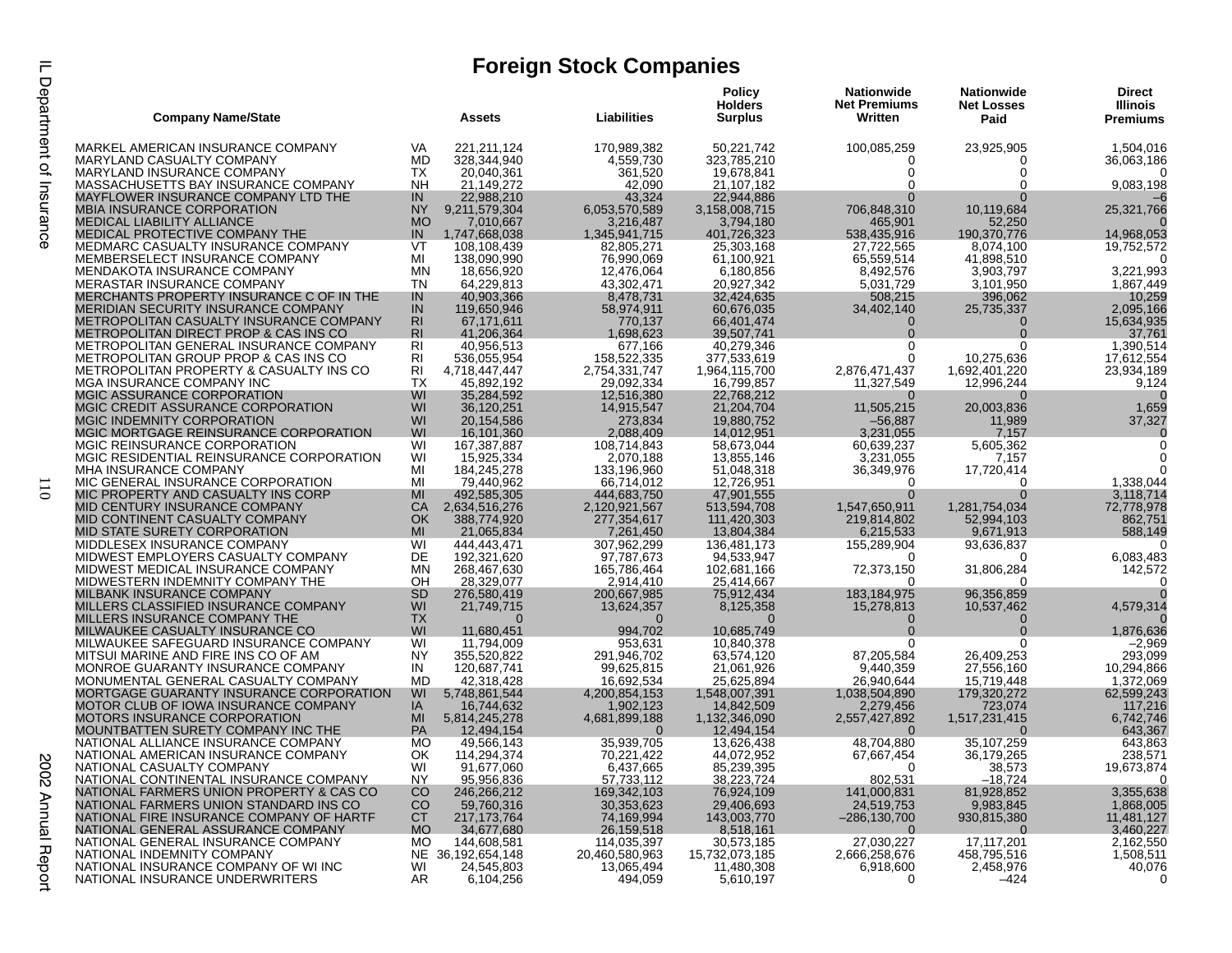| i,                      |
|-------------------------|
|                         |
|                         |
|                         |
|                         |
|                         |
|                         |
|                         |
| המונחות ונו הן והחווחות |
|                         |
|                         |
|                         |
| )<br>S                  |
|                         |
|                         |
|                         |
|                         |
|                         |
|                         |
|                         |
|                         |
|                         |
|                         |
|                         |
|                         |
|                         |
|                         |
|                         |
|                         |
|                         |
|                         |
|                         |
|                         |
|                         |
| j                       |
| Ï                       |

 $\Xi$ 

| NATIONAL INTERSTATE INSURANCE COMPANY<br>OН<br>159,904,889<br>123,157,949<br>36,746,940<br>83,483,807<br>25,519,620<br>1,931,466<br>NATIONAL LIABILITY & FIRE INS CO<br>СT<br>409,540,708<br>242,303,728<br>167,236,980<br>97,269,733<br>14,554,740<br>5,950,473<br>NATIONAL REINSURANCE CORPORATION<br><b>DE</b><br>1,134,824,109<br>479,068,046<br>655,756,063<br>$-4, 133, 644$<br>80,130,829<br>NATIONAL UNION FIRE INSURANCE CO OF PITT<br>PA<br>16,458,602,415<br>5,885,056,669<br>10,573,545,746<br>4,640,252,068<br>2,790,459,663<br>118,184,388<br>NATIONWIDE AFFINITY INSURANCE CO OF AM<br>ΚS<br>12,177,699<br>16,265<br>12,161,434<br>$\Omega$<br>0<br>NATIONWIDE AGRIBUSINESS INSURANCE CO<br>28,480,862<br>41,975,260<br>IA<br>70,456,118<br>$\Omega$<br>$\overline{0}$<br>14,971,607<br>NATIONWIDE ASSURANCE COMPANY<br>WI<br>65,836,705<br>4,870,060<br>60,966,647<br>1,436,464<br>$\Omega$<br>$\Omega$<br>NATIONWIDE GENERAL INSURANCE COMPANY<br>OH<br>19,861,823<br>215,625<br>19,646,199<br>$\Omega$<br>882,351<br>0<br>NATIONWIDE INSURANCE COMPANY OF AMERICA<br>66,762,071<br>6,525,137<br>60,236,934<br>$-11,157$<br>IA<br>0<br>0<br>NATIONWIDE PROPERTY & CASUALTY INS CO<br>OH<br>23,729,890<br>217,519<br>23,512,371<br>4,396,158<br>C<br>U<br>NAU COUNTRY INSURANCE COMPANY<br><b>MN</b><br>17.234.585<br>3,429,296<br>9.221.376<br>8,013,209<br>3,910,127<br>1,592,114<br>NAVIGATORS INSURANCE COMPANY<br>438,842,206<br>310,299,138<br>189,673,052<br>38,534,306<br>3,714,071<br>NY<br>128,543,069<br>NCMIC INSURANCE COMPANY<br>66,822,462<br>11,554,305<br>IA<br>371,967,364<br>238,822,212<br>133, 145, 153<br>3,822,350<br>NETHERLANDS INSURANCE COMPANY THE<br><b>NH</b><br>127,781,301<br>92,694,957<br>35,086,344<br>62,156,543<br>1,985,653<br>27,186,081<br><b>NEW ENGLAND INSURANCE COMPANY</b><br><b>CT</b><br>238,041,500<br>3,338,511<br>234,702,989<br>$-11,781$<br>0<br>NEW ENGLAND REINSURANCE CORPORATION<br><b>CT</b><br>101.100.482<br>100,657,300<br>443,182<br>$-11,781$<br>$\Omega$<br>NEW HAMPSHIRE INSURANCE COMPANY<br><b>PA</b><br>2,044,793,272<br>1,447,854,977<br>596,938,295<br>610,559,483<br>367, 165, 745<br>157,671,687<br>NEW SOUTH INSURANCE COMPANY<br><b>NC</b><br>75,829,278<br>47,434,532<br>28,394,747<br>n<br>NEW YORK MARINE AND GENERAL INS CO<br>165,961,254<br>447,462,203<br>281,500,949<br>90,261,331<br>NY<br>21,717,408<br>NEWARK INSURANCE COMPANY<br>105,013,152<br>99,354,062<br>NJ<br>5,659,088<br>24,508,634<br>85,632,138<br>NIAGARA FIRE INSURANCE COMPANY<br>DE<br>120,557,043<br>48,764,793<br>71,792,250<br>33,134,527<br>40,906,198<br>29,511,585<br>NIPPONKOA INSURANCE COMPANY OF AMERICA<br>NONPROFITS INSURANCE COMPANY<br>24,178,549<br>41,659,036<br>13,308,989<br>5,937,078<br>NY<br>65,837,585<br>603,988<br><b>MN</b><br>26,499,592<br>20,724,580<br>5,775,012<br>6,797,679<br>5,767,366<br>1,968,352<br>NORTH AMERICAN ELITE INSURANCE COMPANY<br>NH<br>97,123,587<br>63,650,529<br>33,473,058<br>$-1,652,662$<br>NORTH AMERICAN SPECIALTY INSURANCE CO<br>318,477,566<br>149,919,785<br>168,557,781<br>14,717,302<br>NΗ<br>7,550,121<br>13,724,782<br>NORTH POINTE INSURANCE COMPANY<br>103,341,709<br>79,238,102<br>24,103,607<br>50,232,628<br>23,980,957<br>7,470,134<br>МI<br>670,277,066<br>NORTH RIVER INSURANCE COMPANY THE<br><b>NJ</b><br>441,255,063<br>229,022,003<br>127,059,533<br>271,925<br>81,284,663<br>NORTH STAR REINSURANCE CORPORATION<br>25,222,281<br>15,606,706<br>DE<br>9,615,575<br>0<br>∩<br>0<br>NORTHERN ASSURANCE COMPANY OF AMERICA<br>437,383,496<br><b>MA</b><br>298,263,024<br>139,120,472<br>5,010,852<br>111,879,868<br>113,567,866<br>NORTHERN INSURANCE COMPANY OF NEW YORK<br>25,808,717<br>25,808,717<br><b>NY</b><br>7,197,832<br>$\Omega$<br>∩<br>NORTHLAND CASUALTY COMPANY<br>97,448,089<br>22,482,136<br>438,998<br><b>MN</b><br>74,965,953<br>50,955,452<br>23,422,784<br>NORTHLAND INSURANCE COMPANY<br>1,152,274,300<br>40,707,396<br>768,877,533<br>383,396,767<br>467,098,893<br>215,894,138<br><b>MN</b><br>NORTHWESTERN NATIONAL CASUALTY COMPANY<br>WI<br>143,645,961<br>4,196,203<br>1,216,474<br>139,449,758<br>16,656,606<br>61,792,017<br>OCCIDENTAL FIRE & CASUALTY COMPANY OF NC<br>139,896,255<br>76,284,078<br>63,612,177<br>64,242,146<br>34,650,600<br>8,233,363<br>NС<br>ODYSSEY AMERICA REINSURANCE CORPORATION<br><b>CT</b><br>3,205,980,674<br>2,215,512,036<br>990,468,638<br>1,439,172,303<br>559,463,318<br>ODYSSEY REINSURANCE CORPORATION<br>DE<br>1,047,101,328<br>559,985,628<br>487,115,700<br>18,649,129<br>131,233,527<br>OHIC INSURANCE COMPANY<br>OH<br>270,505,147<br>209,583,857<br>60,921,290<br>70,046,449<br>46,071,655<br>4,810,699<br>OHIO CASUALTY INSURANCE COMPANY THE<br>2,141,161,494<br>1,415,413,067<br>725,748,429<br>665,932,930<br>28,164,760<br>OH<br>342,893,654<br>OHIO INDEMNITY COMPANY<br>62,879,549<br>30,526,331<br>32,353,218<br>45,064,614<br>24,900,010<br>551,374<br>OH<br>OHIO SECURITY INSURANCE COMPANY<br>OH<br>62,346,600<br>34, 164, 223<br>14,244,554<br>7,334,623<br>2,280,047<br>28,182,376<br>OLD RELIABLE CASUALTY COMPANY<br>8,679,615<br>1,973,200<br>6,706,415<br>10,214,049<br>483,864<br>МO<br>5,098,012<br>OLD REPUBLIC INSURANCE COMPANY<br>PA<br>536,438,643<br>282,755,291<br>144,675,294<br>41,697,047<br>1,589,636,290<br>1,053,197,647<br>OLD REPUBLIC MINNEHOMA INSURANCE COMPANY<br>AZ<br>75,606,009<br>61,742,518<br>13,863,491<br>27,216,426<br>13,987,370<br>181,176<br>OLD REPUBLIC SURETY COMPANY<br>WI<br>45,128,582<br>33,579,369<br>2,694,959<br>78,707,951<br>31,956,121<br>3,500,272<br>OLD UNITED CASUALTY COMPANY<br>KS<br>186,646,167<br>155,110,334<br>31,535,833<br>67,153,050<br>35,721,990<br>119,775<br>OMAHA PROPERTY & CASUALTY INSURANCE CO<br><b>NE</b><br>94,695,454<br>41,679,492<br>42,593,972<br>1,941,963<br>53,015,962<br>59,577,824<br>ONEBEACON AMERICA INSURANCE COMPANY<br>1,312,736,731<br>867,650,882<br>445,085,849<br>319,976,422<br>324,804,076<br>8,945,288<br><b>MA</b><br>ONEBEACON INSURANCE COMPANY<br>3,399,852,771<br>2,068,523,098<br>5,882,933<br>5,468,375,863<br>1,208,302,574<br><b>PA</b><br>1,226,532,861<br>ORION INSURANCE COMPANY<br>19,025,908<br>СT<br>19,371,158<br>345,250<br>$\Omega$<br>∩<br>OVERSEAS PARTNERS US REINSURANCE COMPANY<br>DE<br>215,767,221<br>142,360,279<br>73,406,942<br>156,819,566<br>74,999,674<br><b>OWNERS INSURANCE COMPANY</b><br>OН<br>1,015,365,606<br>301,172,990<br>537,646,295<br>269,464,917<br>40,689,946<br>714,192,616<br>PACIFIC EMPLOYERS INSURANCE COMPANY<br>254,593,036<br>19,139,511<br>PA<br>1,059,575,110<br>804,982,074<br>384,555,759<br>146,915,480<br>PACIFIC INDEMNITY COMPANY<br>WI<br>3,376,936,179<br>2,699,649,915<br>677,286,264<br>1,260,367,690<br>506,795,914<br>13,423,224<br>PACIFIC SPECIALTY INSURANCE COMPANY<br>85,856,360<br>142,501,218<br>56,644,858<br>97,598,753<br>28,364,738<br>163,766<br>CA<br>PARTNER REINSURANCE COMPANY OF THE US<br><b>NY</b><br>1,022,706,963<br>512,420,390<br>1,535,127,353<br>754,007,965<br>311, 165, 059<br>PARTNERRE INSURANCE COMPANY OF NEW YORK<br>145,023,053<br>99,288,954<br>NY<br>45,734,102<br>1,308,686<br>24,947,329<br>PATHFINDER INSURANCE COMPANY<br>5,157,191<br>CO<br>10,676,299<br>5,519,108<br>1,432,392<br>0<br>PATRIOT GENERAL INSURANCE COMPANY<br>WI<br>1,652,559<br>19,061,481<br>17,408,922<br>O<br>O<br>PEERLESS INSURANCE COMPANY<br><b>NH</b><br>1,726,268,794<br>164,205,211<br>790.547.582<br>345.770.397<br>11,443,863<br>1,562,063,583<br>PENN AMERICA INSURANCE COMPANY<br><b>PA</b><br>228,807,949<br>118,546,074<br>110,261,875<br>87,530,510<br>31,631,513<br>1,306,477 | <b>Company Name/State</b> | <b>Assets</b> | Liabilities | <b>Policy</b><br><b>Holders</b><br><b>Surplus</b> | Nationwide<br><b>Net Premiums</b><br><b>Written</b> | Nationwide<br><b>Net Losses</b><br>Paid | Direct<br><b>Illinois</b><br><b>Premiums</b> |
|-------------------------------------------------------------------------------------------------------------------------------------------------------------------------------------------------------------------------------------------------------------------------------------------------------------------------------------------------------------------------------------------------------------------------------------------------------------------------------------------------------------------------------------------------------------------------------------------------------------------------------------------------------------------------------------------------------------------------------------------------------------------------------------------------------------------------------------------------------------------------------------------------------------------------------------------------------------------------------------------------------------------------------------------------------------------------------------------------------------------------------------------------------------------------------------------------------------------------------------------------------------------------------------------------------------------------------------------------------------------------------------------------------------------------------------------------------------------------------------------------------------------------------------------------------------------------------------------------------------------------------------------------------------------------------------------------------------------------------------------------------------------------------------------------------------------------------------------------------------------------------------------------------------------------------------------------------------------------------------------------------------------------------------------------------------------------------------------------------------------------------------------------------------------------------------------------------------------------------------------------------------------------------------------------------------------------------------------------------------------------------------------------------------------------------------------------------------------------------------------------------------------------------------------------------------------------------------------------------------------------------------------------------------------------------------------------------------------------------------------------------------------------------------------------------------------------------------------------------------------------------------------------------------------------------------------------------------------------------------------------------------------------------------------------------------------------------------------------------------------------------------------------------------------------------------------------------------------------------------------------------------------------------------------------------------------------------------------------------------------------------------------------------------------------------------------------------------------------------------------------------------------------------------------------------------------------------------------------------------------------------------------------------------------------------------------------------------------------------------------------------------------------------------------------------------------------------------------------------------------------------------------------------------------------------------------------------------------------------------------------------------------------------------------------------------------------------------------------------------------------------------------------------------------------------------------------------------------------------------------------------------------------------------------------------------------------------------------------------------------------------------------------------------------------------------------------------------------------------------------------------------------------------------------------------------------------------------------------------------------------------------------------------------------------------------------------------------------------------------------------------------------------------------------------------------------------------------------------------------------------------------------------------------------------------------------------------------------------------------------------------------------------------------------------------------------------------------------------------------------------------------------------------------------------------------------------------------------------------------------------------------------------------------------------------------------------------------------------------------------------------------------------------------------------------------------------------------------------------------------------------------------------------------------------------------------------------------------------------------------------------------------------------------------------------------------------------------------------------------------------------------------------------------------------------------------------------------------------------------------------------------------------------------------------------------------------------------------------------------------------------------------------------------------------------------------------------------------------------------------------------------------------------------------------------------------------------------------------------------------------------------------------------------------------------------------------------------------------------------------------------------------------------------------------------------------------------------------------------------------------------------------------------------------------------------------------------------------------------------------------------------------------------------------------------------------------------------------------------------------------------------------------------------------------------------------------------------------------------------------------------------------------------------------------------------------------------------------------------------------------------------------------------------------------------------------------------------------------------------------------------------------------------------------------------------------------------------------------------------------------------------------------------------------------------------------------------------------------------------------------------------------------------------------------------------------------------------------------------------------------------------------------------------------------------------------------------------------------------------------------------------------------------------------------------------------------------------------|---------------------------|---------------|-------------|---------------------------------------------------|-----------------------------------------------------|-----------------------------------------|----------------------------------------------|
| 1,756,609<br>234,453                                                                                                                                                                                                                                                                                                                                                                                                                                                                                                                                                                                                                                                                                                                                                                                                                                                                                                                                                                                                                                                                                                                                                                                                                                                                                                                                                                                                                                                                                                                                                                                                                                                                                                                                                                                                                                                                                                                                                                                                                                                                                                                                                                                                                                                                                                                                                                                                                                                                                                                                                                                                                                                                                                                                                                                                                                                                                                                                                                                                                                                                                                                                                                                                                                                                                                                                                                                                                                                                                                                                                                                                                                                                                                                                                                                                                                                                                                                                                                                                                                                                                                                                                                                                                                                                                                                                                                                                                                                                                                                                                                                                                                                                                                                                                                                                                                                                                                                                                                                                                                                                                                                                                                                                                                                                                                                                                                                                                                                                                                                                                                                                                                                                                                                                                                                                                                                                                                                                                                                                                                                                                                                                                                                                                                                                                                                                                                                                                                                                                                                                                                                                                                                                                                                                                                                                                                                                                                                                                                                                                                                                                                                                                                                                                                                                                                                                                                                                                                                                                                                                                                                                                                                                                              |                           |               |             |                                                   |                                                     |                                         |                                              |
|                                                                                                                                                                                                                                                                                                                                                                                                                                                                                                                                                                                                                                                                                                                                                                                                                                                                                                                                                                                                                                                                                                                                                                                                                                                                                                                                                                                                                                                                                                                                                                                                                                                                                                                                                                                                                                                                                                                                                                                                                                                                                                                                                                                                                                                                                                                                                                                                                                                                                                                                                                                                                                                                                                                                                                                                                                                                                                                                                                                                                                                                                                                                                                                                                                                                                                                                                                                                                                                                                                                                                                                                                                                                                                                                                                                                                                                                                                                                                                                                                                                                                                                                                                                                                                                                                                                                                                                                                                                                                                                                                                                                                                                                                                                                                                                                                                                                                                                                                                                                                                                                                                                                                                                                                                                                                                                                                                                                                                                                                                                                                                                                                                                                                                                                                                                                                                                                                                                                                                                                                                                                                                                                                                                                                                                                                                                                                                                                                                                                                                                                                                                                                                                                                                                                                                                                                                                                                                                                                                                                                                                                                                                                                                                                                                                                                                                                                                                                                                                                                                                                                                                                                                                                                                                   |                           |               |             |                                                   |                                                     |                                         |                                              |
|                                                                                                                                                                                                                                                                                                                                                                                                                                                                                                                                                                                                                                                                                                                                                                                                                                                                                                                                                                                                                                                                                                                                                                                                                                                                                                                                                                                                                                                                                                                                                                                                                                                                                                                                                                                                                                                                                                                                                                                                                                                                                                                                                                                                                                                                                                                                                                                                                                                                                                                                                                                                                                                                                                                                                                                                                                                                                                                                                                                                                                                                                                                                                                                                                                                                                                                                                                                                                                                                                                                                                                                                                                                                                                                                                                                                                                                                                                                                                                                                                                                                                                                                                                                                                                                                                                                                                                                                                                                                                                                                                                                                                                                                                                                                                                                                                                                                                                                                                                                                                                                                                                                                                                                                                                                                                                                                                                                                                                                                                                                                                                                                                                                                                                                                                                                                                                                                                                                                                                                                                                                                                                                                                                                                                                                                                                                                                                                                                                                                                                                                                                                                                                                                                                                                                                                                                                                                                                                                                                                                                                                                                                                                                                                                                                                                                                                                                                                                                                                                                                                                                                                                                                                                                                                   |                           |               |             |                                                   |                                                     |                                         |                                              |
|                                                                                                                                                                                                                                                                                                                                                                                                                                                                                                                                                                                                                                                                                                                                                                                                                                                                                                                                                                                                                                                                                                                                                                                                                                                                                                                                                                                                                                                                                                                                                                                                                                                                                                                                                                                                                                                                                                                                                                                                                                                                                                                                                                                                                                                                                                                                                                                                                                                                                                                                                                                                                                                                                                                                                                                                                                                                                                                                                                                                                                                                                                                                                                                                                                                                                                                                                                                                                                                                                                                                                                                                                                                                                                                                                                                                                                                                                                                                                                                                                                                                                                                                                                                                                                                                                                                                                                                                                                                                                                                                                                                                                                                                                                                                                                                                                                                                                                                                                                                                                                                                                                                                                                                                                                                                                                                                                                                                                                                                                                                                                                                                                                                                                                                                                                                                                                                                                                                                                                                                                                                                                                                                                                                                                                                                                                                                                                                                                                                                                                                                                                                                                                                                                                                                                                                                                                                                                                                                                                                                                                                                                                                                                                                                                                                                                                                                                                                                                                                                                                                                                                                                                                                                                                                   |                           |               |             |                                                   |                                                     |                                         |                                              |
|                                                                                                                                                                                                                                                                                                                                                                                                                                                                                                                                                                                                                                                                                                                                                                                                                                                                                                                                                                                                                                                                                                                                                                                                                                                                                                                                                                                                                                                                                                                                                                                                                                                                                                                                                                                                                                                                                                                                                                                                                                                                                                                                                                                                                                                                                                                                                                                                                                                                                                                                                                                                                                                                                                                                                                                                                                                                                                                                                                                                                                                                                                                                                                                                                                                                                                                                                                                                                                                                                                                                                                                                                                                                                                                                                                                                                                                                                                                                                                                                                                                                                                                                                                                                                                                                                                                                                                                                                                                                                                                                                                                                                                                                                                                                                                                                                                                                                                                                                                                                                                                                                                                                                                                                                                                                                                                                                                                                                                                                                                                                                                                                                                                                                                                                                                                                                                                                                                                                                                                                                                                                                                                                                                                                                                                                                                                                                                                                                                                                                                                                                                                                                                                                                                                                                                                                                                                                                                                                                                                                                                                                                                                                                                                                                                                                                                                                                                                                                                                                                                                                                                                                                                                                                                                   |                           |               |             |                                                   |                                                     |                                         |                                              |
|                                                                                                                                                                                                                                                                                                                                                                                                                                                                                                                                                                                                                                                                                                                                                                                                                                                                                                                                                                                                                                                                                                                                                                                                                                                                                                                                                                                                                                                                                                                                                                                                                                                                                                                                                                                                                                                                                                                                                                                                                                                                                                                                                                                                                                                                                                                                                                                                                                                                                                                                                                                                                                                                                                                                                                                                                                                                                                                                                                                                                                                                                                                                                                                                                                                                                                                                                                                                                                                                                                                                                                                                                                                                                                                                                                                                                                                                                                                                                                                                                                                                                                                                                                                                                                                                                                                                                                                                                                                                                                                                                                                                                                                                                                                                                                                                                                                                                                                                                                                                                                                                                                                                                                                                                                                                                                                                                                                                                                                                                                                                                                                                                                                                                                                                                                                                                                                                                                                                                                                                                                                                                                                                                                                                                                                                                                                                                                                                                                                                                                                                                                                                                                                                                                                                                                                                                                                                                                                                                                                                                                                                                                                                                                                                                                                                                                                                                                                                                                                                                                                                                                                                                                                                                                                   |                           |               |             |                                                   |                                                     |                                         |                                              |
|                                                                                                                                                                                                                                                                                                                                                                                                                                                                                                                                                                                                                                                                                                                                                                                                                                                                                                                                                                                                                                                                                                                                                                                                                                                                                                                                                                                                                                                                                                                                                                                                                                                                                                                                                                                                                                                                                                                                                                                                                                                                                                                                                                                                                                                                                                                                                                                                                                                                                                                                                                                                                                                                                                                                                                                                                                                                                                                                                                                                                                                                                                                                                                                                                                                                                                                                                                                                                                                                                                                                                                                                                                                                                                                                                                                                                                                                                                                                                                                                                                                                                                                                                                                                                                                                                                                                                                                                                                                                                                                                                                                                                                                                                                                                                                                                                                                                                                                                                                                                                                                                                                                                                                                                                                                                                                                                                                                                                                                                                                                                                                                                                                                                                                                                                                                                                                                                                                                                                                                                                                                                                                                                                                                                                                                                                                                                                                                                                                                                                                                                                                                                                                                                                                                                                                                                                                                                                                                                                                                                                                                                                                                                                                                                                                                                                                                                                                                                                                                                                                                                                                                                                                                                                                                   |                           |               |             |                                                   |                                                     |                                         |                                              |
|                                                                                                                                                                                                                                                                                                                                                                                                                                                                                                                                                                                                                                                                                                                                                                                                                                                                                                                                                                                                                                                                                                                                                                                                                                                                                                                                                                                                                                                                                                                                                                                                                                                                                                                                                                                                                                                                                                                                                                                                                                                                                                                                                                                                                                                                                                                                                                                                                                                                                                                                                                                                                                                                                                                                                                                                                                                                                                                                                                                                                                                                                                                                                                                                                                                                                                                                                                                                                                                                                                                                                                                                                                                                                                                                                                                                                                                                                                                                                                                                                                                                                                                                                                                                                                                                                                                                                                                                                                                                                                                                                                                                                                                                                                                                                                                                                                                                                                                                                                                                                                                                                                                                                                                                                                                                                                                                                                                                                                                                                                                                                                                                                                                                                                                                                                                                                                                                                                                                                                                                                                                                                                                                                                                                                                                                                                                                                                                                                                                                                                                                                                                                                                                                                                                                                                                                                                                                                                                                                                                                                                                                                                                                                                                                                                                                                                                                                                                                                                                                                                                                                                                                                                                                                                                   |                           |               |             |                                                   |                                                     |                                         |                                              |
|                                                                                                                                                                                                                                                                                                                                                                                                                                                                                                                                                                                                                                                                                                                                                                                                                                                                                                                                                                                                                                                                                                                                                                                                                                                                                                                                                                                                                                                                                                                                                                                                                                                                                                                                                                                                                                                                                                                                                                                                                                                                                                                                                                                                                                                                                                                                                                                                                                                                                                                                                                                                                                                                                                                                                                                                                                                                                                                                                                                                                                                                                                                                                                                                                                                                                                                                                                                                                                                                                                                                                                                                                                                                                                                                                                                                                                                                                                                                                                                                                                                                                                                                                                                                                                                                                                                                                                                                                                                                                                                                                                                                                                                                                                                                                                                                                                                                                                                                                                                                                                                                                                                                                                                                                                                                                                                                                                                                                                                                                                                                                                                                                                                                                                                                                                                                                                                                                                                                                                                                                                                                                                                                                                                                                                                                                                                                                                                                                                                                                                                                                                                                                                                                                                                                                                                                                                                                                                                                                                                                                                                                                                                                                                                                                                                                                                                                                                                                                                                                                                                                                                                                                                                                                                                   |                           |               |             |                                                   |                                                     |                                         |                                              |
|                                                                                                                                                                                                                                                                                                                                                                                                                                                                                                                                                                                                                                                                                                                                                                                                                                                                                                                                                                                                                                                                                                                                                                                                                                                                                                                                                                                                                                                                                                                                                                                                                                                                                                                                                                                                                                                                                                                                                                                                                                                                                                                                                                                                                                                                                                                                                                                                                                                                                                                                                                                                                                                                                                                                                                                                                                                                                                                                                                                                                                                                                                                                                                                                                                                                                                                                                                                                                                                                                                                                                                                                                                                                                                                                                                                                                                                                                                                                                                                                                                                                                                                                                                                                                                                                                                                                                                                                                                                                                                                                                                                                                                                                                                                                                                                                                                                                                                                                                                                                                                                                                                                                                                                                                                                                                                                                                                                                                                                                                                                                                                                                                                                                                                                                                                                                                                                                                                                                                                                                                                                                                                                                                                                                                                                                                                                                                                                                                                                                                                                                                                                                                                                                                                                                                                                                                                                                                                                                                                                                                                                                                                                                                                                                                                                                                                                                                                                                                                                                                                                                                                                                                                                                                                                   |                           |               |             |                                                   |                                                     |                                         |                                              |
|                                                                                                                                                                                                                                                                                                                                                                                                                                                                                                                                                                                                                                                                                                                                                                                                                                                                                                                                                                                                                                                                                                                                                                                                                                                                                                                                                                                                                                                                                                                                                                                                                                                                                                                                                                                                                                                                                                                                                                                                                                                                                                                                                                                                                                                                                                                                                                                                                                                                                                                                                                                                                                                                                                                                                                                                                                                                                                                                                                                                                                                                                                                                                                                                                                                                                                                                                                                                                                                                                                                                                                                                                                                                                                                                                                                                                                                                                                                                                                                                                                                                                                                                                                                                                                                                                                                                                                                                                                                                                                                                                                                                                                                                                                                                                                                                                                                                                                                                                                                                                                                                                                                                                                                                                                                                                                                                                                                                                                                                                                                                                                                                                                                                                                                                                                                                                                                                                                                                                                                                                                                                                                                                                                                                                                                                                                                                                                                                                                                                                                                                                                                                                                                                                                                                                                                                                                                                                                                                                                                                                                                                                                                                                                                                                                                                                                                                                                                                                                                                                                                                                                                                                                                                                                                   |                           |               |             |                                                   |                                                     |                                         |                                              |
|                                                                                                                                                                                                                                                                                                                                                                                                                                                                                                                                                                                                                                                                                                                                                                                                                                                                                                                                                                                                                                                                                                                                                                                                                                                                                                                                                                                                                                                                                                                                                                                                                                                                                                                                                                                                                                                                                                                                                                                                                                                                                                                                                                                                                                                                                                                                                                                                                                                                                                                                                                                                                                                                                                                                                                                                                                                                                                                                                                                                                                                                                                                                                                                                                                                                                                                                                                                                                                                                                                                                                                                                                                                                                                                                                                                                                                                                                                                                                                                                                                                                                                                                                                                                                                                                                                                                                                                                                                                                                                                                                                                                                                                                                                                                                                                                                                                                                                                                                                                                                                                                                                                                                                                                                                                                                                                                                                                                                                                                                                                                                                                                                                                                                                                                                                                                                                                                                                                                                                                                                                                                                                                                                                                                                                                                                                                                                                                                                                                                                                                                                                                                                                                                                                                                                                                                                                                                                                                                                                                                                                                                                                                                                                                                                                                                                                                                                                                                                                                                                                                                                                                                                                                                                                                   |                           |               |             |                                                   |                                                     |                                         |                                              |
|                                                                                                                                                                                                                                                                                                                                                                                                                                                                                                                                                                                                                                                                                                                                                                                                                                                                                                                                                                                                                                                                                                                                                                                                                                                                                                                                                                                                                                                                                                                                                                                                                                                                                                                                                                                                                                                                                                                                                                                                                                                                                                                                                                                                                                                                                                                                                                                                                                                                                                                                                                                                                                                                                                                                                                                                                                                                                                                                                                                                                                                                                                                                                                                                                                                                                                                                                                                                                                                                                                                                                                                                                                                                                                                                                                                                                                                                                                                                                                                                                                                                                                                                                                                                                                                                                                                                                                                                                                                                                                                                                                                                                                                                                                                                                                                                                                                                                                                                                                                                                                                                                                                                                                                                                                                                                                                                                                                                                                                                                                                                                                                                                                                                                                                                                                                                                                                                                                                                                                                                                                                                                                                                                                                                                                                                                                                                                                                                                                                                                                                                                                                                                                                                                                                                                                                                                                                                                                                                                                                                                                                                                                                                                                                                                                                                                                                                                                                                                                                                                                                                                                                                                                                                                                                   |                           |               |             |                                                   |                                                     |                                         |                                              |
|                                                                                                                                                                                                                                                                                                                                                                                                                                                                                                                                                                                                                                                                                                                                                                                                                                                                                                                                                                                                                                                                                                                                                                                                                                                                                                                                                                                                                                                                                                                                                                                                                                                                                                                                                                                                                                                                                                                                                                                                                                                                                                                                                                                                                                                                                                                                                                                                                                                                                                                                                                                                                                                                                                                                                                                                                                                                                                                                                                                                                                                                                                                                                                                                                                                                                                                                                                                                                                                                                                                                                                                                                                                                                                                                                                                                                                                                                                                                                                                                                                                                                                                                                                                                                                                                                                                                                                                                                                                                                                                                                                                                                                                                                                                                                                                                                                                                                                                                                                                                                                                                                                                                                                                                                                                                                                                                                                                                                                                                                                                                                                                                                                                                                                                                                                                                                                                                                                                                                                                                                                                                                                                                                                                                                                                                                                                                                                                                                                                                                                                                                                                                                                                                                                                                                                                                                                                                                                                                                                                                                                                                                                                                                                                                                                                                                                                                                                                                                                                                                                                                                                                                                                                                                                                   |                           |               |             |                                                   |                                                     |                                         |                                              |
|                                                                                                                                                                                                                                                                                                                                                                                                                                                                                                                                                                                                                                                                                                                                                                                                                                                                                                                                                                                                                                                                                                                                                                                                                                                                                                                                                                                                                                                                                                                                                                                                                                                                                                                                                                                                                                                                                                                                                                                                                                                                                                                                                                                                                                                                                                                                                                                                                                                                                                                                                                                                                                                                                                                                                                                                                                                                                                                                                                                                                                                                                                                                                                                                                                                                                                                                                                                                                                                                                                                                                                                                                                                                                                                                                                                                                                                                                                                                                                                                                                                                                                                                                                                                                                                                                                                                                                                                                                                                                                                                                                                                                                                                                                                                                                                                                                                                                                                                                                                                                                                                                                                                                                                                                                                                                                                                                                                                                                                                                                                                                                                                                                                                                                                                                                                                                                                                                                                                                                                                                                                                                                                                                                                                                                                                                                                                                                                                                                                                                                                                                                                                                                                                                                                                                                                                                                                                                                                                                                                                                                                                                                                                                                                                                                                                                                                                                                                                                                                                                                                                                                                                                                                                                                                   |                           |               |             |                                                   |                                                     |                                         |                                              |
|                                                                                                                                                                                                                                                                                                                                                                                                                                                                                                                                                                                                                                                                                                                                                                                                                                                                                                                                                                                                                                                                                                                                                                                                                                                                                                                                                                                                                                                                                                                                                                                                                                                                                                                                                                                                                                                                                                                                                                                                                                                                                                                                                                                                                                                                                                                                                                                                                                                                                                                                                                                                                                                                                                                                                                                                                                                                                                                                                                                                                                                                                                                                                                                                                                                                                                                                                                                                                                                                                                                                                                                                                                                                                                                                                                                                                                                                                                                                                                                                                                                                                                                                                                                                                                                                                                                                                                                                                                                                                                                                                                                                                                                                                                                                                                                                                                                                                                                                                                                                                                                                                                                                                                                                                                                                                                                                                                                                                                                                                                                                                                                                                                                                                                                                                                                                                                                                                                                                                                                                                                                                                                                                                                                                                                                                                                                                                                                                                                                                                                                                                                                                                                                                                                                                                                                                                                                                                                                                                                                                                                                                                                                                                                                                                                                                                                                                                                                                                                                                                                                                                                                                                                                                                                                   |                           |               |             |                                                   |                                                     |                                         |                                              |
|                                                                                                                                                                                                                                                                                                                                                                                                                                                                                                                                                                                                                                                                                                                                                                                                                                                                                                                                                                                                                                                                                                                                                                                                                                                                                                                                                                                                                                                                                                                                                                                                                                                                                                                                                                                                                                                                                                                                                                                                                                                                                                                                                                                                                                                                                                                                                                                                                                                                                                                                                                                                                                                                                                                                                                                                                                                                                                                                                                                                                                                                                                                                                                                                                                                                                                                                                                                                                                                                                                                                                                                                                                                                                                                                                                                                                                                                                                                                                                                                                                                                                                                                                                                                                                                                                                                                                                                                                                                                                                                                                                                                                                                                                                                                                                                                                                                                                                                                                                                                                                                                                                                                                                                                                                                                                                                                                                                                                                                                                                                                                                                                                                                                                                                                                                                                                                                                                                                                                                                                                                                                                                                                                                                                                                                                                                                                                                                                                                                                                                                                                                                                                                                                                                                                                                                                                                                                                                                                                                                                                                                                                                                                                                                                                                                                                                                                                                                                                                                                                                                                                                                                                                                                                                                   |                           |               |             |                                                   |                                                     |                                         |                                              |
|                                                                                                                                                                                                                                                                                                                                                                                                                                                                                                                                                                                                                                                                                                                                                                                                                                                                                                                                                                                                                                                                                                                                                                                                                                                                                                                                                                                                                                                                                                                                                                                                                                                                                                                                                                                                                                                                                                                                                                                                                                                                                                                                                                                                                                                                                                                                                                                                                                                                                                                                                                                                                                                                                                                                                                                                                                                                                                                                                                                                                                                                                                                                                                                                                                                                                                                                                                                                                                                                                                                                                                                                                                                                                                                                                                                                                                                                                                                                                                                                                                                                                                                                                                                                                                                                                                                                                                                                                                                                                                                                                                                                                                                                                                                                                                                                                                                                                                                                                                                                                                                                                                                                                                                                                                                                                                                                                                                                                                                                                                                                                                                                                                                                                                                                                                                                                                                                                                                                                                                                                                                                                                                                                                                                                                                                                                                                                                                                                                                                                                                                                                                                                                                                                                                                                                                                                                                                                                                                                                                                                                                                                                                                                                                                                                                                                                                                                                                                                                                                                                                                                                                                                                                                                                                   |                           |               |             |                                                   |                                                     |                                         |                                              |
|                                                                                                                                                                                                                                                                                                                                                                                                                                                                                                                                                                                                                                                                                                                                                                                                                                                                                                                                                                                                                                                                                                                                                                                                                                                                                                                                                                                                                                                                                                                                                                                                                                                                                                                                                                                                                                                                                                                                                                                                                                                                                                                                                                                                                                                                                                                                                                                                                                                                                                                                                                                                                                                                                                                                                                                                                                                                                                                                                                                                                                                                                                                                                                                                                                                                                                                                                                                                                                                                                                                                                                                                                                                                                                                                                                                                                                                                                                                                                                                                                                                                                                                                                                                                                                                                                                                                                                                                                                                                                                                                                                                                                                                                                                                                                                                                                                                                                                                                                                                                                                                                                                                                                                                                                                                                                                                                                                                                                                                                                                                                                                                                                                                                                                                                                                                                                                                                                                                                                                                                                                                                                                                                                                                                                                                                                                                                                                                                                                                                                                                                                                                                                                                                                                                                                                                                                                                                                                                                                                                                                                                                                                                                                                                                                                                                                                                                                                                                                                                                                                                                                                                                                                                                                                                   |                           |               |             |                                                   |                                                     |                                         |                                              |
|                                                                                                                                                                                                                                                                                                                                                                                                                                                                                                                                                                                                                                                                                                                                                                                                                                                                                                                                                                                                                                                                                                                                                                                                                                                                                                                                                                                                                                                                                                                                                                                                                                                                                                                                                                                                                                                                                                                                                                                                                                                                                                                                                                                                                                                                                                                                                                                                                                                                                                                                                                                                                                                                                                                                                                                                                                                                                                                                                                                                                                                                                                                                                                                                                                                                                                                                                                                                                                                                                                                                                                                                                                                                                                                                                                                                                                                                                                                                                                                                                                                                                                                                                                                                                                                                                                                                                                                                                                                                                                                                                                                                                                                                                                                                                                                                                                                                                                                                                                                                                                                                                                                                                                                                                                                                                                                                                                                                                                                                                                                                                                                                                                                                                                                                                                                                                                                                                                                                                                                                                                                                                                                                                                                                                                                                                                                                                                                                                                                                                                                                                                                                                                                                                                                                                                                                                                                                                                                                                                                                                                                                                                                                                                                                                                                                                                                                                                                                                                                                                                                                                                                                                                                                                                                   |                           |               |             |                                                   |                                                     |                                         |                                              |
|                                                                                                                                                                                                                                                                                                                                                                                                                                                                                                                                                                                                                                                                                                                                                                                                                                                                                                                                                                                                                                                                                                                                                                                                                                                                                                                                                                                                                                                                                                                                                                                                                                                                                                                                                                                                                                                                                                                                                                                                                                                                                                                                                                                                                                                                                                                                                                                                                                                                                                                                                                                                                                                                                                                                                                                                                                                                                                                                                                                                                                                                                                                                                                                                                                                                                                                                                                                                                                                                                                                                                                                                                                                                                                                                                                                                                                                                                                                                                                                                                                                                                                                                                                                                                                                                                                                                                                                                                                                                                                                                                                                                                                                                                                                                                                                                                                                                                                                                                                                                                                                                                                                                                                                                                                                                                                                                                                                                                                                                                                                                                                                                                                                                                                                                                                                                                                                                                                                                                                                                                                                                                                                                                                                                                                                                                                                                                                                                                                                                                                                                                                                                                                                                                                                                                                                                                                                                                                                                                                                                                                                                                                                                                                                                                                                                                                                                                                                                                                                                                                                                                                                                                                                                                                                   |                           |               |             |                                                   |                                                     |                                         |                                              |
|                                                                                                                                                                                                                                                                                                                                                                                                                                                                                                                                                                                                                                                                                                                                                                                                                                                                                                                                                                                                                                                                                                                                                                                                                                                                                                                                                                                                                                                                                                                                                                                                                                                                                                                                                                                                                                                                                                                                                                                                                                                                                                                                                                                                                                                                                                                                                                                                                                                                                                                                                                                                                                                                                                                                                                                                                                                                                                                                                                                                                                                                                                                                                                                                                                                                                                                                                                                                                                                                                                                                                                                                                                                                                                                                                                                                                                                                                                                                                                                                                                                                                                                                                                                                                                                                                                                                                                                                                                                                                                                                                                                                                                                                                                                                                                                                                                                                                                                                                                                                                                                                                                                                                                                                                                                                                                                                                                                                                                                                                                                                                                                                                                                                                                                                                                                                                                                                                                                                                                                                                                                                                                                                                                                                                                                                                                                                                                                                                                                                                                                                                                                                                                                                                                                                                                                                                                                                                                                                                                                                                                                                                                                                                                                                                                                                                                                                                                                                                                                                                                                                                                                                                                                                                                                   |                           |               |             |                                                   |                                                     |                                         |                                              |
|                                                                                                                                                                                                                                                                                                                                                                                                                                                                                                                                                                                                                                                                                                                                                                                                                                                                                                                                                                                                                                                                                                                                                                                                                                                                                                                                                                                                                                                                                                                                                                                                                                                                                                                                                                                                                                                                                                                                                                                                                                                                                                                                                                                                                                                                                                                                                                                                                                                                                                                                                                                                                                                                                                                                                                                                                                                                                                                                                                                                                                                                                                                                                                                                                                                                                                                                                                                                                                                                                                                                                                                                                                                                                                                                                                                                                                                                                                                                                                                                                                                                                                                                                                                                                                                                                                                                                                                                                                                                                                                                                                                                                                                                                                                                                                                                                                                                                                                                                                                                                                                                                                                                                                                                                                                                                                                                                                                                                                                                                                                                                                                                                                                                                                                                                                                                                                                                                                                                                                                                                                                                                                                                                                                                                                                                                                                                                                                                                                                                                                                                                                                                                                                                                                                                                                                                                                                                                                                                                                                                                                                                                                                                                                                                                                                                                                                                                                                                                                                                                                                                                                                                                                                                                                                   |                           |               |             |                                                   |                                                     |                                         |                                              |
|                                                                                                                                                                                                                                                                                                                                                                                                                                                                                                                                                                                                                                                                                                                                                                                                                                                                                                                                                                                                                                                                                                                                                                                                                                                                                                                                                                                                                                                                                                                                                                                                                                                                                                                                                                                                                                                                                                                                                                                                                                                                                                                                                                                                                                                                                                                                                                                                                                                                                                                                                                                                                                                                                                                                                                                                                                                                                                                                                                                                                                                                                                                                                                                                                                                                                                                                                                                                                                                                                                                                                                                                                                                                                                                                                                                                                                                                                                                                                                                                                                                                                                                                                                                                                                                                                                                                                                                                                                                                                                                                                                                                                                                                                                                                                                                                                                                                                                                                                                                                                                                                                                                                                                                                                                                                                                                                                                                                                                                                                                                                                                                                                                                                                                                                                                                                                                                                                                                                                                                                                                                                                                                                                                                                                                                                                                                                                                                                                                                                                                                                                                                                                                                                                                                                                                                                                                                                                                                                                                                                                                                                                                                                                                                                                                                                                                                                                                                                                                                                                                                                                                                                                                                                                                                   |                           |               |             |                                                   |                                                     |                                         |                                              |
|                                                                                                                                                                                                                                                                                                                                                                                                                                                                                                                                                                                                                                                                                                                                                                                                                                                                                                                                                                                                                                                                                                                                                                                                                                                                                                                                                                                                                                                                                                                                                                                                                                                                                                                                                                                                                                                                                                                                                                                                                                                                                                                                                                                                                                                                                                                                                                                                                                                                                                                                                                                                                                                                                                                                                                                                                                                                                                                                                                                                                                                                                                                                                                                                                                                                                                                                                                                                                                                                                                                                                                                                                                                                                                                                                                                                                                                                                                                                                                                                                                                                                                                                                                                                                                                                                                                                                                                                                                                                                                                                                                                                                                                                                                                                                                                                                                                                                                                                                                                                                                                                                                                                                                                                                                                                                                                                                                                                                                                                                                                                                                                                                                                                                                                                                                                                                                                                                                                                                                                                                                                                                                                                                                                                                                                                                                                                                                                                                                                                                                                                                                                                                                                                                                                                                                                                                                                                                                                                                                                                                                                                                                                                                                                                                                                                                                                                                                                                                                                                                                                                                                                                                                                                                                                   |                           |               |             |                                                   |                                                     |                                         |                                              |
|                                                                                                                                                                                                                                                                                                                                                                                                                                                                                                                                                                                                                                                                                                                                                                                                                                                                                                                                                                                                                                                                                                                                                                                                                                                                                                                                                                                                                                                                                                                                                                                                                                                                                                                                                                                                                                                                                                                                                                                                                                                                                                                                                                                                                                                                                                                                                                                                                                                                                                                                                                                                                                                                                                                                                                                                                                                                                                                                                                                                                                                                                                                                                                                                                                                                                                                                                                                                                                                                                                                                                                                                                                                                                                                                                                                                                                                                                                                                                                                                                                                                                                                                                                                                                                                                                                                                                                                                                                                                                                                                                                                                                                                                                                                                                                                                                                                                                                                                                                                                                                                                                                                                                                                                                                                                                                                                                                                                                                                                                                                                                                                                                                                                                                                                                                                                                                                                                                                                                                                                                                                                                                                                                                                                                                                                                                                                                                                                                                                                                                                                                                                                                                                                                                                                                                                                                                                                                                                                                                                                                                                                                                                                                                                                                                                                                                                                                                                                                                                                                                                                                                                                                                                                                                                   |                           |               |             |                                                   |                                                     |                                         |                                              |
|                                                                                                                                                                                                                                                                                                                                                                                                                                                                                                                                                                                                                                                                                                                                                                                                                                                                                                                                                                                                                                                                                                                                                                                                                                                                                                                                                                                                                                                                                                                                                                                                                                                                                                                                                                                                                                                                                                                                                                                                                                                                                                                                                                                                                                                                                                                                                                                                                                                                                                                                                                                                                                                                                                                                                                                                                                                                                                                                                                                                                                                                                                                                                                                                                                                                                                                                                                                                                                                                                                                                                                                                                                                                                                                                                                                                                                                                                                                                                                                                                                                                                                                                                                                                                                                                                                                                                                                                                                                                                                                                                                                                                                                                                                                                                                                                                                                                                                                                                                                                                                                                                                                                                                                                                                                                                                                                                                                                                                                                                                                                                                                                                                                                                                                                                                                                                                                                                                                                                                                                                                                                                                                                                                                                                                                                                                                                                                                                                                                                                                                                                                                                                                                                                                                                                                                                                                                                                                                                                                                                                                                                                                                                                                                                                                                                                                                                                                                                                                                                                                                                                                                                                                                                                                                   |                           |               |             |                                                   |                                                     |                                         |                                              |
|                                                                                                                                                                                                                                                                                                                                                                                                                                                                                                                                                                                                                                                                                                                                                                                                                                                                                                                                                                                                                                                                                                                                                                                                                                                                                                                                                                                                                                                                                                                                                                                                                                                                                                                                                                                                                                                                                                                                                                                                                                                                                                                                                                                                                                                                                                                                                                                                                                                                                                                                                                                                                                                                                                                                                                                                                                                                                                                                                                                                                                                                                                                                                                                                                                                                                                                                                                                                                                                                                                                                                                                                                                                                                                                                                                                                                                                                                                                                                                                                                                                                                                                                                                                                                                                                                                                                                                                                                                                                                                                                                                                                                                                                                                                                                                                                                                                                                                                                                                                                                                                                                                                                                                                                                                                                                                                                                                                                                                                                                                                                                                                                                                                                                                                                                                                                                                                                                                                                                                                                                                                                                                                                                                                                                                                                                                                                                                                                                                                                                                                                                                                                                                                                                                                                                                                                                                                                                                                                                                                                                                                                                                                                                                                                                                                                                                                                                                                                                                                                                                                                                                                                                                                                                                                   |                           |               |             |                                                   |                                                     |                                         |                                              |
|                                                                                                                                                                                                                                                                                                                                                                                                                                                                                                                                                                                                                                                                                                                                                                                                                                                                                                                                                                                                                                                                                                                                                                                                                                                                                                                                                                                                                                                                                                                                                                                                                                                                                                                                                                                                                                                                                                                                                                                                                                                                                                                                                                                                                                                                                                                                                                                                                                                                                                                                                                                                                                                                                                                                                                                                                                                                                                                                                                                                                                                                                                                                                                                                                                                                                                                                                                                                                                                                                                                                                                                                                                                                                                                                                                                                                                                                                                                                                                                                                                                                                                                                                                                                                                                                                                                                                                                                                                                                                                                                                                                                                                                                                                                                                                                                                                                                                                                                                                                                                                                                                                                                                                                                                                                                                                                                                                                                                                                                                                                                                                                                                                                                                                                                                                                                                                                                                                                                                                                                                                                                                                                                                                                                                                                                                                                                                                                                                                                                                                                                                                                                                                                                                                                                                                                                                                                                                                                                                                                                                                                                                                                                                                                                                                                                                                                                                                                                                                                                                                                                                                                                                                                                                                                   |                           |               |             |                                                   |                                                     |                                         |                                              |
|                                                                                                                                                                                                                                                                                                                                                                                                                                                                                                                                                                                                                                                                                                                                                                                                                                                                                                                                                                                                                                                                                                                                                                                                                                                                                                                                                                                                                                                                                                                                                                                                                                                                                                                                                                                                                                                                                                                                                                                                                                                                                                                                                                                                                                                                                                                                                                                                                                                                                                                                                                                                                                                                                                                                                                                                                                                                                                                                                                                                                                                                                                                                                                                                                                                                                                                                                                                                                                                                                                                                                                                                                                                                                                                                                                                                                                                                                                                                                                                                                                                                                                                                                                                                                                                                                                                                                                                                                                                                                                                                                                                                                                                                                                                                                                                                                                                                                                                                                                                                                                                                                                                                                                                                                                                                                                                                                                                                                                                                                                                                                                                                                                                                                                                                                                                                                                                                                                                                                                                                                                                                                                                                                                                                                                                                                                                                                                                                                                                                                                                                                                                                                                                                                                                                                                                                                                                                                                                                                                                                                                                                                                                                                                                                                                                                                                                                                                                                                                                                                                                                                                                                                                                                                                                   |                           |               |             |                                                   |                                                     |                                         |                                              |
|                                                                                                                                                                                                                                                                                                                                                                                                                                                                                                                                                                                                                                                                                                                                                                                                                                                                                                                                                                                                                                                                                                                                                                                                                                                                                                                                                                                                                                                                                                                                                                                                                                                                                                                                                                                                                                                                                                                                                                                                                                                                                                                                                                                                                                                                                                                                                                                                                                                                                                                                                                                                                                                                                                                                                                                                                                                                                                                                                                                                                                                                                                                                                                                                                                                                                                                                                                                                                                                                                                                                                                                                                                                                                                                                                                                                                                                                                                                                                                                                                                                                                                                                                                                                                                                                                                                                                                                                                                                                                                                                                                                                                                                                                                                                                                                                                                                                                                                                                                                                                                                                                                                                                                                                                                                                                                                                                                                                                                                                                                                                                                                                                                                                                                                                                                                                                                                                                                                                                                                                                                                                                                                                                                                                                                                                                                                                                                                                                                                                                                                                                                                                                                                                                                                                                                                                                                                                                                                                                                                                                                                                                                                                                                                                                                                                                                                                                                                                                                                                                                                                                                                                                                                                                                                   |                           |               |             |                                                   |                                                     |                                         |                                              |
|                                                                                                                                                                                                                                                                                                                                                                                                                                                                                                                                                                                                                                                                                                                                                                                                                                                                                                                                                                                                                                                                                                                                                                                                                                                                                                                                                                                                                                                                                                                                                                                                                                                                                                                                                                                                                                                                                                                                                                                                                                                                                                                                                                                                                                                                                                                                                                                                                                                                                                                                                                                                                                                                                                                                                                                                                                                                                                                                                                                                                                                                                                                                                                                                                                                                                                                                                                                                                                                                                                                                                                                                                                                                                                                                                                                                                                                                                                                                                                                                                                                                                                                                                                                                                                                                                                                                                                                                                                                                                                                                                                                                                                                                                                                                                                                                                                                                                                                                                                                                                                                                                                                                                                                                                                                                                                                                                                                                                                                                                                                                                                                                                                                                                                                                                                                                                                                                                                                                                                                                                                                                                                                                                                                                                                                                                                                                                                                                                                                                                                                                                                                                                                                                                                                                                                                                                                                                                                                                                                                                                                                                                                                                                                                                                                                                                                                                                                                                                                                                                                                                                                                                                                                                                                                   |                           |               |             |                                                   |                                                     |                                         |                                              |
|                                                                                                                                                                                                                                                                                                                                                                                                                                                                                                                                                                                                                                                                                                                                                                                                                                                                                                                                                                                                                                                                                                                                                                                                                                                                                                                                                                                                                                                                                                                                                                                                                                                                                                                                                                                                                                                                                                                                                                                                                                                                                                                                                                                                                                                                                                                                                                                                                                                                                                                                                                                                                                                                                                                                                                                                                                                                                                                                                                                                                                                                                                                                                                                                                                                                                                                                                                                                                                                                                                                                                                                                                                                                                                                                                                                                                                                                                                                                                                                                                                                                                                                                                                                                                                                                                                                                                                                                                                                                                                                                                                                                                                                                                                                                                                                                                                                                                                                                                                                                                                                                                                                                                                                                                                                                                                                                                                                                                                                                                                                                                                                                                                                                                                                                                                                                                                                                                                                                                                                                                                                                                                                                                                                                                                                                                                                                                                                                                                                                                                                                                                                                                                                                                                                                                                                                                                                                                                                                                                                                                                                                                                                                                                                                                                                                                                                                                                                                                                                                                                                                                                                                                                                                                                                   |                           |               |             |                                                   |                                                     |                                         |                                              |
|                                                                                                                                                                                                                                                                                                                                                                                                                                                                                                                                                                                                                                                                                                                                                                                                                                                                                                                                                                                                                                                                                                                                                                                                                                                                                                                                                                                                                                                                                                                                                                                                                                                                                                                                                                                                                                                                                                                                                                                                                                                                                                                                                                                                                                                                                                                                                                                                                                                                                                                                                                                                                                                                                                                                                                                                                                                                                                                                                                                                                                                                                                                                                                                                                                                                                                                                                                                                                                                                                                                                                                                                                                                                                                                                                                                                                                                                                                                                                                                                                                                                                                                                                                                                                                                                                                                                                                                                                                                                                                                                                                                                                                                                                                                                                                                                                                                                                                                                                                                                                                                                                                                                                                                                                                                                                                                                                                                                                                                                                                                                                                                                                                                                                                                                                                                                                                                                                                                                                                                                                                                                                                                                                                                                                                                                                                                                                                                                                                                                                                                                                                                                                                                                                                                                                                                                                                                                                                                                                                                                                                                                                                                                                                                                                                                                                                                                                                                                                                                                                                                                                                                                                                                                                                                   |                           |               |             |                                                   |                                                     |                                         |                                              |
|                                                                                                                                                                                                                                                                                                                                                                                                                                                                                                                                                                                                                                                                                                                                                                                                                                                                                                                                                                                                                                                                                                                                                                                                                                                                                                                                                                                                                                                                                                                                                                                                                                                                                                                                                                                                                                                                                                                                                                                                                                                                                                                                                                                                                                                                                                                                                                                                                                                                                                                                                                                                                                                                                                                                                                                                                                                                                                                                                                                                                                                                                                                                                                                                                                                                                                                                                                                                                                                                                                                                                                                                                                                                                                                                                                                                                                                                                                                                                                                                                                                                                                                                                                                                                                                                                                                                                                                                                                                                                                                                                                                                                                                                                                                                                                                                                                                                                                                                                                                                                                                                                                                                                                                                                                                                                                                                                                                                                                                                                                                                                                                                                                                                                                                                                                                                                                                                                                                                                                                                                                                                                                                                                                                                                                                                                                                                                                                                                                                                                                                                                                                                                                                                                                                                                                                                                                                                                                                                                                                                                                                                                                                                                                                                                                                                                                                                                                                                                                                                                                                                                                                                                                                                                                                   |                           |               |             |                                                   |                                                     |                                         |                                              |
|                                                                                                                                                                                                                                                                                                                                                                                                                                                                                                                                                                                                                                                                                                                                                                                                                                                                                                                                                                                                                                                                                                                                                                                                                                                                                                                                                                                                                                                                                                                                                                                                                                                                                                                                                                                                                                                                                                                                                                                                                                                                                                                                                                                                                                                                                                                                                                                                                                                                                                                                                                                                                                                                                                                                                                                                                                                                                                                                                                                                                                                                                                                                                                                                                                                                                                                                                                                                                                                                                                                                                                                                                                                                                                                                                                                                                                                                                                                                                                                                                                                                                                                                                                                                                                                                                                                                                                                                                                                                                                                                                                                                                                                                                                                                                                                                                                                                                                                                                                                                                                                                                                                                                                                                                                                                                                                                                                                                                                                                                                                                                                                                                                                                                                                                                                                                                                                                                                                                                                                                                                                                                                                                                                                                                                                                                                                                                                                                                                                                                                                                                                                                                                                                                                                                                                                                                                                                                                                                                                                                                                                                                                                                                                                                                                                                                                                                                                                                                                                                                                                                                                                                                                                                                                                   |                           |               |             |                                                   |                                                     |                                         |                                              |
|                                                                                                                                                                                                                                                                                                                                                                                                                                                                                                                                                                                                                                                                                                                                                                                                                                                                                                                                                                                                                                                                                                                                                                                                                                                                                                                                                                                                                                                                                                                                                                                                                                                                                                                                                                                                                                                                                                                                                                                                                                                                                                                                                                                                                                                                                                                                                                                                                                                                                                                                                                                                                                                                                                                                                                                                                                                                                                                                                                                                                                                                                                                                                                                                                                                                                                                                                                                                                                                                                                                                                                                                                                                                                                                                                                                                                                                                                                                                                                                                                                                                                                                                                                                                                                                                                                                                                                                                                                                                                                                                                                                                                                                                                                                                                                                                                                                                                                                                                                                                                                                                                                                                                                                                                                                                                                                                                                                                                                                                                                                                                                                                                                                                                                                                                                                                                                                                                                                                                                                                                                                                                                                                                                                                                                                                                                                                                                                                                                                                                                                                                                                                                                                                                                                                                                                                                                                                                                                                                                                                                                                                                                                                                                                                                                                                                                                                                                                                                                                                                                                                                                                                                                                                                                                   |                           |               |             |                                                   |                                                     |                                         |                                              |
|                                                                                                                                                                                                                                                                                                                                                                                                                                                                                                                                                                                                                                                                                                                                                                                                                                                                                                                                                                                                                                                                                                                                                                                                                                                                                                                                                                                                                                                                                                                                                                                                                                                                                                                                                                                                                                                                                                                                                                                                                                                                                                                                                                                                                                                                                                                                                                                                                                                                                                                                                                                                                                                                                                                                                                                                                                                                                                                                                                                                                                                                                                                                                                                                                                                                                                                                                                                                                                                                                                                                                                                                                                                                                                                                                                                                                                                                                                                                                                                                                                                                                                                                                                                                                                                                                                                                                                                                                                                                                                                                                                                                                                                                                                                                                                                                                                                                                                                                                                                                                                                                                                                                                                                                                                                                                                                                                                                                                                                                                                                                                                                                                                                                                                                                                                                                                                                                                                                                                                                                                                                                                                                                                                                                                                                                                                                                                                                                                                                                                                                                                                                                                                                                                                                                                                                                                                                                                                                                                                                                                                                                                                                                                                                                                                                                                                                                                                                                                                                                                                                                                                                                                                                                                                                   |                           |               |             |                                                   |                                                     |                                         |                                              |
|                                                                                                                                                                                                                                                                                                                                                                                                                                                                                                                                                                                                                                                                                                                                                                                                                                                                                                                                                                                                                                                                                                                                                                                                                                                                                                                                                                                                                                                                                                                                                                                                                                                                                                                                                                                                                                                                                                                                                                                                                                                                                                                                                                                                                                                                                                                                                                                                                                                                                                                                                                                                                                                                                                                                                                                                                                                                                                                                                                                                                                                                                                                                                                                                                                                                                                                                                                                                                                                                                                                                                                                                                                                                                                                                                                                                                                                                                                                                                                                                                                                                                                                                                                                                                                                                                                                                                                                                                                                                                                                                                                                                                                                                                                                                                                                                                                                                                                                                                                                                                                                                                                                                                                                                                                                                                                                                                                                                                                                                                                                                                                                                                                                                                                                                                                                                                                                                                                                                                                                                                                                                                                                                                                                                                                                                                                                                                                                                                                                                                                                                                                                                                                                                                                                                                                                                                                                                                                                                                                                                                                                                                                                                                                                                                                                                                                                                                                                                                                                                                                                                                                                                                                                                                                                   |                           |               |             |                                                   |                                                     |                                         |                                              |
|                                                                                                                                                                                                                                                                                                                                                                                                                                                                                                                                                                                                                                                                                                                                                                                                                                                                                                                                                                                                                                                                                                                                                                                                                                                                                                                                                                                                                                                                                                                                                                                                                                                                                                                                                                                                                                                                                                                                                                                                                                                                                                                                                                                                                                                                                                                                                                                                                                                                                                                                                                                                                                                                                                                                                                                                                                                                                                                                                                                                                                                                                                                                                                                                                                                                                                                                                                                                                                                                                                                                                                                                                                                                                                                                                                                                                                                                                                                                                                                                                                                                                                                                                                                                                                                                                                                                                                                                                                                                                                                                                                                                                                                                                                                                                                                                                                                                                                                                                                                                                                                                                                                                                                                                                                                                                                                                                                                                                                                                                                                                                                                                                                                                                                                                                                                                                                                                                                                                                                                                                                                                                                                                                                                                                                                                                                                                                                                                                                                                                                                                                                                                                                                                                                                                                                                                                                                                                                                                                                                                                                                                                                                                                                                                                                                                                                                                                                                                                                                                                                                                                                                                                                                                                                                   |                           |               |             |                                                   |                                                     |                                         |                                              |
|                                                                                                                                                                                                                                                                                                                                                                                                                                                                                                                                                                                                                                                                                                                                                                                                                                                                                                                                                                                                                                                                                                                                                                                                                                                                                                                                                                                                                                                                                                                                                                                                                                                                                                                                                                                                                                                                                                                                                                                                                                                                                                                                                                                                                                                                                                                                                                                                                                                                                                                                                                                                                                                                                                                                                                                                                                                                                                                                                                                                                                                                                                                                                                                                                                                                                                                                                                                                                                                                                                                                                                                                                                                                                                                                                                                                                                                                                                                                                                                                                                                                                                                                                                                                                                                                                                                                                                                                                                                                                                                                                                                                                                                                                                                                                                                                                                                                                                                                                                                                                                                                                                                                                                                                                                                                                                                                                                                                                                                                                                                                                                                                                                                                                                                                                                                                                                                                                                                                                                                                                                                                                                                                                                                                                                                                                                                                                                                                                                                                                                                                                                                                                                                                                                                                                                                                                                                                                                                                                                                                                                                                                                                                                                                                                                                                                                                                                                                                                                                                                                                                                                                                                                                                                                                   |                           |               |             |                                                   |                                                     |                                         |                                              |
|                                                                                                                                                                                                                                                                                                                                                                                                                                                                                                                                                                                                                                                                                                                                                                                                                                                                                                                                                                                                                                                                                                                                                                                                                                                                                                                                                                                                                                                                                                                                                                                                                                                                                                                                                                                                                                                                                                                                                                                                                                                                                                                                                                                                                                                                                                                                                                                                                                                                                                                                                                                                                                                                                                                                                                                                                                                                                                                                                                                                                                                                                                                                                                                                                                                                                                                                                                                                                                                                                                                                                                                                                                                                                                                                                                                                                                                                                                                                                                                                                                                                                                                                                                                                                                                                                                                                                                                                                                                                                                                                                                                                                                                                                                                                                                                                                                                                                                                                                                                                                                                                                                                                                                                                                                                                                                                                                                                                                                                                                                                                                                                                                                                                                                                                                                                                                                                                                                                                                                                                                                                                                                                                                                                                                                                                                                                                                                                                                                                                                                                                                                                                                                                                                                                                                                                                                                                                                                                                                                                                                                                                                                                                                                                                                                                                                                                                                                                                                                                                                                                                                                                                                                                                                                                   |                           |               |             |                                                   |                                                     |                                         |                                              |
|                                                                                                                                                                                                                                                                                                                                                                                                                                                                                                                                                                                                                                                                                                                                                                                                                                                                                                                                                                                                                                                                                                                                                                                                                                                                                                                                                                                                                                                                                                                                                                                                                                                                                                                                                                                                                                                                                                                                                                                                                                                                                                                                                                                                                                                                                                                                                                                                                                                                                                                                                                                                                                                                                                                                                                                                                                                                                                                                                                                                                                                                                                                                                                                                                                                                                                                                                                                                                                                                                                                                                                                                                                                                                                                                                                                                                                                                                                                                                                                                                                                                                                                                                                                                                                                                                                                                                                                                                                                                                                                                                                                                                                                                                                                                                                                                                                                                                                                                                                                                                                                                                                                                                                                                                                                                                                                                                                                                                                                                                                                                                                                                                                                                                                                                                                                                                                                                                                                                                                                                                                                                                                                                                                                                                                                                                                                                                                                                                                                                                                                                                                                                                                                                                                                                                                                                                                                                                                                                                                                                                                                                                                                                                                                                                                                                                                                                                                                                                                                                                                                                                                                                                                                                                                                   |                           |               |             |                                                   |                                                     |                                         |                                              |
|                                                                                                                                                                                                                                                                                                                                                                                                                                                                                                                                                                                                                                                                                                                                                                                                                                                                                                                                                                                                                                                                                                                                                                                                                                                                                                                                                                                                                                                                                                                                                                                                                                                                                                                                                                                                                                                                                                                                                                                                                                                                                                                                                                                                                                                                                                                                                                                                                                                                                                                                                                                                                                                                                                                                                                                                                                                                                                                                                                                                                                                                                                                                                                                                                                                                                                                                                                                                                                                                                                                                                                                                                                                                                                                                                                                                                                                                                                                                                                                                                                                                                                                                                                                                                                                                                                                                                                                                                                                                                                                                                                                                                                                                                                                                                                                                                                                                                                                                                                                                                                                                                                                                                                                                                                                                                                                                                                                                                                                                                                                                                                                                                                                                                                                                                                                                                                                                                                                                                                                                                                                                                                                                                                                                                                                                                                                                                                                                                                                                                                                                                                                                                                                                                                                                                                                                                                                                                                                                                                                                                                                                                                                                                                                                                                                                                                                                                                                                                                                                                                                                                                                                                                                                                                                   |                           |               |             |                                                   |                                                     |                                         |                                              |
|                                                                                                                                                                                                                                                                                                                                                                                                                                                                                                                                                                                                                                                                                                                                                                                                                                                                                                                                                                                                                                                                                                                                                                                                                                                                                                                                                                                                                                                                                                                                                                                                                                                                                                                                                                                                                                                                                                                                                                                                                                                                                                                                                                                                                                                                                                                                                                                                                                                                                                                                                                                                                                                                                                                                                                                                                                                                                                                                                                                                                                                                                                                                                                                                                                                                                                                                                                                                                                                                                                                                                                                                                                                                                                                                                                                                                                                                                                                                                                                                                                                                                                                                                                                                                                                                                                                                                                                                                                                                                                                                                                                                                                                                                                                                                                                                                                                                                                                                                                                                                                                                                                                                                                                                                                                                                                                                                                                                                                                                                                                                                                                                                                                                                                                                                                                                                                                                                                                                                                                                                                                                                                                                                                                                                                                                                                                                                                                                                                                                                                                                                                                                                                                                                                                                                                                                                                                                                                                                                                                                                                                                                                                                                                                                                                                                                                                                                                                                                                                                                                                                                                                                                                                                                                                   |                           |               |             |                                                   |                                                     |                                         |                                              |
|                                                                                                                                                                                                                                                                                                                                                                                                                                                                                                                                                                                                                                                                                                                                                                                                                                                                                                                                                                                                                                                                                                                                                                                                                                                                                                                                                                                                                                                                                                                                                                                                                                                                                                                                                                                                                                                                                                                                                                                                                                                                                                                                                                                                                                                                                                                                                                                                                                                                                                                                                                                                                                                                                                                                                                                                                                                                                                                                                                                                                                                                                                                                                                                                                                                                                                                                                                                                                                                                                                                                                                                                                                                                                                                                                                                                                                                                                                                                                                                                                                                                                                                                                                                                                                                                                                                                                                                                                                                                                                                                                                                                                                                                                                                                                                                                                                                                                                                                                                                                                                                                                                                                                                                                                                                                                                                                                                                                                                                                                                                                                                                                                                                                                                                                                                                                                                                                                                                                                                                                                                                                                                                                                                                                                                                                                                                                                                                                                                                                                                                                                                                                                                                                                                                                                                                                                                                                                                                                                                                                                                                                                                                                                                                                                                                                                                                                                                                                                                                                                                                                                                                                                                                                                                                   |                           |               |             |                                                   |                                                     |                                         |                                              |
|                                                                                                                                                                                                                                                                                                                                                                                                                                                                                                                                                                                                                                                                                                                                                                                                                                                                                                                                                                                                                                                                                                                                                                                                                                                                                                                                                                                                                                                                                                                                                                                                                                                                                                                                                                                                                                                                                                                                                                                                                                                                                                                                                                                                                                                                                                                                                                                                                                                                                                                                                                                                                                                                                                                                                                                                                                                                                                                                                                                                                                                                                                                                                                                                                                                                                                                                                                                                                                                                                                                                                                                                                                                                                                                                                                                                                                                                                                                                                                                                                                                                                                                                                                                                                                                                                                                                                                                                                                                                                                                                                                                                                                                                                                                                                                                                                                                                                                                                                                                                                                                                                                                                                                                                                                                                                                                                                                                                                                                                                                                                                                                                                                                                                                                                                                                                                                                                                                                                                                                                                                                                                                                                                                                                                                                                                                                                                                                                                                                                                                                                                                                                                                                                                                                                                                                                                                                                                                                                                                                                                                                                                                                                                                                                                                                                                                                                                                                                                                                                                                                                                                                                                                                                                                                   |                           |               |             |                                                   |                                                     |                                         |                                              |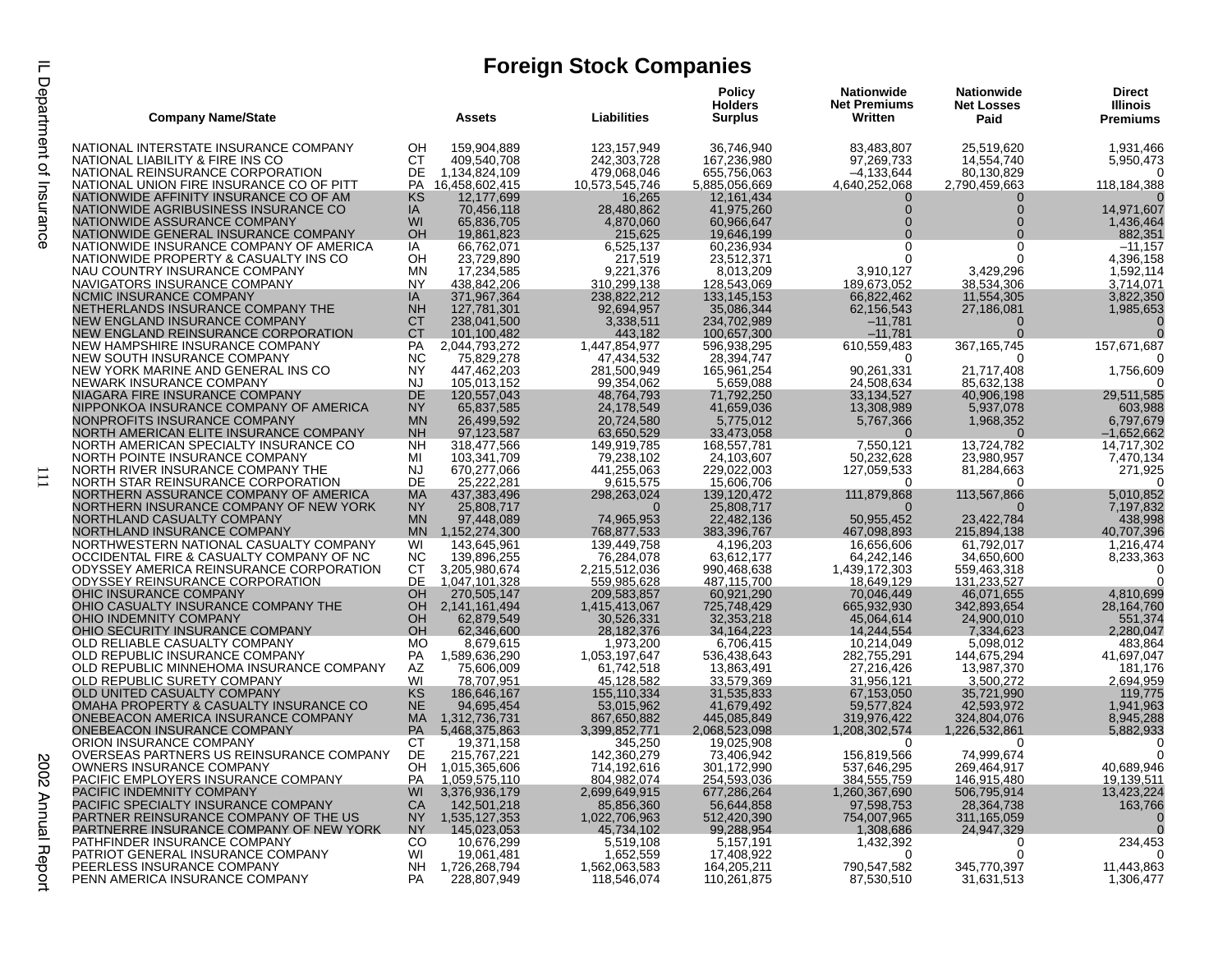| <b>Company Name/State</b>                                                       |                        | <b>Assets</b>                | <b>Liabilities</b>           | Policy<br><b>Holders</b><br><b>Surplus</b> | <b>Nationwide</b><br><b>Net Premiums</b><br>Written | <b>Nationwide</b><br><b>Net Losses</b><br>Paid | <b>Direct</b><br><b>Illinois</b><br>Premiums |
|---------------------------------------------------------------------------------|------------------------|------------------------------|------------------------------|--------------------------------------------|-----------------------------------------------------|------------------------------------------------|----------------------------------------------|
| PENN MILLERS INSURANCE COMPANY                                                  | PA                     | 124,160,418                  | 82,962,437                   | 41,197,981                                 | 57,315,701                                          | 27,731,351                                     | 2,390,448                                    |
| PENNSYLVANIA GENERAL INSURANCE COMPANY                                          | PA                     | 472,011,789                  | 280,020,348                  | 191,991,441                                | 100,691,872                                         | 102,211,082                                    | 4,057,483                                    |
| PENNSYLVANIA MANUFACTURERS ASSN INS CO                                          | PA                     | 610,771,209                  | 417,662,170                  | 193,109,039                                | 246,570,088                                         | 164,677,368                                    | 3,514,331                                    |
| PERMANENT GENERAL ASSURANCE CORPORATION                                         | ΤN                     | 117,532,391                  | 86,147,691                   | 31,384,700                                 | 88,653,677                                          | 51,090,201                                     |                                              |
| PETROLEUM CASUALTY COMPANY<br>PHILADELPHIA INDEMNITY INSURANCE COMPANY          | TХ<br>PA               | 20,131,534<br>796,026,635    | 4,502,243                    | 15,629,291<br>253,643,300                  | 4,639,188                                           | 653,463                                        | 528,493                                      |
| PHOENIX ASSURANCE COMPANY OF NEW YORK                                           | <b>NH</b>              | 168,920,187                  | 542,383,335<br>142,237,042   | 26,683,145                                 | 366,773,307<br>56,792,750                           | 90,226,217<br>40,203,184                       | 26,653,176<br>301,941                        |
| PHOENIX INDEMNITY INSURANCE COMPANY                                             | AZ                     | 25,131,833                   | 14,650,518                   | 10,481,315                                 | 18,041,172                                          | 12,953,189                                     |                                              |
| PHOENIX INSURANCE COMPANY THE                                                   | CT                     | 3,294,297,632                | 2,522,970,728                | 771,326,904                                | 744,549,038                                         | 432,977,572                                    | 7,656,755                                    |
| PHYSICIANS INSURANCE COMPANY OF WI INC                                          | WI                     | 203,552,041                  | 138,189,755                  | 65,362,288                                 | 49,154,901                                          | 11,297,445                                     | 13,191,320                                   |
| PLATINUM UNDERWRITERS REINSURANCE INC                                           | <b>MD</b>              | 854,878,773                  | 554,657,141                  | 300,221,632                                | 298,114,491                                         |                                                |                                              |
| PLATTE RIVER INSURANCE COMPANY                                                  | NE                     | 42,089,790                   | 14,197,279                   | 27,892,511                                 | 13,223,326                                          | 2,495,735                                      | 38,562                                       |
| PMA CAPITAL INSURANCE COMPANY                                                   | <b>PA</b>              | 1,791,903,484                | 1,211,752,526                | 580,150,958                                | 636,399,664                                         | 370,014,513                                    |                                              |
| PMI MORTGAGE INSURANCE CO<br>PRE PAID LEGAL CASUALTY INC                        | <b>AZ</b><br>OK        | 2,688,035,845<br>19,610,951  | 2,410,476,635<br>4,259,824   | 277,559,210<br>15,351,127                  | 546,500,561<br>67,668,348                           | 99,331,963<br>26,065,015                       | 31,417,986<br>8,519,159                      |
| PREFERRED PROFESSIONAL INSURANCE COMPANY                                        | <b>NE</b>              | 130,554,015                  | 96,783,080                   | 33,770,935                                 | 24,213,537                                          | 7,769,078                                      | 1,825,886                                    |
| PRINCETON INSURANCE COMPANY                                                     | NJ                     | 1,025,240,820                | 918,002,224                  | 107,238,596                                | 122,810,535                                         | 205,374,425                                    | 17,176,425                                   |
| PRIVATE RESIDENTIAL MORTGAGE INS CORP                                           | <b>NC</b>              | 91,340,493                   | 19,425,148                   | 71,915,345                                 | 317,539                                             | 9,456                                          |                                              |
| PRODUCERS AGRICULTURE INSURANCE COMPANY                                         | ТX                     | 2,837,647                    | 11,716                       | 2,825,931                                  | 75,000                                              | $\Omega$                                       |                                              |
| PROFESSIONAL LIABILITY INS CO OF AMERICA                                        | <b>NY</b>              | 27,985,221                   | 2,603,714                    | 25,381,507                                 | 1,204,242                                           | 125,141                                        |                                              |
| PROFESSIONALS ADVOCATE INSURANCE COMPANY                                        | <b>MD</b>              | 68,126,390                   | 54,117,493                   | 14,008,897                                 | 10,604,714                                          | 4,649,850                                      |                                              |
| PROGRESSIVE AMERICAN INSURANCE COMPANY                                          | FL.<br><b>OH</b>       | 226,298,158                  | 164,515,083                  | 61,783,075                                 | 175,240,439                                         | 86,714,755                                     | 2,575,868                                    |
| PROGRESSIVE CASUALTY INSURANCE COMPANY<br>PROGRESSIVE HALCYON INSURANCE COMPANY | OH                     | 6,092,398,526<br>434,734,789 | 4,472,960,217<br>342,052,209 | 1,619,438,309<br>92,682,580                | 4,643,871,638<br>83,630,569                         | 2,297,941,008<br>33,887,229                    | 18,727,201<br>31,776,701                     |
| PROGRESSIVE HOME INSURANCE COMPANY                                              | OH                     | 37,374,441                   | 7,767,802                    | 29,606,639                                 | 569,821                                             | 276,963                                        | 273,724                                      |
| PROGRESSIVE MAX INSURANCE COMPANY                                               | OΗ                     | 148,975,185                  | 111,635,986                  | 37,339,199                                 | 29,427,840                                          | 18,385,711                                     |                                              |
| PROGRESSIVE SPECIALTY INSURANCE COMPANY                                         | OΗ                     | 718,246,570                  | 502,810,696                  | 215,435,874                                | 613,341,538                                         | 303,501,643                                    | 19,496,951                                   |
| PRONATIONAL INSURANCE COMPANY                                                   | MI                     | 801,688,578                  | 604,733,993                  | 196.954.585                                | 148,722,256                                         | 60,946,078                                     | 17,334,860                                   |
| PROPERTY & CASUALTY INS CO OF HARTFORD                                          | IN                     | 110,652,238                  | 72,191,396                   | 38,460,842                                 | 40,708,703                                          | 20,836,558                                     | 18,575,815                                   |
| PROPERTY-OWNERS INSURANCE COMPANY                                               | IN                     | 44,838,628                   | 29,590,163                   | 15,248,465                                 | 22,102,981                                          | 7,860,894                                      |                                              |
| PROTECTIVE INSURANCE COMPANY<br>PROTECTIVE NATIONAL INS CO OF OMAHA THE         | IN<br><b>NE</b>        | 413,953,490<br>24,059,634    | 146,223,908<br>54,311,946    | 267,729,582<br>$-30,252,312$               | 61,415,164                                          | 28,715,924<br>610,966                          | 7,629,930                                    |
| PROVIDENCE WASHINGTON INS CO OF NY                                              | NY                     | 32,492,281                   | 23,715,835                   | 8,776,446                                  | 12,887,790                                          | 8,190,899                                      |                                              |
| PROVIDENCE WASHINGTON INSURANCE COMPANY                                         | RI                     | 341,432,529                  | 258,695,140                  | 82,737,388                                 | 124,044,977                                         | 78,837,399                                     | 796,113                                      |
| PRUDENTIAL COMMERCIAL INSURANCE COMPANY                                         | DE                     | 23,588,604                   | 9,510,929                    | 14,077,675                                 | ∩                                                   | $\Omega$                                       | 340,807                                      |
| PRUDENTIAL GENERAL INSURANCE COMPANY                                            | DE                     | 33,550,696                   | 19,842,177                   | 13,708,519                                 | $\Omega$                                            | 0                                              | 9,402,880                                    |
| PRUDENTIAL PROPERTY & CASUALTY INS CO                                           | IN                     | 2,007,441,955                | 1,488,895,888                | 518,546,067                                | 1,298,703,982                                       | 748,924,762                                    | 42,516,719                                   |
| PUTNAM REINSURANCE COMPANY                                                      | <b>NY</b>              | 309,302,766                  | 198,968,381                  | 110,334,385                                | 116,832,519                                         | 62,530,172                                     |                                              |
| PXRE REINSURANCE COMPANY<br><b>QBE INSURANCE CORPORATION</b>                    | <b>CT</b><br>PA        | 795,900,237<br>178,952,195   | 338,683,128<br>105,351,514   | 457,217,111<br>73,600,681                  | 210,640,178<br>42,725,802                           | 61,902,546<br>12,679,808                       | 13,866,556                                   |
| QBE REINSURANCE CORPORATION                                                     | PA                     | 671,815,369                  | 421,575,508                  | 250,239,861                                | 330, 171, 517                                       | 143,802,598                                    |                                              |
| <b>QUADRANT INDEMNITY COMPANY</b>                                               | <b>CT</b>              | 105,694,693                  | 76,922,813                   | 28,771,880                                 | 37,053,374                                          | 14,837,260                                     | 3,534                                        |
| R V I AMERICA INSURANCE COMPANY                                                 | CT                     | 50,618,434                   | 33,008,226                   | 17,610,208                                 | 7,224,871                                           | ი                                              |                                              |
| RADIAN ASSET ASSURANCE INC                                                      | NY                     | 657,382,632                  | 347,923,517                  | 309,459,115                                | 170,913,577                                         | 18,309,376                                     | 2,671,934                                    |
| <b>RADIAN GUARANTY INC</b>                                                      | <b>PA</b>              | 2,406,500,022                | 2,242,954,712                | 163,545,310                                | 587,683,290                                         | 144,453,629                                    | 23,737,487                                   |
| RADIAN REINSURANCE INC                                                          | <b>NY</b>              | 967,232,159                  | 695,096,478                  | 272,135,681                                | 110,136,554                                         | 11,395,829                                     |                                              |
| RAMPART INSURANCE COMPANY<br>RANGER INSURANCE COMPANY                           | <b>NY</b><br><b>DE</b> | 156,233,327<br>229,325,278   | 111,506,845<br>184,388,281   | 44.726.482<br>44,936,997                   | 18,373<br>95,405,968                                | 7,504,304<br>29,213,162                        | $-5,826$<br>2,845,591                        |
| REALM NATIONAL INSURANCE COMPANY                                                | NY                     | 57,702,766                   | 51,221,615                   | 6,481,151                                  | 19,357,983                                          | 7,167,555                                      | 16,326                                       |
| REDLAND INSURANCE COMPANY                                                       | NJ                     | 93,597,750                   | 70,723,619                   | 22,874,131                                 | n                                                   | O                                              | 349,913                                      |
| REGAL INSURANCE COMPANY                                                         | IN                     | 32,077,211                   | 18,729,244                   | 13,347,967                                 | 13,063,186                                          | 9,619,569                                      | O                                            |
| REGENT INSURANCE COMPANY                                                        | WI                     | 234,020,564                  | 132,256,347                  | 101,764,217                                | 96,956,906                                          | 51,886,738                                     | 49,411,854                                   |
| REPUBLIC FRANKLIN INSURANCE COMPANY                                             | OH                     | 73,899,836                   | 52,103,973                   | 21,795,863                                 | 19,300,265                                          | 11,373,412                                     | 2,941,970                                    |
| REPUBLIC INDEMNITY COMPANY OF AMERICA                                           | CA                     | 630,325,317                  | 443,953,055                  | 186,372,262                                | 213,822,848                                         | 141,363,266                                    |                                              |
| REPUBLIC INDEMNITY COMPANY OF CALIFORNIA                                        | CA                     | 32,656,695                   | 22,656,040                   | 10,000,655                                 | 6,613,077                                           | 4,372,060                                      |                                              |
| REPUBLIC INSURANCE COMPANY<br>REPUBLIC MORTGAGE INSURANCE CO OF FL              | <b>TX</b><br>FL        | 74,676,694<br>30,269,022     | 62,586,189<br>20,750,968     | 12,090,505<br>9,518,053                    | 5,090,096                                           | 0<br>717,897                                   |                                              |
| REPUBLIC MORTGAGE INSURANCE COMPANY                                             | <b>NC</b>              | 1,482,663,407                | 1,321,072,041                | 161,591,366                                | 297,016,007                                         | 42,689,290                                     | 32,172,365                                   |
| REPUBLIC WESTERN INSURANCE COMPANY                                              | ΑZ                     | 513,493,171                  | 347,908,259                  | 165,584,912                                | 119,670,043                                         | 155,952,161                                    | 5,017,840                                    |
| RESIDENTIAL GUARANTY CO                                                         | AZ                     | 267,411,260                  | 183, 135, 347                | 84,275,913                                 | 68,988,770                                          | 9,926,858                                      | ∩                                            |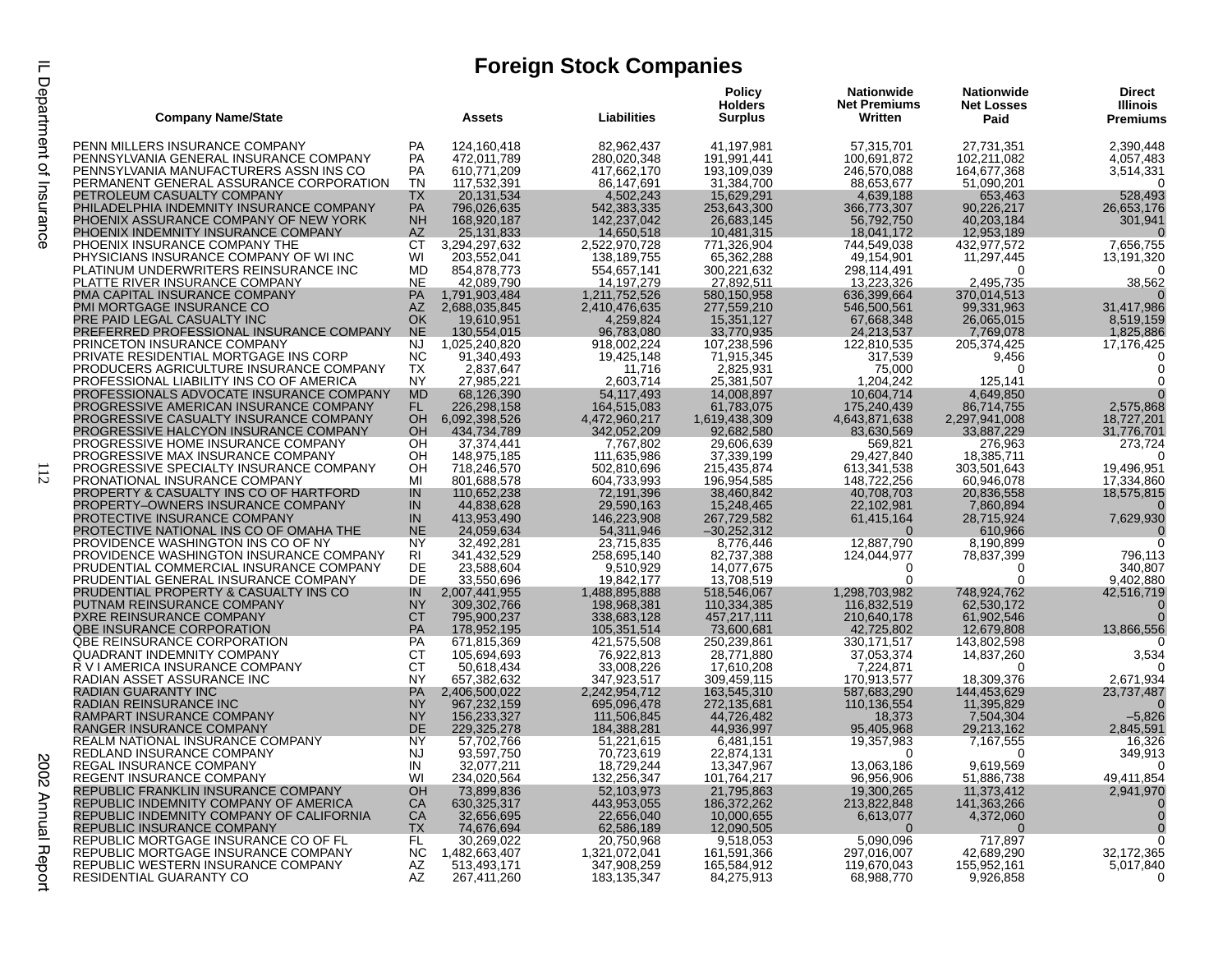| ֖֚֚֚֚֚֚֚֚֚֚֚֚֬֕֡֡֡֡֡֡֡֡           |
|-----------------------------------|
| יר האנונפונו המווובחוו האלפה<br>1 |
| ,                                 |
| j                                 |
|                                   |
|                                   |
|                                   |
|                                   |
| <br> 2011<br> 2012                |
|                                   |
|                                   |
|                                   |
|                                   |
|                                   |
|                                   |
|                                   |
|                                   |
|                                   |
|                                   |
|                                   |
|                                   |
| ١                                 |
| رَ<br>į                           |

 $113$ 

| <b>Company Name/State</b>                                                                                         | Assets                                              | <b>Liabilities</b>             | <b>Policy</b><br><b>Holders</b><br><b>Surplus</b> | <b>Nationwide</b><br><b>Net Premiums</b><br>Written | Nationwide<br><b>Net Losses</b><br>Paid | <b>Direct</b><br>Illinois<br>Premiums |
|-------------------------------------------------------------------------------------------------------------------|-----------------------------------------------------|--------------------------------|---------------------------------------------------|-----------------------------------------------------|-----------------------------------------|---------------------------------------|
| RESPONSE INSURANCE COMPANY                                                                                        | DE<br>90,257,772                                    | 52,864,904                     | 37,392,867                                        | 29,244,685                                          | 29,093,549                              | $-15,104$                             |
| RISCORP NATIONAL INSURANCE COMPANY                                                                                | <b>MO</b><br>9,908,354                              | 37,585                         | 9,870,769                                         | ∩                                                   | O                                       | C                                     |
| ROYAL & SUNALLIANCE PERSONAL INS CO                                                                               | NY<br>375,603,060                                   | 2,776,260                      | 372,826,800                                       | 967,575                                             |                                         |                                       |
| ROYAL INDEMNITY COMPANY<br>RURAL COMMUNITY INSURANCE COMPANY                                                      | DE<br>2,456,034,355<br><b>MN</b><br>1,147,029,784   | 1,908,106,277                  | 547,928,078<br>83,902,141                         | 709.909.379<br>292,741,878                          | 502,539,798<br>432,915,110              | 47,043,376<br>18,754,166              |
| SAFECO INSURANCE COMPANY OF AMERICA                                                                               | 3,384,999,048<br><b>WA</b>                          | 1,063,127,643<br>2,558,928,393 | 826,070,655                                       | 1,512,928,787                                       | 915,223,281                             | 18,535,925                            |
| SAFECO INSURANCE COMPANY OF IN                                                                                    | 11,438,061<br>IN                                    | 814.862                        | 10,623,199                                        | $\Omega$                                            | ∩                                       |                                       |
| SAFECO NATIONAL INSURANCE COMPANY                                                                                 | <b>MO</b><br>196,406,291                            | 142,443,648                    | 53.962.643                                        | 91.692.654                                          | 55.468.141                              | 1,665,330                             |
| SAFEGUARD INSURANCE COMPANY                                                                                       | 424,632,522<br>СT                                   | 355,576,398                    | 69,056,124                                        | 141,981,876                                         | 100,507,960                             | 4,511,364                             |
| SAFETY NATIONAL CASUALTY CORPORATION                                                                              | <b>MO</b><br>837,980,447                            | 625,274,124                    | 212,706,323                                       | 161,718,820                                         | 64,831,914                              | 14,511,296                            |
| SAGAMORE INSURANCE COMPANY<br>SAN FRANCISCO REINSURANCE COMPANY                                                   | IN<br>129,601,006<br>CA<br>270,875,116              | 52,616,303<br>43,829,977       | 76,984,703<br>227.045.139                         | 47,517,438<br>$-4,230,407$                          | 23,488,269<br>7,715,921                 | 1,685,669<br>C                        |
| SAVERS PROPERTY & CASUALTY INS CO                                                                                 | <b>MO</b><br>62,384,563                             | 31,042,640                     | 31,341,923                                        | 17,564,927                                          | 7,023,105                               | 66,808                                |
| SCOR REINSURANCE COMPANY                                                                                          | <b>NY</b><br>2,047,897,471                          | 1,642,099,568                  | 405,797,903                                       | 551,470,205                                         | 448,619,064                             |                                       |
| <b>SCOTTSDALE INDEMNITY COMPANY</b>                                                                               | 12,818,082<br>OH                                    | 2,739                          | 12,815,343                                        |                                                     |                                         | 1,665,856                             |
| SEA INSURANCE COMPANY OF AMERICA THE                                                                              | <b>NY</b><br>806,048,676                            | 716,463,425                    | 89,585,251                                        | 283,963,752                                         | 201,015,919                             |                                       |
| SEABOARD SURETY COMPANY                                                                                           | NY<br>259,568,312                                   | 132,801,627                    | 126,766,685                                       | 48,848,383                                          | 35,675,294                              | 1,829,609                             |
| SEATON INSURANCE COMPANY<br>SEAWORTHY INSURANCE COMPANY                                                           | <b>WA</b><br>63,534,513<br>MD<br>30,095,892         | 10,504,769<br>16,832,135       | 53,029,748<br>13,263,757                          | 36,095<br>25,471,131                                | 10,379,501<br>15,063,602                |                                       |
| SECURITY INSURANCE COMPANY OF HARTFORD                                                                            | CT<br>933,886,500                                   | 789,225,577                    | 144,660,924                                       | 283,963,752                                         | 201,015,919                             | 26,618,899                            |
| SECURITY NATIONAL INSURANCE COMPANY                                                                               | ТX<br>19,832,120                                    | 643,433                        | 19,188,687                                        |                                                     | ∩                                       | 5,850,440                             |
| SELECT INSURANCE COMPANY                                                                                          | <b>TX</b><br>159,314,088                            | 104,381,500                    | 54,932,588                                        | 49,536,143                                          | 32,035,483                              | $-27,492$                             |
| SELECTIVE INSURANCE COMPANY OF AMERICA                                                                            | <b>NJ</b><br>1,388,273,204                          | 1,084,226,258                  | 304,046,946                                       | 596,685,448                                         | 290,269,954                             | 760,191                               |
| SELECTIVE INSURANCE COMPANY OF SC                                                                                 | <b>SC</b><br>233,964,918                            | 179,541,588                    | 54,423,330                                        | 96,759,803                                          | 47,070,805                              | 16,295,140                            |
| SELECTIVE INSURANCE COMPANY OF THE SE<br>SENECA INSURANCE COMPANY INC                                             | <b>NC</b><br>174,351,655<br>NY<br>181,499,180       | 139,129,532<br>109,572,432     | 35,222,123<br>71,926,748                          | 75,257,620<br>77,964,751                            | 36,610,623<br>15,819,881                | 16,199,747<br>14,140,075              |
| SENTINEL INSURANCE COMPANY LTD                                                                                    | СT<br>94,343,424                                    | 43,300,685                     | 51,042,739                                        | 24,425,221                                          | 12,501,935                              | C                                     |
| SENTRY CASUALTY COMPANY                                                                                           | WI<br>15,155,616                                    | 197,899                        | 14,957,717                                        | $\Omega$                                            | ∩                                       |                                       |
| SENTRY SELECT INSURANCE COMPANY                                                                                   | WI<br>463,523,574                                   | 331,951,561                    | 131,572,009                                       | 155,289,905                                         | 93,636,837                              | 41,500,327                            |
| SHELTER GENERAL INSURANCE COMPANY                                                                                 | <b>MO</b><br>150,544,851                            | 81,873,816                     | 68,671,035                                        | 89,754,082                                          | 60,290,478                              | 10,342,171                            |
| SIRIUS AMERICA INSURANCE COMPANY                                                                                  | <b>DE</b><br>196,992,751                            | 122,943,056                    | 74,049,695                                        | 96,514,014                                          | 11,947,199                              | 3,239,201                             |
| SOMPO JAPAN FIRE & MARINE INS CO OF AM<br>SOMPO JAPAN INSURANCE COMPANY OF AMERICA                                | <b>NY</b><br>25,782,716<br>ΝY                       | 3,468,106<br>280,042,966       | 22,314,610<br>80,494,247                          | 4,998,506<br>62,800,665                             | 5,485,642<br>68,603,405                 | 139,662                               |
| SOUTH CAROLINA INSURANCE COMPANY                                                                                  | 360,537,213<br>SC<br>34,774,246                     | 27,780,264                     | 6,993,982                                         | 9,468,360                                           | 7,984,066                               | 4,570,421<br>258,363                  |
| SOUTHERN GENERAL INSURANCE COMPANY                                                                                | GA<br>76,848,063                                    | 45,233,242                     | 31,614,821                                        | 53,445,523                                          | 35,979,577                              | ſ                                     |
| SOUTHERN-OWNERS INSURANCE COMPANY                                                                                 | FL<br>104,917,853                                   | 76,912,555                     | 28,005,298                                        | 67,599,913                                          | 23,983,949                              |                                       |
| ST PAUL FIRE & MARINE INSURANCE COMPANY<br>ST PAUL GUARDIAN INSURANCE COMPANY<br>ST PAUL MEDICAL LIABILITY INS CO | 7,029,714,710<br><b>MN</b>                          | 12,103,935,301                 | 4,925,779,409                                     | 4,483,981,142                                       | 3,282,126,922                           | 240,666,110                           |
|                                                                                                                   | <b>MN</b><br>34,213,525                             | 16,819                         | 34,196,706                                        |                                                     | ∩                                       | 9,658,888                             |
| ST PAUL MERCURY INSURANCE COMPANY                                                                                 | <b>MN</b><br>171,064,582<br><b>MN</b><br>67,830,919 | 127,582,831<br>33,470          | 43,481,752<br>67,797,450                          | 48,848,383                                          | 35,675,294                              | 322,977<br>40,428,593                 |
| STANDARD FIRE INSURANCE COMPANY THE                                                                               | 3,172,943,444<br>СT                                 | 2,431,291,434                  | 741,652,010                                       | 721,641,311                                         | 419,597,688                             | 1,724,236                             |
| STANDARD GUARANTY INSURANCE COMPANY                                                                               | DE<br>95,943,772                                    | 65,222,675                     | 30,721,097                                        | 32,976,369                                          | 14,533,111                              | 189,452                               |
| STAR INSURANCE COMPANY                                                                                            | 312,547,226<br>MI                                   | 218,714,684                    | 93,832,543                                        | 97,677,537                                          | 62,107,653                              | 929,659                               |
| STARNET INSURANCE COMPANY                                                                                         | DE<br>43,193,723                                    | 22,904,744                     | 20,288,979                                        | 8,265,392                                           | 2,042,003                               | C                                     |
| STATE AUTO INS CO OF WI<br>STATE AUTO NATIONAL INSURANCE COMPANY                                                  | WI<br>19,272,822<br>OH                              | 11,807,769                     | 7,465,053                                         | 10,724,804                                          | 5,854,881                               |                                       |
| STATE AUTO PROP AND CAS INS CO                                                                                    | 76,175,817<br><b>SC</b><br>983,791,096              | 59,414,466<br>738,176,835      | 16,761,351<br>245,614,261                         | 74,096,955<br>640,199,125                           | 35,795,357<br>334,414,985               | 1,212,071<br>16,051,645               |
| STATE FARM FLORIDA INSURANCE COMPANY                                                                              | <b>FL</b><br>1,447,884,198                          | 999,183,314                    | 448,700,884                                       | 730,344,198                                         | 361,100,279                             |                                       |
| STATE NATIONAL INSURANCE COMPANY INC                                                                              | ТX<br>105,950,839                                   | 46,112,476                     | 59,838,363                                        | 59,328,857                                          | 23,238,242                              | 3,387,648                             |
| STATE NATIONAL SPECIALTY INS CO                                                                                   | 13,542,855<br>ТX                                    | 6,042,855                      | 7,500,000                                         | 3,416,537                                           | $-728,058$                              |                                       |
| STATESMAN INSURANCE COMPANY                                                                                       | IN<br>6,014,630                                     | 214,227                        | 5,800,403                                         |                                                     | U                                       |                                       |
| STONEBRIDGE CASUALTY INSURANCE COMPANY<br>STONEWALL INSURANCE COMPANY                                             | OH<br>23,540,622<br>OH<br>83,010,495                | 10,856,582<br>18,817,791       | 12,684,040<br>64,192,704                          | 19,398,794<br>$\Omega$                              | 6.221.164<br>$-11,374,110$              | 1,919,942                             |
| STONINGTON INSURANCE COMPANY                                                                                      | ТX<br>18,064,088                                    | 815,410                        | 17,248,678                                        | 805,529                                             | 6,101,700                               | 56,242                                |
| STRATFORD INSURANCE COMPANY                                                                                       | <b>NH</b><br>126,148,510                            | 85,926,364                     | 40,222,146                                        | 17,344,269                                          | 4,496,016                               | 892,093                               |
| SUECIA INSURANCE COMPANY                                                                                          | <b>NY</b><br>72.068.164                             | 39,365,980                     | 32.702.184                                        | 197,927                                             | 936.853                                 |                                       |
| SUMITOMO MARINE & FIRE INS CO OF AM                                                                               | NY<br>234,013,530                                   | 137,576,997                    | 96,436,533                                        | 58,860,505                                          | 34,265,587                              | 4,676,573                             |
| SUPERIOR INSURANCE COMPANY<br>SURETY BONDING COMPANY OF AMERICA                                                   | FL<br>57,094,183<br><b>SD</b><br>6,795,973          | 46,704,741<br>1,644,283        | 10,389,442<br>5,151,690                           | 22,658,474<br>468,495                               | 24,156,745<br>39,499                    | 1,313<br>10,640                       |
| SWISS REINSURANCE AMERICA CORPORATION                                                                             | NY 10,268,787,637                                   | 7,877,501,249                  | 2,391,286,388                                     | 1,283,005,817                                       | 1,661,422,213                           | $\Omega$                              |
|                                                                                                                   |                                                     |                                |                                                   |                                                     |                                         |                                       |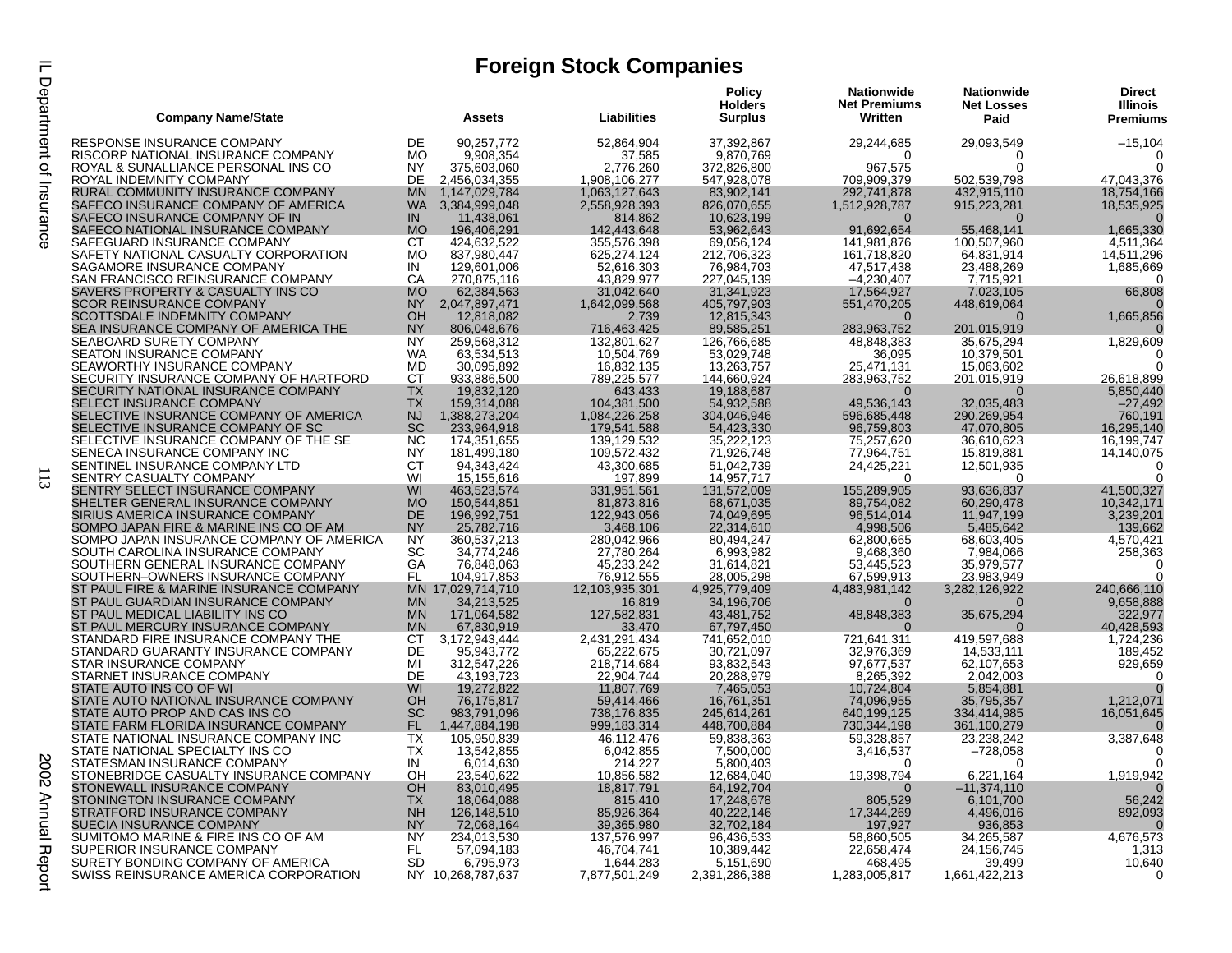| <b>Company Name/State</b>                                                      |                        | <b>Assets</b>                | <b>Liabilities</b>           | <b>Policy</b><br><b>Holders</b><br><b>Surplus</b> | <b>Nationwide</b><br><b>Net Premiums</b><br>Written | Nationwide<br><b>Net Losses</b><br>Paid | <b>Direct</b><br><b>Illinois</b><br>Premiums |
|--------------------------------------------------------------------------------|------------------------|------------------------------|------------------------------|---------------------------------------------------|-----------------------------------------------------|-----------------------------------------|----------------------------------------------|
| T H E INSURANCE COMPANY                                                        | LA                     | 98,582,475                   | 66,337,903                   | 32,244,572                                        | 45,592,514                                          | 12,214,709                              | 1,132,674                                    |
| TECHNOLOGY INSURANCE COMPANY                                                   | <b>NH</b>              | 25,234,023                   | 12,891,219                   | 12,342,805                                        | 9,183,170                                           | 1,478,252                               | 387,951                                      |
| TICO INSURANCE COMPANY                                                         | OН                     | 10,099,211                   | 1,540,437                    | 8,558,774                                         | 933,638                                             | 595,508                                 |                                              |
| TIG INDEMNITY COMPANY<br><b>TIG INSURANCE COMPANY</b>                          | СA<br><b>CA</b>        | 20,491,160<br>3,492,243,268  | 216,749<br>2,396,985,770     | 20,274,412<br>1,095,257,499                       | 699,330,488                                         | O<br>465,911,629                        | 526,541<br>29,104,80                         |
| TIG INSURANCE CORPORATION OF AM                                                | MI                     | 20,843,195                   | 132,784                      | 20,710,411                                        |                                                     | 0                                       |                                              |
| TIG PREMIER INSURANCE COMPANY                                                  | <b>CA</b>              | 39,777,024                   | 4,066,232                    | 35,710,793                                        |                                                     | O                                       | 979,343                                      |
| TITAN INDEMNITY COMPANY                                                        | <b>TX</b>              | 131,559,360                  | 49,578,881                   | 81,980,480                                        | 51,900,729                                          | 34,798,426                              |                                              |
| TOA REINSURANCE COMPANY OF AMERICA THE<br>TOYOTA MOTOR INSURANCE COMPANY       | DE                     | 907,084,413                  | 654,068,339                  | 253,016,074                                       | 229,789,250                                         | 113,208,588                             |                                              |
| TRADERS & GENERAL INSURANCE COMPANY                                            | IA<br>ТX               | 87,613,497<br>7,520,738      | 66,694,600<br>33,292         | 20,918,897<br>7,487,448                           | 26,122,430                                          | 19,521,681<br>∩                         | 851,488                                      |
| TRANS PACIFIC INSURANCE COMPANY                                                | NY                     | 42,090,034                   | 11,659,834                   | 30,430,200                                        | 286,895                                             | 679,649                                 | 614,353                                      |
| TRANSATLANTIC REINSURANCE COMPANY<br>TRANSCONTINENTAL INSURANCE COMPANY        | <b>NY</b>              | 5,277,705,479                | 3,731,761,291                | 1,545,944,188                                     | 2,219,817,875                                       | 1,188,073,325                           |                                              |
|                                                                                | NY                     | 152, 152, 043                | 72,726,440                   | 79,425,604                                        | $-107,299,013$                                      | 349,055,765                             | 34,805,340                                   |
| TRANSPORT INSURANCE COMPANY<br>TRAVCO INSURANCE COMPANY                        | OH<br>C <sub>T</sub>   | 111,532,901<br>199,206,232   | 87,646,225<br>144,442,312    | 23,886,676<br>54,763,921                          | $\Omega$<br>39,822,674                              | 4,085,686<br>22,765,747                 | 11,652,525                                   |
| TRAVELERS CASUALTY AND SURETY CO OF AM                                         | CT                     | 2,196,986,204                | 1,489,241,994                | 707,744,210                                       | 626,357,825                                         | 146,553,326                             | 36,046,003                                   |
| TRAVELERS CASUALTY AND SURETY COMPANY                                          | СT                     | 13,390,844,615               | 10,818,098,186               | 2,572,746,429                                     | 3,066,571,350                                       | 1,622,354,153                           | 7,861,014                                    |
| TRAVELERS CASUALTY COMPANY OF CT                                               | СT                     | 303,108,391                  | 242,975,319                  | 60,133,072                                        | 70,613,976                                          | 41,280,803                              | 6,819,702                                    |
| TRAVELERS COMMERCIAL CASUALTY COMPANY                                          | <b>CT</b>              | 284,916,756                  | 222,262,160                  | 62,654,596                                        | 70,613,976                                          | 41,280,803                              |                                              |
| TRAVELERS COMMERCIAL INSURANCE COMPANY<br>TRAVELERS HOME AND MARINE INS CO THE | <b>CT</b><br><b>CT</b> | 308,211,830<br>215,282,493   | 241,924,403<br>158,644,802   | 66,287,427<br>56,637,691                          | 70,613,976<br>39,822,674                            | 41,280,803<br>22,765,747                | 513                                          |
| TRAVELERS INDEMNITY COMPANY THE                                                | <b>CT</b>              |                              |                              | $\Omega$                                          |                                                     | 0                                       |                                              |
| TRAVELERS INDEMNITY COMPANY OF AM THE                                          | <b>CT</b>              | 480,744,042                  | 367,986,678                  | 112,757,364                                       | 114,788,636                                         | 66,899,423                              | 17,359,112                                   |
| TRAVELERS INDEMNITY COMPANY OF CT THE                                          | CT                     | 862,987,390                  | 608,442,840                  | 254,544,550                                       | 203, 137, 956                                       | 118,136,663                             | 23,283,996                                   |
| TRAVELERS PROPERTY CASUALTY INS CO<br>TRENWICK AMERICA REINSURANCE CORPORATION | CT                     | 194,851,866                  | 144,650,122                  | 50,201,743                                        | 44,174,660                                          | 25.618.620                              | 1,873,379                                    |
| TRI STATE INSURANCE COMPANY OF MINNESOTA                                       | <b>CT</b><br><b>MN</b> | 1,050,827,912<br>52,909,125  | 924,889,092<br>26,630,690    | 125,938,820<br>26,278,435                         | 387,867,318<br>$\Omega$                             | 196,173,283<br>0                        | 1,540,918<br>4,570,257                       |
| TRINITY UNIVERSAL INSURANCE COMPANY                                            | ТX                     | 2,344,468,140                | 1,827,210,558                | 517,257,582                                       | 1,591,851,198                                       | 686,115,591                             | 880,477                                      |
| TRUMBULL INSURANCE COMPANY                                                     | <b>CT</b>              | 118,194,120                  | 74,346,486                   | 43,847,634                                        | 40,708,703                                          | 20,836,558                              | 862,838                                      |
| TRUSTGARD INSURANCE COMPANY                                                    | OH                     | 43,477,324                   | 30,855,675                   | 12,621,649                                        | 35,561,355                                          | 18,594,364                              | 642,62                                       |
| TWIN CITY FIRE INSURANCE COMPANY<br>U S AEGIS ENERGY INSURANCE COMPANY         | IN<br>DE               | 397,300,232                  | 215,519,217                  | 181,781,015<br>15,618,042                         | 122,126,104                                         | 62,509,681<br>1,223,918                 | 63,511,250<br>n                              |
| U S SPECIALTY INSURANCE COMPANY                                                | TX                     | 16,686,705<br>255,182,070    | 1,068,663<br>144,345,825     | 110,836,245                                       | 1,344,328<br>61,078,446                             | 34,005,285                              | 3,342,757                                    |
| ULICO CASUALTY COMPANY                                                         | DE                     | 132,928,474                  | 77,609,879                   | 55,318,596                                        | 41,255,151                                          | 18,432,193                              | 4,652,715                                    |
| UNDERWRITER FOR THE PROFESSIONS INS CO.                                        | CO                     | 141,327,856                  | 91,374,185                   | 49,953,671                                        | 13,892,061                                          | 2,956,653                               |                                              |
| UNDERWRITERS INDEMNITY COMPANY                                                 | TX                     | 31,295,808                   | 5,907,887                    | 25,387,921                                        | 1,377,355                                           | 1,788,406                               |                                              |
| UNDERWRITERS REINSURANCE COMPANY<br>UNIGARD INDEMNITY COMPANY                  | <b>NH</b><br><b>WA</b> | 74,839,731<br>58,452,876     | 14,835,055<br>35, 177, 130   | 60,004,676<br>23,275,747                          | –53,454<br>27,483,911                               | 1,773,490<br>14,662,752                 | 6,955                                        |
| UNIGARD INSURANCE COMPANY                                                      | <b>WA</b>              | 470,705,098                  | 302,913,761                  | 167,791,337                                       | 236,361,632                                         | 126,099,664                             | 2.134                                        |
| UNIONE ITALIANA REINSURANCE CO OF AM INC                                       | NY                     | 68,354,465                   | 34,970,915                   | 33,383,550                                        | –163,414                                            | 572,717                                 |                                              |
| UNITED AUTOMOBILE INSURANCE COMPANY                                            | FL                     | 178,012,238                  | 149,857,266                  | 28,154,972                                        | 108,672,099                                         | 24,671,477                              | 18,603,638                                   |
| UNITED CASUALTY INSURANCE COMPANY OF AM                                        | <b>PA</b><br>OH        | 19,040,771<br>146,238,696    | 3,172,833                    | 15,867,938<br>53,220,354                          | 7,940,809                                           | 1,669,457                               | 1,994,938<br>4,987,697                       |
| UNITED FINANCIAL CASUALTY COMPANY<br>UNITED FIRE & CASUALTY COMPANY            | IA                     | 728,068,370                  | 93,018,342<br>478,693,527    | 249,374,843                                       | 110,263,732<br>345,779,751                          | 47,619,138<br>166,039,479               | 19,364,619                                   |
| UNITED FIRE & INDEMNITY COMPANY                                                | <b>TX</b>              | 25,273,822                   | 18,214,849                   | 7,058,973                                         | 12,498,064                                          | 6,001,428                               |                                              |
| UNITED GUARANTY COMMERCIAL INS CO OF NC                                        | <b>NC</b>              | 21,419,337                   | 116,123                      | 21,303,214                                        | 2,974                                               | $\Omega$                                |                                              |
| UNITED GUARANTY CREDIT INSURANCE COMPANY                                       | <b>NC</b>              | 16,225,461                   | 1,347,679                    | 14,877,782                                        | 503,468                                             | 165,051                                 | 70,661                                       |
| UNITED GUARANTY RESIDENTIAL INS CO<br>UNITED GUARANTY RESIDENTIAL INS CO OF NC | <b>NC</b><br><b>NC</b> | 1,938,453,389<br>149,926,491 | 1,809,023,507<br>113,234,332 | 129,429,882<br>36,692,159                         | 350, 155, 844<br>51,763,971                         | 49.118.866<br>25,021,871                | 23,809,438                                   |
| UNITED NATIONAL SPECIALTY INS CO                                               | WI                     | 84,528,483                   | 35,687,667                   | 48,840,817                                        | 15,042,792                                          | 6,650,586                               | 2,264,532                                    |
| UNITED SECURITY ASSURANCE COMPANY OF PA                                        | PA                     | 23,604,883                   | 12,427,717                   | 11,177,166                                        | 8,784,103                                           | 2,501,321                               |                                              |
| UNITED SECURITY INSURANCE COMPANY                                              | IA                     | 8,911,192                    | 36,634                       | 8,874,558                                         | $\Omega$                                            | $\Omega$                                | 8,105                                        |
| UNITED STATES FIDELITY & GUARANTY CO                                           | <b>MD</b>              | 4,978,741,812                | 3,180,296,759                | 1,798,445,053                                     | 667,963,296                                         | 870,631,450                             | 42,299,257                                   |
| UNITED STATES FIRE INSURANCE COMPANY<br>UNITED STATES LIABILITY INSURANCE CO   | <b>NY</b><br><b>PA</b> | 2,006,286,301<br>468,314,355 | 1,402,863,811<br>192,807,986 | 603,422,490<br>275,506,372                        | 433, 157, 499<br>102,191,942                        | 277,106,800<br>14,662,268               | 30,699,106<br>3,372,394                      |
| UNITED WISCONSIN INSURANCE COMPANY                                             | WI                     | 94,670,463                   | 45.955.956                   | 48.714.507                                        | 40,444,163                                          | 14,294,532                              | 17,121,471                                   |
| UNIVERSAL FIRE & CAS INS CO                                                    | IN                     | 9,444,459                    | 4,441,248                    | 5,003,211                                         | 4,229,043                                           | 1,672,309                               | 2,125,240                                    |
| UNIVERSAL SURETY COMPANY                                                       | NΕ                     | 83,795,718                   | 29,537,088                   | 54,258,630                                        | 2,731,213                                           | 60,462                                  | 1,501                                        |
| UNIVERSAL UNDERWRITERS INSURANCE COMPANY                                       | KS                     | 317,805,145                  | 26,715,097                   | 291,090,047                                       | $-376,302,590$                                      | 456,742,986                             | 51,621,416                                   |

 $114$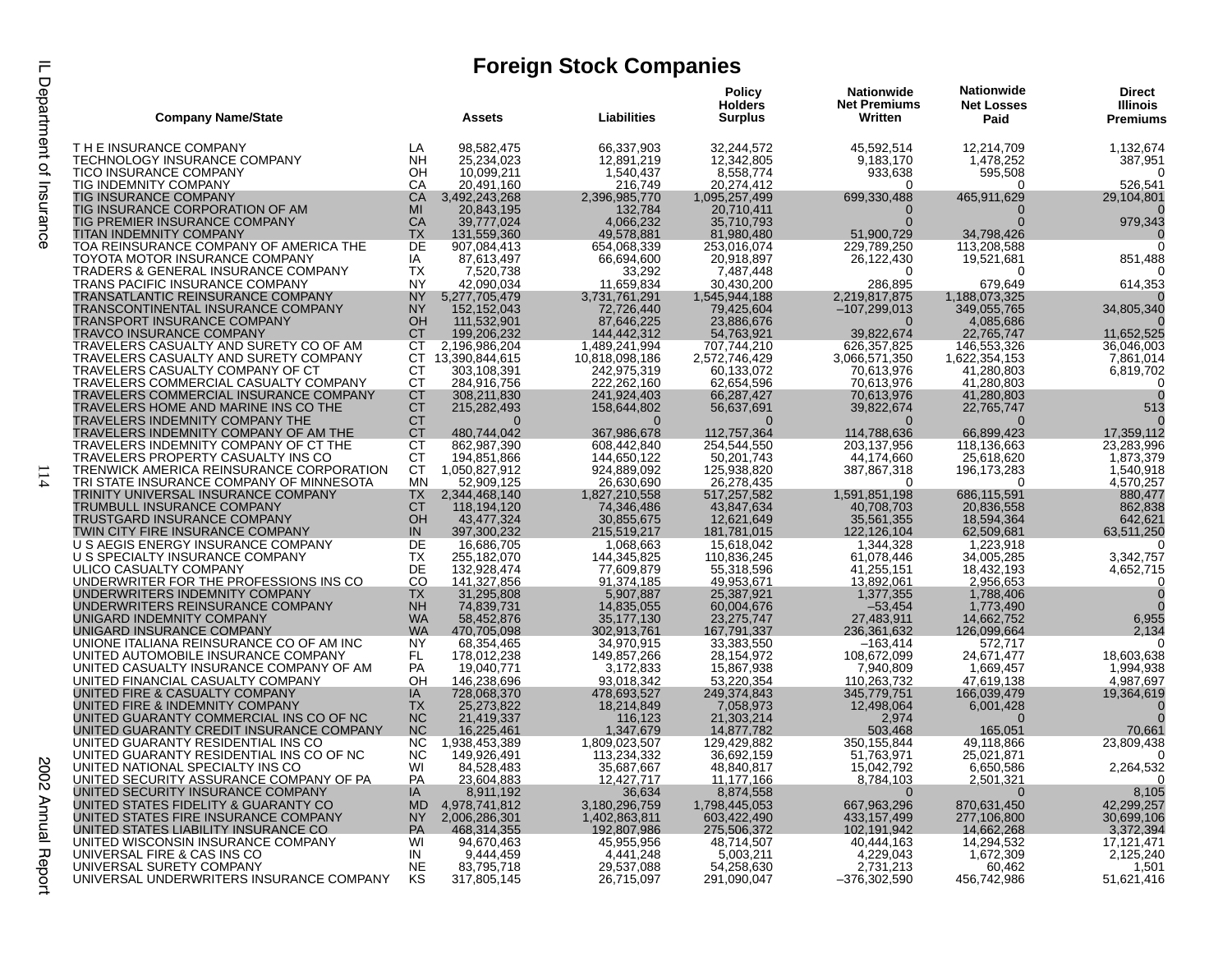| <b>Company Name/State</b>                                                    |                 | <b>Assets</b>                | Liabilities                 | <b>Policy</b><br><b>Holders</b><br><b>Surplus</b> | Nationwide<br><b>Net Premiums</b><br>Written | <b>Nationwide</b><br><b>Net Losses</b><br>Paid | <b>Direct</b><br><b>Illinois</b><br><b>Premiums</b> |
|------------------------------------------------------------------------------|-----------------|------------------------------|-----------------------------|---------------------------------------------------|----------------------------------------------|------------------------------------------------|-----------------------------------------------------|
| UNIVERSAL UNDERWRITERS OF TEXAS INS CO                                       | <b>TX</b>       | 14.071.013                   | 2,058,371                   | 12,012,642                                        |                                              |                                                |                                                     |
| US INTERNATIONAL REINSURANCE COMPANY                                         | <b>NH</b>       |                              | <sup>n</sup>                | n                                                 |                                              |                                                |                                                     |
| USAA CASUALTY INSURANCE COMPANY                                              | TX              | 4,405,455,094                | 3,223,113,684               | 1,182,341,409                                     | 2,598,272,127                                | 1,489,281,236                                  | 44,393,827                                          |
| USAA GENERAL INDEMNITY COMPANY<br>USAGENCIES DIRECT INSURANCE COMPANY        | ТX<br><b>NY</b> | 254,995,759<br>7,538,072     | 163,681,811<br>575.412      | 91,313,948<br>6,962,660                           | 220,846,302<br>183,692                       | 105,775,648<br>59,825                          | 4,889,872<br>867,199                                |
| USAUTO INSURANCE COMPANY INC                                                 | <b>TN</b>       | 39,528,089                   | 25,457,672                  | 14,070,417                                        | 30,530,131                                   | 13,659,438                                     |                                                     |
| USF&G INSURANCE COMPANY OF MISSISSIPPI                                       | <b>MS</b>       | 18,275,374                   | 2,980                       | 18,272,395                                        |                                              |                                                |                                                     |
| <b>VALIANT INSURANCE COMPANY</b>                                             | IA              | 13,918,210                   | 20.694                      | 13,897,516                                        | $\Omega$                                     | $\Omega$                                       | 1,069,942                                           |
| VALLEY FORGE INSURANCE COMPANY                                               | PA              | 52,529,298                   | 8,813,441                   | 43,715,857                                        | $-89,415,845$                                | 290,879,808                                    | 10,551,316                                          |
| VANLINER INSURANCE COMPANY                                                   | AZ              | 261,836,286                  | 167,997,111                 | 93,839,175                                        | 106,466,958                                  | 54.679.462                                     | 4,972,288                                           |
| <b>VEREX ASSURANCE INC</b>                                                   | WI              | 195,297,833                  | 31,711,271                  | 163,586,562                                       | 947.969                                      | 1,008,292                                      | 31.760                                              |
| VICTORIA AUTOMOBILE INSURANCE COMPANY                                        | IN              | 8,556,957                    | 118,668                     | 8,438,289                                         | $\Omega$                                     | $\Omega$                                       |                                                     |
| <b>VICTORIA FIRE &amp; CASUALTY COMPANY</b>                                  | OH              | 133,968,260                  | 94,375,340                  | 39,592,920                                        | 90,747,501                                   | 55,789,072                                     | 2,189,896                                           |
| <b>VICTORIA SELECT INSURANCE COMPANY</b>                                     | OH              | 7,638,242                    | 124,532                     | 7,513,710                                         |                                              |                                                | 628,753                                             |
| <b>VIGILANT INSURANCE COMPANY</b><br>VIKING INSURANCE COMPANY OF WISCONSIN   | <b>NY</b><br>CO | 275.109.895<br>334,180,542   | 191,475,018<br>284,086,837  | 83,634,877<br>50,093,705                          | 44.727.888<br>113,585,501                    | 16.113.446<br>80,406,368                       | 29,781,441<br>1,583,750                             |
| <b>VILLANOVA INSURANCE COMPANY</b>                                           | PA              |                              | ∩                           |                                                   | $\Omega$                                     |                                                |                                                     |
| VISION SERVICE PLAN INSURANCE COMPANY                                        | <b>CT</b>       | 149,655,041                  | 43,030,753                  | 106,624,288                                       | 337,461,020                                  | 286,698,252                                    | 54,689,963                                          |
| VOYAGER PROPERTY & CASUALTY INS CO                                           | <b>SC</b>       | 87,119,470                   | 56,445,463                  | 30,674,007                                        | 40,212,012                                   | 7,683,988                                      | 6,111,642                                           |
| <b>WASHINGTON INTERNATIONAL INSURANCE CO</b>                                 | AZ              | 87.319.276                   | 54,241,027                  | 33.078.249                                        | 6,553,159                                    | $-401,259$                                     | 2,341,448                                           |
| <b>WAUSAU BUSINESS INSURANCE COMPANY</b>                                     | WI              | 126,242,869                  | 87.400.165                  | 38,842,704                                        | 33.668.538                                   | 23,592,693                                     | 2,394,296                                           |
| WAUSAU GENERAL INSURANCE COMPANY                                             | <b>WI</b>       | 137, 111, 781                | 89.307.860                  | 47,803,921                                        | 33,668,538                                   | 23,592,693                                     | 136,900                                             |
| WAUSAU UNDERWRITERS INSURANCE COMPANY                                        | <b>WI</b>       | 191,653,435                  | 98.867.293                  | 92,786,142                                        | 33.668.538                                   | 23.592.693                                     | 10,074,617                                          |
| <b>WESCO INSURANCE COMPANY</b>                                               | DE              | 321.045.961                  | 174,323,520                 | 146.722.441                                       | 125.585.263                                  | 35.188.268                                     | 6.431.316                                           |
| WEST AMERICAN INSURANCE COMPANY                                              | IN              | 1,618,147,181                | 1,247,070,900               | 371,076,283                                       | 665,932,930                                  | 342,893,655                                    | 45,703,757                                          |
| WESTCHESTER FIRE INSURANCE COMPANY                                           | <b>NY</b>       | 1,267,619,110                | 862,938,531                 | 404,680,579                                       | 498,549,342                                  | 153,974,141                                    | 23,652,074                                          |
| WESTERN CONTINENTAL INSURANCE COMPANY<br>WESTERN DIVERSIFIED CASUALTY INS CO | ТX<br><b>WI</b> | 19.201.972                   | 7.467.343                   | 11,734,629                                        | $\Omega$<br>$\Omega$                         | 6,269,997                                      | $-254$<br>915.073                                   |
| <b>WESTERN SURETY COMPANY</b>                                                | <b>SD</b>       | 30,019,056<br>633,099,458    | 4.700.130<br>414.514.170    | 25,318,926<br>218,585,288                         | 297,772,292                                  | $\Omega$<br>55,285,612                         | 5,453,828                                           |
| <b>WESTFIELD INSURANCE COMPANY</b>                                           | OH              | 1,405,701,844                | 1,096,446,769               | 309,255,075                                       | 795,007,298                                  | 433,600,193                                    | 76,662,860                                          |
| WESTFIELD NATIONAL INSURANCE COMPANY                                         | OH              | 302,248,951                  | 212,268,903                 | 89,980,048                                        | 162,757,399                                  | 88,768,541                                     | 5,765,723                                           |
| WESTPORT INSURANCE CORPORATION                                               | <b>MO</b>       | 1,295,134,003                | 1,014,675,784               | 280,458,219                                       | 335,469,699                                  | 275,139,030                                    | 39,806,548                                          |
| WILLIAMSBURG NATIONAL INSURANCE COMPANY                                      | СA              | 15,759,377                   | 4,531,478                   | 11,227,899                                        | 2,436,782                                    | 721,383                                        |                                                     |
| WINDSOR INSURANCE COMPANY                                                    | IN              | 276,939,405                  | 201.580.204                 | 75,359,201                                        | 123.374.527                                  | 90.851.482                                     | 17,135                                              |
| WINTERTHUR INTERNATIONAL AMERICA INS CO                                      | WI              | 395,250,271                  | 284.952.050                 | 110,298,221                                       | 32.492.448                                   | 65,043,204                                     | 12,944,242                                          |
| <b>WORKMENS AUTO INSURANCE COMPANY</b>                                       | CA              | 71.573.871                   | 46.298.155                  | 25.275.716                                        | 53,173,200                                   | 34,799,292                                     |                                                     |
| WORLDWIDE DIRECT AUTO INSURANCE COMPANY                                      | OH              | 21,502,640                   | 5.100                       | 21,497,540                                        |                                              | $\Omega$                                       | 1,772,844                                           |
| X L INSURANCE COMPANY OF NEW YORK INC                                        | <b>NY</b>       | 85,456,352                   | 49.602.990                  | 35,853,362                                        | 24,381,687                                   | 72,579,917<br>$\Omega$                         |                                                     |
| <b>XL CAPITAL ASSURANCE INC</b><br><b>XL REINSURANCE AMERICA INC</b>         | <b>NY</b><br>NY | 180,993,189<br>3,877,103,386 | 58,685,217<br>2,738,462,362 | 122,307,972<br>1,138,641,024                      | 11,624,920<br>411.084.275                    |                                                | 424,266                                             |
| <b>XL SPECIALTY INSURANCE COMPANY</b>                                        | DE              | 416,385,675                  | 341,424,103                 | 74,961,572                                        | 35,166,758                                   | 173,593,207<br>27,302,563                      | 14,561,256                                          |
| YOSEMITE INSURANCE COMPANY                                                   | IN              | 341,889,521                  | 114,473,262                 | 227,416,259                                       | 55,170,807                                   | 11,534,947                                     | 4,273,052                                           |
| YOUNG AMERICA INSURANCE COMPANY                                              | <b>TX</b>       | 17,205,971                   | 6,818,076                   | 10,387,895                                        | 13,435,023                                   | 7,502,595                                      | 469,984                                             |
| ZALE INDEMNITY COMPANY                                                       | <b>TX</b>       | 12,084,238                   | 3,339,016                   | 8,745,222                                         | 2,721,162                                    | 795,240                                        |                                                     |
| <b>ZENITH INSURANCE COMPANY</b>                                              | <b>CA</b>       | 1.245.746.970                | 935.936.734                 | 309.810.235                                       | 568.953.988                                  | 263.199.696                                    | 10,643,160                                          |
| ZURICH AMERICAN INSURANCE COMPANY                                            |                 | NY 15.145.491.028            | 12.527.641.464              | 2,617,849,564                                     | 7.028.548.826                                | 2.769,007,212                                  | 388.344.775                                         |
| <b>Totals</b>                                                                |                 | 598,652,558,018              | 419,045,551,761             | 179,688,006,304                                   | 168,547,106,655                              | 99,229,166,171                                 | 6,381,673,340                                       |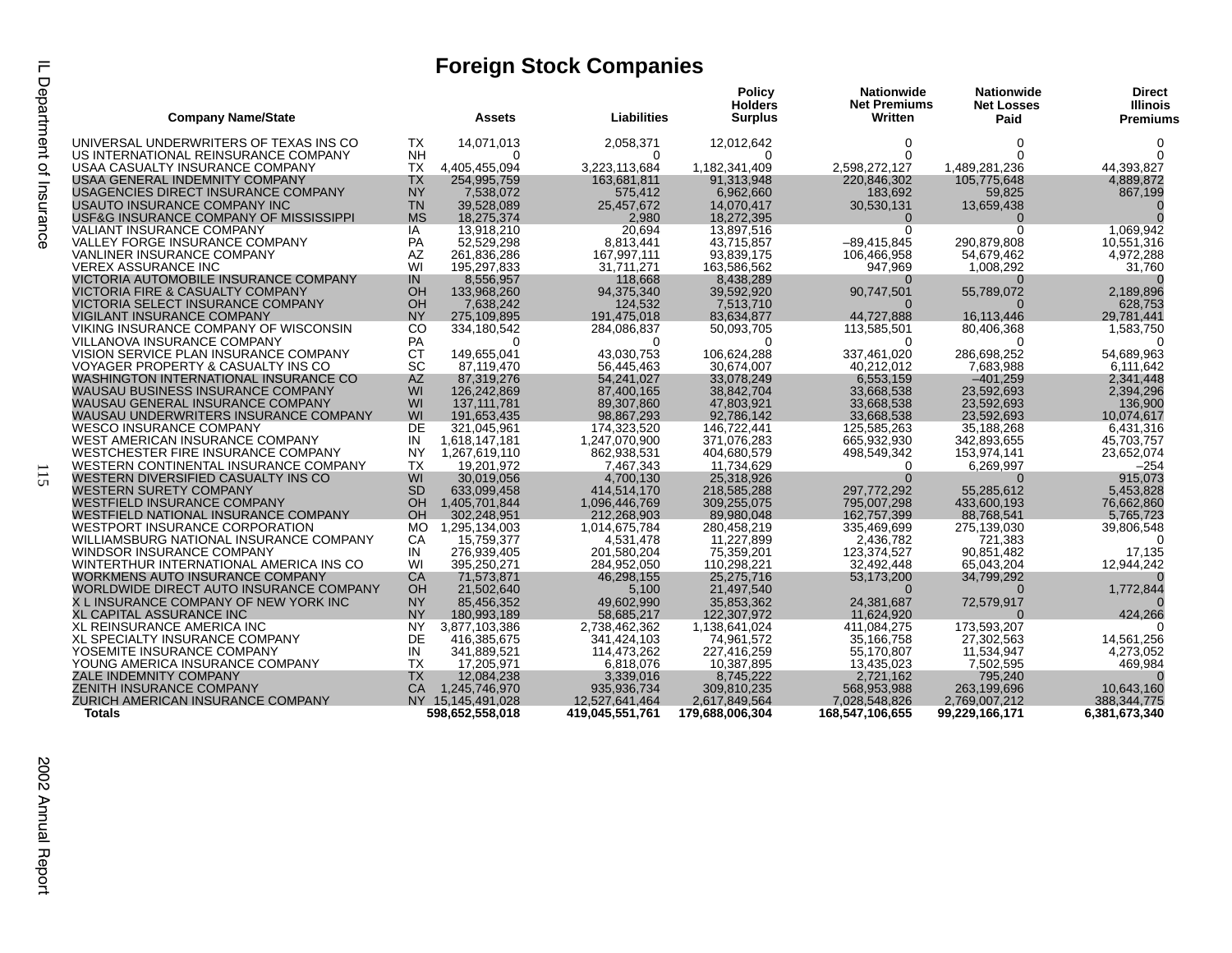## **Foreign Mutual Companies**

**Policy**

**Nationwide**

**Direct**

| I                          |
|----------------------------|
|                            |
| י<br>)                     |
|                            |
|                            |
|                            |
|                            |
|                            |
|                            |
| pusitiment of it buildings |
|                            |
|                            |
|                            |
|                            |
|                            |
|                            |
|                            |
|                            |
|                            |
|                            |
|                            |
|                            |
|                            |
|                            |
|                            |
|                            |
|                            |
|                            |
|                            |
|                            |
|                            |
|                            |
|                            |
|                            |
|                            |
| $\overline{1}$<br>¢        |
| ١                          |

116

| <b>Company Name/State</b>                                                            |                        | Assets                       | <b>Liabilities</b>           | Policy<br><b>Holders</b><br><b>Surplus</b> | Nationwide<br><b>Net Premiums</b><br>Written | <b>Nationwide</b><br><b>Net Losses</b><br>Paid | <b>Direct</b><br>Illinois<br><b>Premiums</b> |
|--------------------------------------------------------------------------------------|------------------------|------------------------------|------------------------------|--------------------------------------------|----------------------------------------------|------------------------------------------------|----------------------------------------------|
| ACUITY A MUTUAL INSURANCE COMPANY                                                    | WI                     | 832,169,406                  | 588.235.911                  | 243,933,495                                | 509,683,003                                  | 204,237,372                                    | 60,793,104                                   |
| AMERICAN BUSINESS & PERSONAL INS MUT INC<br>AMERICAN FAMILY MUTUAL INSURANCE COMPANY | DE<br>WI               | 40,801,505<br>7,071,500,281  | 18,984,730<br>4,987,164,121  | 21,816,775                                 | 68,110<br>4,877,645,480                      | -5,405,860<br>2,897,089,865                    | 247,065<br>457,212,509                       |
| AMERICAN HARDWARE MUTUAL INSURANCE CO                                                | OH                     | 209,979,801                  | 127,913,353                  | 2,084,336,159<br>82,066,448                | 86,516,949                                   | 60,333,035                                     | 2,042,397                                    |
| AMERISURE MUTUAL INSURANCE COMPANY                                                   | MI                     | 1,149,204,891                | 847, 354, 774                | 301,850,117                                | 339,593,003                                  | 156,309,551                                    |                                              |
| AMICA MUTUAL INSURANCE COMPANY                                                       | <b>RI</b>              | 2,825,816,769                | 1,560,192,467                | 1,265,624,302                              | 1,141,115,599                                | 603,719,837                                    | 16,236,072                                   |
| ANTHEM INSURANCE COMPANIES INC                                                       | IN                     | 3,614,588,074                | 1,353,935,055                | 2,260,653,018                              | 1,806,209,794                                | 1,478,867,385                                  | $\Omega$                                     |
| ATLANTIC MUTUAL INSURANCE COMPANY                                                    | <b>NY</b>              | 1,497,323,222                | 1,041,680,300                | 455.642.922                                | 493,227,098                                  | 275,163,648                                    | 34,934,994                                   |
| AUTO OWNERS INSURANCE COMPANY                                                        | MI                     | 6,201,808,231                | 3,349,307,982                | 2,852,500,249                              | 2,434,335,539                                | 1,439,203,358                                  | 98,380,430                                   |
| BADGER MUTUAL INSURANCE COMPANY<br>BAR PLAN MUTUAL INSURANCE COMPANY THE             | WI<br><b>MO</b>        | 103,584,924<br>40,312,844    | 70,883,622<br>21,020,055     | 32,701,300<br>19,292,789                   | 65,919,381<br>7,507,602                      | 31,108,122<br>1,534,337                        | 23,568,291<br>4,483                          |
| BROTHERHOOD MUTUAL INSURANCE COMPANY                                                 | IN                     | 176,320,210                  | 123,619,589                  | 52,700,621                                 | 122,601,213                                  | 61,131,260                                     | 8,568,067                                    |
| BUCKEYE STATE MUTUAL INSURANCE COMPANY                                               | OH                     | 34,963,117                   | 22,906,013                   | 12,057,102                                 | 26,600,947                                   | 16,972,777                                     | $\Omega$                                     |
| CAMBRIDGE MUTUAL FIRE INSURANCE COMPANY                                              | <b>MA</b>              | 335,744,304                  | 149,431,471                  | 186,312,833                                | 109,367,183                                  | 41,092,508                                     | 3,659,060                                    |
| CAMICO MUTUAL INSURANCE COMPANY                                                      | CA                     | 96,615,837                   | 67,404,121                   | 29,211,716                                 | 28,744,114                                   | 8,508,362                                      | 316,175                                      |
| CENTRAL MUTUAL INSURANCE COMPANY                                                     | OH                     | 667,587,452                  | 411,346,691                  | 256,240,759                                | 315,040,009                                  | 145,398,537                                    | 18,281,151                                   |
| CHURCH MUTUAL INSURANCE COMPANY                                                      | WI                     | 611,276,818                  | 439,103,799                  | 172,173,019                                | 278,967,136                                  | 147,590,057                                    | 20,289,255                                   |
| COLUMBIA MUTUAL INSURANCE COMPANY<br>DONEGAL MUTUAL INSURANCE COMPANY                | <b>MO</b><br><b>PA</b> | 181,953,555<br>192,066,638   | 99,584,884<br>116,452,768    | 83,488,600<br>75,613,870                   | 108,508,655                                  | 60,235,612<br>35,922,741                       | 3,620,331<br>0                               |
| EMPLOYERS MUTUAL CASUALTY COMPANY                                                    | IA                     | 1,452,820,220                | 1,019,291,849                | 433,528,371                                | 61,185,771<br>664,227,747                    | 349,776,654                                    | 10,368,205                                   |
| EQUITY MUTUAL INSURANCE COMPANY                                                      | <b>MO</b>              | 35,844,300                   | 36,874,558                   | $-1,030,258$                               | 8,745,480                                    | 10,287,458                                     | 80,986                                       |
| FACTORY MUTUAL INSURANCE COMPANY                                                     | R <sub>l</sub>         | 5,029,814,938                | 3,096,785,077                | 1,933,029,861                              | 2,084,382,703                                | 707,464,281                                    | 84,469,264                                   |
| FARMERS ALLIANCE MUTUAL INSURANCE CO                                                 | ΚS                     | 162, 162, 545                | 101,828,356                  | 60,334,190                                 | 125,862,616                                  | 89,190,318                                     | 11,115,603                                   |
| FARMERS MUTUAL HAIL INSURANCE CO OF IA                                               | IA                     | 228,704,355                  | 109,442,145                  | 119,262,210                                | 142,628,646                                  | 90,714,716                                     | 11,172,287                                   |
| FARMERS MUTUAL INSURANCE COMPANY OF NE                                               | <b>NE</b>              | 242,089,359                  | 120,936,443                  | 121,152,916                                | 154,422,303                                  | 98,273,074                                     | $\Omega$                                     |
| FARMLAND MUTUAL INSURANCE COMPANY                                                    | IA<br><b>MN</b>        | 257,710,280                  | 170,726,041                  | 86,984,234                                 | 115,204,600                                  | 66,531,715                                     | 5,407,963                                    |
| FEDERATED MUTUAL INSURANCE COMPANY<br>FRANKENMUTH MUTUAL INSURANCE COMPANY           | MI                     | 2,840,593,765<br>595,243,551 | 1,801,170,296<br>406,650,956 | 1,039,423,467<br>188,592,595               | 1,041,659,317<br>269,215,455                 | 633,283,295<br>168,943,150                     | 56,854,913<br>15,417,635                     |
| GOODVILLE MUTUAL CASUALTY COMPANY                                                    | PA                     | 64,185,326                   | 37,546,371                   | 26,638,955                                 | 40,620,478                                   | 19,250,411                                     | 910,111                                      |
| GRAIN DEALERS MUTUAL INSURANCE COMPANY                                               | IN.                    | 58,469,178                   | 48,759,367                   | 9,709,811                                  | 37,908,558                                   | 20,414,612                                     | $-9,493$                                     |
| <b>GRANGE MUTUAL CASUALTY COMPANY</b>                                                | OH                     | 1,036,181,121                | 686,460,334                  | 349,720,787                                | 772,715,777                                  | 419,812,179                                    | 39,717,573                                   |
| GRAPHIC ARTS MUTUAL INSURANCE COMPANY                                                | <b>NY</b>              | 112,341,180                  | 87,891,613                   | 24,449,567                                 | 32,167,107                                   | 18,955,684                                     | 6,577,101                                    |
| GREATER NEW YORK MUTUAL INSURANCE CO                                                 | NY                     | 521,046,542                  | 303,883,488                  | 217,163,054                                | 147,852,701                                  | 61,684,189                                     | $-157$                                       |
| GRINNELL MUTUAL REINSURANCE COMPANY                                                  | IA                     | 448,301,981                  | 270,820,838                  | 177,481,143                                | 273,373,475                                  | 136,590,347                                    | 44,626,819                                   |
| GUIDEONE MUTUAL INSURANCE COMPANY<br>GUIDEONE SPECIALTY MUTUAL INSURANCE CO          | IA<br>IA               | 445,732,196                  | 299,340,188                  | 146,392,008                                | 242,801,625<br>60,700,407                    | 210,825,481                                    | 11,996,532                                   |
| HARLEYSVILLE MUTUAL INSURANCE COMPANY                                                | PA                     | 99,179,358<br>1,091,512,814  | 72,126,469<br>557,175,790    | 27,052,889<br>534,337,024                  | 265,148,010                                  | 53,857,490<br>123,870,270                      | 1,731,489<br>25,388                          |
| HASTINGS MUTUAL INSURANCE COMPANY                                                    | MI                     | 426,180,368                  | 295,282,161                  | 130,898,207                                | 242,763,872                                  | 137,093,910                                    | 9,258,200                                    |
| IMT INSURANCE COMPANY (MUTUAL)                                                       | IA                     | 143,035,916                  | 87,939,001                   | 55,096,914                                 | 85,537,110                                   | 49,468,770                                     | 8,142,732                                    |
| INDIANA LUMBERMENS MUTUAL INSURANCE CO                                               | IN                     | 105,983,933                  | 70,475,360                   | 35,508,572                                 | 54,981,752                                   | 31,891,060                                     | 4,788,956                                    |
| INLAND MUTUAL INSURANCE COMPANY                                                      | <b>WV</b>              | 4,765,690                    | 611,800                      | 4,153,890                                  | 330,002                                      | 111,542                                        |                                              |
| INTEGRITY MUTUAL INSURANCE COMPANY                                                   | WI                     | 53.561.435                   | 36,353,422                   | 17,208,014                                 | 26,220,659                                   | 22,714,858                                     |                                              |
| <b>IOWA MUTUAL INSURANCE COMPANY</b>                                                 | IA                     | 55,827,273                   | 41,279,424                   | 14,547,847                                 | 34,843,266                                   | 21,356,583                                     | 6,053,850                                    |
| JEWELERS MUTUAL INSURANCE COMPANY<br>LE MARS MUTUAL INSURANCE COMPANY OF IA          | WI<br>IA               | 134,771,850<br>36,217,568    | 60,355,603<br>23,544,359     | 74,416,247<br>12,673,209                   | 75,224,805<br>19,043,867                     | 31,140,596<br>14,369,884                       | 3,651,332                                    |
| LIBERTY MUTUAL FIRE INSURANCE COMPANY                                                | <b>MA</b>              | 2,664,136,189                | 1,962,358,160                | 701,778,029                                | 841,713,450                                  | 589,817,315                                    | 133,847,545                                  |
| LIGHTNING ROD MUTUAL INSURANCE COMPANY                                               | OH                     | 160,011,293                  | 78,001,508                   | 82,009,785                                 | 76,289,997                                   | 48,078,106                                     |                                              |
| MEDICAL ASSURANCE COMPANY INC THE                                                    | AL                     | 957,852,860                  | 764,518,213                  | 193,334,647                                | 227,979,832                                  | 67,582,337                                     | 177,594                                      |
| MEDMARC MUTUAL INSURANCE COMPANY                                                     | VT                     | 202,201,999                  | 119,156,522                  | 83,045,477                                 | 34,653,206                                   | 16,892,366                                     |                                              |
| MERCHANTS BONDING COMPANY (MUTUAL)                                                   | IA                     | 45,121,932                   | 13,648,213                   | 31,473,719                                 | 18,480,318                                   | 2,319,277                                      | 1,009,802                                    |
| MERIDIAN CITIZENS MUTUAL INSURANCE CO                                                | IN                     | 19,644,213                   | 9,869,544                    | 9,774,669                                  | 4,516,565                                    | 4,183,435                                      |                                              |
| MERRIMACK MUTUAL FIRE INSURANCE COMPANY<br>MICHIGAN MILLERS MUTUAL INSURANCE CO      | MA<br>MI               | 546,600,040<br>208,632,885   | 216,757,337<br>130,723,180   | 329,842,702<br>77,909,706                  | 156,238,833<br>140,513,096                   | 58,703,583<br>63,539,552                       | 21,271,749<br>9,784,036                      |
| MIDWEST FAMILY MUTUAL INSURANCE COMPANY                                              | <b>MN</b>              | 46,249,614                   | 32,505,942                   | 13,743,672                                 | 34,043,635                                   | 18,863,209                                     |                                              |
| MILWAUKEE MUTUAL INSURANCE COMPANY                                                   | WI                     | 51,697,696                   | 18,406,429                   | 33,291,263                                 | 3,059,565                                    | 1,750,009                                      | 21,730,949                                   |
| MINNESOTA LAWYERS MUTUAL INS CO                                                      | <b>MN</b>              | 59,552,997                   | 24,078,670                   | 35,474,327                                 | 9,161,967                                    | 1,958,181                                      | 95,721                                       |
| MUTUAL PROTECTIVE INSURANCE COMPANY                                                  | <b>NE</b>              | 214,559,685                  | 193,457,136                  | 21,102,548                                 | 74,348,234                                   | 35,348,786                                     | 3,280,022                                    |
| MUTUAL SERVICE CASUALTY INSURANCE CO                                                 | MN                     | 157,930,638                  | 119,103,774                  | 38,826,863                                 | ∩                                            | 4,591,045                                      | $-2,344,104$                                 |
| NATIONWIDE MUTUAL FIRE INSURANCE COMPANY                                             | OН                     | 3,372,948,993                | 2,246,572,527                | 1,126,376,466                              | 1,301,811,980                                | 751,808,375                                    | 27,741,505                                   |
| NATIONWIDE MUTUAL INSURANCE COMPANY                                                  | OH                     | 19,673,533,558               | 14,067,791,909               | 5,605,741,649                              | 9,642,625,018                                | 5,568,704,531                                  | 53,729,487                                   |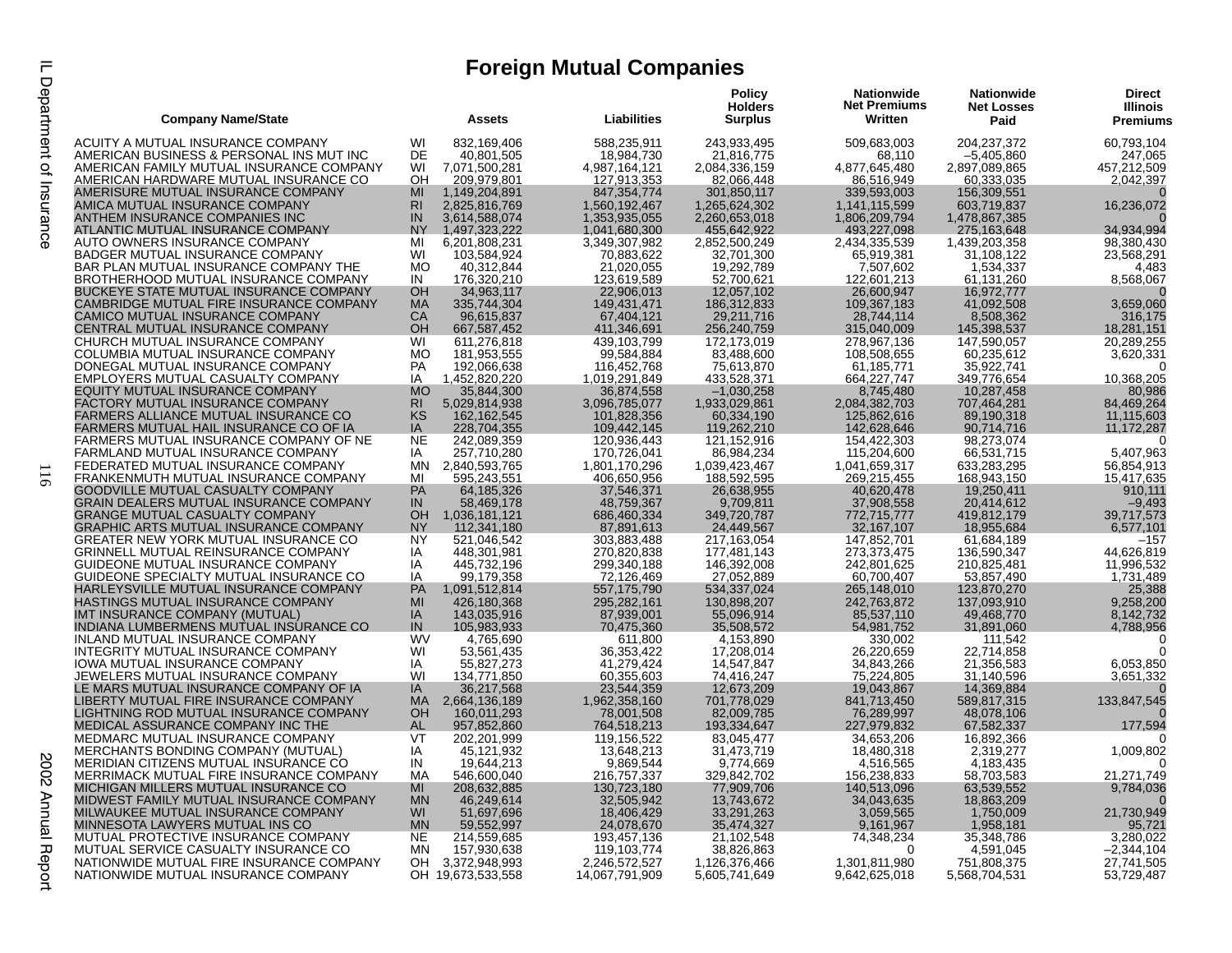#### **Foreign Mutual Companies**

|                                         |           |                |                    | <b>Policy</b>  | <b>Nationwide</b>              | <b>Nationwide</b> | <b>Direct</b>   |
|-----------------------------------------|-----------|----------------|--------------------|----------------|--------------------------------|-------------------|-----------------|
| <b>Company Name/State</b>               |           |                | <b>Liabilities</b> | <b>Holders</b> | <b>Net Premiums</b><br>Written | <b>Net Losses</b> | <b>Illinois</b> |
|                                         |           | Assets         |                    | <b>Surplus</b> |                                | Paid              | <b>Premiums</b> |
| NORCAL MUTUAL INSURANCE COMPANY         | СA        | 786.918.341    | 564.704.499        | 222.213.842    | 169.277.044                    | 82,328,973        | 0               |
| OHIO FARMERS INSURANCE COMPANY          | OН        | 802.665.682    | 218.661.518        | 584.004.164    | 100.158.399                    | 54.626.795        | 8,968,671       |
| PENNSYLVANIA LUMBERMENS MUTUAL INS CO   | <b>PA</b> | 182.435.525    | 119.077.400        | 63.358.125     | 81.244.160                     | 28.325.554        | 659,939         |
| PENNSYLVANIA NATIONAL MUTUAL CAS INS CO | <b>PA</b> | 704.856.214    | 478.468.105        | 226.388.109    | 278.422.516                    | 125.568.800       | 16,422          |
| PHARMACISTS MUTUAL INSURANCE COMPANY    | IA        | 113.723.327    | 68.183.144         | 45.540.183     | 61.486.323                     | 22.480.618        | 4,318,823       |
| PUBLIC SERVICE MUTUAL INSURANCE COMPANY | <b>NY</b> | 524.449.110    | 374.412.029        | 150.037.081    | 111.924.761                    | 92,065,721        | 32.446          |
| SECURA INSURANCE A MUTUAL COMPANY       | WI        | 328.530.167    | 223.439.584        | 105.090.583    | 201,281,440                    | 94,566,710        | 11,084,227      |
| SENIOR CITIZENS MUTUAL INSURANCE CO     | FL        | 16.814.651     | 11.077.663         | 5.736.898      | 13.830.881                     | 147.939           | 101.193         |
| SENTRY INSURANCE A MUTUAL COMPANY       | WI        | 3.872.591.641  | 1.906.632.677      | 1.965.958.964  | 931.739.426                    | 561.821.024       | 46.611.890      |
| SHELTER MUTUAL INSURANCE COMPANY        | <b>MO</b> | .450.468.696   | 748.184.346        | 702.284.350    | 818.278.404                    | 565.998.630       | 12,373,156      |
| SOCIETY INSURANCE A MUTUAL COMPANY      | WI        | 162.274.945    | 111.418.038        | 50,856,907     | 84.607.777                     | 31.967.013        | 16,093,541      |
| STATE AUTOMOBILE MUTUAL INSURANCE CO    | OH        | 1.147.700.666  | 394.805.441        | 752.895.225    | 216.941.506                    | 135.871.703       | 12.613.242      |
| UTICA MUTUAL INSURANCE COMPANY          | NY        | 1.823.530.197  | 1,436,053,548      | 387.476.649    | 572,574,527                    | 337.411.215       | 9,955,497       |
| WEST BEND MUTUAL INSURANCE COMPANY      | WI        | 856.048.264    | 625.040.462        | 231.007.802    | 496.890.462                    | 194.796.059       | 136,358,492     |
| WESTERN RESERVE MUTUAL CASUALTY COMPANY | <b>OH</b> | 116.949.533    | 56.920.581         | 60.028.952     | 55.483.637                     | 34.965.895        |                 |
| Totals                                  |           | 82.836.526.472 | 52.574.101.114     | 30.263.545.174 | 36.590.995.883                 | 20.843.967.787    | 1.610.022.518   |

#### **Foreign Inter-Insurance Exchanges**

|                          | <b>Company Name/State</b>               |           | Assets         | <b>Liabilities</b> | <b>Policy</b><br><b>Holders</b><br><b>Surplus</b> | <b>Nationwide</b><br><b>Net Premiums</b><br>Written | Nationwide<br><b>Net Losses</b><br>Paid | <b>Direct</b><br>Illinois<br>Premiums |
|--------------------------|-----------------------------------------|-----------|----------------|--------------------|---------------------------------------------------|-----------------------------------------------------|-----------------------------------------|---------------------------------------|
|                          | ARMED FORCES INSURANCE EXCHANGE         | ΚS        | 144.389.221    | 55,257,436         | 89,131,785                                        | 50,476,283                                          | 35.026.634                              | 515,211                               |
| $\overline{\phantom{0}}$ | AUTOMOBILE CLUB INTERINSURANCE EXCHANGE | MO.       | 140,244,459    | 74,678,992         | 65.565.467                                        | 115,858,043                                         | 65,230,867                              | 6,236,145                             |
| $\overline{L}$           | CALIFORNIA CASUALTY IND EXCHANGE        | CA        | 396.667.421    | 118,787,788        | 277.879.633                                       | 116.201.641                                         | 74.137.845                              | 2,775,032                             |
|                          | CASUALTY RECIPROCAL EXCHANGE            | <b>MO</b> | 113.987.867    | 123.771.156        | $-9.783.289$                                      | 34.981.913                                          | 41.149.401                              | 1,855,706                             |
|                          | DAKOTA TRUCK UNDERWRITERS               | <b>SD</b> | 32.639.858     | 21.501.364         | 11.138.492                                        | 21.941.093                                          | 9.756.145                               |                                       |
|                          | DOCTORS COMPANY THE                     | CA        | 1.338.877.895  | 997.466.210        | 341.411.685                                       | 396,352,630                                         | 182.542.156                             | 10,939,222                            |
|                          | ERIE INSURANCE EXCHANGE                 | <b>PA</b> | 7.007.803.127  | 4.892.032.321      | 2.115.770.807                                     | 3.148.997.492                                       | 1.801.698.481                           | 55,390,272                            |
|                          | <b>FARMERS INSURANCE EXCHANGE</b>       | <b>CA</b> | 8.599.401.314  | 6.554.337.276      | 2.045.064.038                                     | 5.006.002.037                                       | 3.410.989.040                           | 22,959,487                            |
|                          | FEDERATED RURAL ELECTRIC INS EXCH       | KS.       | 157.879.035    | 109.366.670        | 48.512.365                                        | 61,205,746                                          | 33.801.272                              | 1,806,122                             |
|                          | FIRE INSURANCE EXCHANGE                 | CA        | 1.323.024.884  | 1.014.604.703      | 308,420,181                                       | 725.508.724                                         | 491,580,883                             |                                       |
|                          | GARRISON PROPERTY AND CASUALTY ASSN     | <b>TX</b> | 10.462.756     | 61.790             | 10.400.966                                        | 2.684                                               | $-35.000$                               |                                       |
|                          | LUMBERMENS UNDERWRITING ALLIANCE        | <b>MO</b> | 304.519.357    | 247.837.238        | 56.682.119                                        | 108.453.526                                         | 62.812.980                              | 1,291,929                             |
|                          | NATIONAL FIRE & INDEMNITY EXCHANGE      | <b>MO</b> | 12.959.367     | 7.139.325          | 5,820,042                                         | 5,557,188                                           | 1,269,695                               | 201,975                               |
|                          | NATIONAL LLOYDS INSURANCE COMPANY       | <b>TX</b> | 69.606.153     | 40.019.820         | 29,586,333                                        | 53,038,438                                          | 14.828.976                              | 7.719                                 |
|                          | RECIPROCAL OF AMERICA                   | <b>VA</b> | 396.347.752    | 605.940.980        | $-209.593.228$                                    | 120.774.400                                         | 94.839.893                              |                                       |
|                          | TRUCK INSURANCE EXCHANGE                | <b>CA</b> | 1.357.002.152  | 1.081.445.623      | 275.556.529                                       | 749.692.295                                         | 508.487.156                             | 31,429,571                            |
|                          | UNITED SERVICES AUTOMOBILE ASSOCIATION  | TX .      | 11.824.521.201 | 5.074.243.037      | 6.750.278.163                                     | 4,056,260,098                                       | 2.326.401.103                           | 67.763.815                            |
|                          | Totals                                  |           | 33,230,333,819 | 21,018,491,729     | 12,211,842,088                                    | 14,771,304,231                                      | 9,154,517,527                           | 203,172,206                           |

#### **Alien Stock Companies**

| Company Name/State                       | <b>Assets</b> | <b>Liabilities</b> | <b>Policy</b><br><b>Holders</b><br>Surplus | <b>Nationwide</b><br><b>Net Premiums</b><br>Written | <b>Nationwide</b><br><b>Net Losses</b><br>Paid | <b>Direct</b><br><b>Illinois</b><br>Premiums |
|------------------------------------------|---------------|--------------------|--------------------------------------------|-----------------------------------------------------|------------------------------------------------|----------------------------------------------|
| <b>GENERALI – U S BRANCH</b>             | 140.565.429   | 76.541.721         | 64.023.709                                 | 4.638.851                                           | 41.763.712                                     |                                              |
| GERLING GLOBAL REINSURANCE CORPORATION   | 393.904.441   | 345.762.796        | 48.141.645                                 | 1.036.614                                           | 21.243.424                                     |                                              |
| NICHIDO FIRE & MARINE INSURANCE CO LTD   | 87.051.800    | 46.694.331         | 40.357.469                                 | 22.628.600                                          | 14.059.120                                     |                                              |
| NIPPONKOA INSURANCE COMPANY LTD (U S BR  | 154.893.969   | 103.679.517        | 51.214.452                                 | 33.767.956                                          | 18.256.107                                     | 1.293.132                                    |
| TOKIO MARINE & FIRE INSURANCE CO LTD THE | 1.111.936.202 | 785.651.559        | 326.284.643                                | 245.274.561                                         | 109.654.615                                    | 15,776,819                                   |
| TRYGG HANSA INS CO LTD (U S BRANCH)      | 8.942.892     | 376.649            | 8.566.243                                  | 1.504                                               | 301.242                                        |                                              |
| Totals                                   | 1.897.294.733 | 1.358.706.573      | 538.588.161                                | 307.348.086                                         | 205.278.220                                    | 17.069.951                                   |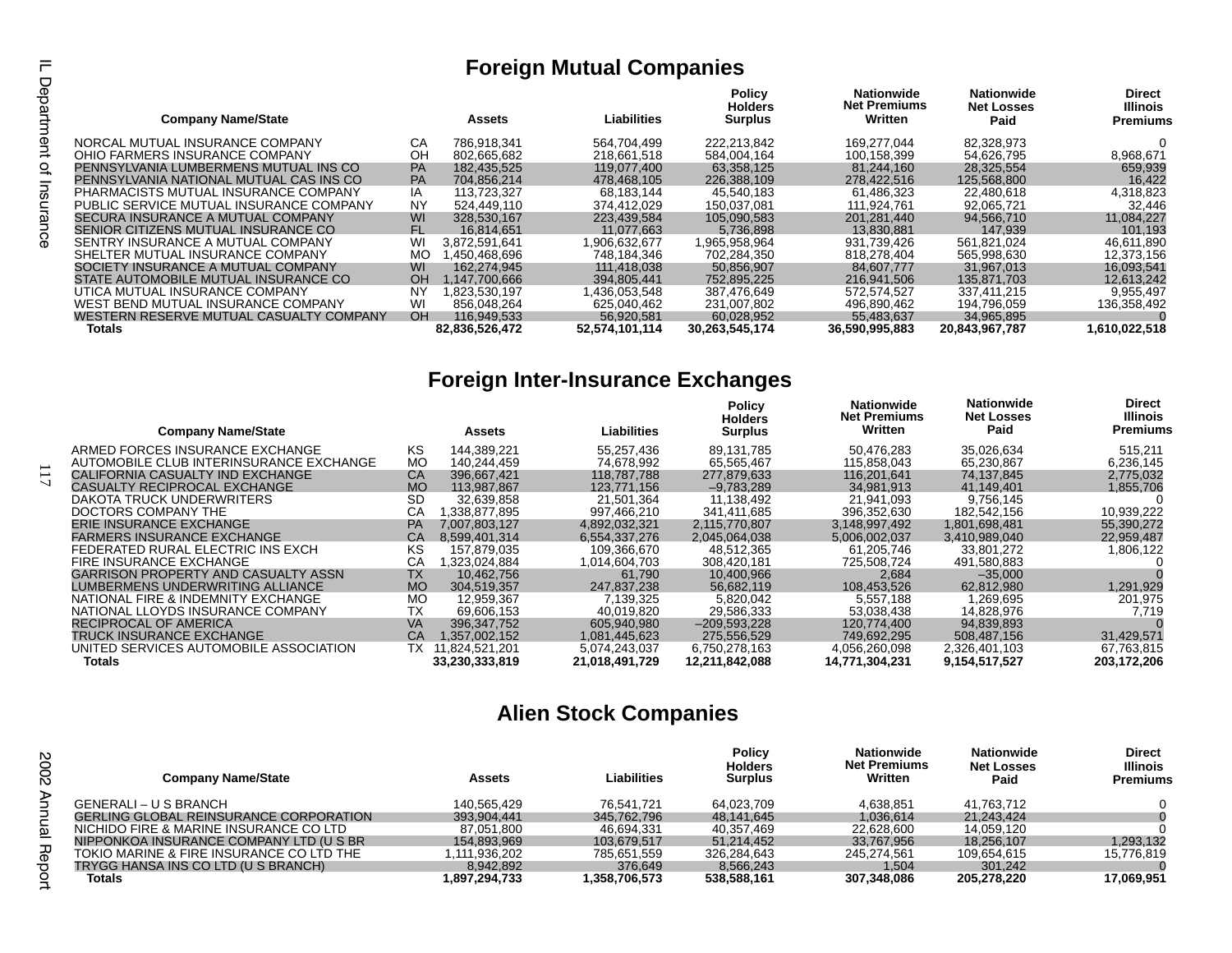## **Alien Lloyds**

| <b>Company Name/State</b>     | Assets      | Liabilities | Policy<br><b>Holders</b><br>Surplus | <b>Nationwide</b><br><b>Net Premiums</b><br>Written | <b>Nationwide</b><br><b>Net Losses</b><br>Paid | Direct<br><b>Illinois</b><br>Premiums |
|-------------------------------|-------------|-------------|-------------------------------------|-----------------------------------------------------|------------------------------------------------|---------------------------------------|
| UNDERWRITERS AT LLOYDS LONDON | 463.744.447 | 366.048.007 | 97,696,440                          | 57.246.485                                          | 13.676.103                                     | 57.215.965                            |
| <b>Totals</b>                 | 463.744.447 | 366.048.007 | 97.696.440                          | 57,246,485                                          | 13.676.103                                     | 57.215.965                            |

#### **Foreign Accredited Reinsurers**

| <b>Company Name/State</b>                |           | <b>Assets</b>  | <b>Liabilities</b> | <b>Policy</b><br><b>Holders</b><br><b>Surplus</b> | <b>Nationwide</b><br><b>Net Premiums</b><br>Written | <b>Nationwide</b><br><b>Net Losses</b><br>Paid | <b>Direct</b><br><b>Illinois</b><br><b>Premiums</b> |
|------------------------------------------|-----------|----------------|--------------------|---------------------------------------------------|-----------------------------------------------------|------------------------------------------------|-----------------------------------------------------|
| ACE CAPITAL MORTGAGE REINSURANCE COMPANY | <b>NY</b> | 44.847.694     | 23.491.213         | 21.356.481                                        | 1.935.240                                           | 59,830                                         |                                                     |
| ACE GUARANTY RE INC                      | NY        | 1.042.666.298  | 755.706.172        | 286,960,126                                       | 123.273.820                                         | 16,175,769                                     |                                                     |
| ALEA NORTH AMERICA REINSURANCE COMPANY   | СT        | 20.966.421     | 361.603            | 20.604.818                                        |                                                     |                                                |                                                     |
| COMMERCIAL RISK RE–INSURANCE COMPANY     | VT        | 417.433.608    | 380.333.988        | 37.099.621                                        | 103.098.669                                         | 59.986.859                                     |                                                     |
| <b>ESSEX INSURANCE COMPANY</b>           | DE        | 618.167.313    | 457.574.076        | 160.593.235                                       | 289.710.049                                         | 70.937.770                                     |                                                     |
| HOLYOKE MUTUAL INSURANCE COMPANY         | <b>MA</b> | 147.397.070    | 101.920.423        | 45.476.647                                        | 55.672.974                                          | 37.291.325                                     |                                                     |
| <b>HOUSTON CASUALTY COMPANY</b>          | ТX        | 851.590.282    | 450.943.480        | 400.646.802                                       | 228.819.101                                         | 74.976.985                                     |                                                     |
| MERCURY CASUALTY COMPANY                 | СA        | 1.439.090.535  | 555.580.673        | 883.509.862                                       | 669.914.464                                         | 318.460.861                                    |                                                     |
| MIDDLESEX MUTUAL ASSURANCE COMPANY       | CТ        | 164.254.544    | 121.041.230        | 43.213.314                                        | 47.857.731                                          | 42.726.947                                     |                                                     |
| MOTORISTS MUTUAL INSURANCE COMPANY       | OH        | 787.812.563    | 452.856.676        | 334.955.887                                       | 344.199.915                                         | 174.794.113                                    |                                                     |
| NATIONAL FIRE & MARINE INSURANCE COMPANY | <b>NE</b> | 4.258.865.316  | 2.352.697.261      | 1.906.168.055                                     | 801.482.825                                         | 32,375,381                                     |                                                     |
| NATIONWIDE INDEMNITY COMPANY             | <b>OH</b> | 2.619.325.679  | 2.027.698.784      | 591.626.896                                       | 14.729.703                                          | 131,030,873                                    |                                                     |
| NEW JERSEY RE–INSURANCE COMPANY          | NJ        | 1.164.968.217  | 601.011.778        | 563,956,439                                       | 153,102,323                                         | 90,288,714                                     |                                                     |
| UNITED COASTAL INSURANCE COMPANY         | AZ        | 37.142.131     | 15.185.008         | 21.957.123                                        | 3,659,804                                           | 4,086,808                                      |                                                     |
| Totals                                   |           | 13,614,527,671 | 8,296,402,365      | 5,318,125,306                                     | 2,837,456,618                                       | 1,053,192,235                                  | 0                                                   |

118

#### **Alien Accredited Reinsurers**

| Company Name/Country                     | <b>Assets</b>  | Liabilities   | <b>Policy</b><br><b>Holders</b><br><b>Surplus</b> | <b>Nationwide</b><br><b>Net Premiums</b><br>Written | <b>Nationwide</b><br><b>Net Losses</b><br>Paid | <b>Direct</b><br><b>Illinois</b><br>Premiums |
|------------------------------------------|----------------|---------------|---------------------------------------------------|-----------------------------------------------------|------------------------------------------------|----------------------------------------------|
| AXA CORPORATE SOLUTIONS                  | 202.393.626    | 77.087.873    | 125.305.753                                       | 5.815.004                                           | 61.134.960                                     | 0                                            |
| CX REINSURANCE COMPANY LIMITED           | 748.398.872    | 619.454.221   | 128.944.651                                       | 8.916.629                                           | 148,000,058                                    |                                              |
| HANNOVER RUCKVERSICHERUNGS-AKTIENGESELLS | 1.919.456.587  | 1.872.431.950 | 47.024.637                                        | 1.334.015.866                                       | 508.910.401                                    |                                              |
| MARKEL INTERNATIONAL INSURANCE CO LTD    | 190.268.126    | 142.204.155   | 48.063.971                                        | 18.994.232                                          | 54.307.197                                     |                                              |
| ST PAUL REINSURANCE COMPANY LIMITED      | 301.748.889    | 212.602.248   | 89.146.641                                        | 64.231.259                                          | 66.125.548                                     |                                              |
| UNDERWRITERS @ LLOYDS LONDON             | 8.161.075.590  | 6.624.632.308 | 1.536.443.282                                     | 1.841.197                                           | 130.366.485                                    |                                              |
| UNIONAMERICA INSURANCE COMPANY LIMITED   | 208.881.018    | 177.860.219   | 31.020.799                                        | 8.069.765                                           | 64.072.482                                     |                                              |
| ZURICH SPECIALTIES LONDON LIMITED        | 329.800.139    | 198.837.306   | 130.962.833                                       | 64.825.384                                          | 50.792.496                                     |                                              |
| Totals                                   | 12.062.022.847 | 9.925.110.280 | 2.136.912.567                                     | 1.506.709.336                                       | 1.083.709.627                                  |                                              |

#### **Domestic Mutual Holding Companies**

| <b>Company Name/Country</b>                 | Assets                 | Liabilities        | Policv<br><b>Holders</b><br>Surplus | <b>Nationwide</b><br><b>Net Premiums</b><br>Written | <b>Nationwide</b><br><b>Net Losses</b><br>Paid | <b>Direct</b><br><b>Illinois</b><br><b>Premiums</b> |
|---------------------------------------------|------------------------|--------------------|-------------------------------------|-----------------------------------------------------|------------------------------------------------|-----------------------------------------------------|
| FIRST NONPROFIT MUTUAL HOLDING CO<br>Totals | 9,379,954<br>9,379,954 | 141.772<br>141.772 | 9.238.182<br>9,238,182              |                                                     |                                                |                                                     |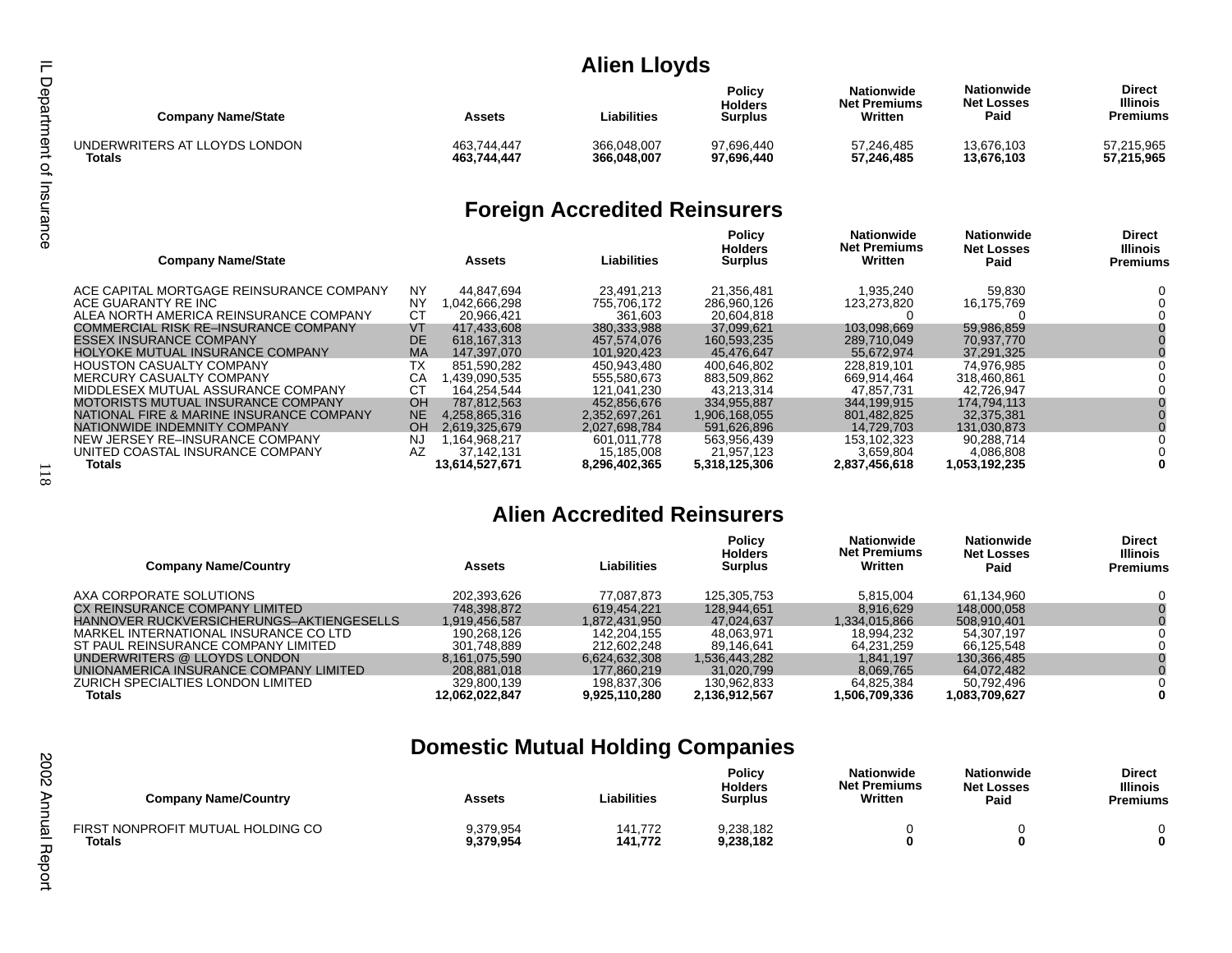# IL Departm ent of Insurance

#### **Policy Holders Syndicate Assets Liabilities Surplus Nationwide Net Premiums Written Nationwide Net Losses Premiums Illinois Direct** PRIME INSURANCE SYNDICATE INC THE IL 30,275,973 22,194,975 8,080,998 11,289,581 8,714,802 279,476 VESTA CAPITAL INSURANCE SYNDICATE INC IL 30,031,844 2,314,987 27,716,857 0 0 0 **Totals 60,307,817 24,509,962 35,797,855 11,289,581 8,714,802 279,476**

**Insurance Exchange**

#### **Recapitulation**

|                                    | <b>Number</b><br>Οt<br><b>Companies</b> | <b>Assets</b>   | <b>Liabilities</b> | <b>Policy</b><br><b>Holders</b><br><b>Surplus</b> | <b>Nationwide</b><br><b>Net Premiums</b><br>Written | <b>Nationwide</b><br><b>Net Losses</b><br>Paid | <b>Direct</b><br><b>Illinois</b><br><b>Premiums</b> |
|------------------------------------|-----------------------------------------|-----------------|--------------------|---------------------------------------------------|-----------------------------------------------------|------------------------------------------------|-----------------------------------------------------|
|                                    |                                         |                 |                    |                                                   |                                                     |                                                |                                                     |
| DOMESTIC STOCK COMPANIES           | 166                                     | 119.432.448.547 | 84.323.649.046     | 35.246.865.244                                    | 52.217.678.122                                      | 28.653.859.442                                 | 5,704,492,105                                       |
| DOMESTIC MUTUAL COMPANIES          | 17                                      | 76.401.332.008  | 42,559,882,163     | 33.841.449.844                                    | 32.356.274.345                                      | 23.306.114.960                                 | 2,893,024,920                                       |
| DOMESTIC INTER-INSURANCE EXCHANGES | 3                                       | 597.562.111     | 347.679.969        | 249.882.141                                       | 276.248.027                                         | 141.915.088                                    | 108,460,792                                         |
| DOMESTIC RISK RETENTION GROUPS     |                                         | 135.729.845     | 91.770.021         | 43.959.824                                        | 35.969.203                                          | 8.567.254                                      | 1.114.457                                           |
| DOMESTIC SURPLUS LINES COMPANIES   |                                         | 579.217.083     | 303.488.577        | 275,728,506                                       | 192,044,515                                         | 29.309.261                                     | 16,262,265                                          |
| <b>FOREIGN STOCK COMPANIES</b>     | 706                                     | 598.652.558.018 | 419.045.551.761    | 179.688.006.304                                   | 168.547.106.655                                     | 99.229.166.171                                 | 6,381,673,340                                       |
| FORFIGN MUTUAL COMPANIES           | 75                                      | 82.836.526.472  | 52.574.101.114     | 30.263.545.174                                    | 36.590.995.883                                      | 20.843.967.787                                 | 1,610,022,518                                       |
| FOREIGN INTER-INSURANCE EXCHANGES  | 17                                      | 33.230.333.819  | 21.018.491.729     | 12.211.842.088                                    | 14.771.304.231                                      | 9.154.517.527                                  | 203.172.206                                         |
| ALIEN STOCK COMPANIES              |                                         | .897.294.733    | 1.358.706.573      | 538,588,161                                       | 307.348.086                                         | 205.278.220                                    | 17.069.951                                          |
| ALIEN LLOYDS                       |                                         | 463.744.447     | 366.048.007        | 97.696.440                                        | 57.246.485                                          | 13.676.103                                     | 57,215,965                                          |
| FOREIGN ACCREDITED REINSURERS      | 14                                      | 13.614.527.671  | 8.296.402.365      | 5.318.125.306                                     | 2.837.456.618                                       | 1.053.192.235                                  |                                                     |
| ALIEN ACCREDITED REINSURERS        | 8                                       | 12.062.022.847  | 9.925.110.280      | 2.136.912.567                                     | 1.506.709.336                                       | 1.083.709.627                                  |                                                     |
| DOMESTIC MUTUAL HOLDING COMPANY    |                                         | 9,379,954       | 141.772            | 9,238,182                                         |                                                     |                                                |                                                     |
| <b>ILLINOIS INSURANCE EXCHANGE</b> |                                         | 60.307.817      | 24,509,962         | 35.797.855                                        | 11.289.581                                          | 8.714.802                                      | 279,476                                             |
| Totals                             | 1,023                                   | 939.972.985.372 | 640,235,533,339    | 299,957,637,636                                   | 309, 707, 671, 087                                  | 183,731,988,477                                | 16,992,787,995                                      |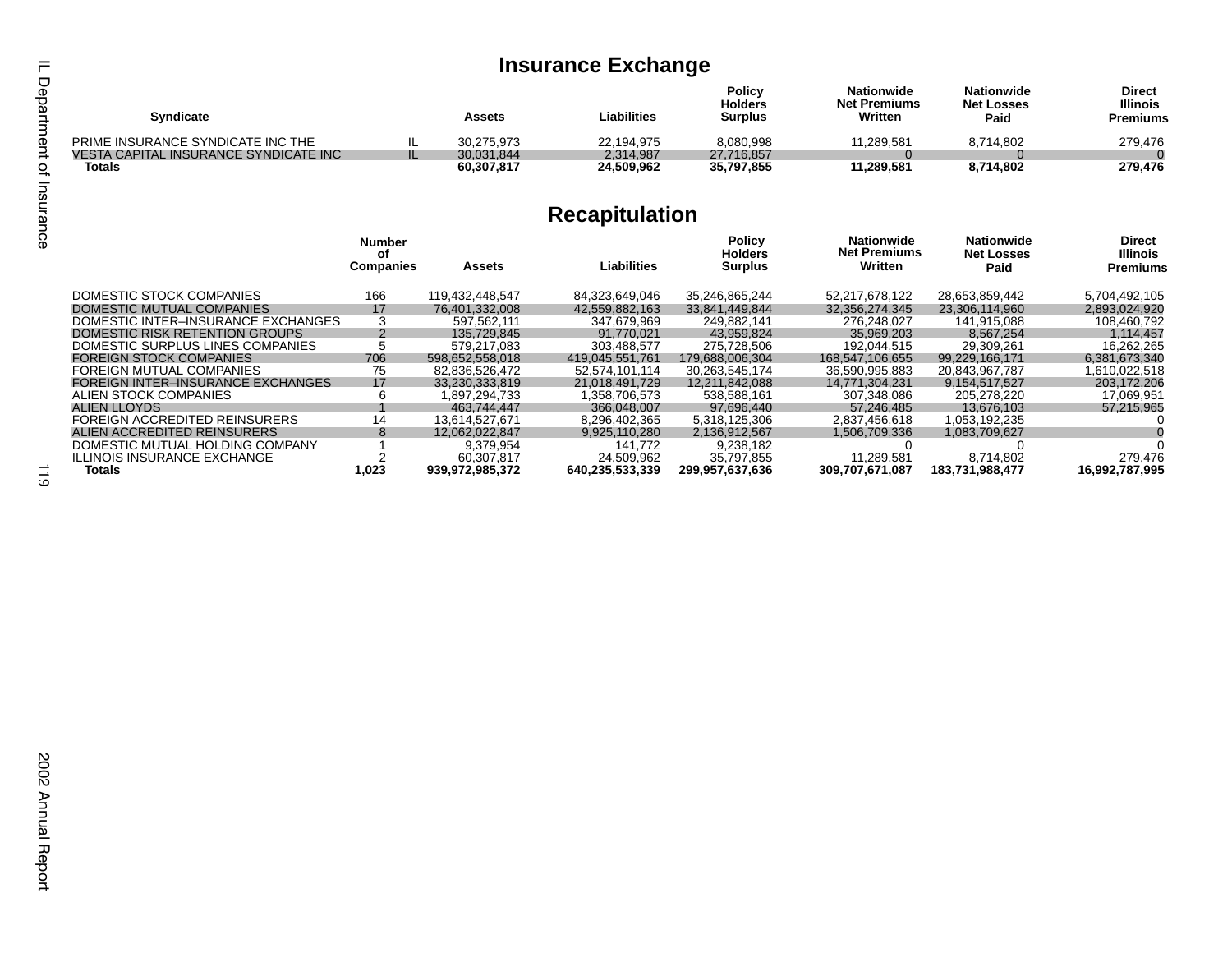# **Life & Health Insurance Companies**

| <b>Company Name/State</b>                                                        | Assets                                    | Liabilities                                            | <b>Policy</b><br><b>Holders</b><br><b>Surplus</b> | Net<br>Operating<br>Gain   | Direct<br><b>Illinois</b><br>Premiums | Nationwide<br><b>Premiums</b> |
|----------------------------------------------------------------------------------|-------------------------------------------|--------------------------------------------------------|---------------------------------------------------|----------------------------|---------------------------------------|-------------------------------|
| ABRAHAM LINCOLN INSURANCE COMPANY                                                | 13.869.519<br>IL                          | 11.070.223                                             | 2.799.296                                         | 148.822                    | 143,368                               | 307,739                       |
| ALLEGIANCE LIFE INSURANCE COMPANY                                                | IL<br>231,358,745                         | 9,851,986                                              | 221,506,759                                       | 5,464,619                  | O                                     | 1,521,307                     |
| ALLSTATE ASSURANCE COMPANY                                                       | IL<br>13,574,455                          | 2,957,262                                              | 10,617,194                                        | 232,165                    | 2.200                                 | $\Omega$                      |
| ALLSTATE LIFE INSURANCE COMPANY                                                  | 49,828,440,463<br>IL                      | 46,583,543,178                                         | 3,244,897,285                                     | 340,212,649                | 134, 133, 997                         | 7,853,803,153                 |
| AMALGAMATED LIFE & HEALTH INSURANCE CO                                           | IL<br>8,475,480<br>IL                     | 3,959,183                                              | 4,516,297                                         | 1,368,903                  | 9,779,905                             | 9,096,719                     |
| AMERICAN GENERAL ASSURANCE COMPANY<br><b>BANKERS LIFE &amp; CASUALTY COMPANY</b> | 1,294,270,819<br>IL<br>5,865,337,220      | 1,155,674,483<br>5,584,232,189                         | 138,596,336<br>281,105,031                        | 23,153,358<br>81,603,549   | 6,729,491<br>226,324,154              | 686,371,357<br>2,253,744,748  |
| BANKERS LIFE INSURANCE COMPANY OF IL                                             | IL<br>296,768,377                         | 23,805,891                                             | 272,962,486                                       | 150,067,316                | 24,023                                | 23,966                        |
| <b>BCS LIFE INSURANCE COMPANY</b>                                                | IL<br>129,394,909                         | 65,908,935                                             | 63,485,976                                        | 2,681,808                  | 2,126,437                             | 140,742,268                   |
| CELTIC INSURANCE COMPANY                                                         | IL<br>114,692,895                         | 65,042,787                                             | 49,650,108                                        | 3,109,674                  | 11,581,254                            | 151,369,795                   |
| CENTRAL INVESTORS LIFE INSURANCE CO IL                                           | IL<br>2,911,057                           | 954,914                                                | 1,956,143                                         | 86,323                     | 28,971                                | 31,350                        |
| CHARTER NATIONAL LIFE INSURANCE COMPANY                                          | IL<br>313,357,886                         | 288,798,594                                            | 24,559,292                                        | 912,468                    | 69,370                                | C                             |
| CNA GROUP LIFE ASSURANCE COMPANY                                                 | IL<br>2,968,338,790                       | 2,576,509,678                                          | 391,829,112                                       | 9,319,984                  | 2,437,977                             | 1,314,696,900                 |
| COLUMBIAN LIFE INSURANCE COMPANY                                                 | IL<br>186,809,865<br>IL                   | 162,966,927                                            | 23,842,938                                        | 2,024,441                  | 2,363,566                             | 73,008,307                    |
| COMBINED INSURANCE COMPANY OF AMERICA<br>CONCERT HEALTH PLAN INSURANCE COMPANY   | 2,260,862,488<br>IL<br>6,774,234          | 1,759,353,934<br>4,793,781                             | 501,508,554<br>1,980,453                          | 69,563,164<br>$-1,420,569$ | 39,271,745<br>13,512,301              | 1,231,721,873<br>13,512,301   |
| CONSECO ANNUITY ASSURANCE COMPANY                                                | IL<br>5,937,396,062                       | 5,705,271,691                                          | 232, 124, 371                                     | 38,390,268                 | 13,478,263                            | 328,363,929                   |
| CONSECO MEDICAL INSURANCE COMPANY                                                | IL<br>350,709,256                         | 290,786,687                                            | 59,922,569                                        | 13,736,155                 | 1,141,333                             | 80,262,961                    |
| CONTINENTAL ASSURANCE COMPANY                                                    | 8,322,450,997<br>IL                       | 7,068,903,705                                          | 1,253,547,292                                     | 189,542,022                | 83,087,219                            | 497,184,577                   |
| COUNTRY INVESTORS LIFE ASSURANCE COMPANY                                         | IL<br>1,217,066,008                       | 1,128,581,618                                          | 88,484,389                                        | 4,430,168                  | 115,312,074                           | 135,650,926                   |
| COUNTRY LIFE INSURANCE COMPANY                                                   | IL<br>4,265,879,076                       | 3,413,284,696                                          | 852,594,380                                       | 28,859,516                 | 343,845,948                           | 431,609,852                   |
| COUNTRY MEDICAL PLANS INC                                                        | IL<br>30.353.375                          | 1,075,083                                              | 29.278.292                                        | 1.738.887                  | $\Omega$                              | $\Omega$                      |
| DESTINY HEALTH INSURANCE COMPANY                                                 | IL<br>15,162,873                          | 7,591,251                                              | 7,571,622                                         | $-1,854,811$               | 21,253,775                            | 12,564,268                    |
| <b>EMPLOYEES LIFE COMPANY MUTUAL</b><br>EXCALIBUR INSURANCE CORPORATION          | IL<br>236,791,316<br>IL<br>2,871,992      | 226.650.102<br>148,751                                 | 10,141,214<br>2,723,241                           | $-259,957$<br>104,203      | 2,286,057<br>36,070                   | 28,011,915<br>40,756          |
| FEDERAL KEMPER LIFE ASSURANCE COMPANY                                            | IL<br>2,093,457,084                       | 1,954,628,781                                          | 138,828,303                                       | 49,948,318                 | 26,881,367                            | 146,705,819                   |
| FEDERAL LIFE INSURANCE COMPANY MUTUAL                                            | IL<br>220,245,590                         | 178,487,448                                            | 41,758,142                                        | $-2,479,172$               | 11,826,180                            | 22,239,124                    |
| FIDELITY LIFE ASSOCIATION MUTUAL LEG RES                                         | IL<br>567,167,810                         | 334,672,466                                            | 232,495,344                                       | 10,847,320                 | 3,812,361                             | 14,001,007                    |
| FINANCIAL AMERICAN LIFE INSURANCE CO                                             | IL<br>19,909,344                          | 10,263,500                                             | 9,645,844                                         | $-711,626$                 | 711,442                               | 4,699,110                     |
| FIRST COMMONWEALTH INSURANCE COMPANY                                             | IL<br>24,834,155                          | 11,374,443                                             | 13,459,712                                        | 4,162,708                  | 25,782,938                            | 25,617,518                    |
| FORT DEARBORN LIFE INSURANCE COMPANY                                             | IL<br>1,155,017,684                       | 858,561,855                                            | 296,455,829                                       | 6,144,363                  | 151,870,738                           | 465,766,202                   |
| GOLDEN RULE INSURANCE COMPANY<br><b>GUARANTEE TRUST LIFE INSURANCE COMPANY</b>   | IL<br>1,975,394,786<br>IL.<br>246,469,402 | 1,768,283,948<br>193,193,945                           | 207,110,838<br>53,275,457                         | 38,927,119<br>661,467      | 64,098,250<br>29,414,497              | 946,500,271<br>210,879,492    |
| HCSC INSURANCE SERVICES COMPANY                                                  | IL<br>14,601,056                          | 758,344                                                | 13,842,712                                        | 296,171                    | 595,800                               | 595,800                       |
| <b>HEALTH ALLIANCE MEDICAL PLANS INC</b>                                         | IL<br>95,068,314                          | 65,498,860                                             | 29,569,449                                        | 10,203,503                 | 52,396,833                            | 52,102,931                    |
| HEALTH CARE SERVICE CORP MUT LEG RES CO                                          | IL<br>4,160,997,055                       | 2,700,219,348                                          | 1,460,777,707                                     | 280,830,676                | 3,019,368,305                         | 5,556,362,417                 |
| HOME OWNERS LIFE INSURANCE COMPANY                                               | IL<br>33,936,697                          | 22,461,750                                             | 11,474,947                                        | 379,319                    | 3,234                                 | 5,460,608                     |
| HORACE MANN LIFE INSURANCE COMPANY                                               | IL<br>3,407,018,109                       | 3,186,005,920                                          | 221,012,189                                       | 21,783,405                 | 41,683,158                            | 374,184,438                   |
| ILLINOIS MUTUAL LIFE INSURANCE COMPANY                                           | IL<br>969,829,575                         | 867,528,555                                            | 102,301,020                                       | 11,478,618                 | 35,002,872                            | 164,842,232                   |
| INSTITUTIONAL FOUNDERS LIFE INSURANCE CO                                         | IL<br>299,916,933                         | 1,314,877                                              | 298,602,055                                       | 6,325,309                  | 16,786                                | 22,446                        |
| INTER AMERICAN LIFE INSURANCE COMPANY<br>KEMPER INVESTORS LIFE INSURANCE COMPANY | IL<br>17,566,938,178<br>IL                | Dissolution effective March 28, 2003<br>17,254,284,756 | 312,653,422                                       | $-33,585,301$              | 89,631,448                            | 2,070,654,891                 |
| LIFE ASSURANCE COMPANY OF AMERICA                                                | IL<br>5,926,429                           | 3,697,514                                              | 2,228,915                                         | 224,660                    | 432,874                               | 356,836                       |
| LINCOLN HERITAGE LIFE INSURANCE COMPANY                                          | 420,209,710<br>IL                         | 354,136,732                                            | 66,072,978                                        | 7,328,436                  | 4,973,132                             | 93,626,871                    |
| <b>MANHATTAN NATIONAL LIFE INSURANCE CO</b>                                      | 272,172,523<br>IL                         | 226,846,666                                            | 45,325,858                                        | 10,533,667                 | 1,795,622                             | $-200,210,618$                |
| <b>MTL INSURANCE COMPANY</b>                                                     | IL<br>1,035,250,930                       | 961,738,137                                            | 73,512,793                                        | 3,394,405                  | 22,078,841                            | 139,731,929                   |
| MUNICIPAL INSURANCE COMPANY OF AMERICA                                           | IL<br>21,794,621                          | 16,497,638                                             | 5,296,983                                         | 114,976                    | 1,217,841                             | 1.220.677                     |
| NORTH AMERICAN COMPANY FOR L & H INS                                             | IL<br>3,015,521,670                       | 2,800,696,385                                          | 214,825,284                                       | $-16,715,058$              | 72,503,901                            | 1,068,717,292                 |
| OLD REPUBLIC LIFE INSURANCE COMPANY                                              | IL<br>107,005,683                         | 82,642,100                                             | 24,363,583                                        | $-268,090$                 | 3,669,059                             | 22,778,665                    |
| OSF HEALTH PLANS INC<br>PEKIN LIFE INSURANCE COMPANY                             | IL<br>40,695,055<br>IL<br>595,243,422     | 25,037,932<br>514,249,383                              | 15,657,123<br>80,994,040                          | $-8,473,385$<br>13,870,278 | 2,988,461<br>124,580,205              | 2,864,043<br>189,987,787      |
| PERSONALCARE INSURANCE OF ILLINOIS INC                                           | IL<br>51,791,705                          | 36,008,702                                             | 15,783,003                                        | 1,190,525                  | 24,744,569                            | 24,243,331                    |
| PHYSICIANS BENEFITS TRUST LIFE INS CO                                            | IL<br>19,045,445                          | 12,334,282                                             | 6,711,163                                         | 957,485                    | 32,722,239                            | 30,707,789                    |
| PIONEER LIFE INSURANCE COMPANY                                                   | IL<br>559, 377, 523                       | 476,291,906                                            | 83,085,617                                        | –6,713,145                 | 18,884,506                            | 312,723,054                   |
| PROFESSIONAL LIFE & CASUALTY COMPANY                                             | IL<br>41,695,517                          | 35,682,296                                             | 6,013,221                                         | 1,403,953                  | 3,456,737                             | 3,421,544                     |
| REASSURE AMERICA LIFE INSURANCE COMPANY                                          | Ш.<br>9,939,930,055                       | 9,547,158,997                                          | 392,771,058                                       | $-101, 425, 589$           | 22,161,006                            | 595,226,526                   |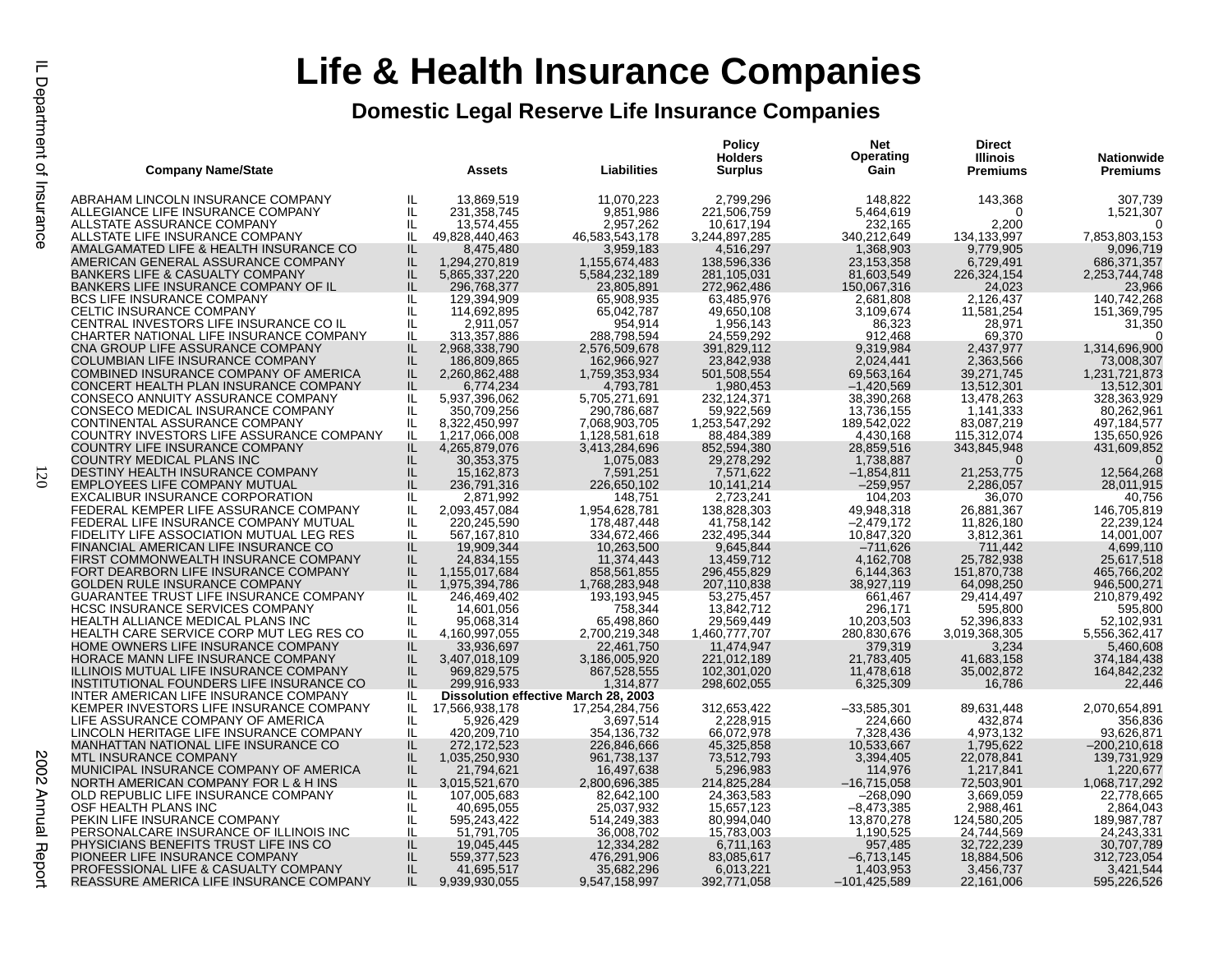|                                          |    |                 |                 | Policy<br><b>Holders</b> | <b>Net</b><br>Operating | <b>Direct</b><br><b>Illinois</b> | <b>Nationwide</b> |
|------------------------------------------|----|-----------------|-----------------|--------------------------|-------------------------|----------------------------------|-------------------|
| <b>Company Name/State</b>                |    | Assets          | Liabilities     | <b>Surplus</b>           | Gain                    | <b>Premiums</b>                  | <b>Premiums</b>   |
| RELIANCE STANDARD LIFE INSURANCE COMPANY | IL | 2,117,239,247   | 1,865,091,301   | 252,147,946              | 25,221,647              | 26,373,726                       | 561,316,395       |
| RESOURCE LIFE INSURANCE COMPANY          | IL | 72.036.878      | 41,866,255      | 30,170,623               | 519,613                 | 9.801.107                        | 2,730,411         |
| RIGHTCHOICE INSURANCE COMPANY            |    | 15.572.727      | 9.352.578       | 6.220.150                | 206.282                 | 44.246.880                       | 44,486,504        |
| ROCKFORD HEALTH PLANS                    |    | 25,405,290      | 17,202,751      | 8,202,537                | $-6,663,630$            | 10,644,625                       | 10,196,295        |
| <b>SEARS LIFE INSURANCE COMPANY</b>      |    | 49.263.330      | 6.201.052       | 43.062.278               | 5.099.073               | 5,091,959                        |                   |
| STATE FARM ANNUITY & LIFE INSURANCE CO   |    | 7,695,449       | 121.149         | 7,574,300                | 187,588                 |                                  |                   |
| STATE FARM LIFE & ACCIDENT ASSURANCE CO  |    | 1,107,462,944   | 903,900,653     | 203,562,291              | 15,982,937              | 761,868                          | 123,278,551       |
| STATE FARM LIFE INSURANCE COMPANY        |    | 32,097,996,159  | 28,787,401,996  | 3,310,594,164            | 187.176.161             | 210,307,360                      | 3,227,781,507     |
| STERLING LIFE INSURANCE COMPANY          | IL | 60.990.544      | 45.113.191      | 15.877.353               | $-10.743.822$           | 9.520.379                        | 124,695,388       |
| TRUSTMARK INSURANCE COMPANY              | IL | 1,107,488,893   | 873,290,108     | 234,198,785              | 28,379,806              | 403,798,935                      | 994,938,461       |
| TRUSTMARK LIFE INSURANCE COMPANY         |    | 653,665,438     | 591,667,166     | 61,998,272               | 17,258,305              | 19,381                           | 12,628,126        |
| UNICARE HEALTH INSURANCE CO OF THE MW    | IL | 89,124,068      | 65,422,118      | 23,701,950               | 2,001,064               | 273.402.074                      | 273,807,716       |
| UNION FIDELITY LIFE INSURANCE COMPANY    |    | 1.328.709.002   | 724.991.001     | 603.718.002              | 54.980.377              | 7.447.865                        | 230.611.976       |
| UNITED HEALTHCARE INSURANCE CO OF IL     |    | 103.828.295     | 55.195.024      | 48.633.271               | 12,728,191              | 335,284,456                      | 325,451,922       |
| UNITED INSURANCE COMPANY OF AMERICA      |    | 2,068,876,584   | 1,711,746,516   | 357,130,068              | 193,727,400             | 17,832,259                       | 248,076,772       |
| UNITED NATIONAL LIFE INSURANCE CO OF AM  | IL | 7.364.071       | 5,145,549       | 2,218,522                | $-551,567$              | 285,464                          | 2,504,932         |
| UNITED SECURITY LIFE INSURANCE CO OF IL  | IL | 20.700.957      | 16.315.235      | 4.385.722                | $-1,224,576$            | 12.444.180                       | 40,953,164        |
| <b>VETERANS LIFE INSURANCE COMPANY</b>   | IL | 301,723,692     | 245,808,436     | 55,915,256               | 8,012,861               | 4,844,776                        | $-1,942,824$      |
| WASHINGTON NATIONAL INSURANCE COMPANY    | IL | 911,350,385     | 729,450,402     | 181,899,983              | 9,941,020               | 1,613,307                        | 83,927,749        |
| WESTERN DIVERSIFIED LIFE INSURANCE CO    |    | 8.187.475       | 104.198         | 8.083.277                | 327.251                 | $-823.482$                       | 1,220,409         |
| XL LIFE INSURANCE & ANNUITY COMPANY      | IL | 26,138,587      | 1,615,243       | 24,523,344               | 657,365                 | 597,880                          | $-12,249,689$     |
| ZURICH LIFE INSURANCE COMPANY OF AMERICA |    | 329,474,232     | 250,269,268     | 79,204,964               | 23,485,723              | 8,757,881                        | 37,291,619        |
| Totals                                   |    | 175,400,674,464 | 157,589,546,185 | 17,811,128,277           | 1,840,559,509           | 6,300,527,580                    | 33,921,376,383    |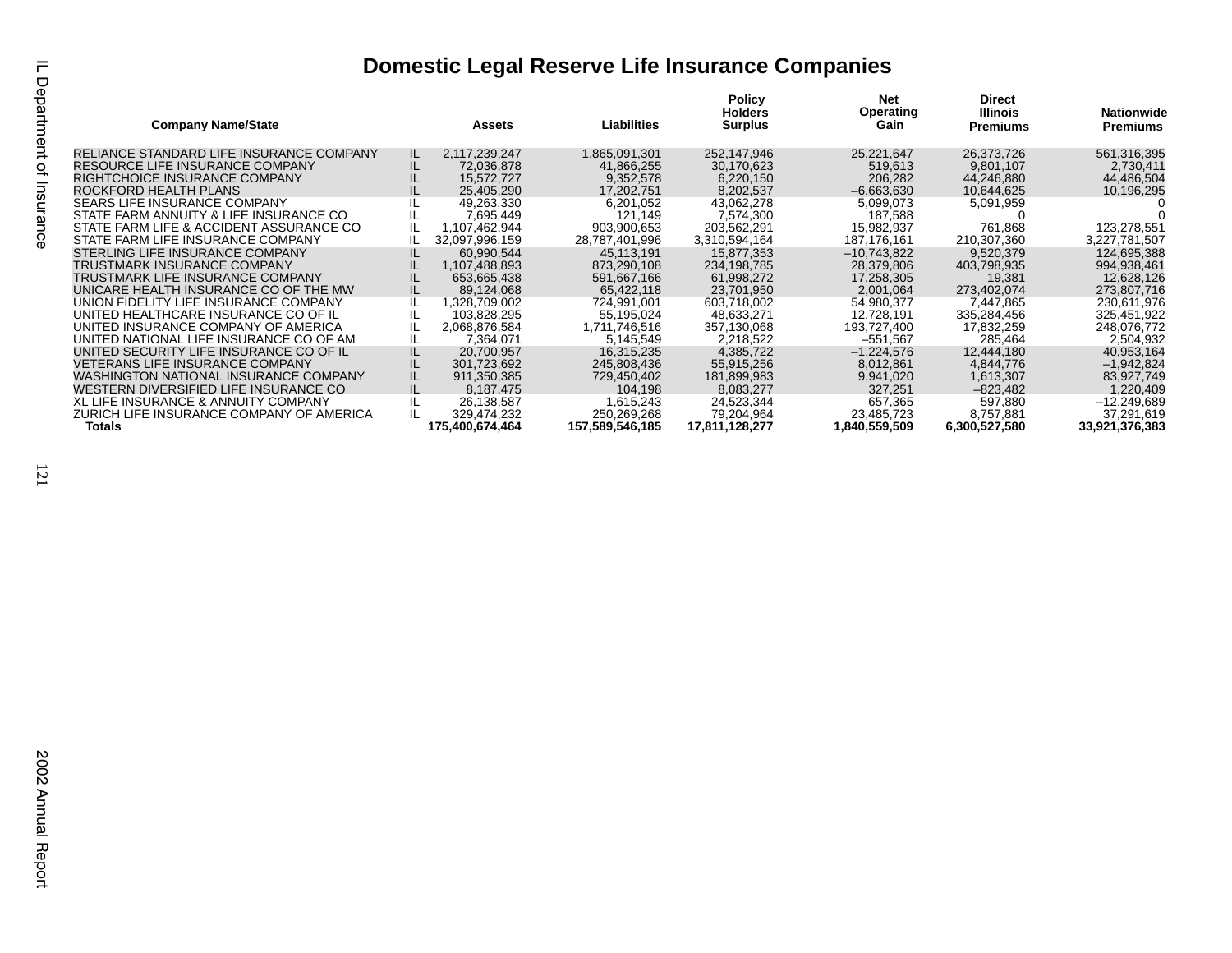| <b>Company Name/State</b>                                                           | <b>Assets</b>                                         | <b>Liabilities</b>              | Policy<br>Holders<br><b>Surplus</b> | Net<br><b>Operating</b><br>Gain | Direct<br><b>Illinois</b><br><b>Premiums</b> | <b>Nationwide</b><br><b>Premiums</b> |
|-------------------------------------------------------------------------------------|-------------------------------------------------------|---------------------------------|-------------------------------------|---------------------------------|----------------------------------------------|--------------------------------------|
| 5 STAR LIFE INSURANCE COMPANY                                                       | LA<br>123,658,687                                     | 74,526,823                      | 49,131,864                          | 705,326                         | 1,447,460                                    | 70,741,793                           |
| AAA LIFE INSURANCE COMPANY                                                          | DC<br>262,328,491                                     | 237,286,964                     | 25,041,526                          | $-6,273,658$                    | 2,403,064                                    | 76,370,880                           |
| <b>ACACIA LIFE INSURANCE COMPANY</b>                                                | DC<br>1,032,832,967                                   | 879,734,528                     | 153,098,439                         | 19,197,062                      | 2,882,922                                    | 36,339,056                           |
| ACACIA NATIONAL LIFE INSURANCE COMPANY<br>ACADEMY LIFE INSURANCE COMPANY            | DC<br>597,996,564<br><b>MO</b><br>343,310,553         | 561,193,367<br>308,502,449      | 36,803,197<br>34,808,104            | 9,194,357<br>$-6,361,820$       | 7,979,340<br>563,087                         | 87,321,644<br>26,711,964             |
| ACCELERATION LIFE INSURANCE COMPANY                                                 | OH<br>7,446,179                                       | 96,651                          | 7,349,528                           | 611,195                         | $-328$                                       |                                      |
| ADMIRAL LIFE INSURANCE COMPANY OF AM                                                | 8,544,108<br>ΑZ                                       | 46,876                          | 8,497,232                           | 176,906                         | $\Omega$                                     |                                      |
| ADVANCE INSURANCE COMPANY                                                           | <b>AZ</b><br>28,850,015                               | 7,155,607                       | 21,694,408                          | 1,667,697                       | 23,628                                       | 16,096,158                           |
| AETNA HEALTH & LIFE INSURANCE COMPANY                                               | СT<br>1,217,160,573                                   | 1,087,634,728                   | 129,525,845                         | 26,629,311                      | $\Omega$                                     | 216,075,818                          |
| AETNA LIFE INSURANCE COMPANY                                                        | СT<br>25,351,170,539                                  | 23,681,851,200                  | 1,669,319,339                       | 217,631,421                     | 210,734,436                                  | 4,260,804,962                        |
| AGL LIFE ASSURANCE COMPANY<br>AIG ANNUITY INSURANCE COMPANY                         | 890,842,866<br>PA<br><b>TX</b>                        | 880,787,170<br>31,722,342,688   | 10,055,695                          | $-3,071,427$                    | 1,440<br>289.091.931                         | 366,215,813<br>8,517,345,981         |
| AIG LIFE INSURANCE COMPANY                                                          | 33,831,368,264<br>DE<br>13,352,803,338                | 12,918,805,247                  | 2,109,025,576<br>433,998,091        | 110,507,207<br>42,028,093       | 67,675,144                                   | 944,029,595                          |
| ALL SAVERS INSURANCE COMPANY                                                        | IN<br>3,679,406                                       | 641,825                         | 3,037,581                           | 296,543                         |                                              | 120,23'                              |
| ALLIANZ LIFE INSURANCE COMPANY OF N A                                               | 22,745,493,278<br><b>MN</b>                           | 21,081,559,266                  | 1,663,934,012                       | $-163,311,118$                  | 394.934.992                                  | 8,439,391,412                        |
| ALLMERICA FINANCIAL LIFE INS & ANN CO                                               | 13,590,801,101<br>DE                                  | 13, 163, 749, 732               | 427,051,369                         | $-215,302,891$                  | 129,592,551                                  | 2,719,744,118                        |
| ALLSTATE LIFE INSURANCE COMPANY OF NY                                               | ΝY<br>4,361,166,442                                   | 4,090,747,832                   | 270,418,610                         | 16,272,108                      | 414,872                                      | 901,244,912                          |
| ALTA HEALTH & LIFE INSURANCE COMPANY                                                | 114,739,201<br>IN                                     | 14,522,880                      | 100,216,321                         | 3,909,300                       | 4,914,131                                    | 14,728                               |
| AMALGAMATED LIFE INSURANCE COMPANY<br>AMERIBEST LIFE INSURANCE COMPANY              | 40,768,571<br>NY<br>297,259,314<br>GА                 | 23,785,898<br>282,491,277       | 16,982,673<br>14,768,037            | 1,533,298<br>$-794,637$         | $\Omega$<br>290,747                          | 24,989,102<br>7,642,588              |
| AMERICAN AMICABLE LIFE INS CO OF TX                                                 | 231,811,760<br>ТX                                     | 194,835,612                     | 36,976,148                          | 12,179,610                      | 2,656,003                                    | 46,983,796                           |
| AMERICAN BANKERS LIFE ASSURANCE CO OF FL                                            | <b>FL</b><br>924,650,623                              | 763,462,803                     | 161,187,820                         | 12,861,134                      | 11,533,853                                   | 211,513,26                           |
| AMERICAN CAPITOL INSURANCE COMPANY                                                  | <b>TX</b><br>72,012,830                               | 67,582,209                      | 4,430,621                           | 3,832,167                       | 115,915                                      | 9,366,543                            |
| AMERICAN COMMUNITY MUTUAL INSURANCE CO                                              | MI<br>149,031,167                                     | 84,920,724                      | 64,110,443                          | 17,885,264                      | 35,532,746                                   | 251,825,845                          |
| AMERICAN CREDITORS LIFE INSURANCE CO                                                | DE<br>16,007,049                                      | 6,773,857                       | 9,233,192                           | 1,684,848                       | 0                                            | 285,89                               |
| AMERICAN ENTERPRISE LIFE INSURANCE CO                                               | IN<br>7,624,057,385                                   | 7,130,718,305                   | 493,339,081                         | $-75,893,884$                   | 69,023,248                                   | 2,159,025,281                        |
| AMERICAN EQUITY INVESTMENT LIFE INS CO<br>AMERICAN FAMILY LIFE ASSR CO OF COLUMBUS  | 5,430,918,547<br>ΙA<br>36,287,137,211<br><b>NE</b>    | 5,203,719,953<br>34,174,429,114 | 227,198,594<br>2,112,708,097        | 34,557,826<br>563,066,267       | 171,543,118<br>82,939,561                    | 1,554,395,730<br>8,624,952,549       |
| AMERICAN FAMILY LIFE INSURANCE COMPANY                                              | WI<br>2,769,804,022                                   | 2,531,908,181                   | 237,895,841                         | 25,086,729                      | 36,688,949                                   | 336,476,757                          |
| AMERICAN FIDELITY ASSURANCE COMPANY                                                 | OK<br>2,117,945,612                                   | 1,971,285,096                   | 146,660,516                         | 19,642,650                      | 12,888,080                                   | 369,403,285                          |
| AMERICAN FIDELITY LIFE INSURANCE COMPANY                                            | 409,243,023<br><b>FL</b>                              | 344,752,482                     | 64,490,541                          | 2,072,897                       | 460,835                                      | 18,336,089                           |
| AMERICAN FOUNDERS LIFE INSURANCE COMPANY                                            | 624,529,949<br><b>TX</b>                              | 593,846,951                     | 30,682,998                          | 3,748,885                       | 1,643,324                                    | 41,195,84                            |
| AMERICAN GENERAL LIFE & ACCIDENT INS CO                                             | ΤN<br>8,439,897,041                                   | 7,996,431,208                   | 443,465,833                         | 419,839,208                     | 15,503,514                                   | 828,577,500                          |
| AMERICAN GENERAL LIFE INSURANCE COMPANY<br>AMERICAN HEALTH & LIFE INSURANCE COMPANY | <b>TX</b><br>20,832,013,721<br>1,283,864,692<br>TX    | 17,968,792,474<br>1,018,472,526 | 2,863,221,247<br>265,392,166        | 637,038,408<br>139,902,580      | 82,180,480<br>3,310,500                      | 1,783,419,864<br>164,065,019         |
| AMERICAN HERITAGE LIFE INSURANCE COMPANY                                            | FL<br>1,723,227,094                                   | 1,560,277,499                   | 162,949,595                         | $-7,440,089$                    | 6,167,611                                    | 404,993,594                          |
| AMERICAN HOME LIFE INSURANCE COMPANY                                                | KS<br>108,129,828                                     | 96,687,949                      | 11,441,880                          | 1,309,131                       | 86,134                                       | 12,731,968                           |
| AMERICAN INCOME LIFE INSURANCE COMPANY                                              | IN<br>1,047,747,277                                   | 916,352,818                     | 131,394,459                         | 52,516,288                      | 16,420,182                                   | 342,230,766                          |
| AMERICAN INTERNATIONAL LIFE ASSR CO NY                                              | NY<br>7,962,836,448                                   | 7,521,774,376                   | 441,062,072                         | 51,812,214                      | 3,183,902                                    | 1,226,490,375                        |
| AMERICAN INVESTORS LIFE INSURANCE CO INC                                            | ΚS<br>7,557,970,286                                   | 7,222,554,930                   | 335,415,356                         | 19,464,140                      | 35,995,642                                   | 1,224,736,487                        |
| AMERICAN LIFE & HEALTH INSURANCE COMPANY<br>AMERICAN LIFE INSURANCE COMPANY OF NY   | <b>MO</b><br>19,137,754<br><b>NY</b><br>112, 187, 702 | 6,456,078<br>82,387,159         | 12,681,675<br>29,800,543            | 710,901<br>$-9.038.396$         | 13,853<br>1,084,583                          | 3,932,474<br>4,552,941               |
| AMERICAN MATURITY LIFE INSURANCE COMPANY                                            | 78,430,646<br>СT                                      | 42,705,487                      |                                     | 994,977                         | 301,334                                      | 189,823                              |
| AMERICAN MEMORIAL LIFE INSURANCE COMPANY                                            | 1,074,632,185<br>SD                                   | 980,749,587                     | 35,725,159<br>93,882,598            | 21,157,663                      | 13,063,726                                   | 303, 179, 706                        |
| AMERICAN MODERN LIFE INSURANCE COMPANY                                              | 56,739,094<br>OH                                      | 42,286,891                      | 14,452,203                          | 293,475                         | 1,839,468                                    | 11,509,460                           |
| AMERICAN NATIONAL INSURANCE COMPANY                                                 | ТX<br>8,059,064,627                                   | 6,445,167,794                   | 1,613,896,833                       | 130,365,890                     | 95,043,727                                   | 1,171,914,755                        |
| AMERICAN NATIONAL LIFE INSURANCE CO TX                                              | TX<br>150, 182, 867                                   | 100,201,375                     | 49,981,492                          | 3,197,574                       | 7,467,923                                    | 117,122,975                          |
| AMERICAN NETWORK INSURANCE COMPANY<br>AMERICAN PARTNERS LIFE INSURANCE COMPANY      | PA<br>12,732,359<br>ΑZ<br>418,975,641                 | 3,415,024<br>378,732,624        | 9,317,335<br>40,243,017             | 4,323,915<br>868,431            | 42.719<br>4,262,924                          | 4,261,619<br>73,169,165              |
| AMERICAN PHOENIX LIFE & REASSURANCE CO                                              | CT<br>73,760,500                                      | 32,029,436                      | 41,731,064                          | 13,725,046                      | $\Omega$                                     | 10,046,771                           |
| AMERICAN PROGRESSIVE LIFE & HEALTH OF NY                                            | <b>NY</b><br>114,841,071                              | 104,775,758                     | 10,065,313                          | $-1,817,361$                    | 13,649                                       | 53,458,901                           |
| AMERICAN PUBLIC LIFE INSURANCE COMPANY                                              | ΟK<br>58,591,356                                      | 45,248,719                      | 13,342,637                          | 1,674,924                       | 121,737                                      | 32,816,762                           |
| AMERICAN REPUBLIC INSURANCE COMPANY                                                 | 456,012,610<br>ΙA                                     | 268,070,288                     | 187,942,321                         | 32,838,391                      | 39,002,386                                   | 394,143,46                           |
| AMERICAN RETIREMENT LIFE INSURANCE CO                                               | OH<br>7,819,521                                       | 1,029,681                       | 6,789,840                           | 74.729                          | $\Omega$                                     | 27,883                               |
| AMERICAN SKANDIA LIFE ASSURANCE CORP<br>AMERICAN STATES LIFE INSURANCE COMPANY      | 22,464,924,455<br>CТ                                  | 22,184,967,029                  | 279,957,426                         | $-211,017,620$                  | 130,658,316                                  | 3,329,566,926                        |
| AMERICAN TRANSCONTINENTAL LIFE INS CO                                               | IN<br>554,175,620<br><b>MO</b><br>516,185,891         | 475,012,517<br>378,612,950      | 79,163,103<br>137,572,941           | 20,427,976<br>36,050,985        | 4,978,916<br>∩                               | 53,463,216<br>989,739,541            |
| AMERICAN TRAVELERS ASSURANCE COMPANY                                                | 11,032,791<br>ΙA                                      | 6,804,216                       | 4,228,575                           | -737,198                        | 16,022                                       | 20,052,850                           |
| AMERICAN UNDERWRITERS LIFE INSURANCE CO                                             | ΑZ<br>32,549,120                                      | 21,498,814                      | 11.050.306                          | 1,215,816                       | 25,782                                       | 4,642,106                            |
| AMERICAN UNITED LIFE INSURANCE COMPANY                                              | IN<br>9,117,845,765                                   | 8,499,119,290                   | 618,726,475                         | $-17,423,461$                   | 106,918,925                                  | 1,699,998,038                        |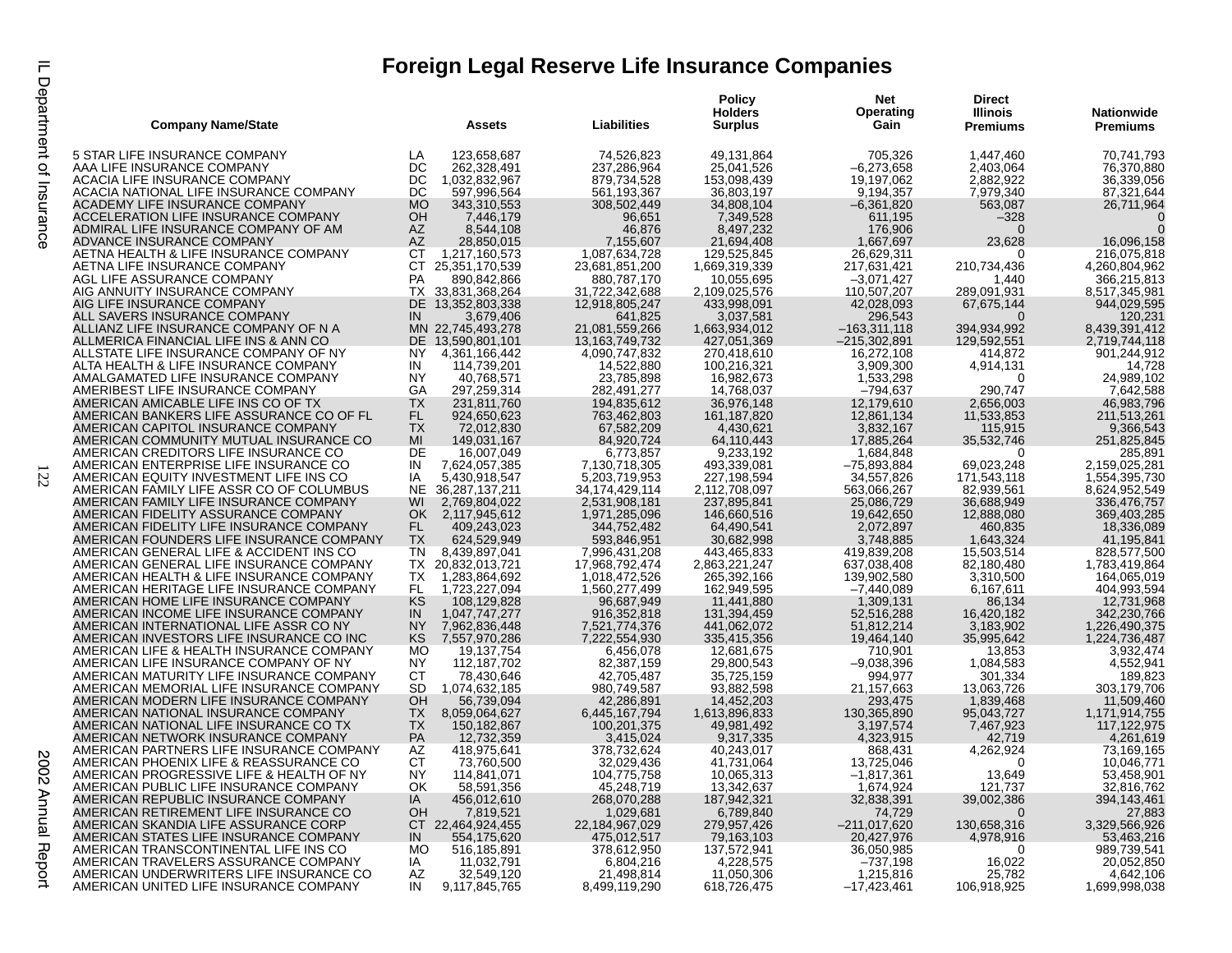| <b>Company Name/State</b>                                                               | <b>Assets</b>                                            | <b>Liabilities</b>             | <b>Policy</b><br><b>Holders</b><br><b>Surplus</b> | <b>Net</b><br>Operating<br>Gain | Direct<br><b>Illinois</b><br><b>Premiums</b> | <b>Nationwide</b><br>Premiums |
|-----------------------------------------------------------------------------------------|----------------------------------------------------------|--------------------------------|---------------------------------------------------|---------------------------------|----------------------------------------------|-------------------------------|
| AMERICAN VANGUARD LIFE INSURANCE COMPANY                                                | IA<br>9,236,855                                          | 953,147                        | 8,283,708                                         | 431,014                         |                                              |                               |
| AMERICO FINANCIAL LIFE & ANNUITY INS CO                                                 | TX<br>1,622,642,901                                      | 1,492,548,235                  | 130,094,666                                       | 6,439,048                       | 4.835.937                                    | 335,185,569                   |
| AMERICOM LIFE & ANNUITY INSURANCE CO                                                    | <b>TX</b><br>153,704,694                                 | 141,883,316                    | 11,821,378                                        | $-7, 115, 147$                  | 2,490,440                                    | 112,285,75                    |
| AMERITAS LIFE INSURANCE CORP<br>AMERITAS VARIABLE LIFE INSURANCE COMPANY                | <b>NE</b><br>2,302,771,248<br><b>NE</b><br>2,004,963,218 | 1,716,099,615<br>1,932,261,334 | 586,671,634<br>72,701,885                         | 45,929,459<br>$-20,164,962$     | 13,931,123<br>21,741,435                     | 444,739,041<br>308,828,437    |
| AMERUS LIFE INSURANCE COMPANY                                                           | IA<br>5,310,558,427                                      | 5,069,081,713                  | 241,476,714                                       | 16,426,906                      | 42,579,705                                   | 740,411,582                   |
| AMICA LIFE INSURANCE COMPANY                                                            | R <sub>1</sub><br>668,483,460                            | 571,238,618                    | 97,244,842                                        | 9,338,556                       | 1,334,170                                    | 117,624,784                   |
| ANCHOR NATIONAL LIFE INSURANCE COMPANY                                                  | <b>AZ</b><br>22,068,132,373                              | 21,604,227,702                 | 463,904,670                                       | $-132,030,697$                  | 133,213,497                                  | 2,908,251,324                 |
| ANNUITY & LIFE REASSURANCE AMERICA INC                                                  | CT<br>81,444,957                                         | 67,398,794                     | 14,046,163                                        | $-5,210,009$                    | 428,309                                      | 17,779,392                    |
| ANNUITY INVESTORS LIFE INSURANCE COMPANY                                                | OH<br>968,511,220                                        | 929,922,873                    | 38,588,347                                        | $-16,541,506$                   | 21,579,099                                   | 246,483,143                   |
| ANTHEM ALLIANCE HEALTH INSURANCE COMPANY                                                | TX<br>87,817,220                                         | 11,567,130                     | 76,250,090                                        | 1,191,093                       | 11,583                                       |                               |
| ANTHEM LIFE INSURANCE COMPANY<br>APPALACHIAN LIFE INSURANCE COMPANY                     | 244,830,080<br>IN<br>OH<br>9,435,270                     | 180,568,562<br>243,555         | 64,261,518<br>9,191,715                           | 12,307,285<br>500,122           | 441.919<br>12,647                            | 97,459,092<br>1,116,053       |
| ASSOCIATES FINANCIAL LIFE INSURANCE CO                                                  | <b>TN</b><br>880,584,646                                 | 460,918,930                    | 419,665,716                                       | 110,751,084                     | $-1,664,149$                                 | $-36,547,384$                 |
| ASSURITY LIFE INSURANCE COMPANY                                                         | <b>NE</b><br>173.951.162                                 | 143,159,266                    | 30,791,896                                        | 5,051,165                       | 911.793                                      | 46,403,036                    |
| ATLANTA LIFE INSURANCE COMPANY                                                          | GA<br>99,905,771                                         | 71,767,776                     | 28,137,995                                        | 2,221,237                       | 2,951,893                                    | 56,512,674                    |
| AURORA NATIONAL LIFE ASSURANCE COMPANY                                                  | СA<br>3,847,564,529                                      | 3,541,645,232                  | 305,919,297                                       | 33,152,964                      | 5,016,654                                    | 2,525,810                     |
| AUSA LIFE INSURANCE COMPANY INC                                                         | 12,057,358,416<br>NY                                     | 11,536,080,538                 | 521,277,878                                       | $-20,529,200$                   | 13,279,073                                   | 1,809,328,305                 |
| AUTO CLUB LIFE INSURANCE COMPANY                                                        | MI<br>344,451,071                                        | 320,891,901                    | 23,559,168                                        | 1,520,812                       | 143,461                                      | 67,613,212                    |
| AUTO OWNERS LIFE INSURANCE COMPANY                                                      | MI<br>1,158,590,705                                      | 1,005,284,304                  | 153,306,401                                       | 13,172,123                      | 4,490,214                                    | 131,009,545                   |
| AXA CORPORATE SOLUTIONS LIFE REINS CO                                                   | 597,595,303<br><b>DE</b>                                 | 472,234,863                    | 125,360,440                                       | $-203,384,442$                  | $\Omega$                                     | 152,064,235                   |
| <b>BALBOA LIFE INSURANCE COMPANY</b><br>BALTIMORE LIFE INSURANCE COMPANY                | CA<br>121,443,757<br><b>MD</b><br>774,412,573            | 53,265,930<br>748,296,152      | 68,177,827<br>26,116,421                          | 7,019,881<br>$-14,024,516$      | 845,888<br>5,949,116                         | 22,819,442<br>285,410,92      |
| <b>THE</b><br><b>BANKERS FIDELITY LIFE INSURANCE COMPANY</b>                            | 97,528,305<br>GA                                         | 71,677,999                     | 25,850,306                                        | 4,153,472                       | 1,228,134                                    | 60,783,038                    |
| BANKERS LIFE INSURANCE COMPANY OF NY                                                    | <b>NY</b><br>453,130,548                                 | 428,429,482                    | 24,701,064                                        | 409,999                         | 262,875                                      | 90,948,234                    |
| BANKERS NATIONAL LIFE INSURANCE COMPANY                                                 | <b>TX</b><br>723,855,058                                 | 693,745,415                    | 30,109,643                                        | 8,538,828                       | 1,314,573                                    | 28,086,910                    |
| BANKERS RESERVE LIFE INS CO OF WI                                                       | WI<br>11,167,691                                         | 6,977,070                      | 4,190,621                                         | 1,136,630                       |                                              | 3,875,576                     |
| BANNER LIFE INSURANCE COMPANY                                                           | <b>MD</b><br>1,010,077,480                               | 729,488,431                    | 280,589,049                                       | 14,202,492                      | 11,609,600                                   | 197,678,661                   |
| BENEFICIAL LIFE INSURANCE COMPANY                                                       | UT<br>2,313,471,654                                      | 2,132,939,383                  | 180,532,271                                       | 21,491,259                      | 244,536                                      | 305,141,680                   |
| BERKSHIRE HATHAWAY LIFE INS CO OF NE                                                    | <b>NE</b><br>1,778,392,377                               | 1,242,824,874                  | 535,567,503                                       | 71,776,619                      |                                              | 38,361,170                    |
| BERKSHIRE LIFE INSURANCE COMPANY OF AM                                                  | 1,564,882,742<br><b>MA</b>                               | 1,318,497,182                  | 246,385,560                                       | 6,942,987                       | 1,345,339                                    | 190,113,729                   |
| <b>BEST LIFE &amp; HEALTH INSURANCE COMPANY</b><br>BOSTON MUTUAL LIFE INSURANCE COMPANY | <b>TX</b><br>21,040,742<br>MA<br>687,317,881             | 11,940,504<br>623,571,410      | 9,100,238<br>63,746,471                           | 989,301<br>$-920,498$           | 1,681,796<br>7,224,496                       | 33,263,025<br>205,724,416     |
| BROKERS NATIONAL LIFE ASSURANCE COMPANY                                                 | AR<br>20,449,400                                         | 9,732,840                      | 10,716,560                                        | 2,808,620                       | 2,761,934                                    | 40,879,08                     |
| BUSINESS MENS ASSURANCE COMPANY OF AM                                                   | <b>MO</b><br>2,632,757,030                               | 2,375,859,943                  | 256,897,083                                       | $-23,495,086$                   | 30,640,359                                   | 423,907,658                   |
| C M LIFE INSURANCE COMPANY                                                              | СT<br>6,108,592,321                                      | 5,767,829,005                  | 340,763,316                                       | $-61, 121, 322$                 | 82,535,863                                   | 1,829,654,454                 |
| CANADA LIFE INSURANCE COMPANY OF AMERICA                                                | MI<br>2,874,171,363                                      | 2,737,301,964                  | 136,869,399                                       | 17,193,278                      | 37,477,534                                   | 302,242,082                   |
| CAPITOL LIFE INSURANCE COMPANY<br>THE                                                   | CO<br>325,012,969                                        | 311,393,015                    | 13,619,954                                        | 2,150,001                       | ∩                                            |                               |
| CENTRAL BENEFITS MUTUAL INSURANCE CO                                                    | DC<br>61,828,950                                         | 18,269,187                     | 43,559,763                                        | $-139,131$                      |                                              | 16,637,656                    |
| CENTRAL BENEFITS NATIONAL LIFE INS CO                                                   | OH<br>13,652,548                                         | 3,671,345                      | 9,981,201                                         | 58,397                          | 301,498                                      | 7,004,347                     |
| CENTRAL NATIONAL LIFE INS CO OF OMAHA                                                   | DE<br>11,648,873<br>OH<br>93,395,904                     | 242,910<br>62,812,214          | 11,405,963                                        | 292,246<br>8,280,709            | 67,717                                       | 187,663,708                   |
| CENTRAL RESERVE LIFE INSURANCE COMPANY<br>CENTRAL SECURITY LIFE INSURANCE COMPANY       | <b>TX</b><br>80,135,543                                  | 73,843,950                     | 30,583,689<br>6,291,593                           | 2,377,007                       | 5,767,895<br>183,635                         | 3,627,047                     |
| CENTRAL STATES HEALTH & LIFE CO OF OMAHA                                                | <b>NE</b><br>350,544,808                                 | 272,972,083                    | 77,572,725                                        | 3,654,400                       | 5,008,800                                    | 138,745,413                   |
| CENTRAL UNITED LIFE INSURANCE COMPANY                                                   | TX<br>279,030,163                                        | 246,991,969                    | 32,038,193                                        | 10,458,906                      | 605,794                                      | 79,519,980                    |
| CENTRE LIFE INSURANCE COMPANY                                                           | 1,881,870,867<br>MA                                      | 1,761,264,602                  | 120,606,261                                       | 33,756,631                      | 1,801,271                                    | 12,193,947                    |
| <b>CENTURION LIFE INSURANCE COMPANY</b>                                                 | <b>MO</b><br>975,307,027                                 | 208,568,165                    | 766,738,862                                       | 37,931,231                      | $-71,998$                                    | 53,256,980                    |
| CGU LIFE INSURANCE COMPANY OF AMERICA                                                   | DE<br>3,644,598,475                                      | 3,457,911,955                  | 186,686,520                                       | $-19,045,828$                   | 7,006,493                                    | 151,587,426                   |
| CHASE LIFE & ANNUITY COMPANY                                                            | DE<br>128,118,823                                        | 90,203,367                     | 37,915,455                                        | $-7,352,178$                    | 4,205                                        | 88,186,939                    |
| CHESAPEAKE LIFE INSURANCE COMPANY THE<br>CHRISTIAN FIDELITY LIFE INSURANCE CO           | OK<br>53,251,764<br>TX                                   | 32,108,606                     | 21,143,158<br>20,956,742                          | 931,986                         | 12,223<br>107,949                            | 2,537,794                     |
| CIGNA LIFE INSURANCE COMPANY                                                            | 82,166,776<br><b>CT</b><br>45,497,382                    | 61,210,033<br>28,278,855       | 17,218,527                                        | 4,466,584<br>398,218            | ∩                                            | 55,315,653<br>77,931          |
| CINCINNATI LIFE INSURANCE COMPANY<br><b>THE</b>                                         | OH<br>1,865,885,251                                      | 1,457,623,507                  | 408,261,744                                       | 19,666,047                      | 20,051,855                                   | 206,331,332                   |
| CITICORP LIFE INSURANCE COMPANY                                                         | AZ<br>1,010,288,198                                      | 271,996,038                    | 738,292,160                                       | 29,111,193                      | 584,667                                      | 28,696,776                    |
| CLARICA LIFE INSURANCE COMPANY US                                                       | <b>ND</b><br>3,296,961,745                               | 3,174,636,423                  | 122,325,323                                       | $-12,335,951$                   | 37,446,567                                   | 829,737,299                   |
| <b>CLARICA LIFE REINSURANCE COMPANY</b>                                                 | MI<br>23,366,473                                         | 251,649                        | 23,114,823                                        | 492,856                         | ∩                                            |                               |
| CM ASSURANCE COMPANY                                                                    | СT<br>9,227,420                                          | 55,530                         | 9,171,890                                         | 237,887                         | ∩                                            |                               |
| COLONIAL LIFE & ACCIDENT INSURANCE CO                                                   | SC<br>1,193,521,259<br>PA                                | 1,005,865,106                  | 187,656,153                                       | 58,610,523                      | 7,858,122                                    | 666,344,588                   |
| COLONIAL PENN LIFE INSURANCE COMPANY<br>COLORADO BANKERS LIFE INSURANCE COMPANY         | 851,850,165<br>CO<br>109,565,696                         | 810,797,212<br>88,083,598      | 41,052,953<br>21,482,098                          | $-8,556,468$<br>406,171         | 8,064,216<br>3,737,400                       | 71,979,917<br>35,035,730      |
|                                                                                         |                                                          |                                |                                                   |                                 |                                              |                               |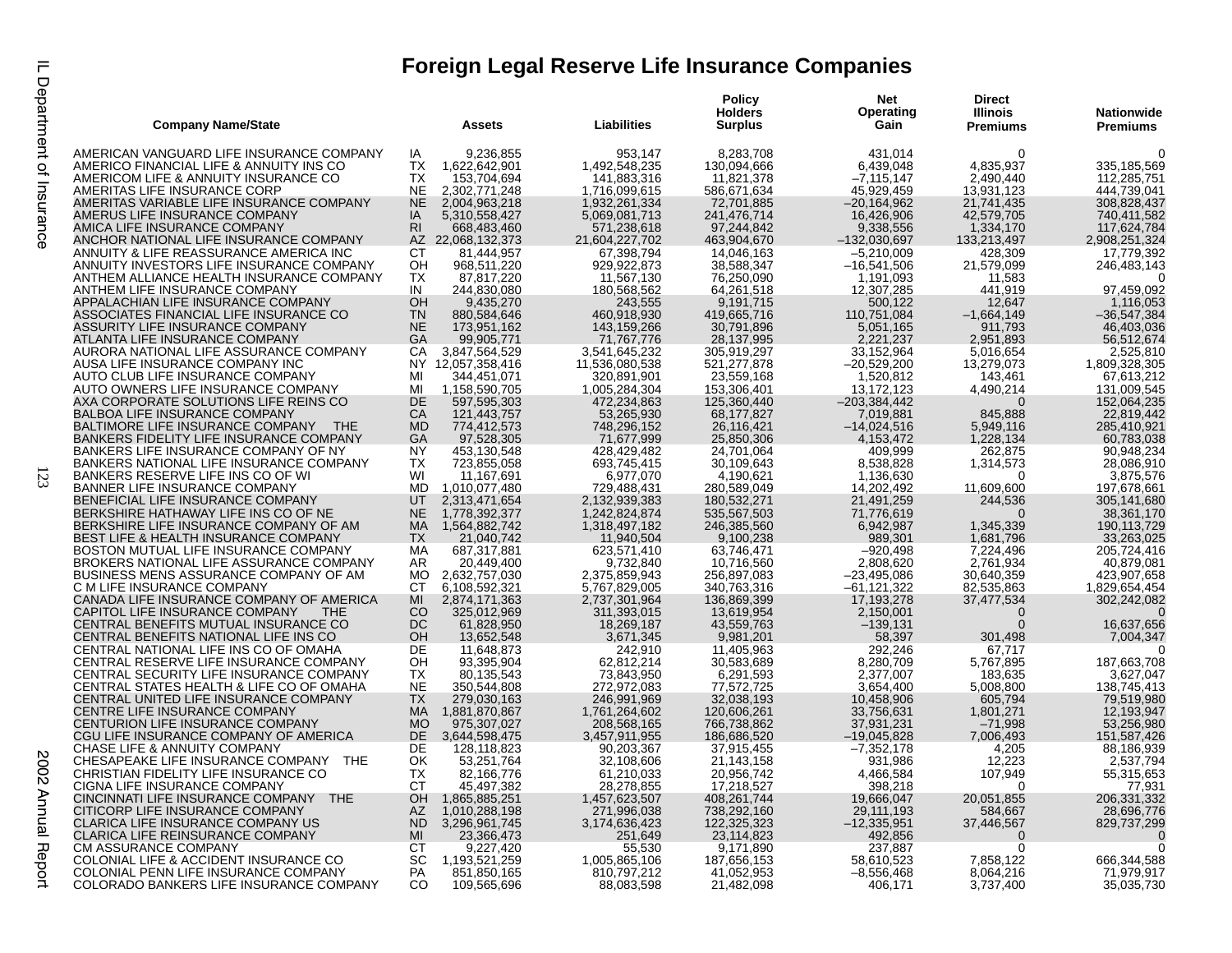| <b>Company Name/State</b>                                                         |                        | <b>Assets</b>                | Liabilities                  | Policy<br><b>Holders</b><br>Surplus | Net<br>Operating<br>Gain    | <b>Direct</b><br><b>Illinois</b><br><b>Premiums</b> | Nationwide<br><b>Premiums</b> |
|-----------------------------------------------------------------------------------|------------------------|------------------------------|------------------------------|-------------------------------------|-----------------------------|-----------------------------------------------------|-------------------------------|
| COLUMBIA UNIVERSAL LIFE INSURANCE CO                                              | <b>TX</b>              | 200.255.142                  | 172.644.601                  | 27.610.539                          | 229.117                     | 327.267                                             | $\mathsf{C}$                  |
| COLUMBIAN MUTUAL LIFE INSURANCE COMPANY                                           | <b>NY</b>              | 326,559,161                  | 287,650,692                  | 38,908,470                          | 1,028,433                   | 94,394                                              | 36,744,887                    |
| COLUMBUS LIFE INSURANCE COMPANY<br><b>THE</b>                                     | OH                     | 2,149,898,850                | 1,864,752,290                | 285,146,560                         | 25,171,802                  | 3,043,772                                           | 187,467,396                   |
| COMBINED LIFE INSURANCE COMPANY OF NY<br>COMMERCIAL TRAVELERS MUTUAL INSURANCE CO | <b>NY</b><br><b>NY</b> | 273,226,864<br>34,208,604    | 233,008,285<br>28,899,948    | 40,218,579<br>5,308,661             | 9,872,862<br>$-4,304,395$   | 12.677<br>331,530                                   | 126,086,440<br>45,051,783     |
| COMPANION LIFE INSURANCE COMPANY                                                  | SC                     | 70,362,215                   | 29,082,186                   | 41,280,034                          | 4,371,576                   | 3,531,682                                           | 61,581,442                    |
| COMPBENEFITS INSURANCE COMPANY                                                    | <b>TX</b>              | 19.871.939                   | 6,216,652                    | 13,655,287                          | 4,436,306                   | 821,229                                             | 51,032,075                    |
| CONGRESS LIFE INSURANCE COMPANY                                                   | <b>AZ</b>              | 6,042,058                    | 181,839                      | 5,860,219                           | 38,812                      |                                                     | 426,978                       |
| CONNECTICUT GENERAL LIFE INSURANCE CO                                             | СT                     | 66,797,875,203               | 64,500,058,986               | 2,297,816,217                       | $-332,757,187$              | 320,944,000                                         | 6,399,239,872                 |
| CONSECO HEALTH INSURANCE COMPANY                                                  | AZ                     | 1,683,668,422                | 1,583,356,691                | 100,311,732                         | 10,753,687                  | 30,384,129                                          | 354,121,539                   |
| <b>CONSECO LIFE INSURANCE COMPANY</b>                                             | IN                     | 4,252,843,330                | 4,105,946,010                | 146,897,320                         | $-15,744,632$               | 13,399,337                                          | 478,578,676                   |
| CONSECO SENIOR HEALTH INSURANCE COMPANY                                           | PA                     | 2,654,513,232                | 2,517,881,096                | 136,632,136                         | $-90,321,792$               | 23,316,458                                          | 454,703,000                   |
| CONSECO VARIABLE INSURANCE COMPANY<br>CONSTITUTION LIFE INSURANCE COMPANY         | <b>TX</b><br><b>TX</b> | 1,875,118,144<br>92,856,084  | 1,813,530,426<br>82,441,389  | 61,587,718<br>10,414,695            | 28,090,524<br>$-3,632,811$  | 33,473,674<br>1,225,350                             | 307,776,514<br>7,846,615      |
| CONTINENTAL AMERICAN INSURANCE COMPANY                                            | SC                     | 41,851,007                   | 30,219,773                   | 11,631,234                          | 2,283,565                   | 254,399                                             | 28,818,674                    |
| CONTINENTAL GENERAL INSURANCE COMPANY                                             | <b>NE</b>              | 365,399,110                  | 331,644,186                  | 33,754,924                          | $-12,276,309$               | 16,112,979                                          | 291,730,315                   |
| CONTINENTAL LIFE INS CO OF BRENTWOOD TN                                           | TN                     | 77,497,329                   | 50,077,473                   | 27,419,856                          | 3,583,562                   | 1,166,384                                           | 102,177,239                   |
| CORPORATE HEALTH INSURANCE COMPANY                                                | PA                     | 68.099.165                   | 24,762,181                   | 43,336,984                          | 68,647,672                  | 4,140,871                                           | 232,729,673                   |
| COVENTRY HEALTH AND LIFE INSURANCE CO                                             | DE                     | 94,426,081                   | 53,831,832                   | 40,594,248                          | 12,340,953                  | 1,324,187                                           | 180,571,358                   |
| <b>CUNA MUTUAL INSURANCE SOCIETY</b>                                              | WI                     | 2,594,059,909                | 2,097,874,426                | 496,185,483                         | 21,560,391                  | 50,332,101                                          | 1,293,991,658                 |
| CUNA MUTUAL LIFE INSURANCE COMPANY<br>DELAWARE AMERICAN LIFE INSURANCE COMPANY    | IA<br>DE               | 5,616,180,034                | 5,400,172,629                | 216,007,404                         | 3,936,303                   | 42,903,462                                          | 1,258,958,073                 |
| DELTA DENTAL INSURANCE COMPANY                                                    | DE                     | 98,256,691<br>55,994,093     | 64,674,008<br>26,968,129     | 33,582,683<br>29,025,914            | 7,830,442<br>182,850        | 245,612<br>3,589                                    | 18,817,80<br>137,494,706      |
| DIXIE NATIONAL LIFE INSURANCE COMPANY                                             | <b>MS</b>              | 35,052,346                   | 31,435,798                   | 3.616.548                           | 219.290                     | 48.579                                              | 1,268,918                     |
| EDUCATORS MUTUAL LIFE INSURANCE COMPANY                                           | <b>PA</b>              | 91,488,034                   | 38,433,090                   | 53,054,944                          | $-1,149,607$                | 4,116                                               | 94,840,482                    |
| <b>EMPHESYS INSURANCE COMPANY</b>                                                 | TX                     | 7,083,052                    | 582,378                      | 6,500,674                           | 388,968                     | $\Omega$                                            | 2,694,087                     |
| EMPIRE GENERAL LIFE ASSURANCE CORP                                                | <b>TN</b>              | 150,158,931                  | 106,348,612                  | 43.810.319                          | $-10.389.224$               | 9,485,612                                           | 47,990,716                    |
| <b>EMPLOYERS MODERN LIFE COMPANY</b>                                              | IA                     | 329,481,237                  | 296,606,331                  | 32,874,906                          | 755,352                     | 3,009,273                                           | 73,655,139                    |
| EMPLOYERS REASSURANCE CORPORATION                                                 | KS<br><b>TX</b>        | 5,653,158,188                | 5,181,013,288                | 472,144,900                         | -146,574,478                | 0                                                   | 999,944,532                   |
| ENTERPRISE LIFE INSURANCE COMPANY<br>EPIC LIFE INSURANCE COMPANY<br><b>THE</b>    | WI                     | 37,104,199<br>32,706,172     | 25,981,818<br>13,753,753     | 11,122,382<br>18,952,419            | 2,476,992<br>656,786        | 1,118,248<br>1,142,837                              | 3,203,460<br>13,307,097       |
| EQUITABLE LIFE & CASUALTY INSURANCE CO                                            | UT                     | 127,268,556                  | 97,235,867                   | 30,032,689                          | 1,607,913                   | 517,618                                             | 100,863,578                   |
| EQUITABLE LIFE ASSURANCE SOCIETY OF U S                                           | NY                     | 78,251,331,880               | 74,160,041,370               | 4,091,290,510                       | 589,662,090                 | 640,705,547                                         | 11,302,714,801                |
| EQUITABLE LIFE INSURANCE COMPANY OF IOWA                                          | IA                     | 6,586,416,893                | 5,456,974,582                | 1,129,442,311                       | $-99,130,573$               | 13,290,784                                          | 1,832,175,437                 |
| EQUITABLE OF COLORADO INC<br><b>THE</b>                                           | CO                     | 525,598,513                  | 454,591,406                  | 71,007,107                          | 1,999,903                   | 4,017,325                                           | 19,416,461                    |
| <b>EQUITRUST LIFE INSURANCE COMPANY</b>                                           | IA                     | 1,610,533,958                | 1,532,247,040                | 78,286,918                          | 12,089,902                  | 5,428,992                                           | 876,049,136                   |
| ERC LIFE REINSURANCE CORPORATION                                                  | <b>MO</b>              | 1,543,244,886                | 845,415,403                  | 697,829,483                         | 46,574,915                  | 0                                                   | 312,051,383                   |
| ERIE FAMILY LIFE INSURANCE COMPANY<br>FAMILY FINANCIAL LIFE INSURANCE COMPANY     | PA<br>IN               | 1,225,588,969<br>6,907,499   | 1,132,270,039<br>1,455,236   | 93,318,930<br>5,452,262             | 5,479,417<br>9,559          | 2,419,653<br>1,336                                  | 224,324,797<br>1,180,096      |
| FAMILY HERITAGE LIFE INSURANCE CO OF AM                                           | OH                     | 101,639,784                  | 90,425,421                   | 11,214,363                          | 1,961,208                   | 4,531,986                                           | 48,459,186                    |
| FAMILY INSURANCE CORPORATION                                                      | WI                     | 23.323.045                   | 2,183,045                    | 21,140,000                          | 1,562,761                   | $-15,903$                                           | $-22,621$                     |
| <b>FAMILY LIFE INSURANCE COMPANY</b>                                              | <b>WA</b>              | 125,120,685                  | 100,446,848                  | 24,673,837                          | 131,314                     | 1,252,342                                           | 29,084,714                    |
| FAMILY SERVICE LIFE INSURANCE COMPANY                                             | <b>TX</b>              | 649,514,031                  | 568,053,708                  | 81,460,323                          | 9,506,328                   | 36,162                                              | 377,691                       |
| FARMERS & TRADERS LIFE INSURANCE COMPANY                                          | NY                     | 455,291,518                  | 425,001,094                  | 30,290,424                          | 2,024,386                   | 1,290,878                                           | 57,307,534                    |
| FARMERS NEW WORLD LIFE INSURANCE COMPANY                                          | <b>WA</b>              | 6,049,234,651                | 5,070,365,047                | 978,869,604                         | 140,130,684                 | 37,199,179                                          | 783,697,967                   |
| FEDERAL HOME LIFE INSURANCE COMPANY<br>FEDERATED LIFE INSURANCE COMPANY           | <b>VA</b><br><b>MN</b> | 2,195,488,007                | 1,239,011,348                | 956,476,659                         | 21,454,827                  | 838,308                                             | 38,364,377                    |
| FIDELITY & GUARANTY LIFE INSURANCE CO                                             | MD                     | 824,310,765<br>7,464,815,586 | 650,643,604<br>6,981,921,695 | 173,667,165<br>482,893,891          | 17,482,583<br>$-28,179,784$ | 6,727,410<br>168,059,967                            | 126,614,491<br>3,797,656,120  |
| FIDELITY INVESTMENTS LIFE INSURANCE CO                                            | UT                     | 9,712,753,908                | 9,325,670,039                | 387,083,869                         | 43,294,181                  | 67,927,753                                          | 677,981,905                   |
| FIDELITY LIFE INSURANCE COMPANY                                                   | <b>PA</b>              | 8,577,655                    | 109,263                      | 8.468.392                           | 202.919                     | 0                                                   | O                             |
| FIDELITY SECURITY LIFE INSURANCE COMPANY                                          | <b>MO</b>              | 402,368,568                  | 356,869,082                  | 45,499,485                          | 2,957,156                   | 25,048,540                                          | 109,855,177                   |
| FINANCIAL ASSURANCE LIFE INSURANCE CO                                             | TX                     | 8,041,026                    | 1,281,579                    | 6,759,447                           | 364,844                     | 1,975                                               | 146,202                       |
| FINANCIAL BENEFIT LIFE INSURANCE COMPANY                                          | <b>KS</b>              | 277,055,005                  | 258,363,313                  | 18,691,692                          | 2,208,892                   | 20,000                                              | 9,265,909                     |
| FIRST ALLMERICA FINANCIAL LIFE INS CO                                             | <b>MA</b>              | 4,843,040,551                | 4,680,847,721                | 162,192,830                         | 72,138,678                  | 1,666,212                                           | 413,652,525                   |
| FIRST COLONY LIFE INSURANCE COMPANY<br>FIRST CONTINENTAL LIFE & ACCIDENT INS CO   | VA<br>UT               | 13,329,726,784<br>2,861,810  | 12,386,232,140<br>2,133,294  | 943,494,644<br>728,516              | 103,639,044<br>620,625      | 52,863,387<br>0                                     | 953,301,090<br>4,395,127      |
| FIRST HEALTH LIFE & HEALTH INS CO                                                 | ТX                     | 105,111,063                  | 89,868,041                   | 15,243,022                          | 401,386                     | 856,130                                             | 10,735,674                    |
| FIRST INVESTORS LIFE INSURANCE COMPANY                                            | ΝY                     | 967,832,385                  | 899,518,995                  | 68,313,390                          | 5,759,953                   | 4,552,287                                           | 106,264,864                   |
| FIRST LIFE AMERICA CORPORATION                                                    | KS                     | 8,415,215                    | 5,536,137                    | 2,879,078                           | -671,551                    | 51,164                                              | 5,028,661                     |
| FIRST PENN PACIFIC LIFE INSURANCE CO                                              | IN                     | 1,675,259,308                | 1,579,828,964                | 95,430,345                          | 23,555,973                  | 18,660,757                                          | 190,329,640                   |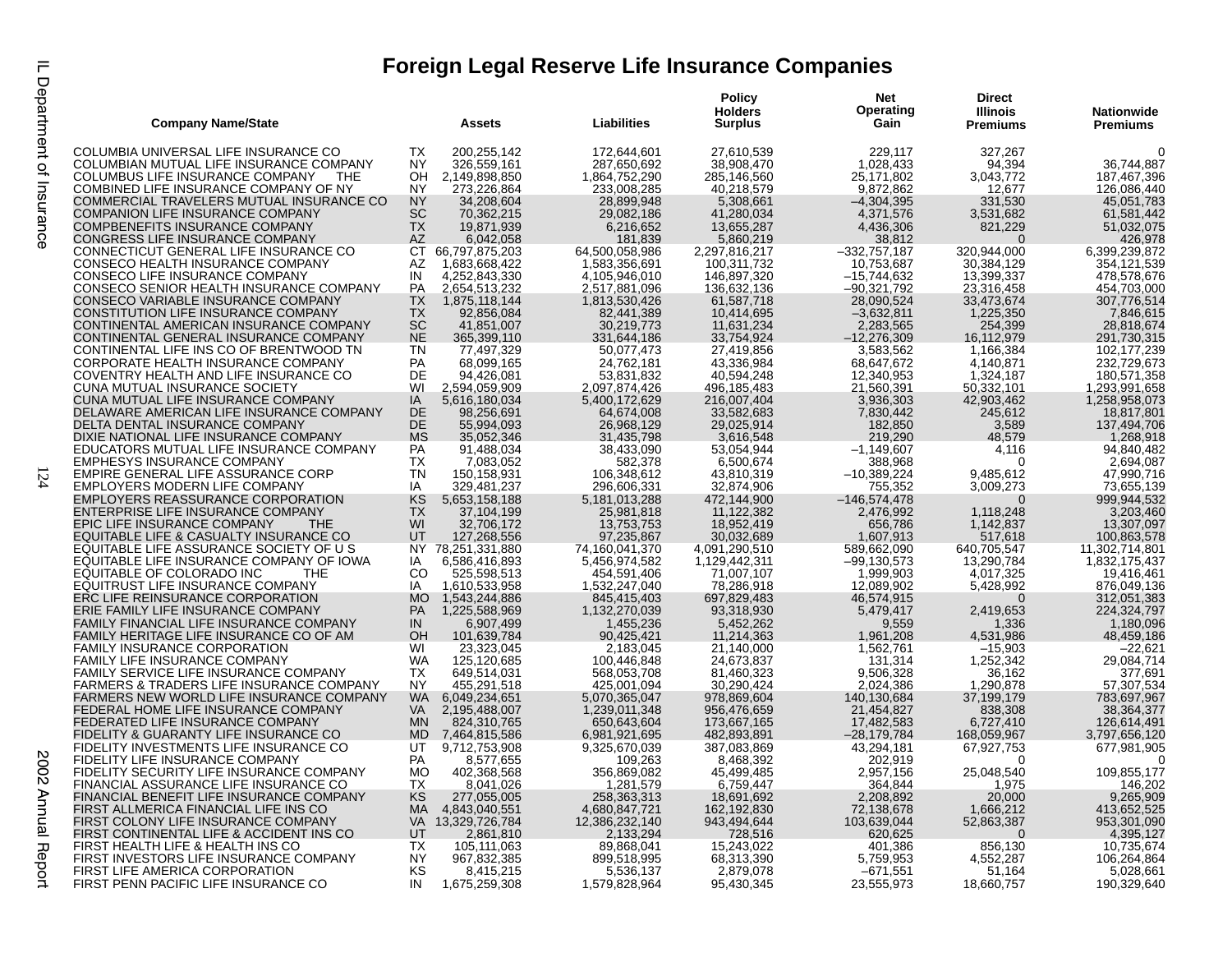| FIRST PYRAMID LIFE INSURANCE CO OF AM<br>AR<br>15,022,487<br>113,975<br>14,908,512<br>6,411,918<br>$-2,777,760$<br>∩<br>FIRST REHABILITATION LIFE INS CO OF AM<br><b>NY</b><br>77,329,719<br>39,041,433<br>38,288,286<br>5,349,589<br>48,128,736<br>134,407<br>FIRST VARIABLE LIFE INSURANCE COMPANY<br>211,683,698<br>174,569,174<br>11,625,738<br>AR<br>37, 114, 524<br>2,080,705<br>997,695<br>FORETHOUGHT LIFE ASSURANCE COMPANY<br>8,941,471<br>414,310<br>8,527,161<br>$-1,128$<br>IN<br>317,532<br>n<br>FORETHOUGHT LIFE INSURANCE COMPANY<br>3.061.856.882<br>2,736,587,210<br>325,269,672<br>484,110,285<br>IN<br>17,390,588<br>19,348,120<br>FORTIS BENEFITS INSURANCE COMPANY<br>7,321,548,319<br><b>MN</b><br>6,818,224,024<br>503,324,295<br>138,026,813<br>92,499,307<br>1,750,382,072<br><b>FORTIS INSURANCE COMPANY</b><br>WI<br>617,737,602<br>477,164,124<br>140,573,478<br>67,051,606<br>99,816,275<br>473,406,66<br>FREEDOM LIFE INSURANCE COMPANY OF AM<br><b>TX</b><br>34,783,947<br>27,595,123<br>7,188,824<br>$-2,114,588$<br>34,707,722<br>3,061,567<br>FUNERAL DIRECTORS LIFE INSURANCE COMPANY<br>314, 341, 272<br>47,229,603<br>TX<br>284, 163, 788<br>30,177,484<br>2,010,474<br>796,720<br><b>GARDEN STATE LIFE INSURANCE COMPANY</b><br>39,185,192<br>ТX<br>101,202,490<br>62,017,298<br>$-2,220,027$<br>1,146,909<br>33,256,139<br>GE GROUP LIFE ASSURANCE COMPANY<br><b>CT</b><br>202,493,312<br>845,065,188<br>642,571,876<br>29,616,828<br>27,435,483<br>570,119,304<br><b>GE LIFE &amp; ANNUITY ASSURANCE COMPANY</b><br>VA<br>18,888,318,570<br>18,337,641,968<br>550,676,603<br>162,958,228<br>3,134,037,914<br>26,086,020<br>GENERAL & COLOGNE LIFE RE OF AMERICA<br><b>CT</b><br>904,921,040<br>1,797,916,012<br>1,473,167,067<br>324,748,945<br>29,624,006<br>740,781,062<br>652,362,33<br>GENERAL AMERICAN LIFE INSURANCE COMPANY<br><b>MO</b><br>12,285,397,778<br>11,544,616,716<br>$-70,967,079$<br>31,160,740<br>2,405,937,077<br>GENERAL ELECTRIC CAPITAL ASSURANCE CO<br>30,672,614,539<br>28,266,677,462<br>65,962,018<br>6,051,557,154<br><b>DE</b><br>181,032,538<br>191,818,723<br><b>GENERAL FIDELITY LIFE INSURANCE COMPANY</b><br>CA<br>320,046,139<br>128,227,416<br>16,682,123<br>$-1,097$<br>$-209,552$<br>GERBER LIFE INSURANCE COMPANY<br><b>NY</b><br>687,228,298<br>579,168,863<br>108,059,435<br>11,526,839<br>211,850,736<br>21,179,275<br>GERLING GLOBAL LIFE REINSURANCE COMPANY<br>CA<br>246.901.084<br>200,180,245<br>46,720,839<br>$-10.204.528$<br>47,744,730<br>O<br><b>GLENBROOK LIFE &amp; ANNUITY COMPANY</b><br>AZ<br>1,334,200,855<br>1,173,799,449<br>160,401,407<br>6,908,069<br>96,768,276<br>DF<br><b>GLOBE LIFE &amp; ACCIDENT INSURANCE COMPANY</b><br>1,733,774,547<br>1,475,554,725<br>258,219,822<br>19,320,930<br>381,620,408<br>90,628,956<br>424,892,282<br>GOLDEN AMERICAN LIFE INSURANCE COMPANY<br>DE<br>16,506,157,458<br>16,081,265,176<br>$-303,071,060$<br>348,734,152<br>4,983,833,111<br>GOLDEN STATE MUTUAL LIFE INSURANCE CO<br>CA<br>120,476,761<br>112,520,297<br>7,956,464<br>64,157<br>1,365,183<br>28,601,819<br><b>TX</b><br>GOVERNMENT PERSONNEL MUTUAL LIFE INS CO<br>643,485,494<br>795,485<br>579,275,162<br>64,210,332<br>3,947,292<br>50,591,508<br><b>GRANGE LIFE INSURANCE COMPANY</b><br>OH<br>149,603,329<br>131, 172, 178<br>18.431.151<br>729.326<br>582.427<br>31.233.654<br>418,589,798<br><b>GREAT AMERICAN LIFE INSURANCE COMPANY</b><br>6,389,399,782<br>5,970,809,984<br>11,025,075<br>668,280,902<br>OH<br>46,288,551<br><b>GREAT SOUTHERN LIFE INSURANCE COMPANY</b><br>TX<br>769,364,469<br>3,097,237<br>717,104,165<br>52,260,304<br>5,030,246<br>63,346,194<br>GREAT WEST LIFE & ANNUITY INSURANCE CO<br>CO<br>26,156,092,626<br>24,863,800,448<br>1,292,292,178<br>208,193,538<br>298,987,537<br>4,549,282,254<br>GREAT WESTERN INSURANCE COMPANY<br>UT<br>201,776,303<br>185,589,143<br>16,187,160<br>1,390,319<br>77,304,214<br>2,411,703<br>GUARANTEE RESERVE LIFE INSURANCE COMPANY<br>IN<br>286,454,685<br>261,628,427<br>24,826,258<br>7,952,072<br>139,307,467<br>1,151,046<br><b>GUARANTY INCOME LIFE INSURANCE COMPANY</b><br>LA<br>318,716,567<br>302,154,498<br>16,562,069<br>6,975,851<br>89,423,413<br>$-71,890$<br>GUARDIAN INSURANCE & ANNUITY COMPANY INC<br>DE<br>8,431,555,727<br>8,221,411,298<br>210,144,429<br>$-26,010,565$<br>102,833,869<br>1,688,017,218<br><b>NY</b><br>GUARDIAN LIFE INSURANCE COMPANY OF AM<br>19,545,291,266<br>17,632,029,268<br>1,913,261,997<br>52,065,203<br>258,410,565<br>5,248,922,937<br><b>GUIDEONE LIFE INSURANCE COMPANY</b><br>284,649,841<br>63,095,986<br>20,542,640<br>IA<br>347,745,827<br>8,167,297<br>3,720,261<br>HARLEYSVILLE LIFE INSURANCE COMPANY<br>PA<br>279,957,258<br>59,542,196<br>257,350,742<br>22,606,516<br>2,191,246<br>444,315<br>HART LIFE INSURANCE COMPANY<br>СT<br>11,779,100<br>53,769<br>11,725,331<br>405,762<br>$\Omega$<br>HARTFORD INTERNATIONAL LIFE REASSR CORP<br>CT<br>2,291,619,137<br>2,198,889,136<br>92,730,001<br>28,545,753<br>38,398,758<br>∩<br>HARTFORD LIFE & ACCIDENT INSURANCE CO<br>8,053,890,183<br><b>CT</b><br>3,018,910,409<br>2,213,778,535<br>5,034,979,775<br>184,053,726<br>76,351,150<br><b>CT</b><br>4,626,829,933<br>HARTFORD LIFE & ANNUITY INSURANCE CO<br>42,357,572,351<br>41,769,303,246<br>588,269,105<br>$-200,230,228$<br>452,701,319<br>HARTFORD LIFE INSURANCE COMPANY<br>CT<br>87,121,876,940<br>84,767,647,387<br>2,354,229,552<br>166, 161, 640<br>386,946,885<br>8,457,437,850<br><b>HCC LIFE INSURANCE COMPANY</b><br>188,330,034<br>79,085,707<br>109,244,327<br>169,915,482<br>IN<br>27,320,022<br>15,631<br>HEALTH NET LIFE INSURANCE COMPANY<br>CA<br>216,203,328<br>104,221,916<br>111,981,412<br>4,232,469<br>437,081,745<br>$\Omega$<br>HERITAGE LIFE INSURANCE COMPANY<br>AZ<br>114,618,055<br>23,523,842<br>91,094,213<br>8,658,671<br>$-1,212,066$<br>∩<br><b>CT</b><br>HIGHMARK LIFE INSURANCE COMPANY<br>269,521,673<br>205,343,409<br>5,478,510<br>198,650,288<br>64,178,264<br>5,140,474<br>HOMESHIELD INSURANCE COMPANY<br>OK<br>5,272,230<br>32,237,918<br>18,076,174<br>14, 161, 744<br>1,548,776<br>42,351,024<br>224,461,441<br>HOMESTEADERS LIFE COMPANY<br>IA<br>819,826,454<br>777,475,430<br>8,450,521<br>14,080,172<br>HOUSEHOLD LIFE INSURANCE COMPANY<br>MI<br>1,285,464,933<br>953,383,677<br>332,081,256<br>5,560,701<br>218,613,785<br>132,700,337<br>HUMANA INSURANCE COMPANY<br>WI<br>864,633,585<br>448,104,811<br>416,528,774<br>623,819,245<br>2,442,461,410<br>57,156,550<br>HUMANADENTAL INSURANCE COMPANY<br>WI<br>12,284,417<br>24,887,674<br>37,172,091<br>6,118,498<br>22,408,378<br>90,886,242<br><b>IDEALIFE INSURANCE COMPANY</b><br>23,068,068<br>13.694.906<br>9,373,163<br>1,725,826<br>СT<br>507,860<br>232,686<br><b>IDS LIFE INSURANCE COMPANY</b><br>MN<br>44,831,441,924<br>42,423,062,803<br>2,408,379,121<br>215,786,989<br>219,679,721<br>5,612,141,829<br>IL ANNUITY AND INSURANCE COMPANY<br>2,097,376,441<br>488,133<br>κs<br>2,083,650,387<br>13,726,054<br>–442,106<br>31,235,992<br>INDEPENDENCE LIFE AND ANNUITY COMPANY<br>R <sub>1</sub><br>168.998.958<br>40.419.637<br>4,612,702<br>$-681,722$<br>128,579,321<br>$\Omega$<br>INDIANAPOLIS LIFE INSURANCE COMPANY<br>1,972,605,270<br>1,817,709,602<br>154,895,668<br>55,606,325<br>12,652,383<br>279,587,018<br>IN<br>INDIVIDUAL ASSURANCE COMPANY LIFE HTH AC<br><b>MO</b><br>17,103,343<br>4,109,891<br>50,146,551<br>33,043,208<br>–2,199,630<br>26,817,963<br>ING INSURANCE COMPANY OF AMERICA<br>753,826,064<br>63,663,777<br>26,621,546<br>FL<br>690, 162, 287<br>2,544,704<br>306,486<br>ING LIFE INSURANCE & ANNUITY COMPANY<br><b>CT</b><br>43,721,164,429<br>42,715,120,564<br>1,006,043,865<br>171,079,561<br>255,027,156<br>6,961,305,476<br>INSURANCE INVESTORS LIFE INSURANCE CO<br>128,575,104<br>420,805<br>48,851<br>ТX<br>128,154,299<br>105,775<br>$\Omega$<br>INTEGRITY LIFE INSURANCE COMPANY<br>3,632,429,689<br>226,591,813<br>22,455,214<br>482,513,826<br>OH<br>3,405,837,876<br>$-10,666,313$<br>INTRAMERICA LIFE INSURANCE COMPANY<br>3,324<br>659,397<br>NY<br>56,618,605<br>37,121,649<br>19,496,958<br>952,502<br>CA | <b>Company Name/State</b>                   | <b>Assets</b> | Liabilities | Policy<br>Holders<br>Surplus | <b>Net</b><br>Operating<br>Gain | <b>Direct</b><br><b>Illinois</b><br><b>Premiums</b> | <b>Nationwide</b><br><b>Premiums</b> |
|------------------------------------------------------------------------------------------------------------------------------------------------------------------------------------------------------------------------------------------------------------------------------------------------------------------------------------------------------------------------------------------------------------------------------------------------------------------------------------------------------------------------------------------------------------------------------------------------------------------------------------------------------------------------------------------------------------------------------------------------------------------------------------------------------------------------------------------------------------------------------------------------------------------------------------------------------------------------------------------------------------------------------------------------------------------------------------------------------------------------------------------------------------------------------------------------------------------------------------------------------------------------------------------------------------------------------------------------------------------------------------------------------------------------------------------------------------------------------------------------------------------------------------------------------------------------------------------------------------------------------------------------------------------------------------------------------------------------------------------------------------------------------------------------------------------------------------------------------------------------------------------------------------------------------------------------------------------------------------------------------------------------------------------------------------------------------------------------------------------------------------------------------------------------------------------------------------------------------------------------------------------------------------------------------------------------------------------------------------------------------------------------------------------------------------------------------------------------------------------------------------------------------------------------------------------------------------------------------------------------------------------------------------------------------------------------------------------------------------------------------------------------------------------------------------------------------------------------------------------------------------------------------------------------------------------------------------------------------------------------------------------------------------------------------------------------------------------------------------------------------------------------------------------------------------------------------------------------------------------------------------------------------------------------------------------------------------------------------------------------------------------------------------------------------------------------------------------------------------------------------------------------------------------------------------------------------------------------------------------------------------------------------------------------------------------------------------------------------------------------------------------------------------------------------------------------------------------------------------------------------------------------------------------------------------------------------------------------------------------------------------------------------------------------------------------------------------------------------------------------------------------------------------------------------------------------------------------------------------------------------------------------------------------------------------------------------------------------------------------------------------------------------------------------------------------------------------------------------------------------------------------------------------------------------------------------------------------------------------------------------------------------------------------------------------------------------------------------------------------------------------------------------------------------------------------------------------------------------------------------------------------------------------------------------------------------------------------------------------------------------------------------------------------------------------------------------------------------------------------------------------------------------------------------------------------------------------------------------------------------------------------------------------------------------------------------------------------------------------------------------------------------------------------------------------------------------------------------------------------------------------------------------------------------------------------------------------------------------------------------------------------------------------------------------------------------------------------------------------------------------------------------------------------------------------------------------------------------------------------------------------------------------------------------------------------------------------------------------------------------------------------------------------------------------------------------------------------------------------------------------------------------------------------------------------------------------------------------------------------------------------------------------------------------------------------------------------------------------------------------------------------------------------------------------------------------------------------------------------------------------------------------------------------------------------------------------------------------------------------------------------------------------------------------------------------------------------------------------------------------------------------------------------------------------------------------------------------------------------------------------------------------------------------------------------------------------------------------------------------------------------------------------------------------------------------------------------------------------------------------------------------------------------------------------------------------------------------------------------------------------------------------------------------------------------------------------------------------------------------------------------------------------------------------------------------------------------------------------------------------------------------------------------------------------------------------------------------------------------------------------------------------------------------------------------------------------------------------------------------------------------------------------------------------------------------------------------------------------------------------------------------------------------------------------------------------------------------------------------------------------------------------------------------------------------------------------------------------------------------------------------------------------------------------------------------------------------------------------------------|---------------------------------------------|---------------|-------------|------------------------------|---------------------------------|-----------------------------------------------------|--------------------------------------|
|                                                                                                                                                                                                                                                                                                                                                                                                                                                                                                                                                                                                                                                                                                                                                                                                                                                                                                                                                                                                                                                                                                                                                                                                                                                                                                                                                                                                                                                                                                                                                                                                                                                                                                                                                                                                                                                                                                                                                                                                                                                                                                                                                                                                                                                                                                                                                                                                                                                                                                                                                                                                                                                                                                                                                                                                                                                                                                                                                                                                                                                                                                                                                                                                                                                                                                                                                                                                                                                                                                                                                                                                                                                                                                                                                                                                                                                                                                                                                                                                                                                                                                                                                                                                                                                                                                                                                                                                                                                                                                                                                                                                                                                                                                                                                                                                                                                                                                                                                                                                                                                                                                                                                                                                                                                                                                                                                                                                                                                                                                                                                                                                                                                                                                                                                                                                                                                                                                                                                                                                                                                                                                                                                                                                                                                                                                                                                                                                                                                                                                                                                                                                                                                                                                                                                                                                                                                                                                                                                                                                                                                                                                                                                                                                                                                                                                                                                                                                                                                                                                                                                                                                                                                                                                                                                                                                                                                                                                                                                                                                                                                                                                                                                                                                                                          |                                             |               |             |                              |                                 |                                                     |                                      |
|                                                                                                                                                                                                                                                                                                                                                                                                                                                                                                                                                                                                                                                                                                                                                                                                                                                                                                                                                                                                                                                                                                                                                                                                                                                                                                                                                                                                                                                                                                                                                                                                                                                                                                                                                                                                                                                                                                                                                                                                                                                                                                                                                                                                                                                                                                                                                                                                                                                                                                                                                                                                                                                                                                                                                                                                                                                                                                                                                                                                                                                                                                                                                                                                                                                                                                                                                                                                                                                                                                                                                                                                                                                                                                                                                                                                                                                                                                                                                                                                                                                                                                                                                                                                                                                                                                                                                                                                                                                                                                                                                                                                                                                                                                                                                                                                                                                                                                                                                                                                                                                                                                                                                                                                                                                                                                                                                                                                                                                                                                                                                                                                                                                                                                                                                                                                                                                                                                                                                                                                                                                                                                                                                                                                                                                                                                                                                                                                                                                                                                                                                                                                                                                                                                                                                                                                                                                                                                                                                                                                                                                                                                                                                                                                                                                                                                                                                                                                                                                                                                                                                                                                                                                                                                                                                                                                                                                                                                                                                                                                                                                                                                                                                                                                                                          |                                             |               |             |                              |                                 |                                                     |                                      |
|                                                                                                                                                                                                                                                                                                                                                                                                                                                                                                                                                                                                                                                                                                                                                                                                                                                                                                                                                                                                                                                                                                                                                                                                                                                                                                                                                                                                                                                                                                                                                                                                                                                                                                                                                                                                                                                                                                                                                                                                                                                                                                                                                                                                                                                                                                                                                                                                                                                                                                                                                                                                                                                                                                                                                                                                                                                                                                                                                                                                                                                                                                                                                                                                                                                                                                                                                                                                                                                                                                                                                                                                                                                                                                                                                                                                                                                                                                                                                                                                                                                                                                                                                                                                                                                                                                                                                                                                                                                                                                                                                                                                                                                                                                                                                                                                                                                                                                                                                                                                                                                                                                                                                                                                                                                                                                                                                                                                                                                                                                                                                                                                                                                                                                                                                                                                                                                                                                                                                                                                                                                                                                                                                                                                                                                                                                                                                                                                                                                                                                                                                                                                                                                                                                                                                                                                                                                                                                                                                                                                                                                                                                                                                                                                                                                                                                                                                                                                                                                                                                                                                                                                                                                                                                                                                                                                                                                                                                                                                                                                                                                                                                                                                                                                                                          |                                             |               |             |                              |                                 |                                                     |                                      |
|                                                                                                                                                                                                                                                                                                                                                                                                                                                                                                                                                                                                                                                                                                                                                                                                                                                                                                                                                                                                                                                                                                                                                                                                                                                                                                                                                                                                                                                                                                                                                                                                                                                                                                                                                                                                                                                                                                                                                                                                                                                                                                                                                                                                                                                                                                                                                                                                                                                                                                                                                                                                                                                                                                                                                                                                                                                                                                                                                                                                                                                                                                                                                                                                                                                                                                                                                                                                                                                                                                                                                                                                                                                                                                                                                                                                                                                                                                                                                                                                                                                                                                                                                                                                                                                                                                                                                                                                                                                                                                                                                                                                                                                                                                                                                                                                                                                                                                                                                                                                                                                                                                                                                                                                                                                                                                                                                                                                                                                                                                                                                                                                                                                                                                                                                                                                                                                                                                                                                                                                                                                                                                                                                                                                                                                                                                                                                                                                                                                                                                                                                                                                                                                                                                                                                                                                                                                                                                                                                                                                                                                                                                                                                                                                                                                                                                                                                                                                                                                                                                                                                                                                                                                                                                                                                                                                                                                                                                                                                                                                                                                                                                                                                                                                                                          |                                             |               |             |                              |                                 |                                                     |                                      |
|                                                                                                                                                                                                                                                                                                                                                                                                                                                                                                                                                                                                                                                                                                                                                                                                                                                                                                                                                                                                                                                                                                                                                                                                                                                                                                                                                                                                                                                                                                                                                                                                                                                                                                                                                                                                                                                                                                                                                                                                                                                                                                                                                                                                                                                                                                                                                                                                                                                                                                                                                                                                                                                                                                                                                                                                                                                                                                                                                                                                                                                                                                                                                                                                                                                                                                                                                                                                                                                                                                                                                                                                                                                                                                                                                                                                                                                                                                                                                                                                                                                                                                                                                                                                                                                                                                                                                                                                                                                                                                                                                                                                                                                                                                                                                                                                                                                                                                                                                                                                                                                                                                                                                                                                                                                                                                                                                                                                                                                                                                                                                                                                                                                                                                                                                                                                                                                                                                                                                                                                                                                                                                                                                                                                                                                                                                                                                                                                                                                                                                                                                                                                                                                                                                                                                                                                                                                                                                                                                                                                                                                                                                                                                                                                                                                                                                                                                                                                                                                                                                                                                                                                                                                                                                                                                                                                                                                                                                                                                                                                                                                                                                                                                                                                                                          |                                             |               |             |                              |                                 |                                                     |                                      |
|                                                                                                                                                                                                                                                                                                                                                                                                                                                                                                                                                                                                                                                                                                                                                                                                                                                                                                                                                                                                                                                                                                                                                                                                                                                                                                                                                                                                                                                                                                                                                                                                                                                                                                                                                                                                                                                                                                                                                                                                                                                                                                                                                                                                                                                                                                                                                                                                                                                                                                                                                                                                                                                                                                                                                                                                                                                                                                                                                                                                                                                                                                                                                                                                                                                                                                                                                                                                                                                                                                                                                                                                                                                                                                                                                                                                                                                                                                                                                                                                                                                                                                                                                                                                                                                                                                                                                                                                                                                                                                                                                                                                                                                                                                                                                                                                                                                                                                                                                                                                                                                                                                                                                                                                                                                                                                                                                                                                                                                                                                                                                                                                                                                                                                                                                                                                                                                                                                                                                                                                                                                                                                                                                                                                                                                                                                                                                                                                                                                                                                                                                                                                                                                                                                                                                                                                                                                                                                                                                                                                                                                                                                                                                                                                                                                                                                                                                                                                                                                                                                                                                                                                                                                                                                                                                                                                                                                                                                                                                                                                                                                                                                                                                                                                                                          |                                             |               |             |                              |                                 |                                                     |                                      |
|                                                                                                                                                                                                                                                                                                                                                                                                                                                                                                                                                                                                                                                                                                                                                                                                                                                                                                                                                                                                                                                                                                                                                                                                                                                                                                                                                                                                                                                                                                                                                                                                                                                                                                                                                                                                                                                                                                                                                                                                                                                                                                                                                                                                                                                                                                                                                                                                                                                                                                                                                                                                                                                                                                                                                                                                                                                                                                                                                                                                                                                                                                                                                                                                                                                                                                                                                                                                                                                                                                                                                                                                                                                                                                                                                                                                                                                                                                                                                                                                                                                                                                                                                                                                                                                                                                                                                                                                                                                                                                                                                                                                                                                                                                                                                                                                                                                                                                                                                                                                                                                                                                                                                                                                                                                                                                                                                                                                                                                                                                                                                                                                                                                                                                                                                                                                                                                                                                                                                                                                                                                                                                                                                                                                                                                                                                                                                                                                                                                                                                                                                                                                                                                                                                                                                                                                                                                                                                                                                                                                                                                                                                                                                                                                                                                                                                                                                                                                                                                                                                                                                                                                                                                                                                                                                                                                                                                                                                                                                                                                                                                                                                                                                                                                                                          |                                             |               |             |                              |                                 |                                                     |                                      |
|                                                                                                                                                                                                                                                                                                                                                                                                                                                                                                                                                                                                                                                                                                                                                                                                                                                                                                                                                                                                                                                                                                                                                                                                                                                                                                                                                                                                                                                                                                                                                                                                                                                                                                                                                                                                                                                                                                                                                                                                                                                                                                                                                                                                                                                                                                                                                                                                                                                                                                                                                                                                                                                                                                                                                                                                                                                                                                                                                                                                                                                                                                                                                                                                                                                                                                                                                                                                                                                                                                                                                                                                                                                                                                                                                                                                                                                                                                                                                                                                                                                                                                                                                                                                                                                                                                                                                                                                                                                                                                                                                                                                                                                                                                                                                                                                                                                                                                                                                                                                                                                                                                                                                                                                                                                                                                                                                                                                                                                                                                                                                                                                                                                                                                                                                                                                                                                                                                                                                                                                                                                                                                                                                                                                                                                                                                                                                                                                                                                                                                                                                                                                                                                                                                                                                                                                                                                                                                                                                                                                                                                                                                                                                                                                                                                                                                                                                                                                                                                                                                                                                                                                                                                                                                                                                                                                                                                                                                                                                                                                                                                                                                                                                                                                                                          |                                             |               |             |                              |                                 |                                                     |                                      |
|                                                                                                                                                                                                                                                                                                                                                                                                                                                                                                                                                                                                                                                                                                                                                                                                                                                                                                                                                                                                                                                                                                                                                                                                                                                                                                                                                                                                                                                                                                                                                                                                                                                                                                                                                                                                                                                                                                                                                                                                                                                                                                                                                                                                                                                                                                                                                                                                                                                                                                                                                                                                                                                                                                                                                                                                                                                                                                                                                                                                                                                                                                                                                                                                                                                                                                                                                                                                                                                                                                                                                                                                                                                                                                                                                                                                                                                                                                                                                                                                                                                                                                                                                                                                                                                                                                                                                                                                                                                                                                                                                                                                                                                                                                                                                                                                                                                                                                                                                                                                                                                                                                                                                                                                                                                                                                                                                                                                                                                                                                                                                                                                                                                                                                                                                                                                                                                                                                                                                                                                                                                                                                                                                                                                                                                                                                                                                                                                                                                                                                                                                                                                                                                                                                                                                                                                                                                                                                                                                                                                                                                                                                                                                                                                                                                                                                                                                                                                                                                                                                                                                                                                                                                                                                                                                                                                                                                                                                                                                                                                                                                                                                                                                                                                                                          |                                             |               |             |                              |                                 |                                                     |                                      |
|                                                                                                                                                                                                                                                                                                                                                                                                                                                                                                                                                                                                                                                                                                                                                                                                                                                                                                                                                                                                                                                                                                                                                                                                                                                                                                                                                                                                                                                                                                                                                                                                                                                                                                                                                                                                                                                                                                                                                                                                                                                                                                                                                                                                                                                                                                                                                                                                                                                                                                                                                                                                                                                                                                                                                                                                                                                                                                                                                                                                                                                                                                                                                                                                                                                                                                                                                                                                                                                                                                                                                                                                                                                                                                                                                                                                                                                                                                                                                                                                                                                                                                                                                                                                                                                                                                                                                                                                                                                                                                                                                                                                                                                                                                                                                                                                                                                                                                                                                                                                                                                                                                                                                                                                                                                                                                                                                                                                                                                                                                                                                                                                                                                                                                                                                                                                                                                                                                                                                                                                                                                                                                                                                                                                                                                                                                                                                                                                                                                                                                                                                                                                                                                                                                                                                                                                                                                                                                                                                                                                                                                                                                                                                                                                                                                                                                                                                                                                                                                                                                                                                                                                                                                                                                                                                                                                                                                                                                                                                                                                                                                                                                                                                                                                                                          |                                             |               |             |                              |                                 |                                                     |                                      |
|                                                                                                                                                                                                                                                                                                                                                                                                                                                                                                                                                                                                                                                                                                                                                                                                                                                                                                                                                                                                                                                                                                                                                                                                                                                                                                                                                                                                                                                                                                                                                                                                                                                                                                                                                                                                                                                                                                                                                                                                                                                                                                                                                                                                                                                                                                                                                                                                                                                                                                                                                                                                                                                                                                                                                                                                                                                                                                                                                                                                                                                                                                                                                                                                                                                                                                                                                                                                                                                                                                                                                                                                                                                                                                                                                                                                                                                                                                                                                                                                                                                                                                                                                                                                                                                                                                                                                                                                                                                                                                                                                                                                                                                                                                                                                                                                                                                                                                                                                                                                                                                                                                                                                                                                                                                                                                                                                                                                                                                                                                                                                                                                                                                                                                                                                                                                                                                                                                                                                                                                                                                                                                                                                                                                                                                                                                                                                                                                                                                                                                                                                                                                                                                                                                                                                                                                                                                                                                                                                                                                                                                                                                                                                                                                                                                                                                                                                                                                                                                                                                                                                                                                                                                                                                                                                                                                                                                                                                                                                                                                                                                                                                                                                                                                                                          |                                             |               |             |                              |                                 |                                                     |                                      |
|                                                                                                                                                                                                                                                                                                                                                                                                                                                                                                                                                                                                                                                                                                                                                                                                                                                                                                                                                                                                                                                                                                                                                                                                                                                                                                                                                                                                                                                                                                                                                                                                                                                                                                                                                                                                                                                                                                                                                                                                                                                                                                                                                                                                                                                                                                                                                                                                                                                                                                                                                                                                                                                                                                                                                                                                                                                                                                                                                                                                                                                                                                                                                                                                                                                                                                                                                                                                                                                                                                                                                                                                                                                                                                                                                                                                                                                                                                                                                                                                                                                                                                                                                                                                                                                                                                                                                                                                                                                                                                                                                                                                                                                                                                                                                                                                                                                                                                                                                                                                                                                                                                                                                                                                                                                                                                                                                                                                                                                                                                                                                                                                                                                                                                                                                                                                                                                                                                                                                                                                                                                                                                                                                                                                                                                                                                                                                                                                                                                                                                                                                                                                                                                                                                                                                                                                                                                                                                                                                                                                                                                                                                                                                                                                                                                                                                                                                                                                                                                                                                                                                                                                                                                                                                                                                                                                                                                                                                                                                                                                                                                                                                                                                                                                                                          |                                             |               |             |                              |                                 |                                                     |                                      |
|                                                                                                                                                                                                                                                                                                                                                                                                                                                                                                                                                                                                                                                                                                                                                                                                                                                                                                                                                                                                                                                                                                                                                                                                                                                                                                                                                                                                                                                                                                                                                                                                                                                                                                                                                                                                                                                                                                                                                                                                                                                                                                                                                                                                                                                                                                                                                                                                                                                                                                                                                                                                                                                                                                                                                                                                                                                                                                                                                                                                                                                                                                                                                                                                                                                                                                                                                                                                                                                                                                                                                                                                                                                                                                                                                                                                                                                                                                                                                                                                                                                                                                                                                                                                                                                                                                                                                                                                                                                                                                                                                                                                                                                                                                                                                                                                                                                                                                                                                                                                                                                                                                                                                                                                                                                                                                                                                                                                                                                                                                                                                                                                                                                                                                                                                                                                                                                                                                                                                                                                                                                                                                                                                                                                                                                                                                                                                                                                                                                                                                                                                                                                                                                                                                                                                                                                                                                                                                                                                                                                                                                                                                                                                                                                                                                                                                                                                                                                                                                                                                                                                                                                                                                                                                                                                                                                                                                                                                                                                                                                                                                                                                                                                                                                                                          |                                             |               |             |                              |                                 |                                                     |                                      |
|                                                                                                                                                                                                                                                                                                                                                                                                                                                                                                                                                                                                                                                                                                                                                                                                                                                                                                                                                                                                                                                                                                                                                                                                                                                                                                                                                                                                                                                                                                                                                                                                                                                                                                                                                                                                                                                                                                                                                                                                                                                                                                                                                                                                                                                                                                                                                                                                                                                                                                                                                                                                                                                                                                                                                                                                                                                                                                                                                                                                                                                                                                                                                                                                                                                                                                                                                                                                                                                                                                                                                                                                                                                                                                                                                                                                                                                                                                                                                                                                                                                                                                                                                                                                                                                                                                                                                                                                                                                                                                                                                                                                                                                                                                                                                                                                                                                                                                                                                                                                                                                                                                                                                                                                                                                                                                                                                                                                                                                                                                                                                                                                                                                                                                                                                                                                                                                                                                                                                                                                                                                                                                                                                                                                                                                                                                                                                                                                                                                                                                                                                                                                                                                                                                                                                                                                                                                                                                                                                                                                                                                                                                                                                                                                                                                                                                                                                                                                                                                                                                                                                                                                                                                                                                                                                                                                                                                                                                                                                                                                                                                                                                                                                                                                                                          |                                             |               |             |                              |                                 |                                                     |                                      |
|                                                                                                                                                                                                                                                                                                                                                                                                                                                                                                                                                                                                                                                                                                                                                                                                                                                                                                                                                                                                                                                                                                                                                                                                                                                                                                                                                                                                                                                                                                                                                                                                                                                                                                                                                                                                                                                                                                                                                                                                                                                                                                                                                                                                                                                                                                                                                                                                                                                                                                                                                                                                                                                                                                                                                                                                                                                                                                                                                                                                                                                                                                                                                                                                                                                                                                                                                                                                                                                                                                                                                                                                                                                                                                                                                                                                                                                                                                                                                                                                                                                                                                                                                                                                                                                                                                                                                                                                                                                                                                                                                                                                                                                                                                                                                                                                                                                                                                                                                                                                                                                                                                                                                                                                                                                                                                                                                                                                                                                                                                                                                                                                                                                                                                                                                                                                                                                                                                                                                                                                                                                                                                                                                                                                                                                                                                                                                                                                                                                                                                                                                                                                                                                                                                                                                                                                                                                                                                                                                                                                                                                                                                                                                                                                                                                                                                                                                                                                                                                                                                                                                                                                                                                                                                                                                                                                                                                                                                                                                                                                                                                                                                                                                                                                                                          |                                             |               |             |                              |                                 |                                                     |                                      |
|                                                                                                                                                                                                                                                                                                                                                                                                                                                                                                                                                                                                                                                                                                                                                                                                                                                                                                                                                                                                                                                                                                                                                                                                                                                                                                                                                                                                                                                                                                                                                                                                                                                                                                                                                                                                                                                                                                                                                                                                                                                                                                                                                                                                                                                                                                                                                                                                                                                                                                                                                                                                                                                                                                                                                                                                                                                                                                                                                                                                                                                                                                                                                                                                                                                                                                                                                                                                                                                                                                                                                                                                                                                                                                                                                                                                                                                                                                                                                                                                                                                                                                                                                                                                                                                                                                                                                                                                                                                                                                                                                                                                                                                                                                                                                                                                                                                                                                                                                                                                                                                                                                                                                                                                                                                                                                                                                                                                                                                                                                                                                                                                                                                                                                                                                                                                                                                                                                                                                                                                                                                                                                                                                                                                                                                                                                                                                                                                                                                                                                                                                                                                                                                                                                                                                                                                                                                                                                                                                                                                                                                                                                                                                                                                                                                                                                                                                                                                                                                                                                                                                                                                                                                                                                                                                                                                                                                                                                                                                                                                                                                                                                                                                                                                                                          |                                             |               |             |                              |                                 |                                                     |                                      |
|                                                                                                                                                                                                                                                                                                                                                                                                                                                                                                                                                                                                                                                                                                                                                                                                                                                                                                                                                                                                                                                                                                                                                                                                                                                                                                                                                                                                                                                                                                                                                                                                                                                                                                                                                                                                                                                                                                                                                                                                                                                                                                                                                                                                                                                                                                                                                                                                                                                                                                                                                                                                                                                                                                                                                                                                                                                                                                                                                                                                                                                                                                                                                                                                                                                                                                                                                                                                                                                                                                                                                                                                                                                                                                                                                                                                                                                                                                                                                                                                                                                                                                                                                                                                                                                                                                                                                                                                                                                                                                                                                                                                                                                                                                                                                                                                                                                                                                                                                                                                                                                                                                                                                                                                                                                                                                                                                                                                                                                                                                                                                                                                                                                                                                                                                                                                                                                                                                                                                                                                                                                                                                                                                                                                                                                                                                                                                                                                                                                                                                                                                                                                                                                                                                                                                                                                                                                                                                                                                                                                                                                                                                                                                                                                                                                                                                                                                                                                                                                                                                                                                                                                                                                                                                                                                                                                                                                                                                                                                                                                                                                                                                                                                                                                                                          |                                             |               |             |                              |                                 |                                                     |                                      |
|                                                                                                                                                                                                                                                                                                                                                                                                                                                                                                                                                                                                                                                                                                                                                                                                                                                                                                                                                                                                                                                                                                                                                                                                                                                                                                                                                                                                                                                                                                                                                                                                                                                                                                                                                                                                                                                                                                                                                                                                                                                                                                                                                                                                                                                                                                                                                                                                                                                                                                                                                                                                                                                                                                                                                                                                                                                                                                                                                                                                                                                                                                                                                                                                                                                                                                                                                                                                                                                                                                                                                                                                                                                                                                                                                                                                                                                                                                                                                                                                                                                                                                                                                                                                                                                                                                                                                                                                                                                                                                                                                                                                                                                                                                                                                                                                                                                                                                                                                                                                                                                                                                                                                                                                                                                                                                                                                                                                                                                                                                                                                                                                                                                                                                                                                                                                                                                                                                                                                                                                                                                                                                                                                                                                                                                                                                                                                                                                                                                                                                                                                                                                                                                                                                                                                                                                                                                                                                                                                                                                                                                                                                                                                                                                                                                                                                                                                                                                                                                                                                                                                                                                                                                                                                                                                                                                                                                                                                                                                                                                                                                                                                                                                                                                                                          |                                             |               |             |                              |                                 |                                                     |                                      |
|                                                                                                                                                                                                                                                                                                                                                                                                                                                                                                                                                                                                                                                                                                                                                                                                                                                                                                                                                                                                                                                                                                                                                                                                                                                                                                                                                                                                                                                                                                                                                                                                                                                                                                                                                                                                                                                                                                                                                                                                                                                                                                                                                                                                                                                                                                                                                                                                                                                                                                                                                                                                                                                                                                                                                                                                                                                                                                                                                                                                                                                                                                                                                                                                                                                                                                                                                                                                                                                                                                                                                                                                                                                                                                                                                                                                                                                                                                                                                                                                                                                                                                                                                                                                                                                                                                                                                                                                                                                                                                                                                                                                                                                                                                                                                                                                                                                                                                                                                                                                                                                                                                                                                                                                                                                                                                                                                                                                                                                                                                                                                                                                                                                                                                                                                                                                                                                                                                                                                                                                                                                                                                                                                                                                                                                                                                                                                                                                                                                                                                                                                                                                                                                                                                                                                                                                                                                                                                                                                                                                                                                                                                                                                                                                                                                                                                                                                                                                                                                                                                                                                                                                                                                                                                                                                                                                                                                                                                                                                                                                                                                                                                                                                                                                                                          |                                             |               |             |                              |                                 |                                                     |                                      |
|                                                                                                                                                                                                                                                                                                                                                                                                                                                                                                                                                                                                                                                                                                                                                                                                                                                                                                                                                                                                                                                                                                                                                                                                                                                                                                                                                                                                                                                                                                                                                                                                                                                                                                                                                                                                                                                                                                                                                                                                                                                                                                                                                                                                                                                                                                                                                                                                                                                                                                                                                                                                                                                                                                                                                                                                                                                                                                                                                                                                                                                                                                                                                                                                                                                                                                                                                                                                                                                                                                                                                                                                                                                                                                                                                                                                                                                                                                                                                                                                                                                                                                                                                                                                                                                                                                                                                                                                                                                                                                                                                                                                                                                                                                                                                                                                                                                                                                                                                                                                                                                                                                                                                                                                                                                                                                                                                                                                                                                                                                                                                                                                                                                                                                                                                                                                                                                                                                                                                                                                                                                                                                                                                                                                                                                                                                                                                                                                                                                                                                                                                                                                                                                                                                                                                                                                                                                                                                                                                                                                                                                                                                                                                                                                                                                                                                                                                                                                                                                                                                                                                                                                                                                                                                                                                                                                                                                                                                                                                                                                                                                                                                                                                                                                                                          |                                             |               |             |                              |                                 |                                                     |                                      |
|                                                                                                                                                                                                                                                                                                                                                                                                                                                                                                                                                                                                                                                                                                                                                                                                                                                                                                                                                                                                                                                                                                                                                                                                                                                                                                                                                                                                                                                                                                                                                                                                                                                                                                                                                                                                                                                                                                                                                                                                                                                                                                                                                                                                                                                                                                                                                                                                                                                                                                                                                                                                                                                                                                                                                                                                                                                                                                                                                                                                                                                                                                                                                                                                                                                                                                                                                                                                                                                                                                                                                                                                                                                                                                                                                                                                                                                                                                                                                                                                                                                                                                                                                                                                                                                                                                                                                                                                                                                                                                                                                                                                                                                                                                                                                                                                                                                                                                                                                                                                                                                                                                                                                                                                                                                                                                                                                                                                                                                                                                                                                                                                                                                                                                                                                                                                                                                                                                                                                                                                                                                                                                                                                                                                                                                                                                                                                                                                                                                                                                                                                                                                                                                                                                                                                                                                                                                                                                                                                                                                                                                                                                                                                                                                                                                                                                                                                                                                                                                                                                                                                                                                                                                                                                                                                                                                                                                                                                                                                                                                                                                                                                                                                                                                                                          |                                             |               |             |                              |                                 |                                                     |                                      |
|                                                                                                                                                                                                                                                                                                                                                                                                                                                                                                                                                                                                                                                                                                                                                                                                                                                                                                                                                                                                                                                                                                                                                                                                                                                                                                                                                                                                                                                                                                                                                                                                                                                                                                                                                                                                                                                                                                                                                                                                                                                                                                                                                                                                                                                                                                                                                                                                                                                                                                                                                                                                                                                                                                                                                                                                                                                                                                                                                                                                                                                                                                                                                                                                                                                                                                                                                                                                                                                                                                                                                                                                                                                                                                                                                                                                                                                                                                                                                                                                                                                                                                                                                                                                                                                                                                                                                                                                                                                                                                                                                                                                                                                                                                                                                                                                                                                                                                                                                                                                                                                                                                                                                                                                                                                                                                                                                                                                                                                                                                                                                                                                                                                                                                                                                                                                                                                                                                                                                                                                                                                                                                                                                                                                                                                                                                                                                                                                                                                                                                                                                                                                                                                                                                                                                                                                                                                                                                                                                                                                                                                                                                                                                                                                                                                                                                                                                                                                                                                                                                                                                                                                                                                                                                                                                                                                                                                                                                                                                                                                                                                                                                                                                                                                                                          |                                             |               |             |                              |                                 |                                                     |                                      |
|                                                                                                                                                                                                                                                                                                                                                                                                                                                                                                                                                                                                                                                                                                                                                                                                                                                                                                                                                                                                                                                                                                                                                                                                                                                                                                                                                                                                                                                                                                                                                                                                                                                                                                                                                                                                                                                                                                                                                                                                                                                                                                                                                                                                                                                                                                                                                                                                                                                                                                                                                                                                                                                                                                                                                                                                                                                                                                                                                                                                                                                                                                                                                                                                                                                                                                                                                                                                                                                                                                                                                                                                                                                                                                                                                                                                                                                                                                                                                                                                                                                                                                                                                                                                                                                                                                                                                                                                                                                                                                                                                                                                                                                                                                                                                                                                                                                                                                                                                                                                                                                                                                                                                                                                                                                                                                                                                                                                                                                                                                                                                                                                                                                                                                                                                                                                                                                                                                                                                                                                                                                                                                                                                                                                                                                                                                                                                                                                                                                                                                                                                                                                                                                                                                                                                                                                                                                                                                                                                                                                                                                                                                                                                                                                                                                                                                                                                                                                                                                                                                                                                                                                                                                                                                                                                                                                                                                                                                                                                                                                                                                                                                                                                                                                                                          |                                             |               |             |                              |                                 |                                                     |                                      |
|                                                                                                                                                                                                                                                                                                                                                                                                                                                                                                                                                                                                                                                                                                                                                                                                                                                                                                                                                                                                                                                                                                                                                                                                                                                                                                                                                                                                                                                                                                                                                                                                                                                                                                                                                                                                                                                                                                                                                                                                                                                                                                                                                                                                                                                                                                                                                                                                                                                                                                                                                                                                                                                                                                                                                                                                                                                                                                                                                                                                                                                                                                                                                                                                                                                                                                                                                                                                                                                                                                                                                                                                                                                                                                                                                                                                                                                                                                                                                                                                                                                                                                                                                                                                                                                                                                                                                                                                                                                                                                                                                                                                                                                                                                                                                                                                                                                                                                                                                                                                                                                                                                                                                                                                                                                                                                                                                                                                                                                                                                                                                                                                                                                                                                                                                                                                                                                                                                                                                                                                                                                                                                                                                                                                                                                                                                                                                                                                                                                                                                                                                                                                                                                                                                                                                                                                                                                                                                                                                                                                                                                                                                                                                                                                                                                                                                                                                                                                                                                                                                                                                                                                                                                                                                                                                                                                                                                                                                                                                                                                                                                                                                                                                                                                                                          |                                             |               |             |                              |                                 |                                                     |                                      |
|                                                                                                                                                                                                                                                                                                                                                                                                                                                                                                                                                                                                                                                                                                                                                                                                                                                                                                                                                                                                                                                                                                                                                                                                                                                                                                                                                                                                                                                                                                                                                                                                                                                                                                                                                                                                                                                                                                                                                                                                                                                                                                                                                                                                                                                                                                                                                                                                                                                                                                                                                                                                                                                                                                                                                                                                                                                                                                                                                                                                                                                                                                                                                                                                                                                                                                                                                                                                                                                                                                                                                                                                                                                                                                                                                                                                                                                                                                                                                                                                                                                                                                                                                                                                                                                                                                                                                                                                                                                                                                                                                                                                                                                                                                                                                                                                                                                                                                                                                                                                                                                                                                                                                                                                                                                                                                                                                                                                                                                                                                                                                                                                                                                                                                                                                                                                                                                                                                                                                                                                                                                                                                                                                                                                                                                                                                                                                                                                                                                                                                                                                                                                                                                                                                                                                                                                                                                                                                                                                                                                                                                                                                                                                                                                                                                                                                                                                                                                                                                                                                                                                                                                                                                                                                                                                                                                                                                                                                                                                                                                                                                                                                                                                                                                                                          |                                             |               |             |                              |                                 |                                                     |                                      |
|                                                                                                                                                                                                                                                                                                                                                                                                                                                                                                                                                                                                                                                                                                                                                                                                                                                                                                                                                                                                                                                                                                                                                                                                                                                                                                                                                                                                                                                                                                                                                                                                                                                                                                                                                                                                                                                                                                                                                                                                                                                                                                                                                                                                                                                                                                                                                                                                                                                                                                                                                                                                                                                                                                                                                                                                                                                                                                                                                                                                                                                                                                                                                                                                                                                                                                                                                                                                                                                                                                                                                                                                                                                                                                                                                                                                                                                                                                                                                                                                                                                                                                                                                                                                                                                                                                                                                                                                                                                                                                                                                                                                                                                                                                                                                                                                                                                                                                                                                                                                                                                                                                                                                                                                                                                                                                                                                                                                                                                                                                                                                                                                                                                                                                                                                                                                                                                                                                                                                                                                                                                                                                                                                                                                                                                                                                                                                                                                                                                                                                                                                                                                                                                                                                                                                                                                                                                                                                                                                                                                                                                                                                                                                                                                                                                                                                                                                                                                                                                                                                                                                                                                                                                                                                                                                                                                                                                                                                                                                                                                                                                                                                                                                                                                                                          |                                             |               |             |                              |                                 |                                                     |                                      |
|                                                                                                                                                                                                                                                                                                                                                                                                                                                                                                                                                                                                                                                                                                                                                                                                                                                                                                                                                                                                                                                                                                                                                                                                                                                                                                                                                                                                                                                                                                                                                                                                                                                                                                                                                                                                                                                                                                                                                                                                                                                                                                                                                                                                                                                                                                                                                                                                                                                                                                                                                                                                                                                                                                                                                                                                                                                                                                                                                                                                                                                                                                                                                                                                                                                                                                                                                                                                                                                                                                                                                                                                                                                                                                                                                                                                                                                                                                                                                                                                                                                                                                                                                                                                                                                                                                                                                                                                                                                                                                                                                                                                                                                                                                                                                                                                                                                                                                                                                                                                                                                                                                                                                                                                                                                                                                                                                                                                                                                                                                                                                                                                                                                                                                                                                                                                                                                                                                                                                                                                                                                                                                                                                                                                                                                                                                                                                                                                                                                                                                                                                                                                                                                                                                                                                                                                                                                                                                                                                                                                                                                                                                                                                                                                                                                                                                                                                                                                                                                                                                                                                                                                                                                                                                                                                                                                                                                                                                                                                                                                                                                                                                                                                                                                                                          |                                             |               |             |                              |                                 |                                                     |                                      |
|                                                                                                                                                                                                                                                                                                                                                                                                                                                                                                                                                                                                                                                                                                                                                                                                                                                                                                                                                                                                                                                                                                                                                                                                                                                                                                                                                                                                                                                                                                                                                                                                                                                                                                                                                                                                                                                                                                                                                                                                                                                                                                                                                                                                                                                                                                                                                                                                                                                                                                                                                                                                                                                                                                                                                                                                                                                                                                                                                                                                                                                                                                                                                                                                                                                                                                                                                                                                                                                                                                                                                                                                                                                                                                                                                                                                                                                                                                                                                                                                                                                                                                                                                                                                                                                                                                                                                                                                                                                                                                                                                                                                                                                                                                                                                                                                                                                                                                                                                                                                                                                                                                                                                                                                                                                                                                                                                                                                                                                                                                                                                                                                                                                                                                                                                                                                                                                                                                                                                                                                                                                                                                                                                                                                                                                                                                                                                                                                                                                                                                                                                                                                                                                                                                                                                                                                                                                                                                                                                                                                                                                                                                                                                                                                                                                                                                                                                                                                                                                                                                                                                                                                                                                                                                                                                                                                                                                                                                                                                                                                                                                                                                                                                                                                                                          |                                             |               |             |                              |                                 |                                                     |                                      |
|                                                                                                                                                                                                                                                                                                                                                                                                                                                                                                                                                                                                                                                                                                                                                                                                                                                                                                                                                                                                                                                                                                                                                                                                                                                                                                                                                                                                                                                                                                                                                                                                                                                                                                                                                                                                                                                                                                                                                                                                                                                                                                                                                                                                                                                                                                                                                                                                                                                                                                                                                                                                                                                                                                                                                                                                                                                                                                                                                                                                                                                                                                                                                                                                                                                                                                                                                                                                                                                                                                                                                                                                                                                                                                                                                                                                                                                                                                                                                                                                                                                                                                                                                                                                                                                                                                                                                                                                                                                                                                                                                                                                                                                                                                                                                                                                                                                                                                                                                                                                                                                                                                                                                                                                                                                                                                                                                                                                                                                                                                                                                                                                                                                                                                                                                                                                                                                                                                                                                                                                                                                                                                                                                                                                                                                                                                                                                                                                                                                                                                                                                                                                                                                                                                                                                                                                                                                                                                                                                                                                                                                                                                                                                                                                                                                                                                                                                                                                                                                                                                                                                                                                                                                                                                                                                                                                                                                                                                                                                                                                                                                                                                                                                                                                                                          |                                             |               |             |                              |                                 |                                                     |                                      |
|                                                                                                                                                                                                                                                                                                                                                                                                                                                                                                                                                                                                                                                                                                                                                                                                                                                                                                                                                                                                                                                                                                                                                                                                                                                                                                                                                                                                                                                                                                                                                                                                                                                                                                                                                                                                                                                                                                                                                                                                                                                                                                                                                                                                                                                                                                                                                                                                                                                                                                                                                                                                                                                                                                                                                                                                                                                                                                                                                                                                                                                                                                                                                                                                                                                                                                                                                                                                                                                                                                                                                                                                                                                                                                                                                                                                                                                                                                                                                                                                                                                                                                                                                                                                                                                                                                                                                                                                                                                                                                                                                                                                                                                                                                                                                                                                                                                                                                                                                                                                                                                                                                                                                                                                                                                                                                                                                                                                                                                                                                                                                                                                                                                                                                                                                                                                                                                                                                                                                                                                                                                                                                                                                                                                                                                                                                                                                                                                                                                                                                                                                                                                                                                                                                                                                                                                                                                                                                                                                                                                                                                                                                                                                                                                                                                                                                                                                                                                                                                                                                                                                                                                                                                                                                                                                                                                                                                                                                                                                                                                                                                                                                                                                                                                                                          |                                             |               |             |                              |                                 |                                                     |                                      |
|                                                                                                                                                                                                                                                                                                                                                                                                                                                                                                                                                                                                                                                                                                                                                                                                                                                                                                                                                                                                                                                                                                                                                                                                                                                                                                                                                                                                                                                                                                                                                                                                                                                                                                                                                                                                                                                                                                                                                                                                                                                                                                                                                                                                                                                                                                                                                                                                                                                                                                                                                                                                                                                                                                                                                                                                                                                                                                                                                                                                                                                                                                                                                                                                                                                                                                                                                                                                                                                                                                                                                                                                                                                                                                                                                                                                                                                                                                                                                                                                                                                                                                                                                                                                                                                                                                                                                                                                                                                                                                                                                                                                                                                                                                                                                                                                                                                                                                                                                                                                                                                                                                                                                                                                                                                                                                                                                                                                                                                                                                                                                                                                                                                                                                                                                                                                                                                                                                                                                                                                                                                                                                                                                                                                                                                                                                                                                                                                                                                                                                                                                                                                                                                                                                                                                                                                                                                                                                                                                                                                                                                                                                                                                                                                                                                                                                                                                                                                                                                                                                                                                                                                                                                                                                                                                                                                                                                                                                                                                                                                                                                                                                                                                                                                                                          |                                             |               |             |                              |                                 |                                                     |                                      |
|                                                                                                                                                                                                                                                                                                                                                                                                                                                                                                                                                                                                                                                                                                                                                                                                                                                                                                                                                                                                                                                                                                                                                                                                                                                                                                                                                                                                                                                                                                                                                                                                                                                                                                                                                                                                                                                                                                                                                                                                                                                                                                                                                                                                                                                                                                                                                                                                                                                                                                                                                                                                                                                                                                                                                                                                                                                                                                                                                                                                                                                                                                                                                                                                                                                                                                                                                                                                                                                                                                                                                                                                                                                                                                                                                                                                                                                                                                                                                                                                                                                                                                                                                                                                                                                                                                                                                                                                                                                                                                                                                                                                                                                                                                                                                                                                                                                                                                                                                                                                                                                                                                                                                                                                                                                                                                                                                                                                                                                                                                                                                                                                                                                                                                                                                                                                                                                                                                                                                                                                                                                                                                                                                                                                                                                                                                                                                                                                                                                                                                                                                                                                                                                                                                                                                                                                                                                                                                                                                                                                                                                                                                                                                                                                                                                                                                                                                                                                                                                                                                                                                                                                                                                                                                                                                                                                                                                                                                                                                                                                                                                                                                                                                                                                                                          |                                             |               |             |                              |                                 |                                                     |                                      |
|                                                                                                                                                                                                                                                                                                                                                                                                                                                                                                                                                                                                                                                                                                                                                                                                                                                                                                                                                                                                                                                                                                                                                                                                                                                                                                                                                                                                                                                                                                                                                                                                                                                                                                                                                                                                                                                                                                                                                                                                                                                                                                                                                                                                                                                                                                                                                                                                                                                                                                                                                                                                                                                                                                                                                                                                                                                                                                                                                                                                                                                                                                                                                                                                                                                                                                                                                                                                                                                                                                                                                                                                                                                                                                                                                                                                                                                                                                                                                                                                                                                                                                                                                                                                                                                                                                                                                                                                                                                                                                                                                                                                                                                                                                                                                                                                                                                                                                                                                                                                                                                                                                                                                                                                                                                                                                                                                                                                                                                                                                                                                                                                                                                                                                                                                                                                                                                                                                                                                                                                                                                                                                                                                                                                                                                                                                                                                                                                                                                                                                                                                                                                                                                                                                                                                                                                                                                                                                                                                                                                                                                                                                                                                                                                                                                                                                                                                                                                                                                                                                                                                                                                                                                                                                                                                                                                                                                                                                                                                                                                                                                                                                                                                                                                                                          |                                             |               |             |                              |                                 |                                                     |                                      |
|                                                                                                                                                                                                                                                                                                                                                                                                                                                                                                                                                                                                                                                                                                                                                                                                                                                                                                                                                                                                                                                                                                                                                                                                                                                                                                                                                                                                                                                                                                                                                                                                                                                                                                                                                                                                                                                                                                                                                                                                                                                                                                                                                                                                                                                                                                                                                                                                                                                                                                                                                                                                                                                                                                                                                                                                                                                                                                                                                                                                                                                                                                                                                                                                                                                                                                                                                                                                                                                                                                                                                                                                                                                                                                                                                                                                                                                                                                                                                                                                                                                                                                                                                                                                                                                                                                                                                                                                                                                                                                                                                                                                                                                                                                                                                                                                                                                                                                                                                                                                                                                                                                                                                                                                                                                                                                                                                                                                                                                                                                                                                                                                                                                                                                                                                                                                                                                                                                                                                                                                                                                                                                                                                                                                                                                                                                                                                                                                                                                                                                                                                                                                                                                                                                                                                                                                                                                                                                                                                                                                                                                                                                                                                                                                                                                                                                                                                                                                                                                                                                                                                                                                                                                                                                                                                                                                                                                                                                                                                                                                                                                                                                                                                                                                                                          |                                             |               |             |                              |                                 |                                                     |                                      |
|                                                                                                                                                                                                                                                                                                                                                                                                                                                                                                                                                                                                                                                                                                                                                                                                                                                                                                                                                                                                                                                                                                                                                                                                                                                                                                                                                                                                                                                                                                                                                                                                                                                                                                                                                                                                                                                                                                                                                                                                                                                                                                                                                                                                                                                                                                                                                                                                                                                                                                                                                                                                                                                                                                                                                                                                                                                                                                                                                                                                                                                                                                                                                                                                                                                                                                                                                                                                                                                                                                                                                                                                                                                                                                                                                                                                                                                                                                                                                                                                                                                                                                                                                                                                                                                                                                                                                                                                                                                                                                                                                                                                                                                                                                                                                                                                                                                                                                                                                                                                                                                                                                                                                                                                                                                                                                                                                                                                                                                                                                                                                                                                                                                                                                                                                                                                                                                                                                                                                                                                                                                                                                                                                                                                                                                                                                                                                                                                                                                                                                                                                                                                                                                                                                                                                                                                                                                                                                                                                                                                                                                                                                                                                                                                                                                                                                                                                                                                                                                                                                                                                                                                                                                                                                                                                                                                                                                                                                                                                                                                                                                                                                                                                                                                                                          |                                             |               |             |                              |                                 |                                                     |                                      |
|                                                                                                                                                                                                                                                                                                                                                                                                                                                                                                                                                                                                                                                                                                                                                                                                                                                                                                                                                                                                                                                                                                                                                                                                                                                                                                                                                                                                                                                                                                                                                                                                                                                                                                                                                                                                                                                                                                                                                                                                                                                                                                                                                                                                                                                                                                                                                                                                                                                                                                                                                                                                                                                                                                                                                                                                                                                                                                                                                                                                                                                                                                                                                                                                                                                                                                                                                                                                                                                                                                                                                                                                                                                                                                                                                                                                                                                                                                                                                                                                                                                                                                                                                                                                                                                                                                                                                                                                                                                                                                                                                                                                                                                                                                                                                                                                                                                                                                                                                                                                                                                                                                                                                                                                                                                                                                                                                                                                                                                                                                                                                                                                                                                                                                                                                                                                                                                                                                                                                                                                                                                                                                                                                                                                                                                                                                                                                                                                                                                                                                                                                                                                                                                                                                                                                                                                                                                                                                                                                                                                                                                                                                                                                                                                                                                                                                                                                                                                                                                                                                                                                                                                                                                                                                                                                                                                                                                                                                                                                                                                                                                                                                                                                                                                                                          |                                             |               |             |                              |                                 |                                                     |                                      |
|                                                                                                                                                                                                                                                                                                                                                                                                                                                                                                                                                                                                                                                                                                                                                                                                                                                                                                                                                                                                                                                                                                                                                                                                                                                                                                                                                                                                                                                                                                                                                                                                                                                                                                                                                                                                                                                                                                                                                                                                                                                                                                                                                                                                                                                                                                                                                                                                                                                                                                                                                                                                                                                                                                                                                                                                                                                                                                                                                                                                                                                                                                                                                                                                                                                                                                                                                                                                                                                                                                                                                                                                                                                                                                                                                                                                                                                                                                                                                                                                                                                                                                                                                                                                                                                                                                                                                                                                                                                                                                                                                                                                                                                                                                                                                                                                                                                                                                                                                                                                                                                                                                                                                                                                                                                                                                                                                                                                                                                                                                                                                                                                                                                                                                                                                                                                                                                                                                                                                                                                                                                                                                                                                                                                                                                                                                                                                                                                                                                                                                                                                                                                                                                                                                                                                                                                                                                                                                                                                                                                                                                                                                                                                                                                                                                                                                                                                                                                                                                                                                                                                                                                                                                                                                                                                                                                                                                                                                                                                                                                                                                                                                                                                                                                                                          |                                             |               |             |                              |                                 |                                                     |                                      |
|                                                                                                                                                                                                                                                                                                                                                                                                                                                                                                                                                                                                                                                                                                                                                                                                                                                                                                                                                                                                                                                                                                                                                                                                                                                                                                                                                                                                                                                                                                                                                                                                                                                                                                                                                                                                                                                                                                                                                                                                                                                                                                                                                                                                                                                                                                                                                                                                                                                                                                                                                                                                                                                                                                                                                                                                                                                                                                                                                                                                                                                                                                                                                                                                                                                                                                                                                                                                                                                                                                                                                                                                                                                                                                                                                                                                                                                                                                                                                                                                                                                                                                                                                                                                                                                                                                                                                                                                                                                                                                                                                                                                                                                                                                                                                                                                                                                                                                                                                                                                                                                                                                                                                                                                                                                                                                                                                                                                                                                                                                                                                                                                                                                                                                                                                                                                                                                                                                                                                                                                                                                                                                                                                                                                                                                                                                                                                                                                                                                                                                                                                                                                                                                                                                                                                                                                                                                                                                                                                                                                                                                                                                                                                                                                                                                                                                                                                                                                                                                                                                                                                                                                                                                                                                                                                                                                                                                                                                                                                                                                                                                                                                                                                                                                                                          |                                             |               |             |                              |                                 |                                                     |                                      |
|                                                                                                                                                                                                                                                                                                                                                                                                                                                                                                                                                                                                                                                                                                                                                                                                                                                                                                                                                                                                                                                                                                                                                                                                                                                                                                                                                                                                                                                                                                                                                                                                                                                                                                                                                                                                                                                                                                                                                                                                                                                                                                                                                                                                                                                                                                                                                                                                                                                                                                                                                                                                                                                                                                                                                                                                                                                                                                                                                                                                                                                                                                                                                                                                                                                                                                                                                                                                                                                                                                                                                                                                                                                                                                                                                                                                                                                                                                                                                                                                                                                                                                                                                                                                                                                                                                                                                                                                                                                                                                                                                                                                                                                                                                                                                                                                                                                                                                                                                                                                                                                                                                                                                                                                                                                                                                                                                                                                                                                                                                                                                                                                                                                                                                                                                                                                                                                                                                                                                                                                                                                                                                                                                                                                                                                                                                                                                                                                                                                                                                                                                                                                                                                                                                                                                                                                                                                                                                                                                                                                                                                                                                                                                                                                                                                                                                                                                                                                                                                                                                                                                                                                                                                                                                                                                                                                                                                                                                                                                                                                                                                                                                                                                                                                                                          |                                             |               |             |                              |                                 |                                                     |                                      |
|                                                                                                                                                                                                                                                                                                                                                                                                                                                                                                                                                                                                                                                                                                                                                                                                                                                                                                                                                                                                                                                                                                                                                                                                                                                                                                                                                                                                                                                                                                                                                                                                                                                                                                                                                                                                                                                                                                                                                                                                                                                                                                                                                                                                                                                                                                                                                                                                                                                                                                                                                                                                                                                                                                                                                                                                                                                                                                                                                                                                                                                                                                                                                                                                                                                                                                                                                                                                                                                                                                                                                                                                                                                                                                                                                                                                                                                                                                                                                                                                                                                                                                                                                                                                                                                                                                                                                                                                                                                                                                                                                                                                                                                                                                                                                                                                                                                                                                                                                                                                                                                                                                                                                                                                                                                                                                                                                                                                                                                                                                                                                                                                                                                                                                                                                                                                                                                                                                                                                                                                                                                                                                                                                                                                                                                                                                                                                                                                                                                                                                                                                                                                                                                                                                                                                                                                                                                                                                                                                                                                                                                                                                                                                                                                                                                                                                                                                                                                                                                                                                                                                                                                                                                                                                                                                                                                                                                                                                                                                                                                                                                                                                                                                                                                                                          |                                             |               |             |                              |                                 |                                                     |                                      |
|                                                                                                                                                                                                                                                                                                                                                                                                                                                                                                                                                                                                                                                                                                                                                                                                                                                                                                                                                                                                                                                                                                                                                                                                                                                                                                                                                                                                                                                                                                                                                                                                                                                                                                                                                                                                                                                                                                                                                                                                                                                                                                                                                                                                                                                                                                                                                                                                                                                                                                                                                                                                                                                                                                                                                                                                                                                                                                                                                                                                                                                                                                                                                                                                                                                                                                                                                                                                                                                                                                                                                                                                                                                                                                                                                                                                                                                                                                                                                                                                                                                                                                                                                                                                                                                                                                                                                                                                                                                                                                                                                                                                                                                                                                                                                                                                                                                                                                                                                                                                                                                                                                                                                                                                                                                                                                                                                                                                                                                                                                                                                                                                                                                                                                                                                                                                                                                                                                                                                                                                                                                                                                                                                                                                                                                                                                                                                                                                                                                                                                                                                                                                                                                                                                                                                                                                                                                                                                                                                                                                                                                                                                                                                                                                                                                                                                                                                                                                                                                                                                                                                                                                                                                                                                                                                                                                                                                                                                                                                                                                                                                                                                                                                                                                                                          |                                             |               |             |                              |                                 |                                                     |                                      |
|                                                                                                                                                                                                                                                                                                                                                                                                                                                                                                                                                                                                                                                                                                                                                                                                                                                                                                                                                                                                                                                                                                                                                                                                                                                                                                                                                                                                                                                                                                                                                                                                                                                                                                                                                                                                                                                                                                                                                                                                                                                                                                                                                                                                                                                                                                                                                                                                                                                                                                                                                                                                                                                                                                                                                                                                                                                                                                                                                                                                                                                                                                                                                                                                                                                                                                                                                                                                                                                                                                                                                                                                                                                                                                                                                                                                                                                                                                                                                                                                                                                                                                                                                                                                                                                                                                                                                                                                                                                                                                                                                                                                                                                                                                                                                                                                                                                                                                                                                                                                                                                                                                                                                                                                                                                                                                                                                                                                                                                                                                                                                                                                                                                                                                                                                                                                                                                                                                                                                                                                                                                                                                                                                                                                                                                                                                                                                                                                                                                                                                                                                                                                                                                                                                                                                                                                                                                                                                                                                                                                                                                                                                                                                                                                                                                                                                                                                                                                                                                                                                                                                                                                                                                                                                                                                                                                                                                                                                                                                                                                                                                                                                                                                                                                                                          |                                             |               |             |                              |                                 |                                                     |                                      |
|                                                                                                                                                                                                                                                                                                                                                                                                                                                                                                                                                                                                                                                                                                                                                                                                                                                                                                                                                                                                                                                                                                                                                                                                                                                                                                                                                                                                                                                                                                                                                                                                                                                                                                                                                                                                                                                                                                                                                                                                                                                                                                                                                                                                                                                                                                                                                                                                                                                                                                                                                                                                                                                                                                                                                                                                                                                                                                                                                                                                                                                                                                                                                                                                                                                                                                                                                                                                                                                                                                                                                                                                                                                                                                                                                                                                                                                                                                                                                                                                                                                                                                                                                                                                                                                                                                                                                                                                                                                                                                                                                                                                                                                                                                                                                                                                                                                                                                                                                                                                                                                                                                                                                                                                                                                                                                                                                                                                                                                                                                                                                                                                                                                                                                                                                                                                                                                                                                                                                                                                                                                                                                                                                                                                                                                                                                                                                                                                                                                                                                                                                                                                                                                                                                                                                                                                                                                                                                                                                                                                                                                                                                                                                                                                                                                                                                                                                                                                                                                                                                                                                                                                                                                                                                                                                                                                                                                                                                                                                                                                                                                                                                                                                                                                                                          |                                             |               |             |                              |                                 |                                                     |                                      |
|                                                                                                                                                                                                                                                                                                                                                                                                                                                                                                                                                                                                                                                                                                                                                                                                                                                                                                                                                                                                                                                                                                                                                                                                                                                                                                                                                                                                                                                                                                                                                                                                                                                                                                                                                                                                                                                                                                                                                                                                                                                                                                                                                                                                                                                                                                                                                                                                                                                                                                                                                                                                                                                                                                                                                                                                                                                                                                                                                                                                                                                                                                                                                                                                                                                                                                                                                                                                                                                                                                                                                                                                                                                                                                                                                                                                                                                                                                                                                                                                                                                                                                                                                                                                                                                                                                                                                                                                                                                                                                                                                                                                                                                                                                                                                                                                                                                                                                                                                                                                                                                                                                                                                                                                                                                                                                                                                                                                                                                                                                                                                                                                                                                                                                                                                                                                                                                                                                                                                                                                                                                                                                                                                                                                                                                                                                                                                                                                                                                                                                                                                                                                                                                                                                                                                                                                                                                                                                                                                                                                                                                                                                                                                                                                                                                                                                                                                                                                                                                                                                                                                                                                                                                                                                                                                                                                                                                                                                                                                                                                                                                                                                                                                                                                                                          |                                             |               |             |                              |                                 |                                                     |                                      |
|                                                                                                                                                                                                                                                                                                                                                                                                                                                                                                                                                                                                                                                                                                                                                                                                                                                                                                                                                                                                                                                                                                                                                                                                                                                                                                                                                                                                                                                                                                                                                                                                                                                                                                                                                                                                                                                                                                                                                                                                                                                                                                                                                                                                                                                                                                                                                                                                                                                                                                                                                                                                                                                                                                                                                                                                                                                                                                                                                                                                                                                                                                                                                                                                                                                                                                                                                                                                                                                                                                                                                                                                                                                                                                                                                                                                                                                                                                                                                                                                                                                                                                                                                                                                                                                                                                                                                                                                                                                                                                                                                                                                                                                                                                                                                                                                                                                                                                                                                                                                                                                                                                                                                                                                                                                                                                                                                                                                                                                                                                                                                                                                                                                                                                                                                                                                                                                                                                                                                                                                                                                                                                                                                                                                                                                                                                                                                                                                                                                                                                                                                                                                                                                                                                                                                                                                                                                                                                                                                                                                                                                                                                                                                                                                                                                                                                                                                                                                                                                                                                                                                                                                                                                                                                                                                                                                                                                                                                                                                                                                                                                                                                                                                                                                                                          |                                             |               |             |                              |                                 |                                                     |                                      |
|                                                                                                                                                                                                                                                                                                                                                                                                                                                                                                                                                                                                                                                                                                                                                                                                                                                                                                                                                                                                                                                                                                                                                                                                                                                                                                                                                                                                                                                                                                                                                                                                                                                                                                                                                                                                                                                                                                                                                                                                                                                                                                                                                                                                                                                                                                                                                                                                                                                                                                                                                                                                                                                                                                                                                                                                                                                                                                                                                                                                                                                                                                                                                                                                                                                                                                                                                                                                                                                                                                                                                                                                                                                                                                                                                                                                                                                                                                                                                                                                                                                                                                                                                                                                                                                                                                                                                                                                                                                                                                                                                                                                                                                                                                                                                                                                                                                                                                                                                                                                                                                                                                                                                                                                                                                                                                                                                                                                                                                                                                                                                                                                                                                                                                                                                                                                                                                                                                                                                                                                                                                                                                                                                                                                                                                                                                                                                                                                                                                                                                                                                                                                                                                                                                                                                                                                                                                                                                                                                                                                                                                                                                                                                                                                                                                                                                                                                                                                                                                                                                                                                                                                                                                                                                                                                                                                                                                                                                                                                                                                                                                                                                                                                                                                                                          |                                             |               |             |                              |                                 |                                                     |                                      |
|                                                                                                                                                                                                                                                                                                                                                                                                                                                                                                                                                                                                                                                                                                                                                                                                                                                                                                                                                                                                                                                                                                                                                                                                                                                                                                                                                                                                                                                                                                                                                                                                                                                                                                                                                                                                                                                                                                                                                                                                                                                                                                                                                                                                                                                                                                                                                                                                                                                                                                                                                                                                                                                                                                                                                                                                                                                                                                                                                                                                                                                                                                                                                                                                                                                                                                                                                                                                                                                                                                                                                                                                                                                                                                                                                                                                                                                                                                                                                                                                                                                                                                                                                                                                                                                                                                                                                                                                                                                                                                                                                                                                                                                                                                                                                                                                                                                                                                                                                                                                                                                                                                                                                                                                                                                                                                                                                                                                                                                                                                                                                                                                                                                                                                                                                                                                                                                                                                                                                                                                                                                                                                                                                                                                                                                                                                                                                                                                                                                                                                                                                                                                                                                                                                                                                                                                                                                                                                                                                                                                                                                                                                                                                                                                                                                                                                                                                                                                                                                                                                                                                                                                                                                                                                                                                                                                                                                                                                                                                                                                                                                                                                                                                                                                                                          |                                             |               |             |                              |                                 |                                                     |                                      |
|                                                                                                                                                                                                                                                                                                                                                                                                                                                                                                                                                                                                                                                                                                                                                                                                                                                                                                                                                                                                                                                                                                                                                                                                                                                                                                                                                                                                                                                                                                                                                                                                                                                                                                                                                                                                                                                                                                                                                                                                                                                                                                                                                                                                                                                                                                                                                                                                                                                                                                                                                                                                                                                                                                                                                                                                                                                                                                                                                                                                                                                                                                                                                                                                                                                                                                                                                                                                                                                                                                                                                                                                                                                                                                                                                                                                                                                                                                                                                                                                                                                                                                                                                                                                                                                                                                                                                                                                                                                                                                                                                                                                                                                                                                                                                                                                                                                                                                                                                                                                                                                                                                                                                                                                                                                                                                                                                                                                                                                                                                                                                                                                                                                                                                                                                                                                                                                                                                                                                                                                                                                                                                                                                                                                                                                                                                                                                                                                                                                                                                                                                                                                                                                                                                                                                                                                                                                                                                                                                                                                                                                                                                                                                                                                                                                                                                                                                                                                                                                                                                                                                                                                                                                                                                                                                                                                                                                                                                                                                                                                                                                                                                                                                                                                                                          |                                             |               |             |                              |                                 |                                                     |                                      |
|                                                                                                                                                                                                                                                                                                                                                                                                                                                                                                                                                                                                                                                                                                                                                                                                                                                                                                                                                                                                                                                                                                                                                                                                                                                                                                                                                                                                                                                                                                                                                                                                                                                                                                                                                                                                                                                                                                                                                                                                                                                                                                                                                                                                                                                                                                                                                                                                                                                                                                                                                                                                                                                                                                                                                                                                                                                                                                                                                                                                                                                                                                                                                                                                                                                                                                                                                                                                                                                                                                                                                                                                                                                                                                                                                                                                                                                                                                                                                                                                                                                                                                                                                                                                                                                                                                                                                                                                                                                                                                                                                                                                                                                                                                                                                                                                                                                                                                                                                                                                                                                                                                                                                                                                                                                                                                                                                                                                                                                                                                                                                                                                                                                                                                                                                                                                                                                                                                                                                                                                                                                                                                                                                                                                                                                                                                                                                                                                                                                                                                                                                                                                                                                                                                                                                                                                                                                                                                                                                                                                                                                                                                                                                                                                                                                                                                                                                                                                                                                                                                                                                                                                                                                                                                                                                                                                                                                                                                                                                                                                                                                                                                                                                                                                                                          |                                             |               |             |                              |                                 |                                                     |                                      |
|                                                                                                                                                                                                                                                                                                                                                                                                                                                                                                                                                                                                                                                                                                                                                                                                                                                                                                                                                                                                                                                                                                                                                                                                                                                                                                                                                                                                                                                                                                                                                                                                                                                                                                                                                                                                                                                                                                                                                                                                                                                                                                                                                                                                                                                                                                                                                                                                                                                                                                                                                                                                                                                                                                                                                                                                                                                                                                                                                                                                                                                                                                                                                                                                                                                                                                                                                                                                                                                                                                                                                                                                                                                                                                                                                                                                                                                                                                                                                                                                                                                                                                                                                                                                                                                                                                                                                                                                                                                                                                                                                                                                                                                                                                                                                                                                                                                                                                                                                                                                                                                                                                                                                                                                                                                                                                                                                                                                                                                                                                                                                                                                                                                                                                                                                                                                                                                                                                                                                                                                                                                                                                                                                                                                                                                                                                                                                                                                                                                                                                                                                                                                                                                                                                                                                                                                                                                                                                                                                                                                                                                                                                                                                                                                                                                                                                                                                                                                                                                                                                                                                                                                                                                                                                                                                                                                                                                                                                                                                                                                                                                                                                                                                                                                                                          | <b>INVESTORS GUARANTY LIFE INSURANCE CO</b> | 10,668,990    | 623,603     | 10,045,387                   | 717,199                         | 1,749                                               | 24,444                               |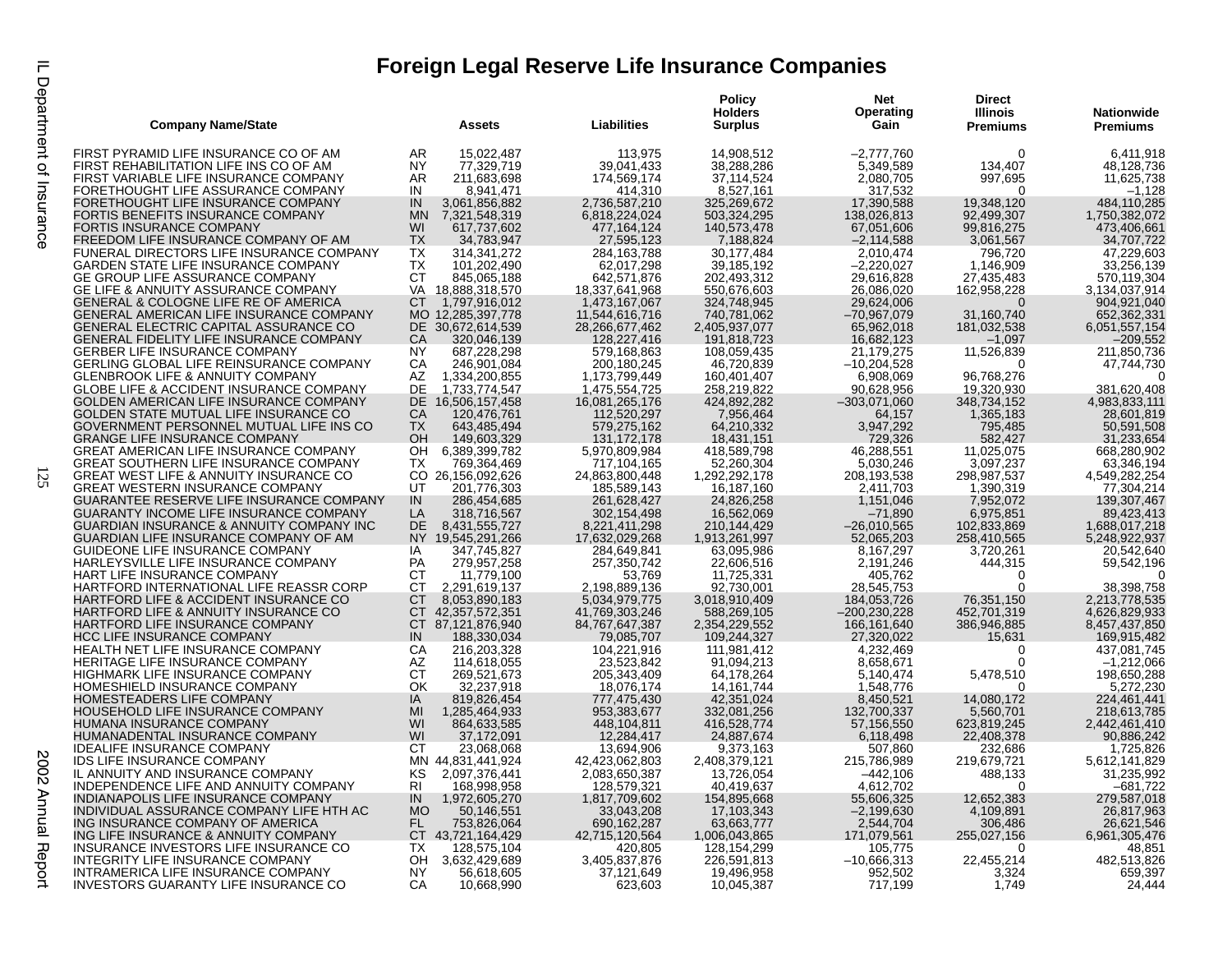| <b>Company Name/State</b>                                                                  | Assets                                               | Liabilities                   | <b>Policy</b><br><b>Holders</b><br>Surplus | <b>Net</b><br>Operating<br>Gain | <b>Direct</b><br><b>Illinois</b><br><b>Premiums</b> | <b>Nationwide</b><br>Premiums |
|--------------------------------------------------------------------------------------------|------------------------------------------------------|-------------------------------|--------------------------------------------|---------------------------------|-----------------------------------------------------|-------------------------------|
| <b>INVESTORS HERITAGE LIFE INSURANCE CO</b>                                                | KY<br>312,686,813                                    | 297,217,784                   | 15,469,029                                 | 303,009                         | 688,893                                             | 59,039,521                    |
| <b>INVESTORS INSURANCE CORPORATION</b>                                                     | DE<br>52,491,109                                     | 40,538,235                    | 11,952,874                                 | -276,655                        | 0                                                   | 19,763,151                    |
| INVESTORS LIFE INSURANCE COMPANY OF N A                                                    | <b>WA</b><br>1,084,660,424                           | 1,028,841,009                 | 55,819,415                                 | 3,576,314                       | 2.192.967                                           | 59,399,805                    |
| <b>INVESTORS PARTNER LIFE INSURANCE COMPANY</b><br>JACKSON NATIONAL LIFE INSURANCE COMPANY | DE<br>544,678,160<br>MI<br>45,364,049,613            | 451,924,593<br>42,475,167,510 | 92,753,567<br>2,888,882,103                | 10,326,545<br>127,972,202       | 81,308<br>350,005,535                               | 516,493<br>6,153,077,944      |
| JEFFERSON PILOT FINANCIAL INSURANCE CO                                                     | 11,620,156,052<br><b>NE</b>                          | 10,818,021,960                | 802,134,092                                | 209,698,545                     | 74,125,779                                          | 1,447,532,160                 |
| JEFFERSON PILOT LIFE INSURANCE COMPANY                                                     | <b>NC</b><br>13,020,700,568                          | 12,267,780,755                | 752,919,813                                | 183,317,766                     | 85,454,344                                          | 1,947,660,178                 |
| JEFFERSON PILOT LIFEAMERICA INSURANCE CO                                                   | <b>NJ</b><br>1,279,291,998                           | 1,166,381,142                 | 112,910,856                                | 25, 174, 851                    | 4,894,432                                           | 166,836,850                   |
| JMIC LIFE INSURANCE COMPANY<br>JOHN ALDEN LIFE INSURANCE COMPANY                           | <b>FL</b><br>226,459,341<br>WI                       | 163,922,987                   | 62,536,354                                 | 6,200,509                       | 2,465,810                                           | 51,671,290                    |
| JOHN HANCOCK LIFE INSURANCE COMPANY                                                        | 651,026,042<br>69,341,546,764<br>МA                  | 532,288,182<br>65,817,406,145 | 118,737,860<br>3,524,140,619               | 39,133,690<br>644,564,538       | 62,887,525<br>398,624,838                           | 320,099,521<br>6,748,141,736  |
| JOHN HANCOCK VARIABLE LIFE INSURANCE CO                                                    | MA<br>10,129,624,135                                 | 9,540,031,599                 | 589,592,536                                | 80,429,368                      | 87,735,687                                          | 1,273,807,975                 |
| KANAWHA INSURANCE COMPANY                                                                  | SC<br>494,523,995                                    | 427,291,616                   | 67,232,379                                 | 42,462                          | 885,924                                             | 98,538,016                    |
| KANSAS CITY LIFE INSURANCE COMPANY                                                         | <b>MO</b><br>2,649,262,635                           | 2,407,329,841                 | 241,932,794                                | 20,279,865                      | 3,388,129                                           | 179,961,885                   |
| KEYPORT LIFE INSURANCE COMPANY<br>KEYSTONE STATE LIFE INSURANCE COMPANY                    | R <sub>l</sub><br>16,104,377,587<br>PA<br>47,387,571 | 15,570,764,089<br>36,164,937  | 533,613,498<br>11,222,634                  | $-47,640,306$<br>1,756,299      | 57,320,805<br>56,318                                | 2,085,845,754<br>4,007,821    |
| LAFAYETTE LIFE INSURANCE COMPANY<br><b>THE</b>                                             | IN<br>1,483,463,343                                  | 1,398,973,884                 | 84,489,459                                 | 5,005,458                       | 21,686,275                                          | 384,177,450                   |
| LIBERTY BANKERS LIFE INSURANCE COMPANY                                                     | IA<br>195,895,881                                    | 176,937,056                   | 18,958,825                                 | $-6, 117, 163$                  | 1,651,435                                           | 76,107,459                    |
| LIBERTY LIFE ASSURANCE COMPANY OF BOSTON                                                   | 6,725,357,484<br>MA                                  | 6,600,512,017                 | 124,845,467                                | $-4,338,000$                    | 12,474,321                                          | 469,000,138                   |
| LIBERTY LIFE INSURANCE COMPANY                                                             | <b>SC</b><br>1,399,131,298                           | 1,267,414,093                 | 131,717,205                                | 16,865,497                      | 4,730,974                                           | 231,795,385                   |
| LIBERTY NATIONAL LIFE INSURANCE COMPANY<br>LIFE & HEALTH INSURANCE COMPANY OF AM           | <b>AL</b><br>3,890,932,879<br>45,179,743<br>PA       | 3,468,034,074<br>42,154,273   | 422,898,805<br>3,025,470                   | 114,904,259<br>$-521,621$       | 2,548,380<br>2,487,444                              | 509,964,600<br>13,065,870     |
| LIFE INSURANCE COMPANY OF GEORGIA                                                          | GA<br>1,913,973,073                                  | 1,817,114,652                 | 96,858,421                                 | $-42,034,944$                   | 218,757                                             | 523,420,889                   |
| LIFE INSURANCE COMPANY OF NORTH AMERICA                                                    | PA<br>4,813,707,307                                  | 4,389,305,950                 | 424,401,357                                | 90,442,216                      | 129,249,836                                         | 1,536,942,867                 |
| LIFE INSURANCE COMPANY OF THE SOUTHWEST                                                    | 2,934,818,746<br>TX                                  | 2,810,148,130                 | 124,670,616                                | 11,959,394                      | 7,628,920                                           | 407,579,068                   |
| LIFE INVESTORS INSURANCE COMPANY OF AM                                                     | IA<br>10,641,484,520                                 | 9,922,878,568                 | 718,605,952                                | 37,146,578                      | 36,642,547                                          | 1,117,224,047                 |
| LIFE OF MARYLAND INC<br>LINCOLN BENEFIT LIFE COMPANY                                       | <b>MD</b><br>3,101,246<br><b>NE</b><br>1,681,342,793 | 19,842<br>1,486,464,723       | 3,081,404<br>194,878,070                   | 2,176,397<br>7,448,873          | 761,971<br>213,276,139                              | –162,642,831<br>0             |
| LINCOLN DIRECT LIFE INSURANCE CO                                                           | <b>NE</b><br>148,630,179                             | 126,365,847                   | 22,264,332                                 | 1,018,975                       | 1,537,559                                           | 16,897,644                    |
| LINCOLN MEMORIAL LIFE INSURANCE COMPANY                                                    | <b>TX</b><br>91,946,402                              | 79,243,258                    | 12,703,144                                 | 7,154,223                       | 6,603,709                                           | 6,556,993                     |
| LINCOLN NATIONAL LIFE INSURANCE COMPANY                                                    | 67,123,506,108<br>IN                                 | 64,495,395,035                | 2,628,111,073                              | $-21,314,303$                   | 409,410,291                                         | 8,229,404,603                 |
| LINCOLN NATIONAL REASSURANCE COMPANY                                                       | IN<br>680,408,509<br>PA                              | 542,916,817                   | 137,491,692                                | 29,737,002                      | 90,077                                              | 32,825,328                    |
| LONDON LIFE REINSURANCE COMPANY<br>LONDON PACIFIC LIFE & ANNUITY COMPANY                   | 830,032,484<br><b>NC</b><br>1,752,997,630            | 765,953,511<br>1,939,443,467  | 64,078,973<br>$-186,445,837$               | -403.898<br>$-21,537,869$       | 5,566<br>3,599,059                                  | $-12,610,712$<br>153,509,591  |
| LOYAL AMERICAN LIFE INSURANCE COMPANY                                                      | OH<br>381,754,409                                    | 301,104,919                   | 80,649,490                                 | 2,569,420                       | 2,663,676                                           | 19,445,300                    |
| LUTHERAN BROTHERHOOD VARIABLE INS PRO CO                                                   | <b>MN</b><br>3,403,717,063                           | 3,312,939,820                 | 90,777,243                                 | $-8,561,482$                    | 4,563,161                                           | 176,942,490                   |
| MADISON NATIONAL LIFE INSURANCE COMPANY                                                    | WI<br>448,219,001                                    | 360,618,165                   | 87,600,836                                 | 1,660,812                       | 1,533,787                                           | 57,613,548                    |
| MAGNA INSURANCE COMPANY<br>MAMSI LIFE AND HEALTH INSURANCE COMPANY                         | <b>MS</b><br>28,612,793<br><b>MD</b><br>312,525,440  | 11,152,671<br>138,942,758     | 17,460,122<br>173,582,682                  | 1,362,828<br>50,195,422         | 443,442<br>0                                        | 5,763,631<br>660,353,268      |
| MANHATTAN LIFE INSURANCE COMPANY<br><b>THE</b>                                             | <b>NY</b><br>359.949.217                             | 340,793,738                   | 19,155,479                                 | 594,498                         | 646,669                                             | 23,694,305                    |
| MANUFACTURERS LIFE INSURANCE CO OF AM                                                      | MI<br>8,185,845                                      | 422,953                       | 7,762,892                                  | 262,923                         | 0                                                   | U                             |
| MANUFACTURERS LIFE INSURANCE COMPANY USA                                                   | MI<br>47,127,775,646                                 | 46,049,498,366                | 1,078,277,280                              | $-211,065,556$                  | 340,627,262                                         | 7,566,451,428                 |
| MARQUETTE INDEMNITY & LIFE INSURANCE CO                                                    | AZ<br>11,107,749                                     | 4,838,496                     | 6,269,253                                  | 681,555                         | O                                                   | 2,215,200                     |
| MASSACHUSETTS MUTUAL LIFE INSURANCE CO<br>MAYFLOWER NATIONAL LIFE INSURANCE CO             | <b>MA</b><br>74,762,103,063<br>IN<br>167, 171, 861   | 68,657,500,353<br>110,029,770 | 6,104,602,710<br>57,142,091                | 729,005,644<br>8,237,691        | 565,234,714<br>2,538,225                            | 10,296,636,279<br>51,448,538  |
| MEDAMERICA INSURANCE COMPANY                                                               | PA<br>211,414,665                                    | 195,625,494                   | 15,789,171                                 | $-10,066,631$                   | 462,306                                             | 28,069,171                    |
| MEDCO CONTAINMENT LIFE INSURANCE COMPANY                                                   | PA<br>39,504,575                                     | 4,173,443                     | 35,331,132                                 | 2,430,526                       | $\Omega$                                            | 2,274,000                     |
| MEDICAL BENEFITS MUTUAL LIFE INS CO                                                        | OH<br>17,334,631                                     | 9,975,845                     | 7,358,786                                  | $-421,270$                      | $\Omega$                                            | 37,100,177                    |
| <b>MEDICAL LIFE INSURANCE COMPANY</b><br>MEDICAL SAVINGS INSURANCE COMPANY                 | OH<br>225,947,210<br>OK<br>30,800,776                | 95,433,959                    | 130,513,251                                | 9,660,104                       | 156,400<br>266,076                                  | 200,029,763<br>24,721,959     |
| MEDICO LIFE INSURANCE COMPANY                                                              | <b>NE</b><br>138,723,303                             | 23,098,578<br>122,430,397     | 7,702,198<br>16,292,909                    | 755,212<br>708,819              | 495,034                                             | 24,604,475                    |
| MEGA LIFE AND HEALTH INSURANCE COMPANY                                                     | OK<br>927,496,362                                    | 723,184,931                   | 204,311,431                                | 20,972,561                      | 44,624,311                                          | 872,998,858                   |
| MEMBER SERVICE LIFE INSURANCE COMPANY                                                      | OK<br>34,305,004                                     | 9,919,450                     | 24,385,554                                 | 1,054,922                       | 0                                                   | 22,198,420                    |
| MEMBERS LIFE INSURANCE COMPANY                                                             | WI<br>619,571,139                                    | 581,426,526                   | 38,144,613                                 | $-4,048,012$                    | 21,046                                              | 144,666,263                   |
| MERCYCARE INSURANCE COMPANY<br>MERIT LIFE INSURANCE CO                                     | WI<br>14,443,928<br>929,618,776<br>IN                | 7,548,736<br>455,021,878      | 6,895,193<br>474,596,898                   | 436,730<br>52,740,332           | $\Omega$<br>15,036,988                              | 67,196,231<br>110,919,985     |
| MERRILL LYNCH LIFE INSURANCE COMPANY                                                       | AR.<br>12,678,381,678                                | 12,541,558,224                | 136,823,454                                | $-128,034,221$                  | 36,245,080                                          | 654,462,390                   |
| METLIFE INVESTORS INSURANCE COMPANY                                                        | <b>MO</b><br>4,915,768,112                           | 4,764,762,208                 | 151,005,905                                | 5,508,734                       | 109,460,320                                         | 158,723,114                   |
| METLIFE INVESTORS USA INSURANCE COMPANY                                                    | DE<br>5,770,058,850                                  | 5,622,003,491                 | 148,055,359                                | 40,245,195                      | 59,390,106                                          | 510,921,785                   |
| METLIFE SECURITY INSURANCE COMPANY OF LA                                                   | LA<br>20,560,280                                     | 3,015,635                     | 17,544,645                                 | 23, 287, 222                    | 0                                                   | 0                             |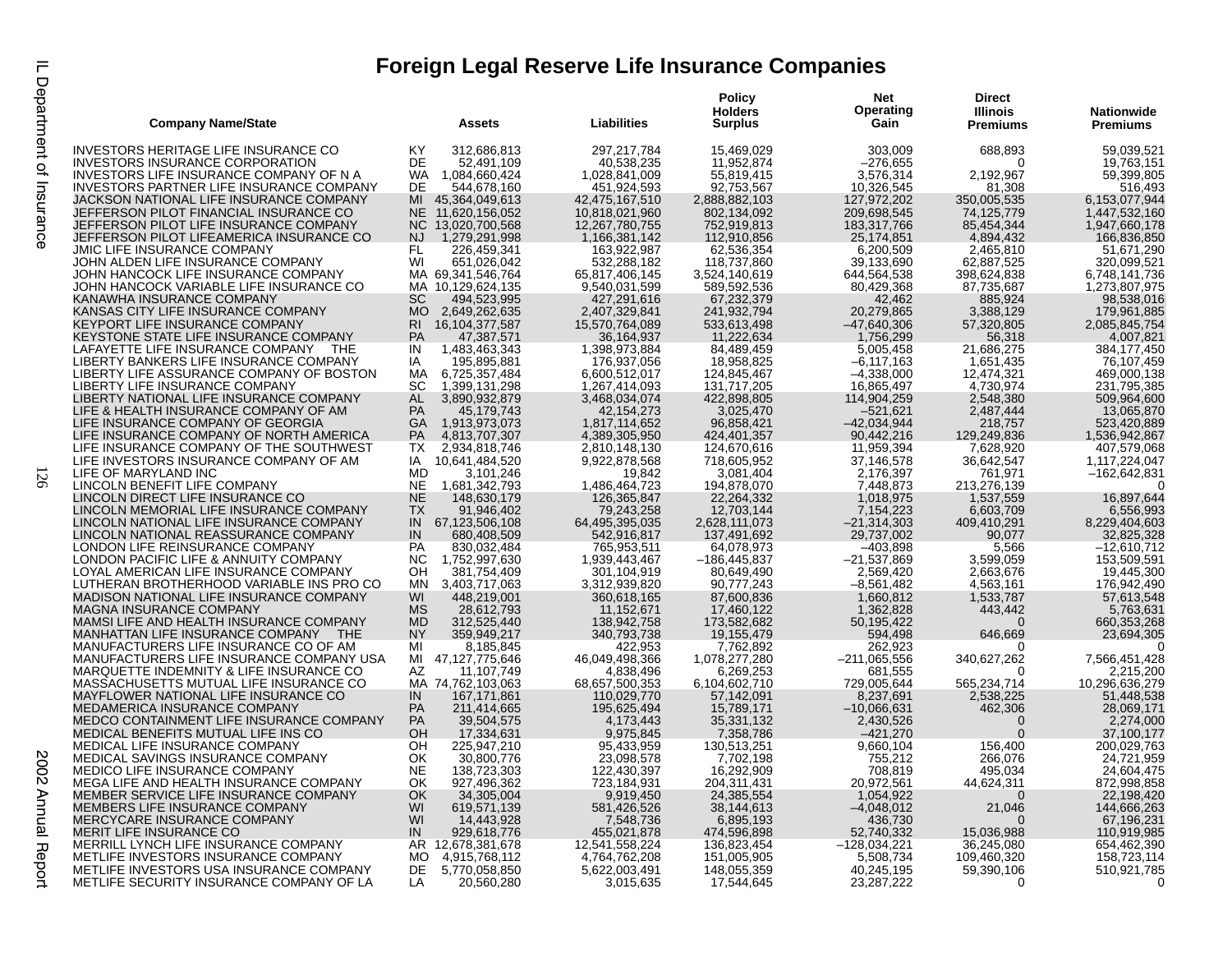| <b>Company Name/State</b>                                                                                                                                            | Assets                                                                                          | Liabilities                                                    | Policy<br><b>Holders</b><br><b>Surplus</b>                | <b>Net</b><br>Operating<br>Gain                               | <b>Direct</b><br><b>Illinois</b><br><b>Premiums</b> | <b>Nationwide</b><br><b>Premiums</b>                    |
|----------------------------------------------------------------------------------------------------------------------------------------------------------------------|-------------------------------------------------------------------------------------------------|----------------------------------------------------------------|-----------------------------------------------------------|---------------------------------------------------------------|-----------------------------------------------------|---------------------------------------------------------|
| METROPOLITAN INSURANCE & ANNUITY COMPANY<br>METROPOLITAN LIFE INSURANCE COMPANY<br>METROPOLITAN TOWER LIFE INSURANCE CO<br>MIC LIFE INSURANCE CORPORATION            | DE<br>6,333,455,497<br>NY 200, 525, 216, 161<br>DE<br>218,617,394<br>DE<br>17,301,657           | 5,296,936,219<br>193,539,225,042<br>157, 156, 415<br>7,449,801 | 1,036,519,278<br>6,985,991,119<br>61,460,979<br>9,851,856 | 65,510,280<br>1,942,829,572<br>6,269,032<br>1,167,087         | 16,543,503<br>1,057,869,239<br>642,006<br>33,523    | 234,327,339<br>22,378,134,817<br>7,247,232<br>–1,657    |
| MID CONTINENT LIFE INSURANCE COMPANY<br>MID SOUTH INSURANCE COMPANY<br>MID WEST NATIONAL LIFE INS CO OF TN                                                           | 3,711,747<br>OK<br>20,014,740<br><b>NE</b><br><b>TN</b><br>327,696,094                          | 652,343<br>4,464,631<br>250,067,983                            | 3,059,406<br>15,550,109<br>77,628,111                     | 95,231<br>2,005,816<br>18,119,490                             | $\Omega$<br>902<br>12,507,571                       | 36,712<br>14,139,946<br>311,271,404                     |
| MIDLAND NATIONAL LIFE INSURANCE COMPANY<br>MIDWEST SECURITY LIFE INSURANCE COMPANY<br>MIDWESTERN UNITED LIFE INSURANCE COMPANY                                       | 8,568,207,632<br>IA<br>122,935,255<br>WI<br>255,284,007<br>IN                                   | 8,059,701,973<br>78,528,595<br>182,499,757                     | 508,505,658<br>44,406,660<br>72,784,250                   | 103,026,901<br>16,667,380<br>18,896,433                       | 199,551,311<br>35,402,108<br>260,863                | 2,245,441,789<br>203,214,019<br>15,131,639              |
| MINNESOTA LIFE INSURANCE COMPANY<br>MISSION LIFE INSURANCE COMPANY OF AM<br>MMA INSURANCE COMPANY<br>MML BAY STATE LIFE INSURANCE COMPANY                            | 16,075,241,641<br>MΝ<br>TX<br>9,550,853<br>13,920,764<br>IN<br><b>CT</b>                        | 15,114,002,753<br>4,864,065<br>5,214,908                       | 961,238,888<br>4,686,788<br>8,705,855                     | 109,895,535<br>91,681<br>687,655                              | 258,286,569<br>52,824<br>716,943                    | 2,571,052,563<br>1,600,174<br>23,863,321                |
| MONARCH LIFE INSURANCE COMPANY (1)<br>MONITOR LIFE INSURANCE COMPANY OF NY<br>MONUMENTAL LIFE INSURANCE COMPANY                                                      | 3,872,149,790<br><b>MA</b><br>1,025,989,165<br><b>NY</b><br>28,960,261<br>17,398,865,800<br>MD. | 3,678,145,257<br>1,015,560,443<br>25,181,890<br>16,243,712,474 | 194,004,533<br>10.428.722<br>3,778,371<br>1,155,153,326   | 14,707,024<br>3,979,187<br>$-257,139$<br>228,742,585          | 4,179,175<br>1,494,846<br>25,182<br>270,560,928     | 109,424,205<br>14,998,269<br>4,044,862<br>1,494,277,347 |
| MONY LIFE INSURANCE COMPANY<br>MONY LIFE INSURANCE COMPANY OF AMERICA<br>MUNICH AMERICAN REASSURANCE COMPANY                                                         | <b>NY</b><br>11,208,263,758<br>4,993,551,186<br>AΖ<br>GA<br>2,384,926,151                       | 10,301,851,005<br>4,747,455,138<br>2,003,100,742               | 906,412,753<br>246,096,048<br>381,825,409                 | 154.633.557<br>$-86,481,953$<br>2,747,622                     | 39.322.469<br>74,545,397<br>0                       | 733,373,453<br>995,052,252<br>586,914,437               |
| MUTUAL OF AMERICA LIFE INSURANCE COMPANY<br>MUTUAL OF DETROIT INSURANCE COMPANY<br>MUTUAL OF OMAHA INSURANCE COMPANY                                                 | <b>NY</b><br>9,929,247,048<br>62,577,342<br>MI<br>3,704,117,345<br><b>NE</b>                    | 9,362,086,444<br>46,160,059<br>2,103,194,004                   | 567,160,604<br>16,417,283<br>1,600,923,341                | 66,509,794<br>971,015<br>$-3,788,692$                         | 29,371,755<br>926<br>52,043,649                     | 1,012,526,047<br>8,443,197<br>1,885,396,054             |
| MUTUAL SERVICE LIFE INSURANCE COMPANY<br>NATIONAL BENEFIT LIFE INSURANCE COMPANY<br>NATIONAL FARMERS UNION LIFE INSURANCE CO                                         | 377,671,494<br>MN<br>693,549,638<br>NY<br>334,076,389<br>ТX                                     | 339,451,145<br>478,147,590<br>302,582,505                      | 38,220,349<br>215,402,048<br>31,493,884                   | 3,852,424<br>24,128,515<br>8,132,952                          | 206,789<br>1,778,508<br>639,306                     | 34,242,359<br>261,085,308<br>10,951,901                 |
| NATIONAL GUARDIAN LIFE INSURANCE COMPANY<br>NATIONAL HEALTH INSURANCE COMPANY<br>NATIONAL LIFE INSURANCE COMPANY<br>NATIONAL SECURITY LIFE & ANNUITY COMPANY         | WI<br>925,703,321<br>975,027,248<br><b>TX</b><br>VT<br>6,495,507,383<br>24,575,680<br><b>NY</b> | 815,559,390<br>953,616,470<br>6,100,067,095<br>2,084,033       | 110,143,931<br>21,410,778<br>395,440,287<br>22,491,647    | $-9,189,010$<br>$-9,304,883$<br>$-22,030,797$<br>$-1,088,909$ | 5,296,518<br>8,418,510<br>16,597,661<br>0           | 179,396,083<br>263,493,747<br>702,859,445<br>$-425,268$ |
| NATIONAL STATES INSURANCE COMPANY<br>NATIONAL TEACHERS ASSOCIATES LIFE INS CO<br>NATIONAL TRAVELERS LIFE COMPANY                                                     | 104,420,303<br><b>MO</b><br>63,254,586<br>TX<br>128,297,468<br>IA                               | 88,289,126<br>51,210,090<br>86,918,338                         | 16, 131, 177<br>12,044,496<br>41,379,132                  | $-2,396,500$<br>1,981,608<br>–502,595                         | 4,480,390<br>1,313,519<br>4,219,626                 | 96,787,477<br>34,410,447<br>48,772,878                  |
| NATIONAL WESTERN LIFE INSURANCE COMPANY<br>NATIONSBANC INSURANCE COMPANY INC<br>NATIONWIDE LIFE & ANNUITY COMPANY OF AM                                              | CO<br>3,690,231,461<br>355,954,693<br>SC<br>DE<br>1,101,545,369                                 | 3,237,702,135<br>236,949,302<br>1,069,365,248                  | 452,529,326<br>119,005,391<br>32,180,121                  | 39,922,033<br>20,231,819<br>1,476,652                         | 35,027,863<br>$-982$<br>2,844,469                   | 503,797,286<br>–21,636,498<br>76,625,448                |
| NATIONWIDE LIFE AND ANNUITY INSURANCE CO<br>NATIONWIDE LIFE INSURANCE COMPANY<br>NATIONWIDE LIFE INSURANCE COMPANY OF AM                                             | OH<br>6,853,097,602<br><b>OH</b><br>73,705,954,790<br>PA<br>6,024,315,878                       | 6,638,520,924<br>72,098,875,138<br>5,630,581,402               | 214,576,678<br>1,607,079,652<br>393,734,476               | 7,213,463<br>231,517,980<br>$-5,331,410$                      | 184,306,426<br>624,846,088<br>13,721,008            | 403,586,484<br>12,594,365,776<br>425,587,370            |
| NEW ENGLAND LIFE INSURANCE COMPANY<br>NEW ERA LIFE INSURANCE CO OF THE MIDWEST<br>NEW YORK LIFE & HEALTH INSURANCE COMPANY<br>NEW YORK LIFE INSURANCE & ANNUITY CORP | 6,665,130,442<br>МA<br>ТX<br>30,003,655<br>DE<br>5,970,210<br>DE<br>41,298,839,581              | 6,304,696,575<br>21,765,104<br>177,614<br>39,895,556,878       | 360,433,867<br>8,238,551<br>5,792,596<br>1,403,282,703    | $-24,517,507$<br>788,207<br>241,869<br>10,362,671             | 85,585,991<br>25,229<br>$\Omega$<br>187,378,485     | 1,867,625,184<br>27,014,178<br>6,481,063,597            |
| NEW YORK LIFE INSURANCE COMPANY<br>NGL AMERICAN LIFE INSURANCE COMPANY<br>NIPPON LIFE INSURANCE COMPANY OF AMERICA                                                   | 81,993,463,362<br>NY<br>WI<br>115, 192, 035<br>IA<br>145,220,847                                | 74,008,012,447<br>90,822,876<br>49,405,266                     | 7,985,450,915<br>24,369,159<br>95,815,581                 | 928,387,140<br>1,519,799<br>1,845,828                         | 273,828,226<br>894,623<br>31,511,268                | 8,397,602,933<br>21,426,134<br>208,869,476              |
| NORTH AMERICAN COMPANY FOR L & H OF NY<br>NORTH AMERICAN INSURANCE COMPANY<br>NORTH CAROLINA MUTUAL LIFE INSURANCE CO                                                | <b>NY</b><br>855,970,953<br>WI<br>29,630,375<br><b>NC</b><br>212,371,612                        | 773,768,929<br>16,855,354<br>192,164,705                       | 82,202,024<br>12,775,021<br>20,206,907                    | 8,702,052<br>3,359,874<br>$-2.508.353$                        | O<br>262,537<br>2.124.809                           | 59,792,367<br>11,292,497<br>102,530,327                 |
| NORTH CENTRAL LIFE INSURANCE COMPANY<br>NORTHBROOK LIFE INSURANCE COMPANY<br>NORTHWESTERN LONG TERM CARE INSURANCE CO<br>NORTHWESTERN MUTUAL LIFE INSURANCE CO       | ΜN<br>130,220,584<br>AΖ<br>5,000,932,489<br>71.929.772<br>WI<br>WI 102,918,611,445              | 117,081,605<br>4,905,734,829<br>16,348,030<br>95,701,468,016   | 13,138,979<br>95,197,660<br>55,581,742<br>7,217,143,429   | 8,566,561<br>3,235,038<br>–15,479,853<br>779,814,263          | 947,010<br>54,341,947<br>2,738,162<br>552,817,535   | 22,821,179<br>0<br>11.346.876<br>10,071,074,702         |
| NUTMEG LIFE INSURANCE COMPANY<br>NYLIFE INSURANCE COMPANY OF ARIZONA<br>OCCIDENTAL LIFE INSURANCE COMPANY OF NC                                                      | 9,303,165<br>IA<br>AZ<br>100,763,287<br><b>TX</b><br>304,378,233                                | 126,662<br>49,860,513<br>284,925,547                           | 9,176,503<br>50,902,773<br>19,452,686                     | 233,141<br>$-10,000,011$<br>5,990,543                         | 0<br>1,504,663<br>863,964                           | 31,540,428<br>31,084,439                                |
| OHIO NATIONAL LIFE ASSURANCE CORPORATION<br>OHIO NATIONAL LIFE INSURANCE COMPANY THE<br>OHIO STATE LIFE INSURANCE COMPANY THE                                        | OΗ<br>1,623,747,660<br>OΗ<br>7,932,982,234<br>ТX<br>15,697,729                                  | 1,501,587,271<br>7,413,833,264<br>9,747,340                    | 122,160,389<br>519,148,970<br>5,950,389                   | 7,405,863<br>51,601,650<br>$-683,766$                         | 12,075,665<br>110,435,563<br>1,092,221              | 276,934,486<br>1,466,242,875<br>0                       |

 $127$ 

**(1) Placed in Receivership in 1994**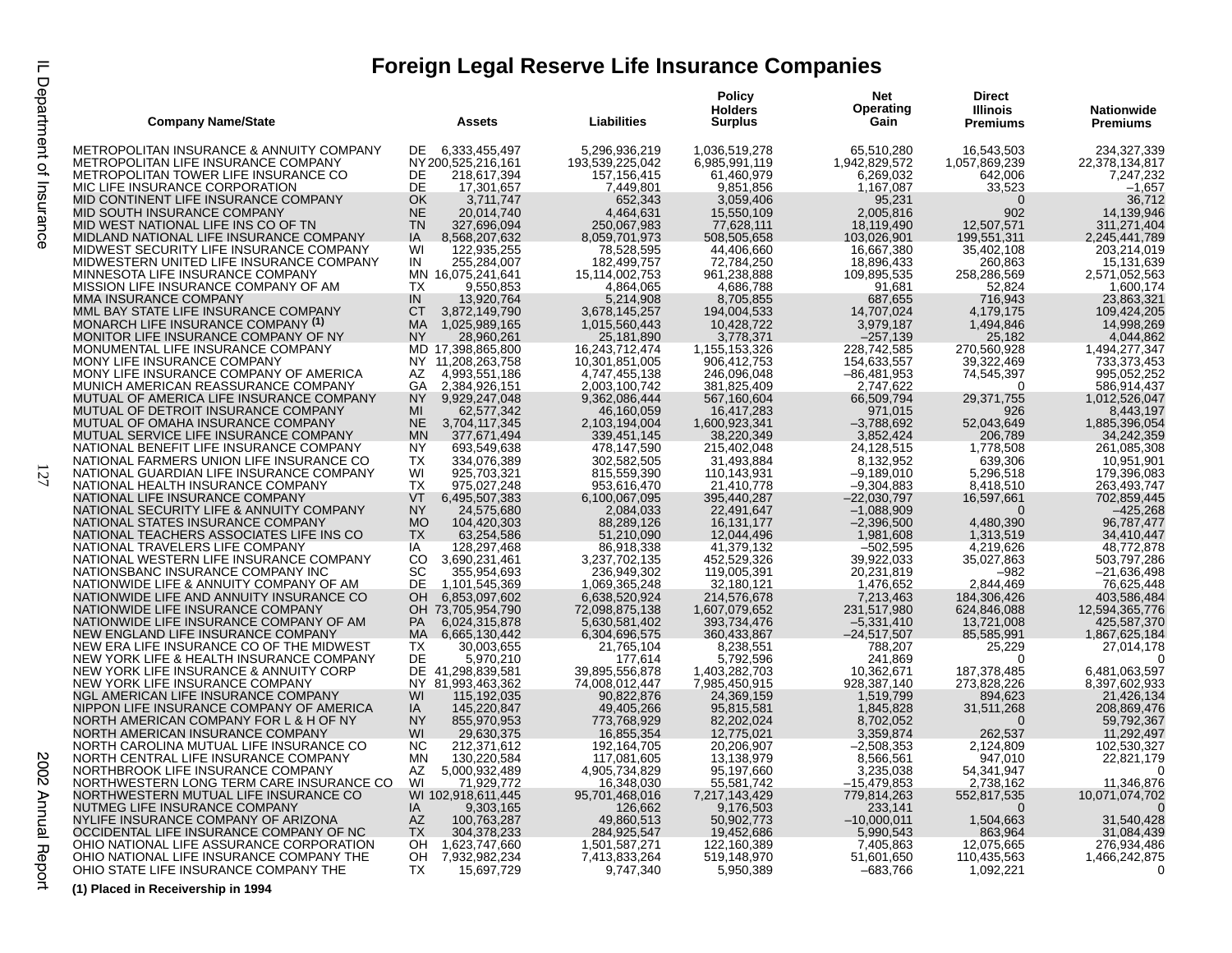| <b>Company Name/State</b>                                                      | Assets                                   | Liabilities                  | Policy<br><b>Holders</b><br>Surplus | Net<br>Operating<br>Gain   | <b>Direct</b><br><b>Illinois</b><br><b>Premiums</b> | Nationwide<br><b>Premiums</b> |
|--------------------------------------------------------------------------------|------------------------------------------|------------------------------|-------------------------------------|----------------------------|-----------------------------------------------------|-------------------------------|
| OLD AMERICAN INSURANCE COMPANY                                                 | <b>MO</b><br>279,622,169                 | 241,786,862                  | 37,835,307                          | 7,042,302                  | 4,498,239                                           | 70,215,904                    |
| OLD LINE LIFE INSURANCE COMPANY OF AM                                          | 1,843,693,649<br>WI                      | 1,699,399,947                | 144,293,702                         | 6,026,400                  | 18,426,954                                          | 266,209,001                   |
| OLD RELIANCE INSURANCE COMPANY                                                 | <b>AZ</b><br>7,265,533                   | 4,964,195                    | 2,301,338                           | $-345.283$                 | 33,243                                              | 3,894,309                     |
| OLD UNITED LIFE INSURANCE COMPANY                                              | AZ<br>57,202,876                         | 35,036,927                   | 22,165,949                          | 1,254,464                  | 191,736                                             | 11,749,160                    |
| OPTIMUM RE INSURANCE COMPANY                                                   | <b>TX</b><br>36,190,381<br><b>AZ</b>     | 14,897,605                   | 21,292,776<br>59,216,445            | 255,026                    | ∩                                                   | 7,932,137                     |
| OXFORD LIFE INSURANCE COMPANY<br>OZARK NATIONAL LIFE INSURANCE COMPANY         | 806,132,027<br><b>MO</b><br>435,186,536  | 746,915,582<br>378,376,120   | 56,810,416                          | $-2,048,429$<br>20,271,329 | 2,672,631<br>4,818,114                              | 214,779,563<br>97,510,074     |
| PACIFIC LIFE & ANNUITY COMPANY                                                 | <b>AZ</b><br>853,828,755                 | 586,830,384                  | 266,998,371                         | 25,208,376                 | 37,058,486                                          | 1,010,537,838                 |
| PACIFIC LIFE INSURANCE COMPANY                                                 | CA<br>51,380,393,175                     | 49,711,713,944               | 1,668,679,231                       | 186,169,672                | 439,784,035                                         | 6,671,486,058                 |
| PACIFICARE LIFE & HEALTH INSURANCE CO                                          | 78,395,497<br>IN                         | 42,933,810                   | 35,461,687                          | 124,764,021                | 0                                                   | 130,908,135                   |
| PACIFICARE LIFE ASSURANCE COMPANY                                              | CO<br>94,304,329                         | 58,571,775                   | 35,732,554                          | 7,335,484                  | ∩                                                   | 156,623,030                   |
| PAN AMERICAN ASSURANCE COMPANY                                                 | LA<br>17.226.625                         | 7,122,855                    | 10.103.770                          | 284,322                    | 3,859,662                                           | 36,078<br>172,603,958         |
| PAN AMERICAN LIFE INSURANCE COMPANY                                            | 2,285,192,251<br>LA                      | 2,084,241,274                | 200,950,977                         | 2,976,765                  | 3,472,650                                           |                               |
| PARAGON LIFE INSURANCE COMPANY                                                 | <b>MO</b><br>361,140,610                 | 338,537,578                  | 22,603,032                          | 1,649,819                  | 5,685,258                                           | 65,424,505                    |
| PARK AVENUE LIFE INSURANCE COMPANY                                             | DE<br>565,737,202                        | 383,613,045                  | 182, 124, 157                       | 27,422,892                 | 84,064                                              | 6,618,628                     |
| PAUL REVERE LIFE INSURANCE COMPANY THE                                         | MA<br>4,976,411,855                      | 4,064,999,271                | 911,412,583                         | 105,538,831                | 31,454,528                                          | 810, 152, 843                 |
| PAUL REVERE VARIABLE ANNUITY INS CO THE<br>PENINSULAR LIFE INSURANCE COMPANY   | MA<br>159,400,787<br>FL<br>5,858,737     | 24,692,432<br>94,233         | 134,708,355<br>5,764,504            | 10,990,232<br>$-165,992$   | 56,250<br>0                                         |                               |
| PENN INSURANCE & ANNUITY COMPANY THE                                           | DE<br>1,220,758,318                      | 1.114.193.904                | 106,564,422                         | 17,498,768                 | 793.969                                             | 38,714,067                    |
| PENN MUTUAL LIFE INSURANCE COMPANY THE                                         | 6,979,313,641<br>PA                      | 6,173,214,647                | 806,098,994                         | 96,825,792                 | 33,502,522                                          | 738,852,046                   |
| PENN TREATY NETWORK AMERICA INS CO                                             | PA<br>124,079,541                        | 95.148.449                   | 28,931,092                          | 10,388,603                 | 17,429,769                                          | 14,361,311                    |
| PENNSYLVANIA LIFE INSURANCE COMPANY                                            | PA<br>429,321,239                        | 380,525,439                  | 48,795,800                          | 10,578,318                 | 5,012,219                                           | 110,237,488                   |
| PEOPLES BENEFIT LIFE INSURANCE COMPANY                                         | IA<br>13,046,470,592                     | 12,668,328,239               | 378,142,353                         | 77,690,705                 | 48,179,159                                          | 1,244,966,192                 |
| PHARMACISTS LIFE INSURANCE COMPANY THE                                         | IA<br>23,210,762                         | 16,191,789                   | 7,018,973                           | 343.552                    | 85,922                                              | 1,169,534                     |
| PHILADELPHIA AMERICAN LIFE INSURANCE CO                                        | ТX<br>48,212,645                         | 37,335,863                   | 10,876,782                          | 74,629                     | 303,072                                             | 43,351,128                    |
| PHILADELPHIA UNITED LIFE INSURANCE CO                                          | PA<br>42,831,764                         | 26,820,148                   | 16,011,616                          | –26,219                    | 482                                                 | 7,027,013                     |
| PHL VARIABLE INSURANCE COMPANY                                                 | СT<br>4,079,795,426                      | 3,864,497,385                | 215,298,041                         | $-133,996,386$             | 98,047,939                                          | 1,946,699,787                 |
| PHOENIX LIFE & ANNUITY COMPANY<br>PHOENIX LIFE INSURANCE COMPANY               | 39.983.780<br>CT<br><b>NY</b>            | 29,559,109                   | 10,424,671                          | $-3.480.508$               | 5,217,872                                           | 15,392,203                    |
| PHOENIX NATIONAL INSURANCE COMPANY                                             | 16,103,186,398<br>OH<br>13,254,279       | 15,242,171,637<br>670.967    | 861,014,761<br>12,583,312           | 44,525,633<br>276,816      | 47,187,081<br>26,574                                | 1,425,521,801                 |
| PHYSICIANS LIFE INSURANCE COMPANY                                              | 1,119,731,245<br><b>NE</b>               | 1,049,121,096                | 70,610,149                          | 5,321,921                  | 14,053,129                                          | 206,764,029                   |
| PHYSICIANS MUTUAL INSURANCE COMPANY                                            | <b>NE</b><br>1,069,524,663               | 486,858,178                  | 582,666,485                         | 49,040,750                 | 20,363,132                                          | 501,521,903                   |
| PIONEER AMERICAN INSURANCE COMPANY                                             | ТX<br>35,742,134                         | 24,981,047                   | 10,761,087                          | 1,908,276                  | 98,487                                              | 6,254,752                     |
| PIONEER MUTUAL LIFE INSURANCE COMPANY                                          | <b>ND</b><br>446,522,308                 | 415,812,483                  | 30,709,825                          | 638,190                    | 101,906                                             | 36,597,436                    |
| PIONEER SECURITY LIFE INSURANCE COMPANY                                        | 65,534,051<br>ТX                         | 14,597,813                   | 50,936,238                          | 12,217,658                 | 33,522                                              | 1,962,973                     |
| PREFERRED LIFE INSURANCE COMPANY OF NY                                         | NY<br>375,606,201                        | 325,047,736                  | 50,558,465                          | 3,322,968                  | 83,381                                              | 18,092,666                    |
| PREMIER MEDICAL INSURANCE GROUP INC                                            | WI<br>42,733,050                         | 264,789                      | 42,468,261                          | 80,908                     | 0                                                   | 882,096                       |
| PRESIDENTIAL LIFE INSURANCE COMPANY                                            | <b>NY</b><br>4,128,341,489               | 3,927,989,077                | 200,352,412                         | 22,127,006                 | 27,131,754                                          | 774,694,410                   |
| PRIMERICA LIFE INSURANCE COMPANY                                               | MA<br>4,674,481,857                      | 3,193,430,422                | 1,481,051,436                       | 111,920,519                | 53,893,223                                          | 1,090,440,662                 |
| PRINCIPAL LIFE INSURANCE COMPANY<br>PROFESSIONAL INSURANCE COMPANY             | 78,002,390,350<br>IA<br>69,670,881<br>ТX | 74,663,157,998<br>52,431,918 | 3,339,232,352<br>17,238,963         | 746,559,023<br>$-316,570$  | 311,833,471<br>181,409                              | 5,065,854,512<br>37,925,107   |
| PROGRESSIVE AMERICAN LIFE INSURANCE CO                                         | OH<br>5,942,424                          | 405,358                      | 5,537,066                           | 292,745                    | 0                                                   |                               |
| PROTECTED HOME MUTUAL LIFE INSURANCE CO                                        | 200,939,480<br>PA                        | 192,246,593                  | 8,692,887                           | $-1,343,278$               | 40,395                                              | 25,185,713                    |
| PROTECTIVE LIFE & ANNUITY INSURANCE CO                                         | 724,399,310<br>AL                        | 621,848,761                  | 102,550,549                         | 12,057,048                 | 2,165                                               | 47,501,892                    |
| PROTECTIVE LIFE INSURANCE COMPANY                                              | <b>TN</b><br>14,307,140,404              | 13,494,495,217               | 812,645,187                         | 126,120,083                | 67,740,797                                          | 2,159,521,393                 |
| PROVANTIS INSURANCE COMPANY                                                    | 6,832,838<br>DE                          | 206,766                      | 6,626,072                           | $-484,834$                 | $\Omega$                                            | 840,746                       |
| PROVIDENT AMERICAN LIFE & HEALTH INS CO                                        | OH<br>9,235,978                          | 6,020,611                    | 3,215,366                           | $-1,328,978$               | 1,730,958                                           | 12,365,212                    |
| PROVIDENT LIFE & ACCIDENT INSURANCE CO                                         | 8,556,790,316<br><b>TN</b>               | 7,629,514,061                | 927,276,255                         | 57,935,731                 | 42,748,963                                          | 1,387,447,198                 |
| PROVIDENT LIFE & CASUALTY INSURANCE CO                                         | 597,627,282<br>ΤN                        | 532,933,110                  | 64,694,172                          | 10,347,339                 | 351,724                                             | 77,911,310                    |
| PRUCO LIFE INSURANCE COMPANY                                                   | AZ<br>17,232,755,525                     | 16,761,737,324               | 471,018,201                         | $-203, 137, 181$           | 155,793,190                                         | 1,761,305,267                 |
| PRUDENTIAL INSURANCE COMPANY OF AMERICA<br>PRUDENTIAL SELECT LIFE INS CO OF AM | NJ 186,612,438,187<br>9,030,277<br>MN    | 180,913,059,807<br>153,627   | 5,699,378,380<br>8,876,650          | 706,821,963<br>35,471      | 702,914,812<br>∩                                    | 16,202,764,067                |
| PYRAMID LIFE INSURANCE COMPANY THE                                             | 114,292,932<br>KS                        | 91,993,585                   | 22,299,347                          | 428,295                    | 3,094,656                                           | 101,649,636                   |
| RELIABLE LIFE INSURANCE COMPANY THE                                            | <b>MO</b><br>636,414,041                 | 577,548,930                  | 58,865,111                          | 3,308,419                  | 900,995                                             | 115,481,565                   |
| RELIANCE LIFE INSURANCE COMPANY                                                | DE<br>9,125,120                          | 149,583                      | 8,975,537                           | 202,941                    | $\Omega$                                            | $-9,832$                      |
| RELIASTAR LIFE INSURANCE COMPANY                                               | <b>MN</b><br>17,574,309,635              | 16,216,684,937               | 1,357,624,698                       | 166,850,932                | 76,270,347                                          | 2,231,655,750                 |
| RELIASTAR LIFE INSURANCE COMPANY OF NY                                         | NΥ<br>2,438,967,230                      | 2,171,926,005                | 267,041,225                         | 28,786,300                 | 4,392,804                                           | 200,758,127                   |
| RENAISSANCE LIFE & HEALTH INSURANCE CO                                         | IN<br>4,694,655                          | 443,329                      | 4,251,326                           | -966,073                   | 0                                                   | 438                           |
| REPUBLIC VANGUARD LIFE INSURANCE COMPANY                                       | <b>TX</b><br>596,093,351                 | 581,912,107                  | 14,181,244                          | 5,234,952                  | 107,236                                             | $-357,024,298$                |
| RESERVE NATIONAL INSURANCE COMPANY                                             | OK<br>137,498,371                        | 59,160,371                   | 78,338,000                          | 7,237,781                  | 10,527,145                                          | 113,582,670                   |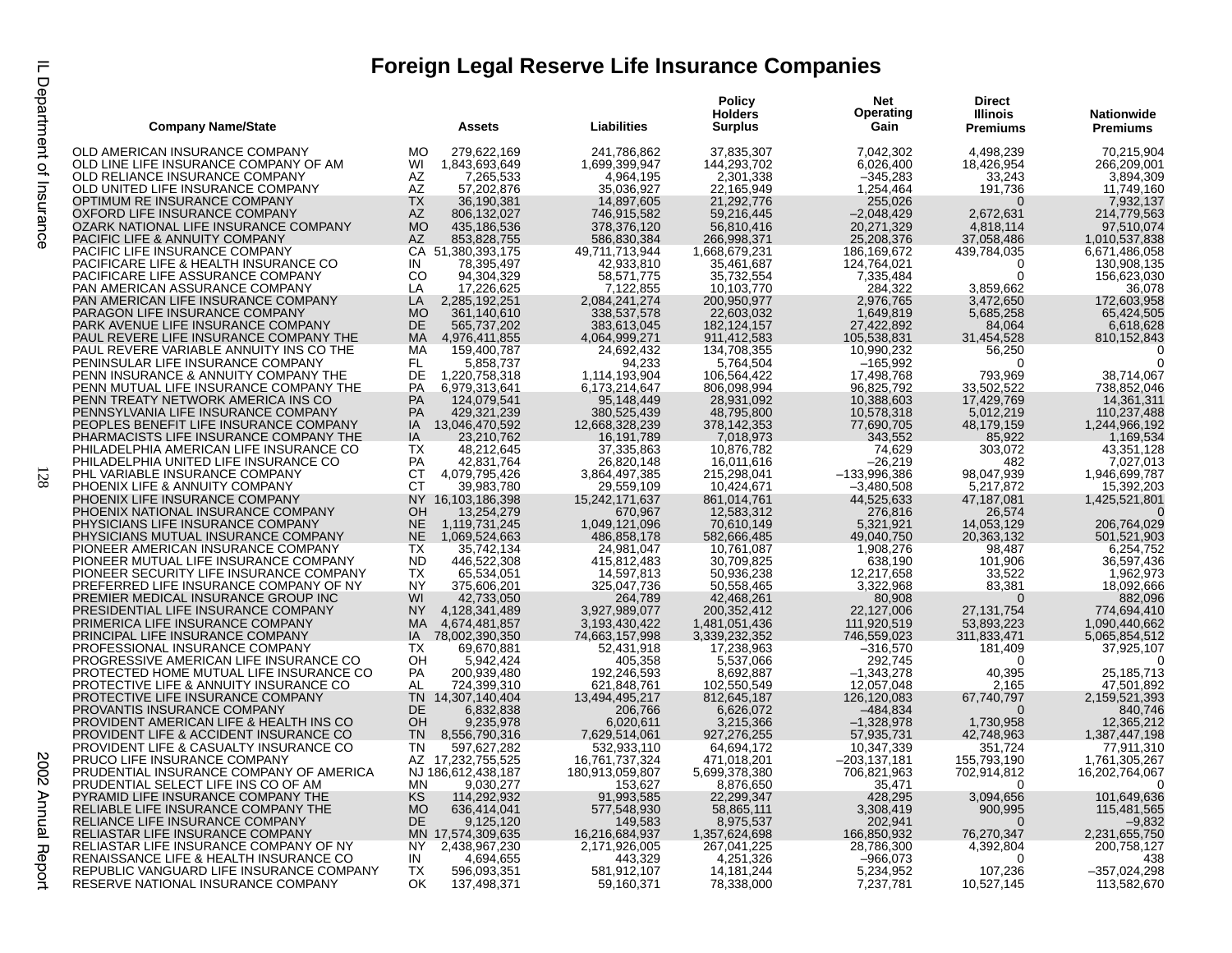| RGA REINSURANCE COMPANY<br>7,305,164,081<br>6,671,606,933<br>633,557,148<br>42,291,401<br>2,129,040,815<br>MO.<br>$\Omega$<br>ROONEY LIFE INSURANCE COMPANY<br>9,374,547<br>298,957<br>СA<br>9,592,223<br>217,676<br>$\Omega$<br>RUSHMORE NATIONAL LIFE INSURANCE COMPANY<br>SD<br>72,771,099<br>11,641,452<br>1,738,031<br>1,345,568<br>61,129,647<br>17,198<br>S USA LIFE INSURANCE COMPANY INC<br><b>AZ</b><br>8.362.856<br>2.174.519<br>6.188.337<br>5.809<br>168.940<br>$-1.649.354$<br>SAFECO LIFE INSURANCE COMPANY<br><b>WA</b><br>17,648,811,339<br>16,745,459,384<br>903,351,953<br>180,498,314<br>32,362,249<br>1,834,528,256<br>SAFECO NATIONAL LIFE INSURANCE COMPANY<br><b>WA</b><br>17,353,201<br>4,794,854<br>12,558,346<br>718,709<br>26,857<br>516,818<br>9.994.254<br>SAFEHEALTH LIFE INSURANCE COMPANY<br>CA<br>3,541,216<br>6.453.038<br>310,305<br>32,107,430<br>401.435<br>SAGE LIFE ASSURANCE OF AMERICA INC<br>DE<br>147,853,967<br>8,562,157<br>9,582,981<br>156,416,124<br>$-21, 111, 271$<br>4,029,657<br>SBLI USA MUTUAL LIFE INS CO INC<br>NY<br>1,384,777,931<br>1,261,702,098<br>123,075,834<br>125,060,206<br>502,086<br>$\Omega$<br>SCOR LIFE US RE INSURANCE COMPANY<br><b>TX</b><br>1,365,218,826<br>584,025,696<br>1,330,046,960<br>35,171,866<br>-964.733<br>$\Omega$<br>SCOTTISH RE U S INC<br>DE<br>528,232,695<br>476,154,012<br>52,078,683<br>$-60,226,153$<br>173,590,504<br>SECURIAN LIFE INSURANCE COMPANY<br>17,468,492<br>4,943,783<br>12,524,709<br><b>MN</b><br>108,054<br>2,215,779<br>877,653<br>SECURITY BENEFIT LIFE INSURANCE COMPANY<br>KS<br>6,944,472,308<br>6,528,138,996<br>27.804.598<br>416,333,312<br>1.688.625<br>1,152,736,884<br><b>MN</b><br>451,604,152<br>SECURITY CONNECTICUT LIFE INSURANCE CO<br>2,217,440,056<br>1,765,835,904<br>37,832,861<br>218,053,489<br>14,733,106<br>SECURITY CONTINENTAL INSURANCE COMPANY<br>$-22,505$<br><b>DE</b><br>2,733,901<br>7,409<br>2,726,492<br>SECURITY EQUITY LIFE INSURANCE COMPANY<br><b>NY</b><br>499,222,278<br>476,815,818<br>22,406,460<br>3,113,623<br>69,954<br>$-3,605,873$<br>SECURITY FINANCIAL LIFE INSURANCE CO<br>NE<br>669,824,577<br>605,750,509<br>64,074,068<br>2,013,986<br>1,588,362<br>78,997,417<br>SECURITY GENERAL LIFE INSURANCE COMPANY<br>801,279<br>2,979,291<br>$-1,265,584$<br>OK<br>3,780,570<br>515,830<br>SECURITY LIFE INSURANCE COMPANY OF AM<br>75,304,895<br>4,025,236<br>ΜN<br>65,571,702<br>9,733,194<br>1,193,694<br>72,096,252<br>1,031,252,026<br>SECURITY LIFE OF DENVER INSURANCE CO<br>CO.<br>17,945,916,191<br>16,914,664,165<br>180,584,304<br>43,817,723<br>2,063,758,016<br>SECURITY MUTUAL LIFE INSURANCE CO OF NY<br>1,637,443,490<br><b>NY</b><br>1,540,758,554<br>96,684,936<br>2,595,876<br>238,070,721<br>9,059,613<br>SECURITY NATIONAL LIFE INSURANCE COMPANY<br>187,061,200<br>14,381,257<br>UT<br>172,679,943<br>1,271,464<br>193,339<br>9,666,982<br>SENTRY LIFE INSURANCE COMPANY<br>WI<br>178,165,211<br>2,003,586,596<br>1,825,421,385<br>19,563,446<br>19,479,837<br>356,505,376<br>SERVUS LIFE INSURANCE COMPANY<br>11,547,860<br><b>CT</b><br>12,203,982<br>656,121<br>1,265<br>106<br>SETTLERS LIFE INSURANCE COMPANY<br>228,272,358<br>209,520,566<br>18,751,792<br>9,880<br>21,229,995<br>VA<br>4,273,351<br><b>MO</b><br>791,241,867<br>132,899,183<br>SHELTER LIFE INSURANCE COMPANY<br>658,342,684<br>9,766,703<br>2,983,014<br>103,170,537<br>92,530,362<br>SHENANDOAH LIFE INSURANCE COMPANY<br>VA<br>1,075,065,117<br>982.534.755<br>$-7,819,099$<br>4,684,083<br>287,736,920<br>SIERRA HEALTH & LIFE INS CO INC<br>CA<br>55,898,237<br>36,942,550<br>18,955,687<br>1,995,720<br>109,751,847<br>SOUTHERN SECURITY LIFE INSURANCE COMPANY<br>FL<br>55,436,809<br>46,853,841<br>8,582,968<br>–426,401<br>43,571<br>8,414,077<br>SOUTHLAND LIFE INSURANCE COMPANY<br><b>TX</b><br>3,016,031,291<br>2.891.161.011<br>124,870,280<br>55,740,483<br>28.414.444<br>119,377,911<br>SOUTHWESTERN LIFE INSURANCE COMPANY<br>1,796,998,659<br>TX<br>1,676,440,963<br>120,557,695<br>20,315,198<br>1,994,574<br>108,510,910<br><b>OR</b><br>STANDARD INSURANCE COMPANY<br>7,344,626,498<br>6,536,378,217<br>36,791,457<br>1,470,139,099<br>808,248,281<br>34,033,885<br>STANDARD LIFE & ACCIDENT INSURANCE CO<br>STANDARD LIFE INSURANCE COMPANY OF IN<br>443.439.134<br>294.050.663<br>149.388.471<br>18,572,125<br>14.417.984<br>212,513,687<br>OK<br>54,636,331<br>IN<br>1,433,414,490<br>1,378,778,159<br>5,058,227<br>26,673,452<br>455,600,639<br>STANDARD SECURITY LIFE INSURANCE CO NY<br>NY<br>212,586,115<br>80,686,262<br>131,899,854<br>8,528,884<br>16,313,802<br>77,237,245<br>STATE LIFE INSURANCE COMPANY THE<br>379.601.749<br>336.939.990<br>42,661,759<br>6,137,975<br>2.858.029<br>33,651,121<br>IN<br>STATE MUTUAL INSURANCE COMPANY<br>GA<br>324,081,029<br>295,928,039<br>28,152,990<br>6,935,934<br>13,480,566<br>$-60,548,054$<br>12,832,463<br>STERLING INVESTORS LIFE INSURANCE CO<br>FL<br>$-1,409,132$<br>274,869<br>29,488,843<br>16,656,379<br>4,381<br>STONEBRIDGE LIFE INSURANCE COMPANY<br>VT<br>1,869,302,496<br>196,541,603<br>138,329,182<br>688,340,760<br>1,672,760,893<br>29,984,863<br>SUN LIFE ASSURANCE COMPANY OF CANADA US<br>142,432,020<br><b>DE</b><br>19,725,703,735<br>19,039,142,418<br>686,561,317<br>$-175,236,930$<br>2,510,615,642<br>SUNAMERICA LIFE INSURANCE COMPANY<br>AZ<br>3,584,438,882<br>10,548,812<br>43, 143, 171, 172<br>39,558,732,290<br>665,622,367<br>172,851,037<br>SUNSET LIFE INSURANCE COMPANY OF AMERICA<br><b>MO</b><br>502,698,625<br>81,067,380<br>20,433,583<br>421,631,242<br>134,386<br>19,008,810<br>SURETY LIFE INSURANCE COMPANY<br>24,281,778<br>25,199,825<br>NE<br>49,481,602<br>2,011,103<br>4,181,761<br>SWISS AM REASSURANCE COMPANY<br>DE<br>27,984,743<br>3,869,512<br>24,115,231<br>904,874<br>∩<br>SWISS RE LIFE & HEALTH AMERICA INC<br>9,214,583,645<br>1,888,126,342<br>СT<br>7,326,457,303<br>371,967,819<br>2,333,651,319<br>$\Omega$<br>TEACHERS INSURANCE & ANNUITY ASSN OF AM<br>NY 142, 165, 348, 865<br>9,671,589,321<br>8,685,467,429<br>132,493,759,544<br>894,173,260<br>345,799,804<br>TEMPLETON FUNDS ANNUITY COMPANY<br>19,960,876<br>10,896,651<br>FL<br>9,064,225<br>249,871<br><b>TEXAS LIFE INSURANCE COMPANY</b><br><b>TX</b><br>835.205.227<br>802,378,495<br>32,826,732<br>12.871.040<br>948,622<br>59,109,338<br>TIAA-CREF LIFE INSURANCE COMPANY<br>946,397,257<br>NY<br>2,574,812,791<br>2,312,581,263<br>262,231,528<br>$-10,042,811$<br>38,793,222<br>TOWN & COUNTRY LIFE INSURANCE COMPANY<br>UT<br>9,331,708<br>9,340,128<br>385.422<br>230,898<br>18,671,836<br>9.810<br>TRANS WORLD ASSURANCE COMPANY<br>СA<br>267,375,320<br>214,591,939<br>52,783,382<br>269,338<br>371,692<br>16,067,161<br>TRANSAMERICA ASSURANCE COMPANY<br>3,483,396<br>852,896,274<br>802,634,688<br>50,261,586<br>$-14, 196, 132$<br>97,546,628<br>МO<br>TRANSAMERICA LIFE INSURANCE & ANNUITY CO<br>23.156.951.550<br>22, 157, 609, 557<br>999.341.993<br>219,818,709<br><b>NC</b><br>20,947,755<br>4,127,065,553<br>TRANSAMERICA LIFE INSURANCE COMPANY<br>IA<br>31,525,743,831<br>30,016,289,294<br>1,509,454,537<br>$-18,632,734$<br>392,265,765<br>8,934,056,231<br>TRANSAMERICA OCCIDENTAL LIFE INS CO<br>IA<br>24, 116, 311, 742<br>21,747,427,651<br>2,368,884,091<br>76,149,856<br>103,915,918<br>1,991,572,327<br>TRAVELERS INSURANCE COMPANY THE<br><b>CT</b><br>55,274,524,674<br>6,942,824,367<br>3,771,979,506<br>48,331,700,307<br>966,404,755<br>90.869.238<br>TRAVELERS LIFE & ANNUITY COMPANY THE<br>12,502,189,003<br>12,104,865,170<br>397,323,833<br>$-204,084,489$<br>3,053,294,188<br>CТ<br>235,313,856<br>TRIGON HEALTH & LIFE INSURANCE COMPANY<br>14,835,734<br>13,003,166<br>1,163,323<br>1,743<br>VA<br>1,832,568<br>OH<br>U S FINANCIAL LIFE INSURANCE COMPANY<br>277,145,470<br>252,938,644<br>24,206,827<br>$-3,480,279$<br>6,851,184<br>54,991,283<br>UBS PAINEWEBBER LIFE INSURANCE COMPANY<br>CA<br>35,401,010<br>18,137,681<br>17,263,329<br>63,583,724<br>–6.159.305<br>∩ | <b>Company Name/State</b> | Assets | Liabilities | <b>Policy</b><br><b>Holders</b><br><b>Surplus</b> | Net<br>Operating<br>Gain | <b>Direct</b><br><b>Illinois</b><br><b>Premiums</b> | <b>Nationwide</b><br>Premiums |
|---------------------------------------------------------------------------------------------------------------------------------------------------------------------------------------------------------------------------------------------------------------------------------------------------------------------------------------------------------------------------------------------------------------------------------------------------------------------------------------------------------------------------------------------------------------------------------------------------------------------------------------------------------------------------------------------------------------------------------------------------------------------------------------------------------------------------------------------------------------------------------------------------------------------------------------------------------------------------------------------------------------------------------------------------------------------------------------------------------------------------------------------------------------------------------------------------------------------------------------------------------------------------------------------------------------------------------------------------------------------------------------------------------------------------------------------------------------------------------------------------------------------------------------------------------------------------------------------------------------------------------------------------------------------------------------------------------------------------------------------------------------------------------------------------------------------------------------------------------------------------------------------------------------------------------------------------------------------------------------------------------------------------------------------------------------------------------------------------------------------------------------------------------------------------------------------------------------------------------------------------------------------------------------------------------------------------------------------------------------------------------------------------------------------------------------------------------------------------------------------------------------------------------------------------------------------------------------------------------------------------------------------------------------------------------------------------------------------------------------------------------------------------------------------------------------------------------------------------------------------------------------------------------------------------------------------------------------------------------------------------------------------------------------------------------------------------------------------------------------------------------------------------------------------------------------------------------------------------------------------------------------------------------------------------------------------------------------------------------------------------------------------------------------------------------------------------------------------------------------------------------------------------------------------------------------------------------------------------------------------------------------------------------------------------------------------------------------------------------------------------------------------------------------------------------------------------------------------------------------------------------------------------------------------------------------------------------------------------------------------------------------------------------------------------------------------------------------------------------------------------------------------------------------------------------------------------------------------------------------------------------------------------------------------------------------------------------------------------------------------------------------------------------------------------------------------------------------------------------------------------------------------------------------------------------------------------------------------------------------------------------------------------------------------------------------------------------------------------------------------------------------------------------------------------------------------------------------------------------------------------------------------------------------------------------------------------------------------------------------------------------------------------------------------------------------------------------------------------------------------------------------------------------------------------------------------------------------------------------------------------------------------------------------------------------------------------------------------------------------------------------------------------------------------------------------------------------------------------------------------------------------------------------------------------------------------------------------------------------------------------------------------------------------------------------------------------------------------------------------------------------------------------------------------------------------------------------------------------------------------------------------------------------------------------------------------------------------------------------------------------------------------------------------------------------------------------------------------------------------------------------------------------------------------------------------------------------------------------------------------------------------------------------------------------------------------------------------------------------------------------------------------------------------------------------------------------------------------------------------------------------------------------------------------------------------------------------------------------------------------------------------------------------------------------------------------------------------------------------------------------------------------------------------------------------------------------------------------------------------------------------------------------------------------------------------------------------------------------------------------------------------------------------------------------------------------------------------------------------------------------------------------------------------------------------------------------------------------------------------------------------------------------------------------------------------------------------------------------------------------------------------------------------------------------------------------------------------------------------------------------------------------------------------------------------------------------------------------------------------------------------------------------------------------------------------------------------------------------------------------------------------------------------------------------------------------------------------------------------------------------------------------------------------------------------------------------------------------------------------------------------------------------------------------------------------------------------------------------|---------------------------|--------|-------------|---------------------------------------------------|--------------------------|-----------------------------------------------------|-------------------------------|
|                                                                                                                                                                                                                                                                                                                                                                                                                                                                                                                                                                                                                                                                                                                                                                                                                                                                                                                                                                                                                                                                                                                                                                                                                                                                                                                                                                                                                                                                                                                                                                                                                                                                                                                                                                                                                                                                                                                                                                                                                                                                                                                                                                                                                                                                                                                                                                                                                                                                                                                                                                                                                                                                                                                                                                                                                                                                                                                                                                                                                                                                                                                                                                                                                                                                                                                                                                                                                                                                                                                                                                                                                                                                                                                                                                                                                                                                                                                                                                                                                                                                                                                                                                                                                                                                                                                                                                                                                                                                                                                                                                                                                                                                                                                                                                                                                                                                                                                                                                                                                                                                                                                                                                                                                                                                                                                                                                                                                                                                                                                                                                                                                                                                                                                                                                                                                                                                                                                                                                                                                                                                                                                                                                                                                                                                                                                                                                                                                                                                                                                                                                                                                                                                                                                                                                                                                                                                                                                                                                                                                                                                                                                                                                                                                                                                                                                                                                                                                                                                                                                                                                                                                                                                                                                                                                                                                                                                                                                                                                                                                                                                                                   |                           |        |             |                                                   |                          |                                                     |                               |
|                                                                                                                                                                                                                                                                                                                                                                                                                                                                                                                                                                                                                                                                                                                                                                                                                                                                                                                                                                                                                                                                                                                                                                                                                                                                                                                                                                                                                                                                                                                                                                                                                                                                                                                                                                                                                                                                                                                                                                                                                                                                                                                                                                                                                                                                                                                                                                                                                                                                                                                                                                                                                                                                                                                                                                                                                                                                                                                                                                                                                                                                                                                                                                                                                                                                                                                                                                                                                                                                                                                                                                                                                                                                                                                                                                                                                                                                                                                                                                                                                                                                                                                                                                                                                                                                                                                                                                                                                                                                                                                                                                                                                                                                                                                                                                                                                                                                                                                                                                                                                                                                                                                                                                                                                                                                                                                                                                                                                                                                                                                                                                                                                                                                                                                                                                                                                                                                                                                                                                                                                                                                                                                                                                                                                                                                                                                                                                                                                                                                                                                                                                                                                                                                                                                                                                                                                                                                                                                                                                                                                                                                                                                                                                                                                                                                                                                                                                                                                                                                                                                                                                                                                                                                                                                                                                                                                                                                                                                                                                                                                                                                                                   |                           |        |             |                                                   |                          |                                                     |                               |
|                                                                                                                                                                                                                                                                                                                                                                                                                                                                                                                                                                                                                                                                                                                                                                                                                                                                                                                                                                                                                                                                                                                                                                                                                                                                                                                                                                                                                                                                                                                                                                                                                                                                                                                                                                                                                                                                                                                                                                                                                                                                                                                                                                                                                                                                                                                                                                                                                                                                                                                                                                                                                                                                                                                                                                                                                                                                                                                                                                                                                                                                                                                                                                                                                                                                                                                                                                                                                                                                                                                                                                                                                                                                                                                                                                                                                                                                                                                                                                                                                                                                                                                                                                                                                                                                                                                                                                                                                                                                                                                                                                                                                                                                                                                                                                                                                                                                                                                                                                                                                                                                                                                                                                                                                                                                                                                                                                                                                                                                                                                                                                                                                                                                                                                                                                                                                                                                                                                                                                                                                                                                                                                                                                                                                                                                                                                                                                                                                                                                                                                                                                                                                                                                                                                                                                                                                                                                                                                                                                                                                                                                                                                                                                                                                                                                                                                                                                                                                                                                                                                                                                                                                                                                                                                                                                                                                                                                                                                                                                                                                                                                                                   |                           |        |             |                                                   |                          |                                                     |                               |
|                                                                                                                                                                                                                                                                                                                                                                                                                                                                                                                                                                                                                                                                                                                                                                                                                                                                                                                                                                                                                                                                                                                                                                                                                                                                                                                                                                                                                                                                                                                                                                                                                                                                                                                                                                                                                                                                                                                                                                                                                                                                                                                                                                                                                                                                                                                                                                                                                                                                                                                                                                                                                                                                                                                                                                                                                                                                                                                                                                                                                                                                                                                                                                                                                                                                                                                                                                                                                                                                                                                                                                                                                                                                                                                                                                                                                                                                                                                                                                                                                                                                                                                                                                                                                                                                                                                                                                                                                                                                                                                                                                                                                                                                                                                                                                                                                                                                                                                                                                                                                                                                                                                                                                                                                                                                                                                                                                                                                                                                                                                                                                                                                                                                                                                                                                                                                                                                                                                                                                                                                                                                                                                                                                                                                                                                                                                                                                                                                                                                                                                                                                                                                                                                                                                                                                                                                                                                                                                                                                                                                                                                                                                                                                                                                                                                                                                                                                                                                                                                                                                                                                                                                                                                                                                                                                                                                                                                                                                                                                                                                                                                                                   |                           |        |             |                                                   |                          |                                                     |                               |
|                                                                                                                                                                                                                                                                                                                                                                                                                                                                                                                                                                                                                                                                                                                                                                                                                                                                                                                                                                                                                                                                                                                                                                                                                                                                                                                                                                                                                                                                                                                                                                                                                                                                                                                                                                                                                                                                                                                                                                                                                                                                                                                                                                                                                                                                                                                                                                                                                                                                                                                                                                                                                                                                                                                                                                                                                                                                                                                                                                                                                                                                                                                                                                                                                                                                                                                                                                                                                                                                                                                                                                                                                                                                                                                                                                                                                                                                                                                                                                                                                                                                                                                                                                                                                                                                                                                                                                                                                                                                                                                                                                                                                                                                                                                                                                                                                                                                                                                                                                                                                                                                                                                                                                                                                                                                                                                                                                                                                                                                                                                                                                                                                                                                                                                                                                                                                                                                                                                                                                                                                                                                                                                                                                                                                                                                                                                                                                                                                                                                                                                                                                                                                                                                                                                                                                                                                                                                                                                                                                                                                                                                                                                                                                                                                                                                                                                                                                                                                                                                                                                                                                                                                                                                                                                                                                                                                                                                                                                                                                                                                                                                                                   |                           |        |             |                                                   |                          |                                                     |                               |
|                                                                                                                                                                                                                                                                                                                                                                                                                                                                                                                                                                                                                                                                                                                                                                                                                                                                                                                                                                                                                                                                                                                                                                                                                                                                                                                                                                                                                                                                                                                                                                                                                                                                                                                                                                                                                                                                                                                                                                                                                                                                                                                                                                                                                                                                                                                                                                                                                                                                                                                                                                                                                                                                                                                                                                                                                                                                                                                                                                                                                                                                                                                                                                                                                                                                                                                                                                                                                                                                                                                                                                                                                                                                                                                                                                                                                                                                                                                                                                                                                                                                                                                                                                                                                                                                                                                                                                                                                                                                                                                                                                                                                                                                                                                                                                                                                                                                                                                                                                                                                                                                                                                                                                                                                                                                                                                                                                                                                                                                                                                                                                                                                                                                                                                                                                                                                                                                                                                                                                                                                                                                                                                                                                                                                                                                                                                                                                                                                                                                                                                                                                                                                                                                                                                                                                                                                                                                                                                                                                                                                                                                                                                                                                                                                                                                                                                                                                                                                                                                                                                                                                                                                                                                                                                                                                                                                                                                                                                                                                                                                                                                                                   |                           |        |             |                                                   |                          |                                                     |                               |
|                                                                                                                                                                                                                                                                                                                                                                                                                                                                                                                                                                                                                                                                                                                                                                                                                                                                                                                                                                                                                                                                                                                                                                                                                                                                                                                                                                                                                                                                                                                                                                                                                                                                                                                                                                                                                                                                                                                                                                                                                                                                                                                                                                                                                                                                                                                                                                                                                                                                                                                                                                                                                                                                                                                                                                                                                                                                                                                                                                                                                                                                                                                                                                                                                                                                                                                                                                                                                                                                                                                                                                                                                                                                                                                                                                                                                                                                                                                                                                                                                                                                                                                                                                                                                                                                                                                                                                                                                                                                                                                                                                                                                                                                                                                                                                                                                                                                                                                                                                                                                                                                                                                                                                                                                                                                                                                                                                                                                                                                                                                                                                                                                                                                                                                                                                                                                                                                                                                                                                                                                                                                                                                                                                                                                                                                                                                                                                                                                                                                                                                                                                                                                                                                                                                                                                                                                                                                                                                                                                                                                                                                                                                                                                                                                                                                                                                                                                                                                                                                                                                                                                                                                                                                                                                                                                                                                                                                                                                                                                                                                                                                                                   |                           |        |             |                                                   |                          |                                                     |                               |
|                                                                                                                                                                                                                                                                                                                                                                                                                                                                                                                                                                                                                                                                                                                                                                                                                                                                                                                                                                                                                                                                                                                                                                                                                                                                                                                                                                                                                                                                                                                                                                                                                                                                                                                                                                                                                                                                                                                                                                                                                                                                                                                                                                                                                                                                                                                                                                                                                                                                                                                                                                                                                                                                                                                                                                                                                                                                                                                                                                                                                                                                                                                                                                                                                                                                                                                                                                                                                                                                                                                                                                                                                                                                                                                                                                                                                                                                                                                                                                                                                                                                                                                                                                                                                                                                                                                                                                                                                                                                                                                                                                                                                                                                                                                                                                                                                                                                                                                                                                                                                                                                                                                                                                                                                                                                                                                                                                                                                                                                                                                                                                                                                                                                                                                                                                                                                                                                                                                                                                                                                                                                                                                                                                                                                                                                                                                                                                                                                                                                                                                                                                                                                                                                                                                                                                                                                                                                                                                                                                                                                                                                                                                                                                                                                                                                                                                                                                                                                                                                                                                                                                                                                                                                                                                                                                                                                                                                                                                                                                                                                                                                                                   |                           |        |             |                                                   |                          |                                                     |                               |
|                                                                                                                                                                                                                                                                                                                                                                                                                                                                                                                                                                                                                                                                                                                                                                                                                                                                                                                                                                                                                                                                                                                                                                                                                                                                                                                                                                                                                                                                                                                                                                                                                                                                                                                                                                                                                                                                                                                                                                                                                                                                                                                                                                                                                                                                                                                                                                                                                                                                                                                                                                                                                                                                                                                                                                                                                                                                                                                                                                                                                                                                                                                                                                                                                                                                                                                                                                                                                                                                                                                                                                                                                                                                                                                                                                                                                                                                                                                                                                                                                                                                                                                                                                                                                                                                                                                                                                                                                                                                                                                                                                                                                                                                                                                                                                                                                                                                                                                                                                                                                                                                                                                                                                                                                                                                                                                                                                                                                                                                                                                                                                                                                                                                                                                                                                                                                                                                                                                                                                                                                                                                                                                                                                                                                                                                                                                                                                                                                                                                                                                                                                                                                                                                                                                                                                                                                                                                                                                                                                                                                                                                                                                                                                                                                                                                                                                                                                                                                                                                                                                                                                                                                                                                                                                                                                                                                                                                                                                                                                                                                                                                                                   |                           |        |             |                                                   |                          |                                                     |                               |
|                                                                                                                                                                                                                                                                                                                                                                                                                                                                                                                                                                                                                                                                                                                                                                                                                                                                                                                                                                                                                                                                                                                                                                                                                                                                                                                                                                                                                                                                                                                                                                                                                                                                                                                                                                                                                                                                                                                                                                                                                                                                                                                                                                                                                                                                                                                                                                                                                                                                                                                                                                                                                                                                                                                                                                                                                                                                                                                                                                                                                                                                                                                                                                                                                                                                                                                                                                                                                                                                                                                                                                                                                                                                                                                                                                                                                                                                                                                                                                                                                                                                                                                                                                                                                                                                                                                                                                                                                                                                                                                                                                                                                                                                                                                                                                                                                                                                                                                                                                                                                                                                                                                                                                                                                                                                                                                                                                                                                                                                                                                                                                                                                                                                                                                                                                                                                                                                                                                                                                                                                                                                                                                                                                                                                                                                                                                                                                                                                                                                                                                                                                                                                                                                                                                                                                                                                                                                                                                                                                                                                                                                                                                                                                                                                                                                                                                                                                                                                                                                                                                                                                                                                                                                                                                                                                                                                                                                                                                                                                                                                                                                                                   |                           |        |             |                                                   |                          |                                                     |                               |
|                                                                                                                                                                                                                                                                                                                                                                                                                                                                                                                                                                                                                                                                                                                                                                                                                                                                                                                                                                                                                                                                                                                                                                                                                                                                                                                                                                                                                                                                                                                                                                                                                                                                                                                                                                                                                                                                                                                                                                                                                                                                                                                                                                                                                                                                                                                                                                                                                                                                                                                                                                                                                                                                                                                                                                                                                                                                                                                                                                                                                                                                                                                                                                                                                                                                                                                                                                                                                                                                                                                                                                                                                                                                                                                                                                                                                                                                                                                                                                                                                                                                                                                                                                                                                                                                                                                                                                                                                                                                                                                                                                                                                                                                                                                                                                                                                                                                                                                                                                                                                                                                                                                                                                                                                                                                                                                                                                                                                                                                                                                                                                                                                                                                                                                                                                                                                                                                                                                                                                                                                                                                                                                                                                                                                                                                                                                                                                                                                                                                                                                                                                                                                                                                                                                                                                                                                                                                                                                                                                                                                                                                                                                                                                                                                                                                                                                                                                                                                                                                                                                                                                                                                                                                                                                                                                                                                                                                                                                                                                                                                                                                                                   |                           |        |             |                                                   |                          |                                                     |                               |
|                                                                                                                                                                                                                                                                                                                                                                                                                                                                                                                                                                                                                                                                                                                                                                                                                                                                                                                                                                                                                                                                                                                                                                                                                                                                                                                                                                                                                                                                                                                                                                                                                                                                                                                                                                                                                                                                                                                                                                                                                                                                                                                                                                                                                                                                                                                                                                                                                                                                                                                                                                                                                                                                                                                                                                                                                                                                                                                                                                                                                                                                                                                                                                                                                                                                                                                                                                                                                                                                                                                                                                                                                                                                                                                                                                                                                                                                                                                                                                                                                                                                                                                                                                                                                                                                                                                                                                                                                                                                                                                                                                                                                                                                                                                                                                                                                                                                                                                                                                                                                                                                                                                                                                                                                                                                                                                                                                                                                                                                                                                                                                                                                                                                                                                                                                                                                                                                                                                                                                                                                                                                                                                                                                                                                                                                                                                                                                                                                                                                                                                                                                                                                                                                                                                                                                                                                                                                                                                                                                                                                                                                                                                                                                                                                                                                                                                                                                                                                                                                                                                                                                                                                                                                                                                                                                                                                                                                                                                                                                                                                                                                                                   |                           |        |             |                                                   |                          |                                                     |                               |
|                                                                                                                                                                                                                                                                                                                                                                                                                                                                                                                                                                                                                                                                                                                                                                                                                                                                                                                                                                                                                                                                                                                                                                                                                                                                                                                                                                                                                                                                                                                                                                                                                                                                                                                                                                                                                                                                                                                                                                                                                                                                                                                                                                                                                                                                                                                                                                                                                                                                                                                                                                                                                                                                                                                                                                                                                                                                                                                                                                                                                                                                                                                                                                                                                                                                                                                                                                                                                                                                                                                                                                                                                                                                                                                                                                                                                                                                                                                                                                                                                                                                                                                                                                                                                                                                                                                                                                                                                                                                                                                                                                                                                                                                                                                                                                                                                                                                                                                                                                                                                                                                                                                                                                                                                                                                                                                                                                                                                                                                                                                                                                                                                                                                                                                                                                                                                                                                                                                                                                                                                                                                                                                                                                                                                                                                                                                                                                                                                                                                                                                                                                                                                                                                                                                                                                                                                                                                                                                                                                                                                                                                                                                                                                                                                                                                                                                                                                                                                                                                                                                                                                                                                                                                                                                                                                                                                                                                                                                                                                                                                                                                                                   |                           |        |             |                                                   |                          |                                                     |                               |
|                                                                                                                                                                                                                                                                                                                                                                                                                                                                                                                                                                                                                                                                                                                                                                                                                                                                                                                                                                                                                                                                                                                                                                                                                                                                                                                                                                                                                                                                                                                                                                                                                                                                                                                                                                                                                                                                                                                                                                                                                                                                                                                                                                                                                                                                                                                                                                                                                                                                                                                                                                                                                                                                                                                                                                                                                                                                                                                                                                                                                                                                                                                                                                                                                                                                                                                                                                                                                                                                                                                                                                                                                                                                                                                                                                                                                                                                                                                                                                                                                                                                                                                                                                                                                                                                                                                                                                                                                                                                                                                                                                                                                                                                                                                                                                                                                                                                                                                                                                                                                                                                                                                                                                                                                                                                                                                                                                                                                                                                                                                                                                                                                                                                                                                                                                                                                                                                                                                                                                                                                                                                                                                                                                                                                                                                                                                                                                                                                                                                                                                                                                                                                                                                                                                                                                                                                                                                                                                                                                                                                                                                                                                                                                                                                                                                                                                                                                                                                                                                                                                                                                                                                                                                                                                                                                                                                                                                                                                                                                                                                                                                                                   |                           |        |             |                                                   |                          |                                                     |                               |
|                                                                                                                                                                                                                                                                                                                                                                                                                                                                                                                                                                                                                                                                                                                                                                                                                                                                                                                                                                                                                                                                                                                                                                                                                                                                                                                                                                                                                                                                                                                                                                                                                                                                                                                                                                                                                                                                                                                                                                                                                                                                                                                                                                                                                                                                                                                                                                                                                                                                                                                                                                                                                                                                                                                                                                                                                                                                                                                                                                                                                                                                                                                                                                                                                                                                                                                                                                                                                                                                                                                                                                                                                                                                                                                                                                                                                                                                                                                                                                                                                                                                                                                                                                                                                                                                                                                                                                                                                                                                                                                                                                                                                                                                                                                                                                                                                                                                                                                                                                                                                                                                                                                                                                                                                                                                                                                                                                                                                                                                                                                                                                                                                                                                                                                                                                                                                                                                                                                                                                                                                                                                                                                                                                                                                                                                                                                                                                                                                                                                                                                                                                                                                                                                                                                                                                                                                                                                                                                                                                                                                                                                                                                                                                                                                                                                                                                                                                                                                                                                                                                                                                                                                                                                                                                                                                                                                                                                                                                                                                                                                                                                                                   |                           |        |             |                                                   |                          |                                                     |                               |
|                                                                                                                                                                                                                                                                                                                                                                                                                                                                                                                                                                                                                                                                                                                                                                                                                                                                                                                                                                                                                                                                                                                                                                                                                                                                                                                                                                                                                                                                                                                                                                                                                                                                                                                                                                                                                                                                                                                                                                                                                                                                                                                                                                                                                                                                                                                                                                                                                                                                                                                                                                                                                                                                                                                                                                                                                                                                                                                                                                                                                                                                                                                                                                                                                                                                                                                                                                                                                                                                                                                                                                                                                                                                                                                                                                                                                                                                                                                                                                                                                                                                                                                                                                                                                                                                                                                                                                                                                                                                                                                                                                                                                                                                                                                                                                                                                                                                                                                                                                                                                                                                                                                                                                                                                                                                                                                                                                                                                                                                                                                                                                                                                                                                                                                                                                                                                                                                                                                                                                                                                                                                                                                                                                                                                                                                                                                                                                                                                                                                                                                                                                                                                                                                                                                                                                                                                                                                                                                                                                                                                                                                                                                                                                                                                                                                                                                                                                                                                                                                                                                                                                                                                                                                                                                                                                                                                                                                                                                                                                                                                                                                                                   |                           |        |             |                                                   |                          |                                                     |                               |
|                                                                                                                                                                                                                                                                                                                                                                                                                                                                                                                                                                                                                                                                                                                                                                                                                                                                                                                                                                                                                                                                                                                                                                                                                                                                                                                                                                                                                                                                                                                                                                                                                                                                                                                                                                                                                                                                                                                                                                                                                                                                                                                                                                                                                                                                                                                                                                                                                                                                                                                                                                                                                                                                                                                                                                                                                                                                                                                                                                                                                                                                                                                                                                                                                                                                                                                                                                                                                                                                                                                                                                                                                                                                                                                                                                                                                                                                                                                                                                                                                                                                                                                                                                                                                                                                                                                                                                                                                                                                                                                                                                                                                                                                                                                                                                                                                                                                                                                                                                                                                                                                                                                                                                                                                                                                                                                                                                                                                                                                                                                                                                                                                                                                                                                                                                                                                                                                                                                                                                                                                                                                                                                                                                                                                                                                                                                                                                                                                                                                                                                                                                                                                                                                                                                                                                                                                                                                                                                                                                                                                                                                                                                                                                                                                                                                                                                                                                                                                                                                                                                                                                                                                                                                                                                                                                                                                                                                                                                                                                                                                                                                                                   |                           |        |             |                                                   |                          |                                                     |                               |
|                                                                                                                                                                                                                                                                                                                                                                                                                                                                                                                                                                                                                                                                                                                                                                                                                                                                                                                                                                                                                                                                                                                                                                                                                                                                                                                                                                                                                                                                                                                                                                                                                                                                                                                                                                                                                                                                                                                                                                                                                                                                                                                                                                                                                                                                                                                                                                                                                                                                                                                                                                                                                                                                                                                                                                                                                                                                                                                                                                                                                                                                                                                                                                                                                                                                                                                                                                                                                                                                                                                                                                                                                                                                                                                                                                                                                                                                                                                                                                                                                                                                                                                                                                                                                                                                                                                                                                                                                                                                                                                                                                                                                                                                                                                                                                                                                                                                                                                                                                                                                                                                                                                                                                                                                                                                                                                                                                                                                                                                                                                                                                                                                                                                                                                                                                                                                                                                                                                                                                                                                                                                                                                                                                                                                                                                                                                                                                                                                                                                                                                                                                                                                                                                                                                                                                                                                                                                                                                                                                                                                                                                                                                                                                                                                                                                                                                                                                                                                                                                                                                                                                                                                                                                                                                                                                                                                                                                                                                                                                                                                                                                                                   |                           |        |             |                                                   |                          |                                                     |                               |
|                                                                                                                                                                                                                                                                                                                                                                                                                                                                                                                                                                                                                                                                                                                                                                                                                                                                                                                                                                                                                                                                                                                                                                                                                                                                                                                                                                                                                                                                                                                                                                                                                                                                                                                                                                                                                                                                                                                                                                                                                                                                                                                                                                                                                                                                                                                                                                                                                                                                                                                                                                                                                                                                                                                                                                                                                                                                                                                                                                                                                                                                                                                                                                                                                                                                                                                                                                                                                                                                                                                                                                                                                                                                                                                                                                                                                                                                                                                                                                                                                                                                                                                                                                                                                                                                                                                                                                                                                                                                                                                                                                                                                                                                                                                                                                                                                                                                                                                                                                                                                                                                                                                                                                                                                                                                                                                                                                                                                                                                                                                                                                                                                                                                                                                                                                                                                                                                                                                                                                                                                                                                                                                                                                                                                                                                                                                                                                                                                                                                                                                                                                                                                                                                                                                                                                                                                                                                                                                                                                                                                                                                                                                                                                                                                                                                                                                                                                                                                                                                                                                                                                                                                                                                                                                                                                                                                                                                                                                                                                                                                                                                                                   |                           |        |             |                                                   |                          |                                                     |                               |
|                                                                                                                                                                                                                                                                                                                                                                                                                                                                                                                                                                                                                                                                                                                                                                                                                                                                                                                                                                                                                                                                                                                                                                                                                                                                                                                                                                                                                                                                                                                                                                                                                                                                                                                                                                                                                                                                                                                                                                                                                                                                                                                                                                                                                                                                                                                                                                                                                                                                                                                                                                                                                                                                                                                                                                                                                                                                                                                                                                                                                                                                                                                                                                                                                                                                                                                                                                                                                                                                                                                                                                                                                                                                                                                                                                                                                                                                                                                                                                                                                                                                                                                                                                                                                                                                                                                                                                                                                                                                                                                                                                                                                                                                                                                                                                                                                                                                                                                                                                                                                                                                                                                                                                                                                                                                                                                                                                                                                                                                                                                                                                                                                                                                                                                                                                                                                                                                                                                                                                                                                                                                                                                                                                                                                                                                                                                                                                                                                                                                                                                                                                                                                                                                                                                                                                                                                                                                                                                                                                                                                                                                                                                                                                                                                                                                                                                                                                                                                                                                                                                                                                                                                                                                                                                                                                                                                                                                                                                                                                                                                                                                                                   |                           |        |             |                                                   |                          |                                                     |                               |
|                                                                                                                                                                                                                                                                                                                                                                                                                                                                                                                                                                                                                                                                                                                                                                                                                                                                                                                                                                                                                                                                                                                                                                                                                                                                                                                                                                                                                                                                                                                                                                                                                                                                                                                                                                                                                                                                                                                                                                                                                                                                                                                                                                                                                                                                                                                                                                                                                                                                                                                                                                                                                                                                                                                                                                                                                                                                                                                                                                                                                                                                                                                                                                                                                                                                                                                                                                                                                                                                                                                                                                                                                                                                                                                                                                                                                                                                                                                                                                                                                                                                                                                                                                                                                                                                                                                                                                                                                                                                                                                                                                                                                                                                                                                                                                                                                                                                                                                                                                                                                                                                                                                                                                                                                                                                                                                                                                                                                                                                                                                                                                                                                                                                                                                                                                                                                                                                                                                                                                                                                                                                                                                                                                                                                                                                                                                                                                                                                                                                                                                                                                                                                                                                                                                                                                                                                                                                                                                                                                                                                                                                                                                                                                                                                                                                                                                                                                                                                                                                                                                                                                                                                                                                                                                                                                                                                                                                                                                                                                                                                                                                                                   |                           |        |             |                                                   |                          |                                                     |                               |
|                                                                                                                                                                                                                                                                                                                                                                                                                                                                                                                                                                                                                                                                                                                                                                                                                                                                                                                                                                                                                                                                                                                                                                                                                                                                                                                                                                                                                                                                                                                                                                                                                                                                                                                                                                                                                                                                                                                                                                                                                                                                                                                                                                                                                                                                                                                                                                                                                                                                                                                                                                                                                                                                                                                                                                                                                                                                                                                                                                                                                                                                                                                                                                                                                                                                                                                                                                                                                                                                                                                                                                                                                                                                                                                                                                                                                                                                                                                                                                                                                                                                                                                                                                                                                                                                                                                                                                                                                                                                                                                                                                                                                                                                                                                                                                                                                                                                                                                                                                                                                                                                                                                                                                                                                                                                                                                                                                                                                                                                                                                                                                                                                                                                                                                                                                                                                                                                                                                                                                                                                                                                                                                                                                                                                                                                                                                                                                                                                                                                                                                                                                                                                                                                                                                                                                                                                                                                                                                                                                                                                                                                                                                                                                                                                                                                                                                                                                                                                                                                                                                                                                                                                                                                                                                                                                                                                                                                                                                                                                                                                                                                                                   |                           |        |             |                                                   |                          |                                                     |                               |
|                                                                                                                                                                                                                                                                                                                                                                                                                                                                                                                                                                                                                                                                                                                                                                                                                                                                                                                                                                                                                                                                                                                                                                                                                                                                                                                                                                                                                                                                                                                                                                                                                                                                                                                                                                                                                                                                                                                                                                                                                                                                                                                                                                                                                                                                                                                                                                                                                                                                                                                                                                                                                                                                                                                                                                                                                                                                                                                                                                                                                                                                                                                                                                                                                                                                                                                                                                                                                                                                                                                                                                                                                                                                                                                                                                                                                                                                                                                                                                                                                                                                                                                                                                                                                                                                                                                                                                                                                                                                                                                                                                                                                                                                                                                                                                                                                                                                                                                                                                                                                                                                                                                                                                                                                                                                                                                                                                                                                                                                                                                                                                                                                                                                                                                                                                                                                                                                                                                                                                                                                                                                                                                                                                                                                                                                                                                                                                                                                                                                                                                                                                                                                                                                                                                                                                                                                                                                                                                                                                                                                                                                                                                                                                                                                                                                                                                                                                                                                                                                                                                                                                                                                                                                                                                                                                                                                                                                                                                                                                                                                                                                                                   |                           |        |             |                                                   |                          |                                                     |                               |
|                                                                                                                                                                                                                                                                                                                                                                                                                                                                                                                                                                                                                                                                                                                                                                                                                                                                                                                                                                                                                                                                                                                                                                                                                                                                                                                                                                                                                                                                                                                                                                                                                                                                                                                                                                                                                                                                                                                                                                                                                                                                                                                                                                                                                                                                                                                                                                                                                                                                                                                                                                                                                                                                                                                                                                                                                                                                                                                                                                                                                                                                                                                                                                                                                                                                                                                                                                                                                                                                                                                                                                                                                                                                                                                                                                                                                                                                                                                                                                                                                                                                                                                                                                                                                                                                                                                                                                                                                                                                                                                                                                                                                                                                                                                                                                                                                                                                                                                                                                                                                                                                                                                                                                                                                                                                                                                                                                                                                                                                                                                                                                                                                                                                                                                                                                                                                                                                                                                                                                                                                                                                                                                                                                                                                                                                                                                                                                                                                                                                                                                                                                                                                                                                                                                                                                                                                                                                                                                                                                                                                                                                                                                                                                                                                                                                                                                                                                                                                                                                                                                                                                                                                                                                                                                                                                                                                                                                                                                                                                                                                                                                                                   |                           |        |             |                                                   |                          |                                                     |                               |
|                                                                                                                                                                                                                                                                                                                                                                                                                                                                                                                                                                                                                                                                                                                                                                                                                                                                                                                                                                                                                                                                                                                                                                                                                                                                                                                                                                                                                                                                                                                                                                                                                                                                                                                                                                                                                                                                                                                                                                                                                                                                                                                                                                                                                                                                                                                                                                                                                                                                                                                                                                                                                                                                                                                                                                                                                                                                                                                                                                                                                                                                                                                                                                                                                                                                                                                                                                                                                                                                                                                                                                                                                                                                                                                                                                                                                                                                                                                                                                                                                                                                                                                                                                                                                                                                                                                                                                                                                                                                                                                                                                                                                                                                                                                                                                                                                                                                                                                                                                                                                                                                                                                                                                                                                                                                                                                                                                                                                                                                                                                                                                                                                                                                                                                                                                                                                                                                                                                                                                                                                                                                                                                                                                                                                                                                                                                                                                                                                                                                                                                                                                                                                                                                                                                                                                                                                                                                                                                                                                                                                                                                                                                                                                                                                                                                                                                                                                                                                                                                                                                                                                                                                                                                                                                                                                                                                                                                                                                                                                                                                                                                                                   |                           |        |             |                                                   |                          |                                                     |                               |
|                                                                                                                                                                                                                                                                                                                                                                                                                                                                                                                                                                                                                                                                                                                                                                                                                                                                                                                                                                                                                                                                                                                                                                                                                                                                                                                                                                                                                                                                                                                                                                                                                                                                                                                                                                                                                                                                                                                                                                                                                                                                                                                                                                                                                                                                                                                                                                                                                                                                                                                                                                                                                                                                                                                                                                                                                                                                                                                                                                                                                                                                                                                                                                                                                                                                                                                                                                                                                                                                                                                                                                                                                                                                                                                                                                                                                                                                                                                                                                                                                                                                                                                                                                                                                                                                                                                                                                                                                                                                                                                                                                                                                                                                                                                                                                                                                                                                                                                                                                                                                                                                                                                                                                                                                                                                                                                                                                                                                                                                                                                                                                                                                                                                                                                                                                                                                                                                                                                                                                                                                                                                                                                                                                                                                                                                                                                                                                                                                                                                                                                                                                                                                                                                                                                                                                                                                                                                                                                                                                                                                                                                                                                                                                                                                                                                                                                                                                                                                                                                                                                                                                                                                                                                                                                                                                                                                                                                                                                                                                                                                                                                                                   |                           |        |             |                                                   |                          |                                                     |                               |
|                                                                                                                                                                                                                                                                                                                                                                                                                                                                                                                                                                                                                                                                                                                                                                                                                                                                                                                                                                                                                                                                                                                                                                                                                                                                                                                                                                                                                                                                                                                                                                                                                                                                                                                                                                                                                                                                                                                                                                                                                                                                                                                                                                                                                                                                                                                                                                                                                                                                                                                                                                                                                                                                                                                                                                                                                                                                                                                                                                                                                                                                                                                                                                                                                                                                                                                                                                                                                                                                                                                                                                                                                                                                                                                                                                                                                                                                                                                                                                                                                                                                                                                                                                                                                                                                                                                                                                                                                                                                                                                                                                                                                                                                                                                                                                                                                                                                                                                                                                                                                                                                                                                                                                                                                                                                                                                                                                                                                                                                                                                                                                                                                                                                                                                                                                                                                                                                                                                                                                                                                                                                                                                                                                                                                                                                                                                                                                                                                                                                                                                                                                                                                                                                                                                                                                                                                                                                                                                                                                                                                                                                                                                                                                                                                                                                                                                                                                                                                                                                                                                                                                                                                                                                                                                                                                                                                                                                                                                                                                                                                                                                                                   |                           |        |             |                                                   |                          |                                                     |                               |
|                                                                                                                                                                                                                                                                                                                                                                                                                                                                                                                                                                                                                                                                                                                                                                                                                                                                                                                                                                                                                                                                                                                                                                                                                                                                                                                                                                                                                                                                                                                                                                                                                                                                                                                                                                                                                                                                                                                                                                                                                                                                                                                                                                                                                                                                                                                                                                                                                                                                                                                                                                                                                                                                                                                                                                                                                                                                                                                                                                                                                                                                                                                                                                                                                                                                                                                                                                                                                                                                                                                                                                                                                                                                                                                                                                                                                                                                                                                                                                                                                                                                                                                                                                                                                                                                                                                                                                                                                                                                                                                                                                                                                                                                                                                                                                                                                                                                                                                                                                                                                                                                                                                                                                                                                                                                                                                                                                                                                                                                                                                                                                                                                                                                                                                                                                                                                                                                                                                                                                                                                                                                                                                                                                                                                                                                                                                                                                                                                                                                                                                                                                                                                                                                                                                                                                                                                                                                                                                                                                                                                                                                                                                                                                                                                                                                                                                                                                                                                                                                                                                                                                                                                                                                                                                                                                                                                                                                                                                                                                                                                                                                                                   |                           |        |             |                                                   |                          |                                                     |                               |
|                                                                                                                                                                                                                                                                                                                                                                                                                                                                                                                                                                                                                                                                                                                                                                                                                                                                                                                                                                                                                                                                                                                                                                                                                                                                                                                                                                                                                                                                                                                                                                                                                                                                                                                                                                                                                                                                                                                                                                                                                                                                                                                                                                                                                                                                                                                                                                                                                                                                                                                                                                                                                                                                                                                                                                                                                                                                                                                                                                                                                                                                                                                                                                                                                                                                                                                                                                                                                                                                                                                                                                                                                                                                                                                                                                                                                                                                                                                                                                                                                                                                                                                                                                                                                                                                                                                                                                                                                                                                                                                                                                                                                                                                                                                                                                                                                                                                                                                                                                                                                                                                                                                                                                                                                                                                                                                                                                                                                                                                                                                                                                                                                                                                                                                                                                                                                                                                                                                                                                                                                                                                                                                                                                                                                                                                                                                                                                                                                                                                                                                                                                                                                                                                                                                                                                                                                                                                                                                                                                                                                                                                                                                                                                                                                                                                                                                                                                                                                                                                                                                                                                                                                                                                                                                                                                                                                                                                                                                                                                                                                                                                                                   |                           |        |             |                                                   |                          |                                                     |                               |
|                                                                                                                                                                                                                                                                                                                                                                                                                                                                                                                                                                                                                                                                                                                                                                                                                                                                                                                                                                                                                                                                                                                                                                                                                                                                                                                                                                                                                                                                                                                                                                                                                                                                                                                                                                                                                                                                                                                                                                                                                                                                                                                                                                                                                                                                                                                                                                                                                                                                                                                                                                                                                                                                                                                                                                                                                                                                                                                                                                                                                                                                                                                                                                                                                                                                                                                                                                                                                                                                                                                                                                                                                                                                                                                                                                                                                                                                                                                                                                                                                                                                                                                                                                                                                                                                                                                                                                                                                                                                                                                                                                                                                                                                                                                                                                                                                                                                                                                                                                                                                                                                                                                                                                                                                                                                                                                                                                                                                                                                                                                                                                                                                                                                                                                                                                                                                                                                                                                                                                                                                                                                                                                                                                                                                                                                                                                                                                                                                                                                                                                                                                                                                                                                                                                                                                                                                                                                                                                                                                                                                                                                                                                                                                                                                                                                                                                                                                                                                                                                                                                                                                                                                                                                                                                                                                                                                                                                                                                                                                                                                                                                                                   |                           |        |             |                                                   |                          |                                                     |                               |
|                                                                                                                                                                                                                                                                                                                                                                                                                                                                                                                                                                                                                                                                                                                                                                                                                                                                                                                                                                                                                                                                                                                                                                                                                                                                                                                                                                                                                                                                                                                                                                                                                                                                                                                                                                                                                                                                                                                                                                                                                                                                                                                                                                                                                                                                                                                                                                                                                                                                                                                                                                                                                                                                                                                                                                                                                                                                                                                                                                                                                                                                                                                                                                                                                                                                                                                                                                                                                                                                                                                                                                                                                                                                                                                                                                                                                                                                                                                                                                                                                                                                                                                                                                                                                                                                                                                                                                                                                                                                                                                                                                                                                                                                                                                                                                                                                                                                                                                                                                                                                                                                                                                                                                                                                                                                                                                                                                                                                                                                                                                                                                                                                                                                                                                                                                                                                                                                                                                                                                                                                                                                                                                                                                                                                                                                                                                                                                                                                                                                                                                                                                                                                                                                                                                                                                                                                                                                                                                                                                                                                                                                                                                                                                                                                                                                                                                                                                                                                                                                                                                                                                                                                                                                                                                                                                                                                                                                                                                                                                                                                                                                                                   |                           |        |             |                                                   |                          |                                                     |                               |
|                                                                                                                                                                                                                                                                                                                                                                                                                                                                                                                                                                                                                                                                                                                                                                                                                                                                                                                                                                                                                                                                                                                                                                                                                                                                                                                                                                                                                                                                                                                                                                                                                                                                                                                                                                                                                                                                                                                                                                                                                                                                                                                                                                                                                                                                                                                                                                                                                                                                                                                                                                                                                                                                                                                                                                                                                                                                                                                                                                                                                                                                                                                                                                                                                                                                                                                                                                                                                                                                                                                                                                                                                                                                                                                                                                                                                                                                                                                                                                                                                                                                                                                                                                                                                                                                                                                                                                                                                                                                                                                                                                                                                                                                                                                                                                                                                                                                                                                                                                                                                                                                                                                                                                                                                                                                                                                                                                                                                                                                                                                                                                                                                                                                                                                                                                                                                                                                                                                                                                                                                                                                                                                                                                                                                                                                                                                                                                                                                                                                                                                                                                                                                                                                                                                                                                                                                                                                                                                                                                                                                                                                                                                                                                                                                                                                                                                                                                                                                                                                                                                                                                                                                                                                                                                                                                                                                                                                                                                                                                                                                                                                                                   |                           |        |             |                                                   |                          |                                                     |                               |
|                                                                                                                                                                                                                                                                                                                                                                                                                                                                                                                                                                                                                                                                                                                                                                                                                                                                                                                                                                                                                                                                                                                                                                                                                                                                                                                                                                                                                                                                                                                                                                                                                                                                                                                                                                                                                                                                                                                                                                                                                                                                                                                                                                                                                                                                                                                                                                                                                                                                                                                                                                                                                                                                                                                                                                                                                                                                                                                                                                                                                                                                                                                                                                                                                                                                                                                                                                                                                                                                                                                                                                                                                                                                                                                                                                                                                                                                                                                                                                                                                                                                                                                                                                                                                                                                                                                                                                                                                                                                                                                                                                                                                                                                                                                                                                                                                                                                                                                                                                                                                                                                                                                                                                                                                                                                                                                                                                                                                                                                                                                                                                                                                                                                                                                                                                                                                                                                                                                                                                                                                                                                                                                                                                                                                                                                                                                                                                                                                                                                                                                                                                                                                                                                                                                                                                                                                                                                                                                                                                                                                                                                                                                                                                                                                                                                                                                                                                                                                                                                                                                                                                                                                                                                                                                                                                                                                                                                                                                                                                                                                                                                                                   |                           |        |             |                                                   |                          |                                                     |                               |
|                                                                                                                                                                                                                                                                                                                                                                                                                                                                                                                                                                                                                                                                                                                                                                                                                                                                                                                                                                                                                                                                                                                                                                                                                                                                                                                                                                                                                                                                                                                                                                                                                                                                                                                                                                                                                                                                                                                                                                                                                                                                                                                                                                                                                                                                                                                                                                                                                                                                                                                                                                                                                                                                                                                                                                                                                                                                                                                                                                                                                                                                                                                                                                                                                                                                                                                                                                                                                                                                                                                                                                                                                                                                                                                                                                                                                                                                                                                                                                                                                                                                                                                                                                                                                                                                                                                                                                                                                                                                                                                                                                                                                                                                                                                                                                                                                                                                                                                                                                                                                                                                                                                                                                                                                                                                                                                                                                                                                                                                                                                                                                                                                                                                                                                                                                                                                                                                                                                                                                                                                                                                                                                                                                                                                                                                                                                                                                                                                                                                                                                                                                                                                                                                                                                                                                                                                                                                                                                                                                                                                                                                                                                                                                                                                                                                                                                                                                                                                                                                                                                                                                                                                                                                                                                                                                                                                                                                                                                                                                                                                                                                                                   |                           |        |             |                                                   |                          |                                                     |                               |
|                                                                                                                                                                                                                                                                                                                                                                                                                                                                                                                                                                                                                                                                                                                                                                                                                                                                                                                                                                                                                                                                                                                                                                                                                                                                                                                                                                                                                                                                                                                                                                                                                                                                                                                                                                                                                                                                                                                                                                                                                                                                                                                                                                                                                                                                                                                                                                                                                                                                                                                                                                                                                                                                                                                                                                                                                                                                                                                                                                                                                                                                                                                                                                                                                                                                                                                                                                                                                                                                                                                                                                                                                                                                                                                                                                                                                                                                                                                                                                                                                                                                                                                                                                                                                                                                                                                                                                                                                                                                                                                                                                                                                                                                                                                                                                                                                                                                                                                                                                                                                                                                                                                                                                                                                                                                                                                                                                                                                                                                                                                                                                                                                                                                                                                                                                                                                                                                                                                                                                                                                                                                                                                                                                                                                                                                                                                                                                                                                                                                                                                                                                                                                                                                                                                                                                                                                                                                                                                                                                                                                                                                                                                                                                                                                                                                                                                                                                                                                                                                                                                                                                                                                                                                                                                                                                                                                                                                                                                                                                                                                                                                                                   |                           |        |             |                                                   |                          |                                                     |                               |
|                                                                                                                                                                                                                                                                                                                                                                                                                                                                                                                                                                                                                                                                                                                                                                                                                                                                                                                                                                                                                                                                                                                                                                                                                                                                                                                                                                                                                                                                                                                                                                                                                                                                                                                                                                                                                                                                                                                                                                                                                                                                                                                                                                                                                                                                                                                                                                                                                                                                                                                                                                                                                                                                                                                                                                                                                                                                                                                                                                                                                                                                                                                                                                                                                                                                                                                                                                                                                                                                                                                                                                                                                                                                                                                                                                                                                                                                                                                                                                                                                                                                                                                                                                                                                                                                                                                                                                                                                                                                                                                                                                                                                                                                                                                                                                                                                                                                                                                                                                                                                                                                                                                                                                                                                                                                                                                                                                                                                                                                                                                                                                                                                                                                                                                                                                                                                                                                                                                                                                                                                                                                                                                                                                                                                                                                                                                                                                                                                                                                                                                                                                                                                                                                                                                                                                                                                                                                                                                                                                                                                                                                                                                                                                                                                                                                                                                                                                                                                                                                                                                                                                                                                                                                                                                                                                                                                                                                                                                                                                                                                                                                                                   |                           |        |             |                                                   |                          |                                                     |                               |
|                                                                                                                                                                                                                                                                                                                                                                                                                                                                                                                                                                                                                                                                                                                                                                                                                                                                                                                                                                                                                                                                                                                                                                                                                                                                                                                                                                                                                                                                                                                                                                                                                                                                                                                                                                                                                                                                                                                                                                                                                                                                                                                                                                                                                                                                                                                                                                                                                                                                                                                                                                                                                                                                                                                                                                                                                                                                                                                                                                                                                                                                                                                                                                                                                                                                                                                                                                                                                                                                                                                                                                                                                                                                                                                                                                                                                                                                                                                                                                                                                                                                                                                                                                                                                                                                                                                                                                                                                                                                                                                                                                                                                                                                                                                                                                                                                                                                                                                                                                                                                                                                                                                                                                                                                                                                                                                                                                                                                                                                                                                                                                                                                                                                                                                                                                                                                                                                                                                                                                                                                                                                                                                                                                                                                                                                                                                                                                                                                                                                                                                                                                                                                                                                                                                                                                                                                                                                                                                                                                                                                                                                                                                                                                                                                                                                                                                                                                                                                                                                                                                                                                                                                                                                                                                                                                                                                                                                                                                                                                                                                                                                                                   |                           |        |             |                                                   |                          |                                                     |                               |
|                                                                                                                                                                                                                                                                                                                                                                                                                                                                                                                                                                                                                                                                                                                                                                                                                                                                                                                                                                                                                                                                                                                                                                                                                                                                                                                                                                                                                                                                                                                                                                                                                                                                                                                                                                                                                                                                                                                                                                                                                                                                                                                                                                                                                                                                                                                                                                                                                                                                                                                                                                                                                                                                                                                                                                                                                                                                                                                                                                                                                                                                                                                                                                                                                                                                                                                                                                                                                                                                                                                                                                                                                                                                                                                                                                                                                                                                                                                                                                                                                                                                                                                                                                                                                                                                                                                                                                                                                                                                                                                                                                                                                                                                                                                                                                                                                                                                                                                                                                                                                                                                                                                                                                                                                                                                                                                                                                                                                                                                                                                                                                                                                                                                                                                                                                                                                                                                                                                                                                                                                                                                                                                                                                                                                                                                                                                                                                                                                                                                                                                                                                                                                                                                                                                                                                                                                                                                                                                                                                                                                                                                                                                                                                                                                                                                                                                                                                                                                                                                                                                                                                                                                                                                                                                                                                                                                                                                                                                                                                                                                                                                                                   |                           |        |             |                                                   |                          |                                                     |                               |
|                                                                                                                                                                                                                                                                                                                                                                                                                                                                                                                                                                                                                                                                                                                                                                                                                                                                                                                                                                                                                                                                                                                                                                                                                                                                                                                                                                                                                                                                                                                                                                                                                                                                                                                                                                                                                                                                                                                                                                                                                                                                                                                                                                                                                                                                                                                                                                                                                                                                                                                                                                                                                                                                                                                                                                                                                                                                                                                                                                                                                                                                                                                                                                                                                                                                                                                                                                                                                                                                                                                                                                                                                                                                                                                                                                                                                                                                                                                                                                                                                                                                                                                                                                                                                                                                                                                                                                                                                                                                                                                                                                                                                                                                                                                                                                                                                                                                                                                                                                                                                                                                                                                                                                                                                                                                                                                                                                                                                                                                                                                                                                                                                                                                                                                                                                                                                                                                                                                                                                                                                                                                                                                                                                                                                                                                                                                                                                                                                                                                                                                                                                                                                                                                                                                                                                                                                                                                                                                                                                                                                                                                                                                                                                                                                                                                                                                                                                                                                                                                                                                                                                                                                                                                                                                                                                                                                                                                                                                                                                                                                                                                                                   |                           |        |             |                                                   |                          |                                                     |                               |
|                                                                                                                                                                                                                                                                                                                                                                                                                                                                                                                                                                                                                                                                                                                                                                                                                                                                                                                                                                                                                                                                                                                                                                                                                                                                                                                                                                                                                                                                                                                                                                                                                                                                                                                                                                                                                                                                                                                                                                                                                                                                                                                                                                                                                                                                                                                                                                                                                                                                                                                                                                                                                                                                                                                                                                                                                                                                                                                                                                                                                                                                                                                                                                                                                                                                                                                                                                                                                                                                                                                                                                                                                                                                                                                                                                                                                                                                                                                                                                                                                                                                                                                                                                                                                                                                                                                                                                                                                                                                                                                                                                                                                                                                                                                                                                                                                                                                                                                                                                                                                                                                                                                                                                                                                                                                                                                                                                                                                                                                                                                                                                                                                                                                                                                                                                                                                                                                                                                                                                                                                                                                                                                                                                                                                                                                                                                                                                                                                                                                                                                                                                                                                                                                                                                                                                                                                                                                                                                                                                                                                                                                                                                                                                                                                                                                                                                                                                                                                                                                                                                                                                                                                                                                                                                                                                                                                                                                                                                                                                                                                                                                                                   |                           |        |             |                                                   |                          |                                                     |                               |
|                                                                                                                                                                                                                                                                                                                                                                                                                                                                                                                                                                                                                                                                                                                                                                                                                                                                                                                                                                                                                                                                                                                                                                                                                                                                                                                                                                                                                                                                                                                                                                                                                                                                                                                                                                                                                                                                                                                                                                                                                                                                                                                                                                                                                                                                                                                                                                                                                                                                                                                                                                                                                                                                                                                                                                                                                                                                                                                                                                                                                                                                                                                                                                                                                                                                                                                                                                                                                                                                                                                                                                                                                                                                                                                                                                                                                                                                                                                                                                                                                                                                                                                                                                                                                                                                                                                                                                                                                                                                                                                                                                                                                                                                                                                                                                                                                                                                                                                                                                                                                                                                                                                                                                                                                                                                                                                                                                                                                                                                                                                                                                                                                                                                                                                                                                                                                                                                                                                                                                                                                                                                                                                                                                                                                                                                                                                                                                                                                                                                                                                                                                                                                                                                                                                                                                                                                                                                                                                                                                                                                                                                                                                                                                                                                                                                                                                                                                                                                                                                                                                                                                                                                                                                                                                                                                                                                                                                                                                                                                                                                                                                                                   |                           |        |             |                                                   |                          |                                                     |                               |
|                                                                                                                                                                                                                                                                                                                                                                                                                                                                                                                                                                                                                                                                                                                                                                                                                                                                                                                                                                                                                                                                                                                                                                                                                                                                                                                                                                                                                                                                                                                                                                                                                                                                                                                                                                                                                                                                                                                                                                                                                                                                                                                                                                                                                                                                                                                                                                                                                                                                                                                                                                                                                                                                                                                                                                                                                                                                                                                                                                                                                                                                                                                                                                                                                                                                                                                                                                                                                                                                                                                                                                                                                                                                                                                                                                                                                                                                                                                                                                                                                                                                                                                                                                                                                                                                                                                                                                                                                                                                                                                                                                                                                                                                                                                                                                                                                                                                                                                                                                                                                                                                                                                                                                                                                                                                                                                                                                                                                                                                                                                                                                                                                                                                                                                                                                                                                                                                                                                                                                                                                                                                                                                                                                                                                                                                                                                                                                                                                                                                                                                                                                                                                                                                                                                                                                                                                                                                                                                                                                                                                                                                                                                                                                                                                                                                                                                                                                                                                                                                                                                                                                                                                                                                                                                                                                                                                                                                                                                                                                                                                                                                                                   |                           |        |             |                                                   |                          |                                                     |                               |
|                                                                                                                                                                                                                                                                                                                                                                                                                                                                                                                                                                                                                                                                                                                                                                                                                                                                                                                                                                                                                                                                                                                                                                                                                                                                                                                                                                                                                                                                                                                                                                                                                                                                                                                                                                                                                                                                                                                                                                                                                                                                                                                                                                                                                                                                                                                                                                                                                                                                                                                                                                                                                                                                                                                                                                                                                                                                                                                                                                                                                                                                                                                                                                                                                                                                                                                                                                                                                                                                                                                                                                                                                                                                                                                                                                                                                                                                                                                                                                                                                                                                                                                                                                                                                                                                                                                                                                                                                                                                                                                                                                                                                                                                                                                                                                                                                                                                                                                                                                                                                                                                                                                                                                                                                                                                                                                                                                                                                                                                                                                                                                                                                                                                                                                                                                                                                                                                                                                                                                                                                                                                                                                                                                                                                                                                                                                                                                                                                                                                                                                                                                                                                                                                                                                                                                                                                                                                                                                                                                                                                                                                                                                                                                                                                                                                                                                                                                                                                                                                                                                                                                                                                                                                                                                                                                                                                                                                                                                                                                                                                                                                                                   |                           |        |             |                                                   |                          |                                                     |                               |
|                                                                                                                                                                                                                                                                                                                                                                                                                                                                                                                                                                                                                                                                                                                                                                                                                                                                                                                                                                                                                                                                                                                                                                                                                                                                                                                                                                                                                                                                                                                                                                                                                                                                                                                                                                                                                                                                                                                                                                                                                                                                                                                                                                                                                                                                                                                                                                                                                                                                                                                                                                                                                                                                                                                                                                                                                                                                                                                                                                                                                                                                                                                                                                                                                                                                                                                                                                                                                                                                                                                                                                                                                                                                                                                                                                                                                                                                                                                                                                                                                                                                                                                                                                                                                                                                                                                                                                                                                                                                                                                                                                                                                                                                                                                                                                                                                                                                                                                                                                                                                                                                                                                                                                                                                                                                                                                                                                                                                                                                                                                                                                                                                                                                                                                                                                                                                                                                                                                                                                                                                                                                                                                                                                                                                                                                                                                                                                                                                                                                                                                                                                                                                                                                                                                                                                                                                                                                                                                                                                                                                                                                                                                                                                                                                                                                                                                                                                                                                                                                                                                                                                                                                                                                                                                                                                                                                                                                                                                                                                                                                                                                                                   |                           |        |             |                                                   |                          |                                                     |                               |
|                                                                                                                                                                                                                                                                                                                                                                                                                                                                                                                                                                                                                                                                                                                                                                                                                                                                                                                                                                                                                                                                                                                                                                                                                                                                                                                                                                                                                                                                                                                                                                                                                                                                                                                                                                                                                                                                                                                                                                                                                                                                                                                                                                                                                                                                                                                                                                                                                                                                                                                                                                                                                                                                                                                                                                                                                                                                                                                                                                                                                                                                                                                                                                                                                                                                                                                                                                                                                                                                                                                                                                                                                                                                                                                                                                                                                                                                                                                                                                                                                                                                                                                                                                                                                                                                                                                                                                                                                                                                                                                                                                                                                                                                                                                                                                                                                                                                                                                                                                                                                                                                                                                                                                                                                                                                                                                                                                                                                                                                                                                                                                                                                                                                                                                                                                                                                                                                                                                                                                                                                                                                                                                                                                                                                                                                                                                                                                                                                                                                                                                                                                                                                                                                                                                                                                                                                                                                                                                                                                                                                                                                                                                                                                                                                                                                                                                                                                                                                                                                                                                                                                                                                                                                                                                                                                                                                                                                                                                                                                                                                                                                                                   |                           |        |             |                                                   |                          |                                                     |                               |
|                                                                                                                                                                                                                                                                                                                                                                                                                                                                                                                                                                                                                                                                                                                                                                                                                                                                                                                                                                                                                                                                                                                                                                                                                                                                                                                                                                                                                                                                                                                                                                                                                                                                                                                                                                                                                                                                                                                                                                                                                                                                                                                                                                                                                                                                                                                                                                                                                                                                                                                                                                                                                                                                                                                                                                                                                                                                                                                                                                                                                                                                                                                                                                                                                                                                                                                                                                                                                                                                                                                                                                                                                                                                                                                                                                                                                                                                                                                                                                                                                                                                                                                                                                                                                                                                                                                                                                                                                                                                                                                                                                                                                                                                                                                                                                                                                                                                                                                                                                                                                                                                                                                                                                                                                                                                                                                                                                                                                                                                                                                                                                                                                                                                                                                                                                                                                                                                                                                                                                                                                                                                                                                                                                                                                                                                                                                                                                                                                                                                                                                                                                                                                                                                                                                                                                                                                                                                                                                                                                                                                                                                                                                                                                                                                                                                                                                                                                                                                                                                                                                                                                                                                                                                                                                                                                                                                                                                                                                                                                                                                                                                                                   |                           |        |             |                                                   |                          |                                                     |                               |
|                                                                                                                                                                                                                                                                                                                                                                                                                                                                                                                                                                                                                                                                                                                                                                                                                                                                                                                                                                                                                                                                                                                                                                                                                                                                                                                                                                                                                                                                                                                                                                                                                                                                                                                                                                                                                                                                                                                                                                                                                                                                                                                                                                                                                                                                                                                                                                                                                                                                                                                                                                                                                                                                                                                                                                                                                                                                                                                                                                                                                                                                                                                                                                                                                                                                                                                                                                                                                                                                                                                                                                                                                                                                                                                                                                                                                                                                                                                                                                                                                                                                                                                                                                                                                                                                                                                                                                                                                                                                                                                                                                                                                                                                                                                                                                                                                                                                                                                                                                                                                                                                                                                                                                                                                                                                                                                                                                                                                                                                                                                                                                                                                                                                                                                                                                                                                                                                                                                                                                                                                                                                                                                                                                                                                                                                                                                                                                                                                                                                                                                                                                                                                                                                                                                                                                                                                                                                                                                                                                                                                                                                                                                                                                                                                                                                                                                                                                                                                                                                                                                                                                                                                                                                                                                                                                                                                                                                                                                                                                                                                                                                                                   |                           |        |             |                                                   |                          |                                                     |                               |
|                                                                                                                                                                                                                                                                                                                                                                                                                                                                                                                                                                                                                                                                                                                                                                                                                                                                                                                                                                                                                                                                                                                                                                                                                                                                                                                                                                                                                                                                                                                                                                                                                                                                                                                                                                                                                                                                                                                                                                                                                                                                                                                                                                                                                                                                                                                                                                                                                                                                                                                                                                                                                                                                                                                                                                                                                                                                                                                                                                                                                                                                                                                                                                                                                                                                                                                                                                                                                                                                                                                                                                                                                                                                                                                                                                                                                                                                                                                                                                                                                                                                                                                                                                                                                                                                                                                                                                                                                                                                                                                                                                                                                                                                                                                                                                                                                                                                                                                                                                                                                                                                                                                                                                                                                                                                                                                                                                                                                                                                                                                                                                                                                                                                                                                                                                                                                                                                                                                                                                                                                                                                                                                                                                                                                                                                                                                                                                                                                                                                                                                                                                                                                                                                                                                                                                                                                                                                                                                                                                                                                                                                                                                                                                                                                                                                                                                                                                                                                                                                                                                                                                                                                                                                                                                                                                                                                                                                                                                                                                                                                                                                                                   |                           |        |             |                                                   |                          |                                                     |                               |
|                                                                                                                                                                                                                                                                                                                                                                                                                                                                                                                                                                                                                                                                                                                                                                                                                                                                                                                                                                                                                                                                                                                                                                                                                                                                                                                                                                                                                                                                                                                                                                                                                                                                                                                                                                                                                                                                                                                                                                                                                                                                                                                                                                                                                                                                                                                                                                                                                                                                                                                                                                                                                                                                                                                                                                                                                                                                                                                                                                                                                                                                                                                                                                                                                                                                                                                                                                                                                                                                                                                                                                                                                                                                                                                                                                                                                                                                                                                                                                                                                                                                                                                                                                                                                                                                                                                                                                                                                                                                                                                                                                                                                                                                                                                                                                                                                                                                                                                                                                                                                                                                                                                                                                                                                                                                                                                                                                                                                                                                                                                                                                                                                                                                                                                                                                                                                                                                                                                                                                                                                                                                                                                                                                                                                                                                                                                                                                                                                                                                                                                                                                                                                                                                                                                                                                                                                                                                                                                                                                                                                                                                                                                                                                                                                                                                                                                                                                                                                                                                                                                                                                                                                                                                                                                                                                                                                                                                                                                                                                                                                                                                                                   |                           |        |             |                                                   |                          |                                                     |                               |
|                                                                                                                                                                                                                                                                                                                                                                                                                                                                                                                                                                                                                                                                                                                                                                                                                                                                                                                                                                                                                                                                                                                                                                                                                                                                                                                                                                                                                                                                                                                                                                                                                                                                                                                                                                                                                                                                                                                                                                                                                                                                                                                                                                                                                                                                                                                                                                                                                                                                                                                                                                                                                                                                                                                                                                                                                                                                                                                                                                                                                                                                                                                                                                                                                                                                                                                                                                                                                                                                                                                                                                                                                                                                                                                                                                                                                                                                                                                                                                                                                                                                                                                                                                                                                                                                                                                                                                                                                                                                                                                                                                                                                                                                                                                                                                                                                                                                                                                                                                                                                                                                                                                                                                                                                                                                                                                                                                                                                                                                                                                                                                                                                                                                                                                                                                                                                                                                                                                                                                                                                                                                                                                                                                                                                                                                                                                                                                                                                                                                                                                                                                                                                                                                                                                                                                                                                                                                                                                                                                                                                                                                                                                                                                                                                                                                                                                                                                                                                                                                                                                                                                                                                                                                                                                                                                                                                                                                                                                                                                                                                                                                                                   |                           |        |             |                                                   |                          |                                                     |                               |
|                                                                                                                                                                                                                                                                                                                                                                                                                                                                                                                                                                                                                                                                                                                                                                                                                                                                                                                                                                                                                                                                                                                                                                                                                                                                                                                                                                                                                                                                                                                                                                                                                                                                                                                                                                                                                                                                                                                                                                                                                                                                                                                                                                                                                                                                                                                                                                                                                                                                                                                                                                                                                                                                                                                                                                                                                                                                                                                                                                                                                                                                                                                                                                                                                                                                                                                                                                                                                                                                                                                                                                                                                                                                                                                                                                                                                                                                                                                                                                                                                                                                                                                                                                                                                                                                                                                                                                                                                                                                                                                                                                                                                                                                                                                                                                                                                                                                                                                                                                                                                                                                                                                                                                                                                                                                                                                                                                                                                                                                                                                                                                                                                                                                                                                                                                                                                                                                                                                                                                                                                                                                                                                                                                                                                                                                                                                                                                                                                                                                                                                                                                                                                                                                                                                                                                                                                                                                                                                                                                                                                                                                                                                                                                                                                                                                                                                                                                                                                                                                                                                                                                                                                                                                                                                                                                                                                                                                                                                                                                                                                                                                                                   |                           |        |             |                                                   |                          |                                                     |                               |
|                                                                                                                                                                                                                                                                                                                                                                                                                                                                                                                                                                                                                                                                                                                                                                                                                                                                                                                                                                                                                                                                                                                                                                                                                                                                                                                                                                                                                                                                                                                                                                                                                                                                                                                                                                                                                                                                                                                                                                                                                                                                                                                                                                                                                                                                                                                                                                                                                                                                                                                                                                                                                                                                                                                                                                                                                                                                                                                                                                                                                                                                                                                                                                                                                                                                                                                                                                                                                                                                                                                                                                                                                                                                                                                                                                                                                                                                                                                                                                                                                                                                                                                                                                                                                                                                                                                                                                                                                                                                                                                                                                                                                                                                                                                                                                                                                                                                                                                                                                                                                                                                                                                                                                                                                                                                                                                                                                                                                                                                                                                                                                                                                                                                                                                                                                                                                                                                                                                                                                                                                                                                                                                                                                                                                                                                                                                                                                                                                                                                                                                                                                                                                                                                                                                                                                                                                                                                                                                                                                                                                                                                                                                                                                                                                                                                                                                                                                                                                                                                                                                                                                                                                                                                                                                                                                                                                                                                                                                                                                                                                                                                                                   |                           |        |             |                                                   |                          |                                                     |                               |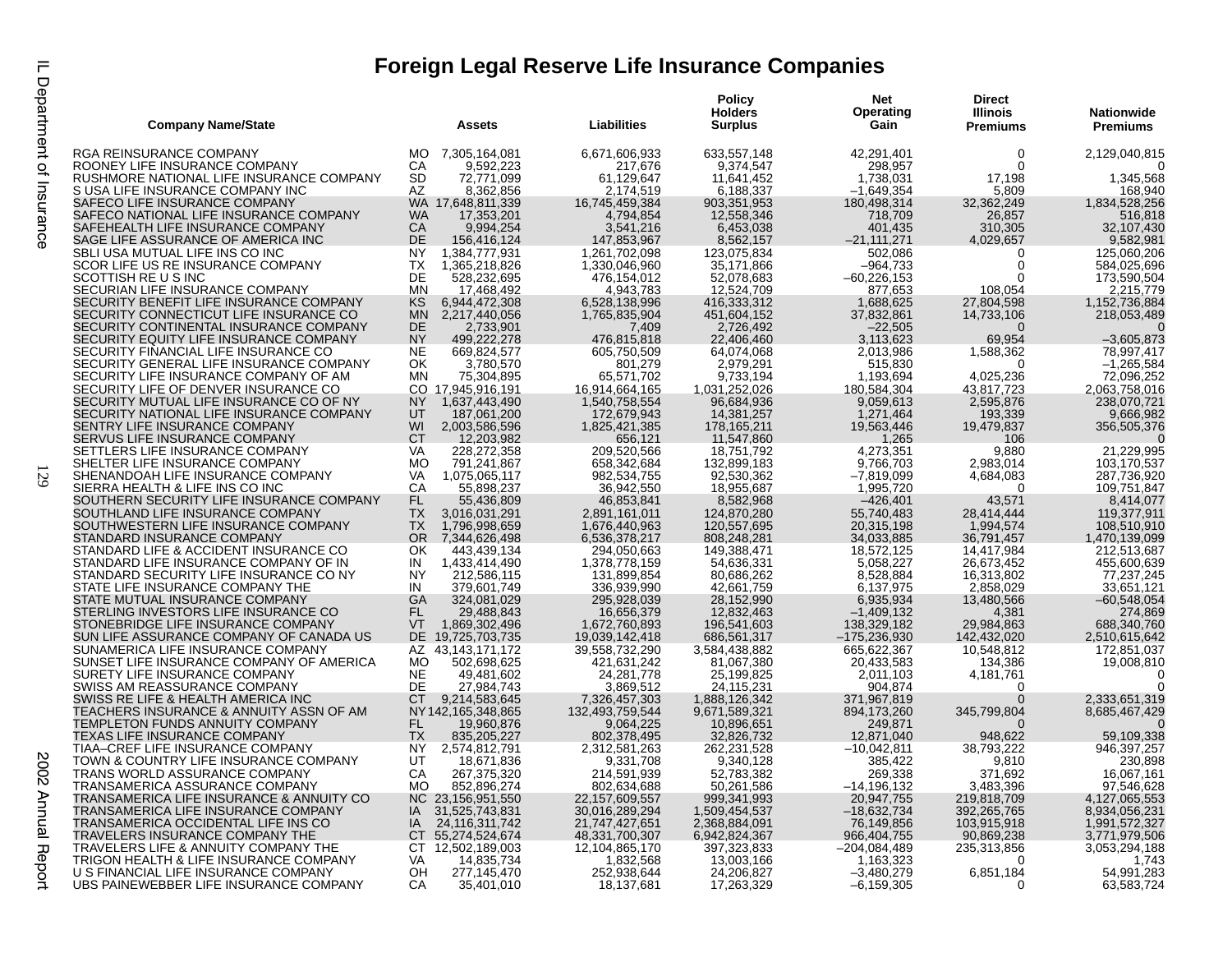|                                                                                   |                 |                                |                                | <b>Policy</b><br><b>Holders</b> | Net<br>Operating             | <b>Direct</b><br><b>Illinois</b> | <b>Nationwide</b>          |
|-----------------------------------------------------------------------------------|-----------------|--------------------------------|--------------------------------|---------------------------------|------------------------------|----------------------------------|----------------------------|
| <b>Company Name/State</b>                                                         |                 | <b>Assets</b>                  | <b>Liabilities</b>             | <b>Surplus</b>                  | Gain                         | Premiums                         | <b>Premiums</b>            |
| ULLICO LIFE INSURANCE COMPANY                                                     | ТX              | 10,155,809                     | 678,233                        | 9,477,576                       | $-116,342$                   | 179,352                          | 44,840                     |
| UNICARE LIFE & HEALTH INSURANCE COMPANY                                           | DE              | 1,381,438,353                  | 1,121,954,944                  | 259,483,409                     | 1,015,480                    | 36,888,602                       | 1,380,972,849              |
| UNIFIED LIFE INSURANCE COMPANY                                                    | тх              | 50,279,531                     | 41,710,666                     | 8,568,865                       | 657,076                      | 45,606                           | 9,988,790                  |
| UNIMERICA INSURANCE COMPANY                                                       | WI              | 10.231.627                     | 712,801                        | 9,518,826                       | 124,324                      | $\Omega$                         | 620,406                    |
| UNION BANKERS INSURANCE COMPANY                                                   | <b>TX</b>       | 94,353,991                     | 86.208.907                     | 8,145,084                       | 2.832.748                    | 2.001.248                        | 9,072,852                  |
| UNION CENTRAL LIFE INSURANCE COMPANY THE                                          | OH              | 5,797,836,598                  | 5,526,857,660                  | 270,978,938                     | $-7,445,836$                 | 28,456,041                       | 987,867,686                |
| UNION LABOR LIFE INSURANCE COMPANY THE<br>UNION SECURITY LIFE INSURANCE COMPANY   | <b>MD</b><br>DF | 3,063,702,753<br>184.200.840   | 3,012,570,792<br>132.521.259   | 51,131,961<br>51,679,581        | $-16,749,496$<br>4.080.065   | 19,875,575<br>10.046.784         | 411,986,821<br>81,810,070  |
| UNION STANDARD OF AMERICA LIFE INS CO                                             | <b>MD</b>       | 12,456,054                     | 6,744,377                      | 5,711,677                       | 91,840                       | 4,159                            | 66,938                     |
| UNITED AMERICAN INSURANCE COMPANY                                                 | DE              | 910,905,953                    | 734,361,233                    | 176,544,720                     | 77,895,029                   | 35,641,389                       | 732,678,238                |
| UNITED BENEFIT LIFE INSURANCE COMPANY                                             | OH              | 4,167,624                      | 790,009                        | 3,377,616                       | $-186,903$                   | $-2,463$                         | $-36,668$                  |
| UNITED CONCORDIA LIFE & HEALTH INS CO                                             | PA              | 126,019,393                    | 60,475,582                     | 65,543,811                      | 20,498,905                   | 670,549                          | 359,850,375                |
| UNITED DENTAL CARE INSURANCE COMPANY                                              | <b>AZ</b>       | 4.044.782                      | 382.877                        | 3.661.905                       | $-154,426$                   | 646.918                          | 1,878,553                  |
| UNITED FAMILY LIFE INSURANCE COMPANY                                              | GA              | 997,276,037                    | 109,587,802                    | 887,688,235                     | $-7,759,920$                 | 152,702                          | 4,403,811                  |
| UNITED FIDELITY LIFE INSURANCE COMPANY                                            | <b>TX</b>       | 623,786,730                    | 500,452,536                    | 123,334,194                     | 38.845.424                   | 521,817                          | 13,285,461                 |
| UNITED HEALTHCARE INSURANCE COMPANY<br>UNITED HEARTLAND LIFE INSURANCE COMPANY    | <b>CT</b><br>WI | 4,723,509,132<br>43,821,984    | 3,645,535,620<br>31,034,690    | 1,077,973,512<br>12,787,293     | 678,625,549                  | 353,193,625<br>0                 | 8,166,583,445              |
| UNITED HERITAGE LIFE INSURANCE COMPANY                                            | ID              | 348, 341, 122                  | 320,707,264                    | 27,633,858                      | 2,662,018<br>1,473,227       | 12,893                           | 49,141,724<br>62,801,488   |
| UNITED HOME LIFE INSURANCE COMPANY                                                | IN              | 49,753,265                     | 39,746,898                     | 10,006,367                      | 909,012                      | 227,633                          | 3,019,935                  |
| UNITED INVESTORS LIFE INSURANCE COMPANY                                           | <b>MO</b>       | 2,789,048,586                  | 2,630,815,069                  | 158,233,517                     | 26,988,055                   | 8,348,111                        | 147,993,26                 |
| UNITED LIFE & ANNUITY INSURANCE COMPANY                                           | IA              | 753,496,462                    | 670,644,085                    | 82,852,377                      | 12,485,272                   | 176,346                          | 1,227,955                  |
| UNITED LIFE INSURANCE COMPANY                                                     | IA              | 1,248,751,940                  | 1,151,108,142                  | 97,643,798                      | 7,219,564                    | 13,443,181                       | 256,721,042                |
| UNITED OF OMAHA LIFE INSURANCE COMPANY                                            | <b>NE</b>       | 11,875,538,507                 | 10,875,480,347                 | 1,000,058,160                   | 78,132,041                   | 85,212,840                       | 1,362,403,537              |
| UNITED STATES LIFE INSURANCE CO OF NY                                             | <b>NY</b>       | 3,250,131,471                  | 2.953.034.551                  | 297.096.920                     | 76.451.185                   | 28.349.411                       | 353.274.207                |
| UNITED TEACHER ASSOCIATES INSURANCE CO<br>UNITED WISCONSIN LIFE INSURANCE COMPANY | ТX<br>WI        | 353,044,727                    | 307,145,822                    | 45,898,905                      | 1,545,825                    | 3,318,757                        | 175,627,630                |
| UNITED WORLD LIFE INSURANCE COMPANY                                               | <b>NE</b>       | 322,319,547<br>62,500,337      | 164,832,192<br>43,758,773      | 157,487,356<br>18,741,564       | 13,316,191<br>2,936,101      | 73,191,087<br>590,126            | 757,356,675<br>3,407,133   |
| UNITY FINANCIAL LIFE INSURANCE COMPANY                                            | <b>PA</b>       | 19,230,857                     | 13,767,054                     | 5,463,806                       | –693.713                     | 418,853                          | 4,524,734                  |
| UNITY MUTUAL LIFE INSURANCE COMPANY                                               | NY              | 412,952,312                    | 391,696,914                    | 21,255,398                      | 1,120,013                    | 126,762                          | 30,508,449                 |
| UNIVERSAL GUARANTY LIFE INSURANCE CO                                              | OH              | 233,086,327                    | 217,056,127                    | 16,030,200                      | 2,051,837                    | 3,721,463                        | 16,086,240                 |
| UNIVERSAL UNDERWRITERS LIFE INSURANCE CO                                          | KS              | 369,254,547                    | 246,087,441                    | 123, 167, 106                   | 9,933,599                    | 3,477,737                        | 61,530,437                 |
| UNUM LIFE INSURANCE COMPANY OF AMERICA                                            | <b>ME</b>       | 0,982,351,443                  | 9,851,896,922                  | 1,130,454,521                   | $-47,996,283$                | 181,821,677                      | 2,758,461,918              |
| US HEALTH & LIFE INSURANCE COMPANY                                                | MI              | 11.276.656                     | 4,952,153                      | 6,324,504                       | 175.404                      | 45,191                           | 13.977.049                 |
| USA LIFE ONE INSURANCE COMPANY OF IN                                              | IN              | 35,938,260                     | 22,076,303                     | 13,861,957                      | 632.423                      | 145.141                          | 1,764,873                  |
| USAA LIFE INSURANCE COMPANY<br><b>USABLE LIFE</b>                                 | ТX<br><b>AR</b> | 8,774,352,750<br>117,586,956   | 8,172,499,490<br>62,736,325    | 601,853,260                     | 85,768,145<br>4,828,183      | 20,487,574<br>$\Omega$           | 890,971,350<br>62,131,785  |
| USG ANNUITY & LIFE COMPANY                                                        | OK              | 7,795,222,947                  | 7,409,036,437                  | 54,850,634<br>386,186,509       | 67,341,571                   | 84,097,547                       | 1,285,639,907              |
| UTICA NATIONAL LIFE INSURANCE COMPANY                                             | NY              | 250,158,144                    | 230,792,466                    | 19,365,674                      | 1,386,476                    | 9,310                            | 24,779,164                 |
| VALLEY FORGE LIFE INSURANCE COMPANY                                               | <b>PA</b>       | 1,251,026,601                  | 1,058,371,630                  | 192,654,971                     | 30,715,653                   | 48,032,352                       | 65,423,790                 |
| VARIABLE ANNUITY LIFE INSURANCE COMPANY                                           | <b>TX</b>       | 43.623.690.403                 | 41,962,938,565                 | 1,660,751,838                   | 436,727,692                  | 227,726,105                      | 5.031.896.814              |
| VISTA LIFE INSURANCE COMPANY                                                      | MI              | 36,026,424                     | 22,862,139                     | 13,164,285                      | $-976.887$                   | ∩                                | 958,272                    |
| VOYAGER LIFE INSURANCE COMPANY                                                    | GA              | 146,796,096                    | 118,617,150                    | 28,178,947                      | 10,228,281                   | 63,584                           | 71,496,037                 |
| WELLCHOICE INSURANCE OF NEW JERSEY INC                                            | NJ              | 26,897,882                     | 14,062,041                     | 12,835,841                      | $-14,320,160$                | ∩                                | 67,207,829                 |
| WELLMARK COMMUNITY INSURANCE INC                                                  | IA<br>CA        | 18,691,820                     | 6,797,230                      | 11,894,590                      | 1,516,669                    | 40.911                           | 1,086,043                  |
| WEST COAST LIFE INSURANCE COMPANY<br>WESTERN & SOUTHERN LIFE INSURANCE CO         | OH              | 2,022,499,768<br>7,692,593,571 | 1,918,348,829<br>5,105,642,468 | 104,150,939<br>2,586,951,103    | $-26,729,804$<br>201,121,581 | 31,740,036<br>21,501,175         | 311,102,934<br>402,887,759 |
| WESTERN HEMISPHERE LIFE INSURANCE CO                                              | DE              | 24,398,554                     | 13,899,916                     | 10,498,638                      | $-1,554,296$                 | $\Omega$                         | 11,774,784                 |
| WESTERN RESERVE LIFE ASSURANCE CO OF OH                                           | <b>OH</b>       | 7.674.380.812                  | 7.458.074.334                  | 216.306.478                     | $-12.883.295$                | 113.784.735                      | 1.742.616.766              |
| WESTERN SOUTHERN LIFE ASSURANCE COMPANY                                           | OН              | 7,438,910,159                  | 7,064,639,760                  | 374,270,399                     | 28,265,012                   | 80.919.102                       | 1,478,194,615              |
| <b>WESTWARD LIFE INSURANCE COMPANY</b>                                            | ΑZ              | 46,430,132                     | 7,978,996                      | 38,451,136                      | 1,140,733                    | ∩                                | 1,361,504                  |
| WOODMEN ACCIDENT & LIFE COMPANY                                                   | <b>NE</b>       | 804,444,960                    | 712,949,060                    | 91,495,899                      | 9,769,323                    | 2,191,583                        | 49,892,751                 |
| <b>WORLD INSURANCE COMPANY</b>                                                    | <b>NE</b>       | 212,576,422                    | 146,705,397                    | 65,871,025                      | 8,442,645                    | 4,974,065                        | 193,319,472                |
| ZALE LIFE INSURANCE COMPANY                                                       | <b>AZ</b>       | 12.000.908                     | 3.198.209                      | 8.802.699                       | 119.297                      | 658                              | 1,569,135                  |
| Totals                                                                            |                 | 3,098,881,610,259              | 2,903,762,614,094              | 195,118,996,124                 | 18,433,963,927               | 21,373,557,600                   | 431,253,474,569            |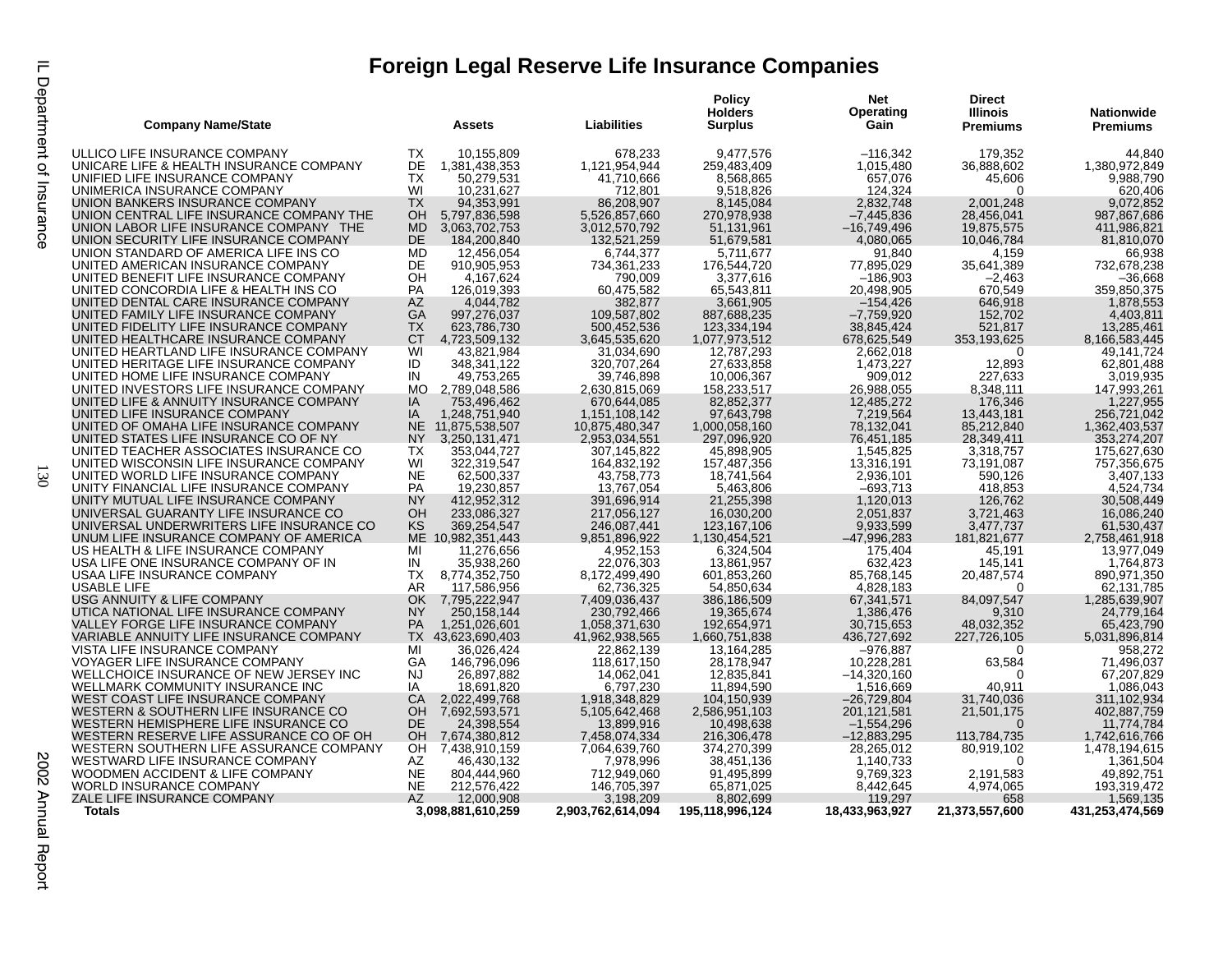| <b>Company Name/Domicile</b>                                 | <b>Assets</b>  | <b>Liabilities</b> | <b>Policy</b><br><b>Holders</b><br><b>Surplus</b> | <b>Net</b><br>Operating<br>Gain | <b>Direct</b><br><b>Illinois</b><br><b>Premiums</b> | <b>Nationwide</b><br><b>Premiums</b> |
|--------------------------------------------------------------|----------------|--------------------|---------------------------------------------------|---------------------------------|-----------------------------------------------------|--------------------------------------|
| CANADA LIFE ASSURANCE COMPANY THE<br>Toronto. Can            | 4,558,001,194  | 4.178.171.665      | 379,829,529                                       | 48.408.911                      | 25.527.221                                          | 715,056,974                          |
| CROWN LIFE INSURANCE COMPANY<br>Toronto. Can                 | 405,129,555    | 362,702,124        | 42,427,431                                        | 3,935,195                       | 1,877,790                                           | 16,224,618                           |
| <b>GERLING GLOBAL LIFE INSURANCE COMPANY</b><br>Toronto. Can | 46.467.186     | 21,603,969         | 24.863.217                                        | $-239,843$                      |                                                     | 4,032,196                            |
| GREAT WEST LIFE ASSURANCE COMPANY THE<br>Winnepeg, Can       | 185.371.119    | 144,400,729        | 40,970,390                                        | 2,407,008                       | 2,485,075                                           | 10,148,296                           |
| INDUSTRIAL ALLIANCE PACIFIC LIFE INS CO<br>Vancouver. Can    | 258,228,453    | 226.611.187        | 31.617.266                                        | 1,839,869                       | 11.766                                              | 26,319,832                           |
| SUN LIFE ASSURANCE COMPANY OF CANADA<br>Toronto, Can         | 8,284,224,492  | 7,926,376,226      | 357.848.266                                       | 3.171.721                       | 82.604.569                                          | 1,446,971,788                        |
| Totals                                                       | 13,737,421,999 | 12.859.865.900     | 877.556.099                                       | 59,522,861                      | 112,506,421                                         | 2,218,753,704                        |

#### **Domestic Fraternal Benefit Societies**

| <b>Company Name/State</b>                                                                                                                                 |              | Assets                                                                      | Liabilities                                        | <b>Policy</b><br><b>Holders</b><br><b>Surplus</b> | <b>Net</b><br>Operating<br>Gain                      | <b>Direct</b><br><b>Illinois</b><br>Premiums  | <b>Nationwide</b><br><b>Premiums</b>           |
|-----------------------------------------------------------------------------------------------------------------------------------------------------------|--------------|-----------------------------------------------------------------------------|----------------------------------------------------|---------------------------------------------------|------------------------------------------------------|-----------------------------------------------|------------------------------------------------|
| AMERICAN SLOVENIAN CATHOLIC UNION KSKJ                                                                                                                    | IL.          | 57.663.258                                                                  | 51,451,942                                         | 6.211.316                                         | 84,850                                               | 2,711,312                                     | 7,145,346                                      |
| CATHOLIC FRATERNAL LIFE                                                                                                                                   |              | 46.224.149                                                                  | 45,014,117                                         | 1,210,032                                         | 73,564                                               | 3,567,828                                     | 3,877,920                                      |
| CATHOLIC ORDER OF FORESTERS                                                                                                                               |              | 460.711.820                                                                 | 428,556,528                                        | 32,155,292                                        | $-3,351,055$                                         | 4,186,953                                     | 52,999,849                                     |
| CSA FRATERNAL LIFE                                                                                                                                        | ℡            | 111.084.331                                                                 | 105,215,969                                        | 5,868,362                                         | $-140.131$                                           | 3.827.194                                     | 6,718,130                                      |
| FIREMENS MUTUAL AID & BENEFIT ASSN THE                                                                                                                    |              | 14.493.136                                                                  | 6.670.074                                          | 7.823.062                                         | 132.660                                              | 304.064                                       | 304,342                                        |
| HOLY FAMILY SOCIETY OF THE U S A                                                                                                                          |              | 26.814.482                                                                  | 16.454.203                                         | 10,360,278                                        | 657,663                                              | 395,645                                       | 4,247,896                                      |
| INDEPENDENT ORDER OF VIKINGS                                                                                                                              |              | 2.302.280                                                                   | 1.301.642                                          | 1,000,638                                         | 48,957                                               | 53,933                                        | 160,472                                        |
| KNIGHTS OF PYTHIAS OF NA SA E A A & A<br>MODERN WOODMEN OF AMERICA<br>NATIONAL CATHOLIC SOCIETY OF FORESTERS<br>NATIONAL FRATERNAL SOCIETY OF THE DEAF    | IL           | Current figures not available.<br>5,577,514,877<br>118.485.390<br>7.185.177 | 4,807,853,476<br>108.670.347<br>7.137.425          | 769,661,401<br>9.815.042<br>47.752                | 38,977,752<br>$-1,306,940$<br>5,665                  | 54,253,489<br>657.453<br>31.034               | 704,575,685<br>7.201.245<br>151,842            |
| ORDER SONS OF ITALY IN AMERICA<br>POLISH NATIONAL ALLIANCE OF THE US OF NA<br>POLISH ROMAN CATHOLIC UNION OF AMERICA<br>POLISH WOMENS ALLIANCE OF AMERICA | ᄔ<br>℡<br>IL | 443.734<br>355,686,171<br>97.053.554<br>47.057.367                          | 281.909<br>324,862,166<br>80,838,717<br>43.631.616 | 161.825<br>30,824,005<br>16,214,838<br>3.425.751  | $-63.510$<br>1,028,981<br>$-271.707$<br>$-1.039.443$ | 15.084<br>9,665,852<br>1,596,013<br>1.108.143 | 15,084<br>20,890,369<br>5,375,137<br>3.757.541 |
| ROYAL NEIGHBORS OF AMERICA                                                                                                                                | ℡            | 597.418.844                                                                 | 415,179,988                                        | 182,238,856                                       | –17.416.073                                          | 5,525,434                                     | 36,880,636                                     |
| RUSSIAN INDEPENDENT MUTUAL AID SOCIETY                                                                                                                    |              | 1.229.592                                                                   | 990.258                                            | 239.334                                           | $-86.018$                                            | 5,327                                         | 5,237                                          |
| WESTERN CATHOLIC UNION                                                                                                                                    |              | 56.161.066                                                                  | 54.083.008                                         | 2.078.058                                         | 129.065                                              | 2.273.010                                     | 6,528,125                                      |
| Totals                                                                                                                                                    |              | 7,577,529,228                                                               | 6,498,193,385                                      | 1,079,335,842                                     | 17,464,280                                           | 90,177,768                                    | 860,834,856                                    |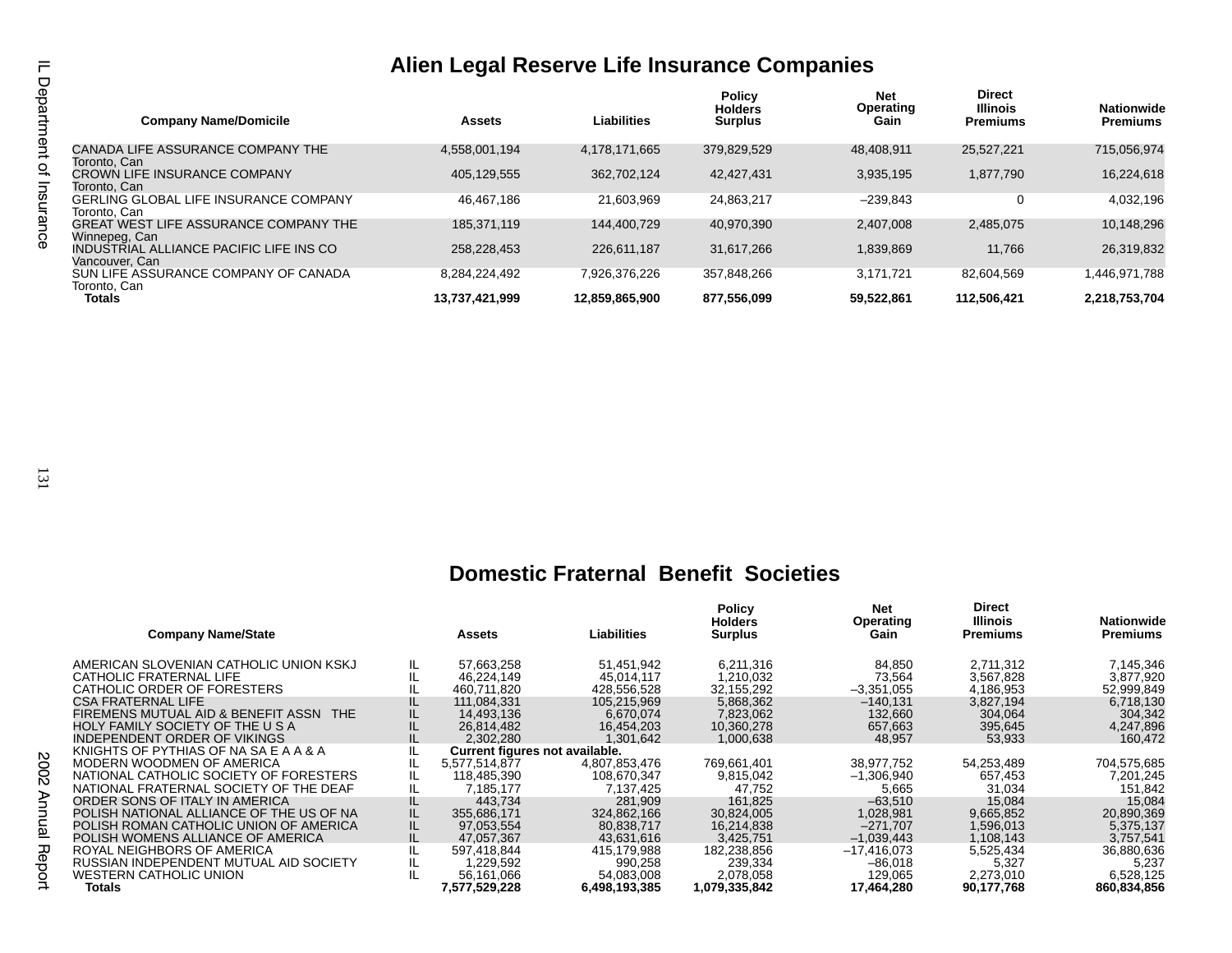## **Foreign Fraternal Benefit Societies**

| <b>Company Name/State</b>                                                          |                 | <b>Assets</b>              | <b>Liabilities</b>         | Policy<br><b>Holders</b><br><b>Surplus</b> | Net<br>Operating<br>Gain | Direct<br><b>Illinois</b><br>Premiums | <b>Nationwide</b><br><b>Premiums</b> |
|------------------------------------------------------------------------------------|-----------------|----------------------------|----------------------------|--------------------------------------------|--------------------------|---------------------------------------|--------------------------------------|
| ALLIANCE OF TRANSYLVANIAN SAXONS                                                   | OН              | 54,099,403                 | 50,496,356                 | 3,603,047                                  | 1,007,418                | 175,650                               | 3,281,961                            |
| AMERICAN FRATERNAL UNION                                                           | MN              | 22.007.848                 | 21,213,150                 | 794.698                                    | 11,736                   | 117,519                               | 1.843.235                            |
| ASSOCIATION OF LITHUANIAN WORKERS                                                  | ΝY              | 814.472                    | 592.495                    | 221.977                                    | -44.280                  | 10.641                                | 35,181                               |
| ASSURED LIFE ASSOCIATION                                                           | CO              | 58.438.257                 | 51.568.971                 | 6.869.286                                  | $-1,185,286$             | 630.564                               | 10.094.088                           |
| <b>BAPTIST LIFE ASSOCIATION</b>                                                    | <b>NY</b>       | 20.878.619                 | 20,012,716                 | 865,903                                    | 154,792                  | 7,090                                 | 1,903,538                            |
| CATHOLIC AID ASSOCIATION THE<br>CATHOLIC FAMILY LIFE INSURANCE                     | <b>MN</b>       | 413.713.749                | 392.684.799                | 21.028.950                                 | 545.858                  | $\Omega$                              | 36,719,955                           |
| <b>CATHOLIC KNIGHTS</b>                                                            | WI<br>WI        | 233,519,299<br>602,328,477 | 222,943,430<br>557,896,738 | 10,575,869<br>44,431,739                   | 301,473<br>468,265       | 528,015<br>1,511,079                  | 26,227,270<br>51,432,704             |
| CATHOLIC KNIGHTS OF AMERICA THE                                                    | <b>MO</b>       | 48,699,371                 | 46,788,718                 | 1,910,653                                  | $-224,938$               | 128,311                               | 4,147,092                            |
| CROATIAN CATHOLIC UNION OF USA & CANADA                                            | IN              | 9,308,272                  | 8,804,350                  | 503,922                                    | $-213,064$               | 82,930                                | 488,036                              |
| CROATIAN FRATERNAL UNION OF AMERICA                                                | PA              | 214,111,105                | 206,457,939                | 7,653,166                                  | 1,904,173                | 2,947,625                             | 35,039,670                           |
| <b>CZECH CATHOLIC UNION</b>                                                        | OH              | 9,391,871                  | 6,346,325                  | 3.045.546                                  | 831                      | 11,672                                | 350,711                              |
| DEGREE OF HONOR PROTECTIVE ASSOCIATION                                             | <b>MN</b>       | 153,349,052                | 149,380,472                | 3,968,580                                  | $-729,091$               | 779,516                               | 41,094,49                            |
| <b>EQUITABLE RESERVE ASSOCIATION</b>                                               | WI              | 103,429,602                | 88,429,576                 | 15,000,026                                 | $-1,719,149$             | 239,780                               | 8,763,172                            |
| FIRST CATHOLIC SLOVAK LADIES ASSN U S A                                            | OH              | 329, 127, 765              | 253,518,449                | 75,609,324                                 | 5,278,381                | 2,736,926                             | 30,911,080                           |
| FIRST CATHOLIC SLOVAK UNION USA & CANADA                                           | OH              | 151,850,291                | 145,907,481                | 5,942,810                                  | 514,979                  | 1,209,711                             | 18,812,246                           |
| GLEANER LIFE INSURANCE SOCIETY                                                     | MI<br>PA        | 903,777,075                | 821,105,385                | 82,671,690                                 | 6,587,418                | 23,224,569                            | 92,268,164                           |
| <b>GREATER BENEFICIAL UNION OF PITTSBURGH</b><br>GREEK CATHOLIC UNION OF THE U S A | PA              | 267,881,207<br>487,916,864 | 254,899,654<br>463,637,049 | 12,981,553<br>24,279,815                   | 1,008,635<br>2,368,225   | 3,809,222<br>519,164                  | 62,319,244<br>62,120,736             |
| HUNGARIAN REFORMED FEDERATION OF AMERICA                                           | DC              | 23,164,370                 | 14,982,842                 | 8,181,510                                  | $-195,819$               | 6.664                                 | 518,992                              |
| <b>ISDA FRATERNAL ASSOCIATION</b>                                                  | PA              | 28.458.203                 | 24.450.932                 | 4,007,271                                  | 92,721                   | 157,031                               | 2,968,899                            |
| <b>KNIGHTS OF COLUMBUS</b>                                                         | <b>CT</b>       | 9,957,824,804              | 8,631,586,617              | 1,326,238,187                              | 86,107,286               | 18,933,888                            | 734,647,15                           |
| LADIES PENNSYLVANIA SLOVAK CATHOLIC UN                                             | PA              | 16,678,761                 | 10,447,442                 | 6,231,319                                  | $-17,760$                | 4,059                                 | 227,071                              |
| LITHUANIAN ALLIANCE OF AMERICA                                                     | PA              | 2,800,523                  | 1,535,889                  | 1,264,634                                  | $-73,280$                | 4,662                                 | 19,777                               |
| LOYAL CHRISTIAN BENEFIT ASSOCIATION                                                | PA              | 91,791,948                 | 84,609,512                 | 7,182,436                                  | $-158,739$               | 195,432                               | 9,972,982                            |
| MENNONITE MUTUAL AID ASSOCIATION                                                   | IN              | 259,266,327                | 201,820,623                | 57,445,703                                 | 5,044,678                | 2,676,601                             | 69,759,405                           |
| MUTUAL BENEFICIAL ASSOCIATION INC THE                                              | DE              | 25,563,233                 | 24,853,997                 | 709,236                                    | 21,223                   | 519,177                               | 3,563,854                            |
| NATIONAL MUTUAL BENEFIT THE<br>NATIONAL SLOVAK SOCIETY OF THE USA                  | WI<br>PA        | 203,569,897<br>117,712,253 | 182,575,356<br>113,230,211 | 20,994,541<br>4,482,042                    | 736,705<br>626,967       | 1,382,280<br>216,155                  | 22,606,242<br>33,613,012             |
| ORDER OF UNITED COMMERCIAL TRAVELERS AM                                            | OH              | 20,083,525                 | 16,410,338                 | 3,673,187                                  | $-1,382,156$             | 5,668,874                             | 3,498,987                            |
| ORTHODOX SOCIETY OF AMERICA                                                        | OH              | 17,281,497                 | 16,799,425                 | 482,072                                    | 180,392                  | 19,051                                | 1,102,360                            |
| POLISH FALCONS OF AMERICA                                                          | PA              | 36,877,596                 | 34,770,004                 | 2,107,592                                  | 263,595                  | 139,980                               | 3,951,828                            |
| POLISH NATIONAL UNION OF AMERICA                                                   | PA              | 23,981,736                 | 20,904,292                 | 3,077,442                                  | $-411,578$               | 67,120                                | 1,503,260                            |
| POLISH UNION OF AMERICA                                                            | NY              | 18,508,433                 | 18,221,678                 | 286,755                                    | $-26,279$                | 675                                   | 1,083,442                            |
| POLISH UNION OF THE UNITED STATES OF NA                                            | <b>PA</b>       | 8,865,948                  | 5,703,657                  | 3,162,291                                  | $-194,364$               | 31,929                                | 230,029                              |
| ROYAL ARCANUM                                                                      | MA              | 55,500,156                 | 44,267,484                 | 11,232,672                                 | $-16,752$                | 72,419                                | 2,828,066                            |
| SERB NATIONAL FEDERATION                                                           | PA              | 23,487,246                 | 22,979,865                 | 507,380                                    | 42,684                   | 394,163                               | 1,246,383                            |
| <b>SLOVAK CATHOLIC SOKOL</b>                                                       | <b>NJ</b>       | 49,469,005                 | 36,937,917                 | 12,531,088                                 | $-335,813$               | 22,337                                | 1,170,714                            |
| SLOVAK GYMNASTIC UNION SOKOL OF THE USA                                            | <b>NJ</b><br>PA | 9,283,678<br>113,148,258   | 4,549,415                  | 4,734,263<br>8,401,655                     | 8,981                    | 2,206<br>581,464                      | 84,473                               |
| SLOVENE NATIONAL BENEFIT SOCIETY<br><b>SONS OF NORWAY</b>                          | <b>MN</b>       | 187,742,828                | 104,746,603<br>180,189,471 | 7,553,357                                  | 478,773<br>767,439       | 930,919                               | 8,908,390<br>24,854,014              |
| THRIVENT FINANCIAL FOR LUTHERANS                                                   | WI              | 41,203,540,118             | 38,559,726,944             | 2,643,813,175                              | 1,205,423                | 202,102,428                           | 3,365,553,891                        |
| TRAVELERS PROTECTIVE ASSOCIATION OF AM                                             | МO              | 12,370,240                 | 2,051,530                  | 10,318,710                                 | $-950, 152$              | 61,352                                | 1,203,173                            |
| UKRAINIAN FRATERNAL ASSOCIATION                                                    | <b>PA</b>       | 9,098,984                  | 8,666,001                  | 432,982                                    | 3,115                    | 15,971                                | 305,260                              |
| UKRAINIAN NATIONAL ASSOCIATION INC                                                 | <b>NJ</b>       | 63,842,260                 | 58,006,886                 | 5,835,375                                  | $-776,622$               | 108,089                               | 3,177,220                            |
| UNITED LUTHERAN SOCIETY                                                            | <b>PA</b>       | 16,376,391                 | 14,002,475                 | 2,373,916                                  | 201,525                  | 52,151                                | 1,592,257                            |
| UNITED STATES LETTER CARRIERS                                                      | <b>TN</b>       | 136.146.022                | 113.959.662                | 22,186,360                                 | 240,975                  | 831.275                               | 17.093.760                           |
| W S A FRATERNAL LIFE                                                               | CO              | 37,628,484                 | 30,388,122                 | 7,240,363                                  | $-821.763$               | 5.534                                 | 3,284,733                            |
| WESTERN FRATERNAL LIFE ASSOCIATION                                                 | IA              | 169,938,039                | 156,875,273                | 13.062.766                                 | 543,248                  | 1.064.133                             | 21.004.033                           |
| WILLIAM PENN ASSOCIATION<br>WOMANS LIFE INSURANCE SOCIETY                          | PA<br>MI        | 147,272,307<br>154.823.122 | 123,346,692<br>126.351.220 | 23,925,616<br>28,471,902                   | 706,648<br>58,513        | 121,799<br>2,839,141                  | 16,250,060<br>11,960,185             |
| WOODMEN OF THE WORLD LIFE INSURANCE SOC                                            | <b>NE</b>       | 5,909,877,727              | 5,374,918,489              | 534,959,238                                | 31,067,501               | 5,671,023                             | 713,887,158                          |
| WORKMENS BENEFIT FUND OF THE U S A                                                 | <b>NY</b>       | 33,037,540                 | 30,726,597                 | 2.310.943                                  | –56,312                  | 97.695                                | 2,081,747                            |
| <b>WORKMENS CIRCLE THE</b>                                                         | <b>NY</b>       | 8.836.616                  | 8.364.490                  | 472,126                                    | –800.341                 | 8.324                                 | 1.867.085                            |
| Totals                                                                             |                 | 63,278,490,674             | 58,166,642,004             | 5,111,848,659                              | 138,217,038              | 283,675,985                           | 5,575,472,467                        |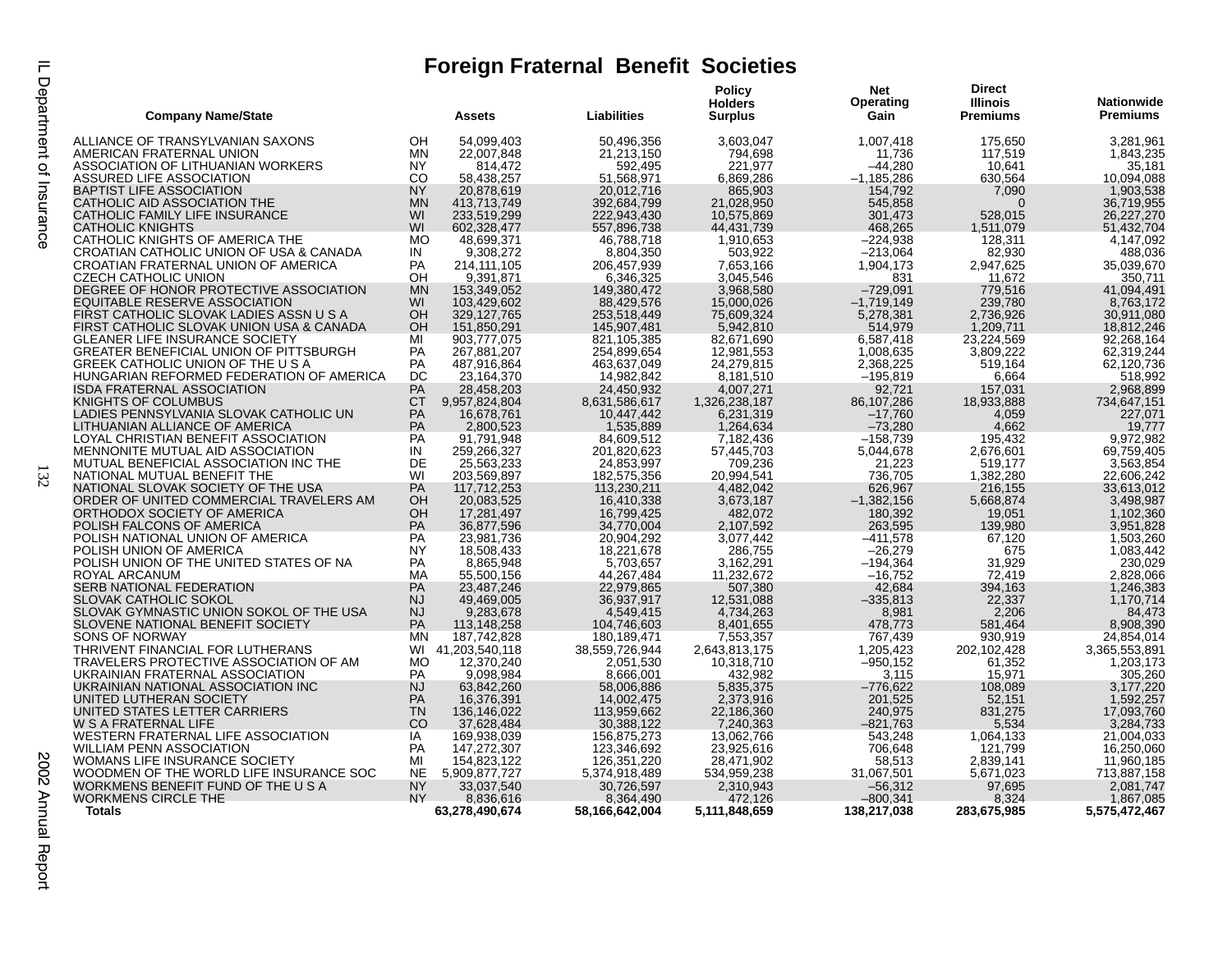#### **Alien Fraternal Benefit Societies**

| <b>Company Name/Domicile</b>    | Assets        | Liabilities   | <b>Policy</b><br><b>Holders</b><br><b>Surplus</b> | <b>Net</b><br>Operating<br>Gain | <b>Direct</b><br><b>Illinois</b><br>Premiums | <b>Nationwide</b><br>Premiums |
|---------------------------------|---------------|---------------|---------------------------------------------------|---------------------------------|----------------------------------------------|-------------------------------|
| INDEPENDENT ORDER OF FORESTERS  | 2,664,942,460 | 2.261.684.615 | 403.257.845                                       | $-3.325.135$                    | 11.851.501                                   | 147.867.532                   |
| Don Mills, Can<br><b>Totals</b> | 2,664,942,460 | 2.261.684.615 | 403.257.845                                       | $-3.325.135$                    | 11,851,501                                   | 147.867.532                   |

#### **Assessment Companies**

| <b>Company Name/State</b>            | Assets    | Liabilities | <b>Policy</b><br><b>Holders</b><br>Surplus | Net<br>Operating<br>Gain | <b>Direct</b><br><b>Illinois</b><br>Premiums | Nationwide<br>Premiums |
|--------------------------------------|-----------|-------------|--------------------------------------------|--------------------------|----------------------------------------------|------------------------|
| AMERICAN LIFE INSURANCE COMPANY      | 4.340.421 | 812.533     | 3.527.889                                  | $-126.494$               | 334.402                                      | 335.731                |
| INTERSTATE BANKERS LIFE INSURANCE CO | 714.601   | 26.799      | 687.802                                    | 6.511                    | 206                                          | 195                    |
| Totals                               | 5.055.022 | 839.332     | 4.215.691                                  | $-119.983$               | 334.608                                      | 335.926                |

#### **Burial Societies**

**Direct**

|                                      | <b>Company Name/State</b>            | Assets  | <b>Liabilities</b> | <b>Policy</b><br><b>Holders</b><br><b>Surplus</b> | <b>Net</b><br>Operating<br>Gain | <b>Direct</b><br><b>Illinois</b><br>Premiums | <b>Nationwide</b><br>Premiums |
|--------------------------------------|--------------------------------------|---------|--------------------|---------------------------------------------------|---------------------------------|----------------------------------------------|-------------------------------|
| $\overline{\phantom{0}}$<br>$\omega$ | SLOVENIAN WOMENS UNION OF AMERICA    | 778.273 | 345.060            | 433.213                                           | $-50, 133$                      | 54,314                                       | 54,314                        |
| $\bm{\omega}$                        | STEPHENSON COUNTY BURIAL ASSOCIATION | 1.383   |                    | 1.376                                             | 130                             |                                              | 27                            |
|                                      | Totals                               | 779.656 | 345.067            | 434.589                                           | $-50.003$                       | 54,341                                       | 54.341                        |

#### **Domestic Health Maintenance Organizations**

| <b>Company Name/State</b>                               |     | Assets      | <b>Liabilities</b>    | <b>Policy</b><br><b>Holders</b><br><b>Surplus</b> | <b>Net</b><br>Operating<br>Gain | <b>Direct</b><br>Illinois<br>Premiums | <b>Nationwide</b><br>Premiums |
|---------------------------------------------------------|-----|-------------|-----------------------|---------------------------------------------------|---------------------------------|---------------------------------------|-------------------------------|
| AETNA HEALTH OF ILLINOIS INC<br>AMERIGROUP ILLINOIS INC |     | 85,229,848  | 49,822,968            | 35,406,880                                        | 6,340,309                       | 131,834,226                           | 143,969,804                   |
| BCI HMO INC                                             |     | 28,867,846  | 11,917,425<br>454.129 | 16,950,420                                        | 4,351,823                       | 53,924,129                            | 53,924,129                    |
| COUNTRY MEDICAL PLANS INC <sup>*</sup>                  |     | 10,362,432  |                       | 9,908,303                                         | 335,681                         | 263,963<br>14,305                     | 263,963<br>14,305             |
| HARMONY HEALTH PLAN OF ILLINOIS INC                     |     | 33,016,868  | 24,735,370            | 8,281,498                                         | 3,640,789                       | 57,708,033                            | 97,455,894                    |
| <b>HEALTH ALLIANCE MEDICAL PLANS INC *</b>              |     |             |                       |                                                   |                                 | 403.772.811                           | 403,772,811                   |
| <b>HEALTH ALLIANCE MIDWEST INC</b>                      |     | 8.924.776   | 5.281.468             | 3.643.311                                         | 406.047                         | 1.429.543                             | 19.622.245                    |
| HEALTH CARE SERVICE CORP MUT LEG RES CO *               |     |             |                       |                                                   |                                 | 699,807,558. ا                        | 699,807,558                   |
| JOHN DEERE HEALTH PLAN INC                              |     | 184.819.373 | 105,269,490           | 79,549,883                                        | 6.495.598                       | 74,407,528                            | 586,957,112                   |
| ONE HEALTH PLAN OF ILLINOIS INC                         |     | 14.579.303  | 9.252.128             | 5.327.175                                         | $-171.378$                      | 44.053.047                            | 44.053.047                    |
| OSF HEALTH PLANS INC *                                  |     |             |                       |                                                   |                                 | 168.916.179                           | 168,916,179                   |
| PERSONALCARE INSURANCE OF ILLINOIS INC *                |     |             |                       |                                                   |                                 | 159.619.720                           | 159.619.720                   |
| ROCKFORD HEALTH PLANS INC *                             |     |             |                       |                                                   |                                 | 91,466,141                            | 91,466,141                    |
| UNICARE HEALTH PLANS OF THE MIDWEST INC                 |     | 118,796,965 | 82.811.782            | 35.985.182                                        | 2.365.888                       | 330.367.827                           | 333.258.193                   |
| UNION HEALTH SERVICE INC                                |     | 11.573.815  | 5.154.255             | 6.419.560                                         | $-951.162$                      | 29.319.025                            | 29,319,025                    |
| UNITEDHEALTHCARE OF ILLINOIS INC                        | IL. | 105.711.329 | 32.822.441            | 72.888.888                                        | 22.566.960                      | 148.611.464                           | 153.619.606                   |
| Totals                                                  |     | 601,882,555 | 327,521,456           | 274,361,100                                       | 45,380,555                      | 3,395,515,499                         | 3,986,039,732                 |

**\*These companies are licensed as legal reserve life companies with an HMO line of business.**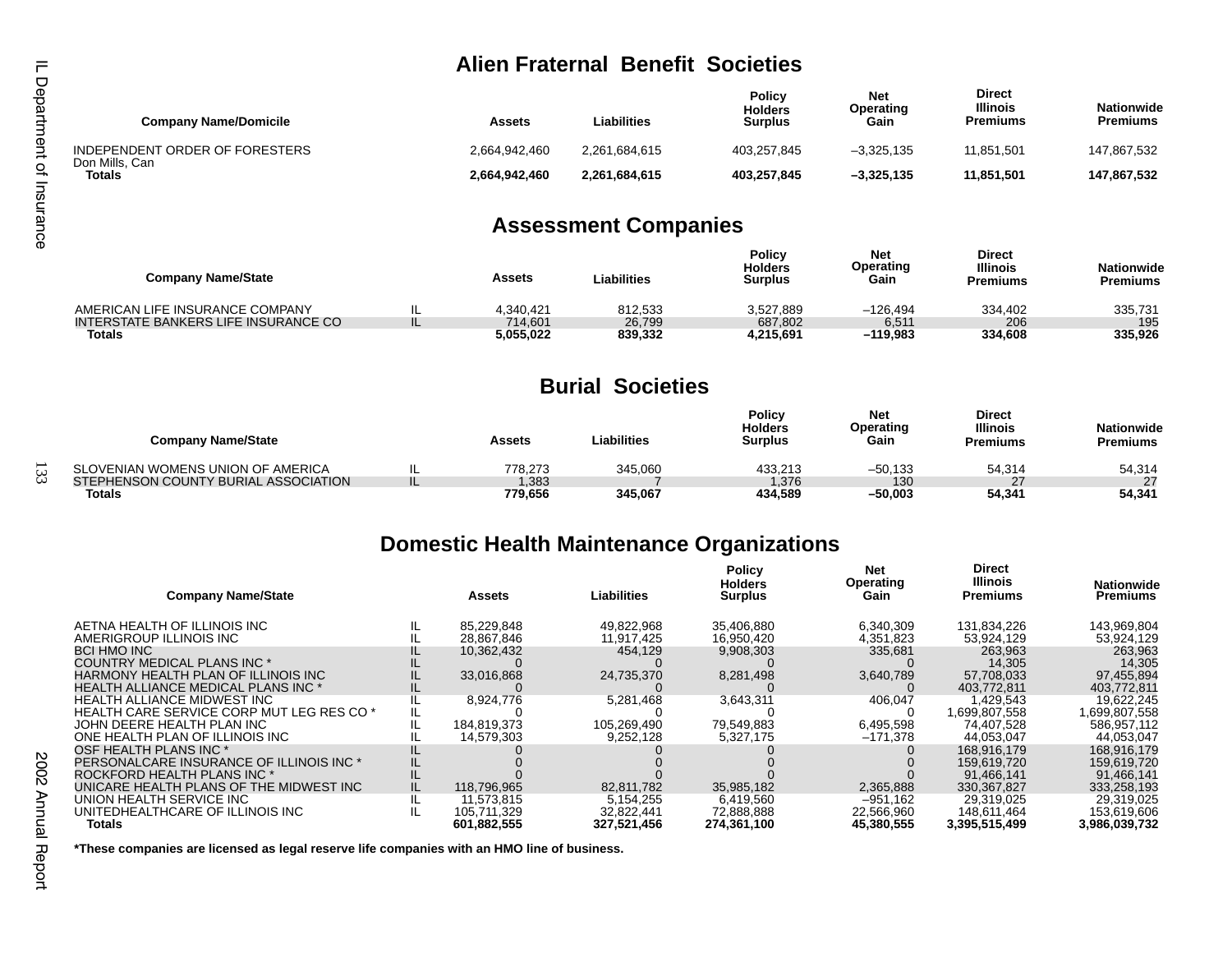#### **Foreign Health Maintenance Organizations**

| <b>Company Name/State</b>                                                 |                        | <b>Assets</b>             | <b>Liabilities</b>        | <b>Policy</b><br><b>Holders</b><br><b>Surplus</b> | <b>Net</b><br>Operating<br>Gain | <b>Direct</b><br><b>Illinois</b><br>Premiums | <b>Nationwide</b><br><b>Premiums</b> |
|---------------------------------------------------------------------------|------------------------|---------------------------|---------------------------|---------------------------------------------------|---------------------------------|----------------------------------------------|--------------------------------------|
| CIGNA HEALTHCARE OF ILLINOIS INC<br>CIGNA HEALTHCARE OF ST LOUIS INC      | DE<br>MC               | 13.341.182<br>11.221.647  | 8.242.772<br>6.006.004    | 5.098.410<br>5.215.643                            | 193,378<br>.826.560             | 20.264.542<br>4.335.190                      | 20,891,280<br>33.347.615             |
| <b>GROUP HEALTH PLAN INC</b>                                              | <b>MO</b>              | 155,708,415               | 83,829,752                | 71,878,663                                        | 34,407,249                      | 80,124,803                                   | 457,210,594                          |
| <b>HEALTHLINK HMO INC</b><br>HMO MISSOURI INC                             | <b>MO</b><br><b>MO</b> | 24.535.300<br>85.229.418  | 381.433<br>44.958.654     | 24.153.867<br>40.270.764                          | 5,680,883<br>11.326.780         | 1.839.464                                    | 4.146.371<br>222.115.479             |
| HUMANA HEALTH PLAN INC                                                    | KY                     | 431.974.632               | 262.979.883               | 168.994.749                                       | $-1.624.808$                    | 1.127.084.013                                | 2.217.983.247                        |
| MEDICAL ASSOCIATES HEALTH PLAN INC                                        | IA                     | 11.055.283                | 5.715.557                 | 5,339,726                                         | 1,756,135                       | 8,211,836                                    | 64,603,830                           |
| MERCY HEALTH PLANS OF MISSOURI INC<br>MERCYCARE INSURANCE COMPANY *       | МC<br>WI               | 87.312.833                | 65.272.523                | 22.040.310                                        | 3.279.342                       | 36.632.023                                   | 544,687,100<br>51,203,452            |
| NEVADACARE INC                                                            | <b>NV</b>              | 50.705.570                | 36.212.973                | 14,492,597                                        | 1,091,204                       | 232,065                                      | 181,203,425                          |
| PREMIER MEDICAL INSURANCE GROUP INC *                                     | WI                     |                           |                           |                                                   |                                 |                                              | 817.865                              |
| PRUDENTIAL HEALTH CARE PLAN INC                                           | <b>TX</b>              | 99.269.646                | 18.668.102                | 80.601.544                                        | 26,263,263                      | 518,515                                      | 32,224,465                           |
| UNITED HEALTHCARE OF THE MIDWEST INC.<br>WELLMARK HEALTH PLAN OF IOWA INC | <b>MO</b><br>ΙA        | 353.802.848<br>46.160.712 | 220.242.404<br>25.059.766 | 133,560,444<br>21.100.946                         | 48,616,973<br>3.246.942         | 89,485,530                                   | 1,368,956,496<br>131.186.772         |
| Totals                                                                    |                        | 1,370,317,486             | 777,569,823               | 592.747.663                                       | 136,063,901                     | 1,368,727,981                                | 5.330.577.991                        |

**\*These companies are licensed as legal reserve life companies with an HMO line of business.**

#### **Voluntary Service Plans**

**Direct**

|     | Company Name/State                      | <b>Assets</b> | <b>Liabilities</b> | Policy<br><b>Holders</b><br>Surplus | <b>Net</b><br>Operating<br>Gain | <b>Illinois</b><br><b>Premiums</b> | <b>Nationwide</b><br><b>Premiums</b> |
|-----|-----------------------------------------|---------------|--------------------|-------------------------------------|---------------------------------|------------------------------------|--------------------------------------|
| 134 | AMERICAN DENTAPLANS LTD                 |               | $-1.581$           | .587                                | $-134.293$                      | 34.828                             | 34,828                               |
|     | DENTAL CARE OF AMERICA INC              | 3,968         | 3.514              | 454                                 | $-83.004$                       | 30.839                             | 30,839                               |
|     | FIRST COMMONWEALTH HEALTH SERVICES CORP | 522.876       | 5,934              | 516.942                             | 5.749                           |                                    |                                      |
|     | <b>HEALTH CARE SYSTEMS INC</b>          | 287.188       | 76,115             | 211.073                             | $-57.578$                       | 7,028,483                          | 7,028,483                            |
|     | NATIONAL DENTAL CARE INC.               |               |                    |                                     |                                 |                                    |                                      |
|     | SIDNEY HILLMAN HEALTH CENTRE            | 416.298       | 138.536            | 277.762                             | 53.342                          | 2.017.778                          | 2.017.778                            |
|     | UNION MEDICAL CENTER                    | 878.211       | 328.054            | 550.157                             | $-136.779$                      | 3.875.392                          | 3,875,392                            |
|     | UNIVERSAL HEALTH SERVICES INC           | 75.499        | 36.636             | 38.864                              | $-67.931$                       | 334.234                            | 486.527                              |
|     | Totals                                  | 2.184.046     | 587.208            | 1.596.839                           | -420.494                        | 13.321.554                         | 13.473.847                           |

#### **Dental Service Plans**

| <b>Company Name/State</b>     |   | Assets     | <b>Liabilities</b> | <b>Policy</b><br>Holders<br><b>Surplus</b> | <b>Net</b><br>Operating<br>Gain | <b>Direct</b><br><b>Illinois</b><br>Premiums | <b>Nationwide</b><br>Premiums |
|-------------------------------|---|------------|--------------------|--------------------------------------------|---------------------------------|----------------------------------------------|-------------------------------|
| DELTA DENTAL PLAN OF ILLINOIS | · | 23.606.205 | 16.630.762         | 6.975.443                                  | .332.556                        | 63.380.968                                   | 63.380.968                    |
| <b>Totals</b>                 |   | 23,606,205 | 16,630,762         | 6,975,443                                  | .332.556                        | 63.380.968                                   | 63,380,968                    |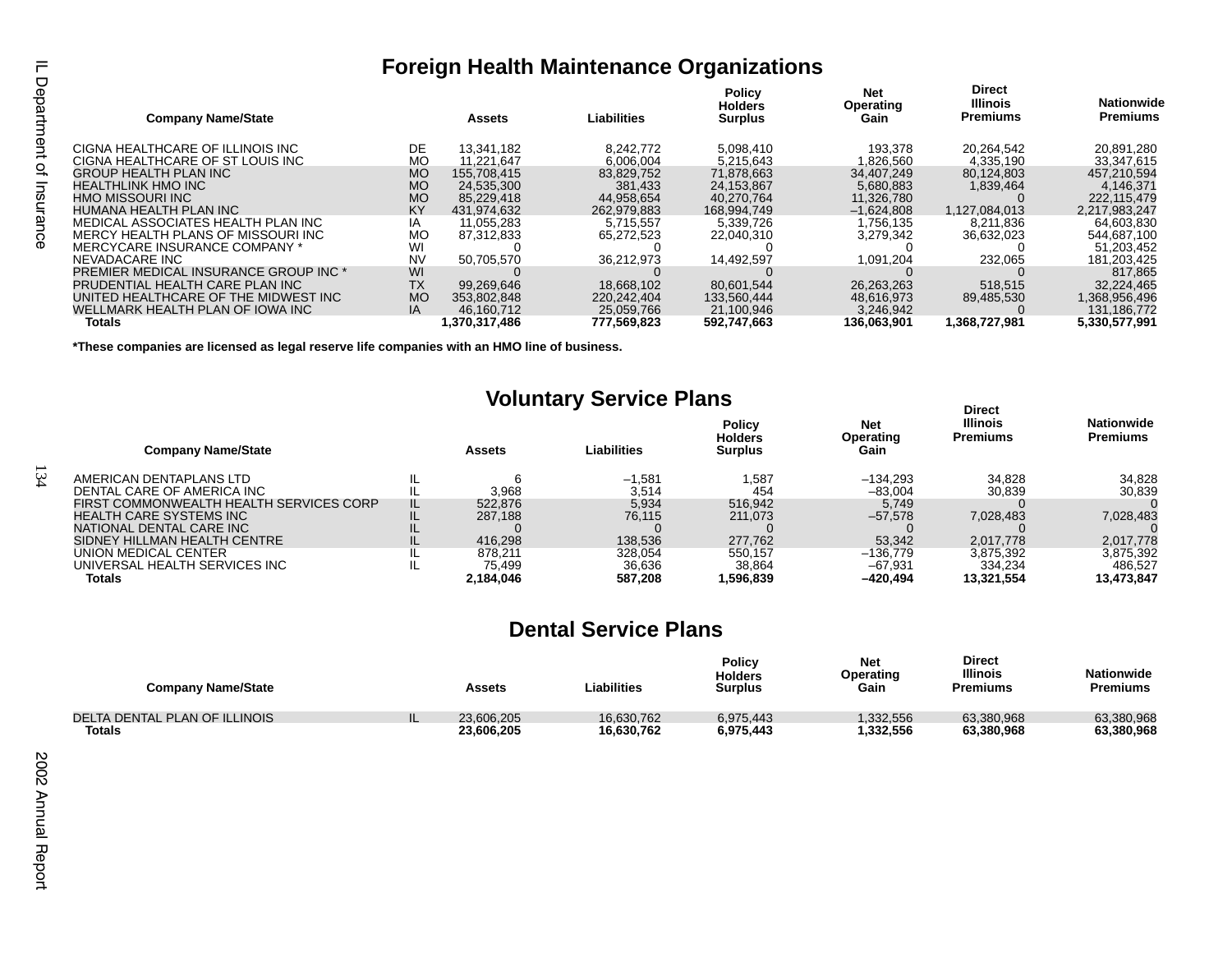#### **Domestic Limited Health Service Organizations**

| Company Name/State                        |    | Assets     | Liabilities | <b>Policy</b><br><b>Holders</b><br><b>Surplus</b> | <b>Net</b><br>Operating<br>Gain | <b>Direct</b><br><b>Illinois</b><br><b>Premiums</b> | <b>Nationwide</b><br><b>Premiums</b> |
|-------------------------------------------|----|------------|-------------|---------------------------------------------------|---------------------------------|-----------------------------------------------------|--------------------------------------|
| COMPDENT OF ILLINOIS INC                  |    | 2.731.290  | .675.807    | 1.055.483                                         | 30.755                          | 16.299.632                                          | 16,299,632                           |
| DENTAL BENEFIT PROVIDERS OF ILLINOIS INC. |    | 1.046.513  | 69.462      | 977.051                                           | 38,265                          | 76.633                                              | 338.776                              |
| DENTAL CONCERN LTD<br>THF                 |    | 3.680.341  | 124.508     | 3,555,833                                         | 537.757                         | 1.571.209                                           | ,749,129                             |
| EMPLOYERS SERVICE HEALTHCARE COMPANY      |    | 50,000     |             | 50,000                                            | $-2,055$                        | 348                                                 | 348                                  |
| FIRST COMMONWEALTH INSURANCE COMPANY *    |    |            |             |                                                   |                                 | 32.219.711                                          | 32.219.711                           |
| FIRST COMMONWEALTH LTD HEALTH SERV CORP   |    | 3.276.567  | 164.419     | 3.112.148                                         | 49.991                          | 300.475                                             | 723.763                              |
| MARKDENT INC                              |    | 91.019     | 23.170      | 67.849                                            | 13.784                          | 209.928                                             | 209,928                              |
| OLYMPIA LIMITED HEALTH SERVICES ORG INC   |    | 206.856    | 7.723       | 199.133                                           | 36.576                          | 2.880.315                                           | 2,880,315                            |
| UNITED CONCORDIA DENTAL PLANS OF IL INC   | IL | 160.499    | 21.671      | 138.828                                           | 10.337                          | 77.180                                              | 77.180                               |
| <b>Totals</b>                             |    | 11.243.085 | 2.086.760   | 9.156.325                                         | 715.410                         | 53.635.431                                          | 54.498.782                           |

**\*These companies are licensed as legal reserve life companies with an LHSO line of business.**

#### **Foreign Limited Health Service Organizations**

| <b>Company Name/State</b>  | Assets    | Liabilities | <b>Policy</b><br><b>Holders</b><br>Surplus | <b>Net</b><br>Operating<br>Gain | <b>Direct</b><br><b>Illinois</b><br>Premiums | <b>Nationwide</b><br><b>Premiums</b> |
|----------------------------|-----------|-------------|--------------------------------------------|---------------------------------|----------------------------------------------|--------------------------------------|
| SAFEGUARD HEALTH PLANS INC | 2.163.386 | 1.894.142   | 269.244                                    | 254.879                         | 21.686                                       | 7,450,096                            |
| <b>Totals</b>              | 2,163,386 | 894,142.ا   | 269,244                                    | 254.879                         | 21,686                                       | 450,096,                             |

#### **Foreign Accredited Reinsurer**

| <b>Company Name/State</b>               | Assets                     | Liabilities   | <b>Policy</b><br><b>Holders</b><br>Surplus | <b>Net</b><br>Operating<br>Gain | <b>Direct</b><br><b>Illinois</b><br>Premiums | <b>Nationwide</b><br>Premiums |
|-----------------------------------------|----------------------------|---------------|--------------------------------------------|---------------------------------|----------------------------------------------|-------------------------------|
| AGC LIFE INSURANCE COMPANY              | 6.499.186.850<br>MO        | 340.090.612   | 6.159.096.238                              | 906.707.450                     |                                              | 35.099.123                    |
| GE CAPITAL LIFE ASSURANCE COMPANY OF NY | <b>NY</b><br>4.108.838.554 | 3.936.214.642 | 172.623.913                                | $-15.668.139$                   |                                              | 802.469.901                   |
| HANNOVER LIFE REASSURANCE COMPANY OF AM | <b>FL</b><br>1.083.122.631 | 995.305.792   | 87.816.839                                 | 4.092.105                       |                                              | 272.225.904                   |
| <b>Totals</b>                           | 11.691.148.035             | 5.271.611.046 | 6.419.536.990                              | 895.131.416                     |                                              | 1.109.794.928                 |

#### **Mutual Holding Company**

| <b>Company Name/State</b>        | Assets      | Liabilities | <b>Policy</b><br><b>Holders</b><br><b>Surplus</b> | <b>Net</b><br>Operating<br>Gain | <b>Direct</b><br><b>Illinois</b><br>Premiums | <b>Nationwide</b><br>Premiums |
|----------------------------------|-------------|-------------|---------------------------------------------------|---------------------------------|----------------------------------------------|-------------------------------|
| MUTUAL TRUST HOLDING COMPANY     | 75.939.758  | .823.011    | 74.116.747                                        | $-10.767$                       |                                              |                               |
| TRUSTMARK MUTUAL HOLDING COMPANY | 241.909.694 | 1.591.636   | 240.318.058                                       |                                 |                                              |                               |
| <b>Totals</b>                    | 317.849.452 | 3.414.647   | 314.434.805                                       | $-10.767$                       |                                              |                               |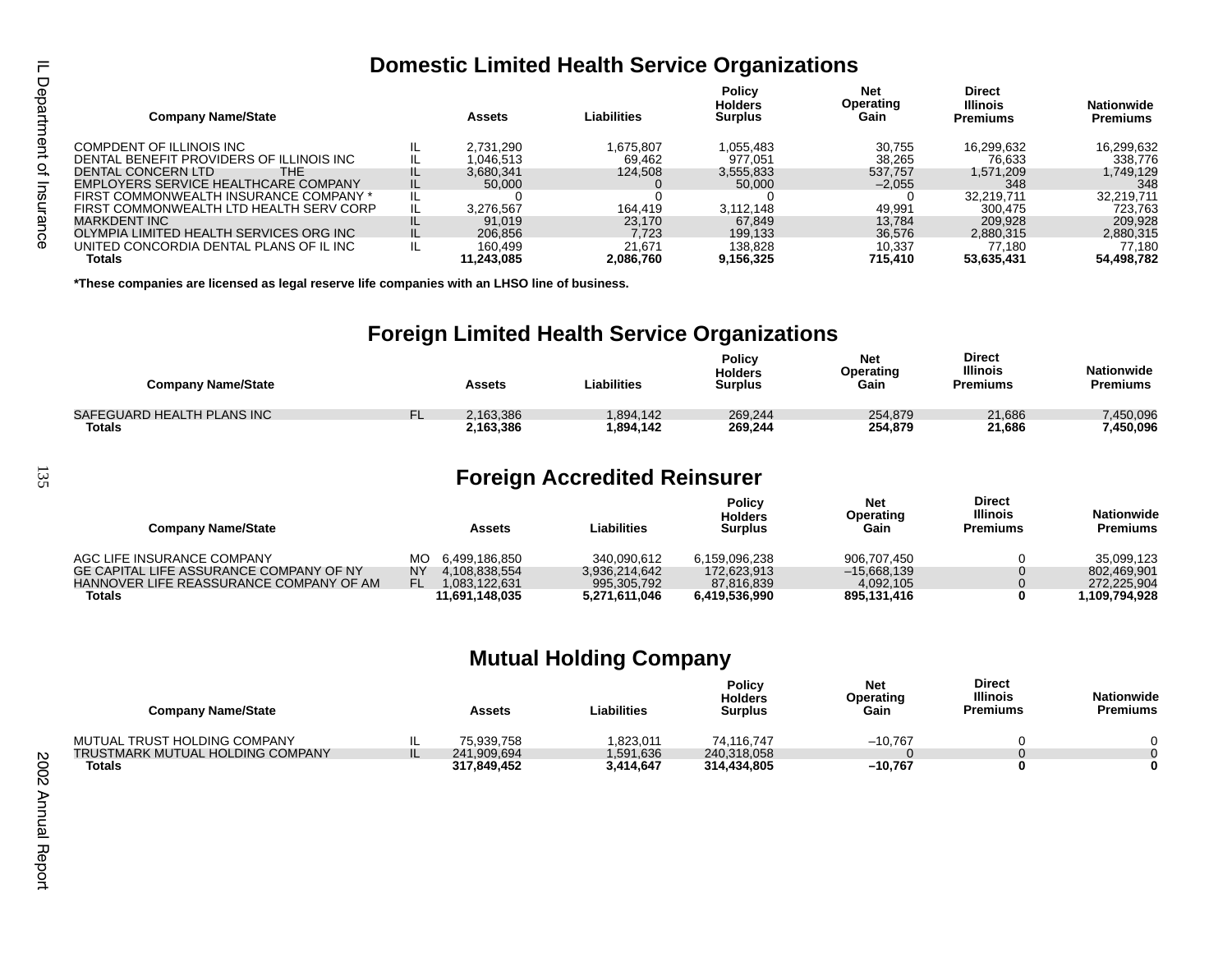## **Recapitulation**

|                                     | <b>Number</b><br>οf<br><b>Companies</b> | Assets            | <b>Liabilities</b>    | <b>Policy</b><br><b>Holders</b><br><b>Surplus</b> | <b>Net</b><br>Operating<br>Gain | <b>Direct</b><br>Illinois<br>Premiums | <b>Nationwide</b><br><b>Premiums</b> |
|-------------------------------------|-----------------------------------------|-------------------|-----------------------|---------------------------------------------------|---------------------------------|---------------------------------------|--------------------------------------|
| LEGAL RESERVE DOMESTIC COMPANIES    | 78                                      | 175.400.674.464   | 157.589.546.185       | 17.811.128.277                                    | 1,840,559,509                   | 6,300,527,580                         | 33,921,376,383                       |
| LEGAL RESERVE FOREIGN COMPANIES     | 532                                     | 3,098,881,610,259 | 2,903,762,614,094     | 195,118,996,124                                   | 18,433,963,927                  | 21,373,557,600                        | 431,253,474,569                      |
| I FGAL RESERVE ALIEN COMPANIES      | 6                                       | 13.737.421.999    | 12.859.865.900        | 877.556.099                                       | 59.522.861                      | 112.506.421                           | 2.218.753.704                        |
| <b>FRATERNAL DOMESTIC COMPANIES</b> | 18                                      | 7,577,529,228     | 6,498,193,385         | 1,079,335,842                                     | 17,464,280                      | 90,177,768                            | 860,834,856                          |
| <b>FRATERNAL FOREIGN COMPANIES</b>  | 54                                      | 63,278,490,674    | 58,166,642,004        | 5,111,848,659                                     | 138,217,038                     | 283,675,985                           | 5,575,472,467                        |
| <b>FRATERNAL ALIEN COMPANIES</b>    |                                         | 2,664,942,460     | 2,261,684,615         | 403,257,845                                       | $-3,325,135$                    | 11,851,501                            | 147,867,532                          |
| ASSESSMENT COMPANIES                |                                         | 5.055.022         | 839.332               | 4.215.691                                         | $-119.983$                      | 334.608                               | 335.926                              |
| <b>BURIAL SOCIETIES</b>             |                                         | 779.656           | 345,067               | 434.589                                           | $-50,003$                       | 54.341                                | 54,341                               |
| DOMESTIC HMOS                       | 10                                      | 601,882,555       | 327,521,456           | 274.361.100                                       | 45,380,555                      | 3,395,515,499                         | 3,986,039,732                        |
| <b>FOREIGN HMOS</b>                 | 12                                      | 1.370.317.486     | 777.569.823           | 592.747.663                                       | 136.063.901                     | 1.368.727.981                         | 5,330,577,991                        |
| <b>VOLUNTARY SERVICE PLANS</b>      |                                         | 2.184.046         | 587.208               | 1.596.839                                         | -420.494                        | 13.321.554                            | 13.473.847                           |
| DENTAL SERVICE PLANS                |                                         | 23,606,205        | 16,630,762            | 6,975,443                                         | 1,332,556                       | 63,380,968                            | 63,380,968                           |
| <b>DOMESTIC LHSOS</b>               |                                         | 11.243.085        | 2.086.760             | 9.156.325                                         | 715.410                         | 53.635.431                            | 54,498,782                           |
| <b>FOREIGN LHSOS</b>                |                                         | 2.163.386         | 1.894.142             | 269.244                                           | 254.879                         | 21,686                                | 7,450,096                            |
| FOREIGN ACCREDITED REINSURERS       |                                         | 11.691.148.035    | 5.271.611.046         | 6.419.536.990                                     | 895.131.416                     |                                       | 1,109,794,928                        |
| MUTUAL HOLDING COMPANY              |                                         | 317.849.452       | 3.414.647             | 314.434.805                                       | $-10.767$                       |                                       |                                      |
| Totals                              |                                         | 3,375,566,898,012 | 3, 147, 541, 046, 426 | 228,025,851,535                                   | 21.564.679.950                  | 33,067,288,923                        | 484,543,386,122                      |